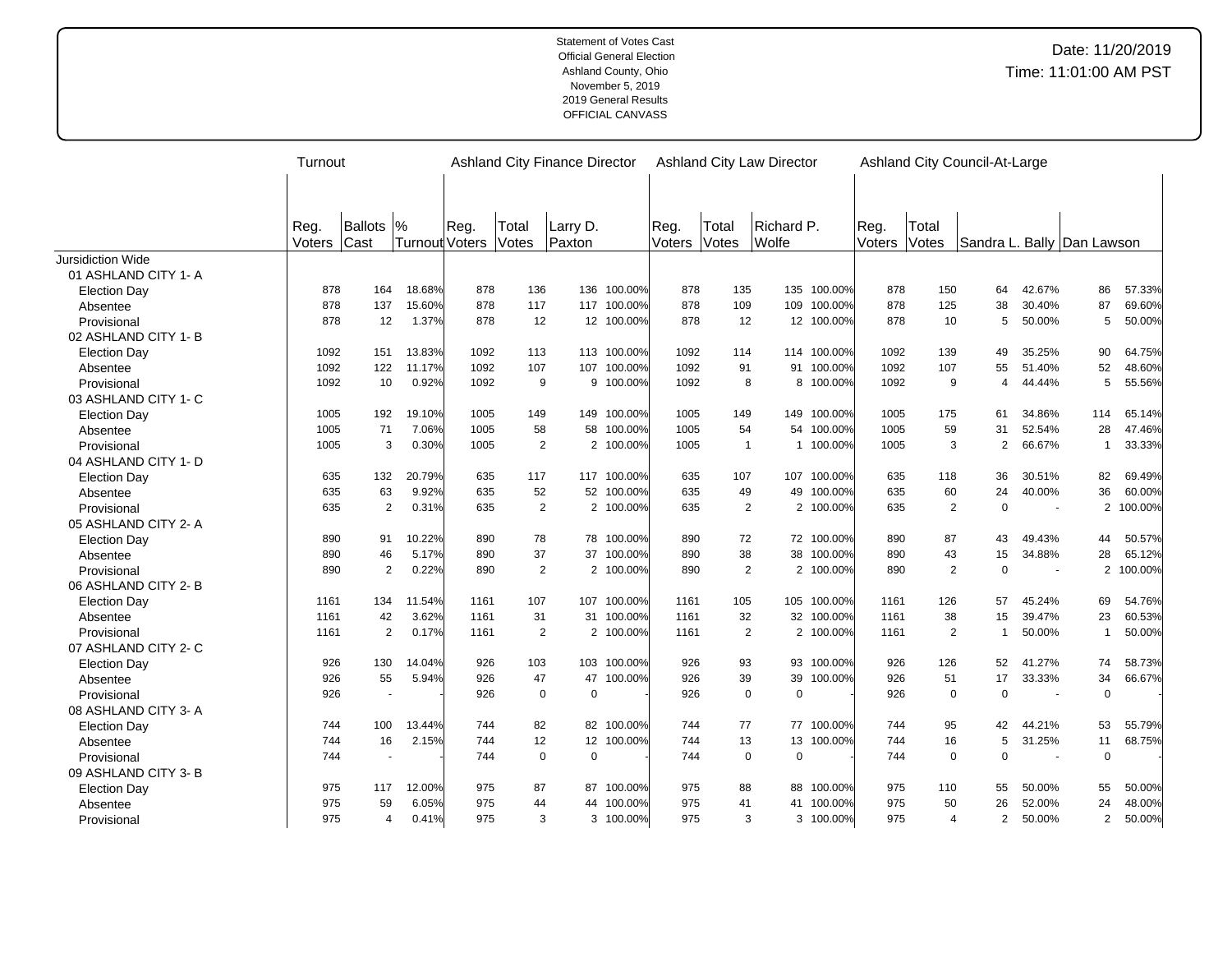|                         | Turnout |                |                |      |                | Ashland City Finance Director |            |        |       |              | Ashland City Law Director |            |        |                | Ashland City Council-At-Large<br>Sandra L. Bally Dan Lawson<br>30<br>34.48%<br>57<br>36<br>40.91%<br>52<br>$\overline{2}$<br>66.67%<br>$\mathbf{1}$<br>24<br>23<br>51.06%<br>$\overline{2}$<br>16.67%<br>10<br>2 100.00%<br>$\mathbf 0$<br>42.25%<br>30<br>41<br>$\overline{7}$<br>8<br>46.67%<br>$\mathbf 0$<br>$\Omega$<br>$\sim$<br>35<br>49.30%<br>36<br>$\,6\,$<br>11<br>64.71%<br>2 100.00%<br>$\mathbf 0$<br>49<br>48.51%<br>52<br>5<br>64.29%<br>9<br>2 100.00%<br>$\Omega$ |  |        |
|-------------------------|---------|----------------|----------------|------|----------------|-------------------------------|------------|--------|-------|--------------|---------------------------|------------|--------|----------------|-------------------------------------------------------------------------------------------------------------------------------------------------------------------------------------------------------------------------------------------------------------------------------------------------------------------------------------------------------------------------------------------------------------------------------------------------------------------------------------|--|--------|
|                         |         |                |                |      |                |                               |            |        |       |              |                           |            |        |                |                                                                                                                                                                                                                                                                                                                                                                                                                                                                                     |  |        |
|                         |         |                |                |      |                |                               |            |        |       |              |                           |            |        |                |                                                                                                                                                                                                                                                                                                                                                                                                                                                                                     |  |        |
|                         |         |                |                |      |                |                               |            |        |       |              |                           |            |        |                |                                                                                                                                                                                                                                                                                                                                                                                                                                                                                     |  |        |
|                         | Reg.    | Ballots  %     |                | Reg. | Total          | Larry D.                      |            | Reg.   | Total |              | Richard P.                |            | Reg.   | Total          |                                                                                                                                                                                                                                                                                                                                                                                                                                                                                     |  |        |
|                         | Voters  | Cast           | Turnout Voters |      | Votes          | Paxton                        |            | Voters | Votes |              | Wolfe                     |            | Voters | Votes          |                                                                                                                                                                                                                                                                                                                                                                                                                                                                                     |  |        |
| 10 ASHLAND CITY 3- C    |         |                |                |      |                |                               |            |        |       |              |                           |            |        |                |                                                                                                                                                                                                                                                                                                                                                                                                                                                                                     |  |        |
| <b>Election Day</b>     | 862     | 93             | 10.79%         | 862  | 73             |                               | 73 100.00% | 862    |       | 64           |                           | 64 100.00% | 862    | 87             |                                                                                                                                                                                                                                                                                                                                                                                                                                                                                     |  | 65.52% |
| Absentee                | 862     | 97             | 11.25%         | 862  | 81             |                               | 81 100.00% | 862    |       | 75           |                           | 75 100.00% | 862    | 88             |                                                                                                                                                                                                                                                                                                                                                                                                                                                                                     |  | 59.09% |
| Provisional             | 862     | $\overline{4}$ | 0.46%          | 862  | $\overline{1}$ | $\mathbf{1}$                  | 100.00%    | 862    |       | $\mathbf{1}$ |                           | 1 100.00%  | 862    | 3              |                                                                                                                                                                                                                                                                                                                                                                                                                                                                                     |  | 33.33% |
| 11 ASHLAND CITY 3-D     |         |                |                |      |                |                               |            |        |       |              |                           |            |        |                |                                                                                                                                                                                                                                                                                                                                                                                                                                                                                     |  |        |
| <b>Election Day</b>     | 665     | 48             | 7.22%          | 665  | 42             |                               | 42 100.00% | 665    |       | 42           |                           | 42 100.00% | 665    | 47             |                                                                                                                                                                                                                                                                                                                                                                                                                                                                                     |  | 48.94% |
| Absentee                | 665     | 12             | 1.80%          | 665  | 11             |                               | 11 100.00% | 665    |       | 10           |                           | 10 100.00% | 665    | 12             |                                                                                                                                                                                                                                                                                                                                                                                                                                                                                     |  | 83.33% |
| Provisional             | 665     | $\overline{2}$ | 0.30%          | 665  | 2              |                               | 2 100.00%  | 665    |       | 2            |                           | 2 100.00%  | 665    | 2              |                                                                                                                                                                                                                                                                                                                                                                                                                                                                                     |  |        |
| 12 ASHLAND CITY 4- A    |         |                |                |      |                |                               |            |        |       |              |                           |            |        |                |                                                                                                                                                                                                                                                                                                                                                                                                                                                                                     |  |        |
| <b>Election Day</b>     | 796     | 73             | 9.17%          | 796  | 61             |                               | 61 100.00% | 796    |       | 60           |                           | 60 100.00% | 796    | 71             |                                                                                                                                                                                                                                                                                                                                                                                                                                                                                     |  | 57.75% |
| Absentee                | 796     | 15             | 1.88%          | 796  | 12             | 12 <sup>°</sup>               | 100.00%    | 796    |       | 11           |                           | 11 100.00% | 796    | 15             |                                                                                                                                                                                                                                                                                                                                                                                                                                                                                     |  | 53.33% |
| Provisional             | 796     | $\sim$         |                | 796  | $\mathbf 0$    | $\mathbf 0$                   |            | 796    |       | $\mathbf 0$  | $\Omega$                  |            | 796    | $\mathbf 0$    |                                                                                                                                                                                                                                                                                                                                                                                                                                                                                     |  |        |
| 13 ASHLAND CITY 4-B     |         |                |                |      |                |                               |            |        |       |              |                           |            |        |                |                                                                                                                                                                                                                                                                                                                                                                                                                                                                                     |  |        |
| <b>Election Day</b>     | 622     | 72             | 11.58%         | 622  | 70             |                               | 70 100.00% | 622    |       | 68           |                           | 68 100.00% | 622    | 71             |                                                                                                                                                                                                                                                                                                                                                                                                                                                                                     |  | 50.70% |
| Absentee                | 622     | 18             | 2.89%          | 622  | 14             |                               | 14 100.00% | 622    |       | 12           |                           | 12 100.00% | 622    | 17             |                                                                                                                                                                                                                                                                                                                                                                                                                                                                                     |  | 35.29% |
| Provisional             | 622     | $\overline{2}$ | 0.32%          | 622  |                | $\overline{2}$                | 2 100.00%  | 622    |       | 2            |                           | 2 100.00%  | 622    | $\overline{2}$ |                                                                                                                                                                                                                                                                                                                                                                                                                                                                                     |  |        |
| 14 ASHLAND CITY 4- C    |         |                |                |      |                |                               |            |        |       |              |                           |            |        |                |                                                                                                                                                                                                                                                                                                                                                                                                                                                                                     |  |        |
| <b>Election Day</b>     | 901     | 105            | 11.65%         | 901  | 90             |                               | 90 100.00% | 901    |       | 90           |                           | 90 100.00% | 901    | 101            |                                                                                                                                                                                                                                                                                                                                                                                                                                                                                     |  | 51.49% |
| Absentee                | 901     | 14             | 1.55%          | 901  | 14             |                               | 14 100.00% | 901    |       | 14           |                           | 14 100.00% | 901    | 14             |                                                                                                                                                                                                                                                                                                                                                                                                                                                                                     |  | 35.71% |
| Provisional             | 901     | 2              | 0.22%          | 901  |                | $\overline{2}$                | 2 100.00%  | 901    |       | $\mathbf{1}$ |                           | 1 100.00%  | 901    | 2              |                                                                                                                                                                                                                                                                                                                                                                                                                                                                                     |  |        |
| 15 CLEAR CREEK          |         |                |                |      |                |                               |            |        |       |              |                           |            |        |                |                                                                                                                                                                                                                                                                                                                                                                                                                                                                                     |  |        |
| <b>Election Day</b>     | 1235    | 294            | 23.81%         |      |                |                               |            |        |       |              |                           |            |        |                |                                                                                                                                                                                                                                                                                                                                                                                                                                                                                     |  |        |
| Absentee                | 1235    | 51             | 4.13%          |      |                |                               |            |        |       |              |                           |            |        |                |                                                                                                                                                                                                                                                                                                                                                                                                                                                                                     |  |        |
| Provisional             | 1235    | $\mathsf 3$    | 0.24%          |      |                |                               |            |        |       |              |                           |            |        |                |                                                                                                                                                                                                                                                                                                                                                                                                                                                                                     |  |        |
| <b>16 LOUDONVILLE 1</b> |         |                |                |      |                |                               |            |        |       |              |                           |            |        |                |                                                                                                                                                                                                                                                                                                                                                                                                                                                                                     |  |        |
| <b>Election Day</b>     | 1315    | 441            | 33.54%         |      |                |                               |            |        |       |              |                           |            |        |                |                                                                                                                                                                                                                                                                                                                                                                                                                                                                                     |  |        |
|                         | 1315    | 32             | 2.43%          |      |                |                               |            |        |       |              |                           |            |        |                |                                                                                                                                                                                                                                                                                                                                                                                                                                                                                     |  |        |
| Absentee                | 1315    | 3              | 0.23%          |      |                |                               |            |        |       |              |                           |            |        |                |                                                                                                                                                                                                                                                                                                                                                                                                                                                                                     |  |        |
| Provisional             |         |                |                |      |                |                               |            |        |       |              |                           |            |        |                |                                                                                                                                                                                                                                                                                                                                                                                                                                                                                     |  |        |
| <b>17 GREEN 1</b>       |         |                |                |      |                |                               |            |        |       |              |                           |            |        |                |                                                                                                                                                                                                                                                                                                                                                                                                                                                                                     |  |        |
| <b>Election Day</b>     | 1101    | 265            | 24.07%         |      |                |                               |            |        |       |              |                           |            |        |                |                                                                                                                                                                                                                                                                                                                                                                                                                                                                                     |  |        |
| Absentee                | 1101    | 23             | 2.09%          |      |                |                               |            |        |       |              |                           |            |        |                |                                                                                                                                                                                                                                                                                                                                                                                                                                                                                     |  |        |
| Provisional             | 1101    | $\mathbf{1}$   | 0.09%          |      |                |                               |            |        |       |              |                           |            |        |                |                                                                                                                                                                                                                                                                                                                                                                                                                                                                                     |  |        |
| 18 GREEN 2              |         |                |                |      |                |                               |            |        |       |              |                           |            |        |                |                                                                                                                                                                                                                                                                                                                                                                                                                                                                                     |  |        |
| <b>Election Day</b>     | 546     | 101            | 18.50%         |      |                |                               |            |        |       |              |                           |            |        |                |                                                                                                                                                                                                                                                                                                                                                                                                                                                                                     |  |        |
| Absentee                | 546     | 27             | 4.95%          |      |                |                               |            |        |       |              |                           |            |        |                |                                                                                                                                                                                                                                                                                                                                                                                                                                                                                     |  |        |
| Provisional             | 546     | 2              | 0.37%          |      |                |                               |            |        |       |              |                           |            |        |                |                                                                                                                                                                                                                                                                                                                                                                                                                                                                                     |  |        |
| 19 LOUDONVILLE 2        |         |                |                |      |                |                               |            |        |       |              |                           |            |        |                |                                                                                                                                                                                                                                                                                                                                                                                                                                                                                     |  |        |
| <b>Election Day</b>     | 1099    | 292            | 26.57%         |      |                |                               |            |        |       |              |                           |            |        |                |                                                                                                                                                                                                                                                                                                                                                                                                                                                                                     |  |        |
| Absentee                | 1099    | 47             | 4.28%          |      |                |                               |            |        |       |              |                           |            |        |                |                                                                                                                                                                                                                                                                                                                                                                                                                                                                                     |  |        |
| Provisional             | 1099    | 10             | 0.91%          |      |                |                               |            |        |       |              |                           |            |        |                |                                                                                                                                                                                                                                                                                                                                                                                                                                                                                     |  |        |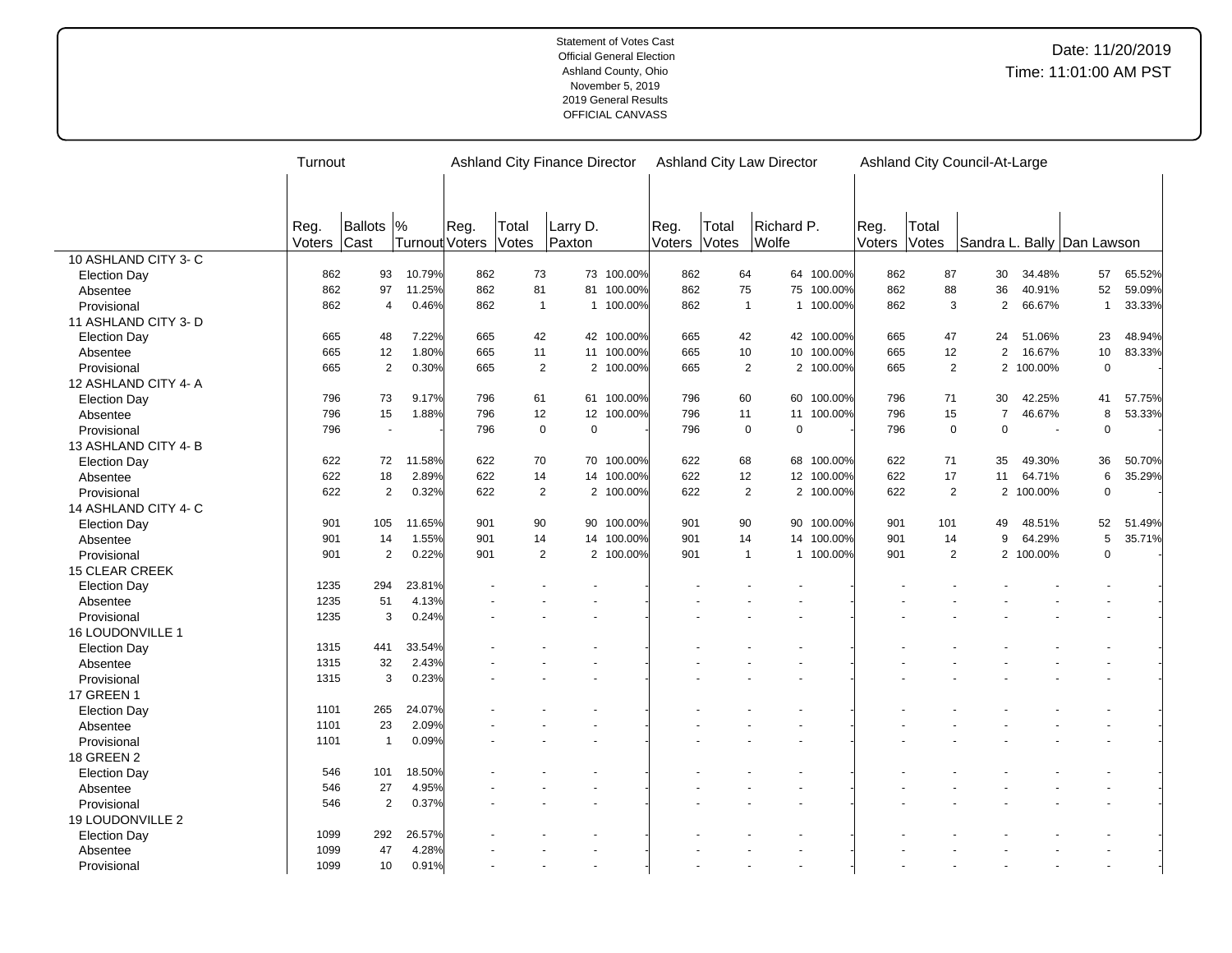|                     | Turnout |                          |                |      | <b>Ashland City Finance Director</b><br><b>Ashland City Law Director</b><br>Ashland City Council-At-Large |          |                |       |            |        |       |  |                            |  |
|---------------------|---------|--------------------------|----------------|------|-----------------------------------------------------------------------------------------------------------|----------|----------------|-------|------------|--------|-------|--|----------------------------|--|
|                     |         |                          |                |      |                                                                                                           |          |                |       |            |        |       |  |                            |  |
|                     |         |                          |                |      |                                                                                                           |          |                |       |            |        |       |  |                            |  |
|                     | Reg.    | Ballots                  | $\frac{9}{6}$  | Reg. | Total                                                                                                     | Larry D. |                | Total | Richard P. | Reg.   | Total |  |                            |  |
|                     | Voters  | Cast                     | Turnout Voters |      | Votes                                                                                                     | Paxton   | Reg.<br>Voters | Votes | Wolfe      | Voters | Votes |  | Sandra L. Bally Dan Lawson |  |
| 20 JACKSON 1        |         |                          |                |      |                                                                                                           |          |                |       |            |        |       |  |                            |  |
| <b>Election Day</b> | 1043    | 130                      | 12.46%         |      |                                                                                                           |          |                |       |            |        |       |  |                            |  |
| Absentee            | 1043    | 27                       | 2.59%          |      |                                                                                                           |          |                |       |            |        |       |  |                            |  |
| Provisional         | 1043    | $\mathbf{1}$             | 0.10%          |      |                                                                                                           |          |                |       |            |        |       |  |                            |  |
| 21 JACKSON 2        |         |                          |                |      |                                                                                                           |          |                |       |            |        |       |  |                            |  |
| <b>Election Day</b> | 1234    | 264                      | 21.39%         |      |                                                                                                           |          |                |       |            |        |       |  |                            |  |
| Absentee            | 1234    | 51                       | 4.13%          |      |                                                                                                           |          |                |       |            |        |       |  |                            |  |
| Provisional         | 1234    | $\overline{2}$           | 0.16%          |      |                                                                                                           |          |                |       |            |        |       |  |                            |  |
| 22 LAKE             |         |                          |                |      |                                                                                                           |          |                |       |            |        |       |  |                            |  |
| <b>Election Day</b> | 404     | 142                      | 35.15%         |      |                                                                                                           |          |                |       |            |        |       |  |                            |  |
| Absentee            | 404     | 8                        | 1.98%          |      |                                                                                                           |          |                |       |            |        |       |  |                            |  |
| Provisional         | 404     | 3                        | 0.74%          |      |                                                                                                           |          |                |       |            |        |       |  |                            |  |
| 23 MIFFLIN          |         |                          |                |      |                                                                                                           |          |                |       |            |        |       |  |                            |  |
| <b>Election Day</b> | 911     | 267                      | 29.31%         |      |                                                                                                           |          |                |       |            |        |       |  |                            |  |
| Absentee            | 911     | 45                       | 4.94%          |      |                                                                                                           |          |                |       |            |        |       |  |                            |  |
| Provisional         | 911     | 3                        | 0.33%          |      |                                                                                                           |          |                |       |            |        |       |  |                            |  |
| 24 MILTON 1         |         |                          |                |      |                                                                                                           |          |                |       |            |        |       |  |                            |  |
| <b>Election Day</b> | 1036    | 249                      | 24.03%         |      |                                                                                                           |          |                |       |            |        |       |  |                            |  |
| Absentee            | 1036    | 58                       | 5.60%          |      |                                                                                                           |          |                |       |            |        |       |  |                            |  |
| Provisional         | 1036    | $\mathbf{1}$             | 0.10%          |      |                                                                                                           |          |                |       |            |        |       |  |                            |  |
| 25 MILTON 3         |         |                          |                |      |                                                                                                           |          |                |       |            |        |       |  |                            |  |
| <b>Election Day</b> | 500     | 137                      | 27.40%         |      |                                                                                                           |          |                |       |            |        |       |  |                            |  |
| Absentee            | 500     | 24                       | 4.80%          |      |                                                                                                           |          |                |       |            |        |       |  |                            |  |
| Provisional         | 500     | $\mathbf{1}$             | 0.20%          |      |                                                                                                           |          |                |       |            |        |       |  |                            |  |
| 26 JEROMESVILLE     |         |                          |                |      |                                                                                                           |          |                |       |            |        |       |  |                            |  |
| <b>Election Day</b> | 337     | 123                      | 36.50%         |      |                                                                                                           |          |                |       |            |        |       |  |                            |  |
| Absentee            | 337     | $\overline{4}$           | 1.19%          |      |                                                                                                           |          |                |       |            |        |       |  |                            |  |
| Provisional         | 337     | 3                        | 0.89%          |      |                                                                                                           |          |                |       |            |        |       |  |                            |  |
| 27 MOHICAN          |         |                          |                |      |                                                                                                           |          |                |       |            |        |       |  |                            |  |
| <b>Election Day</b> | 1008    | 416                      | 41.27%         |      |                                                                                                           |          |                |       |            |        |       |  |                            |  |
| Absentee            | 1008    | 56                       | 5.56%          |      |                                                                                                           |          |                |       |            |        |       |  |                            |  |
| Provisional         | 1008    | 8                        | 0.79%          |      |                                                                                                           |          |                |       |            |        |       |  |                            |  |
| 28 MONTGOMERY 1     |         |                          |                |      |                                                                                                           |          |                |       |            |        |       |  |                            |  |
| <b>Election Day</b> | 604     | 115                      | 19.04%         |      |                                                                                                           |          |                |       |            |        |       |  |                            |  |
| Absentee            | 604     | 46                       | 7.62%          |      |                                                                                                           |          |                |       |            |        |       |  |                            |  |
| Provisional         | 604     | $\mathbf{1}$             | 0.17%          |      |                                                                                                           |          |                |       |            |        |       |  |                            |  |
| 29 MONTGOMERY 2     |         |                          |                |      |                                                                                                           |          |                |       |            |        |       |  |                            |  |
| <b>Election Day</b> | 819     | 177                      | 21.61%         |      |                                                                                                           |          |                |       |            |        |       |  |                            |  |
| Absentee            | 819     | 37                       | 4.52%          |      |                                                                                                           |          |                |       |            |        |       |  |                            |  |
| Provisional         | 819     | $\overline{\phantom{a}}$ |                |      |                                                                                                           |          |                |       |            |        |       |  |                            |  |
|                     |         |                          |                |      |                                                                                                           |          |                |       |            |        |       |  |                            |  |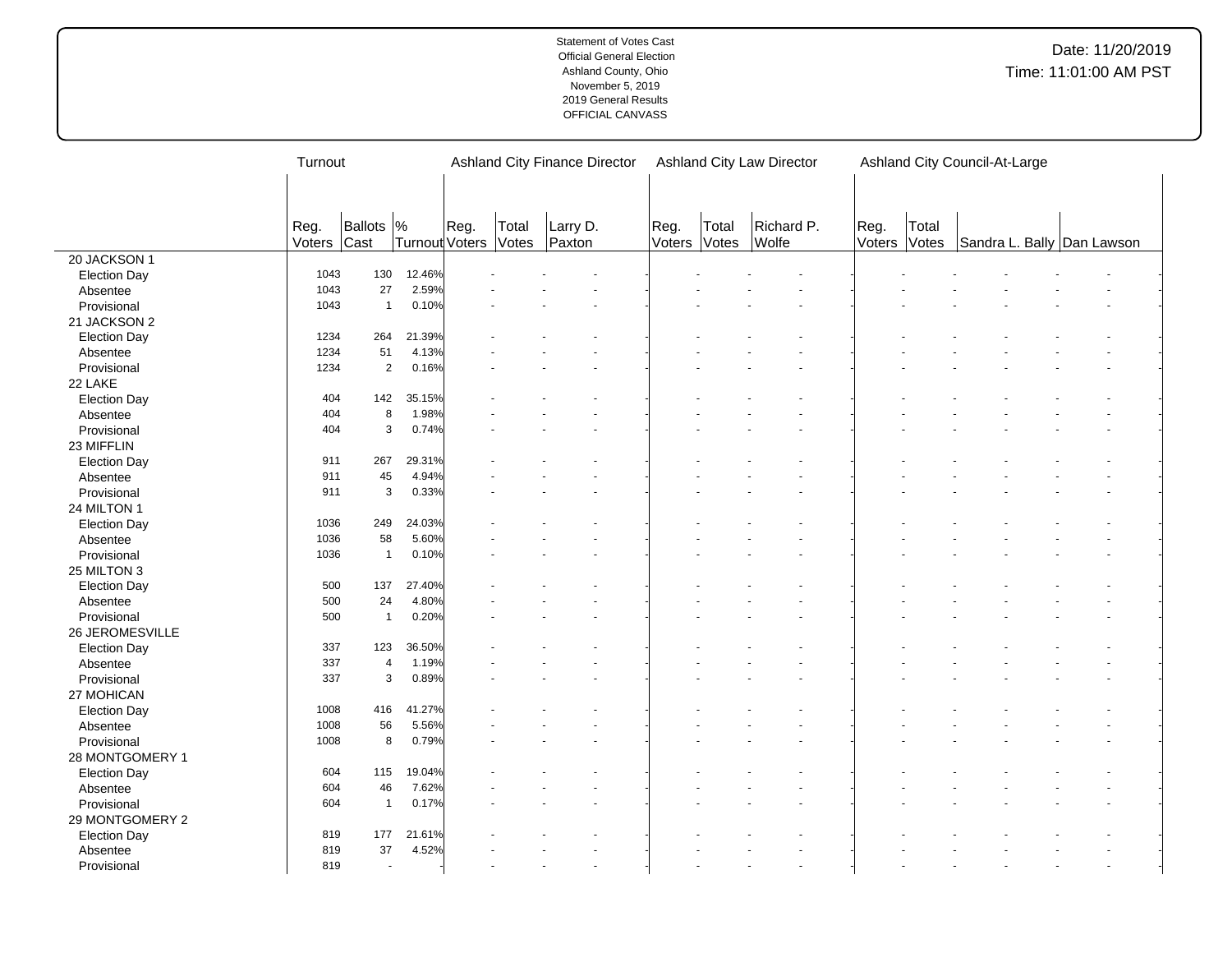|                    | <b>Statement of Votes Cast</b><br><b>Official General Election</b><br>Ashland County, Ohio<br>November 5, 2019<br>2019 General Results<br>OFFICIAL CANVASS |                                  | Date: 11/20/2019<br>Time: 11:01:00 AM PST |  |
|--------------------|------------------------------------------------------------------------------------------------------------------------------------------------------------|----------------------------------|-------------------------------------------|--|
| Turnout            | Ashland City Finance Director                                                                                                                              | <b>Ashland City Law Director</b> | Ashland City Council-At-Large             |  |
| Ballots  %<br>Reg. | Total<br>Reg.<br>Reg.<br> Larry D.                                                                                                                         | Total<br>Richard P.              | Total<br>Reg.                             |  |

Voters

Votes

Wolfe

Voters

Votes Sandra L. Bally Dan Lawson

Voters

Cast

Turnout

Voters

Votes

Paxton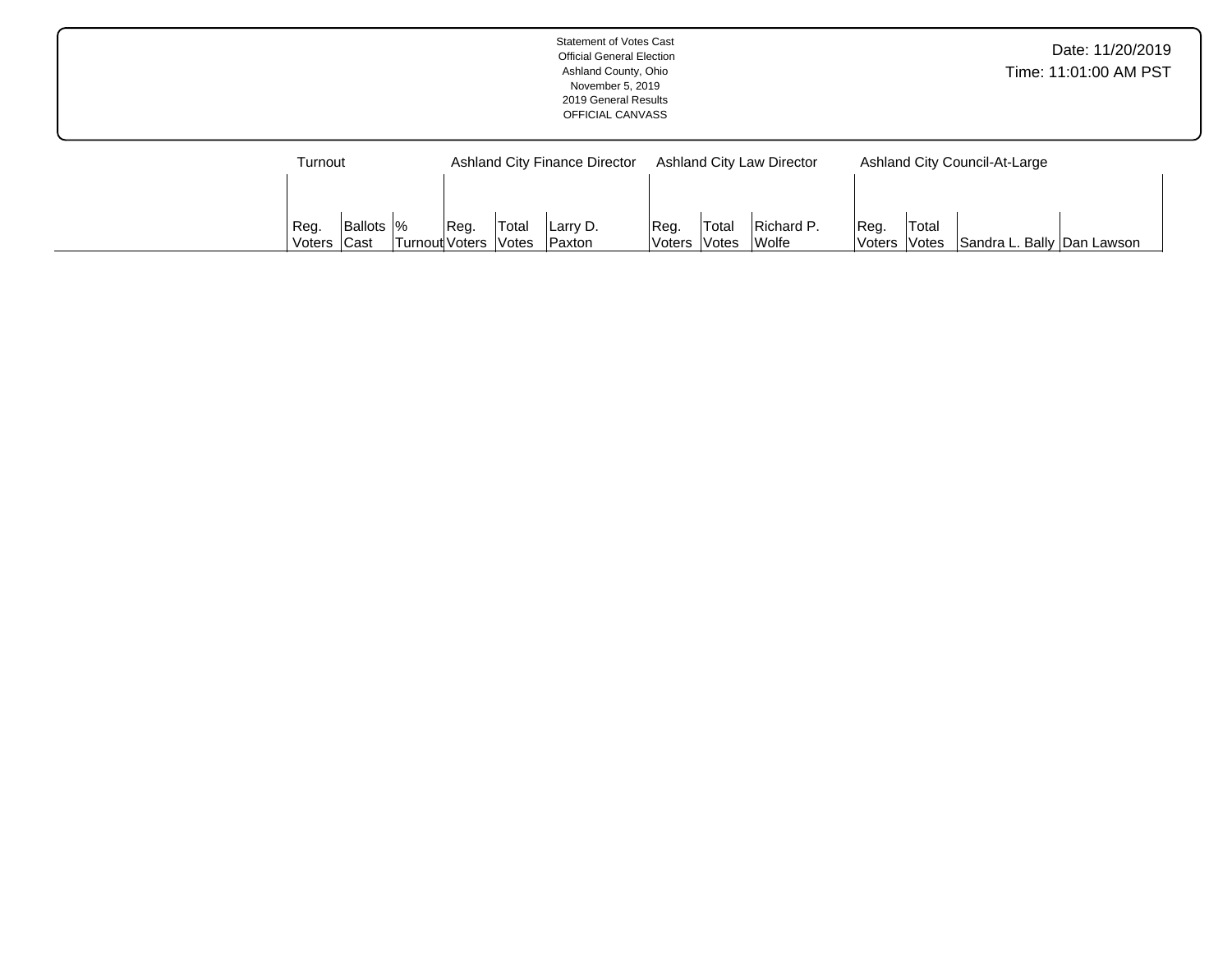| 30 MONTGOMERY 3     |       |                |        |       |      |      |             |       |      |             |         |       |      |     |        |     |        |
|---------------------|-------|----------------|--------|-------|------|------|-------------|-------|------|-------------|---------|-------|------|-----|--------|-----|--------|
| <b>Election Day</b> | 560   | 104            | 18.57% |       |      |      |             |       |      |             |         |       |      |     |        |     |        |
| Absentee            | 560   | 33             | 5.89%  |       |      |      |             |       |      |             |         |       |      |     |        |     |        |
| Provisional         | 560   | $\sim$         |        |       |      |      |             |       |      |             |         |       |      |     |        |     |        |
| 31 ORANGE 1         |       |                |        |       |      |      |             |       |      |             |         |       |      |     |        |     |        |
| <b>Election Day</b> | 1031  | 134            | 13.00% |       |      |      |             |       |      |             |         |       |      |     |        |     |        |
| Absentee            | 1031  | 20             | 1.94%  |       |      |      |             |       |      |             |         |       |      |     |        |     |        |
| Provisional         | 1031  | $\blacksquare$ |        |       |      |      |             |       |      |             |         |       |      |     |        |     |        |
| 32 ORANGE 2         |       |                |        |       |      |      |             |       |      |             |         |       |      |     |        |     |        |
| <b>Election Day</b> | 591   | 82             | 13.87% |       |      |      |             |       |      |             |         |       |      |     |        |     |        |
| Absentee            | 591   | 9              | 1.52%  |       |      |      |             |       |      |             |         |       |      |     |        |     |        |
| Provisional         | 591   | $\sim$         |        |       |      |      |             |       |      |             |         |       |      |     |        |     |        |
| 33 PERRY            |       |                |        |       |      |      |             |       |      |             |         |       |      |     |        |     |        |
| <b>Election Day</b> | 1236  | 257            | 20.79% |       |      |      |             |       |      |             |         |       |      |     |        |     |        |
| Absentee            | 1236  | 47             | 3.80%  |       |      |      |             |       |      |             |         |       |      |     |        |     |        |
| Provisional         | 1236  | $\overline{1}$ | 0.08%  |       |      |      |             |       |      |             |         |       |      |     |        |     |        |
| 34 RUGGLES          |       |                |        |       |      |      |             |       |      |             |         |       |      |     |        |     |        |
| <b>Election Day</b> | 612   | 108            | 17.65% |       |      |      |             |       |      |             |         |       |      |     |        |     |        |
| Absentee            | 612   | 12             | 1.96%  |       |      |      |             |       |      |             |         |       |      |     |        |     |        |
| Provisional         | 612   | $\overline{2}$ | 0.33%  |       |      |      |             |       |      |             |         |       |      |     |        |     |        |
| 35 SULLIVAN 1       |       |                |        |       |      |      |             |       |      |             |         |       |      |     |        |     |        |
| <b>Election Day</b> | 845   | 216            | 25.56% |       |      |      |             |       |      |             |         |       |      |     |        |     |        |
| Absentee            | 845   | 25             | 2.96%  |       |      |      |             |       |      |             |         |       |      |     |        |     |        |
| Provisional         | 845   | $\overline{1}$ | 0.12%  |       |      |      |             |       |      |             |         |       |      |     |        |     |        |
| 36 SULLIVAN 2       |       |                |        |       |      |      |             |       |      |             |         |       |      |     |        |     |        |
| <b>Election Day</b> | 734   | 215            | 29.29% |       |      |      |             |       |      |             |         |       |      |     |        |     |        |
| Absentee            | 734   | 16             | 2.18%  |       |      |      |             |       |      |             |         |       |      |     |        |     |        |
| Provisional         | 734   | 3              | 0.41%  |       |      |      |             |       |      |             |         |       |      |     |        |     |        |
| 37 TROY             |       |                |        |       |      |      |             |       |      |             |         |       |      |     |        |     |        |
| <b>Election Day</b> | 748   | 153            | 20.45% |       |      |      |             |       |      |             |         |       |      |     |        |     |        |
| Absentee            | 748   | 20             | 2.67%  |       |      |      |             |       |      |             |         |       |      |     |        |     |        |
| Provisional         | 748   | $\overline{1}$ | 0.13%  |       |      |      |             |       |      |             |         |       |      |     |        |     |        |
| 38 VERMILLION 1     |       |                |        |       |      |      |             |       |      |             |         |       |      |     |        |     |        |
| <b>Election Day</b> | 827   | 239            | 28.90% |       |      |      |             |       |      |             |         |       |      |     |        |     |        |
| Absentee            | 827   | 31             | 3.75%  |       |      |      |             |       |      |             |         |       |      |     |        |     |        |
| Provisional         | 827   | $\blacksquare$ |        |       |      |      |             |       |      |             |         |       |      |     |        |     |        |
| 39 VERMILLION 2     |       |                |        |       |      |      |             |       |      |             |         |       |      |     |        |     |        |
| <b>Election Day</b> | 1030  | 354            | 34.37% |       |      |      |             |       |      |             |         |       |      |     |        |     |        |
| Absentee            | 1030  | 52             | 5.05%  |       |      |      |             |       |      |             |         |       |      |     |        |     |        |
| Provisional         | 1030  | $\overline{1}$ | 0.10%  |       |      |      |             |       |      |             |         |       |      |     |        |     |        |
| Total               |       |                |        |       |      |      |             |       |      |             |         |       |      |     |        |     |        |
| <b>Election Day</b> | 33558 | 6877           | 20.49% | 12152 | 1308 | 1308 | 100.00%     | 12152 | 1264 | 1264        | 100.00% | 12152 | 1503 | 627 | 41.72% | 876 | 58.28% |
| Absentee            | 33558 | 1568           | 4.67%  | 12152 | 637  |      | 637 100.00% | 12152 | 588  | 588 100.00% |         | 12152 | 695  | 291 | 41.87% | 404 | 58.13% |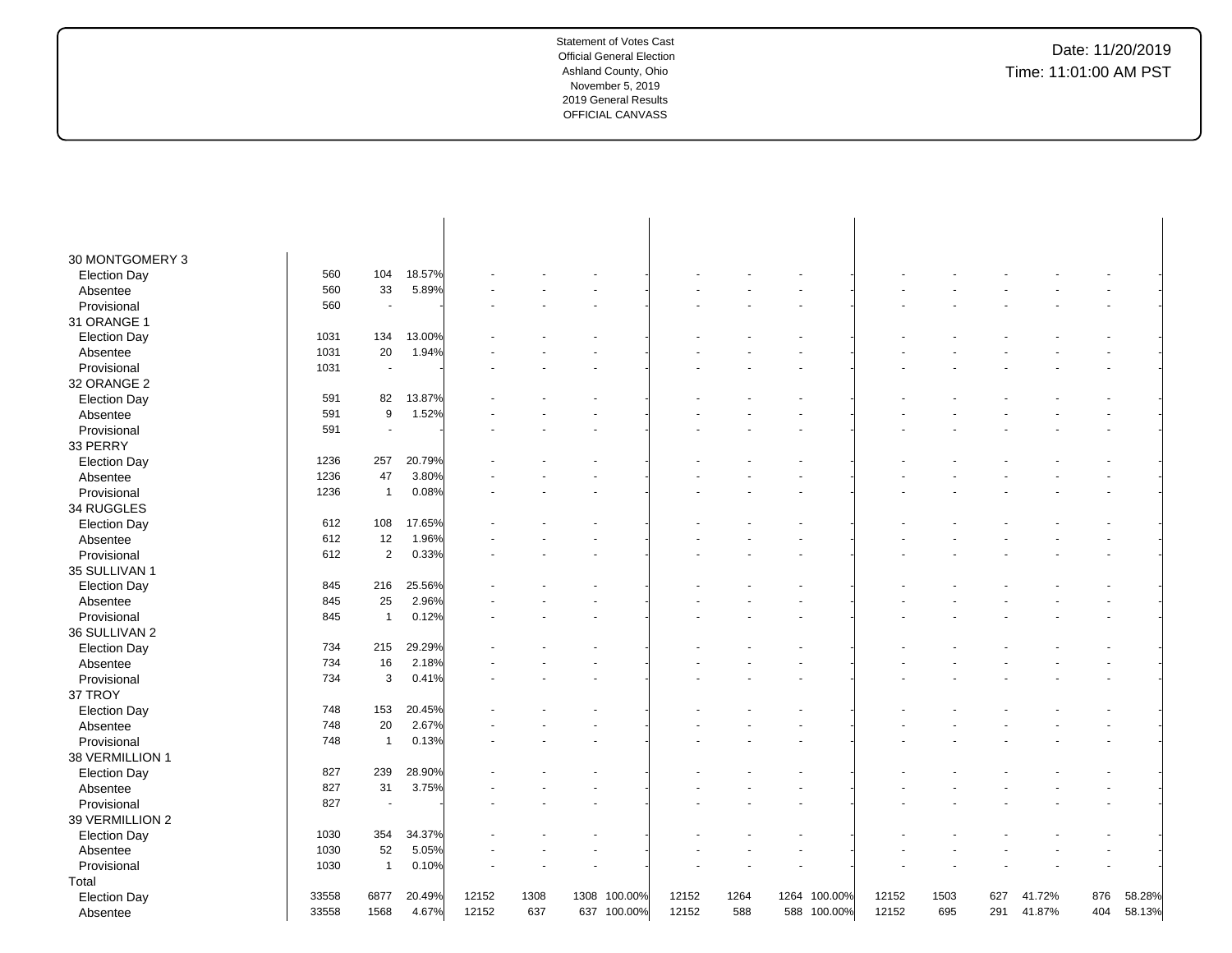| Date: 11/20/2019      |  |  |
|-----------------------|--|--|
| Time: 11:01:00 AM PST |  |  |

| Provisional | 33558 | 96   | 0.29%  | 12152 | 39   | 39 100.00%   | 12152 | 36   | 36 100.00%      | 12152 |      |     | 53.66% | 19   | 46.34% |
|-------------|-------|------|--------|-------|------|--------------|-------|------|-----------------|-------|------|-----|--------|------|--------|
| Total       | 33558 | 8541 | 25.45% | 12152 | 1984 | 1984 100.00% | 12152 | 1888 | 100.00%<br>1888 | 12152 | 2239 | 940 | 41.98% | 1299 | 58.02% |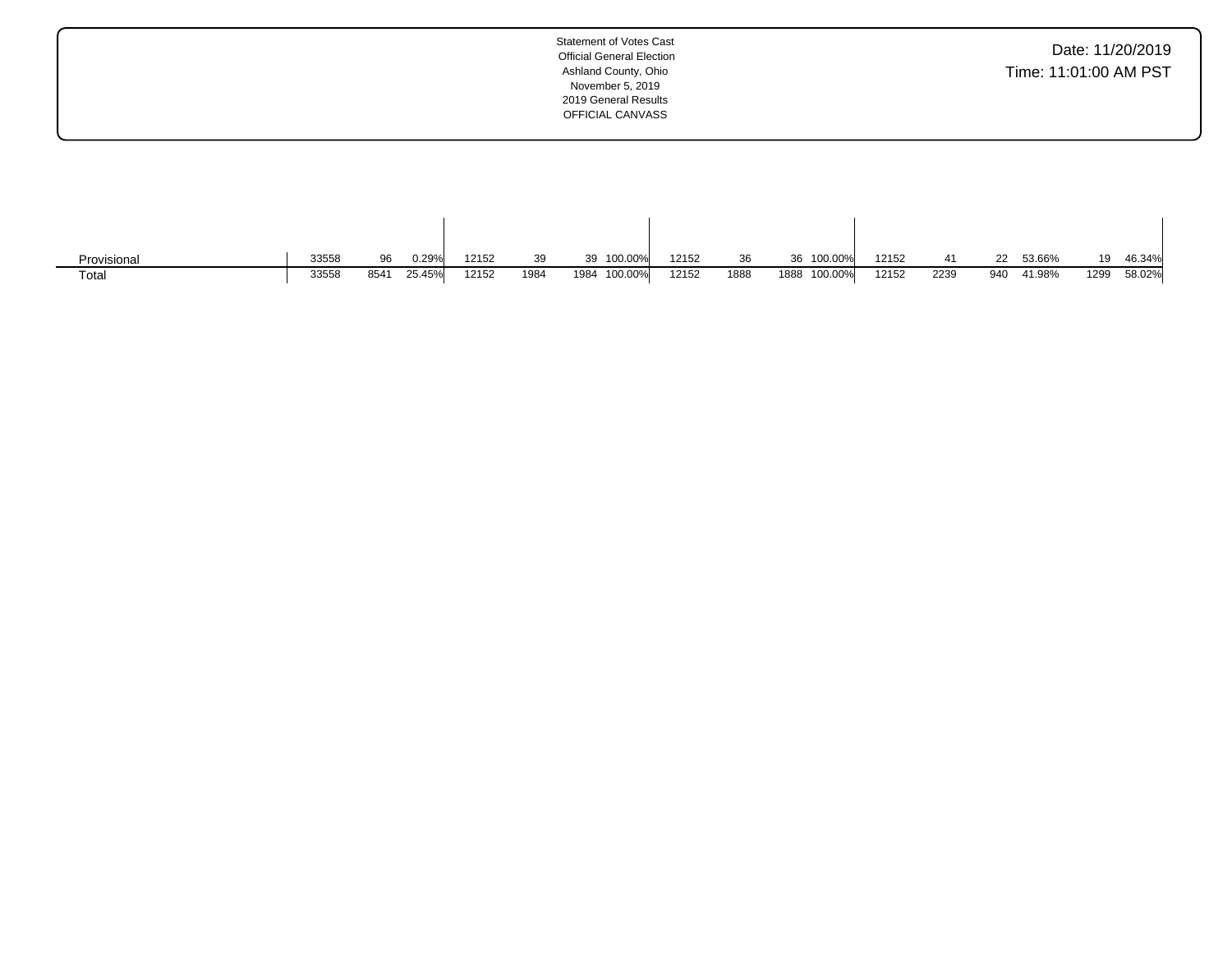|                          |                |                | Ashland City Ward 1 Council |        |                     |           | Bailey Lakes Village Mayor |                |                     |  |
|--------------------------|----------------|----------------|-----------------------------|--------|---------------------|-----------|----------------------------|----------------|---------------------|--|
|                          | Reg.<br>Voters | Total<br>Votes | Duane R.<br>Fishpaw         |        | Steve N.<br>Workman |           | Reg.<br>Voters             | Total<br>Votes | John R.<br>Benshoff |  |
| <b>Jursidiction Wide</b> |                |                |                             |        |                     |           |                            |                |                     |  |
| 01 ASHLAND CITY 1-A      |                |                |                             |        |                     |           |                            |                |                     |  |
| <b>Election Day</b>      | 878            | 159            | 78                          | 49.06% | 81                  | 50.94%    |                            |                |                     |  |
| Absentee                 | 878            | 134            | 60                          | 44.78% | 74                  | 55.22%    |                            |                |                     |  |
| Provisional              | 878            | 11             | 5                           | 45.45% | 6                   | 54.55%    |                            |                |                     |  |
| 02 ASHLAND CITY 1-B      |                |                |                             |        |                     |           |                            |                |                     |  |
| <b>Election Day</b>      | 1092           | 141            | 69                          | 48.94% | 72                  | 51.06%    |                            |                |                     |  |
| Absentee                 | 1092           | 111            | 60                          | 54.05% | 51                  | 45.95%    |                            |                |                     |  |
| Provisional              | 1092           | 10             | $\overline{4}$              | 40.00% | 6                   | 60.00%    |                            |                |                     |  |
| 03 ASHLAND CITY 1- C     |                |                |                             |        |                     |           |                            |                |                     |  |
| <b>Election Day</b>      | 1005           | 187            | 83                          | 44.39% | 104                 | 55.61%    |                            |                |                     |  |
| Absentee                 | 1005           | 70             | 43                          | 61.43% | 27                  | 38.57%    |                            |                |                     |  |
| Provisional              | 1005           | 3              | $\mathbf 0$                 | ÷,     |                     | 3 100.00% |                            |                |                     |  |
| 04 ASHLAND CITY 1- D     |                |                |                             |        |                     |           |                            |                |                     |  |
| <b>Election Day</b>      | 635            | 127            | 49                          | 38.58% | 78                  | 61.42%    |                            |                |                     |  |
| Absentee                 | 635            | 63             | 28                          | 44.44% | 35                  | 55.56%    |                            |                |                     |  |
| Provisional              | 635            | $\overline{2}$ | $\mathbf{1}$                | 50.00% | $\mathbf{1}$        | 50.00%    |                            |                |                     |  |
| 05 ASHLAND CITY 2-A      |                |                |                             |        |                     |           |                            |                |                     |  |
| <b>Election Day</b>      |                |                |                             |        |                     |           |                            |                |                     |  |
| Absentee                 |                |                |                             |        |                     |           |                            |                |                     |  |
| Provisional              |                |                |                             |        |                     |           |                            |                |                     |  |
| 06 ASHLAND CITY 2-B      |                |                |                             |        |                     |           |                            |                |                     |  |
| <b>Election Day</b>      |                |                |                             |        |                     |           |                            |                |                     |  |
| Absentee                 |                |                |                             |        |                     |           |                            |                |                     |  |
| Provisional              |                |                |                             |        |                     |           |                            |                |                     |  |
| 07 ASHLAND CITY 2- C     |                |                |                             |        |                     |           |                            |                |                     |  |
| <b>Election Day</b>      |                |                |                             |        |                     |           |                            |                |                     |  |
| Absentee                 |                |                |                             |        |                     |           |                            |                |                     |  |
| Provisional              |                |                |                             |        |                     |           |                            |                |                     |  |
| 08 ASHLAND CITY 3-A      |                |                |                             |        |                     |           |                            |                |                     |  |
| <b>Election Day</b>      |                |                |                             |        |                     |           |                            |                |                     |  |
| Absentee                 |                |                |                             |        |                     |           |                            |                |                     |  |
| Provisional              |                |                |                             |        |                     |           |                            |                |                     |  |
| 09 ASHLAND CITY 3-B      |                |                |                             |        |                     |           |                            |                |                     |  |
| <b>Election Day</b>      |                |                |                             |        |                     |           |                            |                |                     |  |
| Absentee                 |                |                |                             |        |                     |           |                            |                |                     |  |
| Provisional              |                |                |                             |        |                     |           |                            |                |                     |  |
|                          |                |                |                             |        |                     |           |                            |                |                     |  |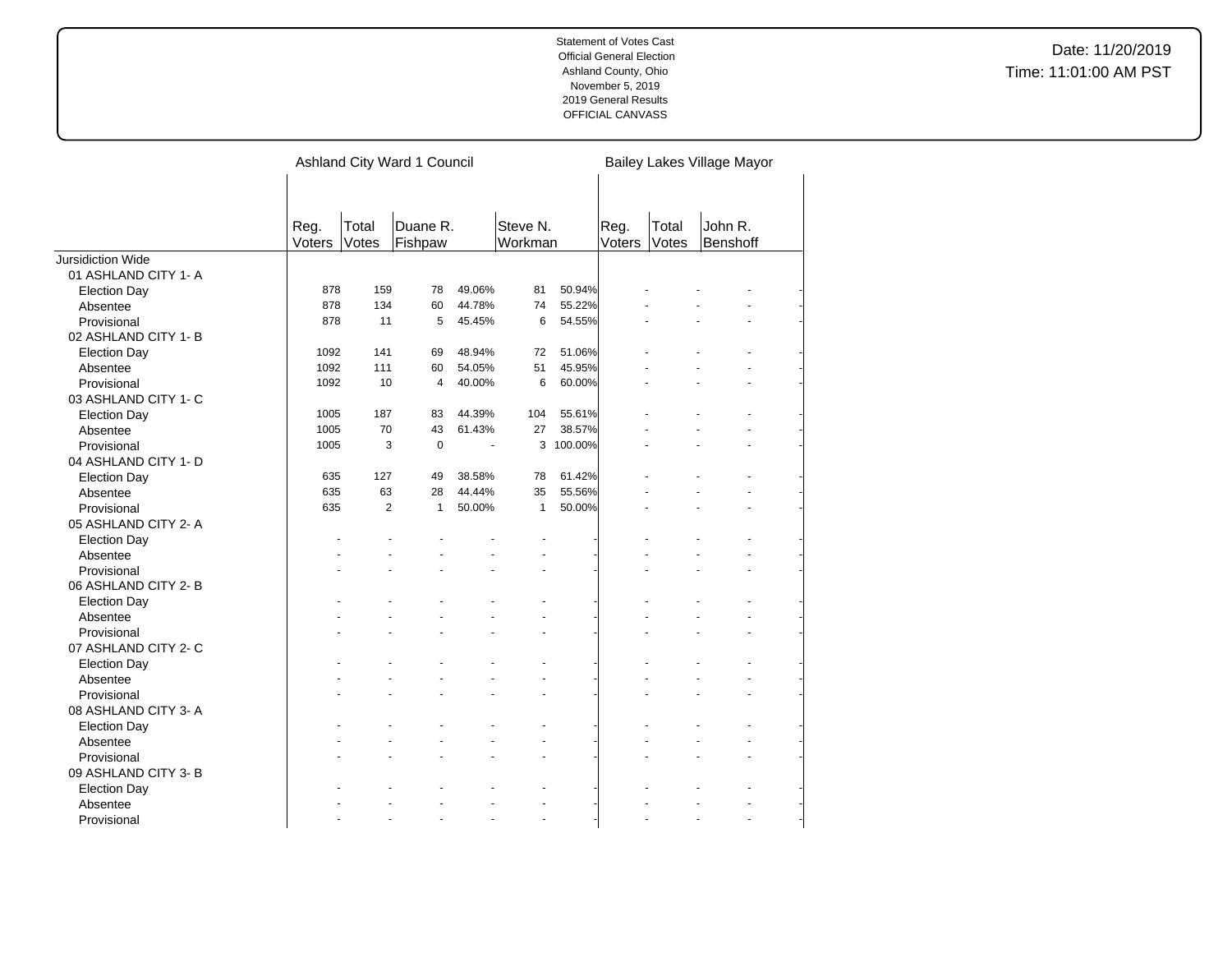|                      |                |                | Ashland City Ward 1 Council |                      | Bailey Lakes Village Mayor |                |                         |            |
|----------------------|----------------|----------------|-----------------------------|----------------------|----------------------------|----------------|-------------------------|------------|
|                      | Reg.<br>Voters | Total<br>Votes | Duane R.<br>Fishpaw         | Steve N.<br>Workman  | Reg.<br>Voters             | Total<br>Votes | John R.<br>Benshoff     |            |
| 10 ASHLAND CITY 3- C |                |                |                             |                      |                            |                |                         |            |
| <b>Election Day</b>  |                |                |                             |                      |                            |                |                         |            |
| Absentee             |                |                |                             |                      |                            |                |                         |            |
| Provisional          |                |                |                             |                      |                            |                |                         |            |
| 11 ASHLAND CITY 3- D |                |                |                             |                      |                            |                |                         |            |
| <b>Election Day</b>  |                |                |                             |                      |                            |                |                         |            |
| Absentee             |                |                |                             |                      |                            |                |                         |            |
| Provisional          |                |                |                             |                      |                            |                |                         |            |
| 12 ASHLAND CITY 4- A |                |                |                             |                      |                            |                |                         |            |
| <b>Election Day</b>  |                |                |                             |                      |                            |                |                         |            |
| Absentee             |                |                |                             |                      |                            |                |                         |            |
| Provisional          |                |                |                             |                      |                            |                |                         |            |
| 13 ASHLAND CITY 4-B  |                |                |                             |                      |                            |                |                         |            |
| <b>Election Day</b>  |                |                |                             |                      |                            |                |                         |            |
| Absentee             |                |                |                             |                      |                            |                |                         |            |
| Provisional          |                |                |                             |                      |                            |                |                         |            |
| 14 ASHLAND CITY 4- C |                |                |                             |                      |                            |                |                         |            |
|                      |                |                |                             |                      |                            |                |                         |            |
| <b>Election Day</b>  |                |                |                             |                      |                            |                |                         |            |
| Absentee             |                |                |                             |                      |                            |                |                         |            |
| Provisional          |                |                |                             |                      |                            |                |                         |            |
| 15 CLEAR CREEK       |                |                |                             |                      |                            |                |                         |            |
| <b>Election Day</b>  |                |                |                             |                      |                            | 248            | 39                      | 39 100.00% |
| Absentee             |                |                |                             |                      |                            | 248            | $\overline{\mathbf{4}}$ | 4 100.00%  |
| Provisional          |                |                |                             |                      |                            | 248            | $\mathbf{1}$            | 1 100.00%  |
| 16 LOUDONVILLE 1     |                |                |                             |                      |                            |                |                         |            |
| <b>Election Day</b>  |                |                |                             |                      |                            |                |                         |            |
| Absentee             |                |                |                             |                      |                            |                |                         |            |
| Provisional          |                |                |                             |                      |                            |                |                         |            |
| 17 GREEN 1           |                |                |                             |                      |                            |                |                         |            |
| <b>Election Day</b>  |                |                |                             |                      |                            |                |                         |            |
| Absentee             |                |                |                             |                      |                            |                |                         |            |
| Provisional          |                |                |                             |                      |                            |                |                         |            |
| <b>18 GREEN 2</b>    |                |                |                             |                      |                            |                |                         |            |
| <b>Election Day</b>  |                |                |                             |                      |                            |                |                         |            |
| Absentee             |                |                |                             |                      |                            |                |                         |            |
| Provisional          |                |                |                             |                      |                            |                |                         |            |
| 19 LOUDONVILLE 2     |                |                |                             |                      |                            |                |                         |            |
| <b>Election Day</b>  |                |                |                             |                      |                            |                |                         |            |
| Absentee             |                |                |                             |                      |                            |                |                         |            |
| Provisional          |                |                | ÷                           | $\overline{a}$<br>÷. |                            |                | $\overline{a}$<br>÷     |            |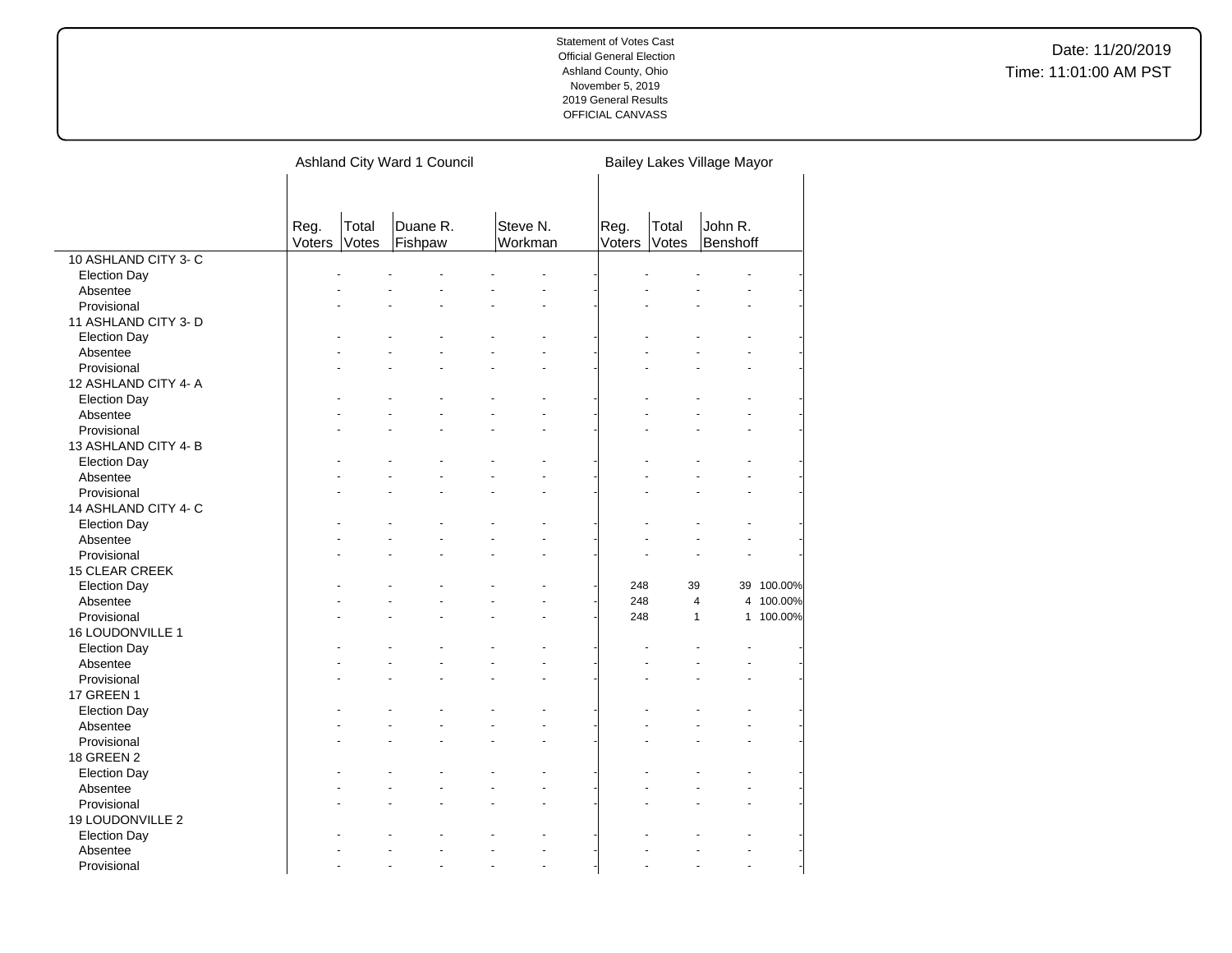Date: 11/20/2019 Time: 11:01:00 AM PST

|                     |                |                | Ashland City Ward 1 Council |                     |                |                | Bailey Lakes Village Mayor |  |
|---------------------|----------------|----------------|-----------------------------|---------------------|----------------|----------------|----------------------------|--|
|                     |                |                |                             |                     |                |                |                            |  |
|                     | Reg.<br>Voters | Total<br>Votes | Duane R.<br>Fishpaw         | Steve N.<br>Workman | Reg.<br>Voters | Total<br>Votes | John R.<br>Benshoff        |  |
| 20 JACKSON 1        |                |                |                             |                     |                |                |                            |  |
| <b>Election Day</b> |                |                |                             |                     |                |                |                            |  |
| Absentee            |                |                |                             |                     |                |                |                            |  |
| Provisional         |                |                |                             |                     |                |                |                            |  |
| 21 JACKSON 2        |                |                |                             |                     |                |                |                            |  |
| <b>Election Day</b> |                |                |                             |                     |                |                |                            |  |
| Absentee            |                |                |                             |                     |                |                |                            |  |
| Provisional         |                |                |                             |                     |                |                |                            |  |
| 22 LAKE             |                |                |                             |                     |                |                |                            |  |
| <b>Election Day</b> |                |                |                             |                     |                |                |                            |  |
| Absentee            |                |                |                             |                     |                |                |                            |  |
| Provisional         |                |                |                             |                     |                |                |                            |  |
| 23 MIFFLIN          |                |                |                             |                     |                |                |                            |  |
| <b>Election Day</b> |                |                |                             |                     |                |                |                            |  |
| Absentee            |                |                |                             |                     |                |                |                            |  |
| Provisional         |                |                |                             |                     |                |                |                            |  |
| 24 MILTON 1         |                |                |                             |                     |                |                |                            |  |
| <b>Election Day</b> |                |                |                             |                     |                |                |                            |  |
| Absentee            |                |                |                             |                     |                |                |                            |  |
| Provisional         |                |                |                             |                     |                |                |                            |  |
| 25 MILTON 3         |                |                |                             |                     |                |                |                            |  |
| <b>Election Day</b> |                |                |                             |                     |                |                |                            |  |
| Absentee            |                |                |                             |                     |                |                |                            |  |
| Provisional         |                |                |                             |                     |                |                |                            |  |
| 26 JEROMESVILLE     |                |                |                             |                     |                |                |                            |  |
| <b>Election Day</b> |                |                |                             |                     |                |                |                            |  |
| Absentee            |                |                |                             |                     |                |                |                            |  |
| Provisional         |                |                |                             |                     |                |                |                            |  |
| 27 MOHICAN          |                |                |                             |                     |                |                |                            |  |
| <b>Election Day</b> |                |                |                             |                     |                |                |                            |  |
| Absentee            |                |                |                             |                     |                |                |                            |  |
| Provisional         |                |                |                             |                     |                |                |                            |  |
| 28 MONTGOMERY 1     |                |                |                             |                     |                |                |                            |  |
| <b>Election Day</b> |                |                |                             |                     |                |                |                            |  |
| Absentee            |                |                |                             |                     |                |                |                            |  |
| Provisional         |                |                |                             |                     |                |                |                            |  |
| 29 MONTGOMERY 2     |                |                |                             |                     |                |                |                            |  |
| <b>Election Day</b> |                |                |                             |                     |                |                |                            |  |
| Absentee            |                |                |                             |                     |                |                |                            |  |
| Provisional         |                |                |                             |                     |                |                |                            |  |

 $\overline{a}$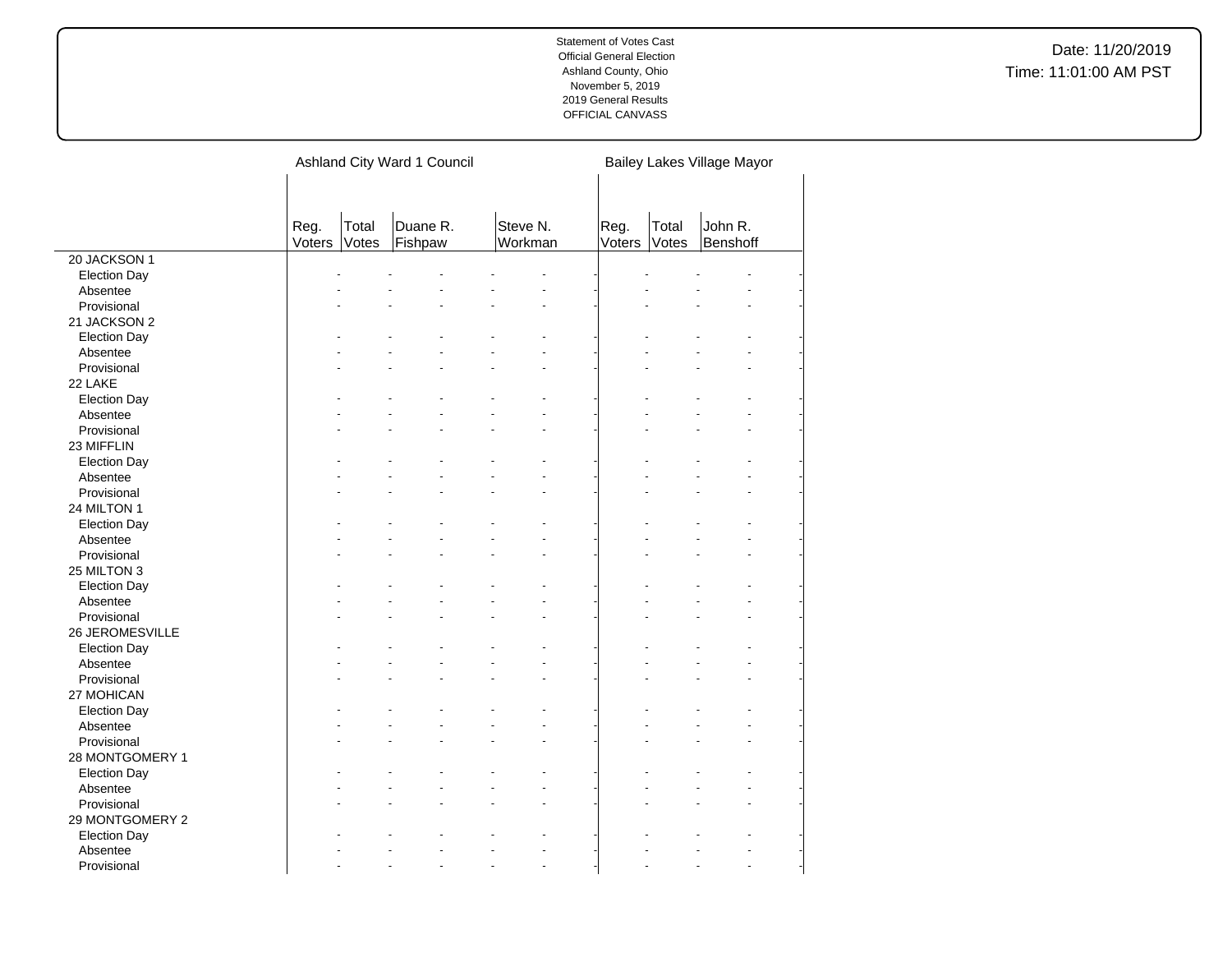|                |                               | Ashland City Ward 1 Council |                       |                 |                        | Bailey Lakes Village Mayor |
|----------------|-------------------------------|-----------------------------|-----------------------|-----------------|------------------------|----------------------------|
|                |                               |                             |                       |                 |                        |                            |
| Reg.<br>Voters | 'Total<br><i><b>Notes</b></i> | Duane R.<br><b>Fishpaw</b>  | lSteve N.<br>lWorkman | Reg.<br>lVoters | 'Total<br><b>Votes</b> | John R.<br>Benshoff        |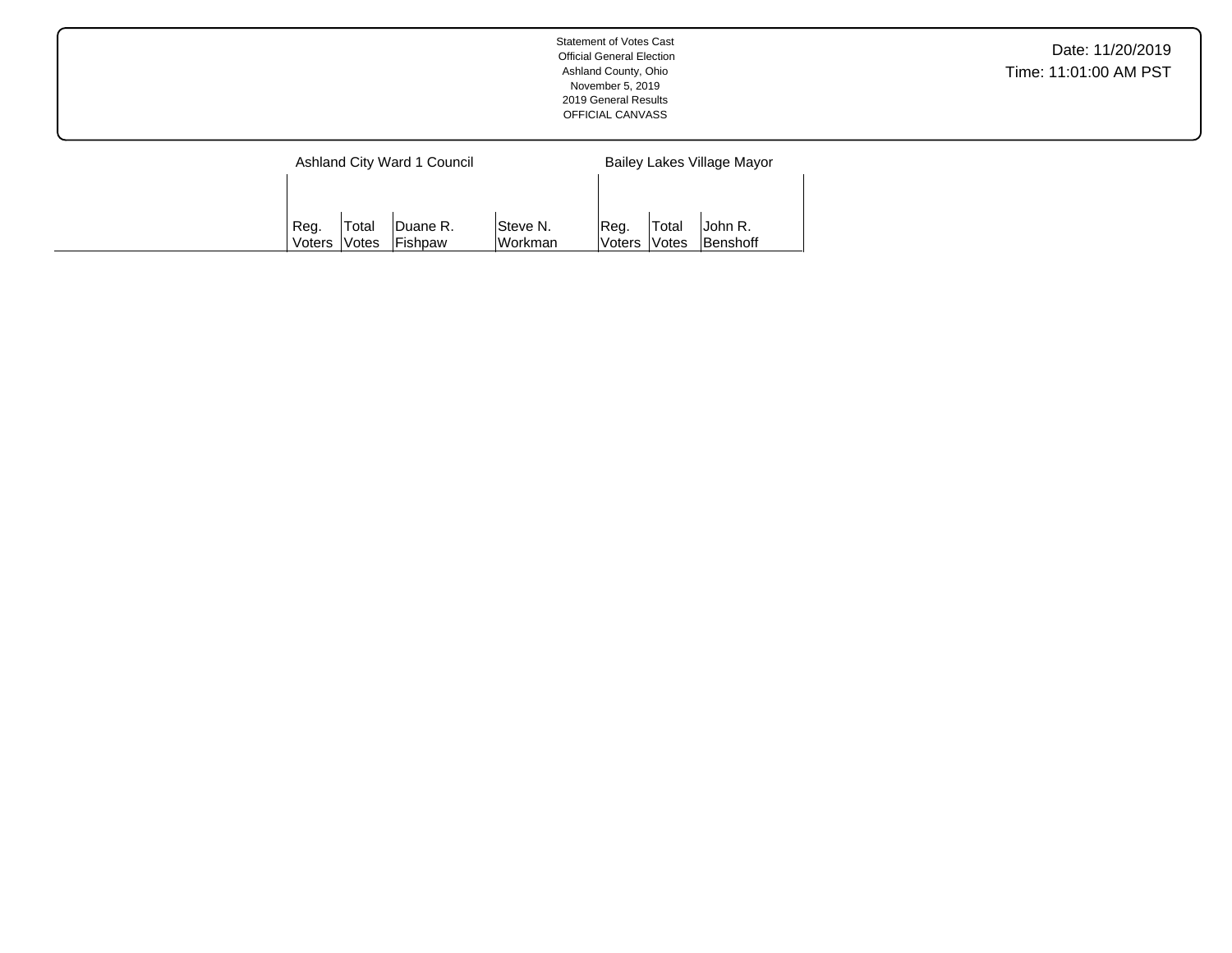| 30 MONTGOMERY 3     |      |     |     |        |     |        |     |                |            |
|---------------------|------|-----|-----|--------|-----|--------|-----|----------------|------------|
| <b>Election Day</b> |      |     |     |        |     |        |     |                |            |
| Absentee            |      |     |     |        |     |        |     |                |            |
| Provisional         |      |     |     |        |     |        |     |                |            |
| 31 ORANGE 1         |      |     |     |        |     |        |     |                |            |
| <b>Election Day</b> |      |     |     |        |     |        |     |                |            |
| Absentee            |      |     |     |        |     |        |     |                |            |
| Provisional         |      |     |     |        |     |        |     |                |            |
| 32 ORANGE 2         |      |     |     |        |     |        |     |                |            |
| <b>Election Day</b> |      |     |     |        |     |        |     |                |            |
| Absentee            |      |     |     |        |     |        |     |                |            |
| Provisional         |      |     |     |        |     |        |     |                |            |
| 33 PERRY            |      |     |     |        |     |        |     |                |            |
| <b>Election Day</b> |      |     |     |        |     |        |     |                |            |
| Absentee            |      |     |     |        |     |        |     |                |            |
| Provisional         |      |     |     |        |     |        |     |                |            |
| 34 RUGGLES          |      |     |     |        |     |        |     |                |            |
| <b>Election Day</b> |      |     |     |        |     |        |     |                |            |
| Absentee            |      |     |     |        |     |        |     |                |            |
| Provisional         |      |     |     |        |     |        |     |                |            |
| 35 SULLIVAN 1       |      |     |     |        |     |        |     |                |            |
| <b>Election Day</b> |      |     |     |        |     |        |     |                |            |
| Absentee            |      |     |     |        |     |        |     |                |            |
| Provisional         |      |     |     |        |     |        |     |                |            |
| 36 SULLIVAN 2       |      |     |     |        |     |        |     |                |            |
| <b>Election Day</b> |      |     |     |        |     |        |     |                |            |
| Absentee            |      |     |     |        |     |        |     |                |            |
| Provisional         |      |     |     |        |     |        |     |                |            |
| 37 TROY             |      |     |     |        |     |        |     |                |            |
| <b>Election Day</b> |      |     |     |        |     |        |     |                |            |
| Absentee            |      |     |     |        |     |        |     |                |            |
| Provisional         |      |     |     |        |     |        |     |                |            |
| 38 VERMILLION 1     |      |     |     |        |     |        |     |                |            |
| <b>Election Day</b> |      |     |     |        |     |        |     |                |            |
| Absentee            |      |     |     |        |     |        |     |                |            |
| Provisional         |      |     |     |        |     |        |     |                |            |
| 39 VERMILLION 2     |      |     |     |        |     |        |     |                |            |
| <b>Election Day</b> |      |     |     |        |     |        |     |                |            |
| Absentee            |      |     |     |        |     |        |     |                |            |
| Provisional         |      |     |     |        |     |        |     |                |            |
| Total               |      |     |     |        |     |        |     |                |            |
| <b>Election Day</b> | 3610 | 614 | 279 | 45.44% | 335 | 54.56% | 248 | 39             | 39 100.00% |
| Absentee            | 3610 | 378 | 191 | 50.53% | 187 | 49.47% | 248 | $\overline{4}$ | 4 100.00%  |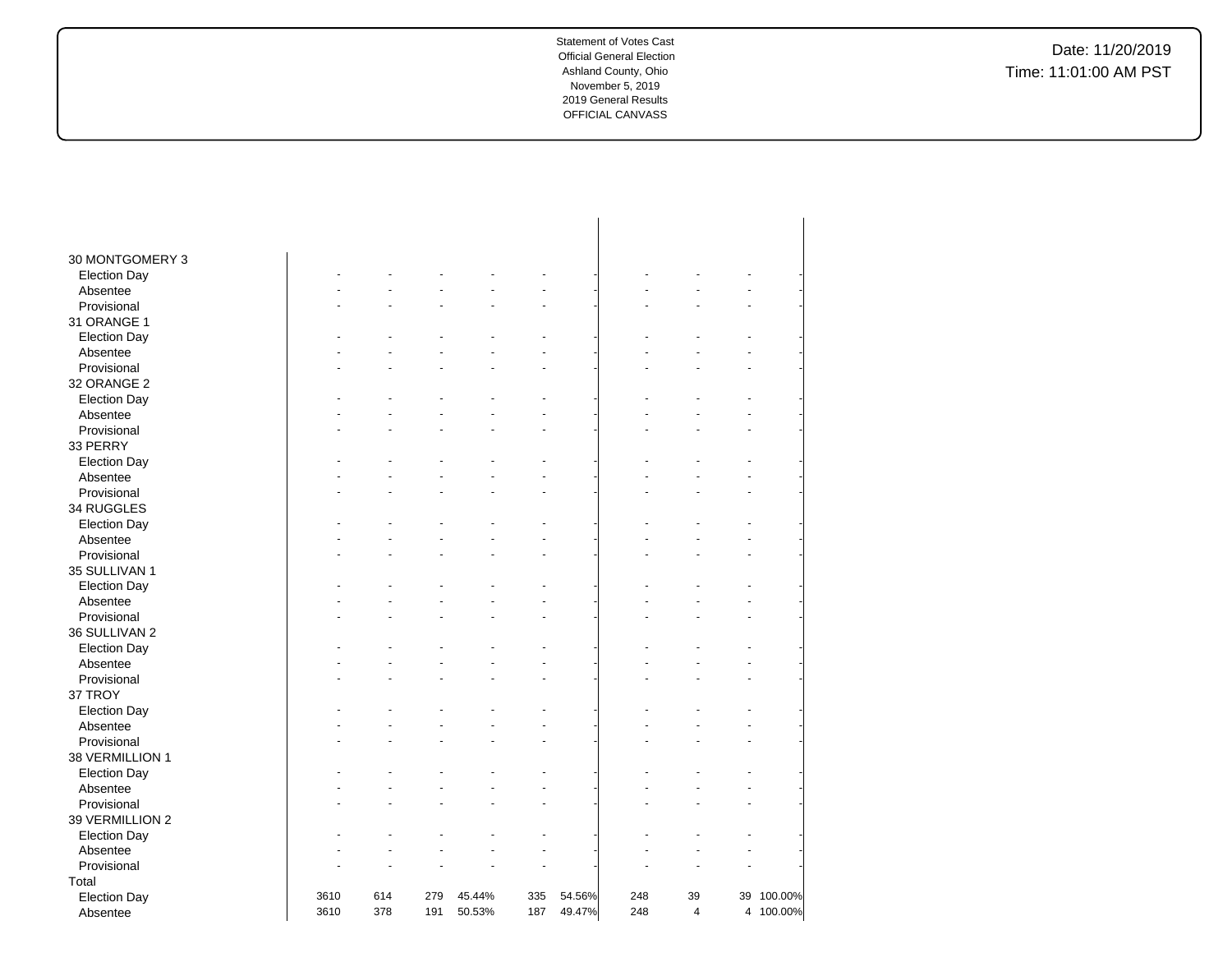| Provisional | 3610 | 26   | 10  | 38.46% | 16  | 61.54% | 248 |    |    | 100.00% |
|-------------|------|------|-----|--------|-----|--------|-----|----|----|---------|
| Total       | 3610 | 1018 | 480 | 47.15% | 538 | 52.85% | 248 | 44 | 44 | 100.00% |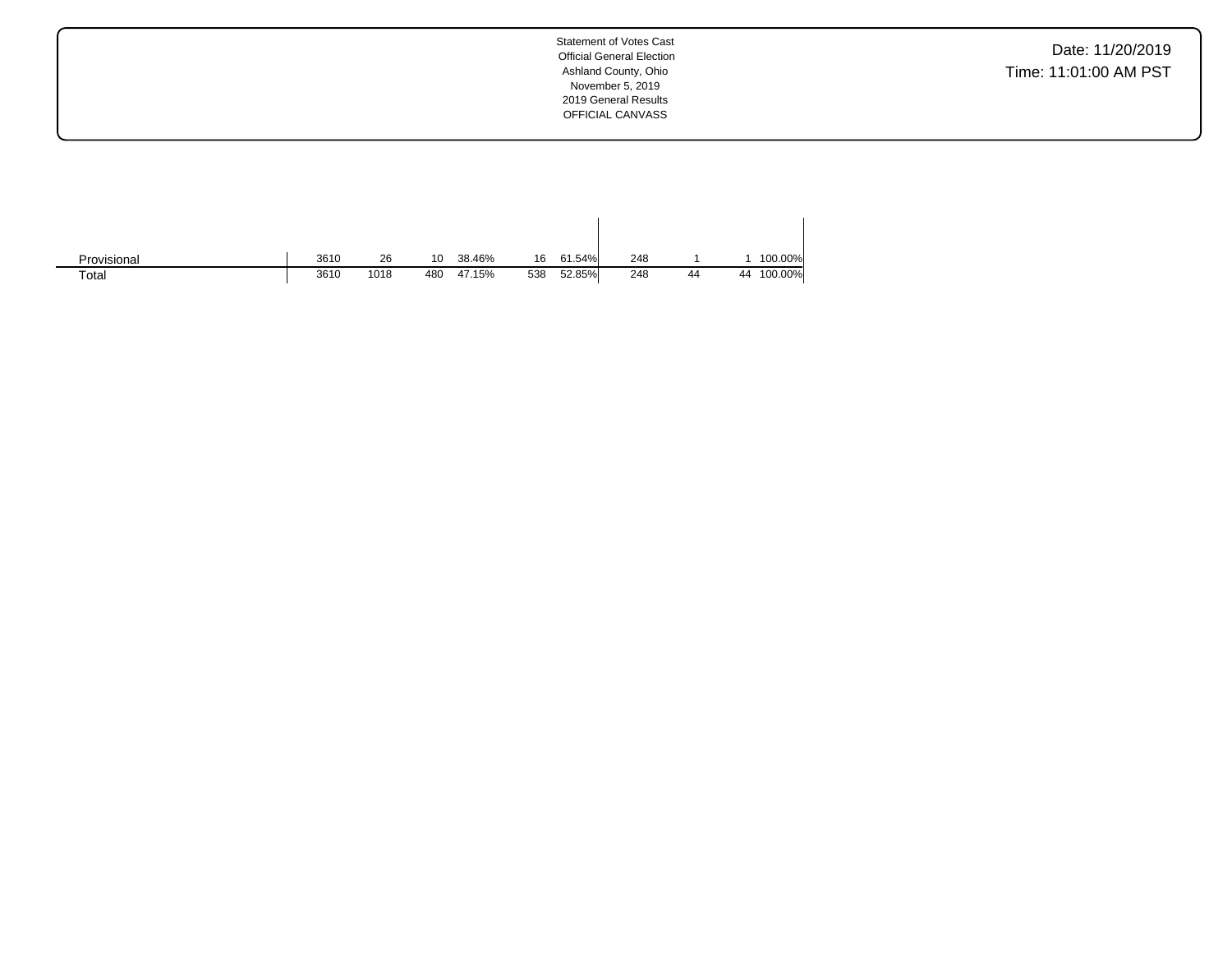|                      |                |                | <b>Bailey Lakes Village Council</b> |                     |  |                 |                     |                |                | Hayesville Village Mayor |  |
|----------------------|----------------|----------------|-------------------------------------|---------------------|--|-----------------|---------------------|----------------|----------------|--------------------------|--|
|                      |                |                |                                     |                     |  |                 |                     |                |                |                          |  |
|                      |                |                |                                     |                     |  |                 |                     |                |                |                          |  |
|                      | Reg.<br>Voters | Total<br>Votes | Cynthia A.<br>Gaubatz               | <b>Tina Killion</b> |  | Jeffrey D. Ling | Randy<br>Ramsthaler | Reg.<br>Voters | Total<br>Votes | Robert Vinsack           |  |
| Jursidiction Wide    |                |                |                                     |                     |  |                 |                     |                |                |                          |  |
| 01 ASHLAND CITY 1- A |                |                |                                     |                     |  |                 |                     |                |                |                          |  |
| <b>Election Day</b>  |                |                |                                     |                     |  |                 |                     |                |                |                          |  |
| Absentee             |                |                |                                     |                     |  |                 |                     |                |                |                          |  |
| Provisional          |                |                |                                     |                     |  |                 |                     |                |                |                          |  |
| 02 ASHLAND CITY 1-B  |                |                |                                     |                     |  |                 |                     |                |                |                          |  |
| <b>Election Day</b>  |                |                |                                     |                     |  |                 |                     |                |                |                          |  |
| Absentee             |                |                |                                     |                     |  |                 |                     |                |                |                          |  |
| Provisional          |                |                |                                     |                     |  |                 |                     |                |                |                          |  |
| 03 ASHLAND CITY 1- C |                |                |                                     |                     |  |                 |                     |                |                |                          |  |
| <b>Election Day</b>  |                |                |                                     |                     |  |                 |                     |                |                |                          |  |
| Absentee             |                |                |                                     |                     |  |                 |                     |                |                |                          |  |
| Provisional          |                |                |                                     |                     |  |                 |                     |                |                |                          |  |
| 04 ASHLAND CITY 1- D |                |                |                                     |                     |  |                 |                     |                |                |                          |  |
| <b>Election Day</b>  |                |                |                                     |                     |  |                 |                     |                |                |                          |  |
| Absentee             |                |                |                                     |                     |  |                 |                     |                |                |                          |  |
| Provisional          |                |                |                                     |                     |  |                 |                     |                |                |                          |  |
| 05 ASHLAND CITY 2- A |                |                |                                     |                     |  |                 |                     |                |                |                          |  |
| <b>Election Day</b>  |                |                |                                     |                     |  |                 |                     |                |                |                          |  |
| Absentee             |                |                |                                     |                     |  |                 |                     |                |                |                          |  |
| Provisional          |                |                |                                     |                     |  |                 |                     |                |                |                          |  |
| 06 ASHLAND CITY 2-B  |                |                |                                     |                     |  |                 |                     |                |                |                          |  |
| <b>Election Day</b>  |                |                |                                     |                     |  |                 |                     |                |                |                          |  |
| Absentee             |                |                |                                     |                     |  |                 |                     |                |                |                          |  |
| Provisional          |                |                |                                     |                     |  |                 |                     |                |                |                          |  |
| 07 ASHLAND CITY 2- C |                |                |                                     |                     |  |                 |                     |                |                |                          |  |
| <b>Election Day</b>  |                |                |                                     |                     |  |                 |                     |                |                |                          |  |
| Absentee             |                |                |                                     |                     |  |                 |                     |                |                |                          |  |
| Provisional          |                |                |                                     |                     |  |                 |                     |                |                |                          |  |
| 08 ASHLAND CITY 3-A  |                |                |                                     |                     |  |                 |                     |                |                |                          |  |
| <b>Election Day</b>  |                |                |                                     |                     |  |                 |                     |                |                |                          |  |
| Absentee             |                |                |                                     |                     |  |                 |                     |                |                |                          |  |
| Provisional          |                |                |                                     |                     |  |                 |                     |                |                |                          |  |
| 09 ASHLAND CITY 3- B |                |                |                                     |                     |  |                 |                     |                |                |                          |  |
| <b>Election Day</b>  |                |                |                                     |                     |  |                 |                     |                |                |                          |  |
| Absentee             |                |                |                                     |                     |  |                 |                     |                |                |                          |  |
| Provisional          |                |                |                                     |                     |  |                 |                     |                |                |                          |  |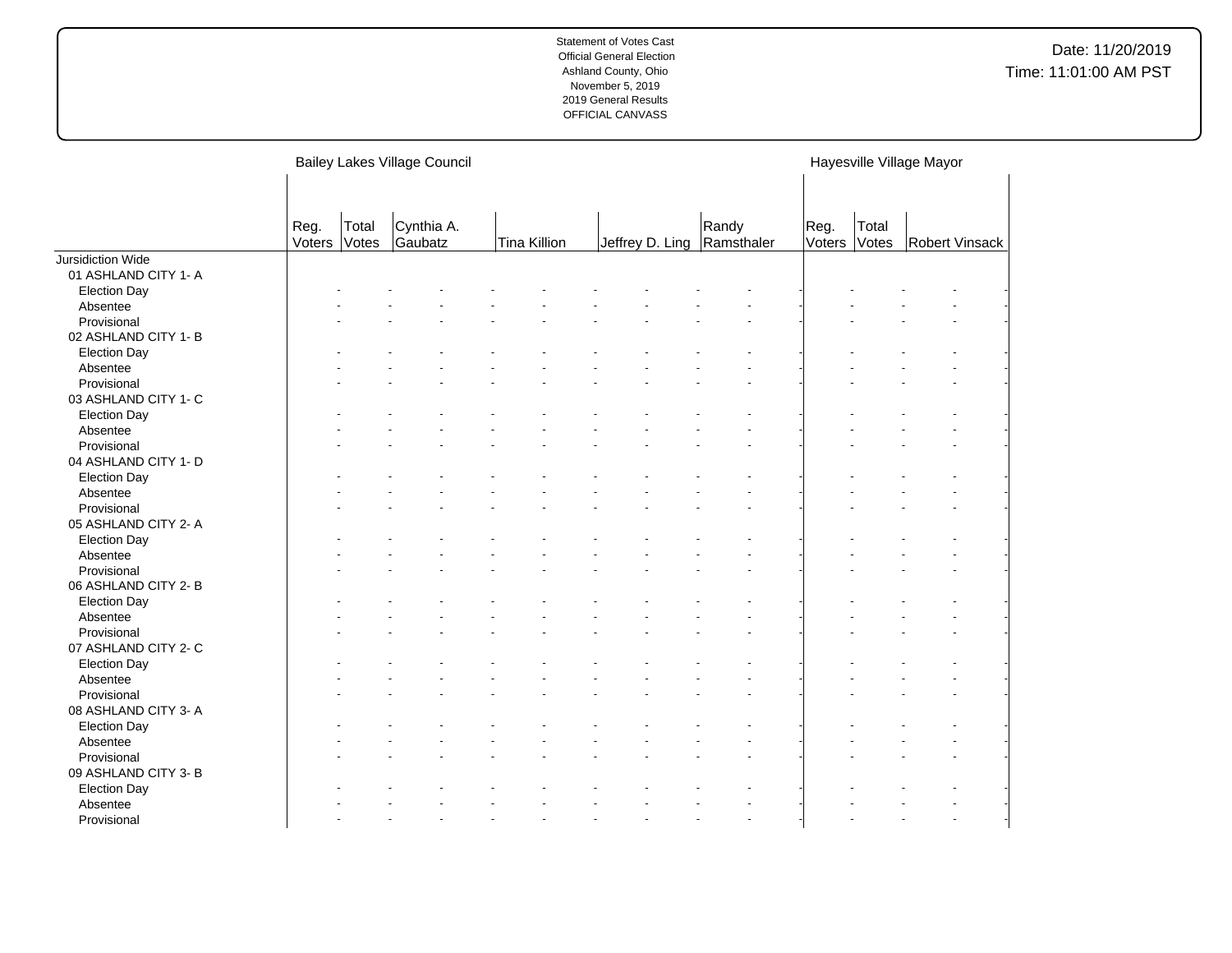|                       |        |              | <b>Bailey Lakes Village Council</b> |        |                |        |                 |        |            |           |        |       | Hayesville Village Mayor |                       |
|-----------------------|--------|--------------|-------------------------------------|--------|----------------|--------|-----------------|--------|------------|-----------|--------|-------|--------------------------|-----------------------|
|                       |        |              |                                     |        |                |        |                 |        |            |           |        |       |                          |                       |
|                       |        |              |                                     |        |                |        |                 |        |            |           |        |       |                          |                       |
|                       | Reg.   | Total        | Cynthia A.                          |        |                |        |                 |        | Randy      |           | Reg.   | Total |                          |                       |
|                       | Voters | Votes        | Gaubatz                             |        | Tina Killion   |        | Jeffrey D. Ling |        | Ramsthaler |           | Voters | Votes |                          | <b>Robert Vinsack</b> |
| 10 ASHLAND CITY 3-C   |        |              |                                     |        |                |        |                 |        |            |           |        |       |                          |                       |
| <b>Election Day</b>   |        |              |                                     |        |                |        |                 |        |            |           |        |       |                          |                       |
| Absentee              |        |              |                                     |        |                |        |                 |        |            |           |        |       |                          |                       |
| Provisional           |        |              |                                     |        |                |        |                 |        |            |           |        |       |                          |                       |
| 11 ASHLAND CITY 3- D  |        |              |                                     |        |                |        |                 |        |            |           |        |       |                          |                       |
| <b>Election Day</b>   |        |              |                                     |        |                |        |                 |        |            |           |        |       |                          |                       |
| Absentee              |        |              |                                     |        |                |        |                 |        |            |           |        |       |                          |                       |
| Provisional           |        |              |                                     |        |                |        |                 |        |            |           |        |       |                          |                       |
| 12 ASHLAND CITY 4- A  |        |              |                                     |        |                |        |                 |        |            |           |        |       |                          |                       |
| <b>Election Day</b>   |        |              |                                     |        |                |        |                 |        |            |           |        |       |                          |                       |
| Absentee              |        |              |                                     |        |                |        |                 |        |            |           |        |       |                          |                       |
| Provisional           |        |              |                                     |        |                |        |                 |        |            |           |        |       |                          |                       |
| 13 ASHLAND CITY 4-B   |        |              |                                     |        |                |        |                 |        |            |           |        |       |                          |                       |
| <b>Election Day</b>   |        |              |                                     |        |                |        |                 |        |            |           |        |       |                          |                       |
| Absentee              |        |              |                                     |        |                |        |                 |        |            |           |        |       |                          |                       |
| Provisional           |        |              |                                     |        |                |        |                 |        |            |           |        |       |                          |                       |
| 14 ASHLAND CITY 4- C  |        |              |                                     |        |                |        |                 |        |            |           |        |       |                          |                       |
| <b>Election Day</b>   |        |              |                                     |        |                |        |                 |        |            |           |        |       |                          |                       |
| Absentee              |        |              |                                     |        |                |        |                 |        |            |           |        |       |                          |                       |
| Provisional           |        |              |                                     |        |                |        |                 |        |            |           |        |       |                          |                       |
| <b>15 CLEAR CREEK</b> |        |              |                                     |        |                |        |                 |        |            |           |        |       |                          |                       |
| <b>Election Day</b>   | 248    | 111          | 28                                  | 25.23% | 21             | 18.92% | 35              | 31.53% | 27         | 24.32%    |        |       |                          |                       |
| Absentee              | 248    | 17           | 5                                   | 29.41% | $\overline{2}$ | 11.76% | 4               | 23.53% | 6          | 35.29%    |        |       |                          |                       |
| Provisional           | 248    | $\mathbf{1}$ | $\pmb{0}$                           |        | $\pmb{0}$      |        | $\pmb{0}$       |        |            | 1 100.00% |        |       |                          |                       |
| 16 LOUDONVILLE 1      |        |              |                                     |        |                |        |                 |        |            |           |        |       |                          |                       |
| <b>Election Day</b>   |        |              |                                     |        |                |        |                 |        |            |           |        |       |                          |                       |
| Absentee              |        |              |                                     |        |                |        |                 |        |            |           |        |       |                          |                       |
| Provisional           |        |              |                                     |        |                |        |                 |        |            |           |        |       |                          |                       |
| <b>17 GREEN 1</b>     |        |              |                                     |        |                |        |                 |        |            |           |        |       |                          |                       |
| <b>Election Day</b>   |        |              |                                     |        |                |        |                 |        |            |           |        |       |                          |                       |
| Absentee              |        |              |                                     |        |                |        |                 |        |            |           |        |       |                          |                       |
| Provisional           |        |              |                                     |        |                |        |                 |        |            |           |        |       |                          |                       |
| 18 GREEN 2            |        |              |                                     |        |                |        |                 |        |            |           |        |       |                          |                       |
|                       |        |              |                                     |        |                |        |                 |        |            |           |        |       |                          |                       |
| <b>Election Day</b>   |        |              |                                     |        |                |        |                 |        |            |           |        |       |                          |                       |
| Absentee              |        |              |                                     |        |                |        |                 |        |            |           |        |       |                          |                       |
| Provisional           |        |              |                                     |        |                |        |                 |        |            |           |        |       |                          |                       |
| 19 LOUDONVILLE 2      |        |              |                                     |        |                |        |                 |        |            |           |        |       |                          |                       |
| <b>Election Day</b>   |        |              |                                     |        |                |        |                 |        |            |           |        |       |                          |                       |
| Absentee              |        |              |                                     |        |                |        |                 |        |            |           |        |       |                          |                       |
| Provisional           |        |              |                                     |        |                |        |                 |        |            |           |        |       |                          |                       |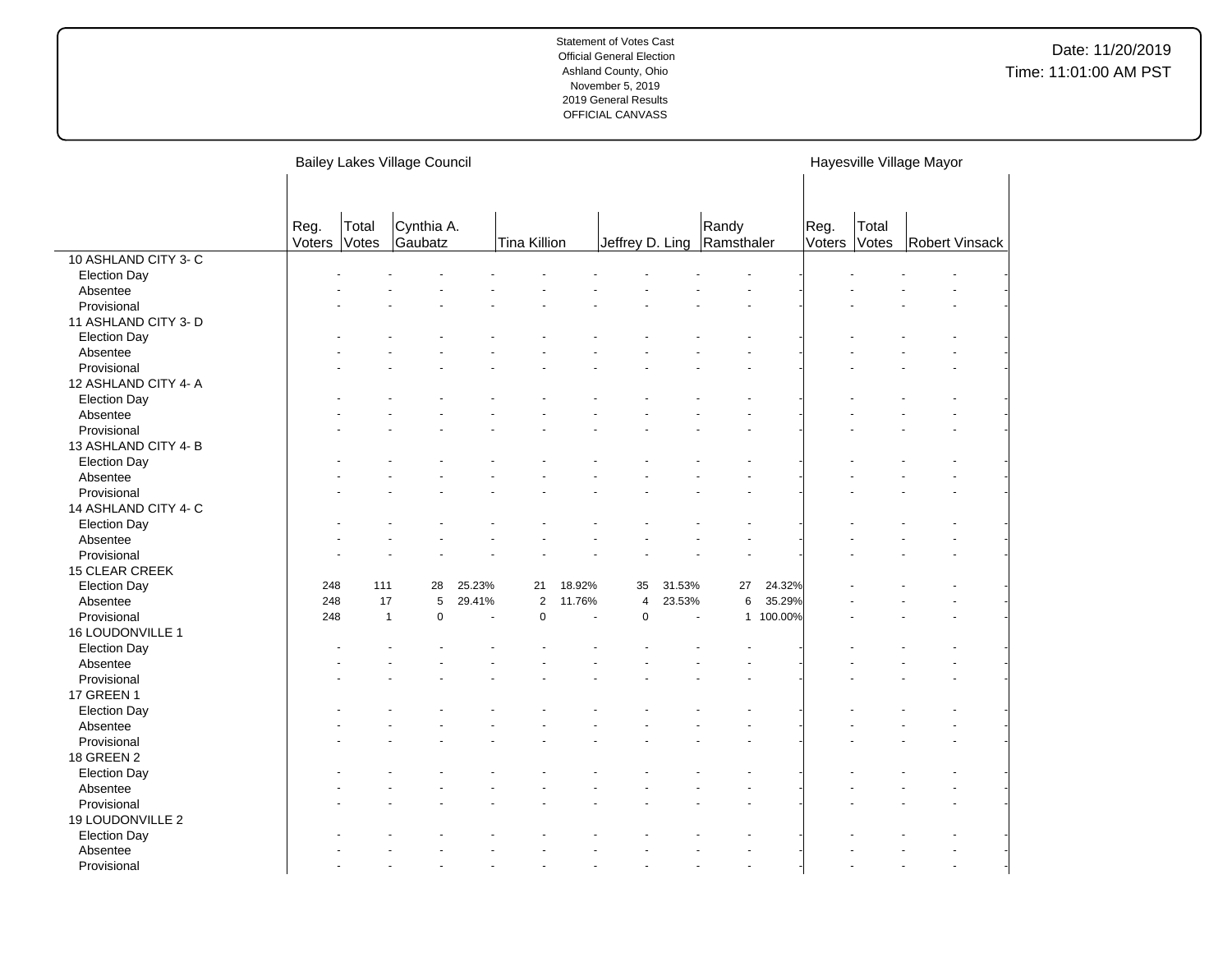|                     |        |       | <b>Bailey Lakes Village Council</b> |              |                            |       |        |       | Hayesville Village Mayor |
|---------------------|--------|-------|-------------------------------------|--------------|----------------------------|-------|--------|-------|--------------------------|
|                     |        |       |                                     |              |                            |       |        |       |                          |
|                     |        |       |                                     |              |                            |       |        |       |                          |
|                     | Reg.   | Total | Cynthia A.                          |              |                            | Randy | Reg.   | Total |                          |
|                     | Voters | Votes | Gaubatz                             | Tina Killion | Jeffrey D. Ling Ramsthaler |       | Voters | Votes | Robert Vinsack           |
| 20 JACKSON 1        |        |       |                                     |              |                            |       |        |       |                          |
| <b>Election Day</b> |        |       |                                     |              |                            |       |        |       |                          |
| Absentee            |        |       |                                     |              |                            |       |        |       |                          |
| Provisional         |        |       |                                     |              |                            |       |        |       |                          |
| 21 JACKSON 2        |        |       |                                     |              |                            |       |        |       |                          |
| <b>Election Day</b> |        |       |                                     |              |                            |       |        |       |                          |
| Absentee            |        |       |                                     |              |                            |       |        |       |                          |
| Provisional         |        |       |                                     |              |                            |       |        |       |                          |
| 22 LAKE             |        |       |                                     |              |                            |       |        |       |                          |
| <b>Election Day</b> |        |       |                                     |              |                            |       |        |       |                          |
| Absentee            |        |       |                                     |              |                            |       |        |       |                          |
| Provisional         |        |       |                                     |              |                            |       |        |       |                          |
| 23 MIFFLIN          |        |       |                                     |              |                            |       |        |       |                          |
| <b>Election Day</b> |        |       |                                     |              |                            |       |        |       |                          |
| Absentee            |        |       |                                     |              |                            |       |        |       |                          |
| Provisional         |        |       |                                     |              |                            |       |        |       |                          |
| 24 MILTON 1         |        |       |                                     |              |                            |       |        |       |                          |
| <b>Election Day</b> |        |       |                                     |              |                            |       |        |       |                          |
| Absentee            |        |       |                                     |              |                            |       |        |       |                          |
| Provisional         |        |       |                                     |              |                            |       |        |       |                          |
| 25 MILTON 3         |        |       |                                     |              |                            |       |        |       |                          |
| <b>Election Day</b> |        |       |                                     |              |                            |       |        |       |                          |
| Absentee            |        |       |                                     |              |                            |       |        |       |                          |
| Provisional         |        |       |                                     |              |                            |       |        |       |                          |
| 26 JEROMESVILLE     |        |       |                                     |              |                            |       |        |       |                          |
| <b>Election Day</b> |        |       |                                     |              |                            |       |        |       |                          |
| Absentee            |        |       |                                     |              |                            |       |        |       |                          |
| Provisional         |        |       |                                     |              |                            |       |        |       |                          |
| 27 MOHICAN          |        |       |                                     |              |                            |       |        |       |                          |
| <b>Election Day</b> |        |       |                                     |              |                            |       |        |       |                          |
| Absentee            |        |       |                                     |              |                            |       |        |       |                          |
| Provisional         |        |       |                                     |              |                            |       |        |       |                          |
| 28 MONTGOMERY 1     |        |       |                                     |              |                            |       |        |       |                          |
| <b>Election Day</b> |        |       |                                     |              |                            |       |        |       |                          |
| Absentee            |        |       |                                     |              |                            |       |        |       |                          |
| Provisional         |        |       |                                     |              |                            |       |        |       |                          |
| 29 MONTGOMERY 2     |        |       |                                     |              |                            |       |        |       |                          |
| <b>Election Day</b> |        |       |                                     |              |                            |       |        |       |                          |
| Absentee            |        |       |                                     |              |                            |       |        |       |                          |
| Provisional         |        |       |                                     |              |                            |       |        |       |                          |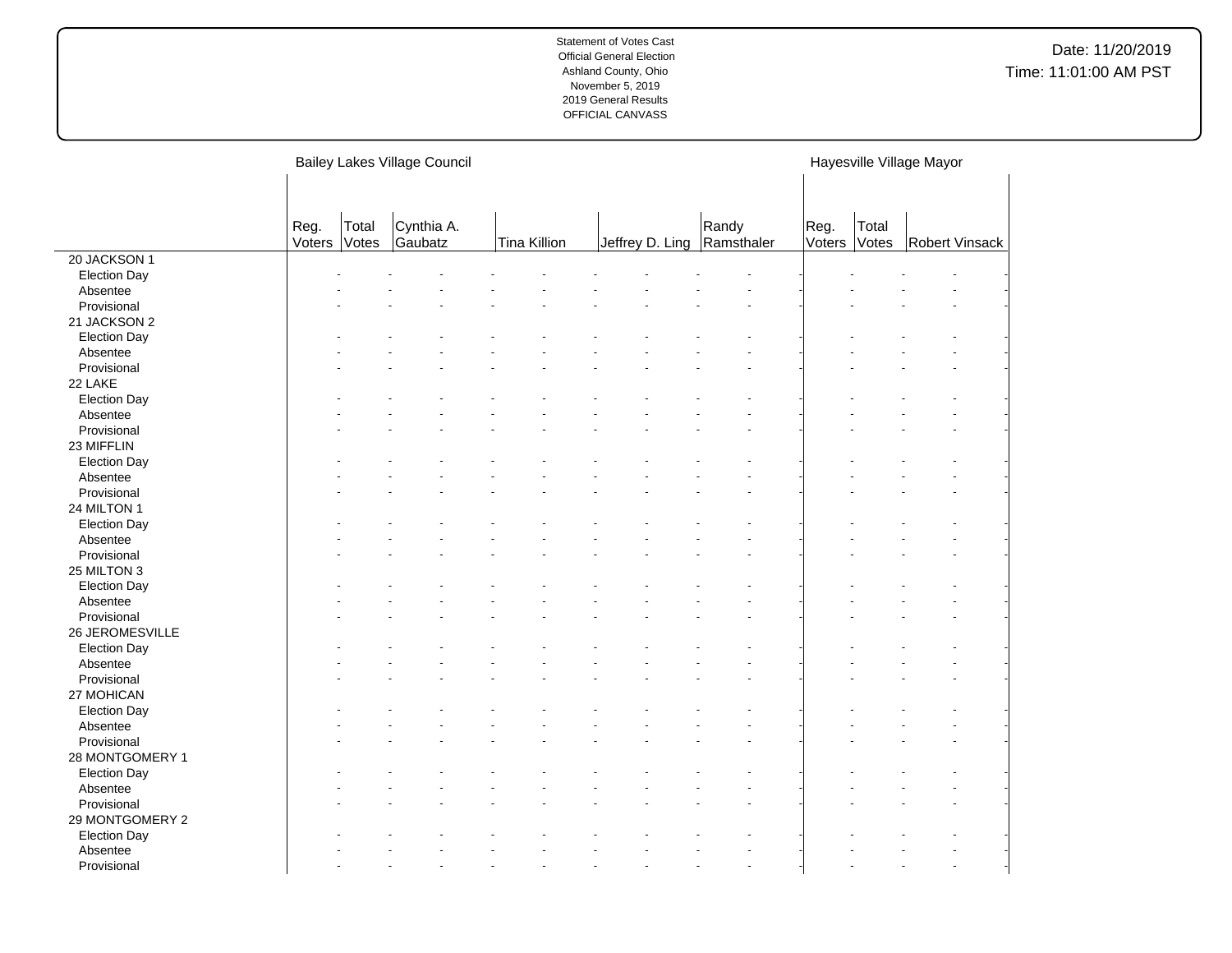|        |                     | Bailey Lakes Village Council |               |                 |            |        |       | Hayesville Village Mayor |
|--------|---------------------|------------------------------|---------------|-----------------|------------|--------|-------|--------------------------|
|        |                     |                              |               |                 |            |        |       |                          |
| Reg.   | Total               | Cynthia A.                   |               |                 | Randv      | Reg.   | Total |                          |
| Voters | <i><b>Notes</b></i> | Gaubatz                      | 'Tina Killion | Jeffrey D. Ling | Ramsthaler | Voters | Votes | Robert Vinsack           |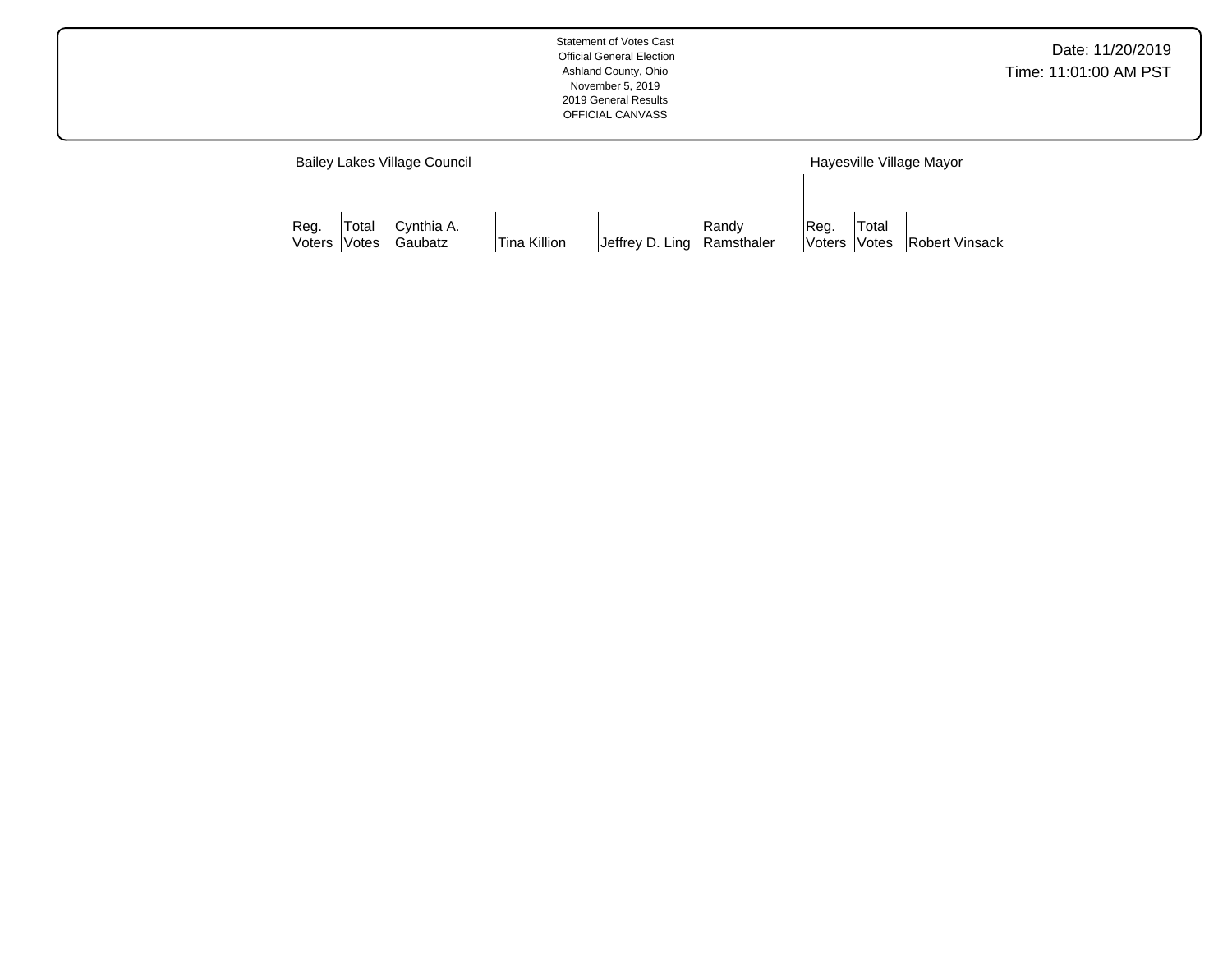| 30 MONTGOMERY 3         |     |     |    |        |                |        |                |        |    |        |     |                  |           |            |
|-------------------------|-----|-----|----|--------|----------------|--------|----------------|--------|----|--------|-----|------------------|-----------|------------|
| <b>Election Day</b>     |     |     |    |        |                |        |                |        |    |        |     |                  |           |            |
| Absentee                |     |     |    |        |                |        |                |        |    |        |     |                  |           |            |
| Provisional             |     |     |    |        |                |        |                |        |    |        |     |                  |           |            |
| 31 ORANGE 1             |     |     |    |        |                |        |                |        |    |        |     |                  |           |            |
|                         |     |     |    |        |                |        |                |        |    |        |     |                  |           |            |
| <b>Election Day</b>     |     |     |    |        |                |        |                |        |    |        |     |                  |           |            |
| Absentee<br>Provisional |     |     |    |        |                |        |                |        |    |        |     |                  |           |            |
|                         |     |     |    |        |                |        |                |        |    |        |     |                  |           |            |
| 32 ORANGE 2             |     |     |    |        |                |        |                |        |    |        |     |                  |           |            |
| <b>Election Day</b>     |     |     |    |        |                |        |                |        |    |        |     |                  |           |            |
| Absentee                |     |     |    |        |                |        |                |        |    |        |     |                  |           |            |
| Provisional             |     |     |    |        |                |        |                |        |    |        |     |                  |           |            |
| 33 PERRY                |     |     |    |        |                |        |                |        |    |        |     |                  |           |            |
| <b>Election Day</b>     |     |     |    |        |                |        |                |        |    |        |     |                  |           |            |
| Absentee                |     |     |    |        |                |        |                |        |    |        |     |                  |           |            |
| Provisional             |     |     |    |        |                |        |                |        |    |        |     |                  |           |            |
| 34 RUGGLES              |     |     |    |        |                |        |                |        |    |        |     |                  |           |            |
| <b>Election Day</b>     |     |     |    |        |                |        |                |        |    |        |     |                  |           |            |
| Absentee                |     |     |    |        |                |        |                |        |    |        |     |                  |           |            |
| Provisional             |     |     |    |        |                |        |                |        |    |        |     |                  |           |            |
| 35 SULLIVAN 1           |     |     |    |        |                |        |                |        |    |        |     |                  |           |            |
| <b>Election Day</b>     |     |     |    |        |                |        |                |        |    |        |     |                  |           |            |
| Absentee                |     |     |    |        |                |        |                |        |    |        |     |                  |           |            |
| Provisional             |     |     |    |        |                |        |                |        |    |        |     |                  |           |            |
| 36 SULLIVAN 2           |     |     |    |        |                |        |                |        |    |        |     |                  |           |            |
| <b>Election Day</b>     |     |     |    |        |                |        |                |        |    |        |     |                  |           |            |
| Absentee                |     |     |    |        |                |        |                |        |    |        |     |                  |           |            |
| Provisional             |     |     |    |        |                |        |                |        |    |        |     |                  |           |            |
| 37 TROY                 |     |     |    |        |                |        |                |        |    |        |     |                  |           |            |
| <b>Election Day</b>     |     |     |    |        |                |        |                |        |    |        |     |                  |           |            |
| Absentee                |     |     |    |        |                |        |                |        |    |        |     |                  |           |            |
| Provisional             |     |     |    |        |                |        |                |        |    |        |     |                  |           |            |
| 38 VERMILLION 1         |     |     |    |        |                |        |                |        |    |        |     |                  |           |            |
| <b>Election Day</b>     |     |     |    |        |                |        |                |        |    |        | 307 | 88               |           | 88 100.00% |
| Absentee                |     |     |    |        |                |        |                |        |    |        | 307 | $\boldsymbol{9}$ | 9         | 100.00%    |
| Provisional             |     |     |    |        |                |        |                |        |    |        | 307 | 0                | $\pmb{0}$ |            |
| 39 VERMILLION 2         |     |     |    |        |                |        |                |        |    |        |     |                  |           |            |
| <b>Election Day</b>     |     |     |    |        |                |        |                |        |    |        |     |                  |           |            |
| Absentee                |     |     |    |        |                |        |                |        |    |        |     |                  |           |            |
| Provisional             |     |     |    |        |                |        |                |        |    |        |     |                  |           |            |
| Total                   |     |     |    |        |                |        |                |        |    |        |     |                  |           |            |
| <b>Election Day</b>     | 248 | 111 | 28 | 25.23% | 21             | 18.92% | 35             | 31.53% | 27 | 24.32% | 307 | 88               |           | 88 100.00% |
| Absentee                | 248 | 17  | 5  | 29.41% | $\overline{2}$ | 11.76% | $\overline{4}$ | 23.53% | 6  | 35.29% | 307 | 9                |           | 9 100.00%  |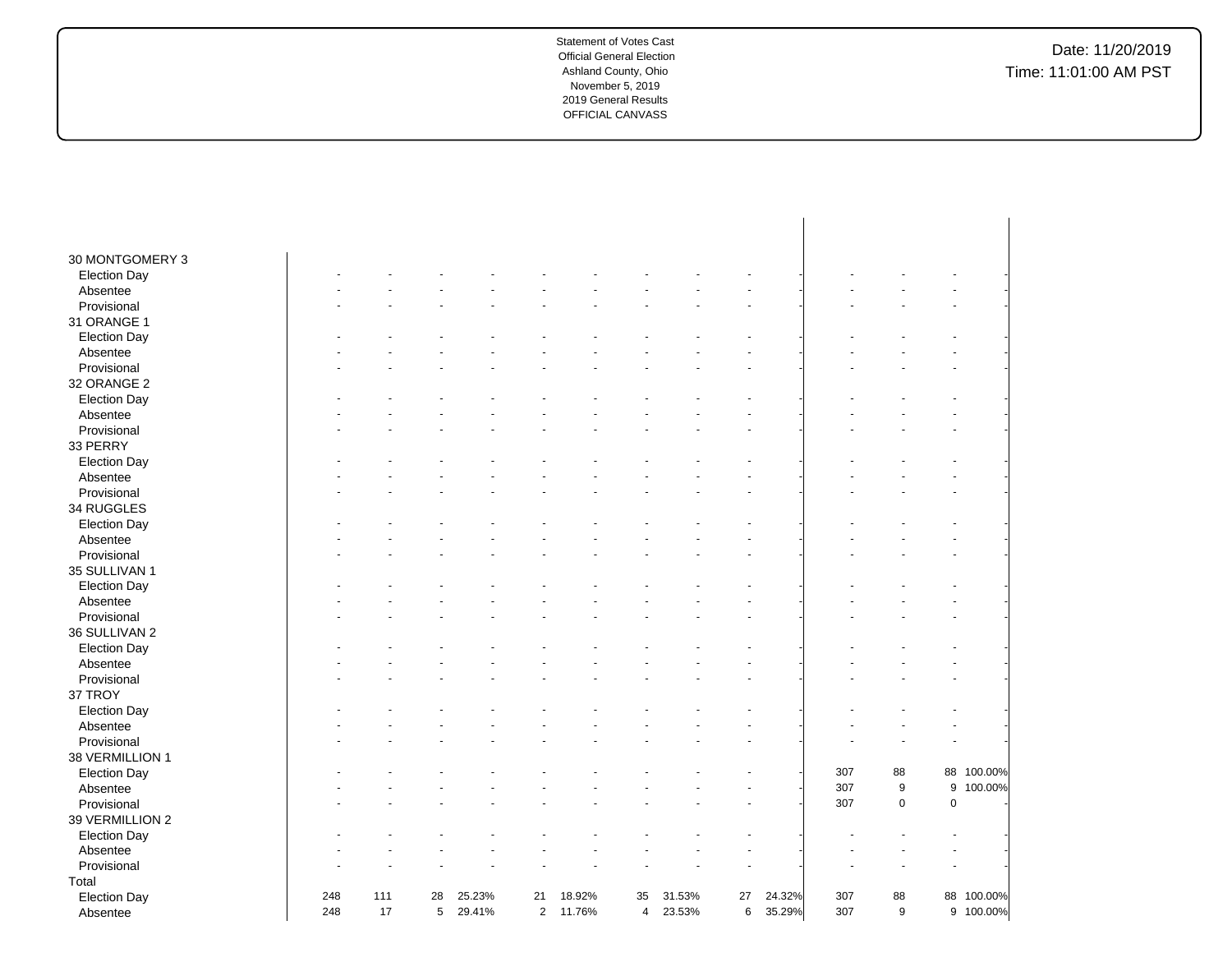| Provisional | 248 |     |    | $\overline{\phantom{a}}$ |    |        |    | $\sim$ |    | 100.00% | 307 |    |               |  |
|-------------|-----|-----|----|--------------------------|----|--------|----|--------|----|---------|-----|----|---------------|--|
| Total       | 248 | 129 | 33 | 25.58%                   | 23 | 17.83% | 39 | 30.23% | 34 | 26.36%  | 307 | 97 | 100.00%<br>97 |  |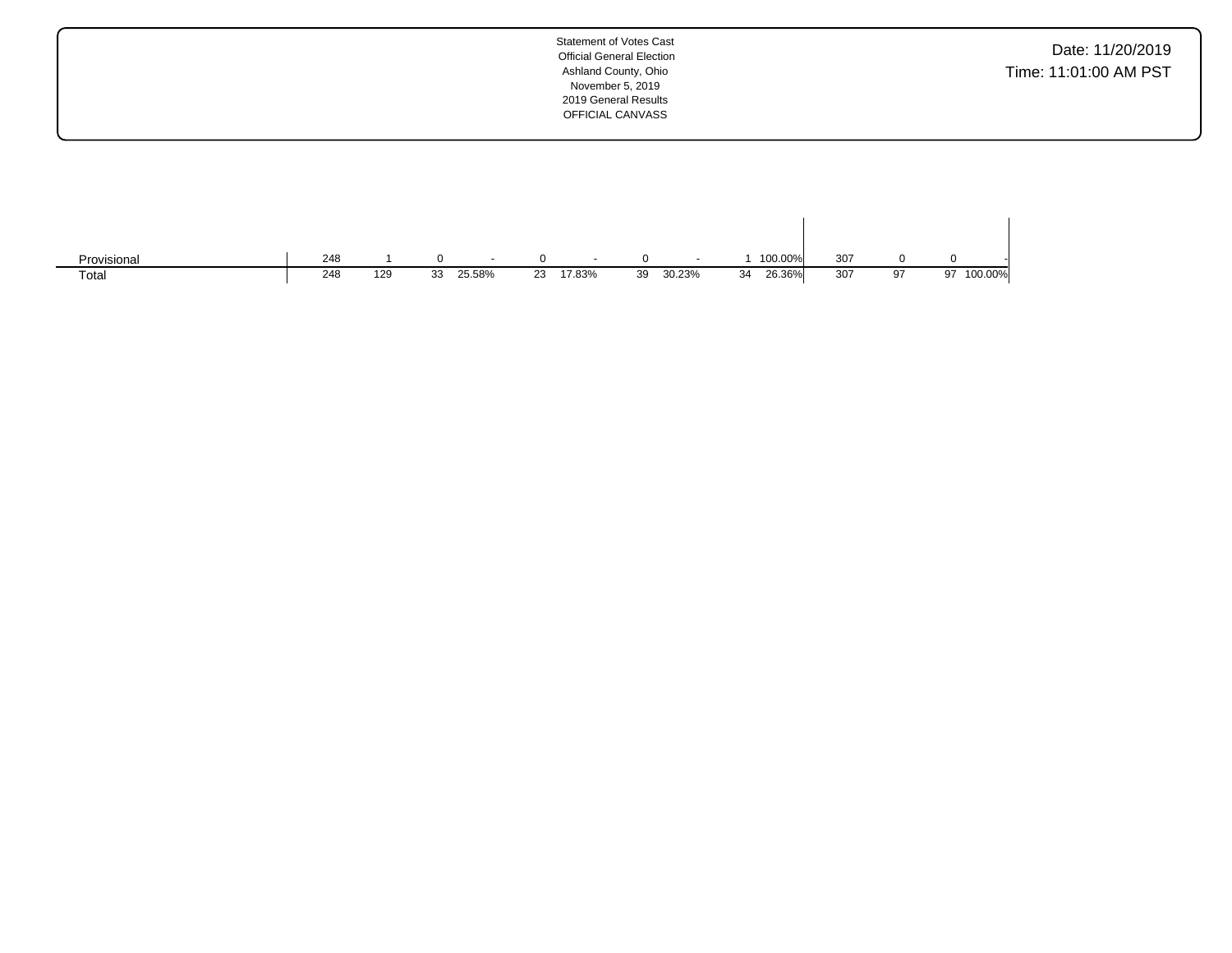|                      |                |                | Hayesville Village Council |                            |      |                       | Jeromesville Village Mayor |                |                | Jeromesville Village Council |                          |  |
|----------------------|----------------|----------------|----------------------------|----------------------------|------|-----------------------|----------------------------|----------------|----------------|------------------------------|--------------------------|--|
|                      | Reg.<br>Voters | Total<br>Votes | Alisa K.<br>Tankersley     | No Valid<br>Petition Filed | Reg. | Total<br>Voters Votes | Randy Spade                | Reg.<br>Voters | Total<br>Votes | No Valid<br>Petition Filed   | Kevin T.<br>Sockwell (W) |  |
| Jursidiction Wide    |                |                |                            |                            |      |                       |                            |                |                |                              |                          |  |
| 01 ASHLAND CITY 1- A |                |                |                            |                            |      |                       |                            |                |                |                              |                          |  |
| <b>Election Day</b>  |                |                |                            |                            |      |                       |                            |                |                |                              |                          |  |
| Absentee             |                |                |                            |                            |      |                       |                            |                |                |                              |                          |  |
| Provisional          |                |                |                            |                            |      |                       |                            |                |                |                              |                          |  |
| 02 ASHLAND CITY 1- B |                |                |                            |                            |      |                       |                            |                |                |                              |                          |  |
| <b>Election Day</b>  |                |                |                            |                            |      |                       |                            |                |                |                              |                          |  |
| Absentee             |                |                |                            |                            |      |                       |                            |                |                |                              |                          |  |
| Provisional          |                |                |                            |                            |      |                       |                            |                |                |                              |                          |  |
| 03 ASHLAND CITY 1- C |                |                |                            |                            |      |                       |                            |                |                |                              |                          |  |
| <b>Election Day</b>  |                |                |                            |                            |      |                       |                            |                |                |                              |                          |  |
| Absentee             |                |                |                            |                            |      |                       |                            |                |                |                              |                          |  |
| Provisional          |                |                |                            |                            |      |                       |                            |                |                |                              |                          |  |
| 04 ASHLAND CITY 1- D |                |                |                            |                            |      |                       |                            |                |                |                              |                          |  |
| <b>Election Day</b>  |                |                |                            |                            |      |                       |                            |                |                |                              |                          |  |
| Absentee             |                |                |                            |                            |      |                       |                            |                |                |                              |                          |  |
| Provisional          |                |                |                            |                            |      |                       |                            |                |                |                              |                          |  |
| 05 ASHLAND CITY 2- A |                |                |                            |                            |      |                       |                            |                |                |                              |                          |  |
| <b>Election Day</b>  |                |                |                            |                            |      |                       |                            |                |                |                              |                          |  |
| Absentee             |                |                |                            |                            |      |                       |                            |                |                |                              |                          |  |
| Provisional          |                |                |                            |                            |      |                       |                            |                |                |                              |                          |  |
| 06 ASHLAND CITY 2- B |                |                |                            |                            |      |                       |                            |                |                |                              |                          |  |
| <b>Election Day</b>  |                |                |                            |                            |      |                       |                            |                |                |                              |                          |  |
| Absentee             |                |                |                            |                            |      |                       |                            |                |                |                              |                          |  |
| Provisional          |                |                |                            |                            |      |                       |                            |                |                |                              |                          |  |
| 07 ASHLAND CITY 2- C |                |                |                            |                            |      |                       |                            |                |                |                              |                          |  |
| <b>Election Day</b>  |                |                |                            |                            |      |                       |                            |                |                |                              |                          |  |
| Absentee             |                |                |                            |                            |      |                       |                            |                |                |                              |                          |  |
| Provisional          |                |                |                            |                            |      |                       |                            |                |                |                              |                          |  |
| 08 ASHLAND CITY 3- A |                |                |                            |                            |      |                       |                            |                |                |                              |                          |  |
| <b>Election Day</b>  |                |                |                            |                            |      |                       |                            |                |                |                              |                          |  |
| Absentee             |                |                |                            |                            |      |                       |                            |                |                |                              |                          |  |
| Provisional          |                |                |                            |                            |      |                       |                            |                |                |                              |                          |  |
| 09 ASHLAND CITY 3- B |                |                |                            |                            |      |                       |                            |                |                |                              |                          |  |
| <b>Election Day</b>  |                |                |                            |                            |      |                       |                            |                |                |                              |                          |  |
| Absentee             |                |                |                            |                            |      |                       |                            |                |                |                              |                          |  |
| Provisional          |                |                |                            |                            |      |                       |                            |                |                |                              |                          |  |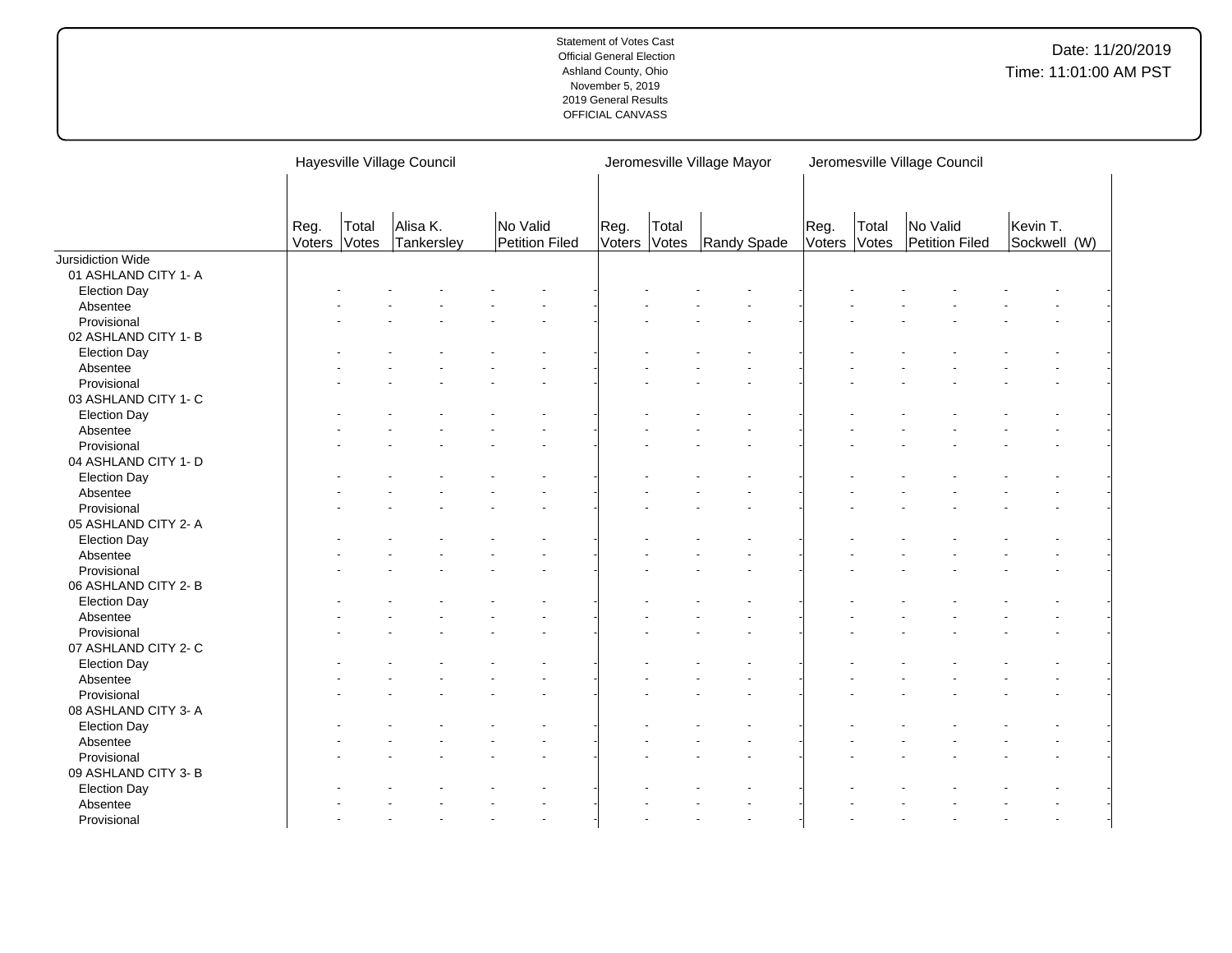|                      |                |                | Hayesville Village Council |                            |      |                       | Jeromesville Village Mayor |                |                | Jeromesville Village Council |                          |  |
|----------------------|----------------|----------------|----------------------------|----------------------------|------|-----------------------|----------------------------|----------------|----------------|------------------------------|--------------------------|--|
|                      |                |                |                            |                            |      |                       |                            |                |                |                              |                          |  |
|                      | Reg.<br>Voters | Total<br>Votes | Alisa K.<br>Tankersley     | No Valid<br>Petition Filed | Reg. | Total<br>Voters Votes | Randy Spade                | Reg.<br>Voters | Total<br>Votes | No Valid<br>Petition Filed   | Kevin T.<br>Sockwell (W) |  |
| 10 ASHLAND CITY 3-C  |                |                |                            |                            |      |                       |                            |                |                |                              |                          |  |
| <b>Election Day</b>  |                |                |                            |                            |      |                       |                            |                |                |                              |                          |  |
| Absentee             |                |                |                            |                            |      |                       |                            |                |                |                              |                          |  |
| Provisional          |                |                |                            |                            |      |                       |                            |                |                |                              |                          |  |
| 11 ASHLAND CITY 3- D |                |                |                            |                            |      |                       |                            |                |                |                              |                          |  |
| <b>Election Day</b>  |                |                |                            |                            |      |                       |                            |                |                |                              |                          |  |
| Absentee             |                |                |                            |                            |      |                       |                            |                |                |                              |                          |  |
| Provisional          |                |                |                            |                            |      |                       |                            |                |                |                              |                          |  |
| 12 ASHLAND CITY 4- A |                |                |                            |                            |      |                       |                            |                |                |                              |                          |  |
| <b>Election Day</b>  |                |                |                            |                            |      |                       |                            |                |                |                              |                          |  |
| Absentee             |                |                |                            |                            |      |                       |                            |                |                |                              |                          |  |
| Provisional          |                |                |                            |                            |      |                       |                            |                |                |                              |                          |  |
| 13 ASHLAND CITY 4-B  |                |                |                            |                            |      |                       |                            |                |                |                              |                          |  |
| <b>Election Day</b>  |                |                |                            |                            |      |                       |                            |                |                |                              |                          |  |
| Absentee             |                |                |                            |                            |      |                       |                            |                |                |                              |                          |  |
| Provisional          |                |                |                            |                            |      |                       |                            |                |                |                              |                          |  |
| 14 ASHLAND CITY 4- C |                |                |                            |                            |      |                       |                            |                |                |                              |                          |  |
| <b>Election Day</b>  |                |                |                            |                            |      |                       |                            |                |                |                              |                          |  |
| Absentee             |                |                |                            |                            |      |                       |                            |                |                |                              |                          |  |
| Provisional          |                |                |                            |                            |      |                       |                            |                |                |                              |                          |  |
| 15 CLEAR CREEK       |                |                |                            |                            |      |                       |                            |                |                |                              |                          |  |
| <b>Election Day</b>  |                |                |                            |                            |      |                       |                            |                |                |                              |                          |  |
| Absentee             |                |                |                            |                            |      |                       |                            |                |                |                              |                          |  |
| Provisional          |                |                |                            |                            |      |                       |                            |                |                |                              |                          |  |
| 16 LOUDONVILLE 1     |                |                |                            |                            |      |                       |                            |                |                |                              |                          |  |
| <b>Election Day</b>  |                |                |                            |                            |      |                       |                            |                |                |                              |                          |  |
| Absentee             |                |                |                            |                            |      |                       |                            |                |                |                              |                          |  |
| Provisional          |                |                |                            |                            |      |                       |                            |                |                |                              |                          |  |
| 17 GREEN 1           |                |                |                            |                            |      |                       |                            |                |                |                              |                          |  |
| <b>Election Day</b>  |                |                |                            |                            |      |                       |                            |                |                |                              |                          |  |
| Absentee             |                |                |                            |                            |      |                       |                            |                |                |                              |                          |  |
| Provisional          |                |                |                            |                            |      |                       |                            |                |                |                              |                          |  |
| 18 GREEN 2           |                |                |                            |                            |      |                       |                            |                |                |                              |                          |  |
| <b>Election Day</b>  |                |                |                            |                            |      |                       |                            |                |                |                              |                          |  |
| Absentee             |                |                |                            |                            |      |                       |                            |                |                |                              |                          |  |
| Provisional          |                |                |                            |                            |      |                       |                            |                |                |                              |                          |  |
| 19 LOUDONVILLE 2     |                |                |                            |                            |      |                       |                            |                |                |                              |                          |  |
| <b>Election Day</b>  |                |                |                            |                            |      |                       |                            |                |                |                              |                          |  |
| Absentee             |                |                |                            |                            |      |                       |                            |                |                |                              |                          |  |
| Provisional          |                |                |                            |                            |      |                       |                            |                |                |                              |                          |  |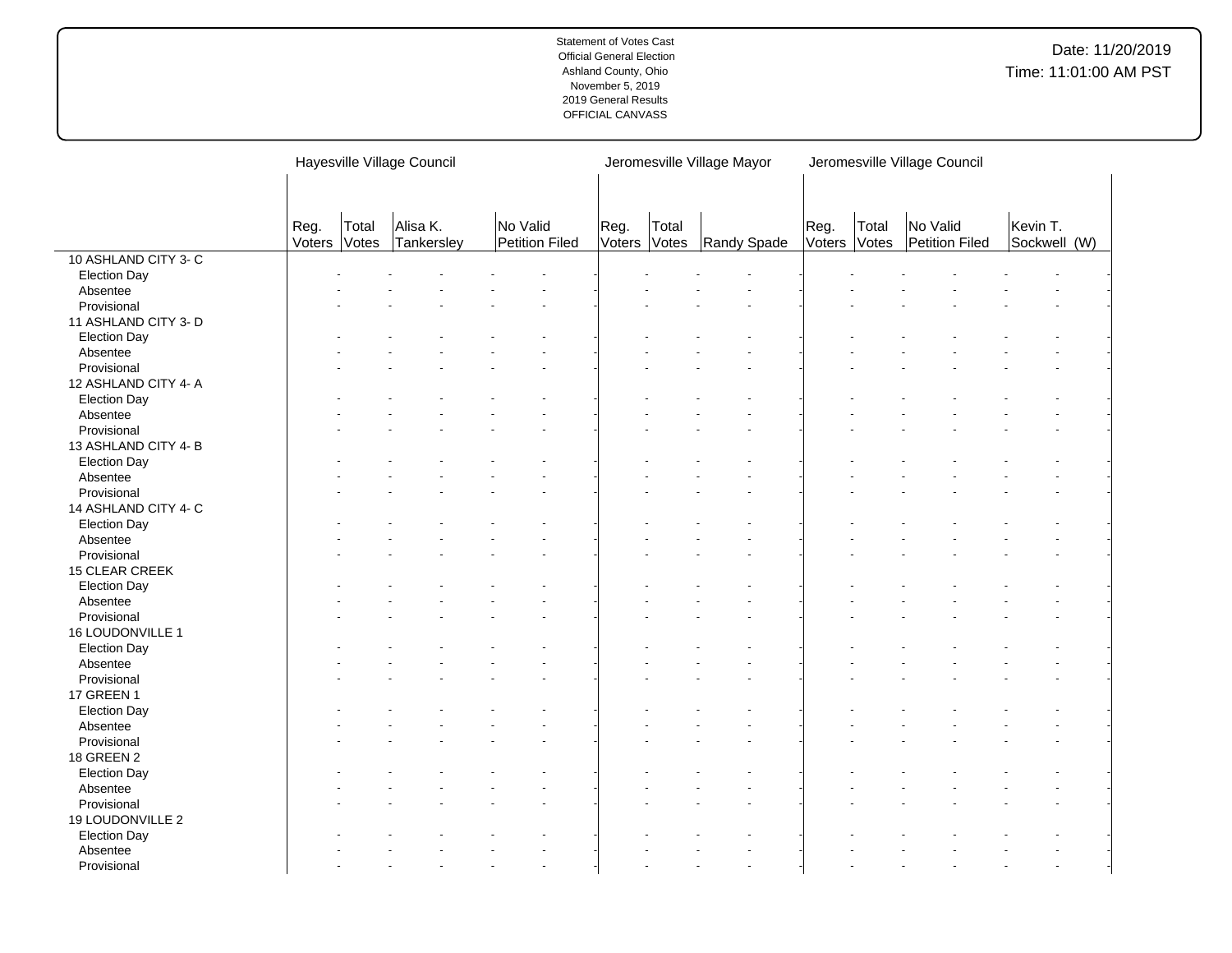|                     |                |                | Hayesville Village Council |                            |      |                       | Jeromesville Village Mayor  |                |                | Jeromesville Village Council |          |              |
|---------------------|----------------|----------------|----------------------------|----------------------------|------|-----------------------|-----------------------------|----------------|----------------|------------------------------|----------|--------------|
|                     |                |                |                            |                            |      |                       |                             |                |                |                              |          |              |
|                     | Reg.<br>Voters | Total<br>Votes | Alisa K.<br>Tankersley     | No Valid<br>Petition Filed | Reg. | Total<br>Voters Votes | Randy Spade                 | Reg.<br>Voters | Total<br>Votes | No Valid<br>Petition Filed   | Kevin T. | Sockwell (W) |
| 20 JACKSON 1        |                |                |                            |                            |      |                       |                             |                |                |                              |          |              |
| <b>Election Day</b> |                |                |                            |                            |      |                       |                             |                |                |                              |          |              |
| Absentee            |                |                |                            |                            |      |                       |                             |                |                |                              |          |              |
| Provisional         |                |                |                            |                            |      |                       |                             |                |                |                              |          |              |
| 21 JACKSON 2        |                |                |                            |                            |      |                       |                             |                |                |                              |          |              |
| <b>Election Day</b> |                |                |                            |                            |      |                       |                             |                |                |                              |          |              |
| Absentee            |                |                |                            |                            |      |                       |                             |                |                |                              |          |              |
| Provisional         |                |                |                            |                            |      |                       |                             |                |                |                              |          |              |
| 22 LAKE             |                |                |                            |                            |      |                       |                             |                |                |                              |          |              |
| <b>Election Day</b> |                |                |                            |                            |      |                       |                             |                |                |                              |          |              |
| Absentee            |                |                |                            |                            |      |                       |                             |                |                |                              |          |              |
| Provisional         |                |                |                            |                            |      |                       |                             |                |                |                              |          |              |
| 23 MIFFLIN          |                |                |                            |                            |      |                       |                             |                |                |                              |          |              |
| <b>Election Day</b> |                |                |                            |                            |      |                       |                             |                |                |                              |          |              |
| Absentee            |                |                |                            |                            |      |                       |                             |                |                |                              |          |              |
| Provisional         |                |                |                            |                            |      |                       |                             |                |                |                              |          |              |
| 24 MILTON 1         |                |                |                            |                            |      |                       |                             |                |                |                              |          |              |
| <b>Election Day</b> |                |                |                            |                            |      |                       |                             |                |                |                              |          |              |
| Absentee            |                |                |                            |                            |      |                       |                             |                |                |                              |          |              |
| Provisional         |                |                |                            |                            |      |                       |                             |                |                |                              |          |              |
| 25 MILTON 3         |                |                |                            |                            |      |                       |                             |                |                |                              |          |              |
| <b>Election Day</b> |                |                |                            |                            |      |                       |                             |                |                |                              |          |              |
| Absentee            |                |                |                            |                            |      |                       |                             |                |                |                              |          |              |
| Provisional         |                |                |                            |                            |      |                       |                             |                |                |                              |          |              |
| 26 JEROMESVILLE     |                |                |                            |                            |      |                       |                             |                |                |                              |          |              |
| <b>Election Day</b> |                |                |                            |                            | 337  | 86                    | 86 100.00%                  | 337            |                | $\overline{4}$<br>$\Omega$   |          | 4 100.00%    |
| Absentee            |                |                |                            |                            | 337  |                       | $\overline{2}$<br>2 100.00% | 337            |                | $\pmb{0}$<br>$\pmb{0}$       |          | $\mathsf 0$  |
| Provisional         |                |                |                            |                            | 337  |                       | 3<br>3 100.00%              | 337            |                | $\mathbf 0$<br>$\mathbf 0$   |          | 0            |
| 27 MOHICAN          |                |                |                            |                            |      |                       |                             |                |                |                              |          |              |
| <b>Election Day</b> |                |                |                            |                            |      |                       |                             |                |                |                              |          |              |
| Absentee            |                |                |                            |                            |      |                       |                             |                |                |                              |          |              |
| Provisional         |                |                |                            |                            |      |                       |                             |                |                |                              |          |              |
| 28 MONTGOMERY 1     |                |                |                            |                            |      |                       |                             |                |                |                              |          |              |
| <b>Election Day</b> |                |                |                            |                            |      |                       |                             |                |                |                              |          |              |
| Absentee            |                |                |                            |                            |      |                       |                             |                |                |                              |          |              |
| Provisional         |                |                |                            |                            |      |                       |                             |                |                |                              |          |              |
| 29 MONTGOMERY 2     |                |                |                            |                            |      |                       |                             |                |                |                              |          |              |
| <b>Election Day</b> |                |                |                            |                            |      |                       |                             |                |                |                              |          |              |
| Absentee            |                |                |                            |                            |      |                       |                             |                |                |                              |          |              |
| Provisional         |                |                |                            |                            |      |                       |                             |                |                |                              |          |              |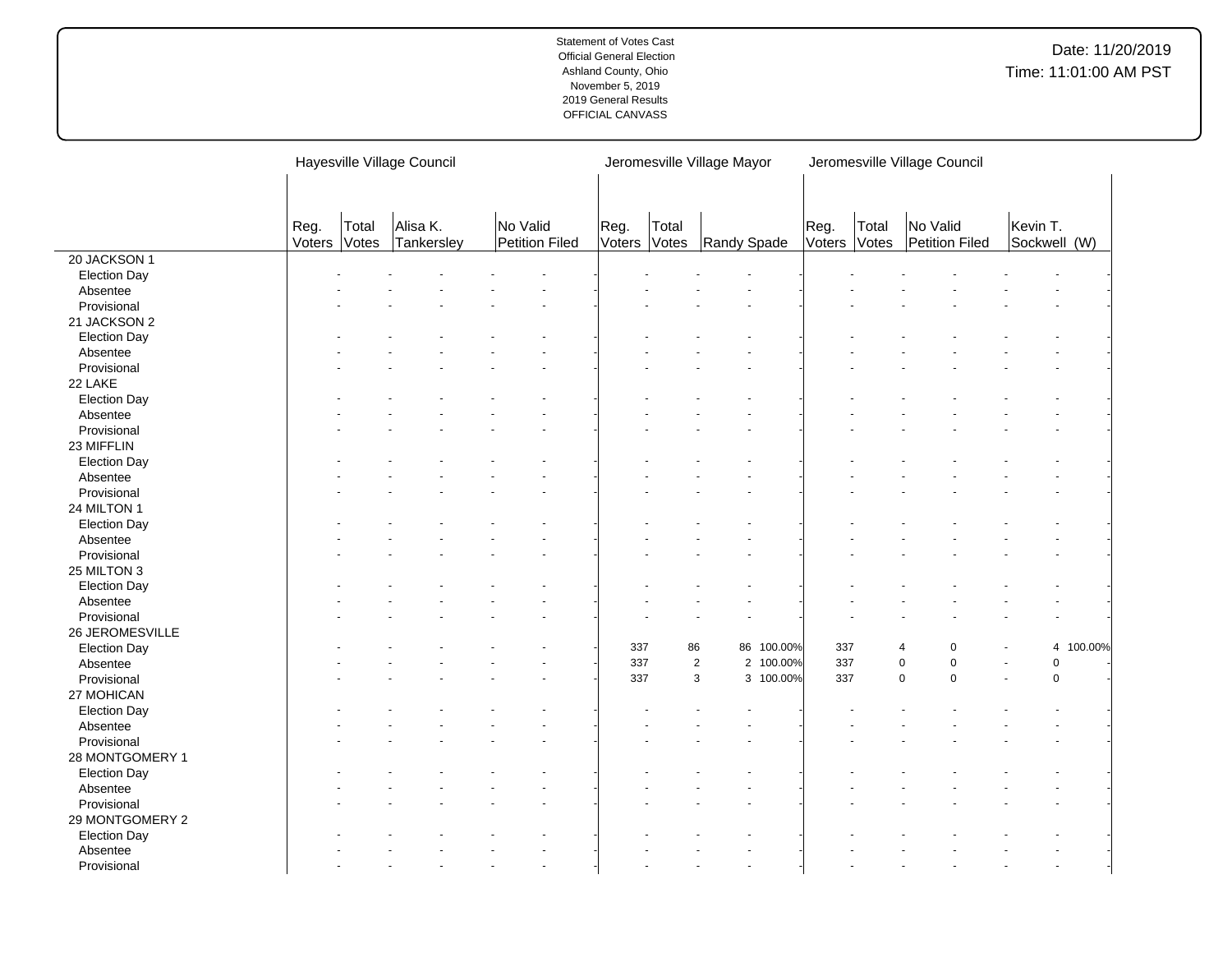|                            | <b>Statement of Votes Cast</b><br><b>Official General Election</b><br>Ashland County, Ohio<br>November 5, 2019<br>2019 General Results<br>OFFICIAL CANVASS |                              | Date: 11/20/2019<br>Time: 11:01:00 AM PST |
|----------------------------|------------------------------------------------------------------------------------------------------------------------------------------------------------|------------------------------|-------------------------------------------|
| Hayesville Village Council | Jeromesville Village Mayor                                                                                                                                 | Jeromesville Village Council |                                           |

Reg. Voters Total

Votes | Randy Spade

Reg. Voters Total Votes No Valid Petition Filed Kevin T. Sockwell (W)

Reg. Voters Total Votes Alisa K. Tankersley No Valid Petition Filed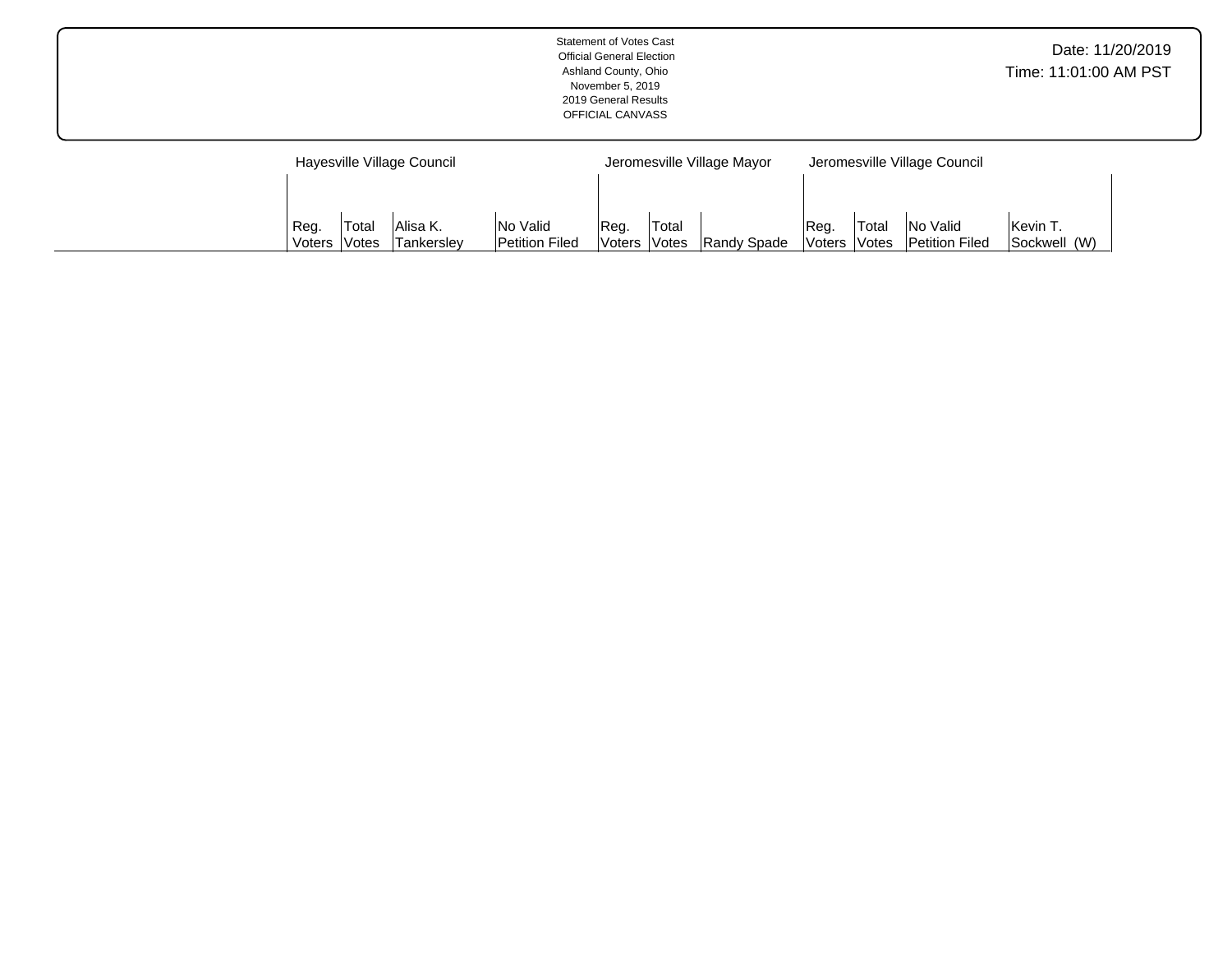| 30 MONTGOMERY 3     |     |                  |   |            |             |     |                |            |     |                |             |        |             |           |  |
|---------------------|-----|------------------|---|------------|-------------|-----|----------------|------------|-----|----------------|-------------|--------|-------------|-----------|--|
| <b>Election Day</b> |     |                  |   |            |             |     |                |            |     |                |             |        |             |           |  |
| Absentee            |     |                  |   |            |             |     |                |            |     |                |             |        |             |           |  |
| Provisional         |     |                  |   |            |             |     |                |            |     |                |             |        |             |           |  |
| 31 ORANGE 1         |     |                  |   |            |             |     |                |            |     |                |             |        |             |           |  |
| <b>Election Day</b> |     |                  |   |            |             |     |                |            |     |                |             |        |             |           |  |
| Absentee            |     |                  |   |            |             |     |                |            |     |                |             |        |             |           |  |
| Provisional         |     |                  |   |            |             |     |                |            |     |                |             |        |             |           |  |
| 32 ORANGE 2         |     |                  |   |            |             |     |                |            |     |                |             |        |             |           |  |
| <b>Election Day</b> |     |                  |   |            |             |     |                |            |     |                |             |        |             |           |  |
| Absentee            |     |                  |   |            |             |     |                |            |     |                |             |        |             |           |  |
| Provisional         |     |                  |   |            |             |     |                |            |     |                |             |        |             |           |  |
| 33 PERRY            |     |                  |   |            |             |     |                |            |     |                |             |        |             |           |  |
| <b>Election Day</b> |     |                  |   |            |             |     |                |            |     |                |             |        |             |           |  |
| Absentee            |     |                  |   |            |             |     |                |            |     |                |             |        |             |           |  |
| Provisional         |     |                  |   |            |             |     |                |            |     |                |             |        |             |           |  |
| 34 RUGGLES          |     |                  |   |            |             |     |                |            |     |                |             |        |             |           |  |
| <b>Election Day</b> |     |                  |   |            |             |     |                |            |     |                |             |        |             |           |  |
| Absentee            |     |                  |   |            |             |     |                |            |     |                |             |        |             |           |  |
| Provisional         |     |                  |   |            |             |     |                |            |     |                |             |        |             |           |  |
| 35 SULLIVAN 1       |     |                  |   |            |             |     |                |            |     |                |             |        |             |           |  |
| <b>Election Day</b> |     |                  |   |            |             |     |                |            |     |                |             |        |             |           |  |
| Absentee            |     |                  |   |            |             |     |                |            |     |                |             |        |             |           |  |
| Provisional         |     |                  |   |            |             |     |                |            |     |                |             |        |             |           |  |
| 36 SULLIVAN 2       |     |                  |   |            |             |     |                |            |     |                |             |        |             |           |  |
| <b>Election Day</b> |     |                  |   |            |             |     |                |            |     |                |             |        |             |           |  |
| Absentee            |     |                  |   |            |             |     |                |            |     |                |             |        |             |           |  |
| Provisional         |     |                  |   |            |             |     |                |            |     |                |             |        |             |           |  |
| 37 TROY             |     |                  |   |            |             |     |                |            |     |                |             |        |             |           |  |
| <b>Election Day</b> |     |                  |   |            |             |     |                |            |     |                |             |        |             |           |  |
| Absentee            |     |                  |   |            |             |     |                |            |     |                |             |        |             |           |  |
| Provisional         |     |                  |   |            |             |     |                |            |     |                |             |        |             |           |  |
| 38 VERMILLION 1     |     |                  |   |            |             |     |                |            |     |                |             |        |             |           |  |
| <b>Election Day</b> | 307 | 78               |   | 78 100.00% | 0           |     |                |            |     |                |             |        |             |           |  |
| Absentee            | 307 | $\boldsymbol{9}$ | 9 | 100.00%    | $\pmb{0}$   |     |                |            |     |                |             |        |             |           |  |
| Provisional         | 307 | $\mathbf 0$      | 0 | ÷,         | $\mathbf 0$ |     |                |            |     |                |             |        |             |           |  |
| 39 VERMILLION 2     |     |                  |   |            |             |     |                |            |     |                |             |        |             |           |  |
| <b>Election Day</b> |     |                  |   |            |             |     |                |            |     |                |             |        |             |           |  |
| Absentee            |     |                  |   |            |             |     |                |            |     |                |             |        |             |           |  |
| Provisional         |     |                  |   |            |             |     |                |            |     |                |             |        |             |           |  |
| Total               |     |                  |   |            |             |     |                |            |     |                |             |        |             |           |  |
| <b>Election Day</b> | 307 | 78               |   | 78 100.00% | $\pmb{0}$   | 337 | 86             | 86 100.00% | 337 | $\overline{4}$ | $\mathbf 0$ |        |             | 4 100.00% |  |
| Absentee            | 307 | 9                |   | 9 100.00%  | $\mathsf 0$ | 337 | $\overline{2}$ | 2 100.00%  | 337 | $\mathbf 0$    | $\mathbf 0$ | $\sim$ | $\mathbf 0$ |           |  |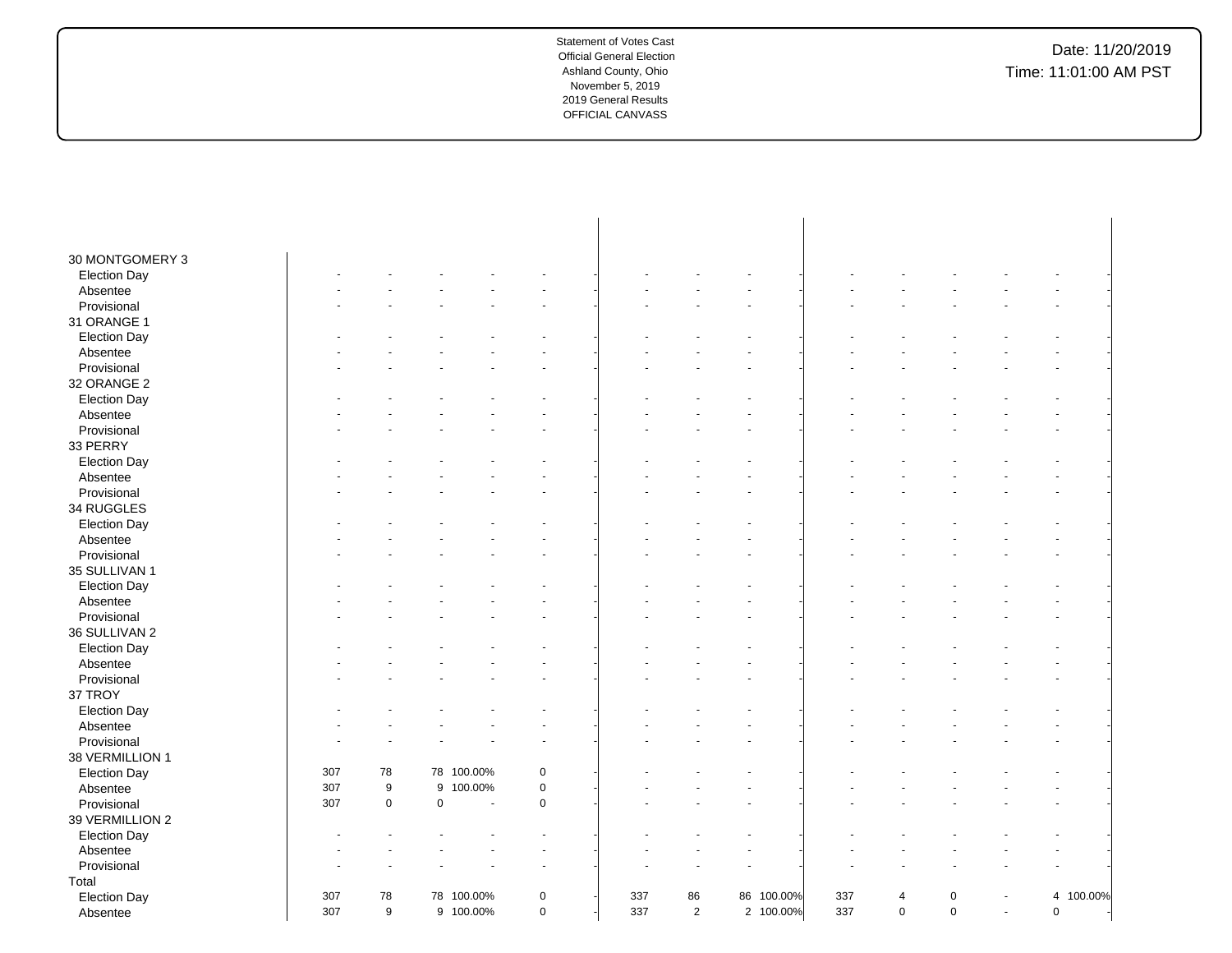| <b>Statement of Votes Cast</b><br><b>Official General Election</b><br>Ashland County, Ohio<br>November 5, 2019<br>2019 General Results<br>OFFICIAL CANVASS | Date: 11/20/2019<br>Time: 11:01:00 AM PST |
|------------------------------------------------------------------------------------------------------------------------------------------------------------|-------------------------------------------|
|                                                                                                                                                            |                                           |

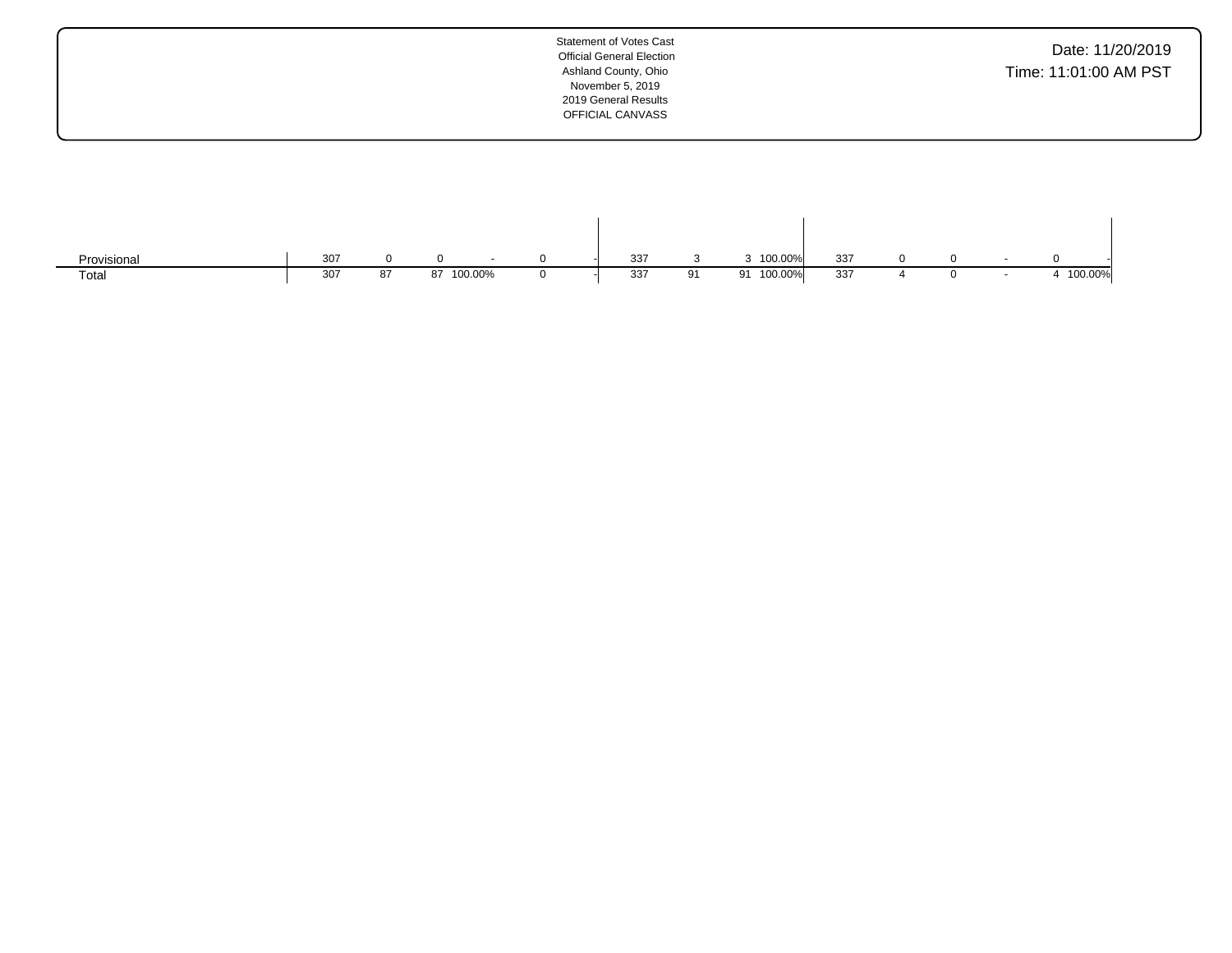|                      |                |                | Loudonville Village Mayor |           | Loudonville Village Council |       |                         |                     |                   |                     |  |  |  |
|----------------------|----------------|----------------|---------------------------|-----------|-----------------------------|-------|-------------------------|---------------------|-------------------|---------------------|--|--|--|
|                      | Reg.<br>Voters | Total<br>Votes | Steve Stricklen Young     | Thomas A. | Reg.<br>Voters Votes        | Total | Brandon T.<br>Biddinger | Michael<br>Robinson | <b>Bill Welsh</b> | Matthew F.<br>Young |  |  |  |
| Jursidiction Wide    |                |                |                           |           |                             |       |                         |                     |                   |                     |  |  |  |
| 01 ASHLAND CITY 1- A |                |                |                           |           |                             |       |                         |                     |                   |                     |  |  |  |
| <b>Election Day</b>  |                |                |                           |           |                             |       |                         |                     |                   |                     |  |  |  |
| Absentee             |                |                |                           |           |                             |       |                         |                     |                   |                     |  |  |  |
| Provisional          |                |                |                           |           |                             |       |                         |                     |                   |                     |  |  |  |
| 02 ASHLAND CITY 1- B |                |                |                           |           |                             |       |                         |                     |                   |                     |  |  |  |
| <b>Election Day</b>  |                |                |                           |           |                             |       |                         |                     |                   |                     |  |  |  |
| Absentee             |                |                |                           |           |                             |       |                         |                     |                   |                     |  |  |  |
| Provisional          |                |                |                           |           |                             |       |                         |                     |                   |                     |  |  |  |
| 03 ASHLAND CITY 1- C |                |                |                           |           |                             |       |                         |                     |                   |                     |  |  |  |
| <b>Election Day</b>  |                |                |                           |           |                             |       |                         |                     |                   |                     |  |  |  |
| Absentee             |                |                |                           |           |                             |       |                         |                     |                   |                     |  |  |  |
| Provisional          |                |                |                           |           |                             |       |                         |                     |                   |                     |  |  |  |
| 04 ASHLAND CITY 1- D |                |                |                           |           |                             |       |                         |                     |                   |                     |  |  |  |
| <b>Election Day</b>  |                |                |                           |           |                             |       |                         |                     |                   |                     |  |  |  |
| Absentee             |                |                |                           |           |                             |       |                         |                     |                   |                     |  |  |  |
| Provisional          |                |                |                           |           |                             |       |                         |                     |                   |                     |  |  |  |
| 05 ASHLAND CITY 2- A |                |                |                           |           |                             |       |                         |                     |                   |                     |  |  |  |
| <b>Election Day</b>  |                |                |                           |           |                             |       |                         |                     |                   |                     |  |  |  |
| Absentee             |                |                |                           |           |                             |       |                         |                     |                   |                     |  |  |  |
| Provisional          |                |                |                           |           |                             |       |                         |                     |                   |                     |  |  |  |
| 06 ASHLAND CITY 2-B  |                |                |                           |           |                             |       |                         |                     |                   |                     |  |  |  |
| <b>Election Day</b>  |                |                |                           |           |                             |       |                         |                     |                   |                     |  |  |  |
| Absentee             |                |                |                           |           |                             |       |                         |                     |                   |                     |  |  |  |
| Provisional          |                |                |                           |           |                             |       |                         |                     |                   |                     |  |  |  |
| 07 ASHLAND CITY 2- C |                |                |                           |           |                             |       |                         |                     |                   |                     |  |  |  |
| <b>Election Day</b>  |                |                |                           |           |                             |       |                         |                     |                   |                     |  |  |  |
| Absentee             |                |                |                           |           |                             |       |                         |                     |                   |                     |  |  |  |
| Provisional          |                |                |                           |           |                             |       |                         |                     |                   |                     |  |  |  |
| 08 ASHLAND CITY 3- A |                |                |                           |           |                             |       |                         |                     |                   |                     |  |  |  |
| <b>Election Day</b>  |                |                |                           |           |                             |       |                         |                     |                   |                     |  |  |  |
| Absentee             |                |                |                           |           |                             |       |                         |                     |                   |                     |  |  |  |
| Provisional          |                |                |                           |           |                             |       |                         |                     |                   |                     |  |  |  |
| 09 ASHLAND CITY 3- B |                |                |                           |           |                             |       |                         |                     |                   |                     |  |  |  |
| <b>Election Day</b>  |                |                |                           |           |                             |       |                         |                     |                   |                     |  |  |  |
| Absentee             |                |                |                           |           |                             |       |                         |                     |                   |                     |  |  |  |
| Provisional          |                |                |                           |           |                             |       |                         |                     |                   |                     |  |  |  |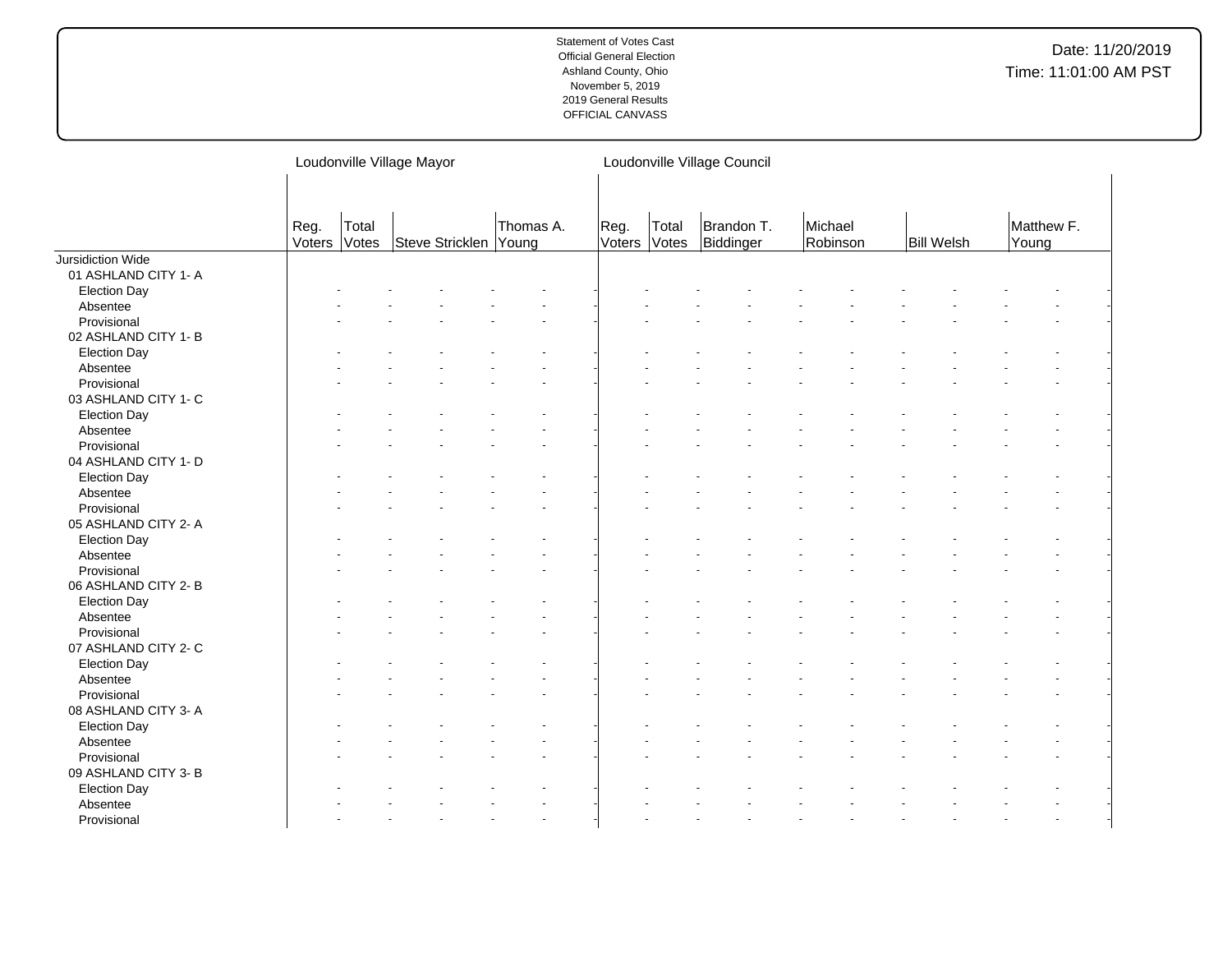|                      | Loudonville Village Mayor |                |                   |                       |                |        |                | Loudonville Village Council |                         |        |                     |        |                   |        |                     |        |  |
|----------------------|---------------------------|----------------|-------------------|-----------------------|----------------|--------|----------------|-----------------------------|-------------------------|--------|---------------------|--------|-------------------|--------|---------------------|--------|--|
|                      |                           |                |                   |                       |                |        |                |                             |                         |        |                     |        |                   |        |                     |        |  |
|                      | Reg.<br>Voters            | Total<br>Votes |                   | Steve Stricklen Young | Thomas A.      |        | Reg.<br>Voters | Total<br>Votes              | Brandon T.<br>Biddinger |        | Michael<br>Robinson |        | <b>Bill Welsh</b> |        | Matthew F.<br>Young |        |  |
| 10 ASHLAND CITY 3- C |                           |                |                   |                       |                |        |                |                             |                         |        |                     |        |                   |        |                     |        |  |
| <b>Election Day</b>  |                           |                |                   |                       |                |        |                |                             |                         |        |                     |        |                   |        |                     |        |  |
| Absentee             |                           |                |                   |                       |                |        |                |                             |                         |        |                     |        |                   |        |                     |        |  |
| Provisional          |                           |                |                   |                       |                |        |                |                             |                         |        |                     |        |                   |        |                     |        |  |
| 11 ASHLAND CITY 3- D |                           |                |                   |                       |                |        |                |                             |                         |        |                     |        |                   |        |                     |        |  |
| <b>Election Day</b>  |                           |                |                   |                       |                |        |                |                             |                         |        |                     |        |                   |        |                     |        |  |
| Absentee             |                           |                |                   |                       |                |        |                |                             |                         |        |                     |        |                   |        |                     |        |  |
| Provisional          |                           |                |                   |                       |                |        |                |                             |                         |        |                     |        |                   |        |                     |        |  |
| 12 ASHLAND CITY 4- A |                           |                |                   |                       |                |        |                |                             |                         |        |                     |        |                   |        |                     |        |  |
| <b>Election Day</b>  |                           |                |                   |                       |                |        |                |                             |                         |        |                     |        |                   |        |                     |        |  |
| Absentee             |                           |                |                   |                       |                |        |                |                             |                         |        |                     |        |                   |        |                     |        |  |
| Provisional          |                           |                |                   |                       |                |        |                |                             |                         |        |                     |        |                   |        |                     |        |  |
| 13 ASHLAND CITY 4-B  |                           |                |                   |                       |                |        |                |                             |                         |        |                     |        |                   |        |                     |        |  |
| <b>Election Day</b>  |                           |                |                   |                       |                |        |                |                             |                         |        |                     |        |                   |        |                     |        |  |
| Absentee             |                           |                |                   |                       |                |        |                |                             |                         |        |                     |        |                   |        |                     |        |  |
| Provisional          |                           |                |                   |                       |                |        |                |                             |                         |        |                     |        |                   |        |                     |        |  |
| 14 ASHLAND CITY 4- C |                           |                |                   |                       |                |        |                |                             |                         |        |                     |        |                   |        |                     |        |  |
| <b>Election Day</b>  |                           |                |                   |                       |                |        |                |                             |                         |        |                     |        |                   |        |                     |        |  |
| Absentee             |                           |                |                   |                       |                |        |                |                             |                         |        |                     |        |                   |        |                     |        |  |
| Provisional          |                           |                |                   |                       |                |        |                |                             |                         |        |                     |        |                   |        |                     |        |  |
|                      |                           |                |                   |                       |                |        |                |                             |                         |        |                     |        |                   |        |                     |        |  |
| 15 CLEAR CREEK       |                           |                |                   |                       |                |        |                |                             |                         |        |                     |        |                   |        |                     |        |  |
| <b>Election Day</b>  |                           |                |                   |                       |                |        |                |                             |                         |        |                     |        |                   |        |                     |        |  |
| Absentee             |                           |                |                   |                       |                |        |                |                             |                         |        |                     |        |                   |        |                     |        |  |
| Provisional          |                           |                |                   |                       |                |        |                |                             |                         |        |                     |        |                   |        |                     |        |  |
| 16 LOUDONVILLE 1     |                           |                |                   |                       |                |        |                |                             |                         |        |                     |        |                   |        |                     |        |  |
| <b>Election Day</b>  | 1315                      | 436            | 279               | 63.99%                | 157            | 36.01% | 1315           | 796                         | 218                     | 27.39% | 86                  | 10.80% | 228               | 28.64% | 264                 | 33.17% |  |
| Absentee             | 1315                      | 31             | 19                | 61.29%                | 12             | 38.71% | 1315           | 63                          | 17                      | 26.98% | $\overline{7}$      | 11.11% | 19                | 30.16% | 20                  | 31.75% |  |
| Provisional          | 1315                      |                | 3<br>$\mathbf{1}$ | 33.33%                | $\overline{2}$ | 66.67% | 1315           |                             | 6<br>$\overline{2}$     | 33.33% | 0                   | $\sim$ | $\overline{2}$    | 33.33% | $\overline{2}$      | 33.33% |  |
| <b>17 GREEN 1</b>    |                           |                |                   |                       |                |        |                |                             |                         |        |                     |        |                   |        |                     |        |  |
| <b>Election Day</b>  |                           |                |                   |                       |                |        |                |                             |                         |        |                     |        |                   |        |                     |        |  |
| Absentee             |                           |                |                   |                       |                |        |                |                             |                         |        |                     |        |                   |        |                     |        |  |
| Provisional          |                           |                |                   |                       |                |        |                |                             |                         |        |                     |        |                   |        |                     |        |  |
| 18 GREEN 2           |                           |                |                   |                       |                |        |                |                             |                         |        |                     |        |                   |        |                     |        |  |
| <b>Election Day</b>  |                           |                |                   |                       |                |        |                |                             |                         |        |                     |        |                   |        |                     |        |  |
| Absentee             |                           |                |                   |                       |                |        |                |                             |                         |        |                     |        |                   |        |                     |        |  |
| Provisional          |                           |                |                   |                       |                |        |                |                             |                         |        |                     |        |                   |        |                     |        |  |
| 19 LOUDONVILLE 2     |                           |                |                   |                       |                |        |                |                             |                         |        |                     |        |                   |        |                     |        |  |
| <b>Election Day</b>  | 504                       | 136            | 79                | 58.09%                | 57             | 41.91% | 504            | 231                         | 71                      | 30.74% | 24                  | 10.39% | 70                | 30.30% | 66                  | 28.57% |  |
| Absentee             | 504                       | 27             | 21                | 77.78%                | 6              | 22.22% | 504            | 48                          | 9                       | 18.75% | 3                   | 6.25%  | 16                | 33.33% | 20                  | 41.67% |  |
| Provisional          | 504                       | 10             | 8                 | 80.00%                | $\overline{c}$ | 20.00% | 504            | 18                          | 3                       | 16.67% | $\mathbf{1}$        | 5.56%  | 4                 | 22.22% | 10                  | 55.56% |  |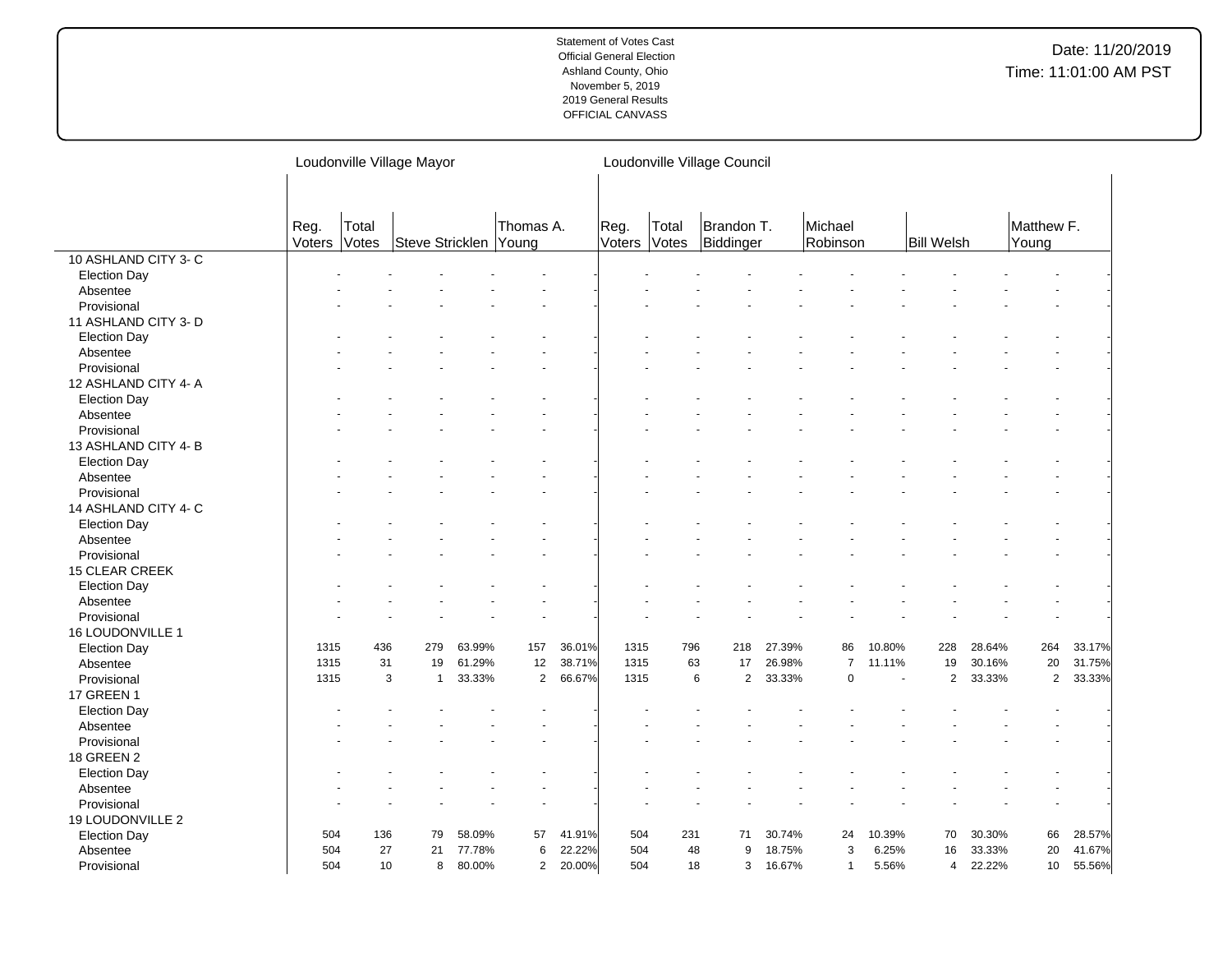|                         |                |                | Loudonville Village Mayor |           | Loudonville Village Council |                |                         |                     |                   |                     |  |  |  |  |
|-------------------------|----------------|----------------|---------------------------|-----------|-----------------------------|----------------|-------------------------|---------------------|-------------------|---------------------|--|--|--|--|
|                         |                |                |                           |           |                             |                |                         |                     |                   |                     |  |  |  |  |
|                         | Reg.<br>Voters | Total<br>Votes | Steve Stricklen Young     | Thomas A. | Reg.<br>Voters              | Total<br>Votes | Brandon T.<br>Biddinger | Michael<br>Robinson | <b>Bill Welsh</b> | Matthew F.<br>Young |  |  |  |  |
| 20 JACKSON 1            |                |                |                           |           |                             |                |                         |                     |                   |                     |  |  |  |  |
| Election Day            |                |                |                           |           |                             |                |                         |                     |                   |                     |  |  |  |  |
| Absentee                |                |                |                           |           |                             |                |                         |                     |                   |                     |  |  |  |  |
| Provisional             |                |                |                           |           |                             |                |                         |                     |                   |                     |  |  |  |  |
| 21 JACKSON 2            |                |                |                           |           |                             |                |                         |                     |                   |                     |  |  |  |  |
| <b>Election Day</b>     |                |                |                           |           |                             |                |                         |                     |                   |                     |  |  |  |  |
| Absentee                |                |                |                           |           |                             |                |                         |                     |                   |                     |  |  |  |  |
| Provisional             |                |                |                           |           |                             |                |                         |                     |                   |                     |  |  |  |  |
| 22 LAKE                 |                |                |                           |           |                             |                |                         |                     |                   |                     |  |  |  |  |
| <b>Election Day</b>     |                |                |                           |           |                             |                |                         |                     |                   |                     |  |  |  |  |
| Absentee                |                |                |                           |           |                             |                |                         |                     |                   |                     |  |  |  |  |
| Provisional             |                |                |                           |           |                             |                |                         |                     |                   |                     |  |  |  |  |
| 23 MIFFLIN              |                |                |                           |           |                             |                |                         |                     |                   |                     |  |  |  |  |
| <b>Election Day</b>     |                |                |                           |           |                             |                |                         |                     |                   |                     |  |  |  |  |
| Absentee                |                |                |                           |           |                             |                |                         |                     |                   |                     |  |  |  |  |
| Provisional             |                |                |                           |           |                             |                |                         |                     |                   |                     |  |  |  |  |
| 24 MILTON 1             |                |                |                           |           |                             |                |                         |                     |                   |                     |  |  |  |  |
| <b>Election Day</b>     |                |                |                           |           |                             |                |                         |                     |                   |                     |  |  |  |  |
| Absentee                |                |                |                           |           |                             |                |                         |                     |                   |                     |  |  |  |  |
| Provisional             |                |                |                           |           |                             |                |                         |                     |                   |                     |  |  |  |  |
| 25 MILTON 3             |                |                |                           |           |                             |                |                         |                     |                   |                     |  |  |  |  |
| <b>Election Day</b>     |                |                |                           |           |                             |                |                         |                     |                   |                     |  |  |  |  |
| Absentee                |                |                |                           |           |                             |                |                         |                     |                   |                     |  |  |  |  |
| Provisional             |                |                |                           |           |                             |                |                         |                     |                   |                     |  |  |  |  |
| 26 JEROMESVILLE         |                |                |                           |           |                             |                |                         |                     |                   |                     |  |  |  |  |
| <b>Election Day</b>     |                |                |                           |           |                             |                |                         |                     |                   |                     |  |  |  |  |
|                         |                |                |                           |           |                             |                |                         |                     |                   |                     |  |  |  |  |
| Absentee<br>Provisional |                |                |                           |           |                             |                |                         |                     |                   |                     |  |  |  |  |
| 27 MOHICAN              |                |                |                           |           |                             |                |                         |                     |                   |                     |  |  |  |  |
|                         |                |                |                           |           |                             |                |                         |                     |                   |                     |  |  |  |  |
| <b>Election Day</b>     |                |                |                           |           |                             |                |                         |                     |                   |                     |  |  |  |  |
| Absentee                |                |                |                           |           |                             |                |                         |                     |                   |                     |  |  |  |  |
| Provisional             |                |                |                           |           |                             |                |                         |                     |                   |                     |  |  |  |  |
| 28 MONTGOMERY 1         |                |                |                           |           |                             |                |                         |                     |                   |                     |  |  |  |  |
| <b>Election Day</b>     |                |                |                           |           |                             |                |                         |                     |                   |                     |  |  |  |  |
| Absentee                |                |                |                           |           |                             |                |                         |                     |                   |                     |  |  |  |  |
| Provisional             |                |                |                           |           |                             |                |                         |                     |                   |                     |  |  |  |  |
| 29 MONTGOMERY 2         |                |                |                           |           |                             |                |                         |                     |                   |                     |  |  |  |  |
| <b>Election Day</b>     |                |                |                           |           |                             |                |                         |                     |                   |                     |  |  |  |  |
| Absentee                |                |                |                           |           |                             |                |                         |                     |                   |                     |  |  |  |  |
| Provisional             |                |                |                           |           |                             |                |                         |                     |                   |                     |  |  |  |  |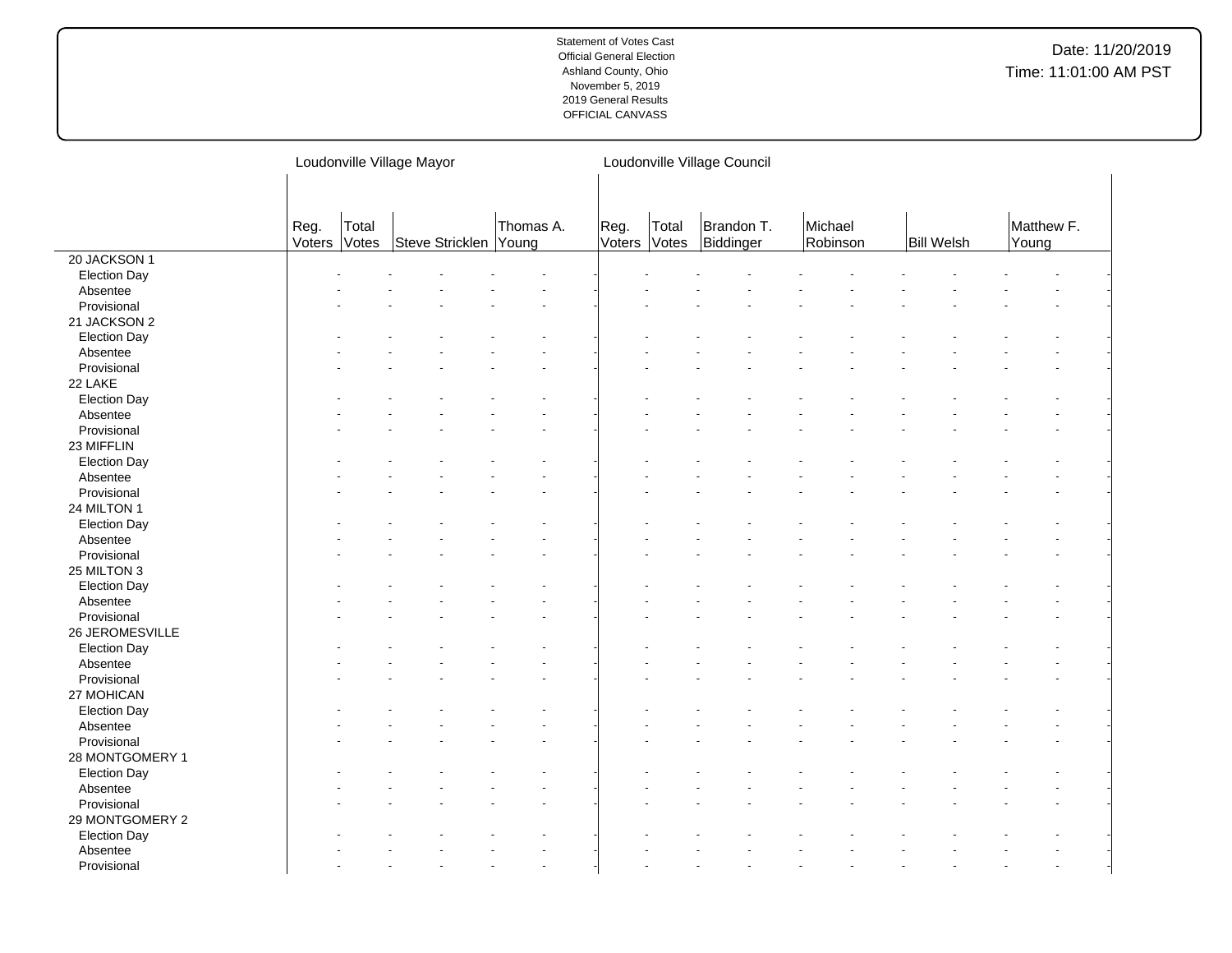|                           | Statement of Votes Cast<br><b>Official General Election</b><br>Ashland County, Ohio<br>November 5, 2019<br>2019 General Results<br>OFFICIAL CANVASS | Date: 11/20/2019<br>Time: 11:01:00 AM PST |  |
|---------------------------|-----------------------------------------------------------------------------------------------------------------------------------------------------|-------------------------------------------|--|
| Loudonville Village Mayor | Loudonville Village Council                                                                                                                         |                                           |  |

Reg. Voters Total Votes Brandon T. Biddinger

Michael

Robinson | Bill Welsh

Matthew F. Young

Thomas A. Young

Reg. Voters Total

Votes Steve Stricklen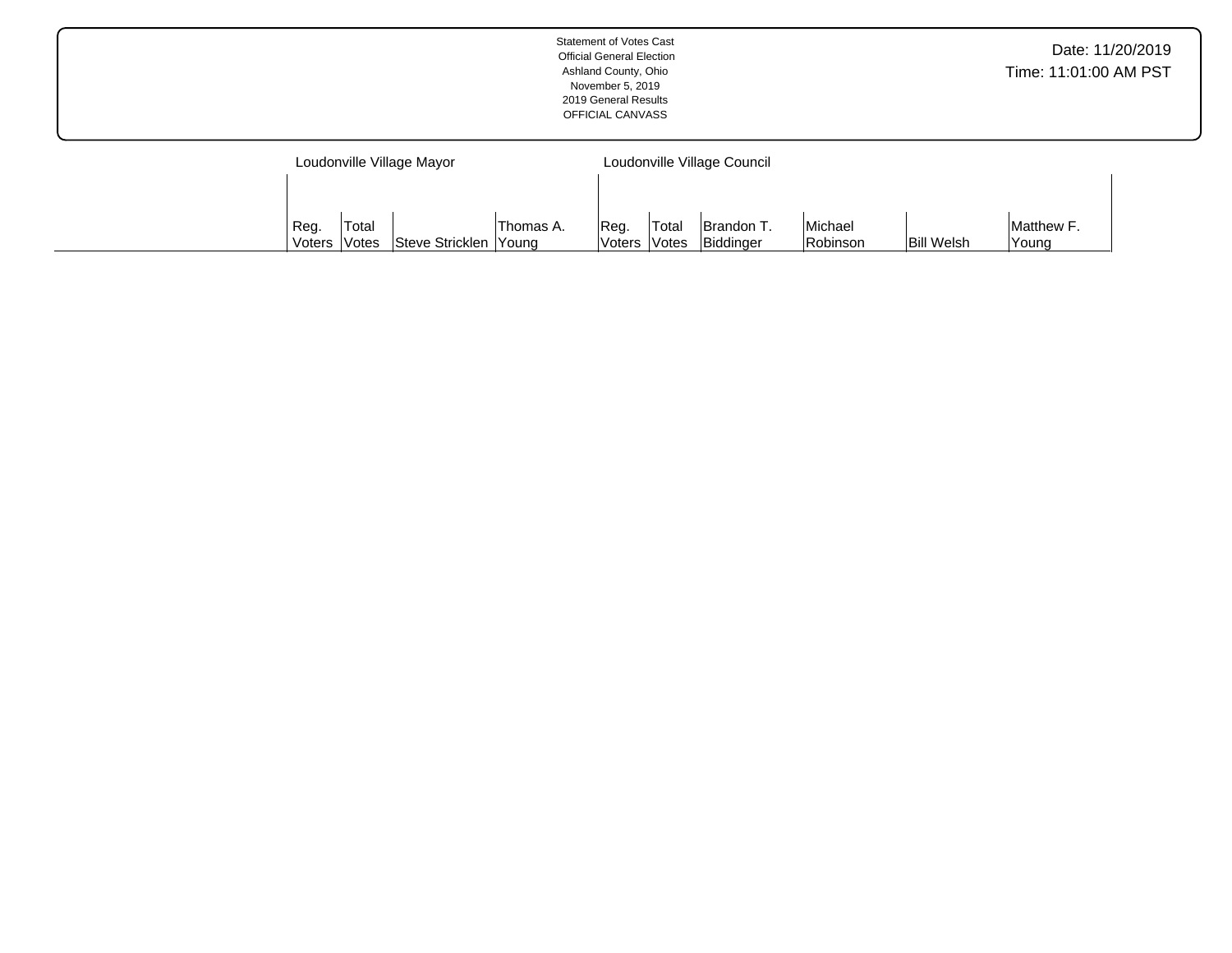| 30 MONTGOMERY 3     |      |     |     |        |     |        |      |      |     |        |     |        |     |        |     |        |
|---------------------|------|-----|-----|--------|-----|--------|------|------|-----|--------|-----|--------|-----|--------|-----|--------|
| <b>Election Day</b> |      |     |     |        |     |        |      |      |     |        |     |        |     |        |     |        |
| Absentee            |      |     |     |        |     |        |      |      |     |        |     |        |     |        |     |        |
| Provisional         |      |     |     |        |     |        |      |      |     |        |     |        |     |        |     |        |
| 31 ORANGE 1         |      |     |     |        |     |        |      |      |     |        |     |        |     |        |     |        |
| <b>Election Day</b> |      |     |     |        |     |        |      |      |     |        |     |        |     |        |     |        |
| Absentee            |      |     |     |        |     |        |      |      |     |        |     |        |     |        |     |        |
| Provisional         |      |     |     |        |     |        |      |      |     |        |     |        |     |        |     |        |
| 32 ORANGE 2         |      |     |     |        |     |        |      |      |     |        |     |        |     |        |     |        |
| <b>Election Day</b> |      |     |     |        |     |        |      |      |     |        |     |        |     |        |     |        |
| Absentee            |      |     |     |        |     |        |      |      |     |        |     |        |     |        |     |        |
| Provisional         |      |     |     |        |     |        |      |      |     |        |     |        |     |        |     |        |
| 33 PERRY            |      |     |     |        |     |        |      |      |     |        |     |        |     |        |     |        |
| <b>Election Day</b> |      |     |     |        |     |        |      |      |     |        |     |        |     |        |     |        |
| Absentee            |      |     |     |        |     |        |      |      |     |        |     |        |     |        |     |        |
| Provisional         |      |     |     |        |     |        |      |      |     |        |     |        |     |        |     |        |
| 34 RUGGLES          |      |     |     |        |     |        |      |      |     |        |     |        |     |        |     |        |
| <b>Election Day</b> |      |     |     |        |     |        |      |      |     |        |     |        |     |        |     |        |
| Absentee            |      |     |     |        |     |        |      |      |     |        |     |        |     |        |     |        |
| Provisional         |      |     |     |        |     |        |      |      |     |        |     |        |     |        |     |        |
| 35 SULLIVAN 1       |      |     |     |        |     |        |      |      |     |        |     |        |     |        |     |        |
| <b>Election Day</b> |      |     |     |        |     |        |      |      |     |        |     |        |     |        |     |        |
| Absentee            |      |     |     |        |     |        |      |      |     |        |     |        |     |        |     |        |
| Provisional         |      |     |     |        |     |        |      |      |     |        |     |        |     |        |     |        |
| 36 SULLIVAN 2       |      |     |     |        |     |        |      |      |     |        |     |        |     |        |     |        |
| <b>Election Day</b> |      |     |     |        |     |        |      |      |     |        |     |        |     |        |     |        |
| Absentee            |      |     |     |        |     |        |      |      |     |        |     |        |     |        |     |        |
| Provisional         |      |     |     |        |     |        |      |      |     |        |     |        |     |        |     |        |
| 37 TROY             |      |     |     |        |     |        |      |      |     |        |     |        |     |        |     |        |
| <b>Election Day</b> |      |     |     |        |     |        |      |      |     |        |     |        |     |        |     |        |
| Absentee            |      |     |     |        |     |        |      |      |     |        |     |        |     |        |     |        |
| Provisional         |      |     |     |        |     |        |      |      |     |        |     |        |     |        |     |        |
| 38 VERMILLION 1     |      |     |     |        |     |        |      |      |     |        |     |        |     |        |     |        |
| <b>Election Day</b> |      |     |     |        |     |        |      |      |     |        |     |        |     |        |     |        |
| Absentee            |      |     |     |        |     |        |      |      |     |        |     |        |     |        |     |        |
| Provisional         |      |     |     |        |     |        |      |      |     |        |     |        |     |        |     |        |
| 39 VERMILLION 2     |      |     |     |        |     |        |      |      |     |        |     |        |     |        |     |        |
| <b>Election Day</b> |      |     |     |        |     |        |      |      |     |        |     |        |     |        |     |        |
| Absentee            |      |     |     |        |     |        |      |      |     |        |     |        |     |        |     |        |
| Provisional         |      |     |     |        |     |        |      |      |     |        |     |        |     |        |     |        |
| Total               |      |     |     |        |     |        |      |      |     |        |     |        |     |        |     |        |
| <b>Election Day</b> | 1819 | 572 | 358 | 62.59% | 214 | 37.41% | 1819 | 1027 | 289 | 28.14% | 110 | 10.71% | 298 | 29.02% | 330 | 32.13% |
| Absentee            | 1819 | 58  | 40  | 68.97% | 18  | 31.03% | 1819 | 111  | 26  | 23.42% | 10  | 9.01%  | 35  | 31.53% | 40  | 36.04% |
|                     |      |     |     |        |     |        |      |      |     |        |     |        |     |        |     |        |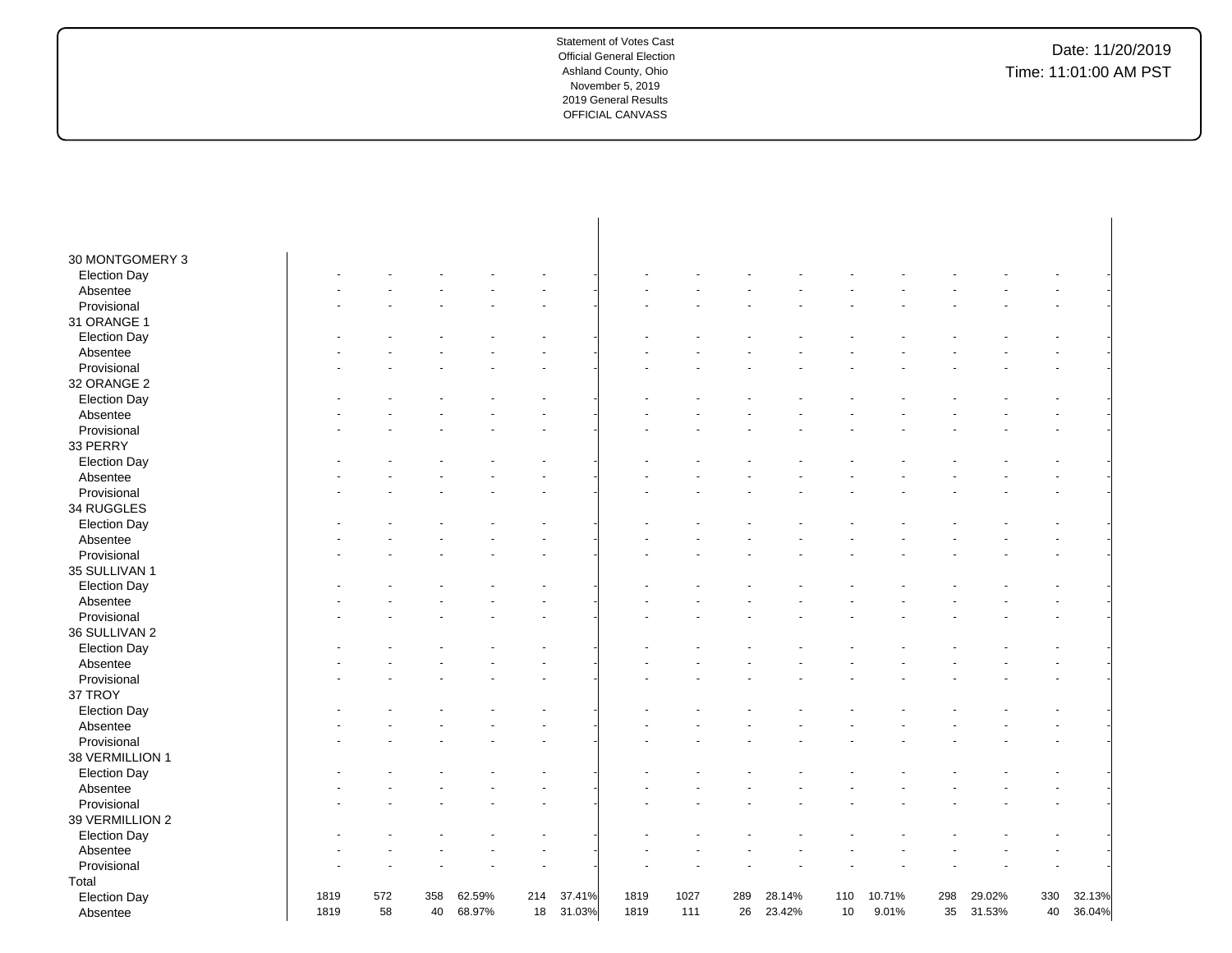| Date: 11/20/2019      |  |  |
|-----------------------|--|--|
| Time: 11:01:00 AM PST |  |  |

| Provisional | 1819 | 13  | $\Omega$ | 69.23% |     | 30.77% | 1819 | 24   |     | 20.83% |     | 1.17%  |     | 25.00% | 12  | 50.00% |
|-------------|------|-----|----------|--------|-----|--------|------|------|-----|--------|-----|--------|-----|--------|-----|--------|
| Total       | 1819 | 643 | 407      | 63.30% | 236 | 36.70% | 1819 | 1162 | 320 | 27.54% | 121 | 10.41% | 339 | 29.17% | 382 | 32.87% |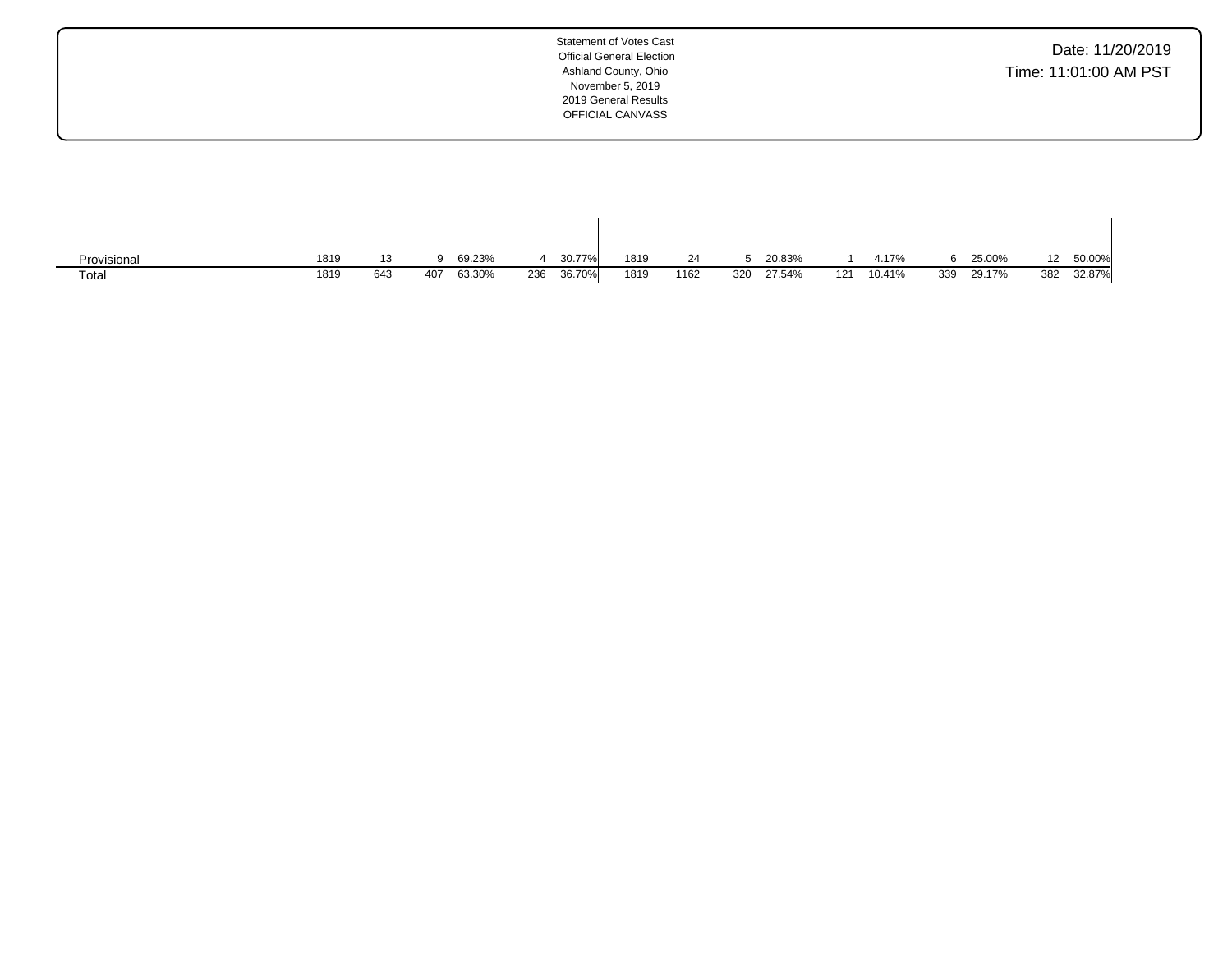|                                     |                | Mifflin Village Mayor |                     |                 |                | Mifflin Village Council |                        |         |                     |                         |  |  |  |  |  |
|-------------------------------------|----------------|-----------------------|---------------------|-----------------|----------------|-------------------------|------------------------|---------|---------------------|-------------------------|--|--|--|--|--|
|                                     | Reg.<br>Voters | Total<br>Votes        | Freddie L.<br>Craig | Victoria Shultz | Reg.<br>Voters | Total<br>Votes          | Joyce C. Amos DeLaRosa | Jillian | Connor N.<br>Wilson | Philene L.<br>Craig (W) |  |  |  |  |  |
| Jursidiction Wide                   |                |                       |                     |                 |                |                         |                        |         |                     |                         |  |  |  |  |  |
| 01 ASHLAND CITY 1- A                |                |                       |                     |                 |                |                         |                        |         |                     |                         |  |  |  |  |  |
| <b>Election Day</b>                 |                |                       |                     |                 |                |                         |                        |         |                     |                         |  |  |  |  |  |
| Absentee                            |                |                       |                     |                 |                |                         |                        |         |                     |                         |  |  |  |  |  |
| Provisional                         |                |                       |                     |                 |                |                         |                        |         |                     |                         |  |  |  |  |  |
| 02 ASHLAND CITY 1- B                |                |                       |                     |                 |                |                         |                        |         |                     |                         |  |  |  |  |  |
| <b>Election Day</b>                 |                |                       |                     |                 |                |                         |                        |         |                     |                         |  |  |  |  |  |
| Absentee                            |                |                       |                     |                 |                |                         |                        |         |                     |                         |  |  |  |  |  |
| Provisional                         |                |                       |                     |                 |                |                         |                        |         |                     |                         |  |  |  |  |  |
| 03 ASHLAND CITY 1- C                |                |                       |                     |                 |                |                         |                        |         |                     |                         |  |  |  |  |  |
| <b>Election Day</b>                 |                |                       |                     |                 |                |                         |                        |         |                     |                         |  |  |  |  |  |
| Absentee                            |                |                       |                     |                 |                |                         |                        |         |                     |                         |  |  |  |  |  |
| Provisional                         |                |                       |                     |                 |                |                         |                        |         |                     |                         |  |  |  |  |  |
| 04 ASHLAND CITY 1- D                |                |                       |                     |                 |                |                         |                        |         |                     |                         |  |  |  |  |  |
| <b>Election Day</b>                 |                |                       |                     |                 |                |                         |                        |         |                     |                         |  |  |  |  |  |
| Absentee                            |                |                       |                     |                 |                |                         |                        |         |                     |                         |  |  |  |  |  |
| Provisional                         |                |                       |                     |                 |                |                         |                        |         |                     |                         |  |  |  |  |  |
| 05 ASHLAND CITY 2- A                |                |                       |                     |                 |                |                         |                        |         |                     |                         |  |  |  |  |  |
| <b>Election Day</b>                 |                |                       |                     |                 |                |                         |                        |         |                     |                         |  |  |  |  |  |
| Absentee                            |                |                       |                     |                 |                |                         |                        |         |                     |                         |  |  |  |  |  |
| Provisional                         |                |                       |                     |                 |                |                         |                        |         |                     |                         |  |  |  |  |  |
| 06 ASHLAND CITY 2-B                 |                |                       |                     |                 |                |                         |                        |         |                     |                         |  |  |  |  |  |
| <b>Election Day</b>                 |                |                       |                     |                 |                |                         |                        |         |                     |                         |  |  |  |  |  |
| Absentee                            |                |                       |                     |                 |                |                         |                        |         |                     |                         |  |  |  |  |  |
| Provisional                         |                |                       |                     |                 |                |                         |                        |         |                     |                         |  |  |  |  |  |
| 07 ASHLAND CITY 2- C                |                |                       |                     |                 |                |                         |                        |         |                     |                         |  |  |  |  |  |
| <b>Election Day</b>                 |                |                       |                     |                 |                |                         |                        |         |                     |                         |  |  |  |  |  |
| Absentee                            |                |                       |                     |                 |                |                         |                        |         |                     |                         |  |  |  |  |  |
| Provisional                         |                |                       |                     |                 |                |                         |                        |         |                     |                         |  |  |  |  |  |
| 08 ASHLAND CITY 3- A                |                |                       |                     |                 |                |                         |                        |         |                     |                         |  |  |  |  |  |
| <b>Election Day</b>                 |                |                       |                     |                 |                |                         |                        |         |                     |                         |  |  |  |  |  |
| Absentee                            |                |                       |                     |                 |                |                         |                        |         |                     |                         |  |  |  |  |  |
|                                     |                |                       |                     |                 |                |                         |                        |         |                     |                         |  |  |  |  |  |
| Provisional<br>09 ASHLAND CITY 3- B |                |                       |                     |                 |                |                         |                        |         |                     |                         |  |  |  |  |  |
|                                     |                |                       |                     |                 |                |                         |                        |         |                     |                         |  |  |  |  |  |
| <b>Election Day</b>                 |                |                       |                     |                 |                |                         |                        |         |                     |                         |  |  |  |  |  |
| Absentee                            |                |                       |                     |                 |                |                         |                        |         |                     |                         |  |  |  |  |  |
| Provisional                         |                |                       |                     |                 |                |                         |                        |         |                     |                         |  |  |  |  |  |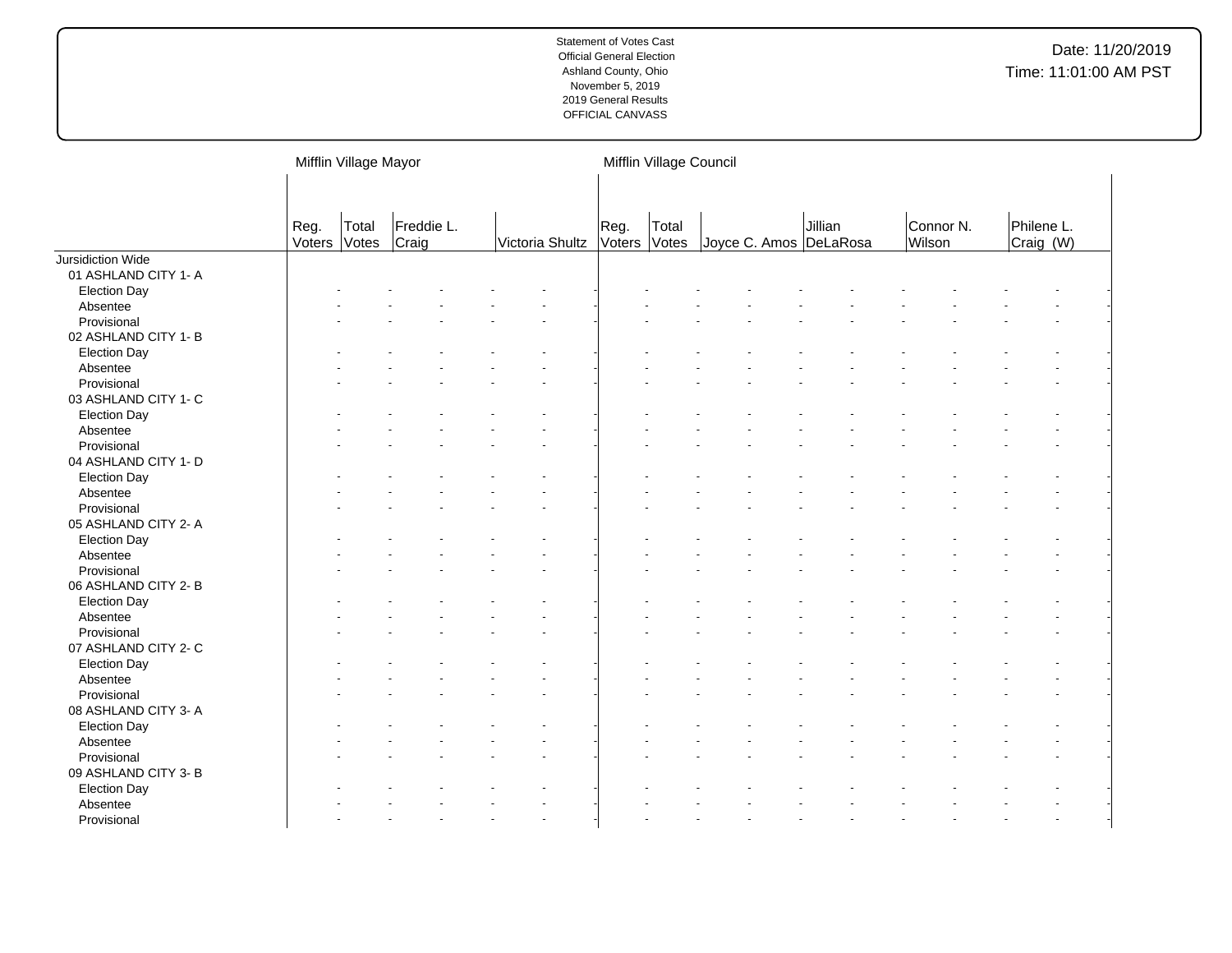|                      |                | Mifflin Village Mayor |                     |                 |  | Mifflin Village Council |       |                        |         |                     |                         |  |  |  |  |
|----------------------|----------------|-----------------------|---------------------|-----------------|--|-------------------------|-------|------------------------|---------|---------------------|-------------------------|--|--|--|--|
|                      | Reg.<br>Voters | Total<br>Votes        | Freddie L.<br>Craig | Victoria Shultz |  | Reg.<br>Voters Votes    | Total | Joyce C. Amos DeLaRosa | Jillian | Connor N.<br>Wilson | Philene L.<br>Craig (W) |  |  |  |  |
| 10 ASHLAND CITY 3-C  |                |                       |                     |                 |  |                         |       |                        |         |                     |                         |  |  |  |  |
| <b>Election Day</b>  |                |                       |                     |                 |  |                         |       |                        |         |                     |                         |  |  |  |  |
| Absentee             |                |                       |                     |                 |  |                         |       |                        |         |                     |                         |  |  |  |  |
| Provisional          |                |                       |                     |                 |  |                         |       |                        |         |                     |                         |  |  |  |  |
| 11 ASHLAND CITY 3- D |                |                       |                     |                 |  |                         |       |                        |         |                     |                         |  |  |  |  |
| <b>Election Day</b>  |                |                       |                     |                 |  |                         |       |                        |         |                     |                         |  |  |  |  |
| Absentee             |                |                       |                     |                 |  |                         |       |                        |         |                     |                         |  |  |  |  |
| Provisional          |                |                       |                     |                 |  |                         |       |                        |         |                     |                         |  |  |  |  |
| 12 ASHLAND CITY 4- A |                |                       |                     |                 |  |                         |       |                        |         |                     |                         |  |  |  |  |
| <b>Election Day</b>  |                |                       |                     |                 |  |                         |       |                        |         |                     |                         |  |  |  |  |
| Absentee             |                |                       |                     |                 |  |                         |       |                        |         |                     |                         |  |  |  |  |
| Provisional          |                |                       |                     |                 |  |                         |       |                        |         |                     |                         |  |  |  |  |
| 13 ASHLAND CITY 4-B  |                |                       |                     |                 |  |                         |       |                        |         |                     |                         |  |  |  |  |
| <b>Election Day</b>  |                |                       |                     |                 |  |                         |       |                        |         |                     |                         |  |  |  |  |
| Absentee             |                |                       |                     |                 |  |                         |       |                        |         |                     |                         |  |  |  |  |
| Provisional          |                |                       |                     |                 |  |                         |       |                        |         |                     |                         |  |  |  |  |
| 14 ASHLAND CITY 4- C |                |                       |                     |                 |  |                         |       |                        |         |                     |                         |  |  |  |  |
| <b>Election Day</b>  |                |                       |                     |                 |  |                         |       |                        |         |                     |                         |  |  |  |  |
| Absentee             |                |                       |                     |                 |  |                         |       |                        |         |                     |                         |  |  |  |  |
| Provisional          |                |                       |                     |                 |  |                         |       |                        |         |                     |                         |  |  |  |  |
| 15 CLEAR CREEK       |                |                       |                     |                 |  |                         |       |                        |         |                     |                         |  |  |  |  |
| <b>Election Day</b>  |                |                       |                     |                 |  |                         |       |                        |         |                     |                         |  |  |  |  |
| Absentee             |                |                       |                     |                 |  |                         |       |                        |         |                     |                         |  |  |  |  |
| Provisional          |                |                       |                     |                 |  |                         |       |                        |         |                     |                         |  |  |  |  |
| 16 LOUDONVILLE 1     |                |                       |                     |                 |  |                         |       |                        |         |                     |                         |  |  |  |  |
|                      |                |                       |                     |                 |  |                         |       |                        |         |                     |                         |  |  |  |  |
| <b>Election Day</b>  |                |                       |                     |                 |  |                         |       |                        |         |                     |                         |  |  |  |  |
| Absentee             |                |                       |                     |                 |  |                         |       |                        |         |                     |                         |  |  |  |  |
| Provisional          |                |                       |                     |                 |  |                         |       |                        |         |                     |                         |  |  |  |  |
| <b>17 GREEN 1</b>    |                |                       |                     |                 |  |                         |       |                        |         |                     |                         |  |  |  |  |
| <b>Election Day</b>  |                |                       |                     |                 |  |                         |       |                        |         |                     |                         |  |  |  |  |
| Absentee             |                |                       |                     |                 |  |                         |       |                        |         |                     |                         |  |  |  |  |
| Provisional          |                |                       |                     |                 |  |                         |       |                        |         |                     |                         |  |  |  |  |
| <b>18 GREEN 2</b>    |                |                       |                     |                 |  |                         |       |                        |         |                     |                         |  |  |  |  |
| <b>Election Day</b>  |                |                       |                     |                 |  |                         |       |                        |         |                     |                         |  |  |  |  |
| Absentee             |                |                       |                     |                 |  |                         |       |                        |         |                     |                         |  |  |  |  |
| Provisional          |                |                       |                     |                 |  |                         |       |                        |         |                     |                         |  |  |  |  |
| 19 LOUDONVILLE 2     |                |                       |                     |                 |  |                         |       |                        |         |                     |                         |  |  |  |  |
| <b>Election Day</b>  |                |                       |                     |                 |  |                         |       |                        |         |                     |                         |  |  |  |  |
| Absentee             |                |                       |                     |                 |  |                         |       |                        |         |                     |                         |  |  |  |  |
| Provisional          |                |                       |                     |                 |  |                         |       |                        |         |                     |                         |  |  |  |  |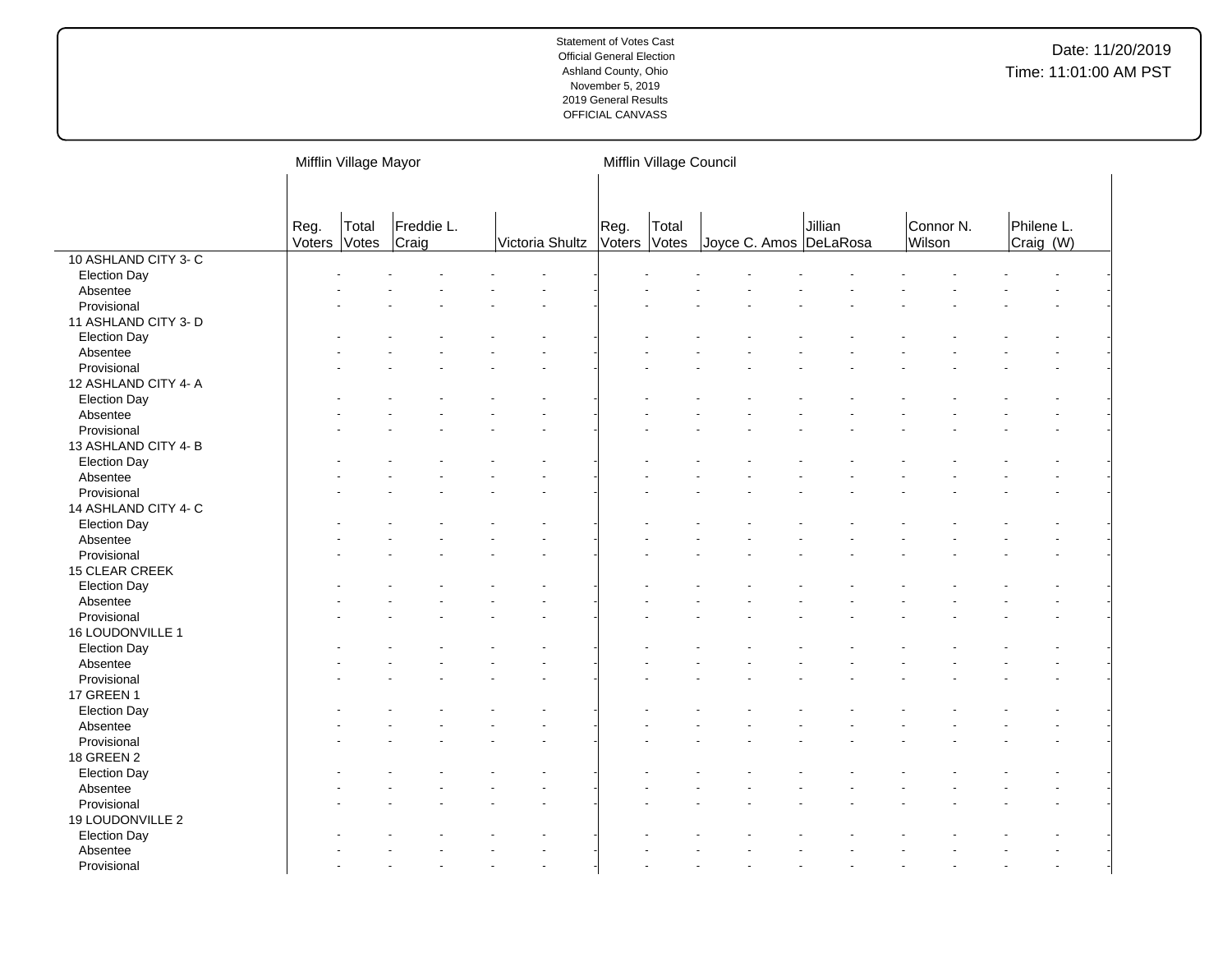|                     |                | Mifflin Village Mayor |                                  |                |                 |           | Mifflin Village Council |                |                        |        |                |                |                     |        |                         |        |
|---------------------|----------------|-----------------------|----------------------------------|----------------|-----------------|-----------|-------------------------|----------------|------------------------|--------|----------------|----------------|---------------------|--------|-------------------------|--------|
|                     |                |                       |                                  |                |                 |           |                         |                |                        |        |                |                |                     |        |                         |        |
|                     | Reg.<br>Voters | Total<br>Votes        | Freddie L.<br>Craig              |                | Victoria Shultz |           | Reg.<br>Voters          | Total<br>Votes | Joyce C. Amos DeLaRosa |        | Jillian        |                | Connor N.<br>Wilson |        | Philene L.<br>Craig (W) |        |
| 20 JACKSON 1        |                |                       |                                  |                |                 |           |                         |                |                        |        |                |                |                     |        |                         |        |
| <b>Election Day</b> |                |                       |                                  |                |                 |           |                         |                |                        |        |                |                |                     |        |                         |        |
| Absentee            |                |                       |                                  |                |                 |           |                         |                |                        |        |                |                |                     |        |                         |        |
| Provisional         |                |                       |                                  |                |                 |           |                         |                |                        |        |                |                |                     |        |                         |        |
| 21 JACKSON 2        |                |                       |                                  |                |                 |           |                         |                |                        |        |                |                |                     |        |                         |        |
| <b>Election Day</b> |                |                       |                                  |                |                 |           |                         |                |                        |        |                |                |                     |        |                         |        |
| Absentee            |                |                       |                                  |                |                 |           |                         |                |                        |        |                |                |                     |        |                         |        |
| Provisional         |                |                       |                                  |                |                 |           |                         |                |                        |        |                |                |                     |        |                         |        |
| 22 LAKE             |                |                       |                                  |                |                 |           |                         |                |                        |        |                |                |                     |        |                         |        |
| <b>Election Day</b> |                |                       |                                  |                |                 |           |                         |                |                        |        |                |                |                     |        |                         |        |
| Absentee            |                |                       |                                  |                |                 |           |                         |                |                        |        |                |                |                     |        |                         |        |
| Provisional         |                |                       |                                  |                |                 |           |                         |                |                        |        |                |                |                     |        |                         |        |
| 23 MIFFLIN          |                |                       |                                  |                |                 |           |                         |                |                        |        |                |                |                     |        |                         |        |
| <b>Election Day</b> | 103            | 56                    | 21                               | 37.50%         | 35              | 62.50%    | 103                     | 105            | 32                     | 30.48% | 25             | 23.81%         | 35                  | 33.33% | 13                      | 12.38% |
| Absentee            | 103            |                       | $\overline{4}$<br>$\overline{1}$ | 25.00%         | $\mathsf 3$     | 75.00%    | 103                     | 8              | 3                      | 37.50% | $\overline{1}$ | 12.50%         | $\mathsf 3$         | 37.50% | $\mathbf{1}$            | 12.50% |
| Provisional         | 103            | $\overline{1}$        | $\mathbf 0$                      | $\blacksquare$ |                 | 1 100.00% | 103                     | $\overline{2}$ | $\mathbf{1}$           | 50.00% | $\mathbf 0$    | $\blacksquare$ | $\mathbf{1}$        | 50.00% | $\pmb{0}$               |        |
| 24 MILTON 1         |                |                       |                                  |                |                 |           |                         |                |                        |        |                |                |                     |        |                         |        |
| <b>Election Day</b> |                |                       |                                  |                |                 |           |                         |                |                        |        |                |                |                     |        |                         |        |
| Absentee            |                |                       |                                  |                |                 |           |                         |                |                        |        |                |                |                     |        |                         |        |
| Provisional         |                |                       |                                  |                |                 |           |                         |                |                        |        |                |                |                     |        |                         |        |
| 25 MILTON 3         |                |                       |                                  |                |                 |           |                         |                |                        |        |                |                |                     |        |                         |        |
| <b>Election Day</b> |                |                       |                                  |                |                 |           |                         |                |                        |        |                |                |                     |        |                         |        |
| Absentee            |                |                       |                                  |                |                 |           |                         |                |                        |        |                |                |                     |        |                         |        |
| Provisional         |                |                       |                                  |                |                 |           |                         |                |                        |        |                |                |                     |        |                         |        |
| 26 JEROMESVILLE     |                |                       |                                  |                |                 |           |                         |                |                        |        |                |                |                     |        |                         |        |
| <b>Election Day</b> |                |                       |                                  |                |                 |           |                         |                |                        |        |                |                |                     |        |                         |        |
| Absentee            |                |                       |                                  |                |                 |           |                         |                |                        |        |                |                |                     |        |                         |        |
| Provisional         |                |                       |                                  |                |                 |           |                         |                |                        |        |                |                |                     |        |                         |        |
| 27 MOHICAN          |                |                       |                                  |                |                 |           |                         |                |                        |        |                |                |                     |        |                         |        |
| <b>Election Day</b> |                |                       |                                  |                |                 |           |                         |                |                        |        |                |                |                     |        |                         |        |
| Absentee            |                |                       |                                  |                |                 |           |                         |                |                        |        |                |                |                     |        |                         |        |
| Provisional         |                |                       |                                  |                |                 |           |                         |                |                        |        |                |                |                     |        |                         |        |
| 28 MONTGOMERY 1     |                |                       |                                  |                |                 |           |                         |                |                        |        |                |                |                     |        |                         |        |
| <b>Election Day</b> |                |                       |                                  |                |                 |           |                         |                |                        |        |                |                |                     |        |                         |        |
| Absentee            |                |                       |                                  |                |                 |           |                         |                |                        |        |                |                |                     |        |                         |        |
| Provisional         |                |                       |                                  |                |                 |           |                         |                |                        |        |                |                |                     |        |                         |        |
| 29 MONTGOMERY 2     |                |                       |                                  |                |                 |           |                         |                |                        |        |                |                |                     |        |                         |        |
| <b>Election Day</b> |                |                       |                                  |                |                 |           |                         |                |                        |        |                |                |                     |        |                         |        |
| Absentee            |                |                       |                                  |                |                 |           |                         |                |                        |        |                |                |                     |        |                         |        |
| Provisional         |                |                       |                                  |                |                 |           |                         |                |                        |        |                |                |                     |        |                         |        |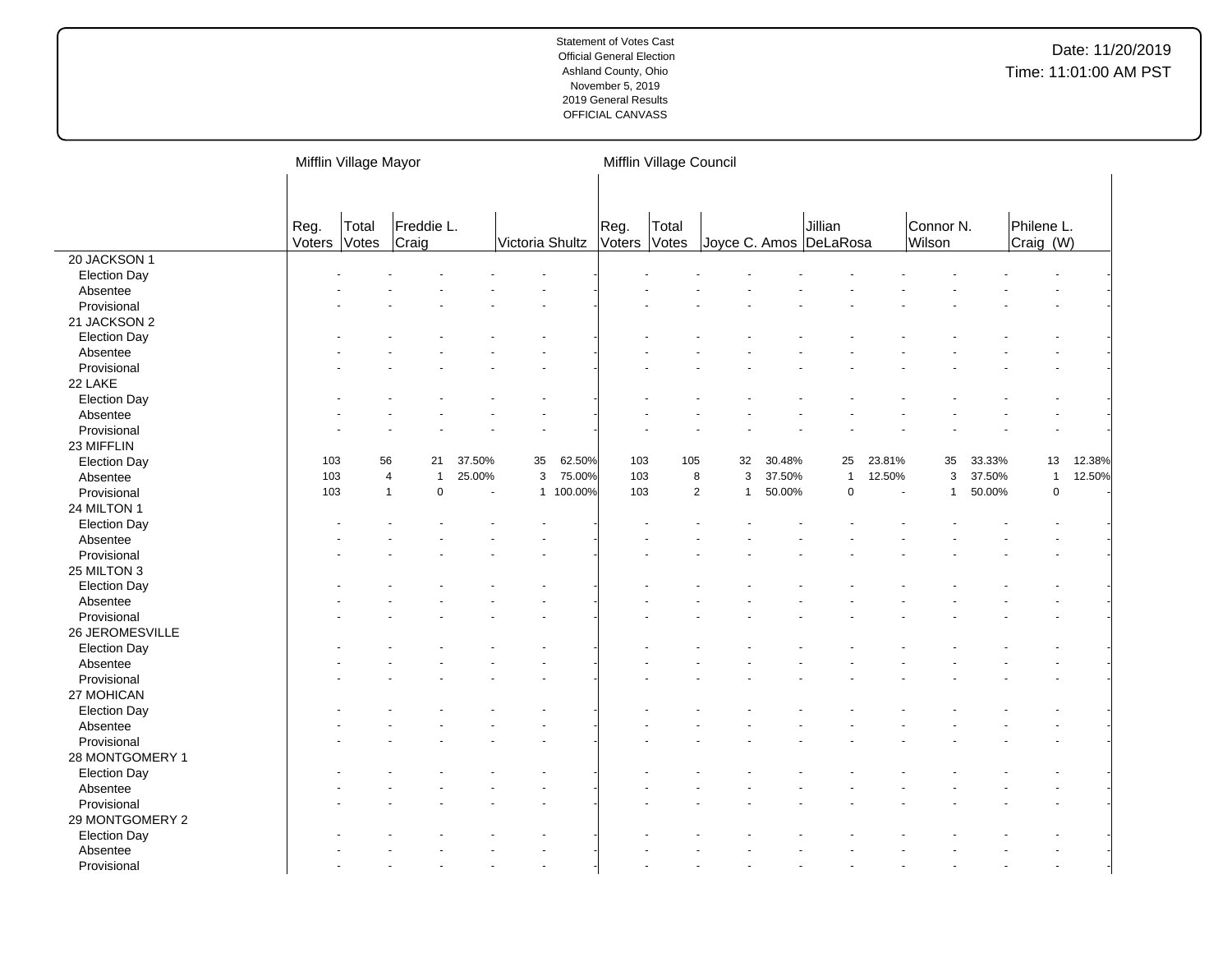|                                                                                                                                                                                                                              | <b>Statement of Votes Cast</b><br><b>Official General Election</b><br>Ashland County, Ohio<br>November 5, 2019<br>2019 General Results<br>OFFICIAL CANVASS |  |  |  |  |  |  |  |  |  |  |  |
|------------------------------------------------------------------------------------------------------------------------------------------------------------------------------------------------------------------------------|------------------------------------------------------------------------------------------------------------------------------------------------------------|--|--|--|--|--|--|--|--|--|--|--|
| Mifflin Village Council<br>Mifflin Village Mayor<br>Jillian<br>Total<br>Reg.<br>Total<br>Freddie L.<br>Reg.<br>Connor N.<br>Wilson<br>Victoria Shultz   Voters   Votes<br>Joyce C. Amos DeLaRosa<br>Craig<br>Voters<br>Votes |                                                                                                                                                            |  |  |  |  |  |  |  |  |  |  |  |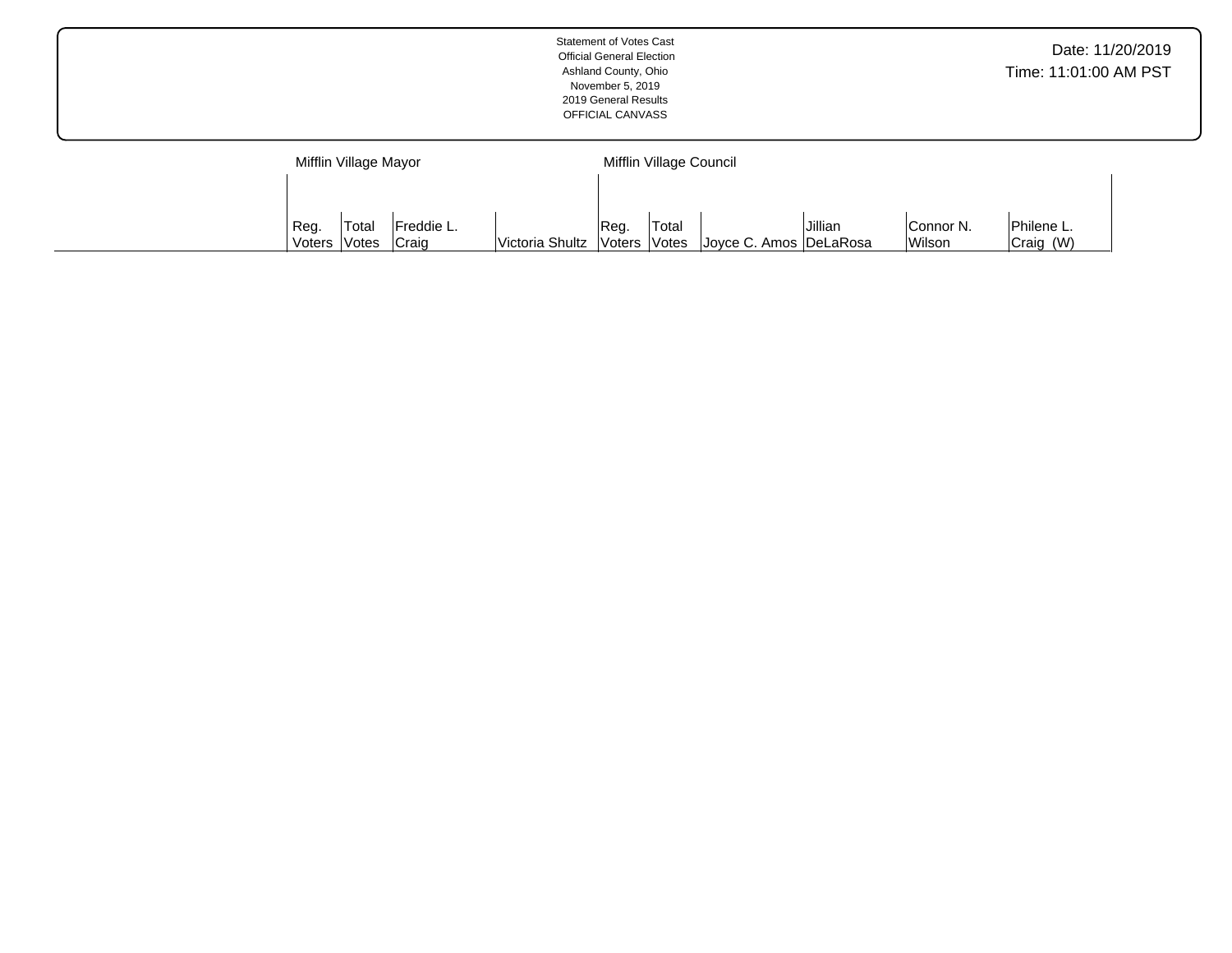| 30 MONTGOMERY 3     |     |                |              |        |    |        |     |     |    |        |                |        |    |        |              |        |
|---------------------|-----|----------------|--------------|--------|----|--------|-----|-----|----|--------|----------------|--------|----|--------|--------------|--------|
| <b>Election Day</b> |     |                |              |        |    |        |     |     |    |        |                |        |    |        |              |        |
| Absentee            |     |                |              |        |    |        |     |     |    |        |                |        |    |        |              |        |
| Provisional         |     |                |              |        |    |        |     |     |    |        |                |        |    |        |              |        |
| 31 ORANGE 1         |     |                |              |        |    |        |     |     |    |        |                |        |    |        |              |        |
| <b>Election Day</b> |     |                |              |        |    |        |     |     |    |        |                |        |    |        |              |        |
| Absentee            |     |                |              |        |    |        |     |     |    |        |                |        |    |        |              |        |
| Provisional         |     |                |              |        |    |        |     |     |    |        |                |        |    |        |              |        |
| 32 ORANGE 2         |     |                |              |        |    |        |     |     |    |        |                |        |    |        |              |        |
| <b>Election Day</b> |     |                |              |        |    |        |     |     |    |        |                |        |    |        |              |        |
| Absentee            |     |                |              |        |    |        |     |     |    |        |                |        |    |        |              |        |
| Provisional         |     |                |              |        |    |        |     |     |    |        |                |        |    |        |              |        |
| 33 PERRY            |     |                |              |        |    |        |     |     |    |        |                |        |    |        |              |        |
| <b>Election Day</b> |     |                |              |        |    |        |     |     |    |        |                |        |    |        |              |        |
| Absentee            |     |                |              |        |    |        |     |     |    |        |                |        |    |        |              |        |
| Provisional         |     |                |              |        |    |        |     |     |    |        |                |        |    |        |              |        |
| 34 RUGGLES          |     |                |              |        |    |        |     |     |    |        |                |        |    |        |              |        |
| <b>Election Day</b> |     |                |              |        |    |        |     |     |    |        |                |        |    |        |              |        |
| Absentee            |     |                |              |        |    |        |     |     |    |        |                |        |    |        |              |        |
| Provisional         |     |                |              |        |    |        |     |     |    |        |                |        |    |        |              |        |
| 35 SULLIVAN 1       |     |                |              |        |    |        |     |     |    |        |                |        |    |        |              |        |
| <b>Election Day</b> |     |                |              |        |    |        |     |     |    |        |                |        |    |        |              |        |
| Absentee            |     |                |              |        |    |        |     |     |    |        |                |        |    |        |              |        |
| Provisional         |     |                |              |        |    |        |     |     |    |        |                |        |    |        |              |        |
| 36 SULLIVAN 2       |     |                |              |        |    |        |     |     |    |        |                |        |    |        |              |        |
| <b>Election Day</b> |     |                |              |        |    |        |     |     |    |        |                |        |    |        |              |        |
| Absentee            |     |                |              |        |    |        |     |     |    |        |                |        |    |        |              |        |
| Provisional         |     |                |              |        |    |        |     |     |    |        |                |        |    |        |              |        |
| 37 TROY             |     |                |              |        |    |        |     |     |    |        |                |        |    |        |              |        |
| <b>Election Day</b> |     |                |              |        |    |        |     |     |    |        |                |        |    |        |              |        |
| Absentee            |     |                |              |        |    |        |     |     |    |        |                |        |    |        |              |        |
| Provisional         |     |                |              |        |    |        |     |     |    |        |                |        |    |        |              |        |
| 38 VERMILLION 1     |     |                |              |        |    |        |     |     |    |        |                |        |    |        |              |        |
| <b>Election Day</b> |     |                |              |        |    |        |     |     |    |        |                |        |    |        |              |        |
| Absentee            |     |                |              |        |    |        |     |     |    |        |                |        |    |        |              |        |
| Provisional         |     |                |              |        |    |        |     |     |    |        |                |        |    |        |              |        |
| 39 VERMILLION 2     |     |                |              |        |    |        |     |     |    |        |                |        |    |        |              |        |
| <b>Election Day</b> |     |                |              |        |    |        |     |     |    |        |                |        |    |        |              |        |
| Absentee            |     |                |              |        |    |        |     |     |    |        |                |        |    |        |              |        |
| Provisional         |     |                |              |        |    |        |     |     |    |        |                |        |    |        |              |        |
| Total               |     |                |              |        |    |        |     |     |    |        |                |        |    |        |              |        |
| <b>Election Day</b> | 103 | 56             | 21           | 37.50% | 35 | 62.50% | 103 | 105 | 32 | 30.48% | 25             | 23.81% | 35 | 33.33% | 13           | 12.38% |
| Absentee            | 103 | $\overline{4}$ | $\mathbf{1}$ | 25.00% | 3  | 75.00% | 103 | 8   | 3  | 37.50% | $\overline{1}$ | 12.50% | 3  | 37.50% | $\mathbf{1}$ | 12.50% |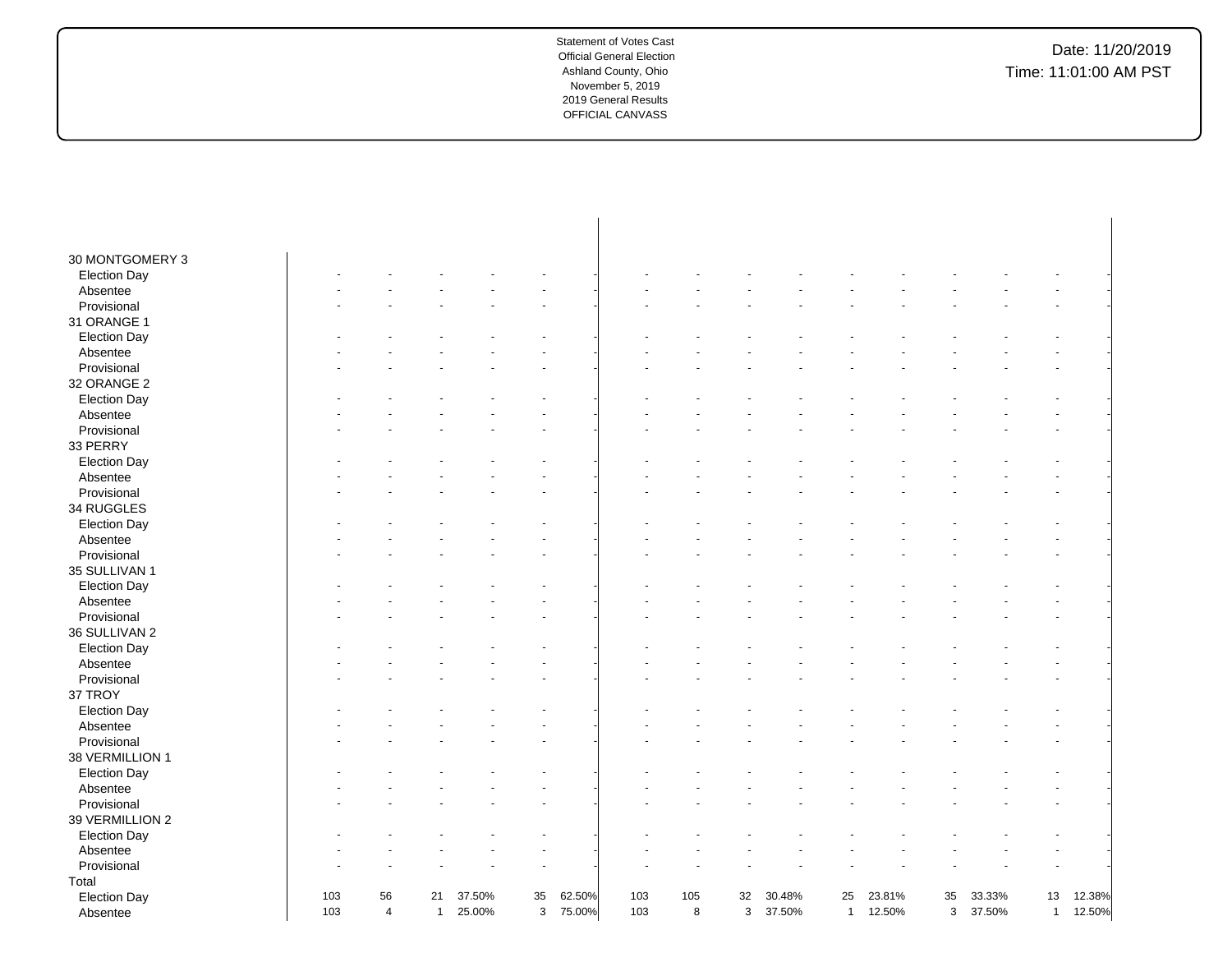| Date: 11/20/2019      |
|-----------------------|
| Time: 11:01:00 AM PST |

| Provisional | 103 |    |    |        |    | 100.00% | 103 |     |    | 50.00% |           |    | 50.00% |    |        |
|-------------|-----|----|----|--------|----|---------|-----|-----|----|--------|-----------|----|--------|----|--------|
| Total       | 103 | 61 | 22 | 36.07% | 39 | 63.93%  | 103 | 115 | 36 | 31.30% | 26 22.61% | 39 | 33.91% | 14 | 12.17% |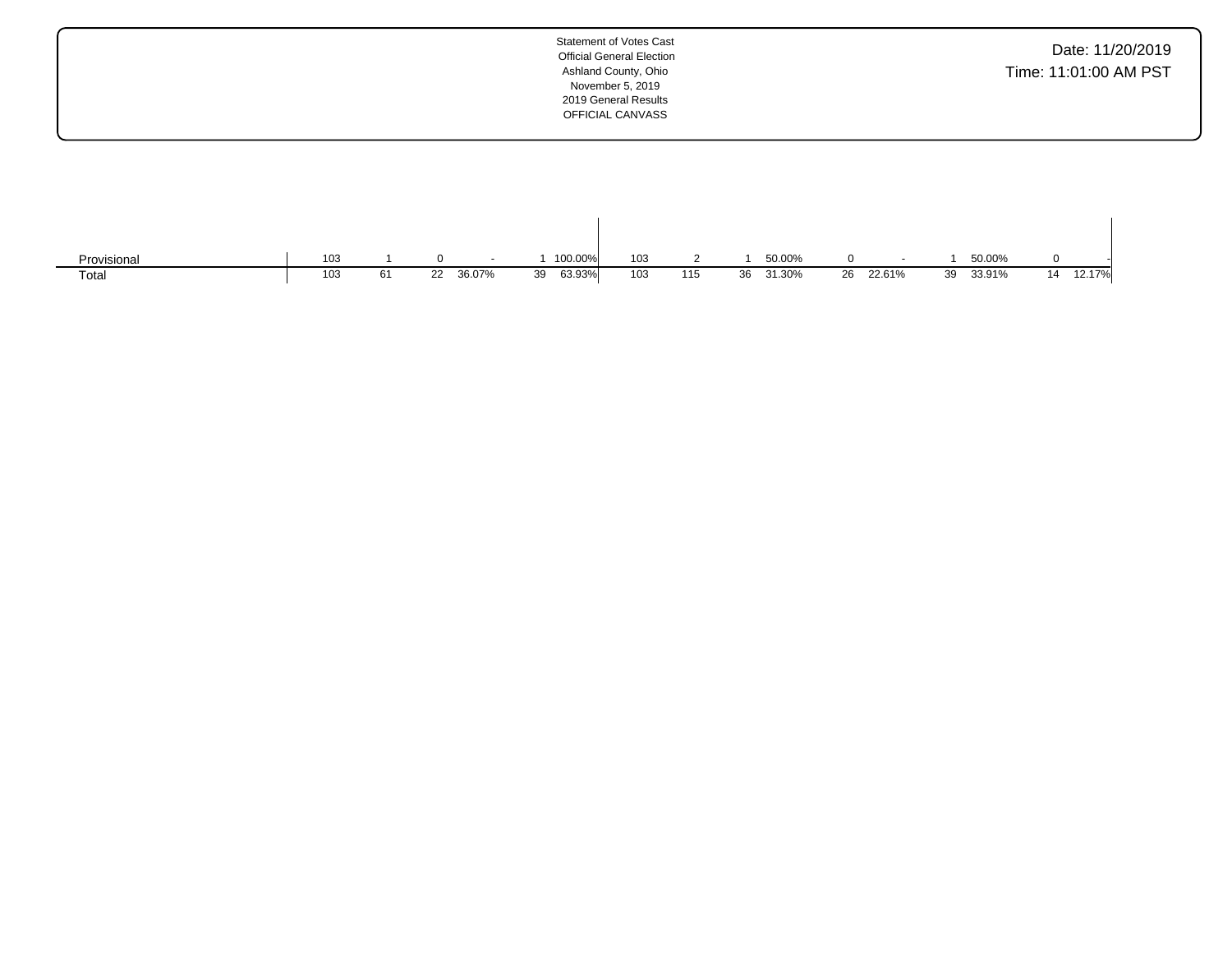|                      |                |                       | Perrysville Village Mayor |            | Perrysville Village Council |                |                     |                                   |  |  |  |
|----------------------|----------------|-----------------------|---------------------------|------------|-----------------------------|----------------|---------------------|-----------------------------------|--|--|--|
|                      | Reg.<br>Voters | Total<br><b>Votes</b> | Jonas R. Bush Mullinnex   | Heather A. | Reg.<br>Voters              | Total<br>Votes | Melissa<br>Eggerton | No Valid<br><b>Petition Filed</b> |  |  |  |
| Jursidiction Wide    |                |                       |                           |            |                             |                |                     |                                   |  |  |  |
| 01 ASHLAND CITY 1- A |                |                       |                           |            |                             |                |                     |                                   |  |  |  |
| <b>Election Day</b>  |                |                       |                           |            |                             |                |                     |                                   |  |  |  |
| Absentee             |                |                       |                           |            |                             |                |                     |                                   |  |  |  |
| Provisional          |                |                       |                           |            |                             |                |                     |                                   |  |  |  |
| 02 ASHLAND CITY 1-B  |                |                       |                           |            |                             |                |                     |                                   |  |  |  |
| <b>Election Day</b>  |                |                       |                           |            |                             |                |                     |                                   |  |  |  |
| Absentee             |                |                       |                           |            |                             |                |                     |                                   |  |  |  |
| Provisional          |                |                       |                           |            |                             |                |                     |                                   |  |  |  |
| 03 ASHLAND CITY 1- C |                |                       |                           |            |                             |                |                     |                                   |  |  |  |
| <b>Election Day</b>  |                |                       |                           |            |                             |                |                     |                                   |  |  |  |
| Absentee             |                |                       |                           |            |                             |                |                     |                                   |  |  |  |
| Provisional          |                |                       |                           |            |                             |                |                     |                                   |  |  |  |
| 04 ASHLAND CITY 1- D |                |                       |                           |            |                             |                |                     |                                   |  |  |  |
| <b>Election Day</b>  |                |                       |                           |            |                             |                |                     |                                   |  |  |  |
| Absentee             |                |                       |                           |            |                             |                |                     |                                   |  |  |  |
| Provisional          |                |                       |                           |            |                             |                |                     |                                   |  |  |  |
| 05 ASHLAND CITY 2- A |                |                       |                           |            |                             |                |                     |                                   |  |  |  |
| <b>Election Day</b>  |                |                       |                           |            |                             |                |                     |                                   |  |  |  |
| Absentee             |                |                       |                           |            |                             |                |                     |                                   |  |  |  |
| Provisional          |                |                       |                           |            |                             |                |                     |                                   |  |  |  |
| 06 ASHLAND CITY 2-B  |                |                       |                           |            |                             |                |                     |                                   |  |  |  |
| <b>Election Day</b>  |                |                       |                           |            |                             |                |                     |                                   |  |  |  |
| Absentee             |                |                       |                           |            |                             |                |                     |                                   |  |  |  |
| Provisional          |                |                       |                           |            |                             |                |                     |                                   |  |  |  |
| 07 ASHLAND CITY 2- C |                |                       |                           |            |                             |                |                     |                                   |  |  |  |
| <b>Election Day</b>  |                |                       |                           |            |                             |                |                     |                                   |  |  |  |
| Absentee             |                |                       |                           |            |                             |                |                     |                                   |  |  |  |
| Provisional          |                |                       |                           |            |                             |                |                     |                                   |  |  |  |
| 08 ASHLAND CITY 3-A  |                |                       |                           |            |                             |                |                     |                                   |  |  |  |
|                      |                |                       |                           |            |                             |                |                     |                                   |  |  |  |
| <b>Election Day</b>  |                |                       |                           |            |                             |                |                     |                                   |  |  |  |
| Absentee             |                |                       |                           |            |                             |                |                     |                                   |  |  |  |
| Provisional          |                |                       |                           |            |                             |                |                     |                                   |  |  |  |
| 09 ASHLAND CITY 3-B  |                |                       |                           |            |                             |                |                     |                                   |  |  |  |
| <b>Election Day</b>  |                |                       |                           |            |                             |                |                     |                                   |  |  |  |
| Absentee             |                |                       |                           |            |                             |                |                     |                                   |  |  |  |
| Provisional          |                |                       |                           |            |                             |                |                     |                                   |  |  |  |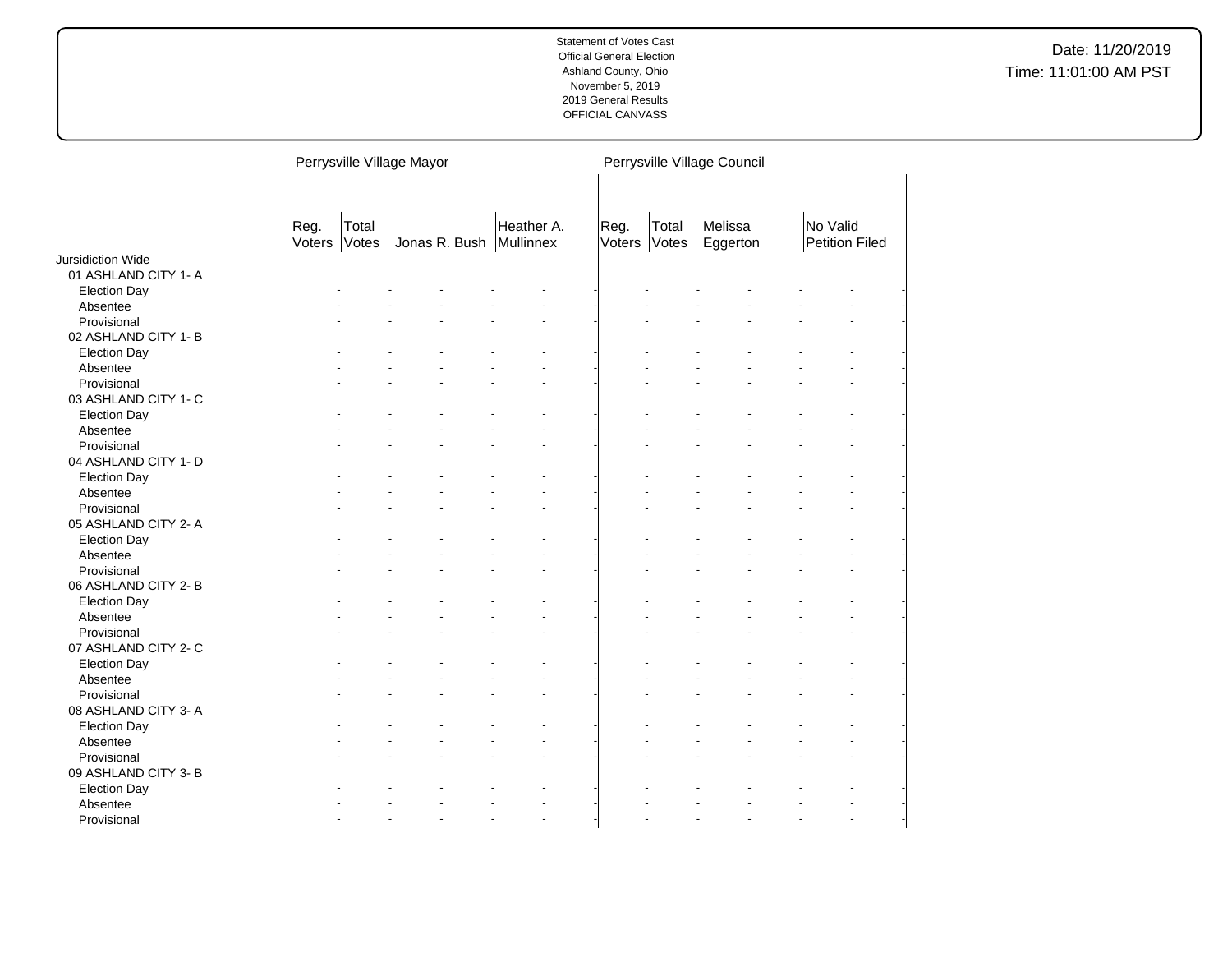|                       |                |                | Perrysville Village Mayor        |        |                                       |        |                |                | Perrysville Village Council      |            |                                   |  |
|-----------------------|----------------|----------------|----------------------------------|--------|---------------------------------------|--------|----------------|----------------|----------------------------------|------------|-----------------------------------|--|
|                       |                |                |                                  |        |                                       |        |                |                |                                  |            |                                   |  |
|                       | Reg.<br>Voters | Total<br>Votes |                                  |        | Heather A.<br>Jonas R. Bush Mullinnex |        | Reg.<br>Voters | Total<br>Votes | Melissa<br>Eggerton              |            | No Valid<br><b>Petition Filed</b> |  |
| 10 ASHLAND CITY 3- C  |                |                |                                  |        |                                       |        |                |                |                                  |            |                                   |  |
| <b>Election Day</b>   |                |                |                                  |        |                                       |        |                |                |                                  |            |                                   |  |
| Absentee              |                |                |                                  |        |                                       |        |                |                |                                  |            |                                   |  |
| Provisional           |                |                |                                  |        |                                       |        |                |                |                                  |            |                                   |  |
| 11 ASHLAND CITY 3-D   |                |                |                                  |        |                                       |        |                |                |                                  |            |                                   |  |
| <b>Election Day</b>   |                |                |                                  |        |                                       |        |                |                |                                  |            |                                   |  |
| Absentee              |                |                |                                  |        |                                       |        |                |                |                                  |            |                                   |  |
| Provisional           |                |                |                                  |        |                                       |        |                |                |                                  |            |                                   |  |
| 12 ASHLAND CITY 4-A   |                |                |                                  |        |                                       |        |                |                |                                  |            |                                   |  |
| <b>Election Day</b>   |                |                |                                  |        |                                       |        |                |                |                                  |            |                                   |  |
| Absentee              |                |                |                                  |        |                                       |        |                |                |                                  |            |                                   |  |
| Provisional           |                |                |                                  |        |                                       |        |                |                |                                  |            |                                   |  |
| 13 ASHLAND CITY 4-B   |                |                |                                  |        |                                       |        |                |                |                                  |            |                                   |  |
| <b>Election Day</b>   |                |                |                                  |        |                                       |        |                |                |                                  |            |                                   |  |
| Absentee              |                |                |                                  |        |                                       |        |                |                |                                  |            |                                   |  |
| Provisional           |                |                |                                  |        |                                       |        |                |                |                                  |            |                                   |  |
| 14 ASHLAND CITY 4- C  |                |                |                                  |        |                                       |        |                |                |                                  |            |                                   |  |
| <b>Election Day</b>   |                |                |                                  |        |                                       |        |                |                |                                  |            |                                   |  |
| Absentee              |                |                |                                  |        |                                       |        |                |                |                                  |            |                                   |  |
| Provisional           |                |                |                                  |        |                                       |        |                |                |                                  |            |                                   |  |
| <b>15 CLEAR CREEK</b> |                |                |                                  |        |                                       |        |                |                |                                  |            |                                   |  |
| <b>Election Day</b>   |                |                |                                  |        |                                       |        |                |                |                                  |            |                                   |  |
| Absentee              |                |                |                                  |        |                                       |        |                |                |                                  |            |                                   |  |
| Provisional           |                |                |                                  |        |                                       |        |                |                |                                  |            |                                   |  |
| 16 LOUDONVILLE 1      |                |                |                                  |        |                                       |        |                |                |                                  |            |                                   |  |
| <b>Election Day</b>   |                |                |                                  |        |                                       |        |                |                |                                  |            |                                   |  |
| Absentee              |                |                |                                  |        |                                       |        |                |                |                                  |            |                                   |  |
| Provisional           |                |                |                                  |        |                                       |        |                |                |                                  |            | $\ddot{\phantom{1}}$              |  |
| 17 GREEN 1            |                |                |                                  |        |                                       |        |                |                |                                  |            |                                   |  |
| <b>Election Day</b>   | 467            | 130            | 39                               | 30.00% | 91                                    | 70.00% | 467            | 98             |                                  | 98 100.00% | 0                                 |  |
| Absentee              | 467            |                | $\overline{2}$<br>$\overline{7}$ | 28.57% | 5                                     | 71.43% | 467            |                | $\overline{4}$<br>$\overline{4}$ | 100.00%    | $\pmb{0}$                         |  |
| Provisional           | 467            |                | $\pmb{0}$<br>$\pmb{0}$           |        | $\pmb{0}$                             |        | 467            |                | $\pmb{0}$<br>$\pmb{0}$           |            | $\mathbf 0$                       |  |
| <b>18 GREEN 2</b>     |                |                |                                  |        |                                       |        |                |                |                                  |            |                                   |  |
| <b>Election Day</b>   |                |                |                                  |        |                                       |        |                |                |                                  |            |                                   |  |
| Absentee              |                |                |                                  |        |                                       |        |                |                |                                  |            |                                   |  |
| Provisional           |                |                |                                  |        |                                       |        |                |                |                                  |            |                                   |  |
| 19 LOUDONVILLE 2      |                |                |                                  |        |                                       |        |                |                |                                  |            |                                   |  |
| <b>Election Day</b>   |                |                |                                  |        |                                       |        |                |                |                                  |            |                                   |  |
| Absentee              |                |                |                                  |        |                                       |        |                |                |                                  |            |                                   |  |
| Provisional           |                |                |                                  |        | ÷.                                    |        |                |                |                                  |            | $\overline{a}$                    |  |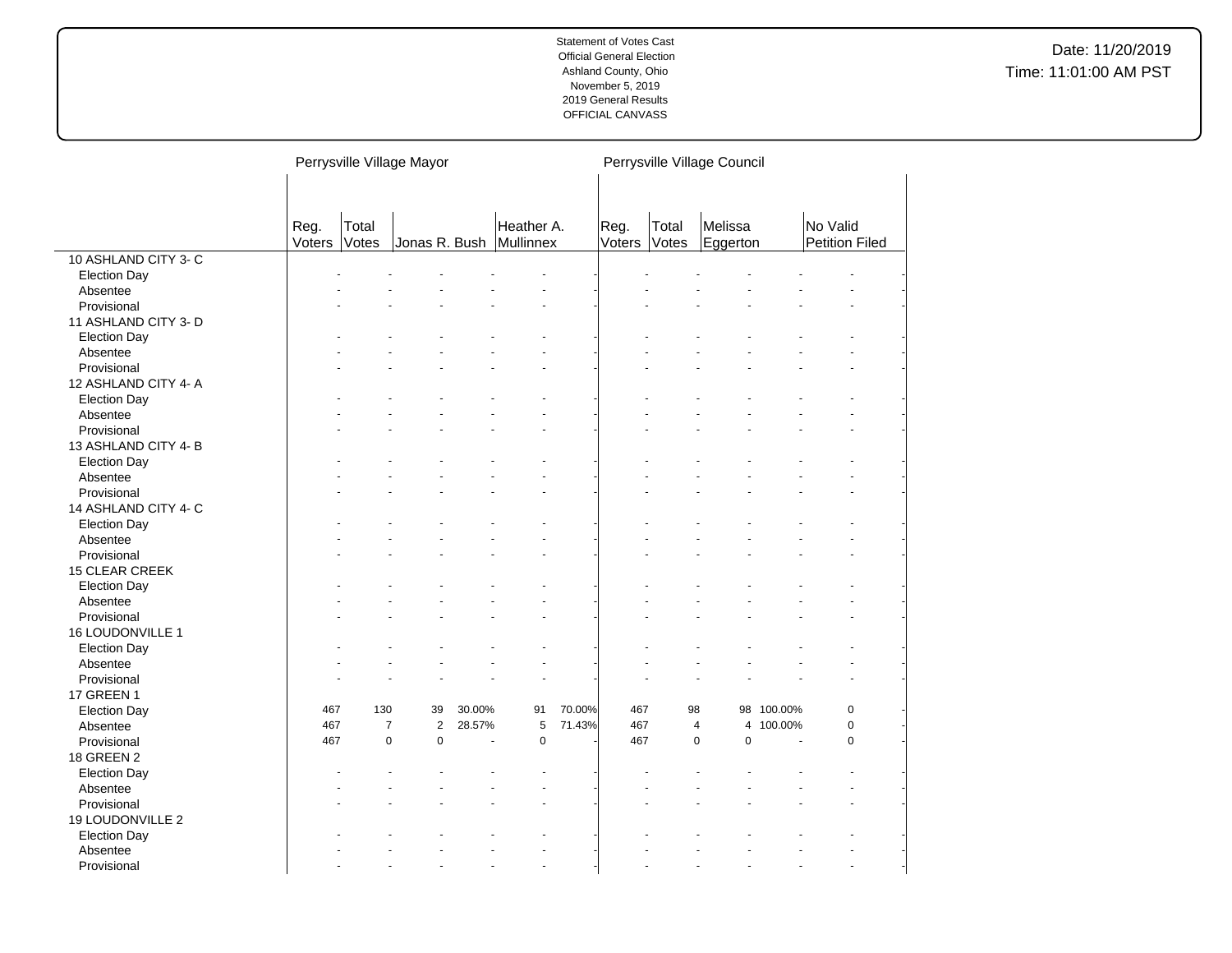|                     |                |                | Perrysville Village Mayor |            | Perrysville Village Council |                |                     |                                   |  |  |  |
|---------------------|----------------|----------------|---------------------------|------------|-----------------------------|----------------|---------------------|-----------------------------------|--|--|--|
|                     | Reg.<br>Voters | Total<br>Votes | Jonas R. Bush Mullinnex   | Heather A. | Reg.<br>Voters              | Total<br>Votes | Melissa<br>Eggerton | No Valid<br><b>Petition Filed</b> |  |  |  |
| 20 JACKSON 1        |                |                |                           |            |                             |                |                     |                                   |  |  |  |
| <b>Election Day</b> |                |                |                           |            |                             |                |                     |                                   |  |  |  |
| Absentee            |                |                |                           |            |                             |                |                     |                                   |  |  |  |
| Provisional         |                |                |                           |            |                             |                |                     |                                   |  |  |  |
| 21 JACKSON 2        |                |                |                           |            |                             |                |                     |                                   |  |  |  |
| <b>Election Day</b> |                |                |                           |            |                             |                |                     |                                   |  |  |  |
| Absentee            |                |                |                           |            |                             |                |                     |                                   |  |  |  |
| Provisional         |                |                |                           |            |                             |                |                     |                                   |  |  |  |
| 22 LAKE             |                |                |                           |            |                             |                |                     |                                   |  |  |  |
| <b>Election Day</b> |                |                |                           |            |                             |                |                     |                                   |  |  |  |
| Absentee            |                |                |                           |            |                             |                |                     |                                   |  |  |  |
| Provisional         |                |                |                           |            |                             |                |                     |                                   |  |  |  |
| 23 MIFFLIN          |                |                |                           |            |                             |                |                     |                                   |  |  |  |
| <b>Election Day</b> |                |                |                           |            |                             |                |                     |                                   |  |  |  |
| Absentee            |                |                |                           |            |                             |                |                     |                                   |  |  |  |
| Provisional         |                |                |                           |            |                             |                |                     |                                   |  |  |  |
| 24 MILTON 1         |                |                |                           |            |                             |                |                     |                                   |  |  |  |
| <b>Election Day</b> |                |                |                           |            |                             |                |                     |                                   |  |  |  |
| Absentee            |                |                |                           |            |                             |                |                     |                                   |  |  |  |
| Provisional         |                |                |                           |            |                             |                |                     |                                   |  |  |  |
| 25 MILTON 3         |                |                |                           |            |                             |                |                     |                                   |  |  |  |
| <b>Election Day</b> |                |                |                           |            |                             |                |                     |                                   |  |  |  |
| Absentee            |                |                |                           |            |                             |                |                     |                                   |  |  |  |
| Provisional         |                |                |                           |            |                             |                |                     |                                   |  |  |  |
| 26 JEROMESVILLE     |                |                |                           |            |                             |                |                     |                                   |  |  |  |
| <b>Election Day</b> |                |                |                           |            |                             |                |                     |                                   |  |  |  |
| Absentee            |                |                |                           |            |                             |                |                     |                                   |  |  |  |
| Provisional         |                |                |                           |            |                             |                |                     |                                   |  |  |  |
| 27 MOHICAN          |                |                |                           |            |                             |                |                     |                                   |  |  |  |
| <b>Election Day</b> |                |                |                           |            |                             |                |                     |                                   |  |  |  |
| Absentee            |                |                |                           |            |                             |                |                     |                                   |  |  |  |
| Provisional         |                |                |                           |            |                             |                |                     |                                   |  |  |  |
| 28 MONTGOMERY 1     |                |                |                           |            |                             |                |                     |                                   |  |  |  |
| <b>Election Day</b> |                |                |                           |            |                             |                |                     |                                   |  |  |  |
| Absentee            |                |                |                           |            |                             |                |                     |                                   |  |  |  |
| Provisional         |                |                |                           |            |                             |                |                     |                                   |  |  |  |
| 29 MONTGOMERY 2     |                |                |                           |            |                             |                |                     |                                   |  |  |  |
| <b>Election Day</b> |                |                |                           |            |                             |                |                     |                                   |  |  |  |
| Absentee            |                |                |                           |            |                             |                |                     |                                   |  |  |  |
| Provisional         |                |                |                           |            |                             |                |                     |                                   |  |  |  |

 $\overline{a}$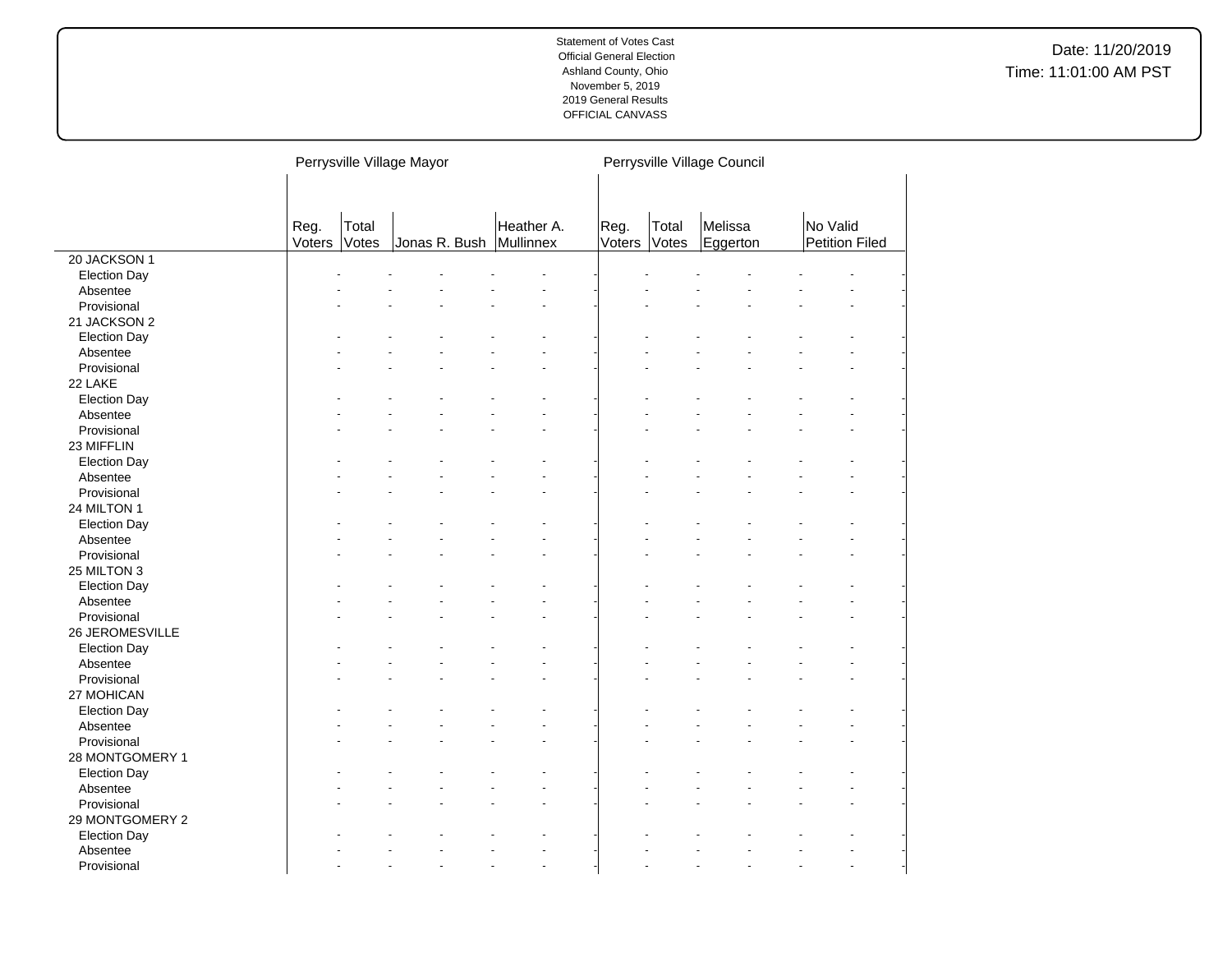|                           | <b>Statement of Votes Cast</b><br><b>Official General Election</b><br>Ashland County, Ohio<br>November 5, 2019<br>2019 General Results<br>OFFICIAL CANVASS | Date: 11/20/2019<br>Time: 11:01:00 AM PST |
|---------------------------|------------------------------------------------------------------------------------------------------------------------------------------------------------|-------------------------------------------|
| Perrysville Village Mayor | Perrysville Village Council                                                                                                                                |                                           |

Reg. Voters Total Votes Melissa Eggerton No Valid Petition Filed

Heather A. Mullinnex

Reg. Voters Total

Votes Jonas R. Bush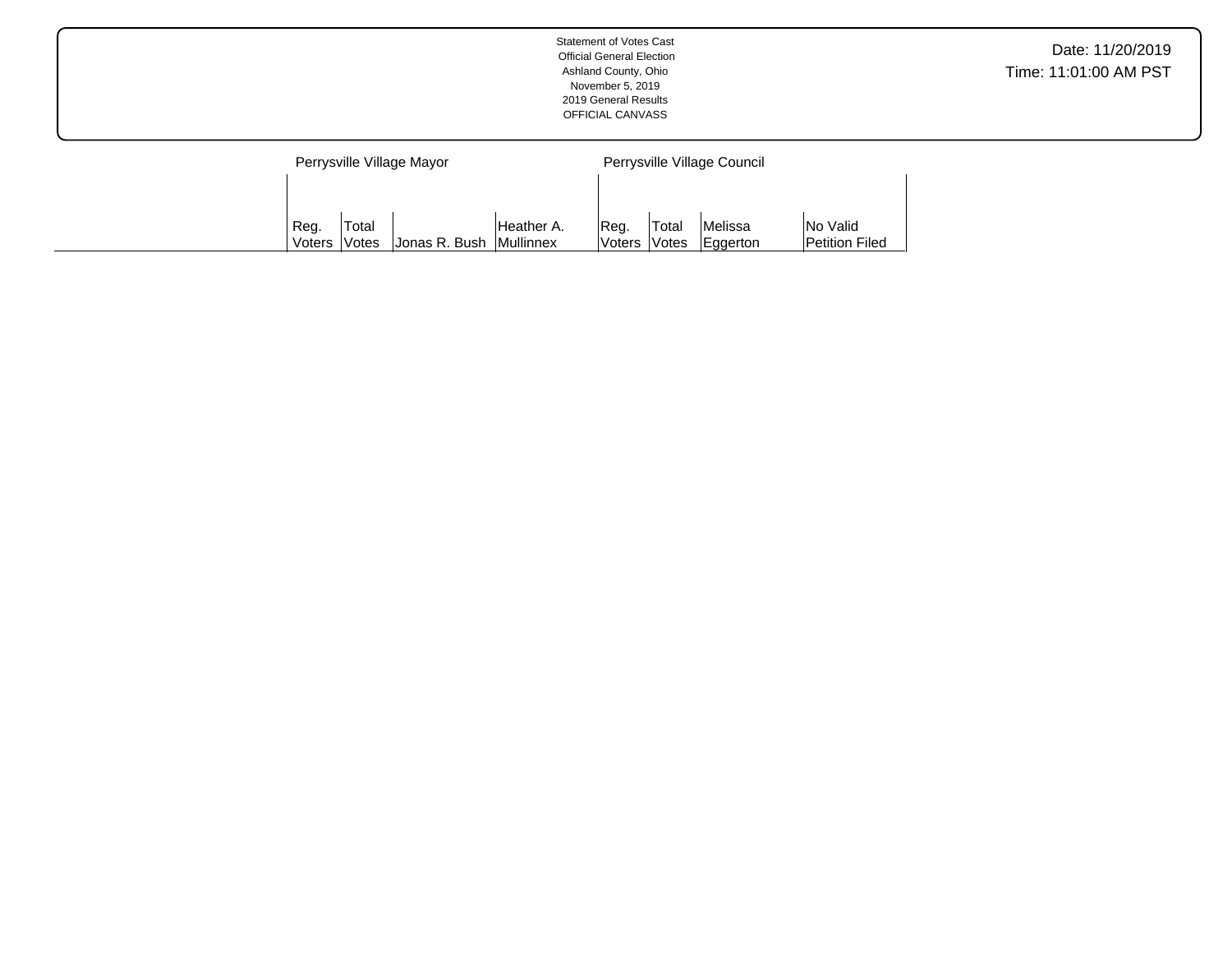| 30 MONTGOMERY 3     |     |                |                |        |    |        |     |                |            |             |  |
|---------------------|-----|----------------|----------------|--------|----|--------|-----|----------------|------------|-------------|--|
| <b>Election Day</b> |     |                |                |        |    |        |     |                |            |             |  |
| Absentee            |     |                |                |        |    |        |     |                |            |             |  |
| Provisional         |     |                |                |        |    |        |     |                |            |             |  |
| 31 ORANGE 1         |     |                |                |        |    |        |     |                |            |             |  |
| <b>Election Day</b> |     |                |                |        |    |        |     |                |            |             |  |
| Absentee            |     |                |                |        |    |        |     |                |            |             |  |
| Provisional         |     |                |                |        |    |        |     |                |            |             |  |
| 32 ORANGE 2         |     |                |                |        |    |        |     |                |            |             |  |
| <b>Election Day</b> |     |                |                |        |    |        |     |                |            |             |  |
| Absentee            |     |                |                |        |    |        |     |                |            |             |  |
| Provisional         |     |                |                |        |    |        |     |                |            |             |  |
| 33 PERRY            |     |                |                |        |    |        |     |                |            |             |  |
| <b>Election Day</b> |     |                |                |        |    |        |     |                |            |             |  |
| Absentee            |     |                |                |        |    |        |     |                |            |             |  |
| Provisional         |     |                |                |        |    |        |     |                |            |             |  |
| 34 RUGGLES          |     |                |                |        |    |        |     |                |            |             |  |
| <b>Election Day</b> |     |                |                |        |    |        |     |                |            |             |  |
| Absentee            |     |                |                |        |    |        |     |                |            |             |  |
| Provisional         |     |                |                |        |    |        |     |                |            |             |  |
| 35 SULLIVAN 1       |     |                |                |        |    |        |     |                |            |             |  |
| <b>Election Day</b> |     |                |                |        |    |        |     |                |            |             |  |
| Absentee            |     |                |                |        |    |        |     |                |            |             |  |
| Provisional         |     |                |                |        |    |        |     |                |            |             |  |
| 36 SULLIVAN 2       |     |                |                |        |    |        |     |                |            |             |  |
| <b>Election Day</b> |     |                |                |        |    |        |     |                |            |             |  |
| Absentee            |     |                |                |        |    |        |     |                |            |             |  |
| Provisional         |     |                |                |        |    |        |     |                |            |             |  |
| 37 TROY             |     |                |                |        |    |        |     |                |            |             |  |
| <b>Election Day</b> |     |                |                |        |    |        |     |                |            |             |  |
| Absentee            |     |                |                |        |    |        |     |                |            |             |  |
| Provisional         |     |                |                |        |    |        |     |                |            |             |  |
| 38 VERMILLION 1     |     |                |                |        |    |        |     |                |            |             |  |
| <b>Election Day</b> |     |                |                |        |    |        |     |                |            |             |  |
| Absentee            |     |                |                |        |    |        |     |                |            |             |  |
| Provisional         |     |                |                |        |    |        |     |                |            |             |  |
| 39 VERMILLION 2     |     |                |                |        |    |        |     |                |            |             |  |
| <b>Election Day</b> |     |                |                |        |    |        |     |                |            |             |  |
| Absentee            |     |                |                |        |    |        |     |                |            |             |  |
| Provisional         |     |                |                |        |    |        |     |                |            |             |  |
| Total               |     |                |                |        |    |        |     |                |            |             |  |
| <b>Election Day</b> | 467 | 130            | 39             | 30.00% | 91 | 70.00% | 467 | 98             | 98 100.00% | $\mathsf 0$ |  |
| Absentee            | 467 | $\overline{7}$ | $\overline{2}$ | 28.57% | 5  | 71.43% | 467 | $\overline{4}$ | 4 100.00%  | $\mathsf 0$ |  |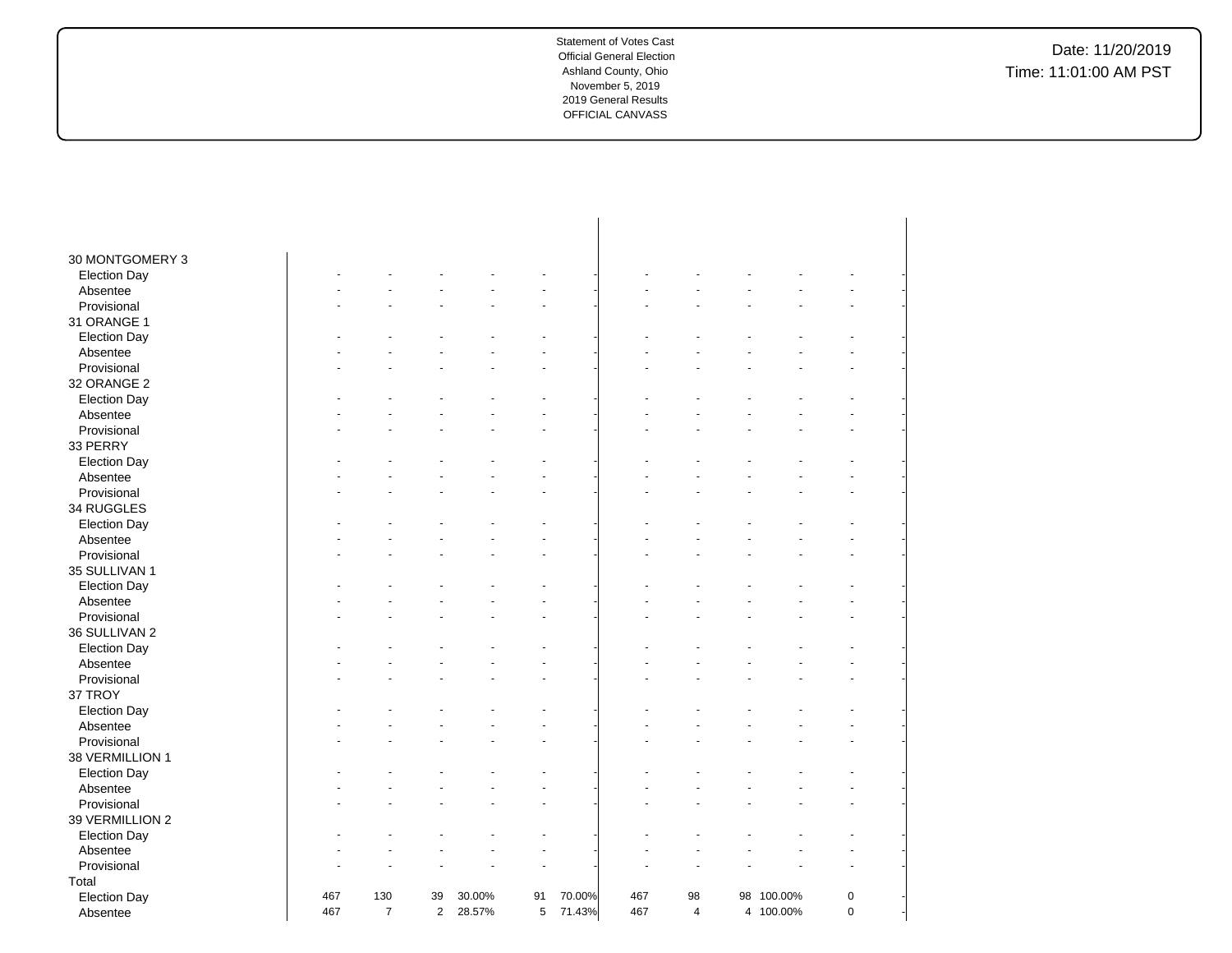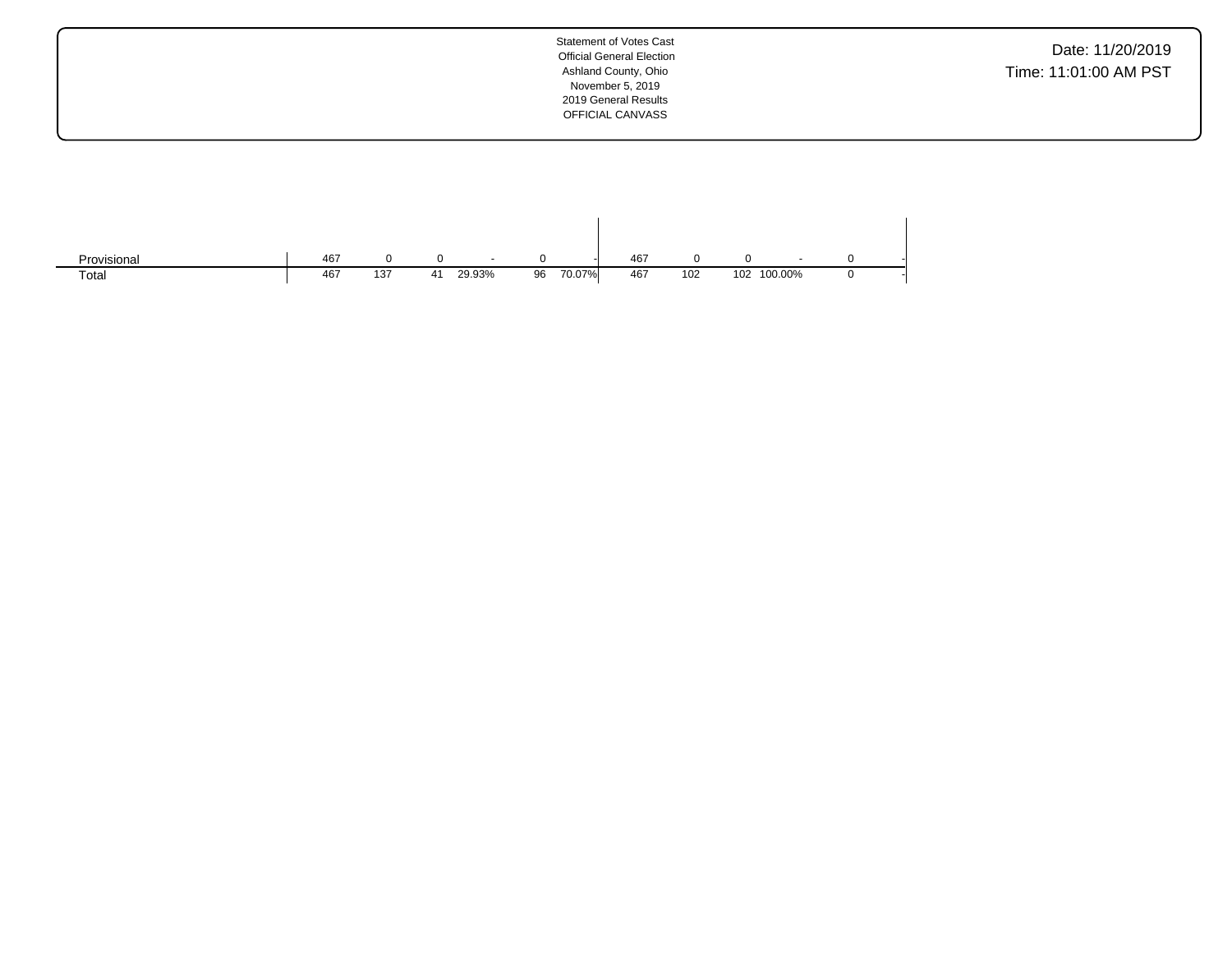|                      |                |                |  | Perrysville Village Board of Public Affairs | Polk Village Mayor   |       |                          |                | Polk Village Council |                            |                            |  |
|----------------------|----------------|----------------|--|---------------------------------------------|----------------------|-------|--------------------------|----------------|----------------------|----------------------------|----------------------------|--|
|                      |                |                |  |                                             |                      |       |                          |                |                      |                            |                            |  |
|                      | Reg.<br>Voters | Total<br>Votes |  | Tanya A. Bilger Joe Eggerton                | Reg.<br>Voters Votes | Total | Donald Foster,<br>III(W) | Reg.<br>Voters | Total<br>Votes       | No Valid<br>Petition Filed | No Valid<br>Petition Filed |  |
| Jursidiction Wide    |                |                |  |                                             |                      |       |                          |                |                      |                            |                            |  |
| 01 ASHLAND CITY 1- A |                |                |  |                                             |                      |       |                          |                |                      |                            |                            |  |
| <b>Election Day</b>  |                |                |  |                                             |                      |       |                          |                |                      |                            |                            |  |
| Absentee             |                |                |  |                                             |                      |       |                          |                |                      |                            |                            |  |
| Provisional          |                |                |  |                                             |                      |       |                          |                |                      |                            |                            |  |
| 02 ASHLAND CITY 1- B |                |                |  |                                             |                      |       |                          |                |                      |                            |                            |  |
| <b>Election Day</b>  |                |                |  |                                             |                      |       |                          |                |                      |                            |                            |  |
| Absentee             |                |                |  |                                             |                      |       |                          |                |                      |                            |                            |  |
| Provisional          |                |                |  |                                             |                      |       |                          |                |                      |                            |                            |  |
| 03 ASHLAND CITY 1-C  |                |                |  |                                             |                      |       |                          |                |                      |                            |                            |  |
| <b>Election Day</b>  |                |                |  |                                             |                      |       |                          |                |                      |                            |                            |  |
| Absentee             |                |                |  |                                             |                      |       |                          |                |                      |                            |                            |  |
| Provisional          |                |                |  |                                             |                      |       |                          |                |                      |                            |                            |  |
| 04 ASHLAND CITY 1- D |                |                |  |                                             |                      |       |                          |                |                      |                            |                            |  |
| <b>Election Day</b>  |                |                |  |                                             |                      |       |                          |                |                      |                            |                            |  |
| Absentee             |                |                |  |                                             |                      |       |                          |                |                      |                            |                            |  |
| Provisional          |                |                |  |                                             |                      |       |                          |                |                      |                            |                            |  |
| 05 ASHLAND CITY 2- A |                |                |  |                                             |                      |       |                          |                |                      |                            |                            |  |
| <b>Election Day</b>  |                |                |  |                                             |                      |       |                          |                |                      |                            |                            |  |
| Absentee             |                |                |  |                                             |                      |       |                          |                |                      |                            |                            |  |
| Provisional          |                |                |  |                                             |                      |       |                          |                |                      |                            |                            |  |
| 06 ASHLAND CITY 2- B |                |                |  |                                             |                      |       |                          |                |                      |                            |                            |  |
| <b>Election Day</b>  |                |                |  |                                             |                      |       |                          |                |                      |                            |                            |  |
| Absentee             |                |                |  |                                             |                      |       |                          |                |                      |                            |                            |  |
| Provisional          |                |                |  |                                             |                      |       |                          |                |                      |                            |                            |  |
| 07 ASHLAND CITY 2-C  |                |                |  |                                             |                      |       |                          |                |                      |                            |                            |  |
| <b>Election Day</b>  |                |                |  |                                             |                      |       |                          |                |                      |                            |                            |  |
| Absentee             |                |                |  |                                             |                      |       |                          |                |                      |                            |                            |  |
| Provisional          |                |                |  |                                             |                      |       |                          |                |                      |                            |                            |  |
| 08 ASHLAND CITY 3-A  |                |                |  |                                             |                      |       |                          |                |                      |                            |                            |  |
| <b>Election Day</b>  |                |                |  |                                             |                      |       |                          |                |                      |                            |                            |  |
| Absentee             |                |                |  |                                             |                      |       |                          |                |                      |                            |                            |  |
| Provisional          |                |                |  |                                             |                      |       |                          |                |                      |                            |                            |  |
| 09 ASHLAND CITY 3- B |                |                |  |                                             |                      |       |                          |                |                      |                            |                            |  |
| <b>Election Day</b>  |                |                |  |                                             |                      |       |                          |                |                      |                            |                            |  |
| Absentee             |                |                |  |                                             |                      |       |                          |                |                      |                            |                            |  |
| Provisional          |                |                |  |                                             |                      |       |                          |                |                      |                            |                            |  |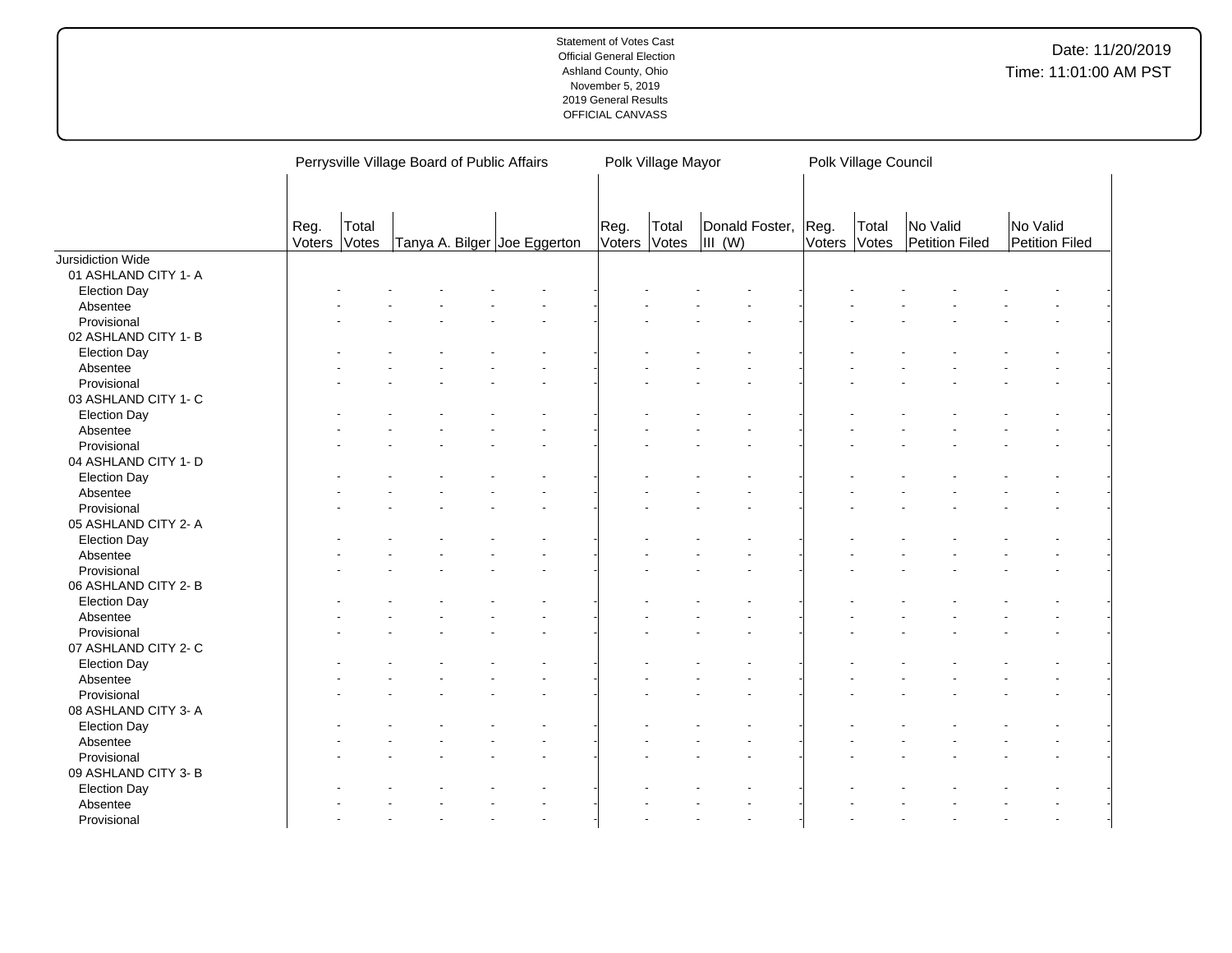|                      | Perrysville Village Board of Public Affairs   |                |                |        |             |        |                      | Polk Village Mayor |                               |              |       | Polk Village Council       |  |                            |  |  |
|----------------------|-----------------------------------------------|----------------|----------------|--------|-------------|--------|----------------------|--------------------|-------------------------------|--------------|-------|----------------------------|--|----------------------------|--|--|
|                      |                                               |                |                |        |             |        |                      |                    |                               |              |       |                            |  |                            |  |  |
|                      | Reg.<br>Total<br>Tanya A. Bilger Joe Eggerton |                |                |        |             |        |                      |                    |                               |              |       |                            |  |                            |  |  |
|                      | Voters                                        | Votes          |                |        |             |        | Reg.<br>Voters Votes | Total              | Donald Foster, Reg.<br>III(W) | Voters Votes | Total | No Valid<br>Petition Filed |  | No Valid<br>Petition Filed |  |  |
| 10 ASHLAND CITY 3- C |                                               |                |                |        |             |        |                      |                    |                               |              |       |                            |  |                            |  |  |
| <b>Election Day</b>  |                                               |                |                |        |             |        |                      |                    |                               |              |       |                            |  |                            |  |  |
| Absentee             |                                               |                |                |        |             |        |                      |                    |                               |              |       |                            |  |                            |  |  |
| Provisional          |                                               |                |                |        |             |        |                      |                    |                               |              |       |                            |  |                            |  |  |
| 11 ASHLAND CITY 3- D |                                               |                |                |        |             |        |                      |                    |                               |              |       |                            |  |                            |  |  |
| <b>Election Day</b>  |                                               |                |                |        |             |        |                      |                    |                               |              |       |                            |  |                            |  |  |
| Absentee             |                                               |                |                |        |             |        |                      |                    |                               |              |       |                            |  |                            |  |  |
| Provisional          |                                               |                |                |        |             |        |                      |                    |                               |              |       |                            |  |                            |  |  |
| 12 ASHLAND CITY 4- A |                                               |                |                |        |             |        |                      |                    |                               |              |       |                            |  |                            |  |  |
| <b>Election Day</b>  |                                               |                |                |        |             |        |                      |                    |                               |              |       |                            |  |                            |  |  |
| Absentee             |                                               |                |                |        |             |        |                      |                    |                               |              |       |                            |  |                            |  |  |
| Provisional          |                                               |                |                |        |             |        |                      |                    |                               |              |       |                            |  |                            |  |  |
|                      |                                               |                |                |        |             |        |                      |                    |                               |              |       |                            |  |                            |  |  |
| 13 ASHLAND CITY 4-B  |                                               |                |                |        |             |        |                      |                    |                               |              |       |                            |  |                            |  |  |
| <b>Election Day</b>  |                                               |                |                |        |             |        |                      |                    |                               |              |       |                            |  |                            |  |  |
| Absentee             |                                               |                |                |        |             |        |                      |                    |                               |              |       |                            |  |                            |  |  |
| Provisional          |                                               |                |                |        |             |        |                      |                    |                               |              |       |                            |  |                            |  |  |
| 14 ASHLAND CITY 4- C |                                               |                |                |        |             |        |                      |                    |                               |              |       |                            |  |                            |  |  |
| <b>Election Day</b>  |                                               |                |                |        |             |        |                      |                    |                               |              |       |                            |  |                            |  |  |
| Absentee             |                                               |                |                |        |             |        |                      |                    |                               |              |       |                            |  |                            |  |  |
| Provisional          |                                               |                |                |        |             |        |                      |                    |                               |              |       |                            |  |                            |  |  |
| 15 CLEAR CREEK       |                                               |                |                |        |             |        |                      |                    |                               |              |       |                            |  |                            |  |  |
| <b>Election Day</b>  |                                               |                |                |        |             |        |                      |                    |                               |              |       |                            |  |                            |  |  |
| Absentee             |                                               |                |                |        |             |        |                      |                    |                               |              |       |                            |  |                            |  |  |
| Provisional          |                                               |                |                |        |             |        |                      |                    |                               |              |       |                            |  |                            |  |  |
| 16 LOUDONVILLE 1     |                                               |                |                |        |             |        |                      |                    |                               |              |       |                            |  |                            |  |  |
| <b>Election Day</b>  |                                               |                |                |        |             |        |                      |                    |                               |              |       |                            |  |                            |  |  |
| Absentee             |                                               |                |                |        |             |        |                      |                    |                               |              |       |                            |  |                            |  |  |
| Provisional          |                                               |                |                |        |             |        |                      |                    |                               |              |       |                            |  |                            |  |  |
| 17 GREEN 1           |                                               |                |                |        |             |        |                      |                    |                               |              |       |                            |  |                            |  |  |
| <b>Election Day</b>  | 467                                           | 169            | 75             | 44.38% | 94          | 55.62% |                      |                    |                               |              |       |                            |  |                            |  |  |
| Absentee             | 467                                           | $\overline{7}$ | $\overline{4}$ | 57.14% | 3           | 42.86% |                      |                    |                               |              |       |                            |  |                            |  |  |
| Provisional          | 467                                           | $\mathbf 0$    | $\mathbf 0$    |        | $\mathbf 0$ |        |                      |                    |                               |              |       |                            |  |                            |  |  |
| <b>18 GREEN 2</b>    |                                               |                |                |        |             |        |                      |                    |                               |              |       |                            |  |                            |  |  |
| <b>Election Day</b>  |                                               |                |                |        |             |        |                      |                    |                               |              |       |                            |  |                            |  |  |
|                      |                                               |                |                |        |             |        |                      |                    |                               |              |       |                            |  |                            |  |  |
| Absentee             |                                               |                |                |        |             |        |                      |                    |                               |              |       |                            |  |                            |  |  |
| Provisional          |                                               |                |                |        |             |        |                      |                    |                               |              |       |                            |  |                            |  |  |
| 19 LOUDONVILLE 2     |                                               |                |                |        |             |        |                      |                    |                               |              |       |                            |  |                            |  |  |
| <b>Election Day</b>  |                                               |                |                |        |             |        |                      |                    |                               |              |       |                            |  |                            |  |  |
| Absentee             |                                               |                |                |        |             |        |                      |                    |                               |              |       |                            |  |                            |  |  |
| Provisional          |                                               |                |                |        |             |        |                      |                    |                               |              |       |                            |  |                            |  |  |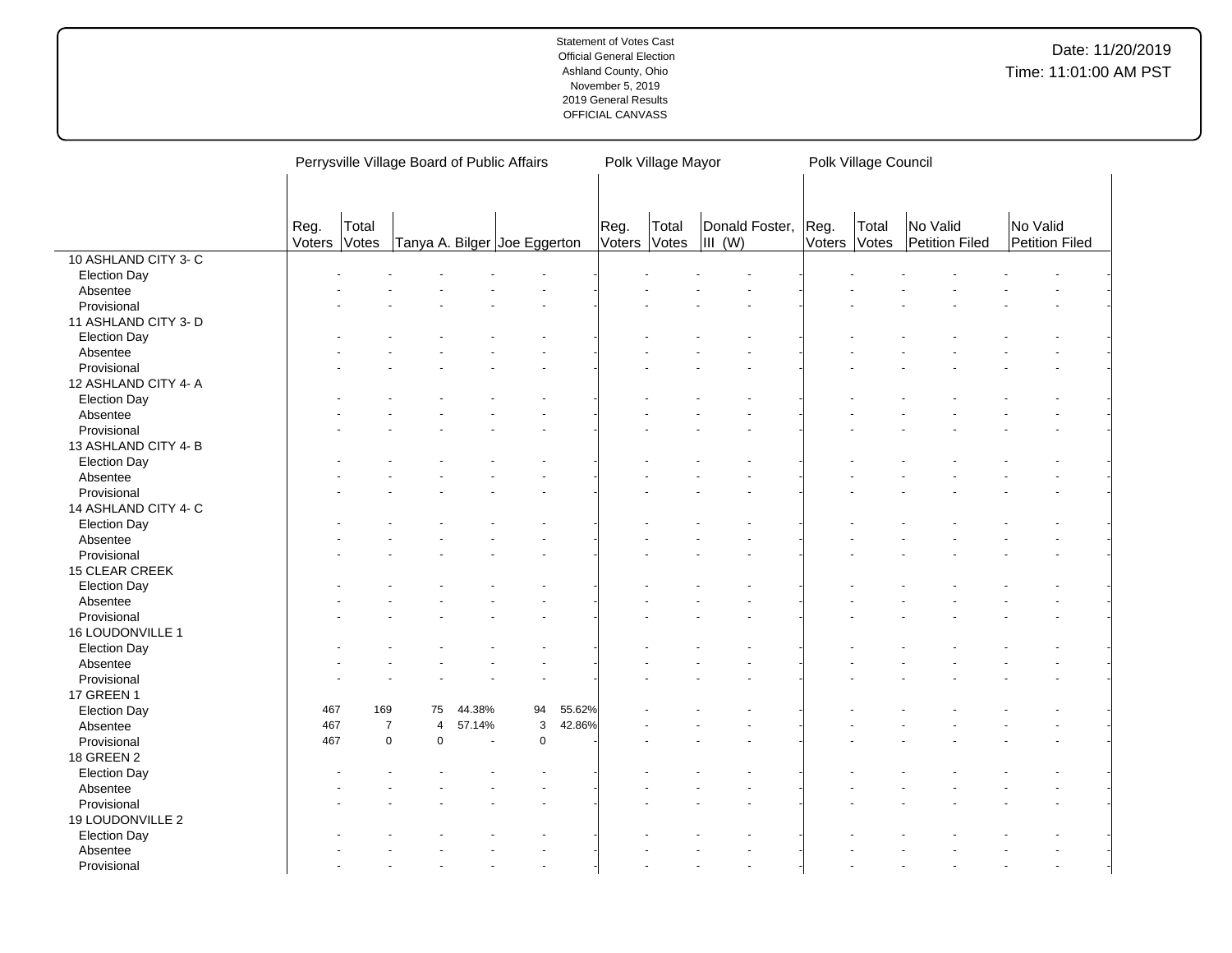|                     | Perrysville Village Board of Public Affairs |       |  |  |  |                              | Polk Village Mayor |       |                     |            |              | Polk Village Council |                  |           |                |                |  |
|---------------------|---------------------------------------------|-------|--|--|--|------------------------------|--------------------|-------|---------------------|------------|--------------|----------------------|------------------|-----------|----------------|----------------|--|
|                     |                                             |       |  |  |  |                              |                    |       |                     |            |              |                      |                  |           |                |                |  |
|                     |                                             |       |  |  |  |                              |                    |       |                     |            |              |                      |                  |           |                |                |  |
|                     | Reg.                                        | Total |  |  |  |                              | Reg.               | Total | Donald Foster,      |            | Reg.         | Total                | No Valid         |           | No Valid       |                |  |
|                     | Voters                                      | Votes |  |  |  | Tanya A. Bilger Joe Eggerton | Voters             | Votes | $\parallel$ III (W) |            | Voters Votes |                      | Petition Filed   |           | Petition Filed |                |  |
| 20 JACKSON 1        |                                             |       |  |  |  |                              |                    |       |                     |            |              |                      |                  |           |                |                |  |
| <b>Election Day</b> |                                             |       |  |  |  |                              |                    |       |                     |            |              |                      |                  |           |                |                |  |
| Absentee            |                                             |       |  |  |  |                              |                    |       |                     |            |              |                      |                  |           |                |                |  |
| Provisional         |                                             |       |  |  |  |                              |                    |       |                     |            |              |                      |                  |           |                |                |  |
| 21 JACKSON 2        |                                             |       |  |  |  |                              |                    |       |                     |            |              |                      |                  |           |                |                |  |
| <b>Election Day</b> |                                             |       |  |  |  |                              | 223                | 40    |                     | 40 100.00% | 223          |                      | 0<br>$\Omega$    |           |                | $\overline{0}$ |  |
| Absentee            |                                             |       |  |  |  |                              | 223                |       | $\sqrt{2}$          | 2 100.00%  | 223          |                      | 0<br>$\mathbf 0$ |           |                | $\pmb{0}$      |  |
| Provisional         |                                             |       |  |  |  |                              | 223                |       | $\overline{2}$      | 2 100.00%  | 223          |                      | $\pmb{0}$        | $\pmb{0}$ |                | $\mathbf 0$    |  |
| 22 LAKE             |                                             |       |  |  |  |                              |                    |       |                     |            |              |                      |                  |           |                |                |  |
| <b>Election Day</b> |                                             |       |  |  |  |                              |                    |       |                     |            |              |                      |                  |           |                |                |  |
| Absentee            |                                             |       |  |  |  |                              |                    |       |                     |            |              |                      |                  |           |                |                |  |
| Provisional         |                                             |       |  |  |  |                              |                    |       |                     |            |              |                      |                  |           |                |                |  |
| 23 MIFFLIN          |                                             |       |  |  |  |                              |                    |       |                     |            |              |                      |                  |           |                |                |  |
| <b>Election Day</b> |                                             |       |  |  |  |                              |                    |       |                     |            |              |                      |                  |           |                |                |  |
| Absentee            |                                             |       |  |  |  |                              |                    |       |                     |            |              |                      |                  |           |                |                |  |
| Provisional         |                                             |       |  |  |  |                              |                    |       |                     |            |              |                      |                  |           |                |                |  |
| 24 MILTON 1         |                                             |       |  |  |  |                              |                    |       |                     |            |              |                      |                  |           |                |                |  |
| <b>Election Day</b> |                                             |       |  |  |  |                              |                    |       |                     |            |              |                      |                  |           |                |                |  |
| Absentee            |                                             |       |  |  |  |                              |                    |       |                     |            |              |                      |                  |           |                |                |  |
| Provisional         |                                             |       |  |  |  |                              |                    |       |                     |            |              |                      |                  |           |                |                |  |
| 25 MILTON 3         |                                             |       |  |  |  |                              |                    |       |                     |            |              |                      |                  |           |                |                |  |
| <b>Election Day</b> |                                             |       |  |  |  |                              |                    |       |                     |            |              |                      |                  |           |                |                |  |
| Absentee            |                                             |       |  |  |  |                              |                    |       |                     |            |              |                      |                  |           |                |                |  |
| Provisional         |                                             |       |  |  |  |                              |                    |       |                     |            |              |                      |                  |           |                |                |  |
| 26 JEROMESVILLE     |                                             |       |  |  |  |                              |                    |       |                     |            |              |                      |                  |           |                |                |  |
| <b>Election Day</b> |                                             |       |  |  |  |                              |                    |       |                     |            |              |                      |                  |           |                |                |  |
| Absentee            |                                             |       |  |  |  |                              |                    |       |                     |            |              |                      |                  |           |                |                |  |
| Provisional         |                                             |       |  |  |  |                              |                    |       |                     |            |              |                      |                  |           |                |                |  |
| 27 MOHICAN          |                                             |       |  |  |  |                              |                    |       |                     |            |              |                      |                  |           |                |                |  |
| <b>Election Day</b> |                                             |       |  |  |  |                              |                    |       |                     |            |              |                      |                  |           |                |                |  |
| Absentee            |                                             |       |  |  |  |                              |                    |       |                     |            |              |                      |                  |           |                |                |  |
| Provisional         |                                             |       |  |  |  |                              |                    |       |                     |            |              |                      |                  |           |                |                |  |
| 28 MONTGOMERY 1     |                                             |       |  |  |  |                              |                    |       |                     |            |              |                      |                  |           |                |                |  |
| <b>Election Day</b> |                                             |       |  |  |  |                              |                    |       |                     |            |              |                      |                  |           |                |                |  |
| Absentee            |                                             |       |  |  |  |                              |                    |       |                     |            |              |                      |                  |           |                |                |  |
| Provisional         |                                             |       |  |  |  |                              |                    |       |                     |            |              |                      |                  |           |                |                |  |
| 29 MONTGOMERY 2     |                                             |       |  |  |  |                              |                    |       |                     |            |              |                      |                  |           |                |                |  |
| <b>Election Day</b> |                                             |       |  |  |  |                              |                    |       |                     |            |              |                      |                  |           |                |                |  |
| Absentee            |                                             |       |  |  |  |                              |                    |       |                     |            |              |                      |                  |           |                |                |  |
| Provisional         |                                             |       |  |  |  |                              |                    |       |                     |            |              |                      |                  |           |                |                |  |

 $\overline{a}$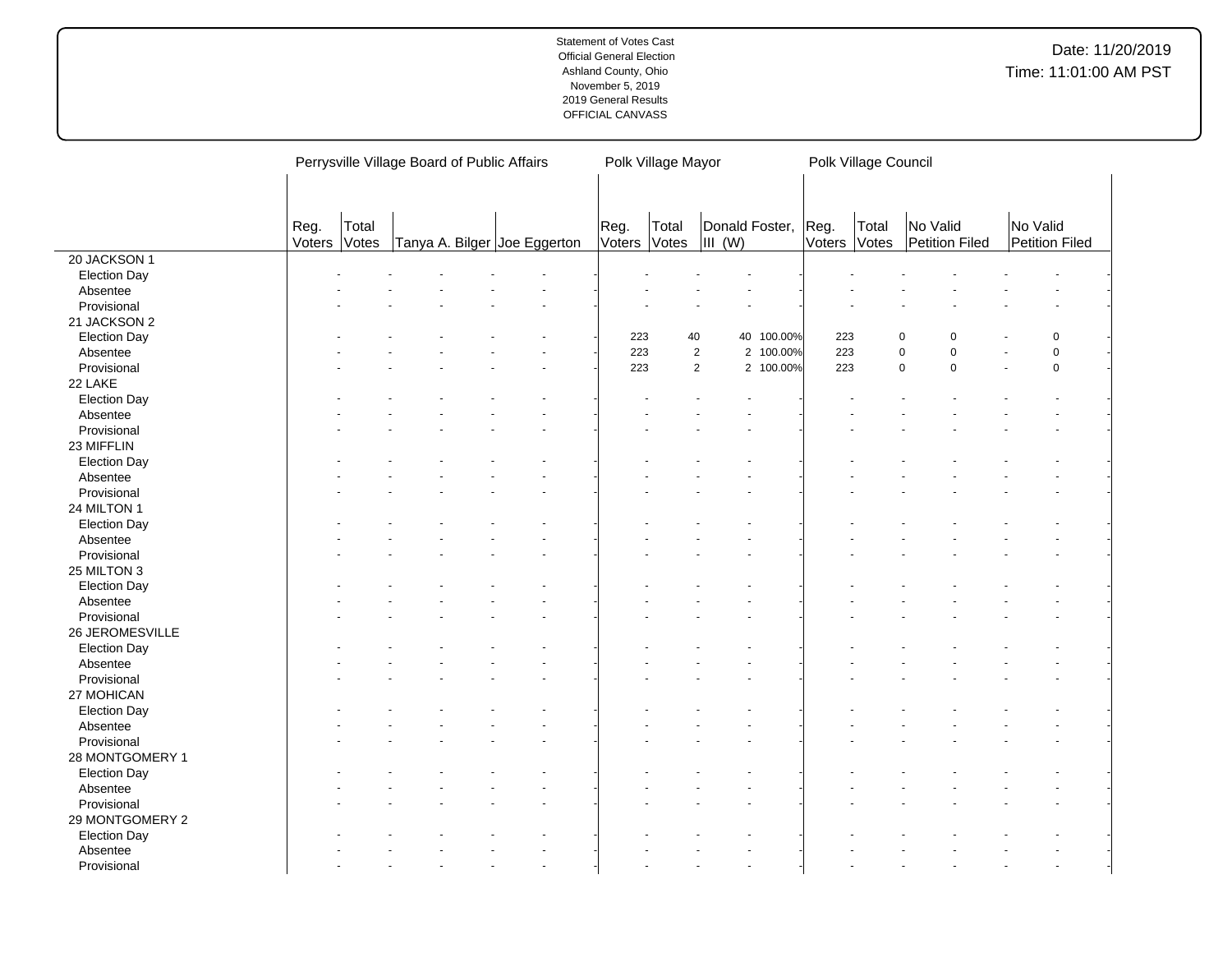|                                             | <b>Statement of Votes Cast</b><br><b>Official General Election</b><br>Ashland County, Ohio<br>November 5, 2019<br>2019 General Results<br>OFFICIAL CANVASS |                      | Date: 11/20/2019<br>Time: 11:01:00 AM PST |  |
|---------------------------------------------|------------------------------------------------------------------------------------------------------------------------------------------------------------|----------------------|-------------------------------------------|--|
| Perrysville Village Board of Public Affairs | Polk Village Mayor                                                                                                                                         | Polk Village Council |                                           |  |

Reg. Voters Total Votes Donald Foster, III (W)

Reg. Voters Total Votes No Valid Petition Filed No Valid Petition Filed

Reg. Voters Total

Votes | Tanya A. Bilger | Joe Eggerton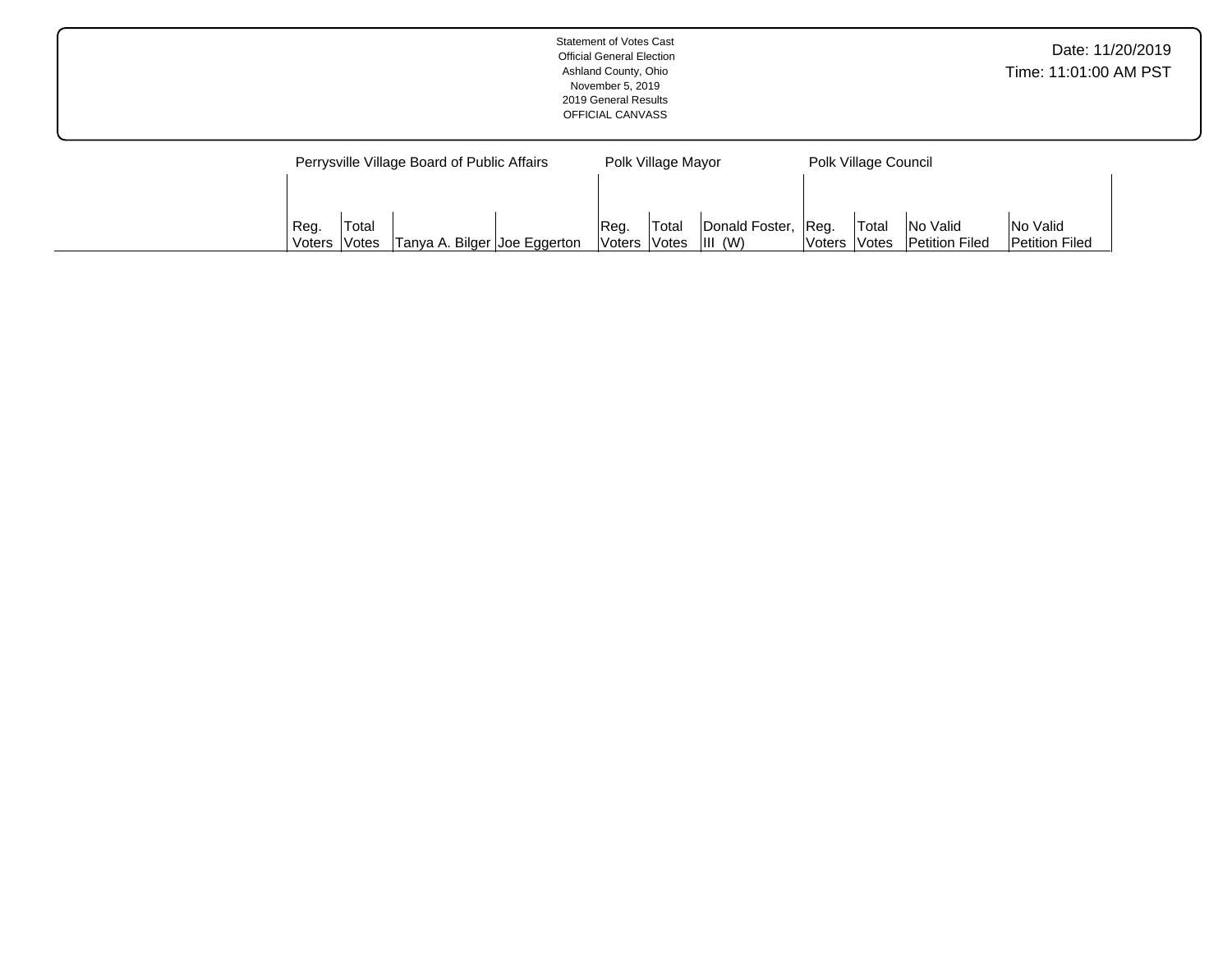| 30 MONTGOMERY 3     |     |                |                |        |              |        |     |                |            |     |                |                |                |             |  |
|---------------------|-----|----------------|----------------|--------|--------------|--------|-----|----------------|------------|-----|----------------|----------------|----------------|-------------|--|
| <b>Election Day</b> |     |                |                |        |              |        |     |                |            |     |                |                |                |             |  |
| Absentee            |     |                |                |        |              |        |     |                |            |     |                |                |                |             |  |
| Provisional         |     |                |                |        |              |        |     |                |            |     |                |                |                |             |  |
| 31 ORANGE 1         |     |                |                |        |              |        |     |                |            |     |                |                |                |             |  |
| <b>Election Day</b> |     |                |                |        |              |        |     |                |            |     |                |                |                |             |  |
| Absentee            |     |                |                |        |              |        |     |                |            |     |                |                |                |             |  |
| Provisional         |     |                |                |        |              |        |     |                |            |     |                |                |                |             |  |
| 32 ORANGE 2         |     |                |                |        |              |        |     |                |            |     |                |                |                |             |  |
| <b>Election Day</b> |     |                |                |        |              |        |     |                |            |     |                |                |                |             |  |
| Absentee            |     |                |                |        |              |        |     |                |            |     |                |                |                |             |  |
| Provisional         |     |                |                |        |              |        |     |                |            |     |                |                |                |             |  |
| 33 PERRY            |     |                |                |        |              |        |     |                |            |     |                |                |                |             |  |
| <b>Election Day</b> |     |                |                |        |              |        |     |                |            |     |                |                |                |             |  |
| Absentee            |     |                |                |        |              |        |     |                |            |     |                |                |                |             |  |
| Provisional         |     |                |                |        |              |        |     |                |            |     |                |                |                |             |  |
| 34 RUGGLES          |     |                |                |        |              |        |     |                |            |     |                |                |                |             |  |
| <b>Election Day</b> |     |                |                |        |              |        |     |                |            |     |                |                |                |             |  |
| Absentee            |     |                |                |        |              |        |     |                |            |     |                |                |                |             |  |
| Provisional         |     |                |                |        |              |        |     |                |            |     |                |                |                |             |  |
| 35 SULLIVAN 1       |     |                |                |        |              |        |     |                |            |     |                |                |                |             |  |
| <b>Election Day</b> |     |                |                |        |              |        |     |                |            |     |                |                |                |             |  |
| Absentee            |     |                |                |        |              |        |     |                |            |     |                |                |                |             |  |
| Provisional         |     |                |                |        |              |        |     |                |            |     |                |                |                |             |  |
| 36 SULLIVAN 2       |     |                |                |        |              |        |     |                |            |     |                |                |                |             |  |
| <b>Election Day</b> |     |                |                |        |              |        |     |                |            |     |                |                |                |             |  |
| Absentee            |     |                |                |        |              |        |     |                |            |     |                |                |                |             |  |
| Provisional         |     |                |                |        |              |        |     |                |            |     |                |                |                |             |  |
| 37 TROY             |     |                |                |        |              |        |     |                |            |     |                |                |                |             |  |
| <b>Election Day</b> |     |                |                |        |              |        |     |                |            |     |                |                |                |             |  |
| Absentee            |     |                |                |        |              |        |     |                |            |     |                |                |                |             |  |
| Provisional         |     |                |                |        |              |        |     |                |            |     |                |                |                |             |  |
| 38 VERMILLION 1     |     |                |                |        |              |        |     |                |            |     |                |                |                |             |  |
| <b>Election Day</b> |     |                |                |        |              |        |     |                |            |     |                |                |                |             |  |
| Absentee            |     |                |                |        |              |        |     |                |            |     |                |                |                |             |  |
| Provisional         |     |                |                |        |              |        |     |                |            |     |                |                |                |             |  |
| 39 VERMILLION 2     |     |                |                |        |              |        |     |                |            |     |                |                |                |             |  |
| <b>Election Day</b> |     |                |                |        |              |        |     |                |            |     |                |                |                |             |  |
| Absentee            |     |                |                |        |              |        |     |                |            |     |                |                |                |             |  |
| Provisional         |     |                |                |        |              |        |     |                |            |     |                |                |                |             |  |
| Total               |     |                |                |        |              |        |     |                |            |     |                |                |                |             |  |
| <b>Election Day</b> | 467 | 169            | 75             | 44.38% | 94           | 55.62% | 223 | $40\,$         | 40 100.00% | 223 | $\mathsf 0$    | $\pmb{0}$      |                | $\mathsf 0$ |  |
| Absentee            | 467 | $\overline{7}$ | $\overline{4}$ | 57.14% | $\mathbf{3}$ | 42.86% | 223 | $\overline{2}$ | 2 100.00%  | 223 | $\overline{0}$ | $\overline{0}$ | $\blacksquare$ | $\mathbf 0$ |  |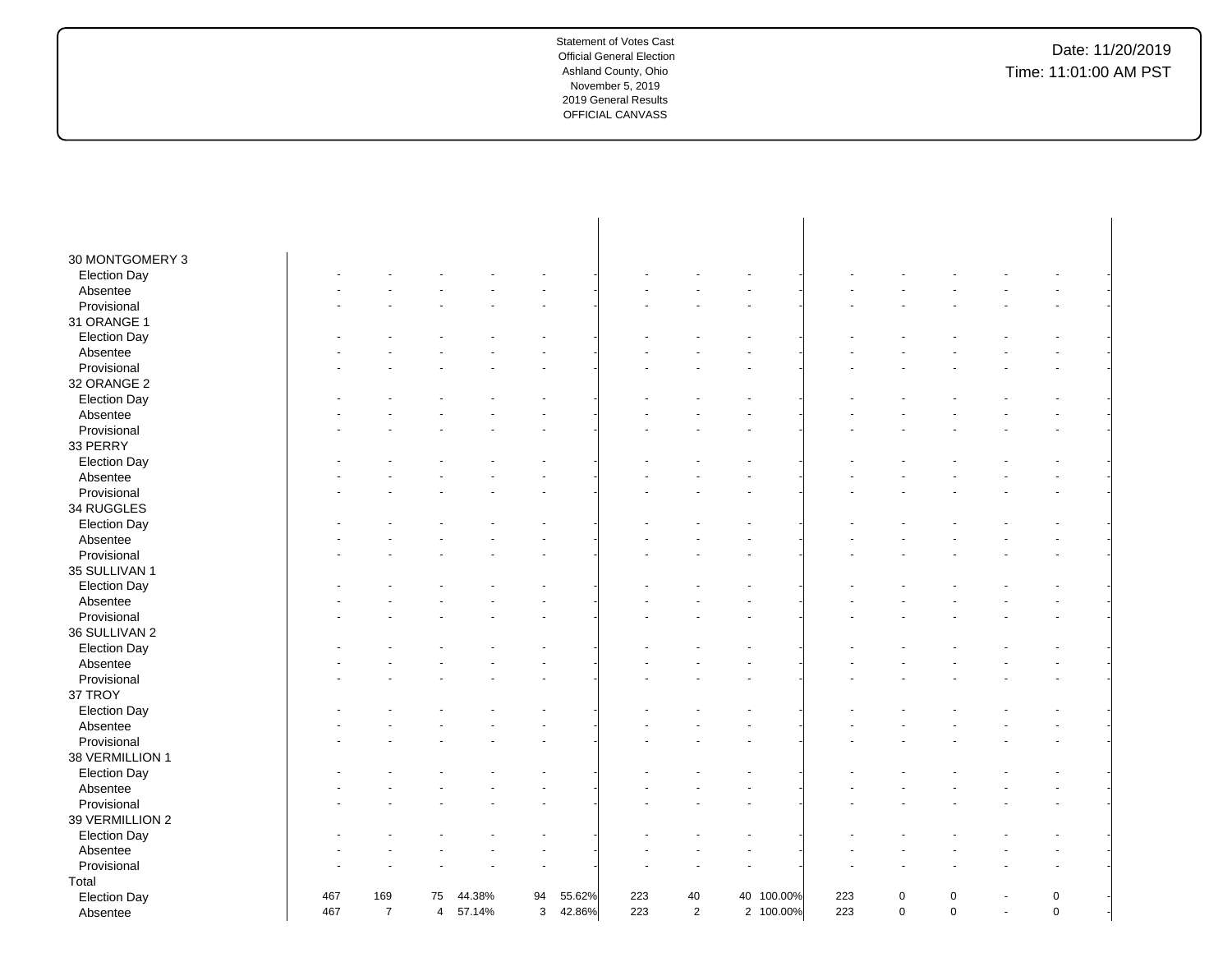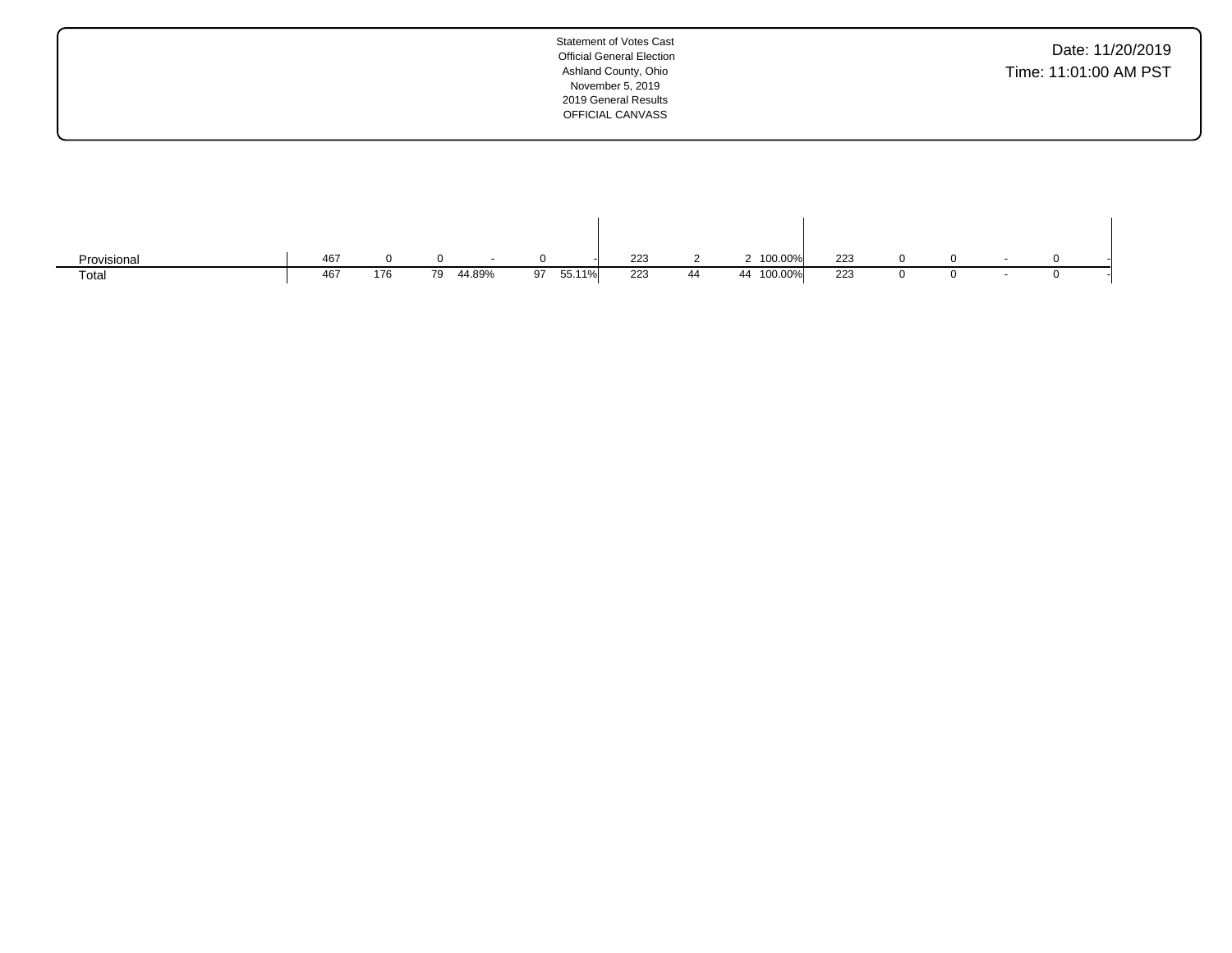|                      |                |                | Polk Village Board of Public Affairs |                            |      |                       | Savannah Village Mayor | Savannah Village Council |                |                   |                     |  |
|----------------------|----------------|----------------|--------------------------------------|----------------------------|------|-----------------------|------------------------|--------------------------|----------------|-------------------|---------------------|--|
|                      | Reg.<br>Voters | Total<br>Votes | No Valid<br>Petition Filed           | No Valid<br>Petition Filed | Reg. | Total<br>Voters Votes | Thomas G.<br>Kruse     | Reg.<br>Voters           | Total<br>Votes | <b>Holly Farr</b> | Sarah J.<br>McBride |  |
| Jursidiction Wide    |                |                |                                      |                            |      |                       |                        |                          |                |                   |                     |  |
| 01 ASHLAND CITY 1- A |                |                |                                      |                            |      |                       |                        |                          |                |                   |                     |  |
| <b>Election Day</b>  |                |                |                                      |                            |      |                       |                        |                          |                |                   |                     |  |
| Absentee             |                |                |                                      |                            |      |                       |                        |                          |                |                   |                     |  |
| Provisional          |                |                |                                      |                            |      |                       |                        |                          |                |                   |                     |  |
| 02 ASHLAND CITY 1- B |                |                |                                      |                            |      |                       |                        |                          |                |                   |                     |  |
| <b>Election Day</b>  |                |                |                                      |                            |      |                       |                        |                          |                |                   |                     |  |
| Absentee             |                |                |                                      |                            |      |                       |                        |                          |                |                   |                     |  |
| Provisional          |                |                |                                      |                            |      |                       |                        |                          |                |                   |                     |  |
| 03 ASHLAND CITY 1- C |                |                |                                      |                            |      |                       |                        |                          |                |                   |                     |  |
| <b>Election Day</b>  |                |                |                                      |                            |      |                       |                        |                          |                |                   |                     |  |
| Absentee             |                |                |                                      |                            |      |                       |                        |                          |                |                   |                     |  |
| Provisional          |                |                |                                      |                            |      |                       |                        |                          |                |                   |                     |  |
| 04 ASHLAND CITY 1- D |                |                |                                      |                            |      |                       |                        |                          |                |                   |                     |  |
| <b>Election Day</b>  |                |                |                                      |                            |      |                       |                        |                          |                |                   |                     |  |
| Absentee             |                |                |                                      |                            |      |                       |                        |                          |                |                   |                     |  |
| Provisional          |                |                |                                      |                            |      |                       |                        |                          |                |                   |                     |  |
| 05 ASHLAND CITY 2- A |                |                |                                      |                            |      |                       |                        |                          |                |                   |                     |  |
| <b>Election Day</b>  |                |                |                                      |                            |      |                       |                        |                          |                |                   |                     |  |
| Absentee             |                |                |                                      |                            |      |                       |                        |                          |                |                   |                     |  |
| Provisional          |                |                |                                      |                            |      |                       |                        |                          |                |                   |                     |  |
| 06 ASHLAND CITY 2- B |                |                |                                      |                            |      |                       |                        |                          |                |                   |                     |  |
| <b>Election Day</b>  |                |                |                                      |                            |      |                       |                        |                          |                |                   |                     |  |
| Absentee             |                |                |                                      |                            |      |                       |                        |                          |                |                   |                     |  |
| Provisional          |                |                |                                      |                            |      |                       |                        |                          |                |                   |                     |  |
| 07 ASHLAND CITY 2- C |                |                |                                      |                            |      |                       |                        |                          |                |                   |                     |  |
| <b>Election Day</b>  |                |                |                                      |                            |      |                       |                        |                          |                |                   |                     |  |
| Absentee             |                |                |                                      |                            |      |                       |                        |                          |                |                   |                     |  |
| Provisional          |                |                |                                      |                            |      |                       |                        |                          |                |                   |                     |  |
| 08 ASHLAND CITY 3- A |                |                |                                      |                            |      |                       |                        |                          |                |                   |                     |  |
| <b>Election Day</b>  |                |                |                                      |                            |      |                       |                        |                          |                |                   |                     |  |
| Absentee             |                |                |                                      |                            |      |                       |                        |                          |                |                   |                     |  |
| Provisional          |                |                |                                      |                            |      |                       |                        |                          |                |                   |                     |  |
| 09 ASHLAND CITY 3- B |                |                |                                      |                            |      |                       |                        |                          |                |                   |                     |  |
| <b>Election Day</b>  |                |                |                                      |                            |      |                       |                        |                          |                |                   |                     |  |
| Absentee             |                |                |                                      |                            |      |                       |                        |                          |                |                   |                     |  |
| Provisional          |                |                |                                      | $\overline{a}$             |      |                       |                        |                          |                |                   |                     |  |
|                      |                |                |                                      |                            |      |                       |                        |                          |                |                   |                     |  |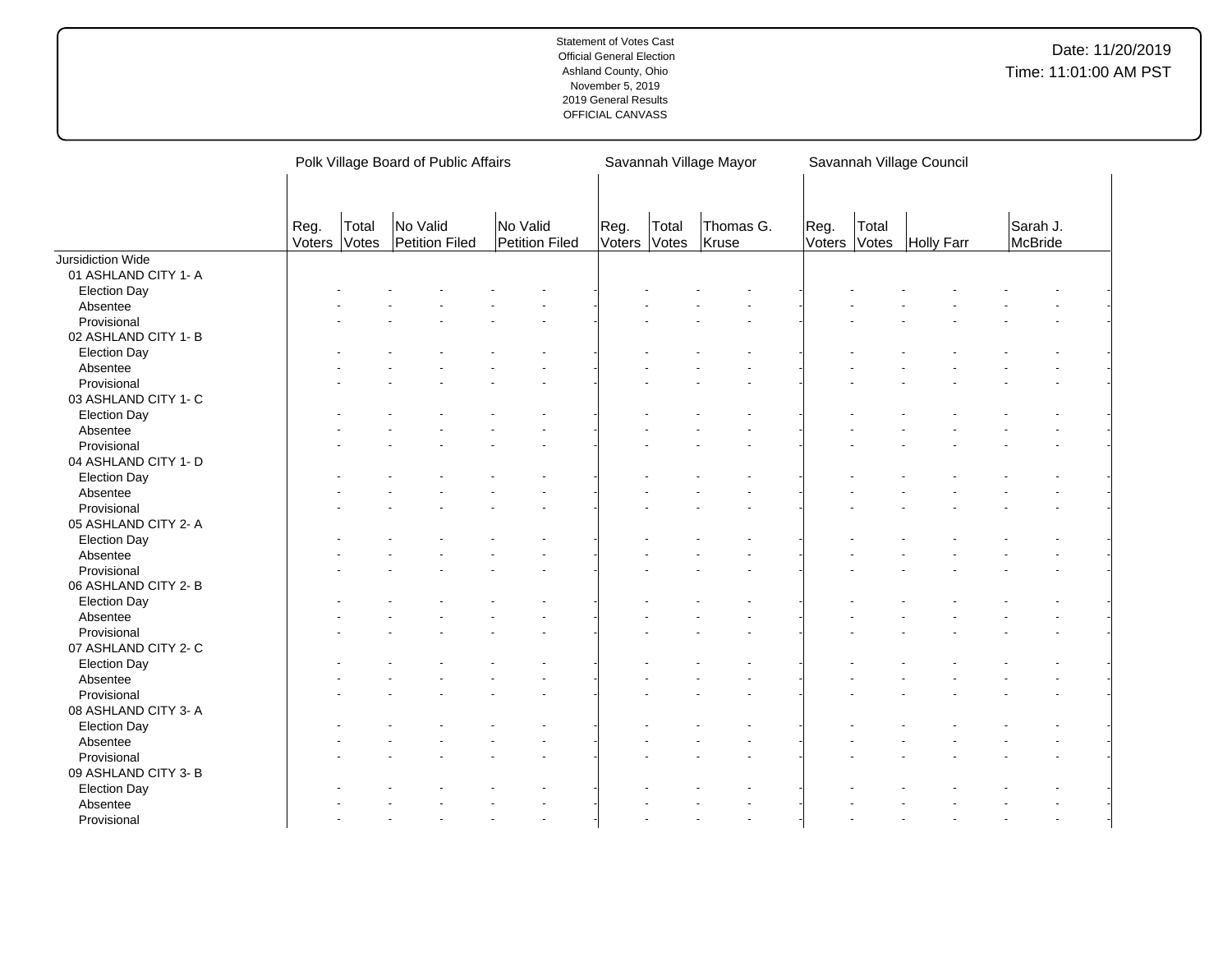|                      |                |                | Polk Village Board of Public Affairs |                            |                |                | Savannah Village Mayor     | Savannah Village Council |                |                            |        |                     |        |
|----------------------|----------------|----------------|--------------------------------------|----------------------------|----------------|----------------|----------------------------|--------------------------|----------------|----------------------------|--------|---------------------|--------|
|                      | Reg.<br>Voters | Total<br>Votes | No Valid<br>Petition Filed           | No Valid<br>Petition Filed | Reg.<br>Voters | Total<br>Votes | Thomas G.<br>Kruse         | Reg.<br>Voters           | Total<br>Votes | Holly Farr                 |        | Sarah J.<br>McBride |        |
| 10 ASHLAND CITY 3-C  |                |                |                                      |                            |                |                |                            |                          |                |                            |        |                     |        |
| <b>Election Day</b>  |                |                |                                      |                            |                |                |                            |                          |                |                            |        |                     |        |
| Absentee             |                |                |                                      |                            |                |                |                            |                          |                |                            |        |                     |        |
| Provisional          |                |                |                                      |                            |                |                |                            |                          |                |                            |        |                     |        |
| 11 ASHLAND CITY 3- D |                |                |                                      |                            |                |                |                            |                          |                |                            |        |                     |        |
| <b>Election Day</b>  |                |                |                                      |                            |                |                |                            |                          |                |                            |        |                     |        |
| Absentee             |                |                |                                      |                            |                |                |                            |                          |                |                            |        |                     |        |
| Provisional          |                |                |                                      |                            |                |                |                            |                          |                |                            |        |                     |        |
| 12 ASHLAND CITY 4- A |                |                |                                      |                            |                |                |                            |                          |                |                            |        |                     |        |
| <b>Election Day</b>  |                |                |                                      |                            |                |                |                            |                          |                |                            |        |                     |        |
| Absentee             |                |                |                                      |                            |                |                |                            |                          |                |                            |        |                     |        |
| Provisional          |                |                |                                      |                            |                |                |                            |                          |                |                            |        |                     |        |
| 13 ASHLAND CITY 4-B  |                |                |                                      |                            |                |                |                            |                          |                |                            |        |                     |        |
| <b>Election Day</b>  |                |                |                                      |                            |                |                |                            |                          |                |                            |        |                     |        |
| Absentee             |                |                |                                      |                            |                |                |                            |                          |                |                            |        |                     |        |
| Provisional          |                |                |                                      |                            |                |                |                            |                          |                |                            |        |                     |        |
| 14 ASHLAND CITY 4- C |                |                |                                      |                            |                |                |                            |                          |                |                            |        |                     |        |
| <b>Election Day</b>  |                |                |                                      |                            |                |                |                            |                          |                |                            |        |                     |        |
| Absentee             |                |                |                                      |                            |                |                |                            |                          |                |                            |        |                     |        |
| Provisional          |                |                |                                      |                            |                |                |                            |                          |                |                            |        |                     |        |
|                      |                |                |                                      |                            |                |                |                            |                          |                |                            |        |                     |        |
| 15 CLEAR CREEK       |                |                |                                      |                            | 236            | 57             | 57 100.00%                 | 236                      | 99             | 50                         | 50.51% | 49                  | 49.49% |
| <b>Election Day</b>  |                |                |                                      |                            | 236            |                | 8<br>8 100.00%             | 236                      | 21             | 11                         | 52.38% | 10                  | 47.62% |
| Absentee             |                |                |                                      |                            | 236            |                | $\mathbf 0$<br>$\mathbf 0$ | 236                      |                | $\mathbf 0$<br>$\mathbf 0$ | $\sim$ | $\mathbf 0$         |        |
| Provisional          |                |                |                                      |                            |                |                |                            |                          |                |                            |        |                     |        |
| 16 LOUDONVILLE 1     |                |                |                                      |                            |                |                |                            |                          |                |                            |        |                     |        |
| <b>Election Day</b>  |                |                |                                      |                            |                |                |                            |                          |                |                            |        |                     |        |
| Absentee             |                |                |                                      |                            |                |                |                            |                          |                |                            |        |                     |        |
| Provisional          |                |                |                                      |                            |                |                |                            |                          |                |                            |        |                     |        |
| 17 GREEN 1           |                |                |                                      |                            |                |                |                            |                          |                |                            |        |                     |        |
| <b>Election Day</b>  |                |                |                                      |                            |                |                |                            |                          |                |                            |        |                     |        |
| Absentee             |                |                |                                      |                            |                |                |                            |                          |                |                            |        |                     |        |
| Provisional          |                |                |                                      |                            |                |                |                            |                          |                |                            |        |                     |        |
| <b>18 GREEN 2</b>    |                |                |                                      |                            |                |                |                            |                          |                |                            |        |                     |        |
| <b>Election Day</b>  |                |                |                                      |                            |                |                |                            |                          |                |                            |        |                     |        |
| Absentee             |                |                |                                      |                            |                |                |                            |                          |                |                            |        |                     |        |
| Provisional          |                |                |                                      |                            |                |                |                            |                          |                |                            |        |                     |        |
| 19 LOUDONVILLE 2     |                |                |                                      |                            |                |                |                            |                          |                |                            |        |                     |        |
| <b>Election Day</b>  |                |                |                                      |                            |                |                |                            |                          |                |                            |        |                     |        |
| Absentee             |                |                |                                      |                            |                |                |                            |                          |                |                            |        |                     |        |
| Provisional          |                |                |                                      |                            |                |                |                            |                          |                |                            |        |                     |        |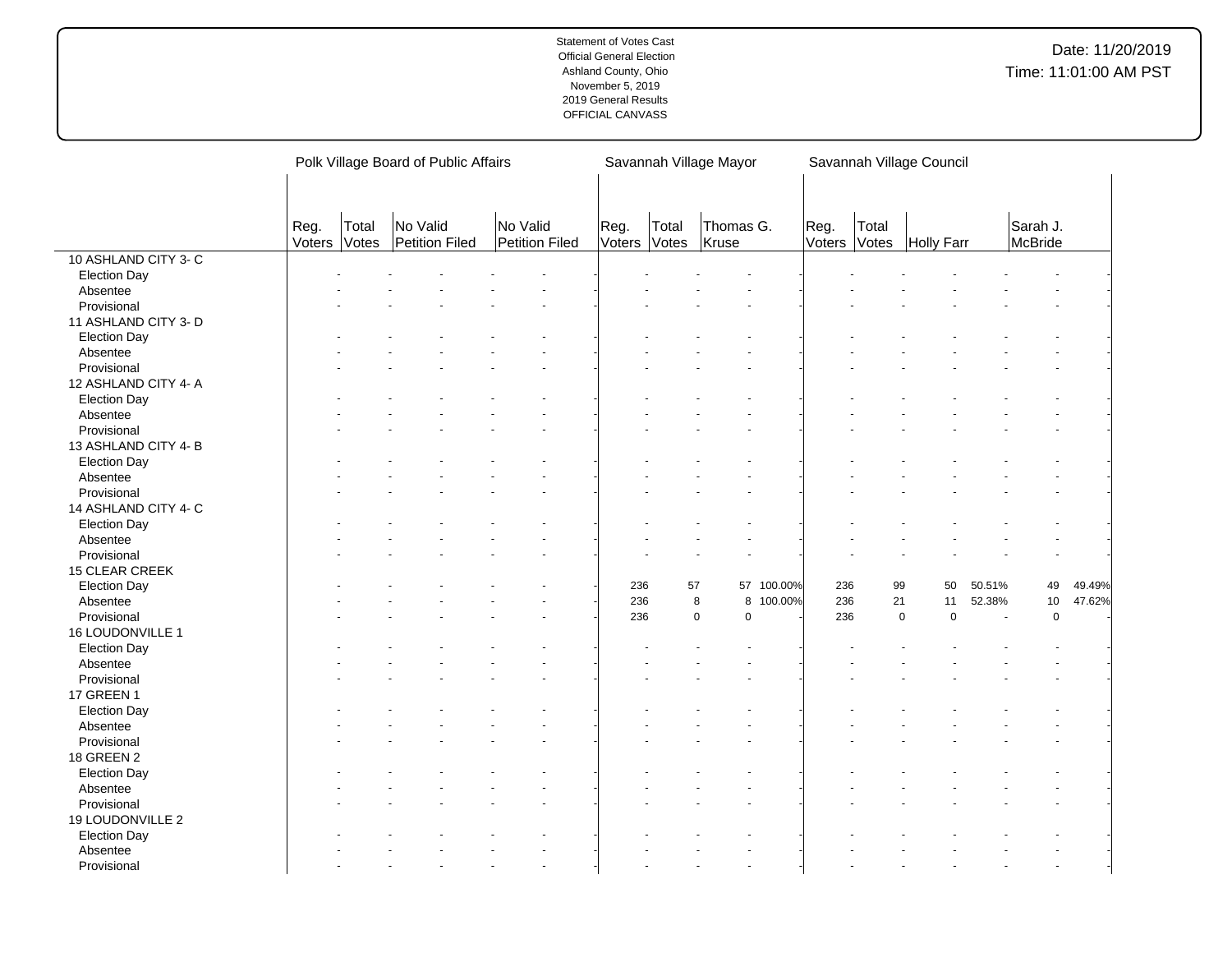|                     |                |                | Polk Village Board of Public Affairs |                                     |                |                | Savannah Village Mayor | Savannah Village Council |                |            |                     |  |  |
|---------------------|----------------|----------------|--------------------------------------|-------------------------------------|----------------|----------------|------------------------|--------------------------|----------------|------------|---------------------|--|--|
|                     | Reg.<br>Voters | Total<br>Votes | No Valid<br>Petition Filed           | No Valid<br>Petition Filed          | Reg.<br>Voters | Total<br>Votes | Thomas G.<br>Kruse     | Reg.<br>Voters           | Total<br>Votes | Holly Farr | Sarah J.<br>McBride |  |  |
| 20 JACKSON 1        |                |                |                                      |                                     |                |                |                        |                          |                |            |                     |  |  |
| <b>Election Day</b> |                |                |                                      |                                     |                |                |                        |                          |                |            |                     |  |  |
| Absentee            |                |                |                                      |                                     |                |                |                        |                          |                |            |                     |  |  |
| Provisional         |                |                |                                      |                                     |                |                |                        |                          |                |            |                     |  |  |
| 21 JACKSON 2        |                |                |                                      |                                     |                |                |                        |                          |                |            |                     |  |  |
| <b>Election Day</b> | 223            |                | 0<br>$\Omega$                        | $\mathbf 0$                         |                |                |                        |                          |                |            |                     |  |  |
| Absentee            | 223            |                | $\mathbf 0$<br>0                     | $\pmb{0}$                           |                |                |                        |                          |                |            |                     |  |  |
| Provisional         | 223            |                | $\mathbf 0$<br>0                     | $\mathbf 0$<br>$\ddot{\phantom{1}}$ |                |                |                        |                          |                |            |                     |  |  |
| 22 LAKE             |                |                |                                      |                                     |                |                |                        |                          |                |            |                     |  |  |
| <b>Election Day</b> |                |                |                                      |                                     |                |                |                        |                          |                |            |                     |  |  |
| Absentee            |                |                |                                      |                                     |                |                |                        |                          |                |            |                     |  |  |
| Provisional         |                |                |                                      |                                     |                |                |                        |                          |                |            |                     |  |  |
| 23 MIFFLIN          |                |                |                                      |                                     |                |                |                        |                          |                |            |                     |  |  |
| <b>Election Day</b> |                |                |                                      |                                     |                |                |                        |                          |                |            |                     |  |  |
| Absentee            |                |                |                                      |                                     |                |                |                        |                          |                |            |                     |  |  |
| Provisional         |                |                |                                      |                                     |                |                |                        |                          |                |            |                     |  |  |
| 24 MILTON 1         |                |                |                                      |                                     |                |                |                        |                          |                |            |                     |  |  |
| <b>Election Day</b> |                |                |                                      |                                     |                |                |                        |                          |                |            |                     |  |  |
| Absentee            |                |                |                                      |                                     |                |                |                        |                          |                |            |                     |  |  |
| Provisional         |                |                |                                      |                                     |                |                |                        |                          |                |            |                     |  |  |
| 25 MILTON 3         |                |                |                                      |                                     |                |                |                        |                          |                |            |                     |  |  |
| <b>Election Day</b> |                |                |                                      |                                     |                |                |                        |                          |                |            |                     |  |  |
| Absentee            |                |                |                                      |                                     |                |                |                        |                          |                |            |                     |  |  |
| Provisional         |                |                |                                      |                                     |                |                |                        |                          |                |            |                     |  |  |
| 26 JEROMESVILLE     |                |                |                                      |                                     |                |                |                        |                          |                |            |                     |  |  |
| <b>Election Day</b> |                |                |                                      |                                     |                |                |                        |                          |                |            |                     |  |  |
| Absentee            |                |                |                                      |                                     |                |                |                        |                          |                |            |                     |  |  |
| Provisional         |                |                |                                      |                                     |                |                |                        |                          |                |            |                     |  |  |
| 27 MOHICAN          |                |                |                                      |                                     |                |                |                        |                          |                |            |                     |  |  |
|                     |                |                |                                      |                                     |                |                |                        |                          |                |            |                     |  |  |
| <b>Election Day</b> |                |                |                                      |                                     |                |                |                        |                          |                |            |                     |  |  |
| Absentee            |                |                |                                      |                                     |                |                |                        |                          |                |            |                     |  |  |
| Provisional         |                |                |                                      |                                     |                |                |                        |                          |                |            |                     |  |  |
| 28 MONTGOMERY 1     |                |                |                                      |                                     |                |                |                        |                          |                |            |                     |  |  |
| <b>Election Day</b> |                |                |                                      |                                     |                |                |                        |                          |                |            |                     |  |  |
| Absentee            |                |                |                                      |                                     |                |                |                        |                          |                |            |                     |  |  |
| Provisional         |                |                |                                      |                                     |                |                |                        |                          |                |            |                     |  |  |
| 29 MONTGOMERY 2     |                |                |                                      |                                     |                |                |                        |                          |                |            |                     |  |  |
| <b>Election Day</b> |                |                |                                      |                                     |                |                |                        |                          |                |            |                     |  |  |
| Absentee            |                |                |                                      |                                     |                |                |                        |                          |                |            |                     |  |  |
| Provisional         |                |                |                                      |                                     |                |                |                        |                          |                |            |                     |  |  |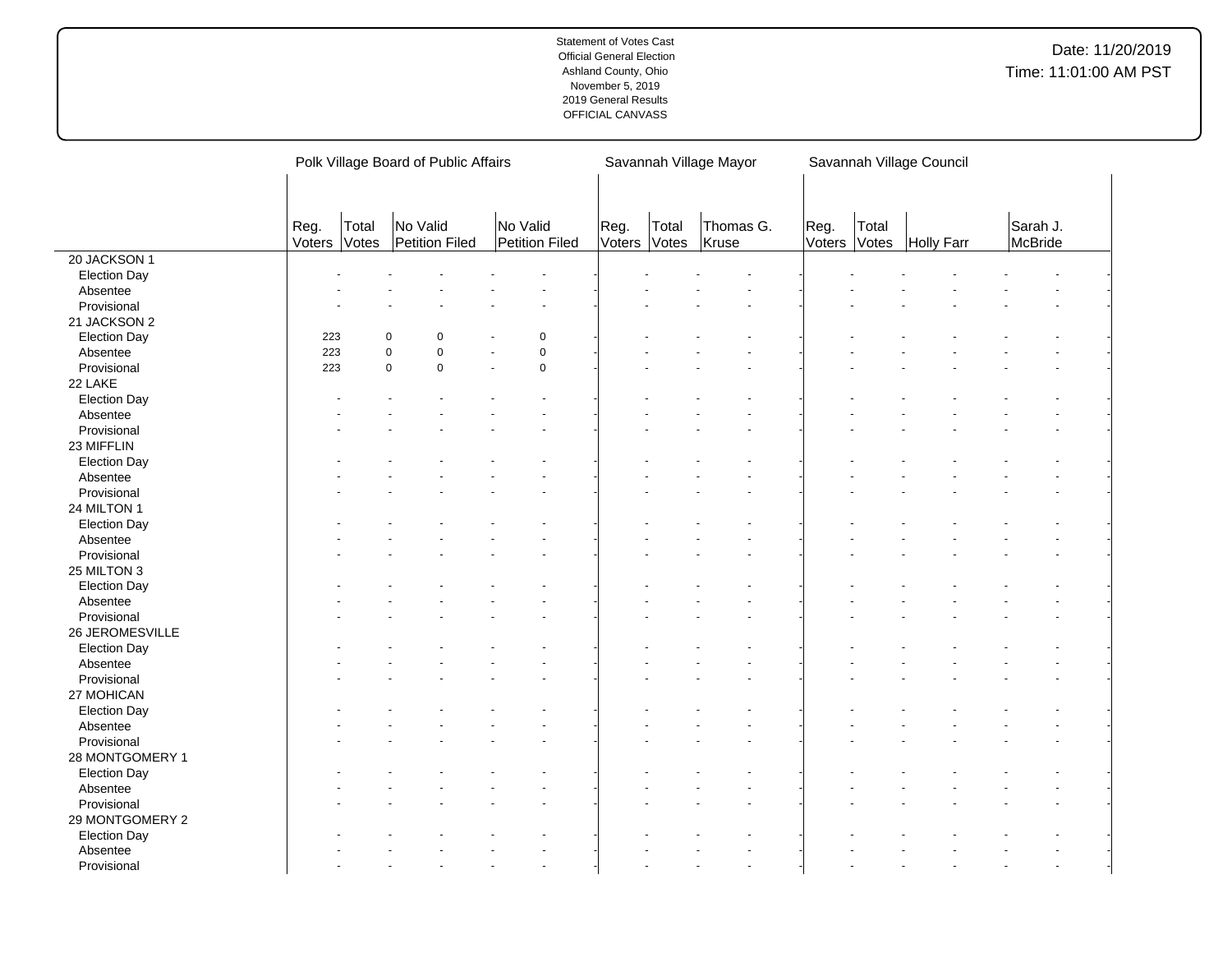|  |                                      | <b>Statement of Votes Cast</b><br><b>Official General Election</b><br>Ashland County, Ohio<br>November 5, 2019<br>2019 General Results<br>OFFICIAL CANVASS |                          | Date: 11/20/2019<br>Time: 11:01:00 AM PST |  |
|--|--------------------------------------|------------------------------------------------------------------------------------------------------------------------------------------------------------|--------------------------|-------------------------------------------|--|
|  | Polk Village Board of Public Affairs | Savannah Village Mayor                                                                                                                                     | Savannah Village Council |                                           |  |

Reg. Voters Total Votes Thomas G. Kruse

Reg. Voters Total

Votes Holly Farr

Sarah J. McBride

Reg. Voters Total Votes No Valid Petition Filed No Valid Petition Filed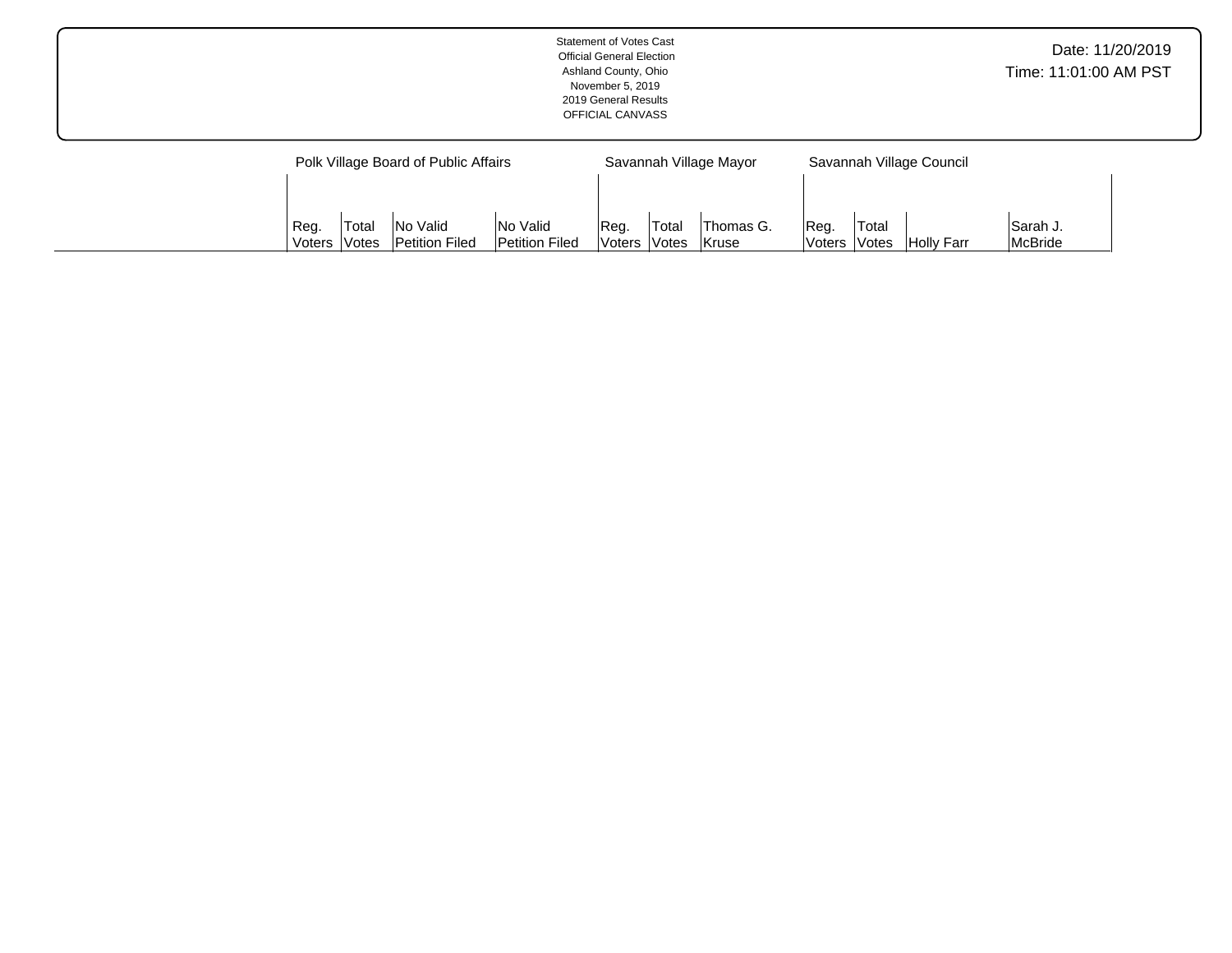| 30 MONTGOMERY 3     |     |             |             |             |     |    |            |     |    |    |        |    |        |
|---------------------|-----|-------------|-------------|-------------|-----|----|------------|-----|----|----|--------|----|--------|
| <b>Election Day</b> |     |             |             |             |     |    |            |     |    |    |        |    |        |
| Absentee            |     |             |             |             |     |    |            |     |    |    |        |    |        |
| Provisional         |     |             |             |             |     |    |            |     |    |    |        |    |        |
| 31 ORANGE 1         |     |             |             |             |     |    |            |     |    |    |        |    |        |
| <b>Election Day</b> |     |             |             |             |     |    |            |     |    |    |        |    |        |
| Absentee            |     |             |             |             |     |    |            |     |    |    |        |    |        |
| Provisional         |     |             |             |             |     |    |            |     |    |    |        |    |        |
| 32 ORANGE 2         |     |             |             |             |     |    |            |     |    |    |        |    |        |
| <b>Election Day</b> |     |             |             |             |     |    |            |     |    |    |        |    |        |
| Absentee            |     |             |             |             |     |    |            |     |    |    |        |    |        |
| Provisional         |     |             |             |             |     |    |            |     |    |    |        |    |        |
| 33 PERRY            |     |             |             |             |     |    |            |     |    |    |        |    |        |
| <b>Election Day</b> |     |             |             |             |     |    |            |     |    |    |        |    |        |
| Absentee            |     |             |             |             |     |    |            |     |    |    |        |    |        |
| Provisional         |     |             |             |             |     |    |            |     |    |    |        |    |        |
| 34 RUGGLES          |     |             |             |             |     |    |            |     |    |    |        |    |        |
| <b>Election Day</b> |     |             |             |             |     |    |            |     |    |    |        |    |        |
| Absentee            |     |             |             |             |     |    |            |     |    |    |        |    |        |
| Provisional         |     |             |             |             |     |    |            |     |    |    |        |    |        |
| 35 SULLIVAN 1       |     |             |             |             |     |    |            |     |    |    |        |    |        |
| <b>Election Day</b> |     |             |             |             |     |    |            |     |    |    |        |    |        |
| Absentee            |     |             |             |             |     |    |            |     |    |    |        |    |        |
| Provisional         |     |             |             |             |     |    |            |     |    |    |        |    |        |
| 36 SULLIVAN 2       |     |             |             |             |     |    |            |     |    |    |        |    |        |
| <b>Election Day</b> |     |             |             |             |     |    |            |     |    |    |        |    |        |
| Absentee            |     |             |             |             |     |    |            |     |    |    |        |    |        |
| Provisional         |     |             |             |             |     |    |            |     |    |    |        |    |        |
| 37 TROY             |     |             |             |             |     |    |            |     |    |    |        |    |        |
| <b>Election Day</b> |     |             |             |             |     |    |            |     |    |    |        |    |        |
| Absentee            |     |             |             |             |     |    |            |     |    |    |        |    |        |
| Provisional         |     |             |             |             |     |    |            |     |    |    |        |    |        |
| 38 VERMILLION 1     |     |             |             |             |     |    |            |     |    |    |        |    |        |
| <b>Election Day</b> |     |             |             |             |     |    |            |     |    |    |        |    |        |
| Absentee            |     |             |             |             |     |    |            |     |    |    |        |    |        |
| Provisional         |     |             |             |             |     |    |            |     |    |    |        |    |        |
| 39 VERMILLION 2     |     |             |             |             |     |    |            |     |    |    |        |    |        |
| <b>Election Day</b> |     |             |             |             |     |    |            |     |    |    |        |    |        |
| Absentee            |     |             |             |             |     |    |            |     |    |    |        |    |        |
| Provisional         |     |             |             |             |     |    |            |     |    |    |        |    |        |
| Total               |     |             |             |             |     |    |            |     |    |    |        |    |        |
| <b>Election Day</b> | 223 | $\mathbf 0$ | 0           | 0           | 236 | 57 | 57 100.00% | 236 | 99 | 50 | 50.51% | 49 | 49.49% |
| Absentee            | 223 | $\mathbf 0$ | $\mathbf 0$ | $\mathbf 0$ | 236 | 8  | 8 100.00%  | 236 | 21 | 11 | 52.38% | 10 | 47.62% |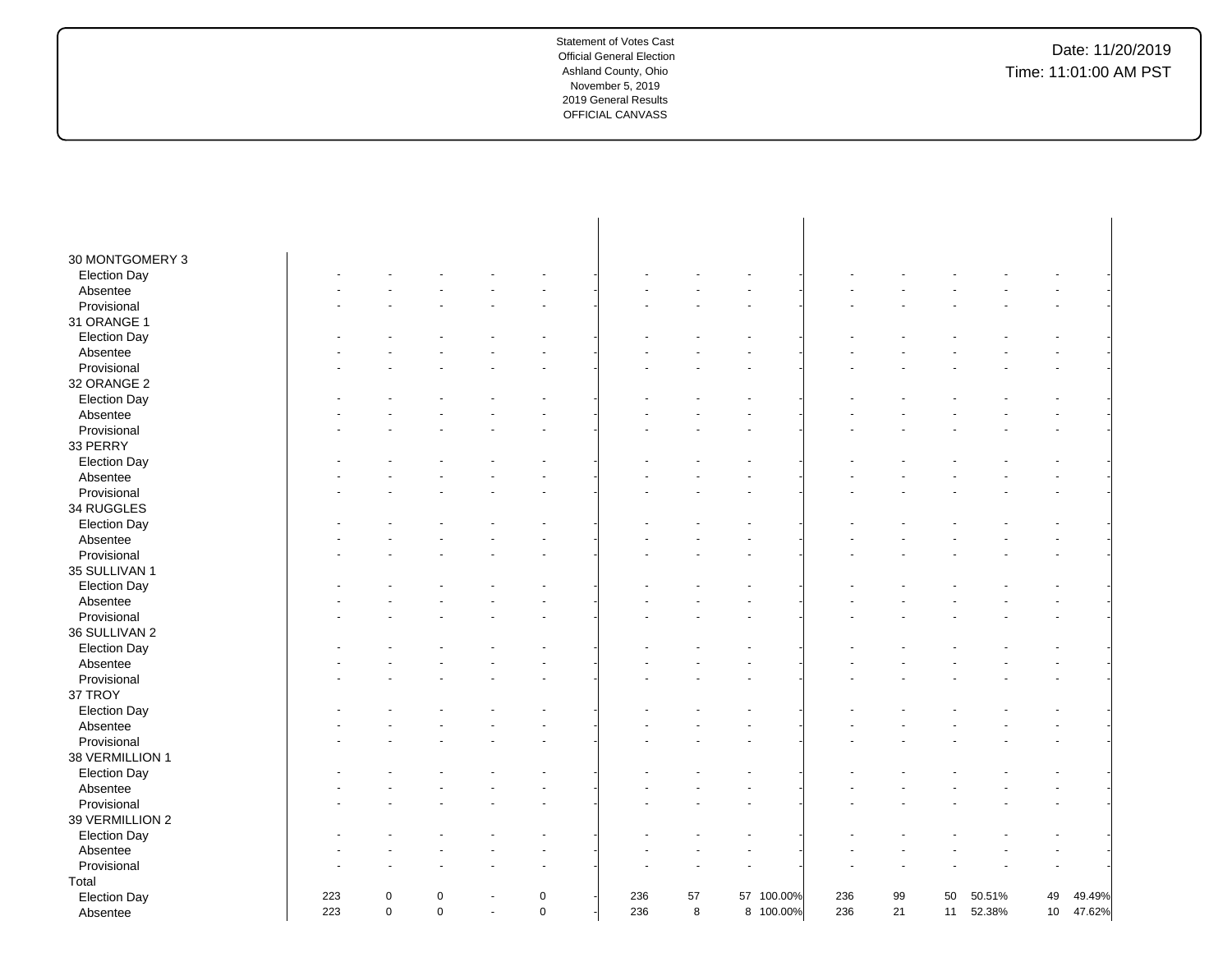| <b>Statement of Votes Cast</b><br><b>Official General Election</b><br>Ashland County, Ohio<br>November 5, 2019<br>2019 General Results<br>OFFICIAL CANVASS | Date: 11/20/2019<br>Time: 11:01:00 AM PST |
|------------------------------------------------------------------------------------------------------------------------------------------------------------|-------------------------------------------|
|                                                                                                                                                            |                                           |

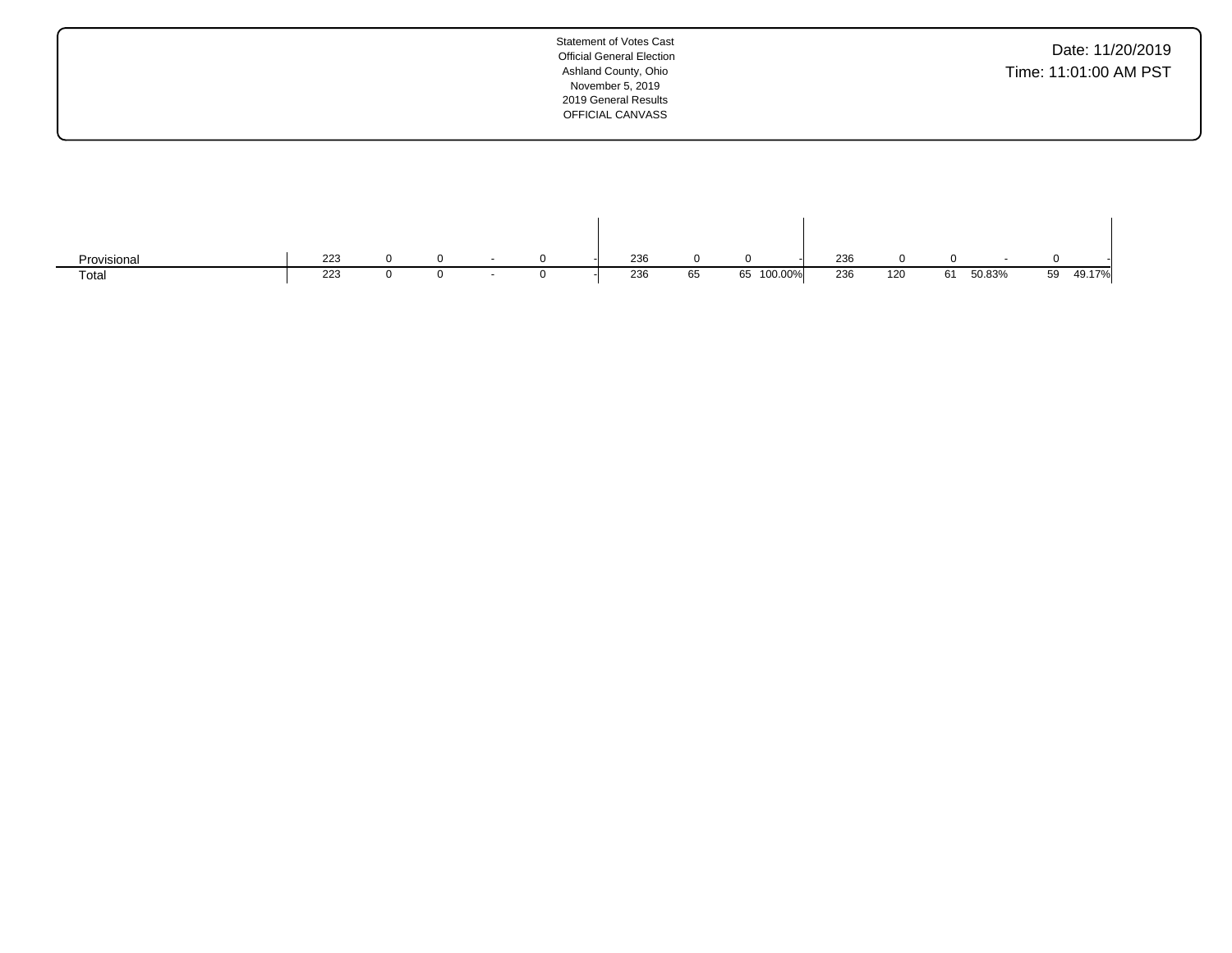| No Valid<br>Kelly I.<br>Nicholas J.<br>David A.<br>Leighanna<br>Reg.<br>Reg.<br>Total<br>Total<br>Total<br>Reg.<br>Voters<br>Shoup<br>Stuart<br><b>Votes</b><br>Petition Filed<br>Voters<br>Votes<br>Voters<br>Votes<br>Bracken<br>Cawrse<br>01 ASHLAND CITY 1- A<br><b>Election Day</b><br>Absentee<br>Provisional<br>02 ASHLAND CITY 1- B<br><b>Election Day</b><br>Absentee<br>Provisional<br>03 ASHLAND CITY 1- C<br><b>Election Day</b><br>Absentee<br>Provisional<br>04 ASHLAND CITY 1- D<br><b>Election Day</b><br>Absentee<br>Provisional<br>05 ASHLAND CITY 2- A<br><b>Election Day</b><br>Absentee<br>Provisional<br>06 ASHLAND CITY 2-B<br><b>Election Day</b><br>Absentee<br>Provisional<br>07 ASHLAND CITY 2- C<br><b>Election Day</b><br>Absentee<br>Provisional<br>08 ASHLAND CITY 3- A<br><b>Election Day</b><br>Absentee<br>Provisional<br>09 ASHLAND CITY 3- B<br><b>Election Day</b><br>Absentee |                   | Savannah Village Board of<br><b>Public Affairs</b> |  |  |  | <b>Clear Creek Twp Trustee</b> |  | Clear Creek Twp Fiscal Officer |  |  |
|---------------------------------------------------------------------------------------------------------------------------------------------------------------------------------------------------------------------------------------------------------------------------------------------------------------------------------------------------------------------------------------------------------------------------------------------------------------------------------------------------------------------------------------------------------------------------------------------------------------------------------------------------------------------------------------------------------------------------------------------------------------------------------------------------------------------------------------------------------------------------------------------------------------------|-------------------|----------------------------------------------------|--|--|--|--------------------------------|--|--------------------------------|--|--|
|                                                                                                                                                                                                                                                                                                                                                                                                                                                                                                                                                                                                                                                                                                                                                                                                                                                                                                                     |                   |                                                    |  |  |  |                                |  |                                |  |  |
|                                                                                                                                                                                                                                                                                                                                                                                                                                                                                                                                                                                                                                                                                                                                                                                                                                                                                                                     | Jursidiction Wide |                                                    |  |  |  |                                |  |                                |  |  |
|                                                                                                                                                                                                                                                                                                                                                                                                                                                                                                                                                                                                                                                                                                                                                                                                                                                                                                                     |                   |                                                    |  |  |  |                                |  |                                |  |  |
|                                                                                                                                                                                                                                                                                                                                                                                                                                                                                                                                                                                                                                                                                                                                                                                                                                                                                                                     |                   |                                                    |  |  |  |                                |  |                                |  |  |
|                                                                                                                                                                                                                                                                                                                                                                                                                                                                                                                                                                                                                                                                                                                                                                                                                                                                                                                     |                   |                                                    |  |  |  |                                |  |                                |  |  |
|                                                                                                                                                                                                                                                                                                                                                                                                                                                                                                                                                                                                                                                                                                                                                                                                                                                                                                                     |                   |                                                    |  |  |  |                                |  |                                |  |  |
|                                                                                                                                                                                                                                                                                                                                                                                                                                                                                                                                                                                                                                                                                                                                                                                                                                                                                                                     |                   |                                                    |  |  |  |                                |  |                                |  |  |
|                                                                                                                                                                                                                                                                                                                                                                                                                                                                                                                                                                                                                                                                                                                                                                                                                                                                                                                     |                   |                                                    |  |  |  |                                |  |                                |  |  |
|                                                                                                                                                                                                                                                                                                                                                                                                                                                                                                                                                                                                                                                                                                                                                                                                                                                                                                                     |                   |                                                    |  |  |  |                                |  |                                |  |  |
|                                                                                                                                                                                                                                                                                                                                                                                                                                                                                                                                                                                                                                                                                                                                                                                                                                                                                                                     |                   |                                                    |  |  |  |                                |  |                                |  |  |
|                                                                                                                                                                                                                                                                                                                                                                                                                                                                                                                                                                                                                                                                                                                                                                                                                                                                                                                     |                   |                                                    |  |  |  |                                |  |                                |  |  |
|                                                                                                                                                                                                                                                                                                                                                                                                                                                                                                                                                                                                                                                                                                                                                                                                                                                                                                                     |                   |                                                    |  |  |  |                                |  |                                |  |  |
|                                                                                                                                                                                                                                                                                                                                                                                                                                                                                                                                                                                                                                                                                                                                                                                                                                                                                                                     |                   |                                                    |  |  |  |                                |  |                                |  |  |
|                                                                                                                                                                                                                                                                                                                                                                                                                                                                                                                                                                                                                                                                                                                                                                                                                                                                                                                     |                   |                                                    |  |  |  |                                |  |                                |  |  |
|                                                                                                                                                                                                                                                                                                                                                                                                                                                                                                                                                                                                                                                                                                                                                                                                                                                                                                                     |                   |                                                    |  |  |  |                                |  |                                |  |  |
|                                                                                                                                                                                                                                                                                                                                                                                                                                                                                                                                                                                                                                                                                                                                                                                                                                                                                                                     |                   |                                                    |  |  |  |                                |  |                                |  |  |
|                                                                                                                                                                                                                                                                                                                                                                                                                                                                                                                                                                                                                                                                                                                                                                                                                                                                                                                     |                   |                                                    |  |  |  |                                |  |                                |  |  |
|                                                                                                                                                                                                                                                                                                                                                                                                                                                                                                                                                                                                                                                                                                                                                                                                                                                                                                                     |                   |                                                    |  |  |  |                                |  |                                |  |  |
|                                                                                                                                                                                                                                                                                                                                                                                                                                                                                                                                                                                                                                                                                                                                                                                                                                                                                                                     |                   |                                                    |  |  |  |                                |  |                                |  |  |
|                                                                                                                                                                                                                                                                                                                                                                                                                                                                                                                                                                                                                                                                                                                                                                                                                                                                                                                     |                   |                                                    |  |  |  |                                |  |                                |  |  |
|                                                                                                                                                                                                                                                                                                                                                                                                                                                                                                                                                                                                                                                                                                                                                                                                                                                                                                                     |                   |                                                    |  |  |  |                                |  |                                |  |  |
|                                                                                                                                                                                                                                                                                                                                                                                                                                                                                                                                                                                                                                                                                                                                                                                                                                                                                                                     |                   |                                                    |  |  |  |                                |  |                                |  |  |
|                                                                                                                                                                                                                                                                                                                                                                                                                                                                                                                                                                                                                                                                                                                                                                                                                                                                                                                     |                   |                                                    |  |  |  |                                |  |                                |  |  |
|                                                                                                                                                                                                                                                                                                                                                                                                                                                                                                                                                                                                                                                                                                                                                                                                                                                                                                                     |                   |                                                    |  |  |  |                                |  |                                |  |  |
|                                                                                                                                                                                                                                                                                                                                                                                                                                                                                                                                                                                                                                                                                                                                                                                                                                                                                                                     |                   |                                                    |  |  |  |                                |  |                                |  |  |
|                                                                                                                                                                                                                                                                                                                                                                                                                                                                                                                                                                                                                                                                                                                                                                                                                                                                                                                     |                   |                                                    |  |  |  |                                |  |                                |  |  |
|                                                                                                                                                                                                                                                                                                                                                                                                                                                                                                                                                                                                                                                                                                                                                                                                                                                                                                                     |                   |                                                    |  |  |  |                                |  |                                |  |  |
|                                                                                                                                                                                                                                                                                                                                                                                                                                                                                                                                                                                                                                                                                                                                                                                                                                                                                                                     |                   |                                                    |  |  |  |                                |  |                                |  |  |
|                                                                                                                                                                                                                                                                                                                                                                                                                                                                                                                                                                                                                                                                                                                                                                                                                                                                                                                     |                   |                                                    |  |  |  |                                |  |                                |  |  |
|                                                                                                                                                                                                                                                                                                                                                                                                                                                                                                                                                                                                                                                                                                                                                                                                                                                                                                                     |                   |                                                    |  |  |  |                                |  |                                |  |  |
|                                                                                                                                                                                                                                                                                                                                                                                                                                                                                                                                                                                                                                                                                                                                                                                                                                                                                                                     |                   |                                                    |  |  |  |                                |  |                                |  |  |
|                                                                                                                                                                                                                                                                                                                                                                                                                                                                                                                                                                                                                                                                                                                                                                                                                                                                                                                     |                   |                                                    |  |  |  |                                |  |                                |  |  |
|                                                                                                                                                                                                                                                                                                                                                                                                                                                                                                                                                                                                                                                                                                                                                                                                                                                                                                                     |                   |                                                    |  |  |  |                                |  |                                |  |  |
|                                                                                                                                                                                                                                                                                                                                                                                                                                                                                                                                                                                                                                                                                                                                                                                                                                                                                                                     |                   |                                                    |  |  |  |                                |  |                                |  |  |
|                                                                                                                                                                                                                                                                                                                                                                                                                                                                                                                                                                                                                                                                                                                                                                                                                                                                                                                     |                   |                                                    |  |  |  |                                |  |                                |  |  |
|                                                                                                                                                                                                                                                                                                                                                                                                                                                                                                                                                                                                                                                                                                                                                                                                                                                                                                                     |                   |                                                    |  |  |  |                                |  |                                |  |  |
|                                                                                                                                                                                                                                                                                                                                                                                                                                                                                                                                                                                                                                                                                                                                                                                                                                                                                                                     |                   |                                                    |  |  |  |                                |  |                                |  |  |
|                                                                                                                                                                                                                                                                                                                                                                                                                                                                                                                                                                                                                                                                                                                                                                                                                                                                                                                     | Provisional       |                                                    |  |  |  |                                |  |                                |  |  |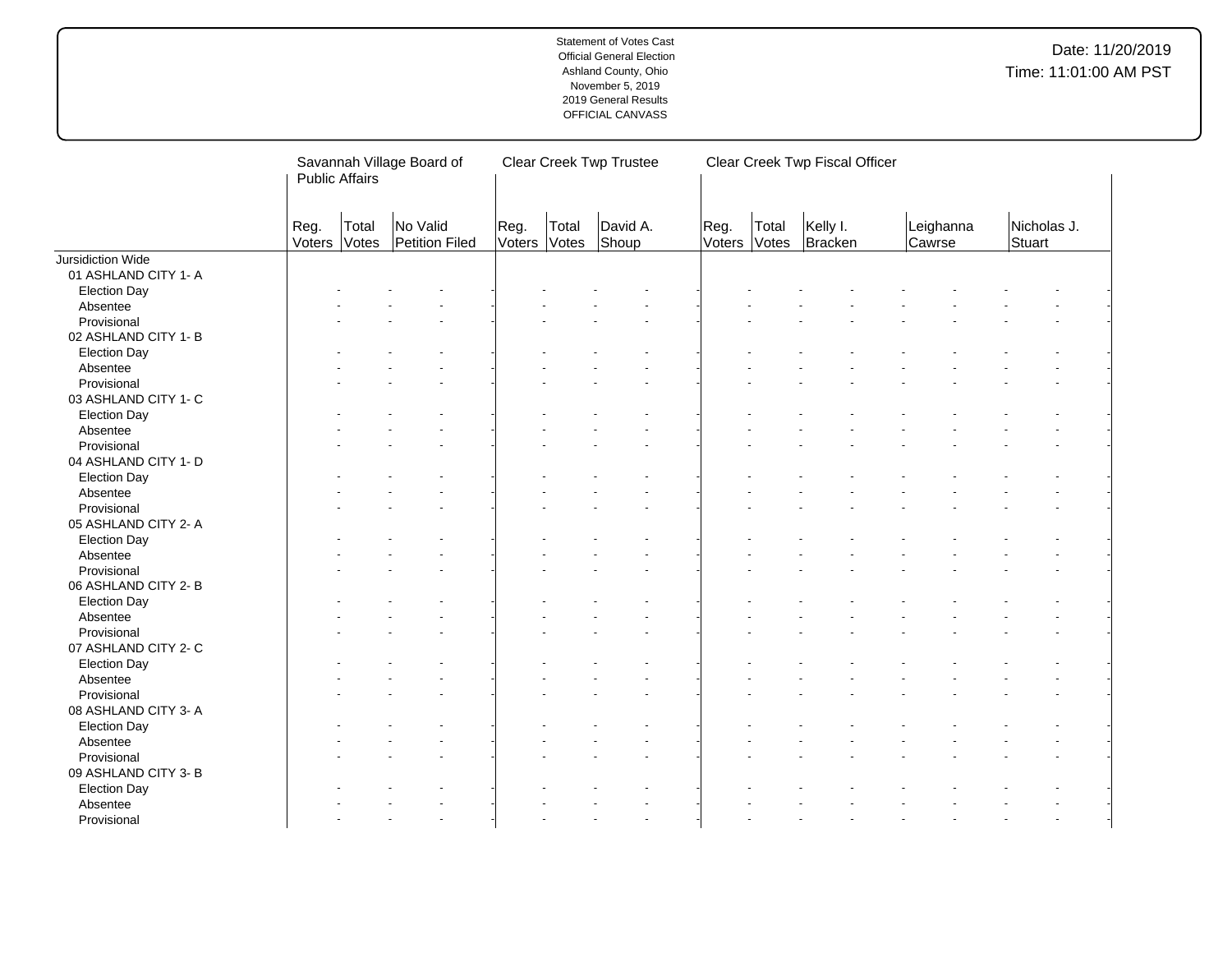|                      |                | Savannah Village Board of<br><b>Public Affairs</b> |                            |      | <b>Clear Creek Twp Trustee</b> |                |                   |             | Clear Creek Twp Fiscal Officer |                |                     |           |                     |                |                       |        |
|----------------------|----------------|----------------------------------------------------|----------------------------|------|--------------------------------|----------------|-------------------|-------------|--------------------------------|----------------|---------------------|-----------|---------------------|----------------|-----------------------|--------|
|                      | Reg.<br>Voters | Total<br>Votes                                     | No Valid<br>Petition Filed | Reg. | Voters                         | Total<br>Votes | David A.<br>Shoup |             | Reg.<br>Voters                 | Total<br>Votes | Kelly I.<br>Bracken |           | Leighanna<br>Cawrse |                | Nicholas J.<br>Stuart |        |
| 10 ASHLAND CITY 3-C  |                |                                                    |                            |      |                                |                |                   |             |                                |                |                     |           |                     |                |                       |        |
| <b>Election Day</b>  |                |                                                    |                            |      |                                |                |                   |             |                                |                |                     |           |                     |                |                       |        |
| Absentee             |                |                                                    |                            |      |                                |                |                   |             |                                |                |                     |           |                     |                |                       |        |
| Provisional          |                |                                                    |                            |      |                                |                |                   |             |                                |                |                     |           |                     |                |                       |        |
| 11 ASHLAND CITY 3- D |                |                                                    |                            |      |                                |                |                   |             |                                |                |                     |           |                     |                |                       |        |
| <b>Election Day</b>  |                |                                                    |                            |      |                                |                |                   |             |                                |                |                     |           |                     |                |                       |        |
| Absentee             |                |                                                    |                            |      |                                |                |                   |             |                                |                |                     |           |                     |                |                       |        |
| Provisional          |                |                                                    |                            |      |                                |                |                   |             |                                |                |                     |           |                     |                |                       |        |
| 12 ASHLAND CITY 4- A |                |                                                    |                            |      |                                |                |                   |             |                                |                |                     |           |                     |                |                       |        |
| <b>Election Day</b>  |                |                                                    |                            |      |                                |                |                   |             |                                |                |                     |           |                     |                |                       |        |
| Absentee             |                |                                                    |                            |      |                                |                |                   |             |                                |                |                     |           |                     |                |                       |        |
| Provisional          |                |                                                    |                            |      |                                |                |                   |             |                                |                |                     |           |                     |                |                       |        |
| 13 ASHLAND CITY 4-B  |                |                                                    |                            |      |                                |                |                   |             |                                |                |                     |           |                     |                |                       |        |
| <b>Election Day</b>  |                |                                                    |                            |      |                                |                |                   |             |                                |                |                     |           |                     |                |                       |        |
| Absentee             |                |                                                    |                            |      |                                |                |                   |             |                                |                |                     |           |                     |                |                       |        |
| Provisional          |                |                                                    |                            |      |                                |                |                   |             |                                |                |                     |           |                     |                |                       |        |
| 14 ASHLAND CITY 4-C  |                |                                                    |                            |      |                                |                |                   |             |                                |                |                     |           |                     |                |                       |        |
| <b>Election Day</b>  |                |                                                    |                            |      |                                |                |                   |             |                                |                |                     |           |                     |                |                       |        |
| Absentee             |                |                                                    |                            |      |                                |                |                   |             |                                |                |                     |           |                     |                |                       |        |
| Provisional          |                |                                                    |                            |      |                                |                |                   |             |                                |                |                     |           |                     |                |                       |        |
| 15 CLEAR CREEK       |                |                                                    |                            |      |                                |                |                   |             |                                |                |                     |           |                     |                |                       |        |
| <b>Election Day</b>  | 236            |                                                    | $\mathbf 0$<br>$\mathbf 0$ |      | 1235                           | 213            |                   | 213 100.00% | 1235                           | 263            | 101                 | 38.40%    | 34                  | 12.93%         | 128                   | 48.67% |
| Absentee             | 236            |                                                    | $\mathbf 0$<br>$\Omega$    |      | 1235                           | 34             |                   | 34 100.00%  | 1235                           |                | 46<br>19            | 41.30%    | 8                   | 17.39%         | $19$                  | 41.30% |
| Provisional          | 236            |                                                    | $\mathbf 0$<br>$\Omega$    |      | 1235                           | 3              |                   | 3 100.00%   | 1235                           |                | $\overline{2}$      | 2 100.00% | $\mathbf 0$         | $\overline{a}$ | $\mathbf 0$           |        |
| 16 LOUDONVILLE 1     |                |                                                    |                            |      |                                |                |                   |             |                                |                |                     |           |                     |                |                       |        |
| <b>Election Day</b>  |                |                                                    |                            |      |                                |                |                   |             |                                |                |                     |           |                     |                |                       |        |
| Absentee             |                |                                                    |                            |      |                                |                |                   |             |                                |                |                     |           |                     |                |                       |        |
| Provisional          |                |                                                    |                            |      |                                |                |                   |             |                                |                |                     |           |                     |                |                       |        |
| <b>17 GREEN 1</b>    |                |                                                    |                            |      |                                |                |                   |             |                                |                |                     |           |                     |                |                       |        |
| <b>Election Day</b>  |                |                                                    |                            |      |                                |                |                   |             |                                |                |                     |           |                     |                |                       |        |
| Absentee             |                |                                                    |                            |      |                                |                |                   |             |                                |                |                     |           |                     |                |                       |        |
| Provisional          |                |                                                    |                            |      |                                |                |                   |             |                                |                |                     |           |                     |                |                       |        |
| 18 GREEN 2           |                |                                                    |                            |      |                                |                |                   |             |                                |                |                     |           |                     |                |                       |        |
| <b>Election Day</b>  |                |                                                    |                            |      |                                |                |                   |             |                                |                |                     |           |                     |                |                       |        |
| Absentee             |                |                                                    |                            |      |                                |                |                   |             |                                |                |                     |           |                     |                |                       |        |
| Provisional          |                |                                                    |                            |      |                                |                |                   |             |                                |                |                     |           |                     |                |                       |        |
| 19 LOUDONVILLE 2     |                |                                                    |                            |      |                                |                |                   |             |                                |                |                     |           |                     |                |                       |        |
| <b>Election Day</b>  |                |                                                    |                            |      |                                |                |                   |             |                                |                |                     |           |                     |                |                       |        |
| Absentee             |                |                                                    |                            |      |                                |                |                   |             |                                |                |                     |           |                     |                |                       |        |
| Provisional          |                |                                                    |                            |      |                                |                |                   |             |                                |                |                     |           |                     |                |                       |        |
|                      |                |                                                    |                            |      |                                |                |                   |             |                                |                |                     |           |                     |                |                       |        |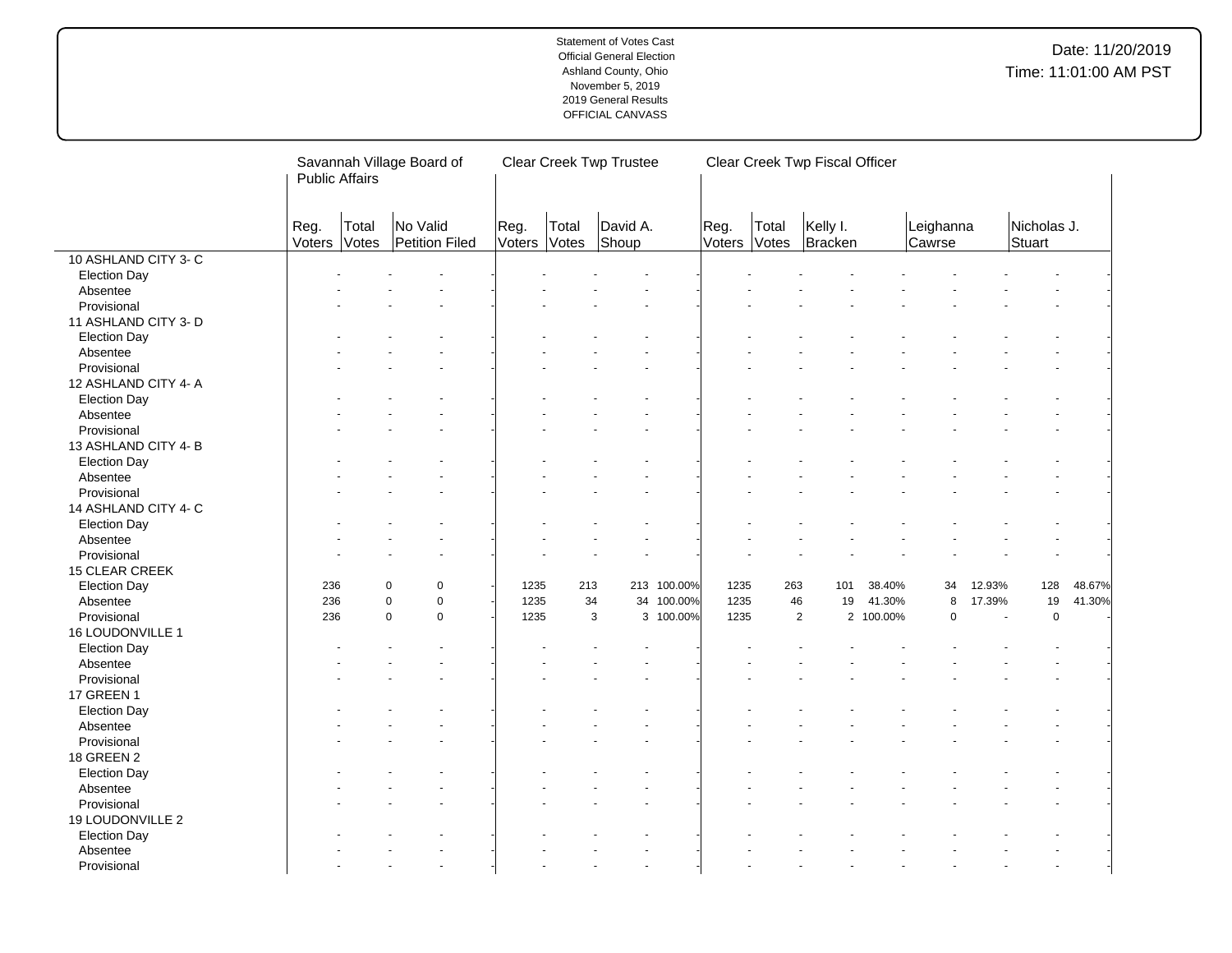|                     | Savannah Village Board of<br><b>Public Affairs</b> |                |                            |                |                | <b>Clear Creek Twp Trustee</b> |                |                | Clear Creek Twp Fiscal Officer |                     |                       |
|---------------------|----------------------------------------------------|----------------|----------------------------|----------------|----------------|--------------------------------|----------------|----------------|--------------------------------|---------------------|-----------------------|
|                     | Reg.<br>Voters                                     | Total<br>Votes | No Valid<br>Petition Filed | Reg.<br>Voters | Total<br>Votes | David A.<br>Shoup              | Reg.<br>Voters | Total<br>Votes | Kelly I.<br>Bracken            | Leighanna<br>Cawrse | Nicholas J.<br>Stuart |
| 20 JACKSON 1        |                                                    |                |                            |                |                |                                |                |                |                                |                     |                       |
| <b>Election Day</b> |                                                    |                |                            |                |                |                                |                |                |                                |                     |                       |
| Absentee            |                                                    |                |                            |                |                |                                |                |                |                                |                     |                       |
| Provisional         |                                                    |                |                            |                |                |                                |                |                |                                |                     |                       |
| 21 JACKSON 2        |                                                    |                |                            |                |                |                                |                |                |                                |                     |                       |
| <b>Election Day</b> |                                                    |                |                            |                |                |                                |                |                |                                |                     |                       |
| Absentee            |                                                    |                |                            |                |                |                                |                |                |                                |                     |                       |
| Provisional         |                                                    |                |                            |                |                |                                |                |                |                                |                     |                       |
| 22 LAKE             |                                                    |                |                            |                |                |                                |                |                |                                |                     |                       |
| <b>Election Day</b> |                                                    |                |                            |                |                |                                |                |                |                                |                     |                       |
| Absentee            |                                                    |                |                            |                |                |                                |                |                |                                |                     |                       |
| Provisional         |                                                    |                |                            |                |                |                                |                |                |                                |                     |                       |
| 23 MIFFLIN          |                                                    |                |                            |                |                |                                |                |                |                                |                     |                       |
| <b>Election Day</b> |                                                    |                |                            |                |                |                                |                |                |                                |                     |                       |
| Absentee            |                                                    |                |                            |                |                |                                |                |                |                                |                     |                       |
| Provisional         |                                                    |                |                            |                |                |                                |                |                |                                |                     |                       |
| 24 MILTON 1         |                                                    |                |                            |                |                |                                |                |                |                                |                     |                       |
| <b>Election Day</b> |                                                    |                |                            |                |                |                                |                |                |                                |                     |                       |
| Absentee            |                                                    |                |                            |                |                |                                |                |                |                                |                     |                       |
| Provisional         |                                                    |                |                            |                |                |                                |                |                |                                |                     |                       |
| 25 MILTON 3         |                                                    |                |                            |                |                |                                |                |                |                                |                     |                       |
| <b>Election Day</b> |                                                    |                |                            |                |                |                                |                |                |                                |                     |                       |
| Absentee            |                                                    |                |                            |                |                |                                |                |                |                                |                     |                       |
| Provisional         |                                                    |                |                            |                |                |                                |                |                |                                |                     |                       |
| 26 JEROMESVILLE     |                                                    |                |                            |                |                |                                |                |                |                                |                     |                       |
| <b>Election Day</b> |                                                    |                |                            |                |                |                                |                |                |                                |                     |                       |
| Absentee            |                                                    |                |                            |                |                |                                |                |                |                                |                     |                       |
| Provisional         |                                                    |                |                            |                |                |                                |                |                |                                |                     |                       |
| 27 MOHICAN          |                                                    |                |                            |                |                |                                |                |                |                                |                     |                       |
| <b>Election Day</b> |                                                    |                |                            |                |                |                                |                |                |                                |                     |                       |
| Absentee            |                                                    |                |                            |                |                |                                |                |                |                                |                     |                       |
| Provisional         |                                                    |                |                            |                |                |                                |                |                |                                |                     |                       |
| 28 MONTGOMERY 1     |                                                    |                |                            |                |                |                                |                |                |                                |                     |                       |
| <b>Election Day</b> |                                                    |                |                            |                |                |                                |                |                |                                |                     |                       |
| Absentee            |                                                    |                |                            |                |                |                                |                |                |                                |                     |                       |
| Provisional         |                                                    |                |                            |                |                |                                |                |                |                                |                     |                       |
| 29 MONTGOMERY 2     |                                                    |                |                            |                |                |                                |                |                |                                |                     |                       |
| <b>Election Day</b> |                                                    |                |                            |                |                |                                |                |                |                                |                     |                       |
| Absentee            |                                                    |                |                            |                |                |                                |                |                |                                |                     |                       |
| Provisional         |                                                    |                |                            |                |                |                                |                |                |                                |                     |                       |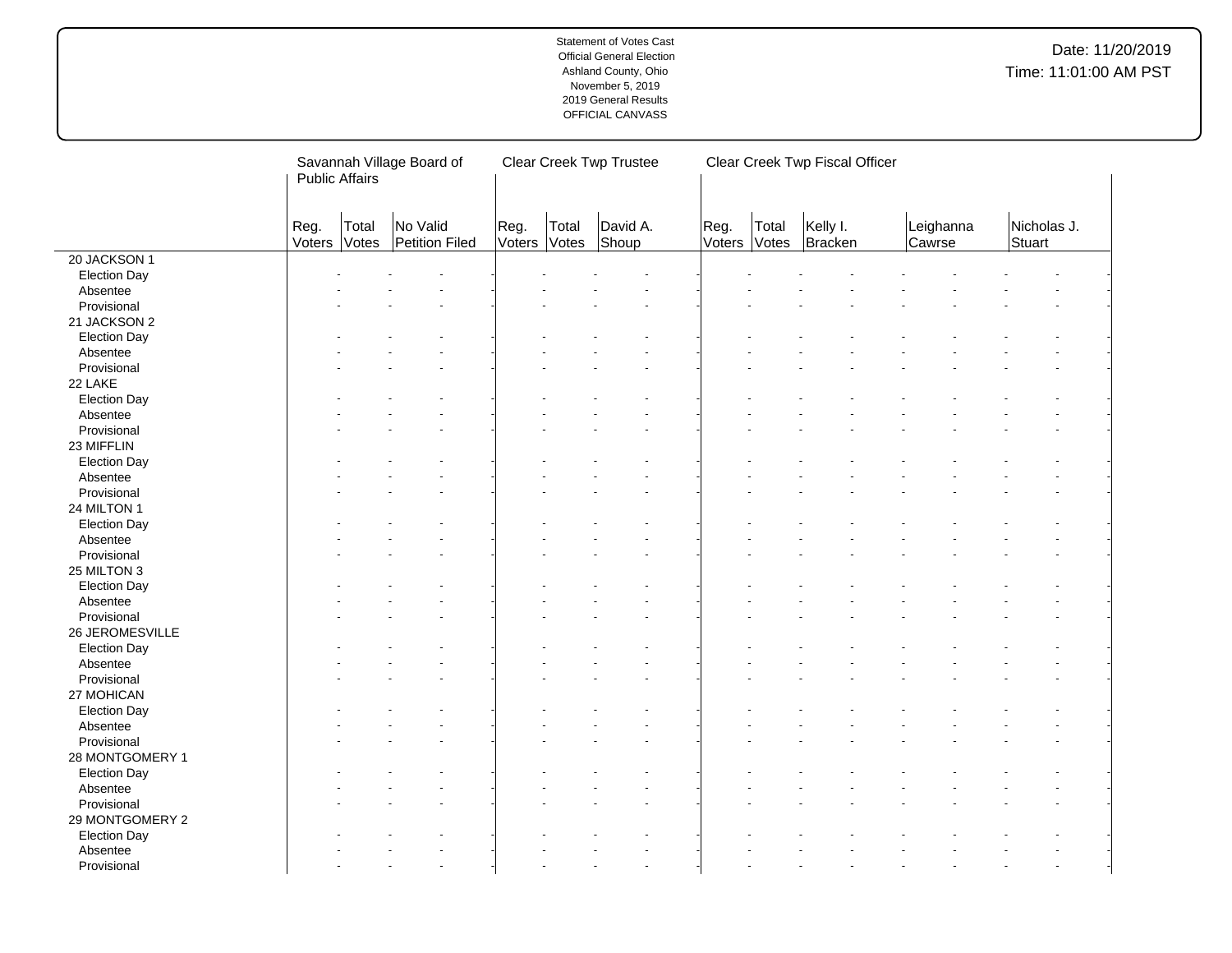|                |                                          |                                                         | Time: 11:01:00 AM PST  | Date: 11/20/2019 |                                                     |                 |                |                                                              |                     |                       |  |
|----------------|------------------------------------------|---------------------------------------------------------|------------------------|------------------|-----------------------------------------------------|-----------------|----------------|--------------------------------------------------------------|---------------------|-----------------------|--|
| Reg.<br>Voters | <b>Public Affairs</b><br>Total<br> Votes | Savannah Village Board of<br>No Valid<br>Petition Filed | Reg.<br> Voters  Votes | Total            | <b>Clear Creek Twp Trustee</b><br>David A.<br>Shoup | Reg.<br> Voters | Total<br>Votes | Clear Creek Twp Fiscal Officer<br>Kelly I.<br><b>Bracken</b> | Leighanna<br>Cawrse | Nicholas J.<br>Stuart |  |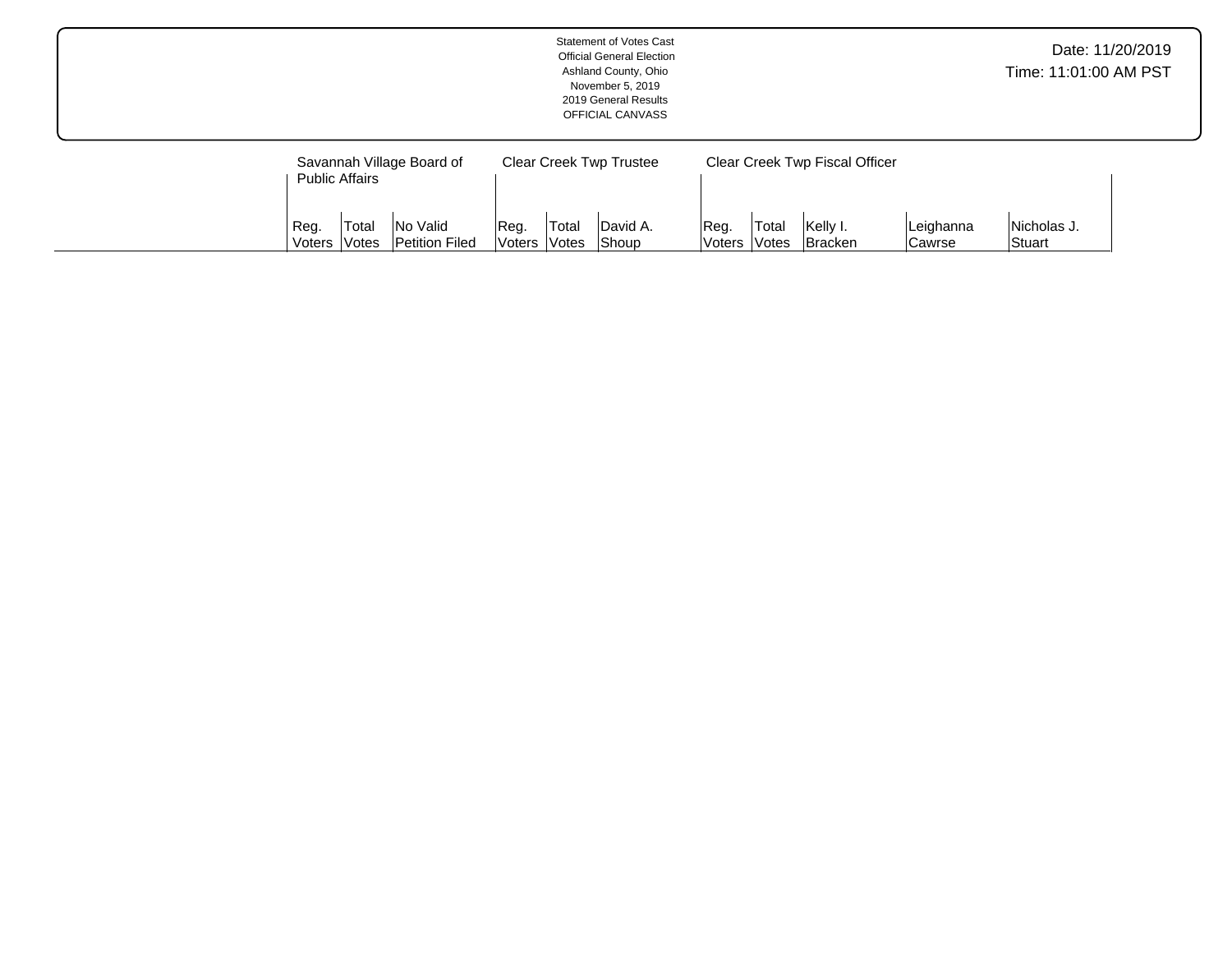| 30 MONTGOMERY 3<br><b>Election Day</b> |     |             |             |      |     |             |      |     |     |        |    |        |     |        |
|----------------------------------------|-----|-------------|-------------|------|-----|-------------|------|-----|-----|--------|----|--------|-----|--------|
|                                        |     |             |             |      |     |             |      |     |     |        |    |        |     |        |
| Absentee<br>Provisional                |     |             |             |      |     |             |      |     |     |        |    |        |     |        |
| 31 ORANGE 1                            |     |             |             |      |     |             |      |     |     |        |    |        |     |        |
| <b>Election Day</b>                    |     |             |             |      |     |             |      |     |     |        |    |        |     |        |
|                                        |     |             |             |      |     |             |      |     |     |        |    |        |     |        |
| Absentee<br>Provisional                |     |             |             |      |     |             |      |     |     |        |    |        |     |        |
| 32 ORANGE 2                            |     |             |             |      |     |             |      |     |     |        |    |        |     |        |
|                                        |     |             |             |      |     |             |      |     |     |        |    |        |     |        |
| <b>Election Day</b>                    |     |             |             |      |     |             |      |     |     |        |    |        |     |        |
| Absentee<br>Provisional                |     |             |             |      |     |             |      |     |     |        |    |        |     |        |
| 33 PERRY                               |     |             |             |      |     |             |      |     |     |        |    |        |     |        |
|                                        |     |             |             |      |     |             |      |     |     |        |    |        |     |        |
| <b>Election Day</b><br>Absentee        |     |             |             |      |     |             |      |     |     |        |    |        |     |        |
| Provisional                            |     |             |             |      |     |             |      |     |     |        |    |        |     |        |
| 34 RUGGLES                             |     |             |             |      |     |             |      |     |     |        |    |        |     |        |
|                                        |     |             |             |      |     |             |      |     |     |        |    |        |     |        |
| <b>Election Day</b>                    |     |             |             |      |     |             |      |     |     |        |    |        |     |        |
| Absentee<br>Provisional                |     |             |             |      |     |             |      |     |     |        |    |        |     |        |
|                                        |     |             |             |      |     |             |      |     |     |        |    |        |     |        |
| 35 SULLIVAN 1                          |     |             |             |      |     |             |      |     |     |        |    |        |     |        |
| <b>Election Day</b>                    |     |             |             |      |     |             |      |     |     |        |    |        |     |        |
| Absentee                               |     |             |             |      |     |             |      |     |     |        |    |        |     |        |
| Provisional                            |     |             |             |      |     |             |      |     |     |        |    |        |     |        |
| 36 SULLIVAN 2                          |     |             |             |      |     |             |      |     |     |        |    |        |     |        |
| <b>Election Day</b>                    |     |             |             |      |     |             |      |     |     |        |    |        |     |        |
| Absentee                               |     |             |             |      |     |             |      |     |     |        |    |        |     |        |
| Provisional                            |     |             |             |      |     |             |      |     |     |        |    |        |     |        |
| 37 TROY                                |     |             |             |      |     |             |      |     |     |        |    |        |     |        |
| <b>Election Day</b>                    |     |             |             |      |     |             |      |     |     |        |    |        |     |        |
| Absentee                               |     |             |             |      |     |             |      |     |     |        |    |        |     |        |
| Provisional                            |     |             |             |      |     |             |      |     |     |        |    |        |     |        |
| 38 VERMILLION 1                        |     |             |             |      |     |             |      |     |     |        |    |        |     |        |
| <b>Election Day</b>                    |     |             |             |      |     |             |      |     |     |        |    |        |     |        |
| Absentee                               |     |             |             |      |     |             |      |     |     |        |    |        |     |        |
| Provisional                            |     |             |             |      |     |             |      |     |     |        |    |        |     |        |
| 39 VERMILLION 2                        |     |             |             |      |     |             |      |     |     |        |    |        |     |        |
| <b>Election Day</b>                    |     |             |             |      |     |             |      |     |     |        |    |        |     |        |
| Absentee                               |     |             |             |      |     |             |      |     |     |        |    |        |     |        |
| Provisional                            |     |             |             |      |     |             |      |     |     |        |    |        |     |        |
| Total                                  |     |             |             |      |     |             |      |     |     |        |    |        |     |        |
| <b>Election Day</b>                    | 236 | 0           | $\mathbf 0$ | 1235 | 213 | 213 100.00% | 1235 | 263 | 101 | 38.40% | 34 | 12.93% | 128 | 48.67% |
| Absentee                               | 236 | $\mathbf 0$ | $\mathbf 0$ | 1235 | 34  | 34 100.00%  | 1235 | 46  | 19  | 41.30% | 8  | 17.39% | 19  | 41.30% |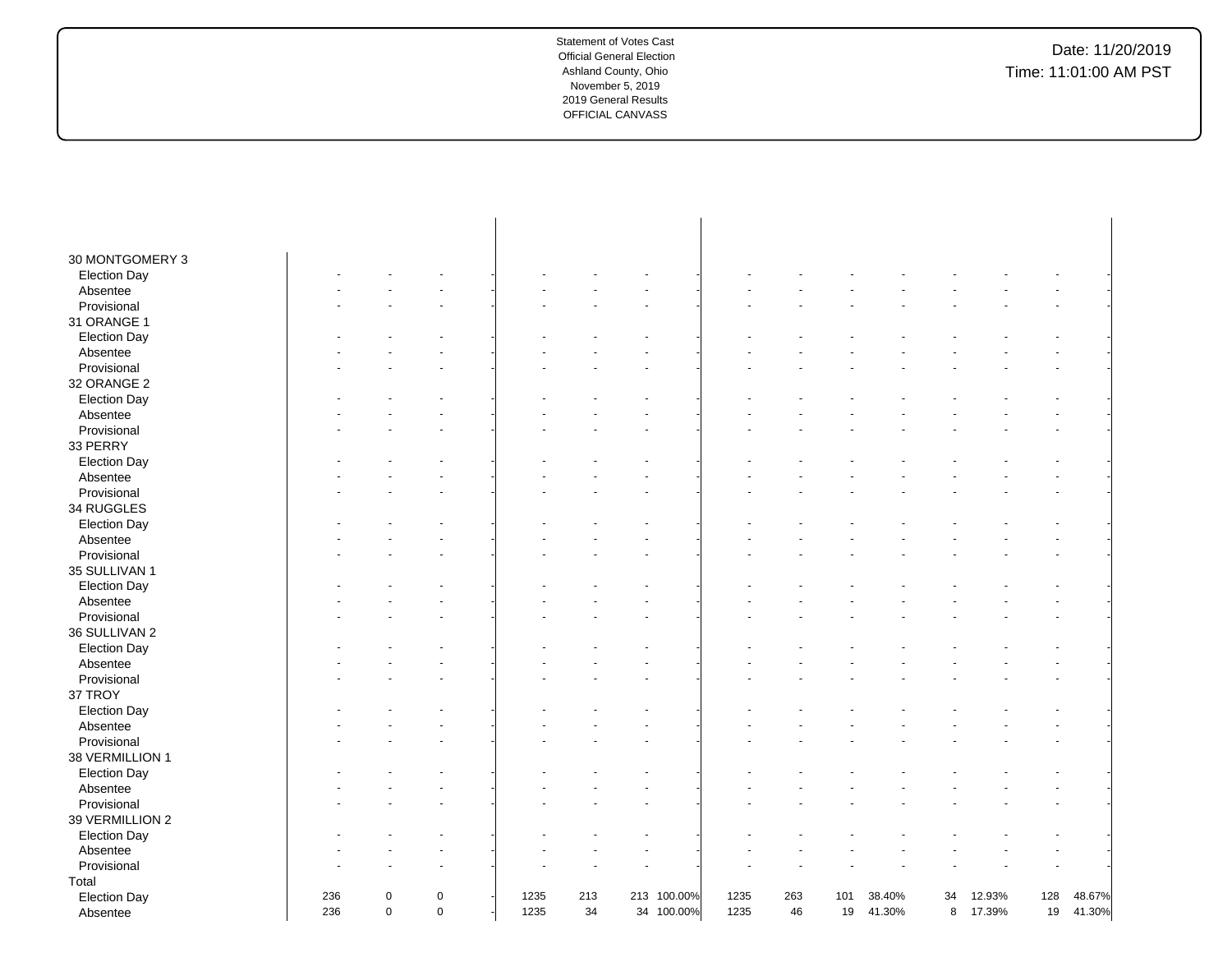| Statement of Votes Cast<br><b>Official General Election</b><br>Ashland County, Ohio<br>November 5, 2019<br>2019 General Results<br>OFFICIAL CANVASS | Date: 11/20/2019<br>Time: 11:01:00 AM PST |
|-----------------------------------------------------------------------------------------------------------------------------------------------------|-------------------------------------------|
|                                                                                                                                                     |                                           |

| Provisional | 236 |  | 1235 |     | 100.00%        | 1235 |     | 100.00%       |    |        |     |        |
|-------------|-----|--|------|-----|----------------|------|-----|---------------|----|--------|-----|--------|
| Total       | 236 |  | 1235 | 250 | 100.00%<br>250 | 1235 | 311 | 122<br>39.23% | 42 | 13.50% | 147 | 47.27% |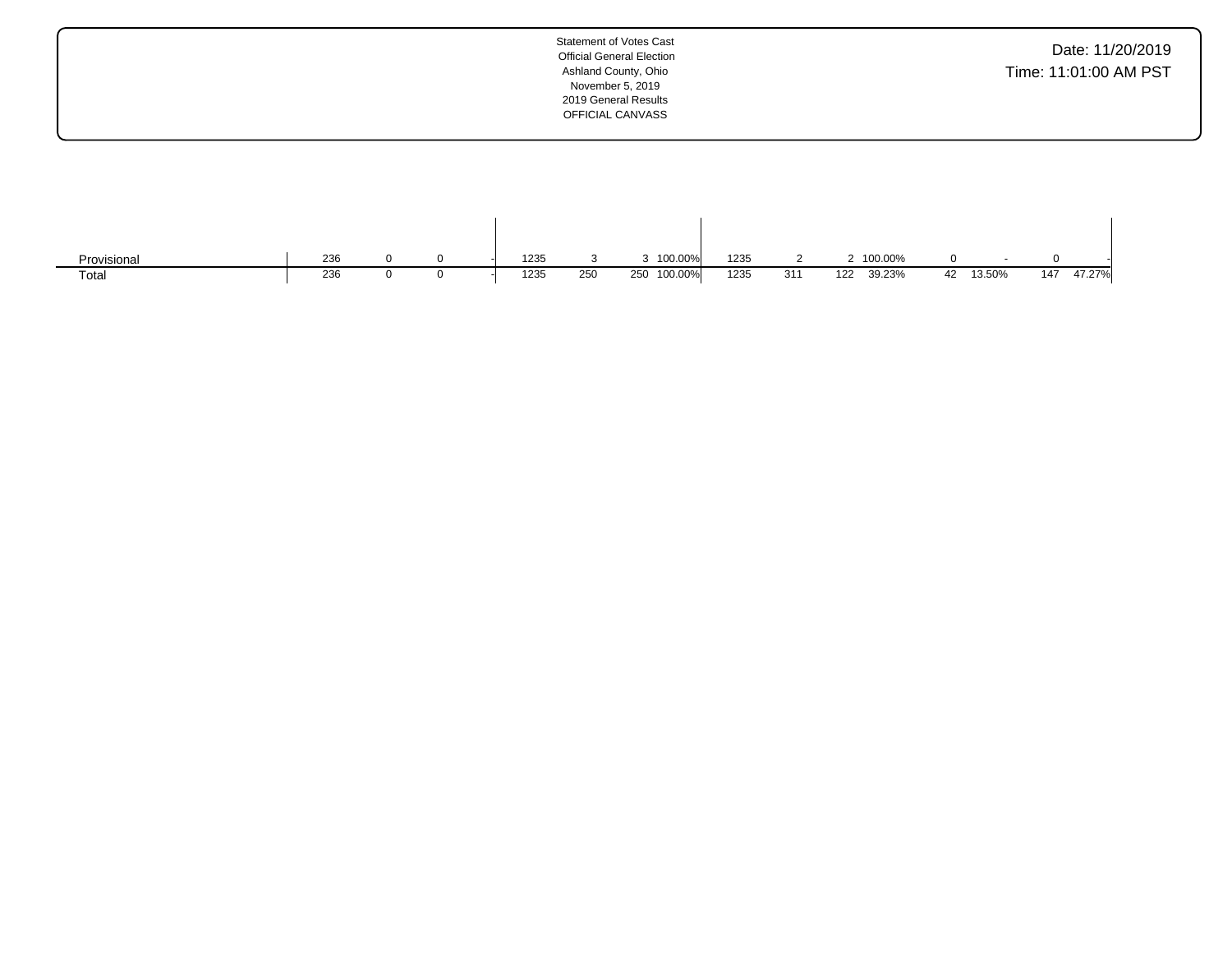|                                 |                                                         | <b>Green Twp Trustee</b> |  |  |  |                | Green Twp Fiscal Officer |    | Hanover Twp Trustee |                |                   |  |
|---------------------------------|---------------------------------------------------------|--------------------------|--|--|--|----------------|--------------------------|----|---------------------|----------------|-------------------|--|
|                                 | Richard W.<br>Total<br>Reg.<br>Votes<br>Kline<br>Voters |                          |  |  |  | Total<br>Votes | Andi Purcell             |    | Reg.<br>Voters      | Total<br>Votes | <b>Tim Mowery</b> |  |
| <b>Jursidiction Wide</b>        |                                                         |                          |  |  |  |                |                          |    |                     |                |                   |  |
| 01 ASHLAND CITY 1- A            |                                                         |                          |  |  |  |                |                          |    |                     |                |                   |  |
| <b>Election Day</b>             |                                                         |                          |  |  |  |                |                          |    |                     |                |                   |  |
| Absentee                        |                                                         |                          |  |  |  |                |                          |    |                     |                |                   |  |
| Provisional                     |                                                         |                          |  |  |  |                |                          |    |                     |                |                   |  |
| 02 ASHLAND CITY 1-B             |                                                         |                          |  |  |  |                |                          |    |                     |                |                   |  |
| <b>Election Day</b>             |                                                         |                          |  |  |  |                |                          |    |                     |                |                   |  |
| Absentee                        |                                                         |                          |  |  |  |                |                          |    |                     |                |                   |  |
| Provisional                     |                                                         |                          |  |  |  |                |                          |    |                     |                |                   |  |
| 03 ASHLAND CITY 1- C            |                                                         |                          |  |  |  |                |                          |    |                     |                |                   |  |
| <b>Election Day</b>             |                                                         |                          |  |  |  |                |                          |    |                     |                |                   |  |
| Absentee                        |                                                         |                          |  |  |  |                |                          |    |                     |                |                   |  |
| Provisional                     |                                                         |                          |  |  |  |                |                          |    |                     |                |                   |  |
| 04 ASHLAND CITY 1- D            |                                                         |                          |  |  |  |                |                          |    |                     |                |                   |  |
| <b>Election Day</b>             |                                                         |                          |  |  |  |                |                          |    |                     |                |                   |  |
| Absentee                        |                                                         |                          |  |  |  |                |                          |    |                     |                |                   |  |
| Provisional                     |                                                         |                          |  |  |  |                |                          |    |                     |                |                   |  |
| 05 ASHLAND CITY 2-A             |                                                         |                          |  |  |  |                |                          |    |                     |                |                   |  |
| <b>Election Day</b>             |                                                         |                          |  |  |  |                |                          |    |                     |                |                   |  |
| Absentee                        |                                                         |                          |  |  |  |                |                          |    |                     |                |                   |  |
| Provisional                     |                                                         |                          |  |  |  |                |                          |    |                     |                |                   |  |
| 06 ASHLAND CITY 2-B             |                                                         |                          |  |  |  |                |                          |    |                     |                |                   |  |
| <b>Election Day</b>             |                                                         |                          |  |  |  |                |                          |    |                     |                |                   |  |
| Absentee                        |                                                         |                          |  |  |  |                |                          |    |                     |                |                   |  |
| Provisional                     |                                                         |                          |  |  |  |                |                          |    |                     |                |                   |  |
| 07 ASHLAND CITY 2-C             |                                                         |                          |  |  |  |                |                          |    |                     |                |                   |  |
| <b>Election Day</b>             |                                                         |                          |  |  |  |                |                          |    |                     |                |                   |  |
| Absentee                        |                                                         |                          |  |  |  |                |                          |    |                     |                |                   |  |
| Provisional                     |                                                         |                          |  |  |  |                |                          |    |                     |                |                   |  |
| 08 ASHLAND CITY 3- A            |                                                         |                          |  |  |  |                |                          |    |                     |                |                   |  |
| <b>Election Day</b>             |                                                         |                          |  |  |  |                |                          |    |                     |                |                   |  |
| Absentee                        |                                                         |                          |  |  |  |                |                          |    |                     |                |                   |  |
| Provisional                     |                                                         |                          |  |  |  |                |                          |    |                     |                |                   |  |
| 09 ASHLAND CITY 3- B            |                                                         |                          |  |  |  |                |                          |    |                     |                |                   |  |
|                                 |                                                         |                          |  |  |  |                |                          |    |                     |                |                   |  |
| <b>Election Day</b><br>Absentee |                                                         |                          |  |  |  |                |                          |    |                     |                |                   |  |
| Provisional                     |                                                         |                          |  |  |  |                |                          | L. |                     |                |                   |  |
|                                 |                                                         |                          |  |  |  |                |                          |    |                     |                |                   |  |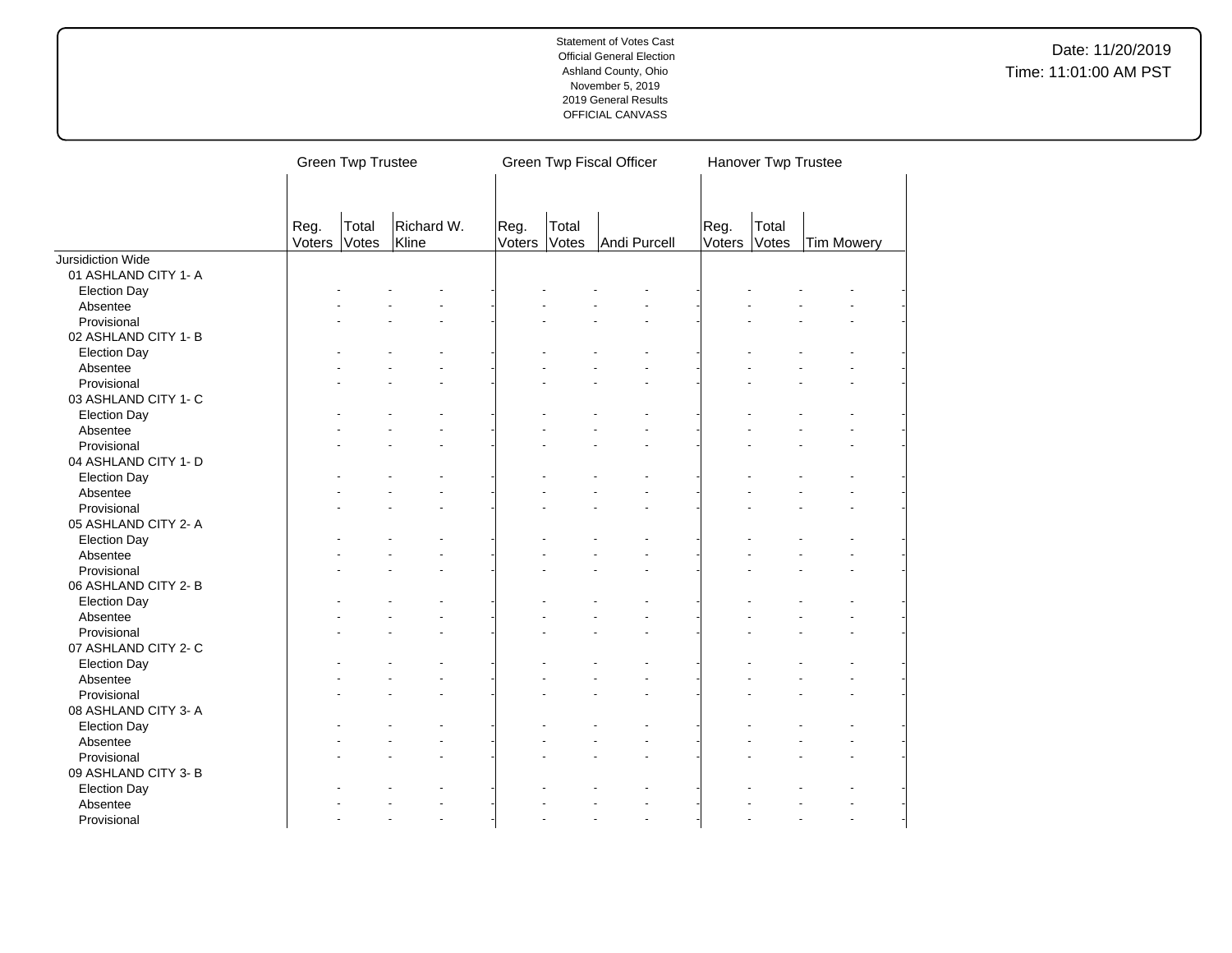|                      |        | <b>Green Twp Trustee</b> |                          |             | Green Twp Fiscal Officer |              |                            |             |        | Hanover Twp Trustee |            |             |  |  |
|----------------------|--------|--------------------------|--------------------------|-------------|--------------------------|--------------|----------------------------|-------------|--------|---------------------|------------|-------------|--|--|
|                      |        |                          |                          |             |                          |              |                            |             |        |                     |            |             |  |  |
|                      | Reg.   | Total                    | Richard W.               |             | Reg.                     | Total        |                            |             | Reg.   | Total               |            |             |  |  |
|                      | Voters | Votes                    | Kline                    |             | Voters                   | Votes        | Andi Purcell               |             | Voters | Votes               | Tim Mowery |             |  |  |
| 10 ASHLAND CITY 3- C |        |                          |                          |             |                          |              |                            |             |        |                     |            |             |  |  |
| <b>Election Day</b>  |        |                          |                          |             |                          |              |                            |             |        |                     |            |             |  |  |
| Absentee             |        |                          |                          |             |                          |              |                            |             |        |                     |            |             |  |  |
| Provisional          |        |                          |                          |             |                          |              |                            |             |        |                     |            |             |  |  |
| 11 ASHLAND CITY 3-D  |        |                          |                          |             |                          |              |                            |             |        |                     |            |             |  |  |
| <b>Election Day</b>  |        |                          |                          |             |                          |              |                            |             |        |                     |            |             |  |  |
| Absentee             |        |                          |                          |             |                          |              |                            |             |        |                     |            |             |  |  |
| Provisional          |        |                          |                          |             |                          |              |                            |             |        |                     |            |             |  |  |
| 12 ASHLAND CITY 4-A  |        |                          |                          |             |                          |              |                            |             |        |                     |            |             |  |  |
| <b>Election Day</b>  |        |                          |                          |             |                          |              |                            |             |        |                     |            |             |  |  |
| Absentee             |        |                          |                          |             |                          |              |                            |             |        |                     |            |             |  |  |
| Provisional          |        |                          |                          |             |                          |              |                            |             |        |                     |            |             |  |  |
| 13 ASHLAND CITY 4-B  |        |                          |                          |             |                          |              |                            |             |        |                     |            |             |  |  |
| <b>Election Day</b>  |        |                          |                          |             |                          |              |                            |             |        |                     |            |             |  |  |
| Absentee             |        |                          |                          |             |                          |              |                            |             |        |                     |            |             |  |  |
| Provisional          |        |                          |                          |             |                          |              |                            |             |        |                     |            |             |  |  |
| 14 ASHLAND CITY 4- C |        |                          |                          |             |                          |              |                            |             |        |                     |            |             |  |  |
| <b>Election Day</b>  |        |                          |                          |             |                          |              |                            |             |        |                     |            |             |  |  |
| Absentee             |        |                          |                          |             |                          |              |                            |             |        |                     |            |             |  |  |
| Provisional          |        |                          |                          |             |                          |              |                            |             |        |                     |            |             |  |  |
| 15 CLEAR CREEK       |        |                          |                          |             |                          |              |                            |             |        |                     |            |             |  |  |
| <b>Election Day</b>  |        |                          |                          |             |                          |              |                            |             |        |                     |            |             |  |  |
| Absentee             |        |                          |                          |             |                          |              |                            |             |        |                     |            |             |  |  |
| Provisional          |        |                          |                          |             |                          |              |                            |             |        |                     |            |             |  |  |
| 16 LOUDONVILLE 1     |        |                          |                          |             |                          |              |                            |             |        |                     |            |             |  |  |
| <b>Election Day</b>  | 734    | 201                      |                          | 201 100.00% | 734                      | 198          |                            | 198 100.00% | 581    | 183                 |            | 183 100.00% |  |  |
| Absentee             | 734    | 17                       |                          | 17 100.00%  | 734                      | 14           |                            | 14 100.00%  | 581    | 12                  |            | 12 100.00%  |  |  |
| Provisional          | 734    |                          | $\mathbf{1}$             | 1 100.00%   | 734                      | $\mathbf{1}$ |                            | 1 100.00%   | 581    | $\mathbf{1}$        |            | 1 100.00%   |  |  |
| 17 GREEN 1           |        |                          |                          |             |                          |              |                            |             |        |                     |            |             |  |  |
| <b>Election Day</b>  | 1101   | 222                      |                          | 222 100.00% | 1101                     | 215          |                            | 215 100.00% |        |                     |            |             |  |  |
| Absentee             | 1101   | 19                       |                          | 19 100.00%  | 1101                     | 18           |                            | 18 100.00%  |        |                     | L.         |             |  |  |
| Provisional          | 1101   | $\mathbf{1}$             |                          | 1 100.00%   | 1101                     |              | $\mathbf 0$<br>$\mathbf 0$ |             |        |                     |            |             |  |  |
| 18 GREEN 2           |        |                          |                          |             |                          |              |                            |             |        |                     |            |             |  |  |
| <b>Election Day</b>  | 546    | 87                       |                          | 87 100.00%  | 546                      | 79           |                            | 79 100.00%  |        |                     |            |             |  |  |
| Absentee             | 546    | 20                       | 20                       | 100.00%     | 546                      | 19           | 19                         | 100.00%     |        |                     |            |             |  |  |
| Provisional          | 546    |                          | $\pmb{0}$<br>$\mathsf 0$ |             | 546                      |              | $\pmb{0}$<br>$\mathbf 0$   |             |        |                     |            |             |  |  |
| 19 LOUDONVILLE 2     |        |                          |                          |             |                          |              |                            |             |        |                     |            |             |  |  |
| <b>Election Day</b>  |        |                          |                          |             |                          |              |                            |             | 1099   | 264                 |            | 264 100.00% |  |  |
| Absentee             |        |                          |                          |             |                          |              |                            |             | 1099   | 40                  |            | 40 100.00%  |  |  |
| Provisional          |        |                          |                          |             |                          |              | ÷,                         |             | 1099   | 8                   |            | 8 100.00%   |  |  |
|                      |        |                          |                          |             |                          |              |                            |             |        |                     |            |             |  |  |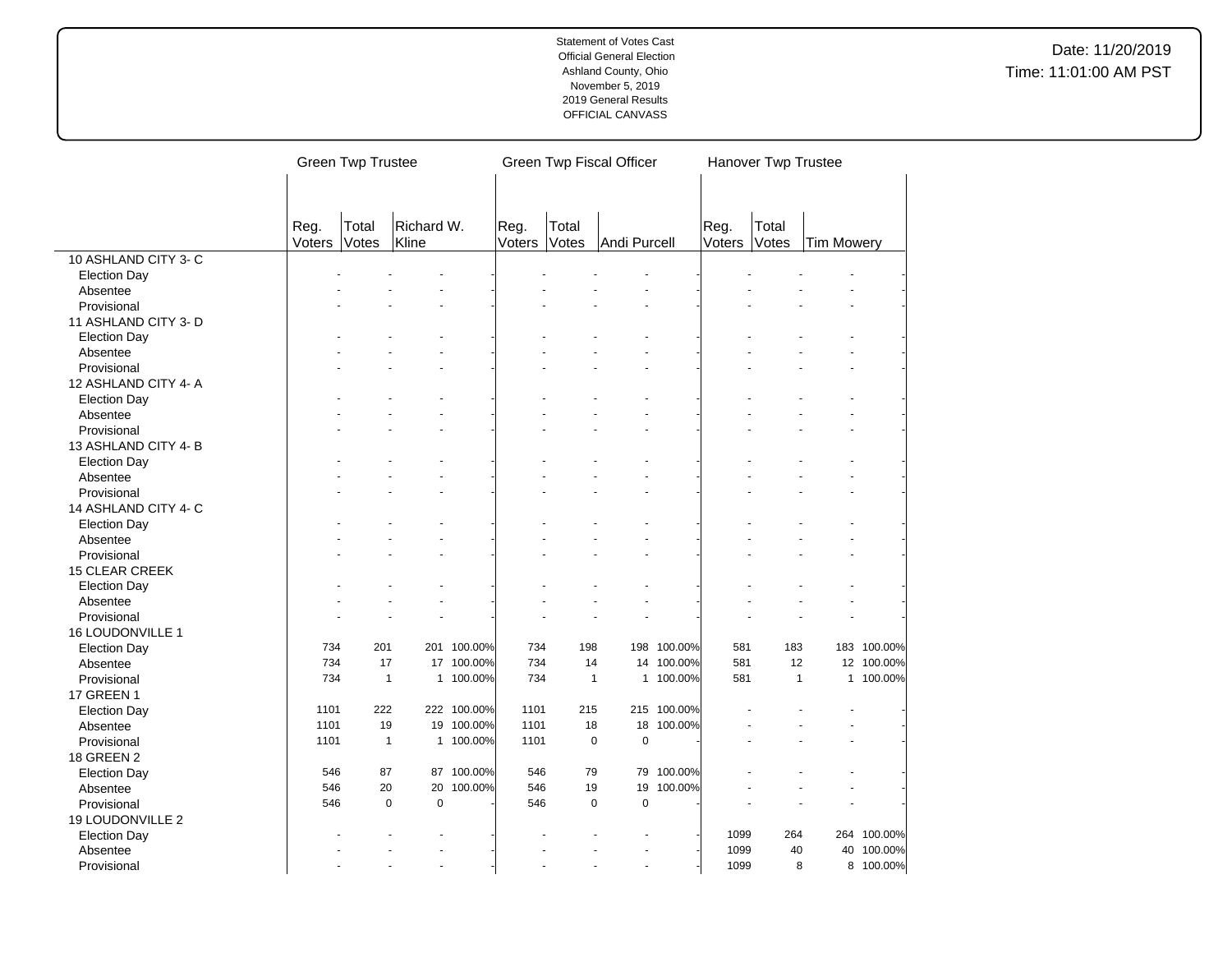|                     |                | <b>Green Twp Trustee</b> |                     |                |                | Green Twp Fiscal Officer | Hanover Twp Trustee |                |                   |  |
|---------------------|----------------|--------------------------|---------------------|----------------|----------------|--------------------------|---------------------|----------------|-------------------|--|
|                     | Reg.<br>Voters | Total<br>Votes           | Richard W.<br>Kline | Reg.<br>Voters | Total<br>Votes | Andi Purcell             | Reg.<br>Voters      | Total<br>Votes | <b>Tim Mowery</b> |  |
| 20 JACKSON 1        |                |                          |                     |                |                |                          |                     |                |                   |  |
| <b>Election Day</b> |                |                          |                     |                |                |                          |                     |                |                   |  |
| Absentee            |                |                          |                     |                |                |                          |                     |                |                   |  |
| Provisional         |                |                          |                     |                |                |                          |                     |                |                   |  |
| 21 JACKSON 2        |                |                          |                     |                |                |                          |                     |                |                   |  |
| <b>Election Day</b> |                |                          |                     |                |                |                          |                     |                |                   |  |
| Absentee            |                |                          |                     |                |                |                          |                     |                |                   |  |
| Provisional         |                |                          |                     |                |                |                          |                     |                |                   |  |
| 22 LAKE             |                |                          |                     |                |                |                          |                     |                |                   |  |
| <b>Election Day</b> |                |                          |                     |                |                |                          |                     |                |                   |  |
| Absentee            |                |                          |                     |                |                |                          |                     |                |                   |  |
| Provisional         |                |                          |                     |                |                |                          |                     |                |                   |  |
| 23 MIFFLIN          |                |                          |                     |                |                |                          |                     |                |                   |  |
| <b>Election Day</b> |                |                          |                     |                |                |                          |                     |                |                   |  |
| Absentee            |                |                          |                     |                |                |                          |                     |                |                   |  |
| Provisional         |                |                          |                     |                |                |                          |                     |                |                   |  |
| 24 MILTON 1         |                |                          |                     |                |                |                          |                     |                |                   |  |
| <b>Election Day</b> |                |                          |                     |                |                |                          |                     |                |                   |  |
| Absentee            |                |                          |                     |                |                |                          |                     |                |                   |  |
| Provisional         |                |                          |                     |                |                |                          |                     |                |                   |  |
| 25 MILTON 3         |                |                          |                     |                |                |                          |                     |                |                   |  |
| <b>Election Day</b> |                |                          |                     |                |                |                          |                     |                |                   |  |
| Absentee            |                |                          |                     |                |                |                          |                     |                |                   |  |
| Provisional         |                |                          |                     |                |                |                          |                     |                |                   |  |
| 26 JEROMESVILLE     |                |                          |                     |                |                |                          |                     |                |                   |  |
| <b>Election Day</b> |                |                          |                     |                |                |                          |                     |                |                   |  |
| Absentee            |                |                          |                     |                |                |                          |                     |                |                   |  |
| Provisional         |                |                          |                     |                |                |                          |                     |                |                   |  |
| 27 MOHICAN          |                |                          |                     |                |                |                          |                     |                |                   |  |
| <b>Election Day</b> |                |                          |                     |                |                |                          |                     |                |                   |  |
| Absentee            |                |                          |                     |                |                |                          |                     |                |                   |  |
| Provisional         |                |                          |                     |                |                |                          |                     |                |                   |  |
| 28 MONTGOMERY 1     |                |                          |                     |                |                |                          |                     |                |                   |  |
| <b>Election Day</b> |                |                          |                     |                |                |                          |                     |                |                   |  |
| Absentee            |                |                          |                     |                |                |                          |                     |                |                   |  |
| Provisional         |                |                          |                     |                |                |                          |                     |                |                   |  |
| 29 MONTGOMERY 2     |                |                          |                     |                |                |                          |                     |                |                   |  |
| <b>Election Day</b> |                |                          |                     |                |                |                          |                     |                |                   |  |
| Absentee            |                |                          |                     |                |                |                          |                     |                |                   |  |
| Provisional         |                |                          | ÷.                  |                |                |                          |                     |                |                   |  |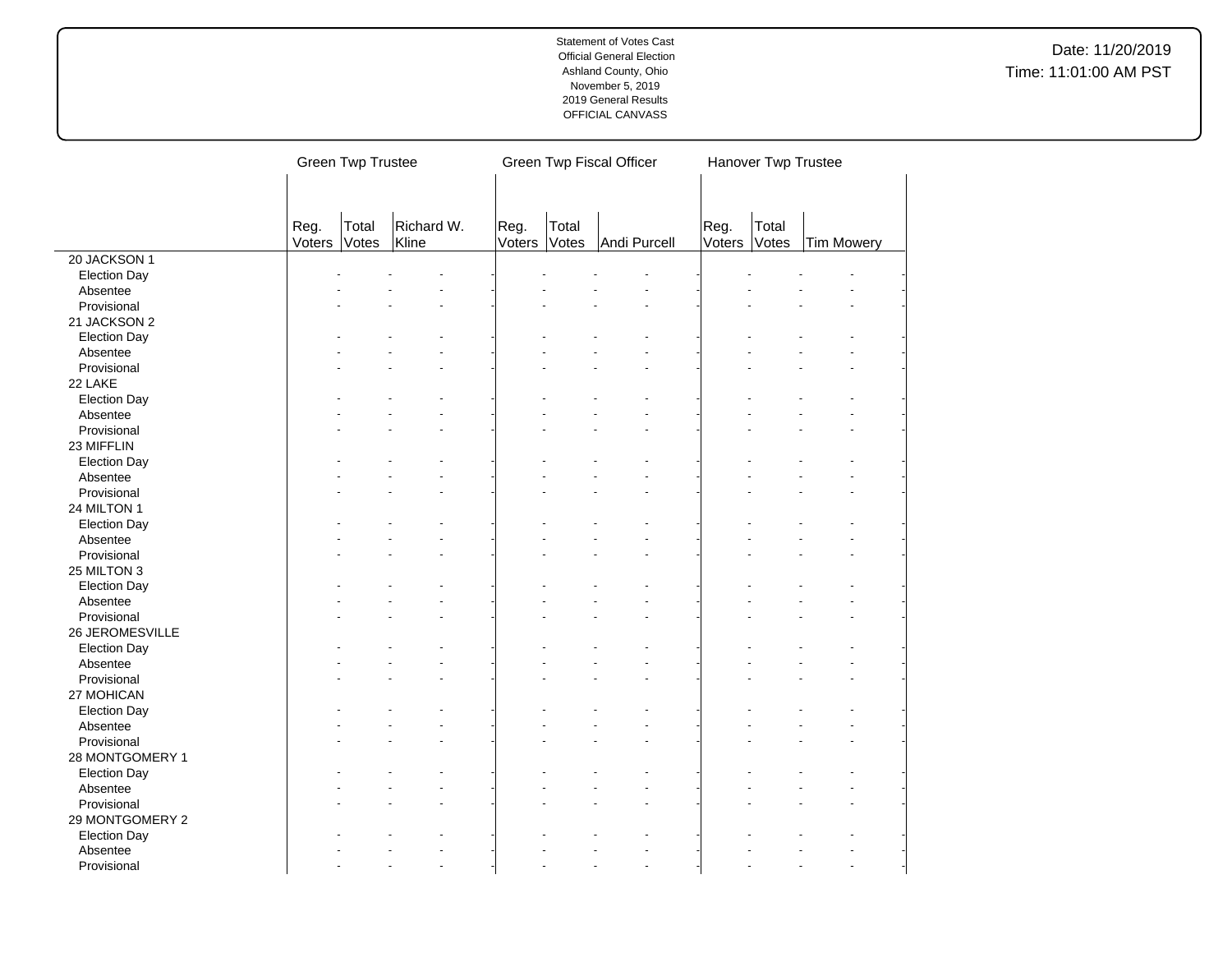|                             | <b>Statement of Votes Cast</b><br><b>Official General Election</b><br>Ashland County, Ohio<br>November 5, 2019<br>2019 General Results<br>OFFICIAL CANVASS |                     | Date: 11/20/2019<br>Time: 11:01:00 AM PST |
|-----------------------------|------------------------------------------------------------------------------------------------------------------------------------------------------------|---------------------|-------------------------------------------|
| <b>Green Twp Trustee</b>    | <b>Green Twp Fiscal Officer</b>                                                                                                                            | Hanover Twp Trustee |                                           |
| Richard W.<br>Total<br>Reg. | Total<br>Reg.                                                                                                                                              | 'Total<br> Reg.     |                                           |

Votes | Andi Purcell

Voters

Votes | Tim Mowery

Voters

Votes

Kline

Voters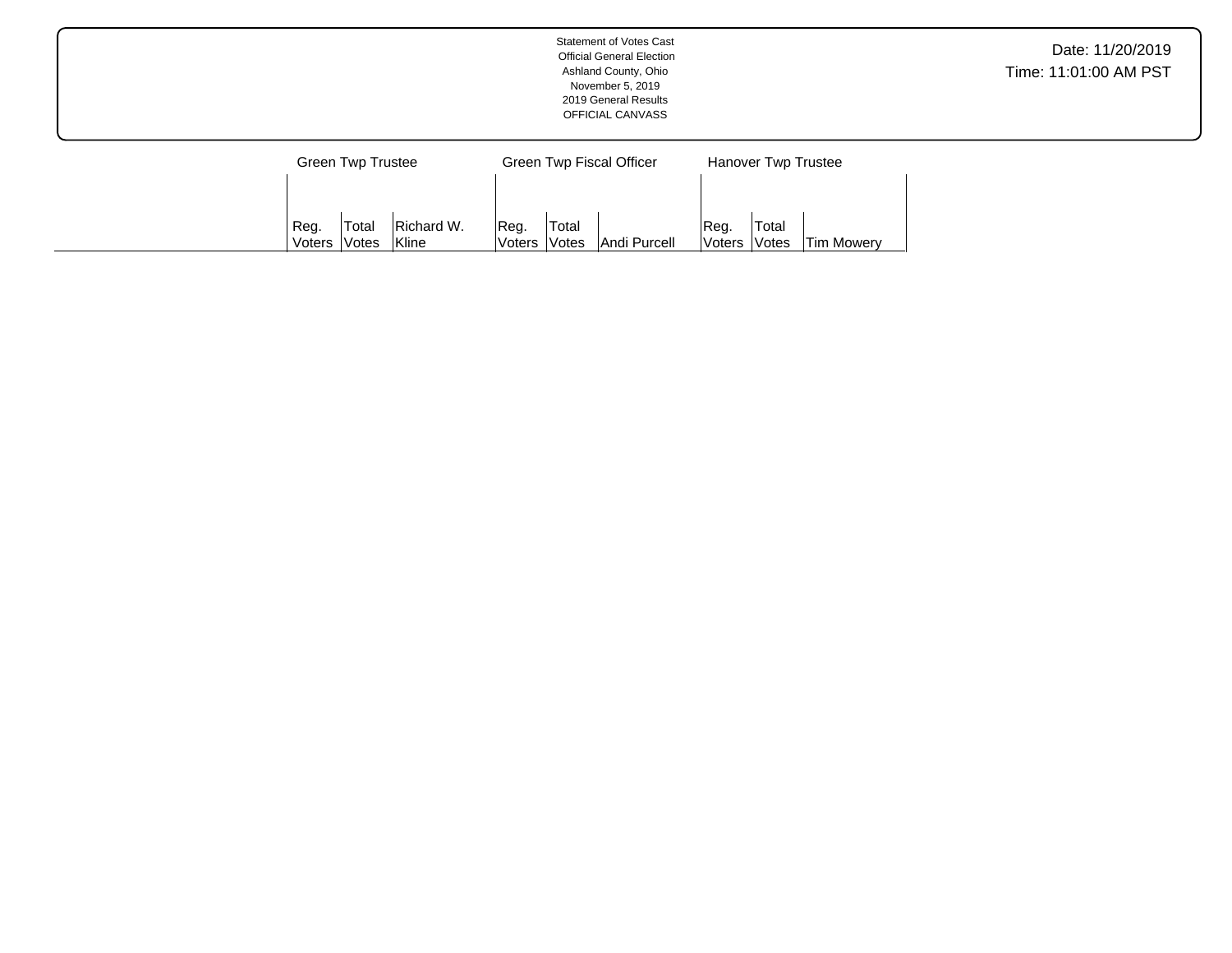| 30 MONTGOMERY 3     |      |     |             |      |     |             |      |     |             |
|---------------------|------|-----|-------------|------|-----|-------------|------|-----|-------------|
| <b>Election Day</b> |      |     |             |      |     |             |      |     |             |
| Absentee            |      |     |             |      |     |             |      |     |             |
| Provisional         |      |     |             |      |     |             |      |     |             |
| 31 ORANGE 1         |      |     |             |      |     |             |      |     |             |
| <b>Election Day</b> |      |     |             |      |     |             |      |     |             |
| Absentee            |      |     |             |      |     |             |      |     |             |
| Provisional         |      |     |             |      |     |             |      |     |             |
| 32 ORANGE 2         |      |     |             |      |     |             |      |     |             |
| <b>Election Day</b> |      |     |             |      |     |             |      |     |             |
| Absentee            |      |     |             |      |     |             |      |     |             |
| Provisional         |      |     |             |      |     |             |      |     |             |
| 33 PERRY            |      |     |             |      |     |             |      |     |             |
| <b>Election Day</b> |      |     |             |      |     |             |      |     |             |
| Absentee            |      |     |             |      |     |             |      |     |             |
| Provisional         |      |     |             |      |     |             |      |     |             |
| 34 RUGGLES          |      |     |             |      |     |             |      |     |             |
| <b>Election Day</b> |      |     |             |      |     |             |      |     |             |
| Absentee            |      |     |             |      |     |             |      |     |             |
| Provisional         |      |     |             |      |     |             |      |     |             |
| 35 SULLIVAN 1       |      |     |             |      |     |             |      |     |             |
| <b>Election Day</b> |      |     |             |      |     |             |      |     |             |
| Absentee            |      |     |             |      |     |             |      |     |             |
| Provisional         |      |     |             |      |     |             |      |     |             |
| 36 SULLIVAN 2       |      |     |             |      |     |             |      |     |             |
| <b>Election Day</b> |      |     |             |      |     |             |      |     |             |
| Absentee            |      |     |             |      |     |             |      |     |             |
| Provisional         |      |     |             |      |     |             |      |     |             |
| 37 TROY             |      |     |             |      |     |             |      |     |             |
| <b>Election Day</b> |      |     |             |      |     |             |      |     |             |
| Absentee            |      |     |             |      |     |             |      |     |             |
| Provisional         |      |     |             |      |     |             |      |     |             |
| 38 VERMILLION 1     |      |     |             |      |     |             |      |     |             |
| <b>Election Day</b> |      |     |             |      |     |             |      |     |             |
| Absentee            |      |     |             |      |     |             |      |     |             |
| Provisional         |      |     |             |      |     |             |      |     |             |
| 39 VERMILLION 2     |      |     |             |      |     |             |      |     |             |
| <b>Election Day</b> |      |     |             |      |     |             |      |     |             |
| Absentee            |      |     |             |      |     |             |      |     |             |
| Provisional         |      |     |             |      |     |             |      |     |             |
| Total               |      |     |             |      |     |             |      |     |             |
| <b>Election Day</b> | 2381 | 510 | 510 100.00% | 2381 | 492 | 492 100.00% | 1680 | 447 | 447 100.00% |
| Absentee            | 2381 | 56  | 56 100.00%  | 2381 | 51  | 51 100.00%  | 1680 | 52  | 52 100.00%  |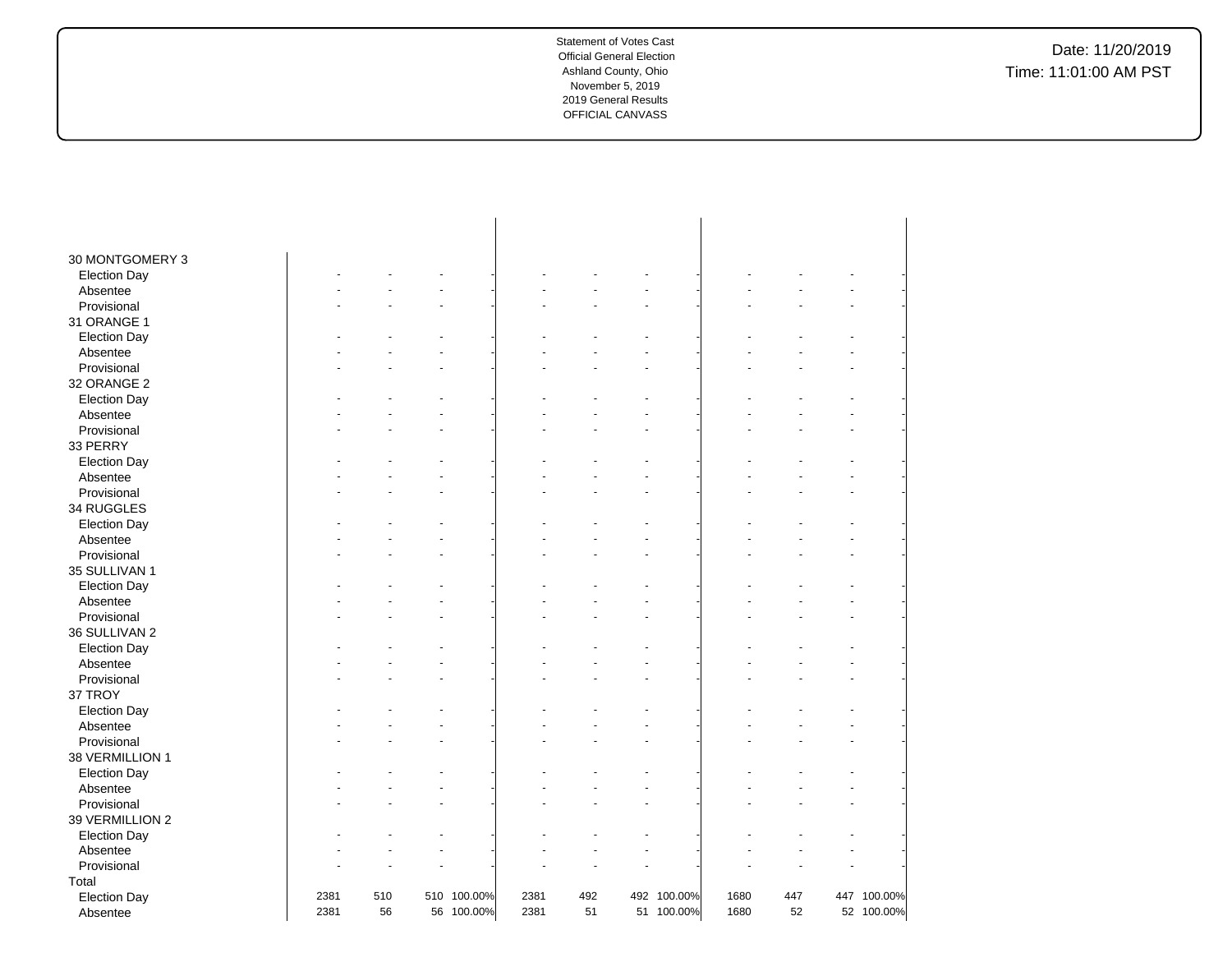Date: 11/20/2019 Time: 11:01:00 AM PST

| Provisional | 2381 |     | 100.00%        | 2381 |     | 100.00%        | 1680 |     |     | 100.00% |
|-------------|------|-----|----------------|------|-----|----------------|------|-----|-----|---------|
| Total       | 2381 | 568 | 100.00%<br>568 | 2381 | 544 | 100.00%<br>544 | 1680 | 508 | 508 | 100.00% |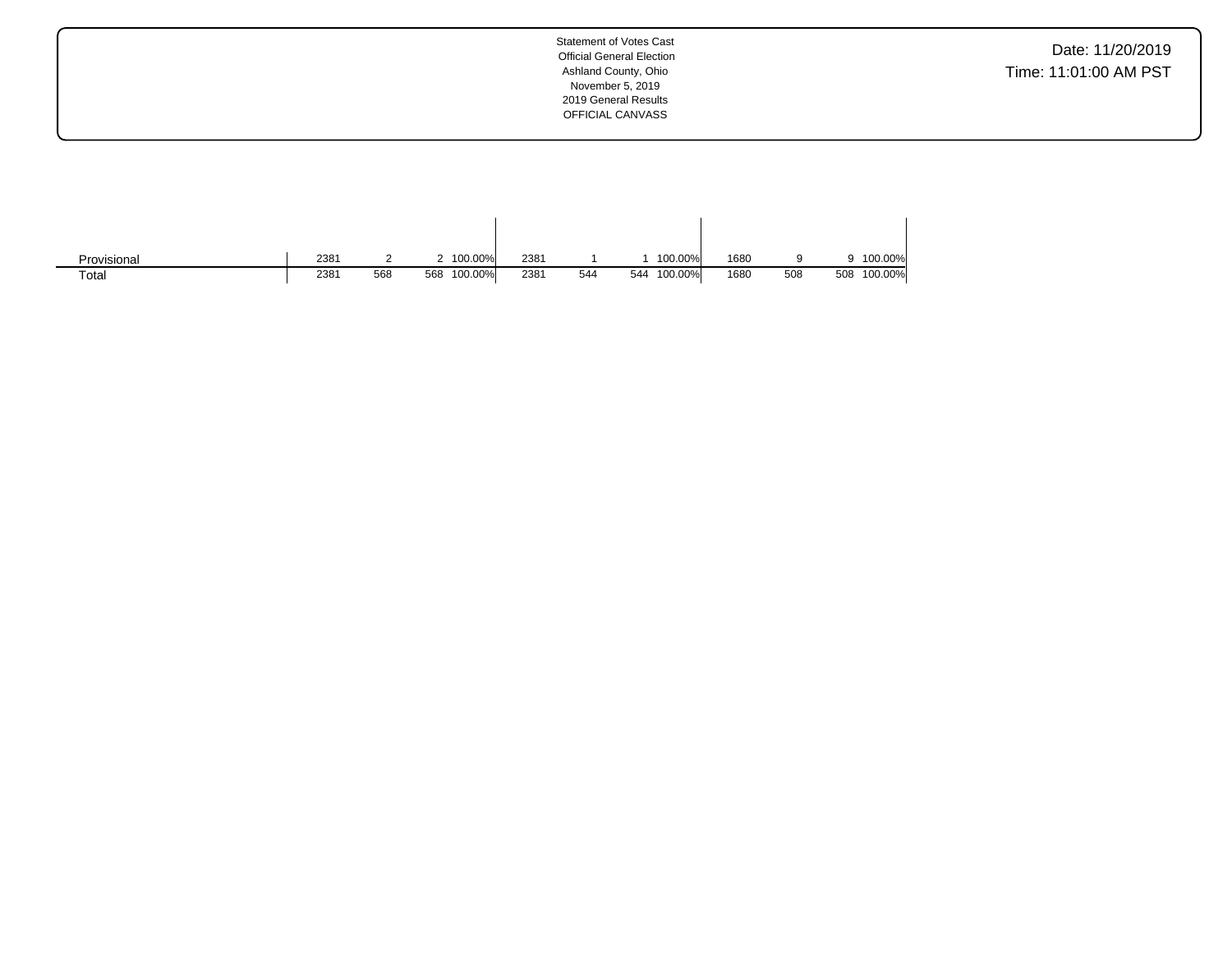|                                     |                |                | Hanover Twp Fiscal Officer |                      | Jackson Twp Trustee |                        |                      | Jackson Twp Fiscal Officer |                         |              |  |
|-------------------------------------|----------------|----------------|----------------------------|----------------------|---------------------|------------------------|----------------------|----------------------------|-------------------------|--------------|--|
|                                     | Reg.<br>Voters | Total<br>Votes | Rita K. Henley   Kim Rush  | Reg.<br>Voters Votes | Total               | Jonathon S.<br>Markley | Reg.<br>Voters Votes | Total                      | Christine M.<br>Galazka | Cheryl Welch |  |
| Jursidiction Wide                   |                |                |                            |                      |                     |                        |                      |                            |                         |              |  |
| 01 ASHLAND CITY 1- A                |                |                |                            |                      |                     |                        |                      |                            |                         |              |  |
| <b>Election Day</b>                 |                |                |                            |                      |                     |                        |                      |                            |                         |              |  |
| Absentee                            |                |                |                            |                      |                     |                        |                      |                            |                         |              |  |
| Provisional                         |                |                |                            |                      |                     |                        |                      |                            |                         |              |  |
| 02 ASHLAND CITY 1- B                |                |                |                            |                      |                     |                        |                      |                            |                         |              |  |
| <b>Election Day</b>                 |                |                |                            |                      |                     |                        |                      |                            |                         |              |  |
| Absentee                            |                |                |                            |                      |                     |                        |                      |                            |                         |              |  |
| Provisional                         |                |                |                            |                      |                     |                        |                      |                            |                         |              |  |
| 03 ASHLAND CITY 1- C                |                |                |                            |                      |                     |                        |                      |                            |                         |              |  |
| <b>Election Day</b>                 |                |                |                            |                      |                     |                        |                      |                            |                         |              |  |
| Absentee                            |                |                |                            |                      |                     |                        |                      |                            |                         |              |  |
| Provisional                         |                |                |                            |                      |                     |                        |                      |                            |                         |              |  |
| 04 ASHLAND CITY 1- D                |                |                |                            |                      |                     |                        |                      |                            |                         |              |  |
| <b>Election Day</b>                 |                |                |                            |                      |                     |                        |                      |                            |                         |              |  |
| Absentee                            |                |                |                            |                      |                     |                        |                      |                            |                         |              |  |
| Provisional                         |                |                |                            |                      |                     |                        |                      |                            |                         |              |  |
| 05 ASHLAND CITY 2- A                |                |                |                            |                      |                     |                        |                      |                            |                         |              |  |
| <b>Election Day</b>                 |                |                |                            |                      |                     |                        |                      |                            |                         |              |  |
| Absentee                            |                |                |                            |                      |                     |                        |                      |                            |                         |              |  |
| Provisional                         |                |                |                            |                      |                     |                        |                      |                            |                         |              |  |
| 06 ASHLAND CITY 2-B                 |                |                |                            |                      |                     |                        |                      |                            |                         |              |  |
| <b>Election Day</b>                 |                |                |                            |                      |                     |                        |                      |                            |                         |              |  |
| Absentee                            |                |                |                            |                      |                     |                        |                      |                            |                         |              |  |
| Provisional                         |                |                |                            |                      |                     |                        |                      |                            |                         |              |  |
| 07 ASHLAND CITY 2- C                |                |                |                            |                      |                     |                        |                      |                            |                         |              |  |
|                                     |                |                |                            |                      |                     |                        |                      |                            |                         |              |  |
| <b>Election Day</b><br>Absentee     |                |                |                            |                      |                     |                        |                      |                            |                         |              |  |
| Provisional                         |                |                |                            |                      |                     |                        |                      |                            |                         |              |  |
|                                     |                |                |                            |                      |                     |                        |                      |                            |                         |              |  |
| 08 ASHLAND CITY 3- A                |                |                |                            |                      |                     |                        |                      |                            |                         |              |  |
| <b>Election Day</b>                 |                |                |                            |                      |                     |                        |                      |                            |                         |              |  |
| Absentee                            |                |                |                            |                      |                     |                        |                      |                            |                         |              |  |
| Provisional<br>09 ASHLAND CITY 3- B |                |                |                            |                      |                     |                        |                      |                            |                         |              |  |
| <b>Election Day</b>                 |                |                |                            |                      |                     |                        |                      |                            |                         |              |  |
| Absentee                            |                |                |                            |                      |                     |                        |                      |                            |                         |              |  |
| Provisional                         |                |                |                            |                      |                     |                        |                      |                            |                         |              |  |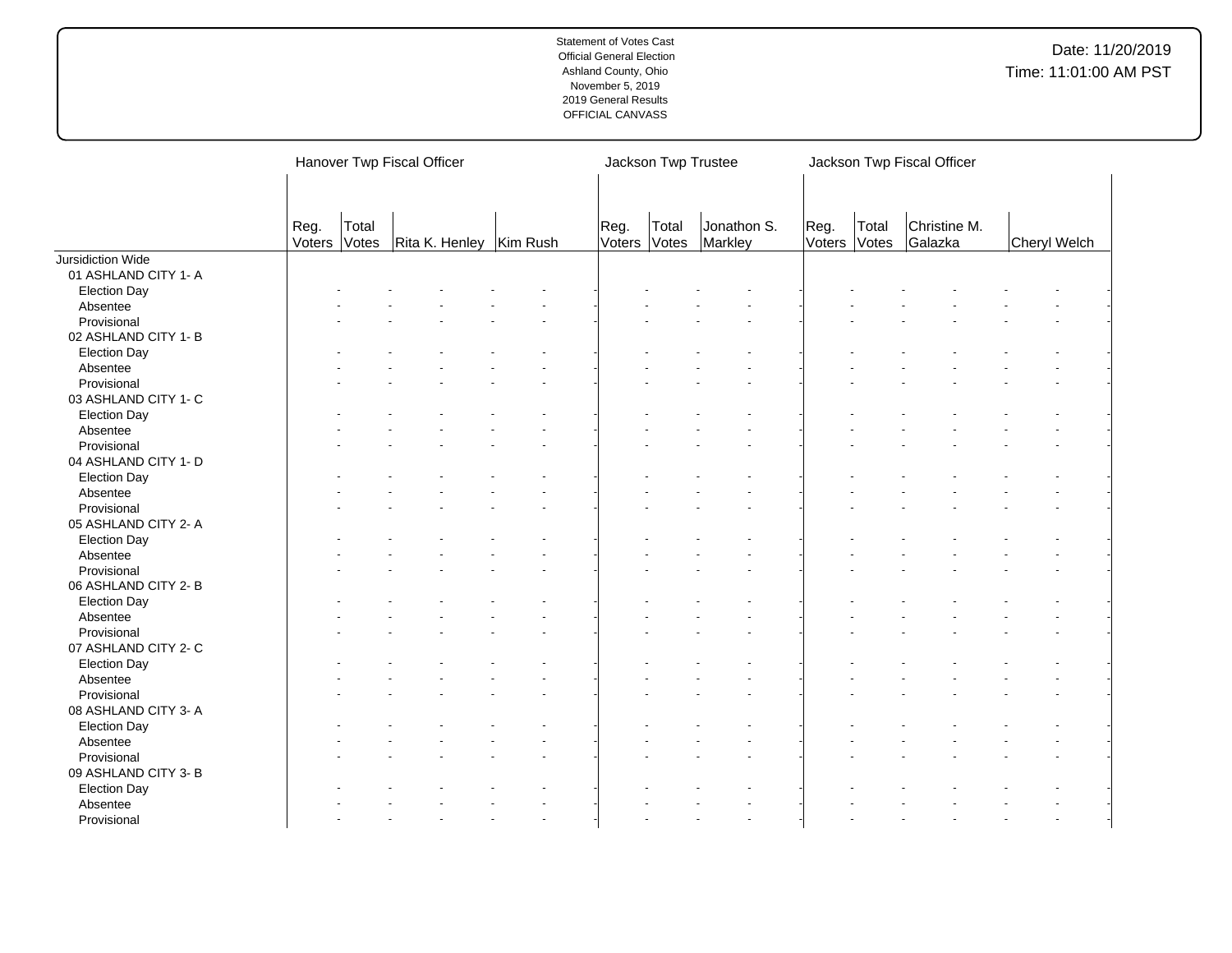|                       |        | Hanover Twp Fiscal Officer |                           |           |              |        |        |       | Jackson Twp Trustee | Jackson Twp Fiscal Officer |       |              |  |              |
|-----------------------|--------|----------------------------|---------------------------|-----------|--------------|--------|--------|-------|---------------------|----------------------------|-------|--------------|--|--------------|
|                       |        |                            |                           |           |              |        |        |       |                     |                            |       |              |  |              |
|                       | Reg.   | Total                      |                           |           |              |        | Reg.   | Total | Jonathon S.         | Reg.                       | Total | Christine M. |  |              |
|                       | Voters | Votes                      | Rita K. Henley   Kim Rush |           |              |        | Voters | Votes | Markley             | Voters                     | Votes | Galazka      |  | Cheryl Welch |
| 10 ASHLAND CITY 3-C   |        |                            |                           |           |              |        |        |       |                     |                            |       |              |  |              |
| <b>Election Day</b>   |        |                            |                           |           |              |        |        |       |                     |                            |       |              |  |              |
| Absentee              |        |                            |                           |           |              |        |        |       |                     |                            |       |              |  |              |
| Provisional           |        |                            |                           |           |              |        |        |       |                     |                            |       |              |  |              |
| 11 ASHLAND CITY 3- D  |        |                            |                           |           |              |        |        |       |                     |                            |       |              |  |              |
| <b>Election Day</b>   |        |                            |                           |           |              |        |        |       |                     |                            |       |              |  |              |
| Absentee              |        |                            |                           |           |              |        |        |       |                     |                            |       |              |  |              |
| Provisional           |        |                            |                           |           |              |        |        |       |                     |                            |       |              |  |              |
| 12 ASHLAND CITY 4- A  |        |                            |                           |           |              |        |        |       |                     |                            |       |              |  |              |
| <b>Election Day</b>   |        |                            |                           |           |              |        |        |       |                     |                            |       |              |  |              |
| Absentee              |        |                            |                           |           |              |        |        |       |                     |                            |       |              |  |              |
| Provisional           |        |                            |                           |           |              |        |        |       |                     |                            |       |              |  |              |
| 13 ASHLAND CITY 4-B   |        |                            |                           |           |              |        |        |       |                     |                            |       |              |  |              |
| <b>Election Day</b>   |        |                            |                           |           |              |        |        |       |                     |                            |       |              |  |              |
| Absentee              |        |                            |                           |           |              |        |        |       |                     |                            |       |              |  |              |
| Provisional           |        |                            |                           |           |              |        |        |       |                     |                            |       |              |  |              |
| 14 ASHLAND CITY 4- C  |        |                            |                           |           |              |        |        |       |                     |                            |       |              |  |              |
| <b>Election Day</b>   |        |                            |                           |           |              |        |        |       |                     |                            |       |              |  |              |
| Absentee              |        |                            |                           |           |              |        |        |       |                     |                            |       |              |  |              |
| Provisional           |        |                            |                           |           |              |        |        |       |                     |                            |       |              |  |              |
| <b>15 CLEAR CREEK</b> |        |                            |                           |           |              |        |        |       |                     |                            |       |              |  |              |
| <b>Election Day</b>   |        |                            |                           |           |              |        |        |       |                     |                            |       |              |  |              |
| Absentee              |        |                            |                           |           |              |        |        |       |                     |                            |       |              |  |              |
| Provisional           |        |                            |                           |           |              |        |        |       |                     |                            |       |              |  |              |
| 16 LOUDONVILLE 1      |        |                            |                           |           |              |        |        |       |                     |                            |       |              |  |              |
| <b>Election Day</b>   | 581    | 188                        | 127                       | 67.55%    | 61           | 32.45% |        |       |                     |                            |       |              |  |              |
| Absentee              | 581    | 13                         | 10                        | 76.92%    | $\mathbf{3}$ | 23.08% |        |       |                     |                            |       |              |  |              |
| Provisional           | 581    |                            | $\mathbf{1}$              | 1 100.00% | $\mathbf 0$  |        |        |       |                     |                            |       |              |  |              |
| 17 GREEN 1            |        |                            |                           |           |              |        |        |       |                     |                            |       |              |  |              |
| <b>Election Day</b>   |        |                            |                           |           |              |        |        |       |                     |                            |       |              |  |              |
| Absentee              |        |                            |                           |           |              |        |        |       |                     |                            |       |              |  |              |
| Provisional           |        |                            |                           |           |              |        |        |       |                     |                            |       |              |  |              |
| 18 GREEN 2            |        |                            |                           |           |              |        |        |       |                     |                            |       |              |  |              |
| <b>Election Day</b>   |        |                            |                           |           |              |        |        |       |                     |                            |       |              |  |              |
|                       |        |                            |                           |           |              |        |        |       |                     |                            |       |              |  |              |
| Absentee              |        |                            |                           |           |              |        |        |       |                     |                            |       |              |  |              |
| Provisional           |        |                            |                           |           |              |        |        |       |                     |                            |       |              |  |              |
| 19 LOUDONVILLE 2      | 1099   | 278                        | 185                       | 66.55%    | 93           | 33.45% |        |       |                     |                            |       |              |  |              |
| <b>Election Day</b>   | 1099   | 46                         | 32                        | 69.57%    | 14           | 30.43% |        |       |                     |                            |       |              |  |              |
| Absentee              |        |                            |                           |           |              |        |        |       |                     |                            |       |              |  |              |
| Provisional           | 1099   |                            | 8<br>$\overline{7}$       | 87.50%    | $\mathbf{1}$ | 12.50% |        |       |                     |                            |       |              |  |              |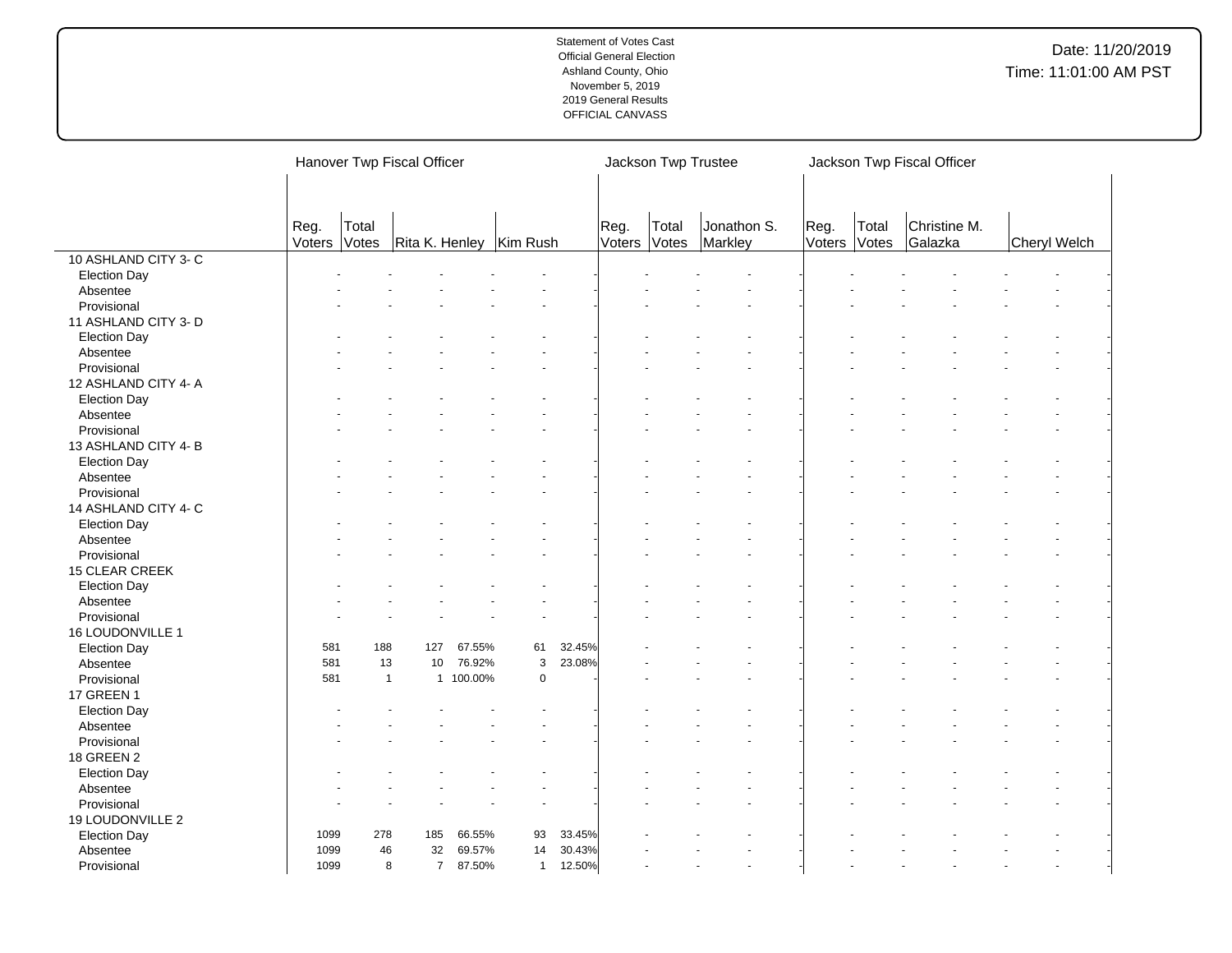|                     |        |       | Hanover Twp Fiscal Officer |              | Jackson Twp Trustee |                             | Jackson Twp Fiscal Officer |                |                |                |                     |         |
|---------------------|--------|-------|----------------------------|--------------|---------------------|-----------------------------|----------------------------|----------------|----------------|----------------|---------------------|---------|
|                     |        |       |                            |              |                     |                             |                            |                |                |                |                     |         |
|                     |        |       |                            |              |                     |                             |                            |                |                |                |                     |         |
|                     | Reg.   | Total |                            | Reg.         | Total               | Jonathon S.                 | Reg.                       | Total          | Christine M.   |                |                     |         |
|                     | Voters | Votes | Rita K. Henley   Kim Rush  | Voters Votes |                     | Markley                     | Voters                     | Votes          | Galazka        |                | <b>Cheryl Welch</b> |         |
| 20 JACKSON 1        |        |       |                            |              |                     |                             |                            |                |                |                |                     |         |
| <b>Election Day</b> |        |       |                            | 1043         | 95                  | 95 100.00%                  | 1043                       | 118            | 50             | 42.37%         | 68                  | 57.63%  |
| Absentee            |        |       |                            | 1043         | 19                  | 19 100.00%                  | 1043                       | 26             | $\overline{7}$ | 26.92%         | 19                  | 73.08%  |
| Provisional         |        |       |                            | 1043         | $\overline{1}$      | 1 100.00%                   | 1043                       | $\overline{1}$ | 0              | $\overline{a}$ | $\mathbf{1}$        | 100.00% |
| 21 JACKSON 2        |        |       |                            |              |                     |                             |                            |                |                |                |                     |         |
| <b>Election Day</b> |        |       |                            | 1234         | 207                 | 207 100.00%                 | 1234                       | 257            | 125            | 48.64%         | 132                 | 51.36%  |
| Absentee            |        |       |                            | 1234         | 36                  | 36 100.00%                  | 1234                       | 51             | 24             | 47.06%         | 27                  | 52.94%  |
| Provisional         |        |       |                            | 1234         |                     | $\overline{2}$<br>2 100.00% | 1234                       | $\overline{2}$ | $\overline{1}$ | 50.00%         | $\mathbf{1}$        | 50.00%  |
| 22 LAKE             |        |       |                            |              |                     |                             |                            |                |                |                |                     |         |
| <b>Election Day</b> |        |       |                            |              |                     |                             |                            |                |                |                |                     |         |
| Absentee            |        |       |                            |              |                     |                             |                            |                |                |                |                     |         |
| Provisional         |        |       |                            |              |                     |                             |                            |                |                |                |                     |         |
| 23 MIFFLIN          |        |       |                            |              |                     |                             |                            |                |                |                |                     |         |
| <b>Election Day</b> |        |       |                            |              |                     |                             |                            |                |                |                |                     |         |
| Absentee            |        |       |                            |              |                     |                             |                            |                |                |                |                     |         |
| Provisional         |        |       |                            |              |                     |                             |                            |                |                |                |                     |         |
| 24 MILTON 1         |        |       |                            |              |                     |                             |                            |                |                |                |                     |         |
| <b>Election Day</b> |        |       |                            |              |                     |                             |                            |                |                |                |                     |         |
| Absentee            |        |       |                            |              |                     |                             |                            |                |                |                |                     |         |
| Provisional         |        |       |                            |              |                     |                             |                            |                |                |                |                     |         |
| 25 MILTON 3         |        |       |                            |              |                     |                             |                            |                |                |                |                     |         |
| <b>Election Day</b> |        |       |                            |              |                     |                             |                            |                |                |                |                     |         |
| Absentee            |        |       |                            |              |                     |                             |                            |                |                |                |                     |         |
| Provisional         |        |       |                            |              |                     |                             |                            |                |                |                |                     |         |
| 26 JEROMESVILLE     |        |       |                            |              |                     |                             |                            |                |                |                |                     |         |
| <b>Election Day</b> |        |       |                            |              |                     |                             |                            |                |                |                |                     |         |
| Absentee            |        |       |                            |              |                     |                             |                            |                |                |                |                     |         |
| Provisional         |        |       |                            |              |                     |                             |                            |                |                |                |                     |         |
| 27 MOHICAN          |        |       |                            |              |                     |                             |                            |                |                |                |                     |         |
| <b>Election Day</b> |        |       |                            |              |                     |                             |                            |                |                |                |                     |         |
| Absentee            |        |       |                            |              |                     |                             |                            |                |                |                |                     |         |
| Provisional         |        |       |                            |              |                     |                             |                            |                |                |                |                     |         |
|                     |        |       |                            |              |                     |                             |                            |                |                |                |                     |         |
| 28 MONTGOMERY 1     |        |       |                            |              |                     |                             |                            |                |                |                |                     |         |
| <b>Election Day</b> |        |       |                            |              |                     |                             |                            |                |                |                |                     |         |
| Absentee            |        |       |                            |              |                     |                             |                            |                |                |                |                     |         |
| Provisional         |        |       |                            |              |                     |                             |                            |                |                |                |                     |         |
| 29 MONTGOMERY 2     |        |       |                            |              |                     |                             |                            |                |                |                |                     |         |
| <b>Election Day</b> |        |       |                            |              |                     |                             |                            |                |                |                |                     |         |
| Absentee            |        |       |                            |              |                     |                             |                            |                |                |                |                     |         |
| Provisional         |        |       |                            |              |                     |                             |                            |                |                |                |                     |         |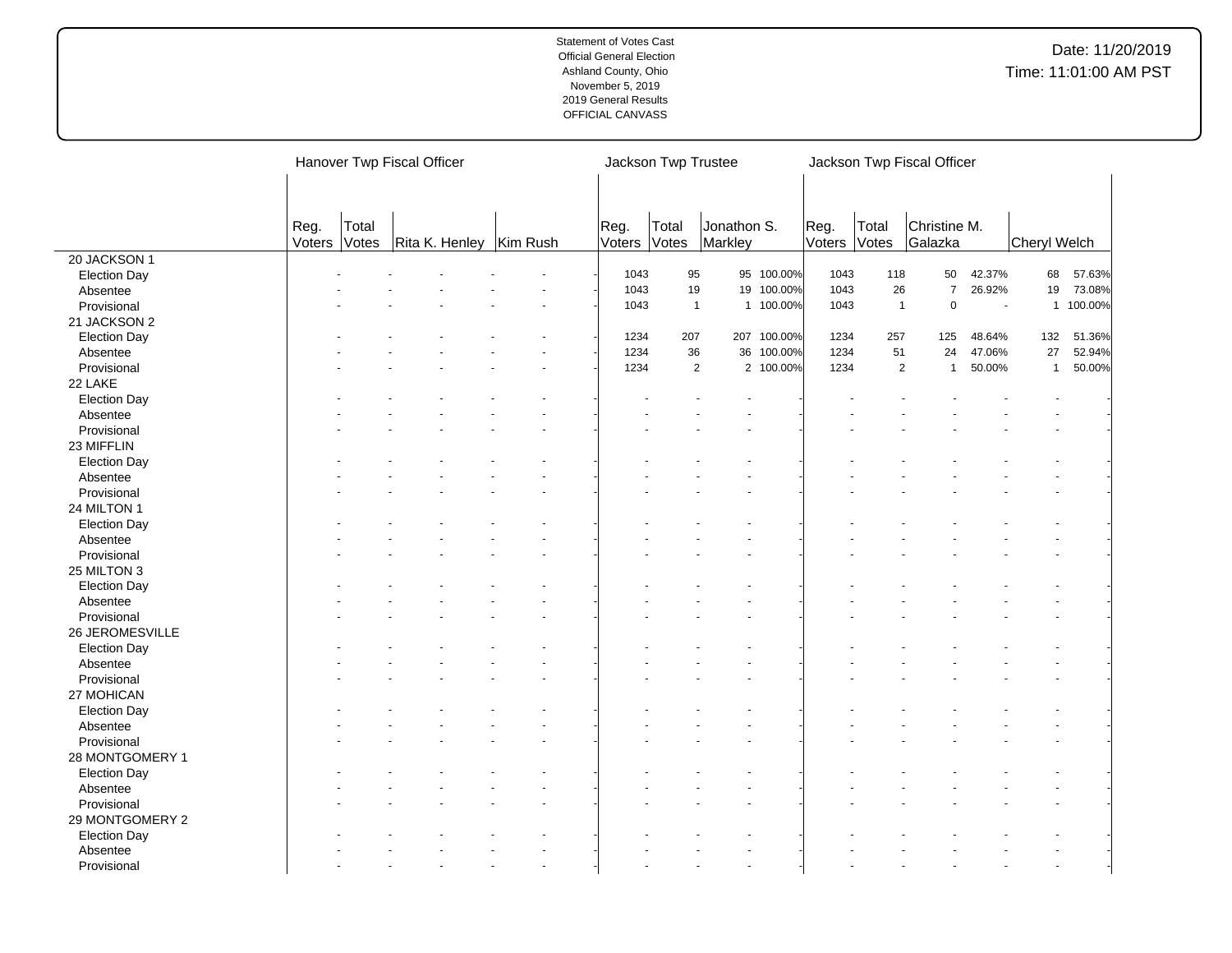|                            | <b>Statement of Votes Cast</b><br><b>Official General Election</b><br>Ashland County, Ohio<br>November 5, 2019<br>2019 General Results<br>OFFICIAL CANVASS |                            | Date: 11/20/2019<br>Time: 11:01:00 AM PST |
|----------------------------|------------------------------------------------------------------------------------------------------------------------------------------------------------|----------------------------|-------------------------------------------|
| Hanover Twp Fiscal Officer | Jackson Twp Trustee                                                                                                                                        | Jackson Twp Fiscal Officer |                                           |

| Reg.    | Total               |                             |          | Req.                 | 'Total       | Jonathon S.    | IRea.        | <b>Total</b> | Christine M.   |              |
|---------|---------------------|-----------------------------|----------|----------------------|--------------|----------------|--------------|--------------|----------------|--------------|
| Voters. | <i><b>Notes</b></i> | <sup>I</sup> Rita K. Henlev | Kim Rush | <i><b>Voters</b></i> | <b>Votes</b> | <b>Markley</b> | Voters Votes |              | <b>Galazka</b> | Cheryl Welch |
|         |                     |                             |          |                      |              |                |              |              |                |              |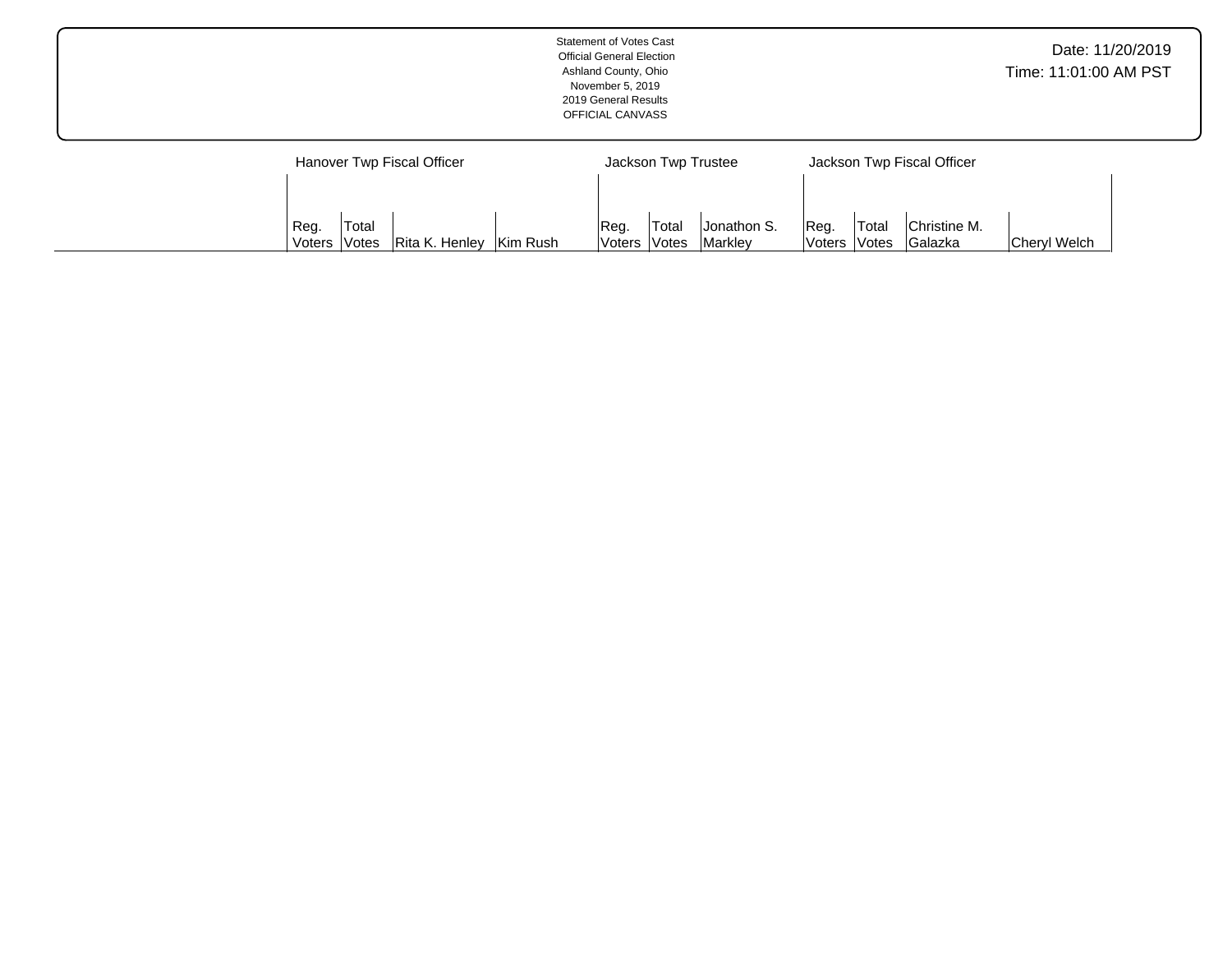| 30 MONTGOMERY 3     |      |     |     |        |     |        |      |     |             |      |     |     |        |     |        |
|---------------------|------|-----|-----|--------|-----|--------|------|-----|-------------|------|-----|-----|--------|-----|--------|
| <b>Election Day</b> |      |     |     |        |     |        |      |     |             |      |     |     |        |     |        |
| Absentee            |      |     |     |        |     |        |      |     |             |      |     |     |        |     |        |
| Provisional         |      |     |     |        |     |        |      |     |             |      |     |     |        |     |        |
| 31 ORANGE 1         |      |     |     |        |     |        |      |     |             |      |     |     |        |     |        |
| <b>Election Day</b> |      |     |     |        |     |        |      |     |             |      |     |     |        |     |        |
| Absentee            |      |     |     |        |     |        |      |     |             |      |     |     |        |     |        |
| Provisional         |      |     |     |        |     |        |      |     |             |      |     |     |        |     |        |
| 32 ORANGE 2         |      |     |     |        |     |        |      |     |             |      |     |     |        |     |        |
| <b>Election Day</b> |      |     |     |        |     |        |      |     |             |      |     |     |        |     |        |
| Absentee            |      |     |     |        |     |        |      |     |             |      |     |     |        |     |        |
| Provisional         |      |     |     |        |     |        |      |     |             |      |     |     |        |     |        |
| 33 PERRY            |      |     |     |        |     |        |      |     |             |      |     |     |        |     |        |
| <b>Election Day</b> |      |     |     |        |     |        |      |     |             |      |     |     |        |     |        |
| Absentee            |      |     |     |        |     |        |      |     |             |      |     |     |        |     |        |
| Provisional         |      |     |     |        |     |        |      |     |             |      |     |     |        |     |        |
| 34 RUGGLES          |      |     |     |        |     |        |      |     |             |      |     |     |        |     |        |
| <b>Election Day</b> |      |     |     |        |     |        |      |     |             |      |     |     |        |     |        |
| Absentee            |      |     |     |        |     |        |      |     |             |      |     |     |        |     |        |
| Provisional         |      |     |     |        |     |        |      |     |             |      |     |     |        |     |        |
| 35 SULLIVAN 1       |      |     |     |        |     |        |      |     |             |      |     |     |        |     |        |
| <b>Election Day</b> |      |     |     |        |     |        |      |     |             |      |     |     |        |     |        |
| Absentee            |      |     |     |        |     |        |      |     |             |      |     |     |        |     |        |
| Provisional         |      |     |     |        |     |        |      |     |             |      |     |     |        |     |        |
| 36 SULLIVAN 2       |      |     |     |        |     |        |      |     |             |      |     |     |        |     |        |
| <b>Election Day</b> |      |     |     |        |     |        |      |     |             |      |     |     |        |     |        |
| Absentee            |      |     |     |        |     |        |      |     |             |      |     |     |        |     |        |
| Provisional         |      |     |     |        |     |        |      |     |             |      |     |     |        |     |        |
| 37 TROY             |      |     |     |        |     |        |      |     |             |      |     |     |        |     |        |
| <b>Election Day</b> |      |     |     |        |     |        |      |     |             |      |     |     |        |     |        |
| Absentee            |      |     |     |        |     |        |      |     |             |      |     |     |        |     |        |
| Provisional         |      |     |     |        |     |        |      |     |             |      |     |     |        |     |        |
| 38 VERMILLION 1     |      |     |     |        |     |        |      |     |             |      |     |     |        |     |        |
| <b>Election Day</b> |      |     |     |        |     |        |      |     |             |      |     |     |        |     |        |
| Absentee            |      |     |     |        |     |        |      |     |             |      |     |     |        |     |        |
| Provisional         |      |     |     |        |     |        |      |     |             |      |     |     |        |     |        |
| 39 VERMILLION 2     |      |     |     |        |     |        |      |     |             |      |     |     |        |     |        |
| <b>Election Day</b> |      |     |     |        |     |        |      |     |             |      |     |     |        |     |        |
| Absentee            |      |     |     |        |     |        |      |     |             |      |     |     |        |     |        |
| Provisional         |      |     |     |        |     |        |      |     |             |      |     |     |        |     |        |
| Total               |      |     |     |        |     |        |      |     |             |      |     |     |        |     |        |
| <b>Election Day</b> | 1680 | 466 | 312 | 66.95% | 154 | 33.05% | 2277 | 302 | 302 100.00% | 2277 | 375 | 175 | 46.67% | 200 | 53.33% |
| Absentee            | 1680 | 59  | 42  | 71.19% | 17  | 28.81% | 2277 | 55  | 55 100.00%  | 2277 | 77  | 31  | 40.26% | 46  | 59.74% |
|                     |      |     |     |        |     |        |      |     |             |      |     |     |        |     |        |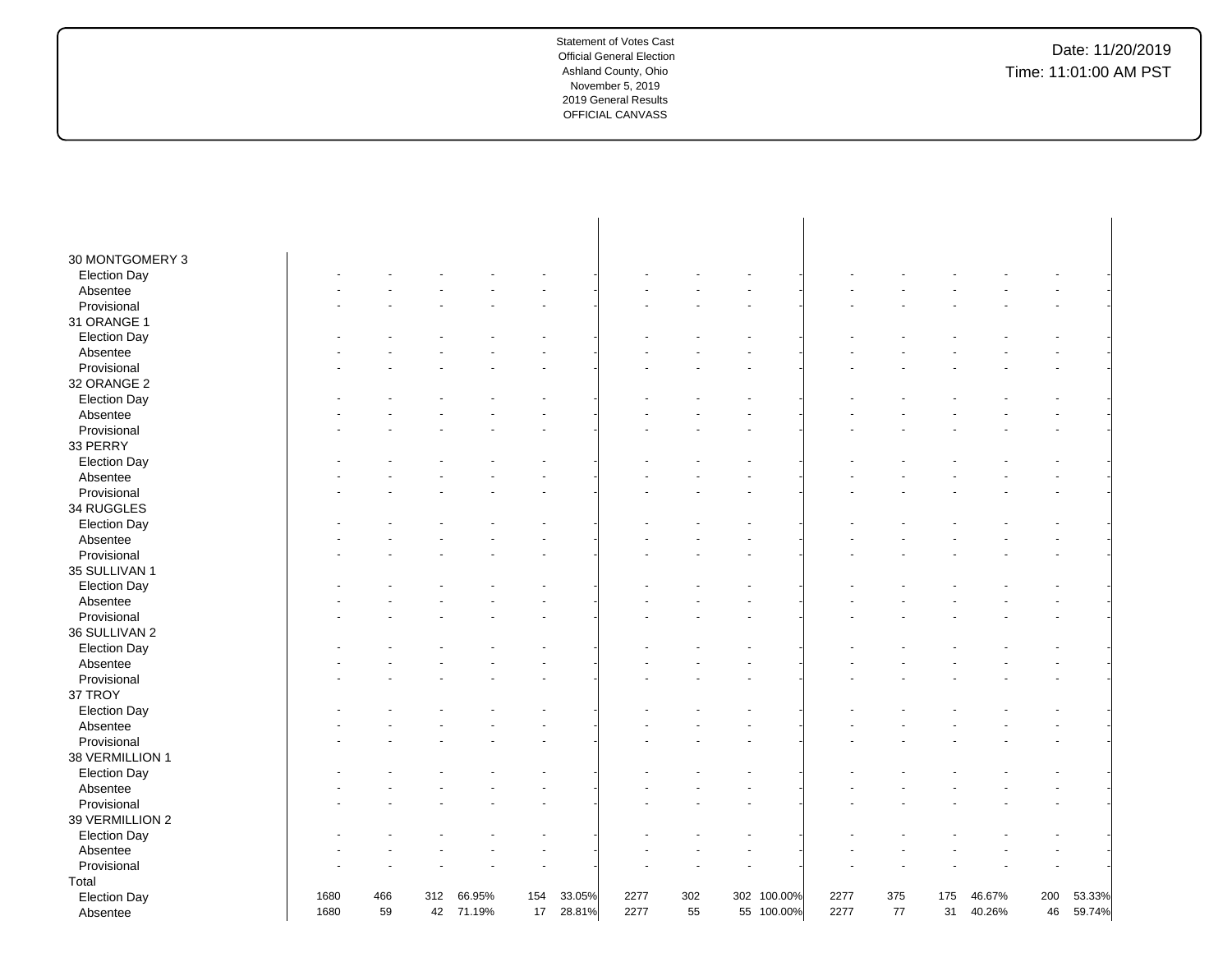| <b>Statement of Votes Cast</b><br>Date: 11/20/2019<br><b>Official General Election</b><br>Time: 11:01:00 AM PST<br>Ashland County, Ohio<br>November 5, 2019<br>2019 General Results<br>OFFICIAL CANVASS |  |
|---------------------------------------------------------------------------------------------------------------------------------------------------------------------------------------------------------|--|
|---------------------------------------------------------------------------------------------------------------------------------------------------------------------------------------------------------|--|

| Provisional | 1680 |     |     | 88.89% |     | 11.11% | 2277 |     | 3 100.00%   | 2277 |     |     | 33.33% |     | 66.67% |
|-------------|------|-----|-----|--------|-----|--------|------|-----|-------------|------|-----|-----|--------|-----|--------|
| Total       | 1680 | 534 | 362 | 67.79% | 172 | 32.21% | 2277 | 360 | 360 100.00% | 2277 | 455 | 207 | 45.49% | 248 | 54.51% |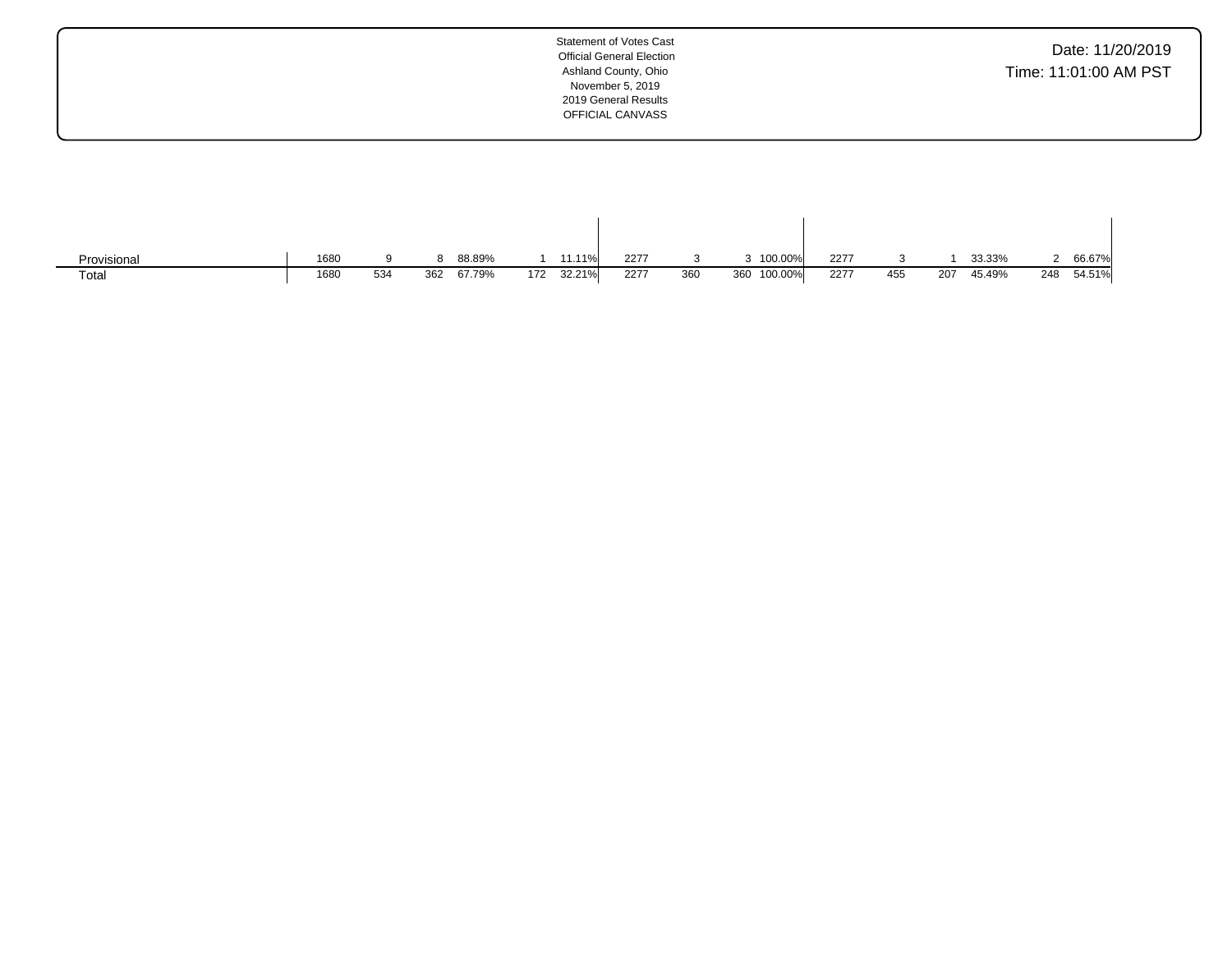|                                     |                | Lake Twp Trustee |                         |                |                | Lake Twp Fiscal Officer |                | Mifflin Twp Trustee |                           |                |                | Mifflin Twp Fiscal Officer |  |
|-------------------------------------|----------------|------------------|-------------------------|----------------|----------------|-------------------------|----------------|---------------------|---------------------------|----------------|----------------|----------------------------|--|
|                                     | Reg.<br>Voters | Total<br>Votes   | Lewis E.<br>Morris, Jr. | Reg.<br>Voters | Total<br>Votes | Liz Schaffer            | Reg.<br>Voters | Total<br>Votes      | Timothy E.<br>Echelberger | Reg.<br>Voters | Total<br>Votes | David L. Seiss             |  |
| Jursidiction Wide                   |                |                  |                         |                |                |                         |                |                     |                           |                |                |                            |  |
| 01 ASHLAND CITY 1- A                |                |                  |                         |                |                |                         |                |                     |                           |                |                |                            |  |
| <b>Election Day</b>                 |                |                  |                         |                |                |                         |                |                     |                           |                |                |                            |  |
| Absentee                            |                |                  |                         |                |                |                         |                |                     |                           |                |                |                            |  |
| Provisional                         |                |                  |                         |                |                |                         |                |                     |                           |                |                |                            |  |
| 02 ASHLAND CITY 1- B                |                |                  |                         |                |                |                         |                |                     |                           |                |                |                            |  |
| <b>Election Day</b>                 |                |                  |                         |                |                |                         |                |                     |                           |                |                |                            |  |
| Absentee                            |                |                  |                         |                |                |                         |                |                     |                           |                |                |                            |  |
| Provisional                         |                |                  |                         |                |                |                         |                |                     |                           |                |                |                            |  |
| 03 ASHLAND CITY 1- C                |                |                  |                         |                |                |                         |                |                     |                           |                |                |                            |  |
| <b>Election Day</b>                 |                |                  |                         |                |                |                         |                |                     |                           |                |                |                            |  |
| Absentee                            |                |                  |                         |                |                |                         |                |                     |                           |                |                |                            |  |
| Provisional                         |                |                  |                         |                |                |                         |                |                     |                           |                |                |                            |  |
| 04 ASHLAND CITY 1- D                |                |                  |                         |                |                |                         |                |                     |                           |                |                |                            |  |
| <b>Election Day</b>                 |                |                  |                         |                |                |                         |                |                     |                           |                |                |                            |  |
| Absentee                            |                |                  |                         |                |                |                         |                |                     |                           |                |                |                            |  |
| Provisional                         |                |                  |                         |                |                |                         |                |                     |                           |                |                |                            |  |
| 05 ASHLAND CITY 2- A                |                |                  |                         |                |                |                         |                |                     |                           |                |                |                            |  |
| <b>Election Day</b>                 |                |                  |                         |                |                |                         |                |                     |                           |                |                |                            |  |
| Absentee                            |                |                  |                         |                |                |                         |                |                     |                           |                |                |                            |  |
| Provisional                         |                |                  |                         |                |                |                         |                |                     |                           |                |                |                            |  |
| 06 ASHLAND CITY 2-B                 |                |                  |                         |                |                |                         |                |                     |                           |                |                |                            |  |
| <b>Election Day</b>                 |                |                  |                         |                |                |                         |                |                     |                           |                |                |                            |  |
| Absentee                            |                |                  |                         |                |                |                         |                |                     |                           |                |                |                            |  |
| Provisional                         |                |                  |                         |                |                |                         |                |                     |                           |                |                |                            |  |
| 07 ASHLAND CITY 2-C                 |                |                  |                         |                |                |                         |                |                     |                           |                |                |                            |  |
| <b>Election Day</b>                 |                |                  |                         |                |                |                         |                |                     |                           |                |                |                            |  |
| Absentee                            |                |                  |                         |                |                |                         |                |                     |                           |                |                |                            |  |
| Provisional                         |                |                  |                         |                |                |                         |                |                     |                           |                |                |                            |  |
| 08 ASHLAND CITY 3- A                |                |                  |                         |                |                |                         |                |                     |                           |                |                |                            |  |
|                                     |                |                  |                         |                |                |                         |                |                     |                           |                |                |                            |  |
| <b>Election Day</b><br>Absentee     |                |                  |                         |                |                |                         |                |                     |                           |                |                |                            |  |
|                                     |                |                  |                         |                |                |                         |                |                     |                           |                |                |                            |  |
| Provisional<br>09 ASHLAND CITY 3- B |                |                  |                         |                |                |                         |                |                     |                           |                |                |                            |  |
| <b>Election Day</b>                 |                |                  |                         |                |                |                         |                |                     |                           |                |                |                            |  |
| Absentee                            |                |                  |                         |                |                |                         |                |                     |                           |                |                |                            |  |
| Provisional                         |                |                  |                         |                |                |                         |                |                     |                           |                |                |                            |  |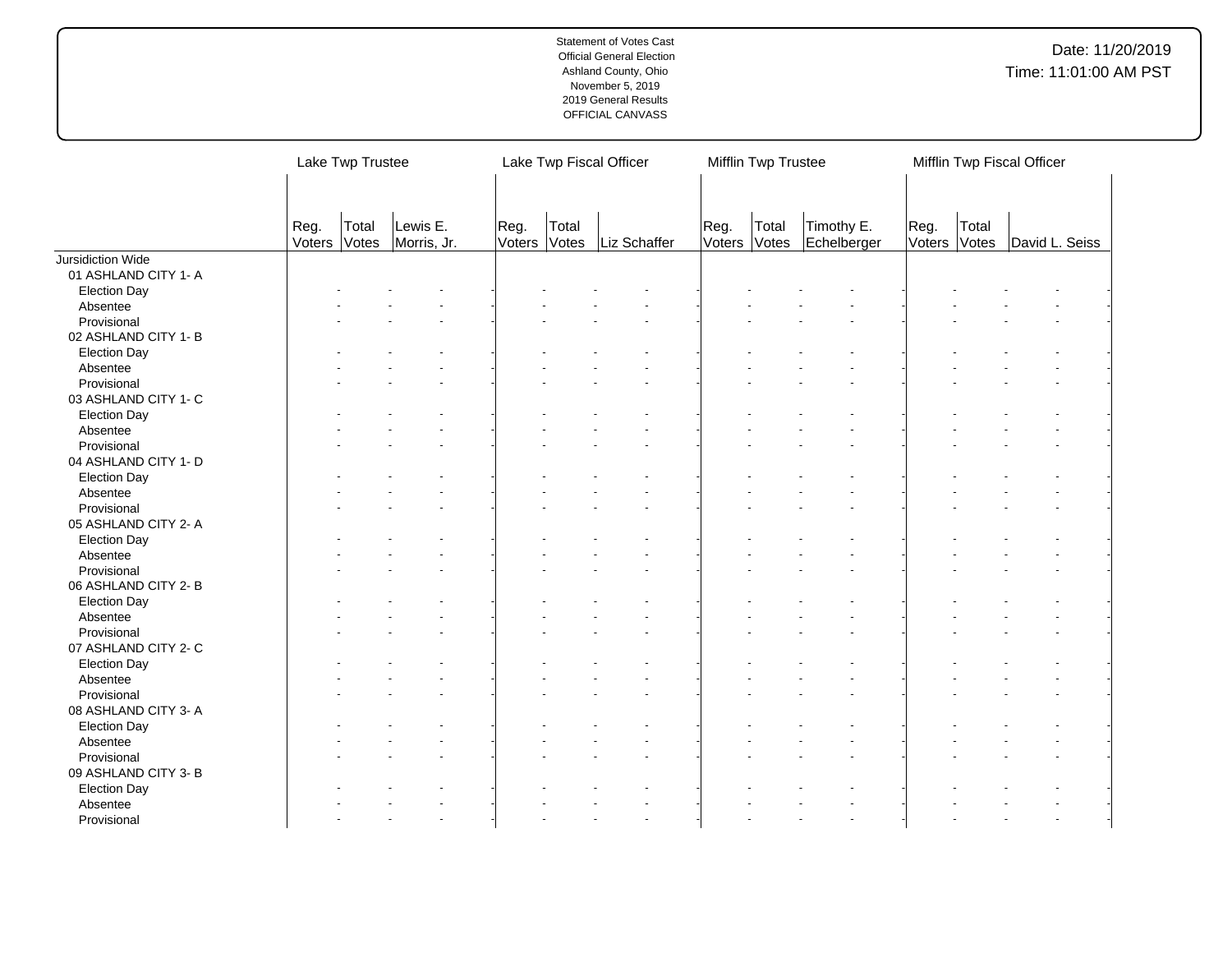|                      |      | Lake Twp Trustee      |                         |                |                | Lake Twp Fiscal Officer |                      | Mifflin Twp Trustee |                           |                      |       | Mifflin Twp Fiscal Officer |  |
|----------------------|------|-----------------------|-------------------------|----------------|----------------|-------------------------|----------------------|---------------------|---------------------------|----------------------|-------|----------------------------|--|
|                      |      |                       |                         |                |                |                         |                      |                     |                           |                      |       |                            |  |
|                      | Reg. | Total<br>Voters Votes | Lewis E.<br>Morris, Jr. | Reg.<br>Voters | Total<br>Votes | Liz Schaffer            | Reg.<br>Voters Votes | Total               | Timothy E.<br>Echelberger | Reg.<br>Voters Votes | Total | David L. Seiss             |  |
| 10 ASHLAND CITY 3-C  |      |                       |                         |                |                |                         |                      |                     |                           |                      |       |                            |  |
| <b>Election Day</b>  |      |                       |                         |                |                |                         |                      |                     |                           |                      |       |                            |  |
| Absentee             |      |                       |                         |                |                |                         |                      |                     |                           |                      |       |                            |  |
| Provisional          |      |                       |                         |                |                |                         |                      |                     |                           |                      |       |                            |  |
| 11 ASHLAND CITY 3- D |      |                       |                         |                |                |                         |                      |                     |                           |                      |       |                            |  |
| <b>Election Day</b>  |      |                       |                         |                |                |                         |                      |                     |                           |                      |       |                            |  |
| Absentee             |      |                       |                         |                |                |                         |                      |                     |                           |                      |       |                            |  |
| Provisional          |      |                       |                         |                |                |                         |                      |                     |                           |                      |       |                            |  |
|                      |      |                       |                         |                |                |                         |                      |                     |                           |                      |       |                            |  |
| 12 ASHLAND CITY 4- A |      |                       |                         |                |                |                         |                      |                     |                           |                      |       |                            |  |
| <b>Election Day</b>  |      |                       |                         |                |                |                         |                      |                     |                           |                      |       |                            |  |
| Absentee             |      |                       |                         |                |                |                         |                      |                     |                           |                      |       |                            |  |
| Provisional          |      |                       |                         |                |                |                         |                      |                     |                           |                      |       |                            |  |
| 13 ASHLAND CITY 4-B  |      |                       |                         |                |                |                         |                      |                     |                           |                      |       |                            |  |
| <b>Election Day</b>  |      |                       |                         |                |                |                         |                      |                     |                           |                      |       |                            |  |
| Absentee             |      |                       |                         |                |                |                         |                      |                     |                           |                      |       |                            |  |
| Provisional          |      |                       |                         |                |                |                         |                      |                     |                           |                      |       |                            |  |
| 14 ASHLAND CITY 4- C |      |                       |                         |                |                |                         |                      |                     |                           |                      |       |                            |  |
| <b>Election Day</b>  |      |                       |                         |                |                |                         |                      |                     |                           |                      |       |                            |  |
| Absentee             |      |                       |                         |                |                |                         |                      |                     |                           |                      |       |                            |  |
| Provisional          |      |                       |                         |                |                |                         |                      |                     |                           |                      |       |                            |  |
| 15 CLEAR CREEK       |      |                       |                         |                |                |                         |                      |                     |                           |                      |       |                            |  |
| <b>Election Day</b>  |      |                       |                         |                |                |                         |                      |                     |                           |                      |       |                            |  |
| Absentee             |      |                       |                         |                |                |                         |                      |                     |                           |                      |       |                            |  |
| Provisional          |      |                       |                         |                |                |                         |                      |                     |                           |                      |       |                            |  |
| 16 LOUDONVILLE 1     |      |                       |                         |                |                |                         |                      |                     |                           |                      |       |                            |  |
| <b>Election Day</b>  |      |                       |                         |                |                |                         |                      |                     |                           |                      |       |                            |  |
| Absentee             |      |                       |                         |                |                |                         |                      |                     |                           |                      |       |                            |  |
| Provisional          |      |                       |                         |                |                |                         |                      |                     |                           |                      |       |                            |  |
| 17 GREEN 1           |      |                       |                         |                |                |                         |                      |                     |                           |                      |       |                            |  |
| <b>Election Day</b>  |      |                       |                         |                |                |                         |                      |                     |                           |                      |       |                            |  |
| Absentee             |      |                       |                         |                |                |                         |                      |                     |                           |                      |       |                            |  |
| Provisional          |      |                       |                         |                |                |                         |                      |                     |                           |                      |       |                            |  |
| <b>18 GREEN 2</b>    |      |                       |                         |                |                |                         |                      |                     |                           |                      |       |                            |  |
| <b>Election Day</b>  |      |                       |                         |                |                |                         |                      |                     |                           |                      |       |                            |  |
| Absentee             |      |                       |                         |                |                |                         |                      |                     |                           |                      |       |                            |  |
| Provisional          |      |                       |                         |                |                |                         |                      |                     |                           |                      |       |                            |  |
| 19 LOUDONVILLE 2     |      |                       |                         |                |                |                         |                      |                     |                           |                      |       |                            |  |
| <b>Election Day</b>  |      |                       |                         |                |                |                         |                      |                     |                           |                      |       |                            |  |
| Absentee             |      |                       |                         |                |                |                         |                      |                     |                           |                      |       |                            |  |
| Provisional          |      |                       |                         |                |                |                         |                      |                     |                           |                      |       |                            |  |
|                      |      |                       |                         |                |                |                         |                      |                     |                           |                      |       |                            |  |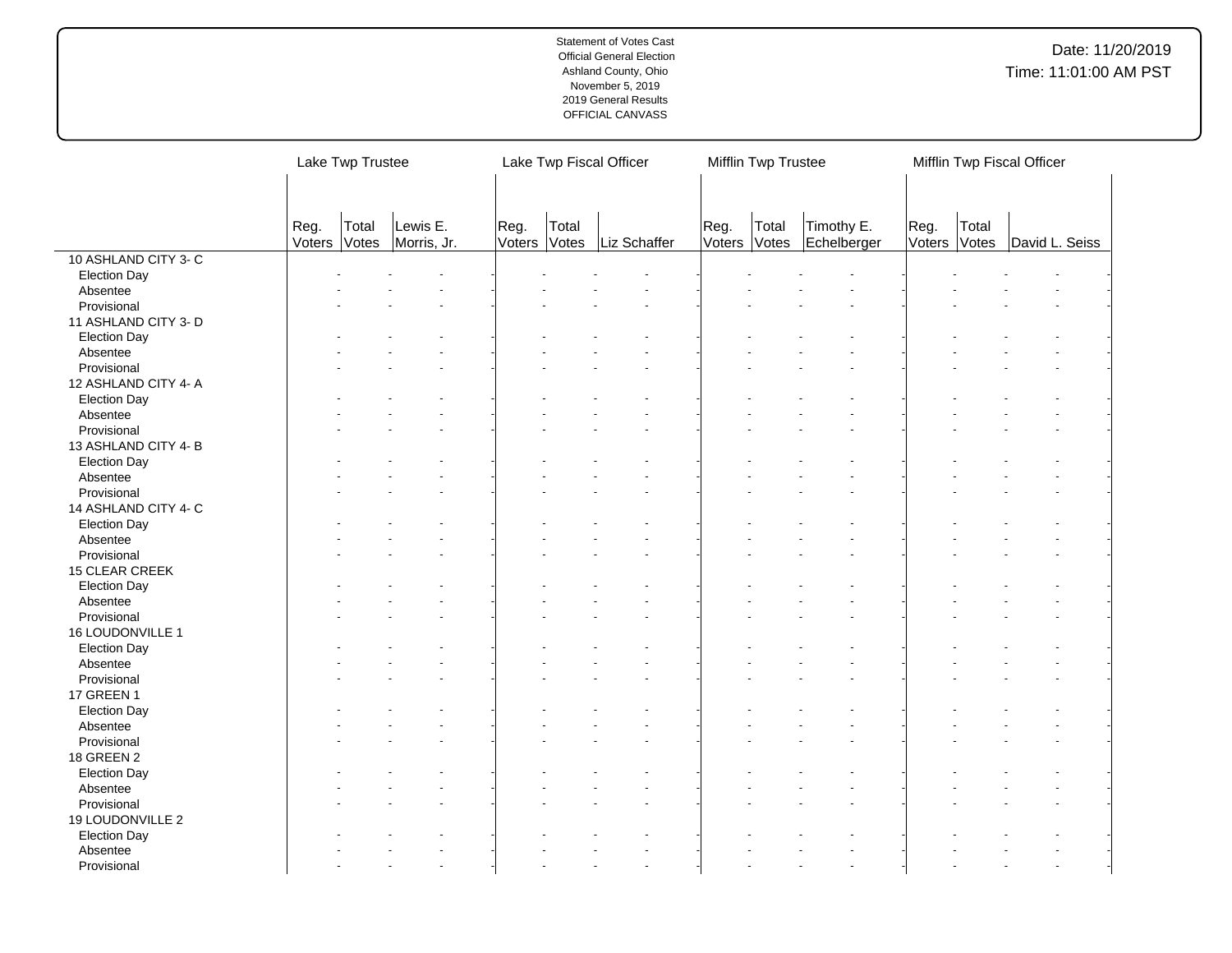|                     |                | Lake Twp Trustee |                         |             |                | Lake Twp Fiscal Officer |              |           |                | Mifflin Twp Trustee |                           |             |                      |                | Mifflin Twp Fiscal Officer |             |  |
|---------------------|----------------|------------------|-------------------------|-------------|----------------|-------------------------|--------------|-----------|----------------|---------------------|---------------------------|-------------|----------------------|----------------|----------------------------|-------------|--|
|                     | Reg.<br>Voters | Total<br>Votes   | Lewis E.<br>Morris, Jr. |             | Reg.<br>Voters | Total<br>Votes          | Liz Schaffer |           | Reg.<br>Voters | Total<br>Votes      | Timothy E.<br>Echelberger |             | Reg.<br>Voters Votes | Total          | David L. Seiss             |             |  |
| 20 JACKSON 1        |                |                  |                         |             |                |                         |              |           |                |                     |                           |             |                      |                |                            |             |  |
| <b>Election Day</b> |                |                  |                         |             |                |                         |              |           |                |                     |                           |             |                      |                |                            |             |  |
| Absentee            |                |                  |                         |             |                |                         |              |           |                |                     |                           |             |                      |                |                            |             |  |
| Provisional         |                |                  |                         |             |                |                         |              |           |                |                     |                           |             |                      |                |                            |             |  |
| 21 JACKSON 2        |                |                  |                         |             |                |                         |              |           |                |                     |                           |             |                      |                |                            |             |  |
| <b>Election Day</b> |                |                  |                         |             |                |                         |              |           |                |                     |                           |             |                      |                |                            |             |  |
| Absentee            |                |                  |                         |             |                |                         |              |           |                |                     |                           |             |                      |                |                            |             |  |
| Provisional         |                |                  |                         |             |                |                         |              |           |                |                     |                           |             |                      |                |                            |             |  |
| 22 LAKE             |                |                  |                         |             |                |                         |              |           |                |                     |                           |             |                      |                |                            |             |  |
| <b>Election Day</b> | 404            | 118              |                         | 118 100.00% | 404            | 116                     | 116          | 100.00%   |                |                     |                           |             |                      |                |                            |             |  |
| Absentee            | 404            |                  | 8                       | 8 100.00%   | 404            | 8                       | 8            | 100.00%   |                |                     |                           |             |                      |                |                            |             |  |
| Provisional         | 404            |                  | $\overline{2}$          | 2 100.00%   | 404            | $\overline{2}$          |              | 2 100.00% |                |                     |                           |             |                      |                |                            |             |  |
| 23 MIFFLIN          |                |                  |                         |             |                |                         |              |           |                |                     |                           |             |                      |                |                            |             |  |
| <b>Election Day</b> |                |                  |                         |             |                |                         |              |           | 911            | 226                 |                           | 226 100.00% | 911                  | 215            |                            | 215 100.00% |  |
| Absentee            |                |                  |                         |             |                |                         |              |           | 911            | 38                  | 38                        | 100.00%     | 911                  | 35             |                            | 35 100.00%  |  |
| Provisional         |                |                  |                         |             |                |                         |              |           | 911            |                     | 3                         | 3 100.00%   | 911                  | $\overline{1}$ |                            | 1 100.00%   |  |
| 24 MILTON 1         |                |                  |                         |             |                |                         |              |           |                |                     |                           |             |                      |                |                            |             |  |
| <b>Election Day</b> |                |                  |                         |             |                |                         |              |           |                |                     |                           |             |                      |                |                            |             |  |
| Absentee            |                |                  |                         |             |                |                         |              |           |                |                     |                           |             |                      |                |                            |             |  |
| Provisional         |                |                  |                         |             |                |                         |              |           |                |                     |                           |             |                      |                |                            |             |  |
| 25 MILTON 3         |                |                  |                         |             |                |                         |              |           |                |                     |                           |             |                      |                |                            |             |  |
| <b>Election Day</b> |                |                  |                         |             |                |                         |              |           |                |                     |                           |             |                      |                |                            |             |  |
| Absentee            |                |                  |                         |             |                |                         |              |           |                |                     |                           |             |                      |                |                            |             |  |
| Provisional         |                |                  |                         |             |                |                         |              |           |                |                     |                           |             |                      |                |                            |             |  |
| 26 JEROMESVILLE     |                |                  |                         |             |                |                         |              |           |                |                     |                           |             |                      |                |                            |             |  |
| <b>Election Day</b> |                |                  |                         |             |                |                         |              |           |                |                     |                           |             |                      |                |                            |             |  |
| Absentee            |                |                  |                         |             |                |                         |              |           |                |                     |                           |             |                      |                |                            |             |  |
| Provisional         |                |                  |                         |             |                |                         |              |           |                |                     |                           |             |                      |                |                            |             |  |
| 27 MOHICAN          |                |                  |                         |             |                |                         |              |           |                |                     |                           |             |                      |                |                            |             |  |
| <b>Election Day</b> |                |                  |                         |             |                |                         |              |           |                |                     |                           |             |                      |                |                            |             |  |
| Absentee            |                |                  |                         |             |                |                         |              |           |                |                     |                           |             |                      |                |                            |             |  |
| Provisional         |                |                  |                         |             |                |                         |              |           |                |                     |                           |             |                      |                |                            |             |  |
| 28 MONTGOMERY 1     |                |                  |                         |             |                |                         |              |           |                |                     |                           |             |                      |                |                            |             |  |
| <b>Election Day</b> |                |                  |                         |             |                |                         |              |           |                |                     |                           |             |                      |                |                            |             |  |
| Absentee            |                |                  |                         |             |                |                         |              |           |                |                     |                           |             |                      |                |                            |             |  |
| Provisional         |                |                  |                         |             |                |                         |              |           |                |                     |                           |             |                      |                |                            |             |  |
| 29 MONTGOMERY 2     |                |                  |                         |             |                |                         |              |           |                |                     |                           |             |                      |                |                            |             |  |
| <b>Election Day</b> |                |                  |                         |             |                |                         |              |           |                |                     |                           |             |                      |                |                            |             |  |
| Absentee            |                |                  |                         |             |                |                         |              |           |                |                     |                           |             |                      |                |                            |             |  |
| Provisional         |                |                  |                         |             |                |                         |              |           |                |                     |                           |             |                      |                |                            |             |  |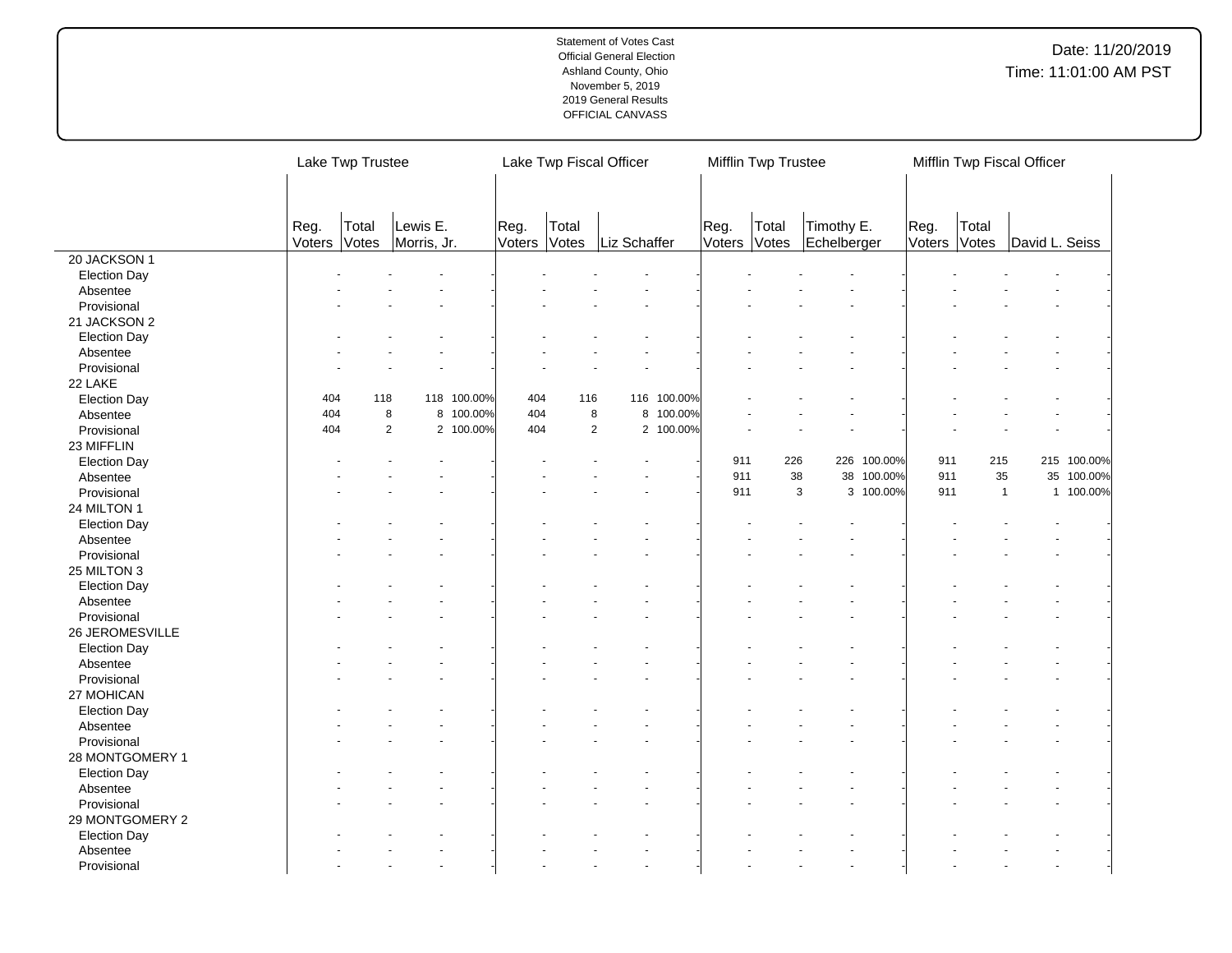|                                                             | <b>Statement of Votes Cast</b><br><b>Official General Election</b><br>Ashland County, Ohio<br>November 5, 2019<br>2019 General Results<br>OFFICIAL CANVASS |                                                                            | Date: 11/20/2019<br>Time: 11:01:00 AM PST       |  |  |  |  |
|-------------------------------------------------------------|------------------------------------------------------------------------------------------------------------------------------------------------------------|----------------------------------------------------------------------------|-------------------------------------------------|--|--|--|--|
| Lake Twp Trustee                                            | Lake Twp Fiscal Officer                                                                                                                                    | Mifflin Twp Trustee                                                        | Mifflin Twp Fiscal Officer                      |  |  |  |  |
| Total<br>Lewis E.<br>Reg.<br>Morris, Jr.<br>Votes<br>Voters | Total<br>Reg.<br>Liz Schaffer<br> Votes<br> Voters                                                                                                         | <sup>1</sup> Total<br>Timothy E.<br>Reg.<br>Votes<br>Echelberger<br>Voters | Total<br>Reg.<br>David L. Seiss<br>Voters Votes |  |  |  |  |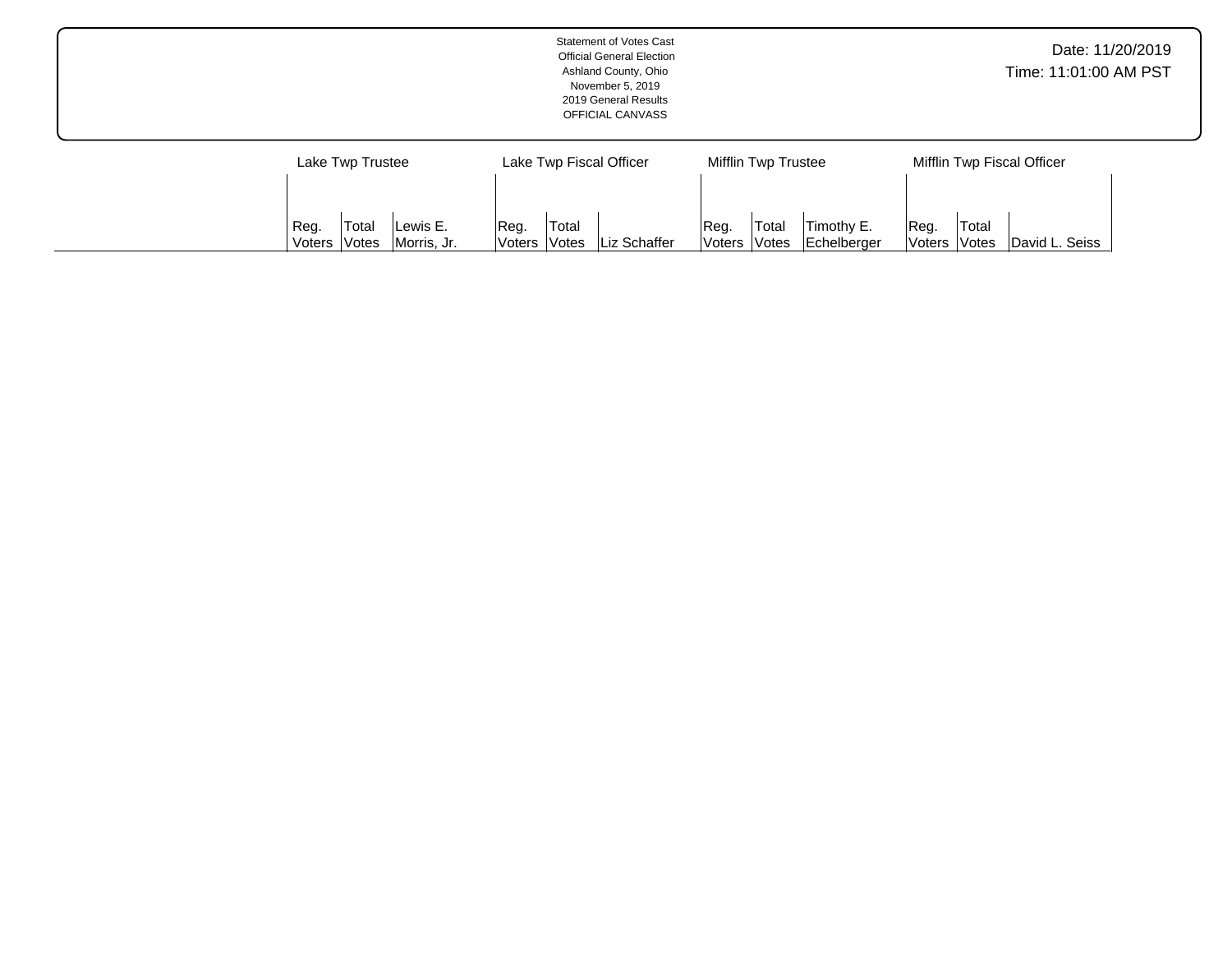| 30 MONTGOMERY 3     |     |     |             |     |     |             |     |     |             |     |     |             |  |
|---------------------|-----|-----|-------------|-----|-----|-------------|-----|-----|-------------|-----|-----|-------------|--|
| <b>Election Day</b> |     |     |             |     |     |             |     |     |             |     |     |             |  |
| Absentee            |     |     |             |     |     |             |     |     |             |     |     |             |  |
| Provisional         |     |     |             |     |     |             |     |     |             |     |     |             |  |
| 31 ORANGE 1         |     |     |             |     |     |             |     |     |             |     |     |             |  |
| <b>Election Day</b> |     |     |             |     |     |             |     |     |             |     |     |             |  |
| Absentee            |     |     |             |     |     |             |     |     |             |     |     |             |  |
| Provisional         |     |     |             |     |     |             |     |     |             |     |     |             |  |
| 32 ORANGE 2         |     |     |             |     |     |             |     |     |             |     |     |             |  |
| <b>Election Day</b> |     |     |             |     |     |             |     |     |             |     |     |             |  |
| Absentee            |     |     |             |     |     |             |     |     |             |     |     |             |  |
| Provisional         |     |     |             |     |     |             |     |     |             |     |     |             |  |
| 33 PERRY            |     |     |             |     |     |             |     |     |             |     |     |             |  |
| <b>Election Day</b> |     |     |             |     |     |             |     |     |             |     |     |             |  |
| Absentee            |     |     |             |     |     |             |     |     |             |     |     |             |  |
| Provisional         |     |     |             |     |     |             |     |     |             |     |     |             |  |
| 34 RUGGLES          |     |     |             |     |     |             |     |     |             |     |     |             |  |
| <b>Election Day</b> |     |     |             |     |     |             |     |     |             |     |     |             |  |
| Absentee            |     |     |             |     |     |             |     |     |             |     |     |             |  |
| Provisional         |     |     |             |     |     |             |     |     |             |     |     |             |  |
| 35 SULLIVAN 1       |     |     |             |     |     |             |     |     |             |     |     |             |  |
| <b>Election Day</b> |     |     |             |     |     |             |     |     |             |     |     |             |  |
| Absentee            |     |     |             |     |     |             |     |     |             |     |     |             |  |
| Provisional         |     |     |             |     |     |             |     |     |             |     |     |             |  |
| 36 SULLIVAN 2       |     |     |             |     |     |             |     |     |             |     |     |             |  |
| <b>Election Day</b> |     |     |             |     |     |             |     |     |             |     |     |             |  |
| Absentee            |     |     |             |     |     |             |     |     |             |     |     |             |  |
| Provisional         |     |     |             |     |     |             |     |     |             |     |     |             |  |
| 37 TROY             |     |     |             |     |     |             |     |     |             |     |     |             |  |
| <b>Election Day</b> |     |     |             |     |     |             |     |     |             |     |     |             |  |
| Absentee            |     |     |             |     |     |             |     |     |             |     |     |             |  |
| Provisional         |     |     |             |     |     |             |     |     |             |     |     |             |  |
| 38 VERMILLION 1     |     |     |             |     |     |             |     |     |             |     |     |             |  |
| <b>Election Day</b> |     |     |             |     |     |             |     |     |             |     |     |             |  |
| Absentee            |     |     |             |     |     |             |     |     |             |     |     |             |  |
| Provisional         |     |     |             |     |     |             |     |     |             |     |     |             |  |
| 39 VERMILLION 2     |     |     |             |     |     |             |     |     |             |     |     |             |  |
| <b>Election Day</b> |     |     |             |     |     |             |     |     |             |     |     |             |  |
| Absentee            |     |     |             |     |     |             |     |     |             |     |     |             |  |
| Provisional         |     |     |             |     |     |             |     |     |             |     |     |             |  |
| Total               |     |     |             |     |     |             |     |     |             |     |     |             |  |
| <b>Election Day</b> | 404 | 118 | 118 100.00% | 404 | 116 | 116 100.00% | 911 | 226 | 226 100.00% | 911 | 215 | 215 100.00% |  |
| Absentee            | 404 | 8   | 8 100.00%   | 404 | 8   | 8 100.00%   | 911 | 38  | 38 100.00%  | 911 | 35  | 35 100.00%  |  |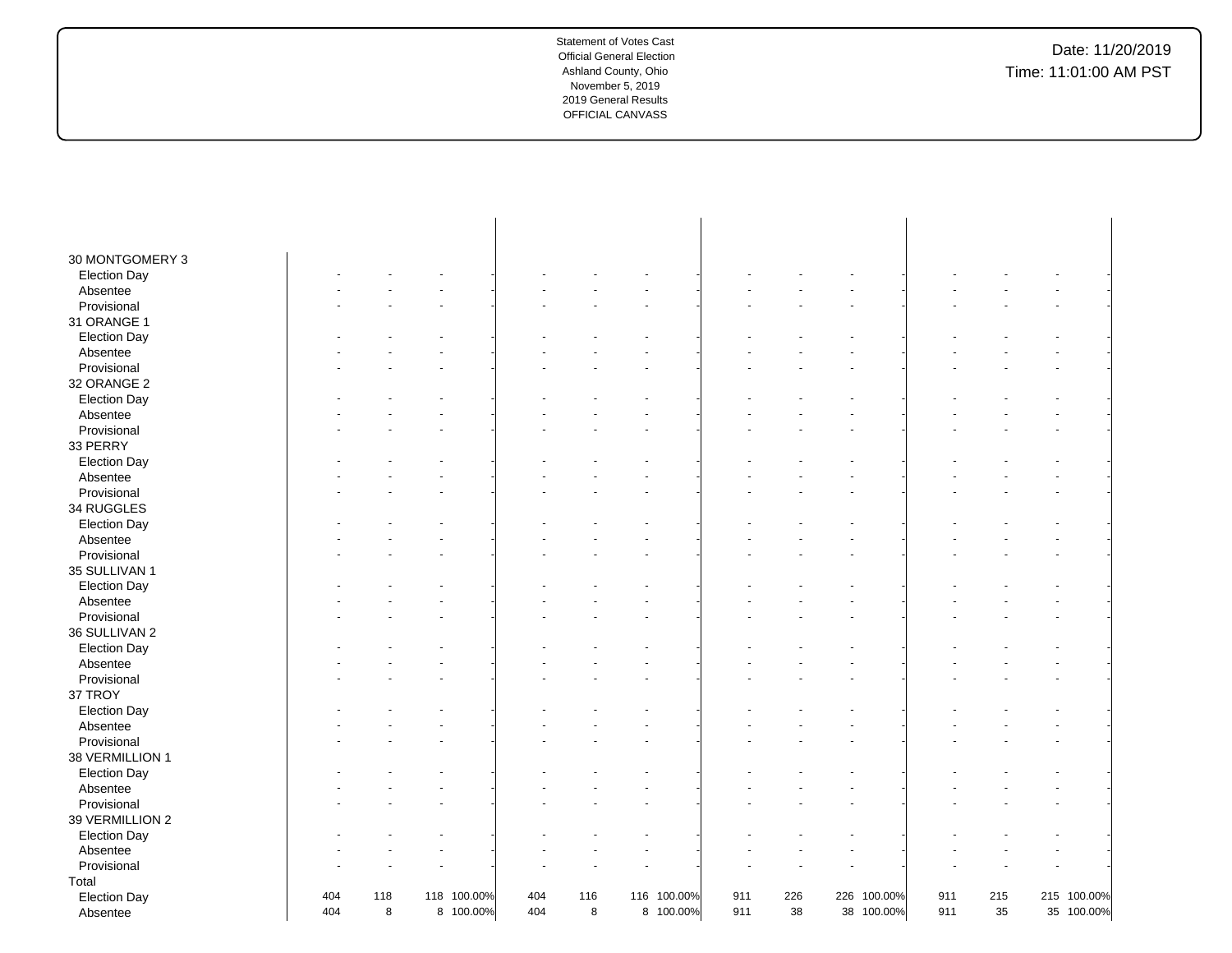| Date: 11/20/2019      |  |  |
|-----------------------|--|--|
| Time: 11:01:00 AM PST |  |  |

| Provisional | 404 |     | 100.00%        | 404 |     | 100.00%        | 911 |               |     | 100.00% | 91'   |     |     | 100.00% |
|-------------|-----|-----|----------------|-----|-----|----------------|-----|---------------|-----|---------|-------|-----|-----|---------|
| Total       | 404 | 128 | 100.00%<br>128 | 404 | 126 | 100.00%<br>126 | 911 | 267<br>$\sim$ | 267 | 100.00% | $Q_1$ | 251 | 251 | 100.00% |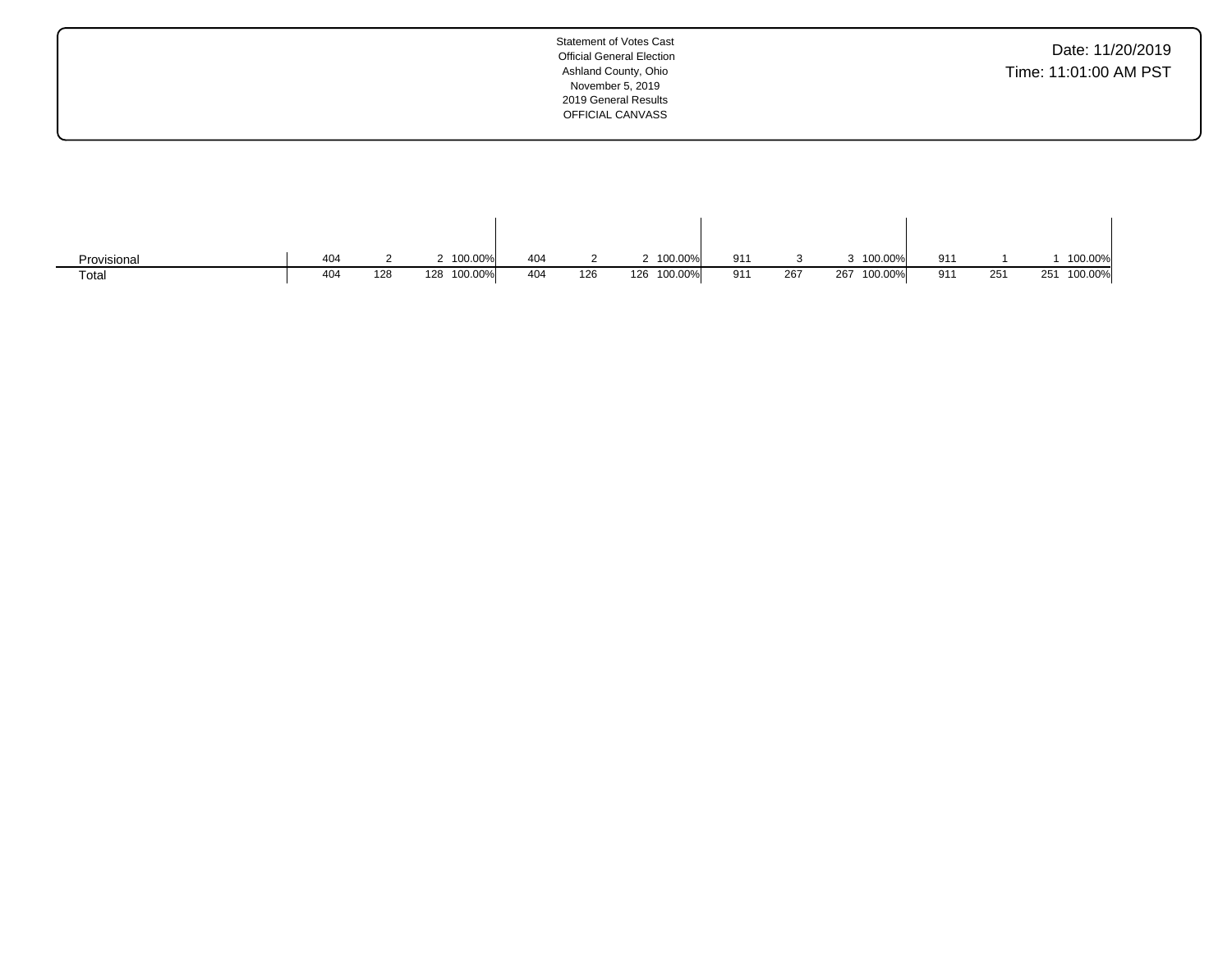| Total<br>Richard<br>Total<br>Reg.<br>Reg.<br>Deb Wertz<br>Votes<br>Voters<br>Votes<br>Kamenik<br>Voters<br>Jeanne Saner<br><b>Jursidiction Wide</b><br>01 ASHLAND CITY 1- A<br><b>Election Day</b><br>Absentee<br>Provisional<br>02 ASHLAND CITY 1-B<br><b>Election Day</b><br>Absentee<br>Provisional<br>03 ASHLAND CITY 1- C | Milton Twp Fiscal Officer |  |  | Milton Twp Trustee |                     |
|--------------------------------------------------------------------------------------------------------------------------------------------------------------------------------------------------------------------------------------------------------------------------------------------------------------------------------|---------------------------|--|--|--------------------|---------------------|
|                                                                                                                                                                                                                                                                                                                                |                           |  |  |                    |                     |
|                                                                                                                                                                                                                                                                                                                                |                           |  |  |                    |                     |
|                                                                                                                                                                                                                                                                                                                                |                           |  |  |                    |                     |
|                                                                                                                                                                                                                                                                                                                                |                           |  |  |                    |                     |
|                                                                                                                                                                                                                                                                                                                                |                           |  |  |                    |                     |
|                                                                                                                                                                                                                                                                                                                                |                           |  |  |                    |                     |
|                                                                                                                                                                                                                                                                                                                                |                           |  |  |                    |                     |
|                                                                                                                                                                                                                                                                                                                                |                           |  |  |                    |                     |
|                                                                                                                                                                                                                                                                                                                                |                           |  |  |                    |                     |
|                                                                                                                                                                                                                                                                                                                                |                           |  |  |                    |                     |
|                                                                                                                                                                                                                                                                                                                                |                           |  |  |                    |                     |
|                                                                                                                                                                                                                                                                                                                                |                           |  |  |                    |                     |
|                                                                                                                                                                                                                                                                                                                                |                           |  |  |                    |                     |
|                                                                                                                                                                                                                                                                                                                                |                           |  |  |                    | <b>Election Day</b> |
| Absentee                                                                                                                                                                                                                                                                                                                       |                           |  |  |                    |                     |
| Provisional                                                                                                                                                                                                                                                                                                                    |                           |  |  |                    |                     |
| 04 ASHLAND CITY 1- D                                                                                                                                                                                                                                                                                                           |                           |  |  |                    |                     |
| <b>Election Day</b>                                                                                                                                                                                                                                                                                                            |                           |  |  |                    |                     |
| Absentee                                                                                                                                                                                                                                                                                                                       |                           |  |  |                    |                     |
| Provisional                                                                                                                                                                                                                                                                                                                    |                           |  |  |                    |                     |
| 05 ASHLAND CITY 2-A                                                                                                                                                                                                                                                                                                            |                           |  |  |                    |                     |
| <b>Election Day</b>                                                                                                                                                                                                                                                                                                            |                           |  |  |                    |                     |
| Absentee                                                                                                                                                                                                                                                                                                                       |                           |  |  |                    |                     |
| Provisional                                                                                                                                                                                                                                                                                                                    |                           |  |  |                    |                     |
| 06 ASHLAND CITY 2-B                                                                                                                                                                                                                                                                                                            |                           |  |  |                    |                     |
| <b>Election Day</b>                                                                                                                                                                                                                                                                                                            |                           |  |  |                    |                     |
| Absentee                                                                                                                                                                                                                                                                                                                       |                           |  |  |                    |                     |
| Provisional                                                                                                                                                                                                                                                                                                                    |                           |  |  |                    |                     |
| 07 ASHLAND CITY 2- C                                                                                                                                                                                                                                                                                                           |                           |  |  |                    |                     |
| <b>Election Day</b>                                                                                                                                                                                                                                                                                                            |                           |  |  |                    |                     |
| Absentee                                                                                                                                                                                                                                                                                                                       |                           |  |  |                    |                     |
| Provisional                                                                                                                                                                                                                                                                                                                    |                           |  |  |                    |                     |
| 08 ASHLAND CITY 3-A                                                                                                                                                                                                                                                                                                            |                           |  |  |                    |                     |
| <b>Election Day</b>                                                                                                                                                                                                                                                                                                            |                           |  |  |                    |                     |
| Absentee<br>$\blacksquare$                                                                                                                                                                                                                                                                                                     |                           |  |  |                    |                     |
| Provisional                                                                                                                                                                                                                                                                                                                    |                           |  |  |                    |                     |
| 09 ASHLAND CITY 3- B                                                                                                                                                                                                                                                                                                           |                           |  |  |                    |                     |
| <b>Election Day</b>                                                                                                                                                                                                                                                                                                            |                           |  |  |                    |                     |
| Absentee                                                                                                                                                                                                                                                                                                                       |                           |  |  |                    |                     |
| Provisional<br>L.<br>ä,                                                                                                                                                                                                                                                                                                        |                           |  |  |                    |                     |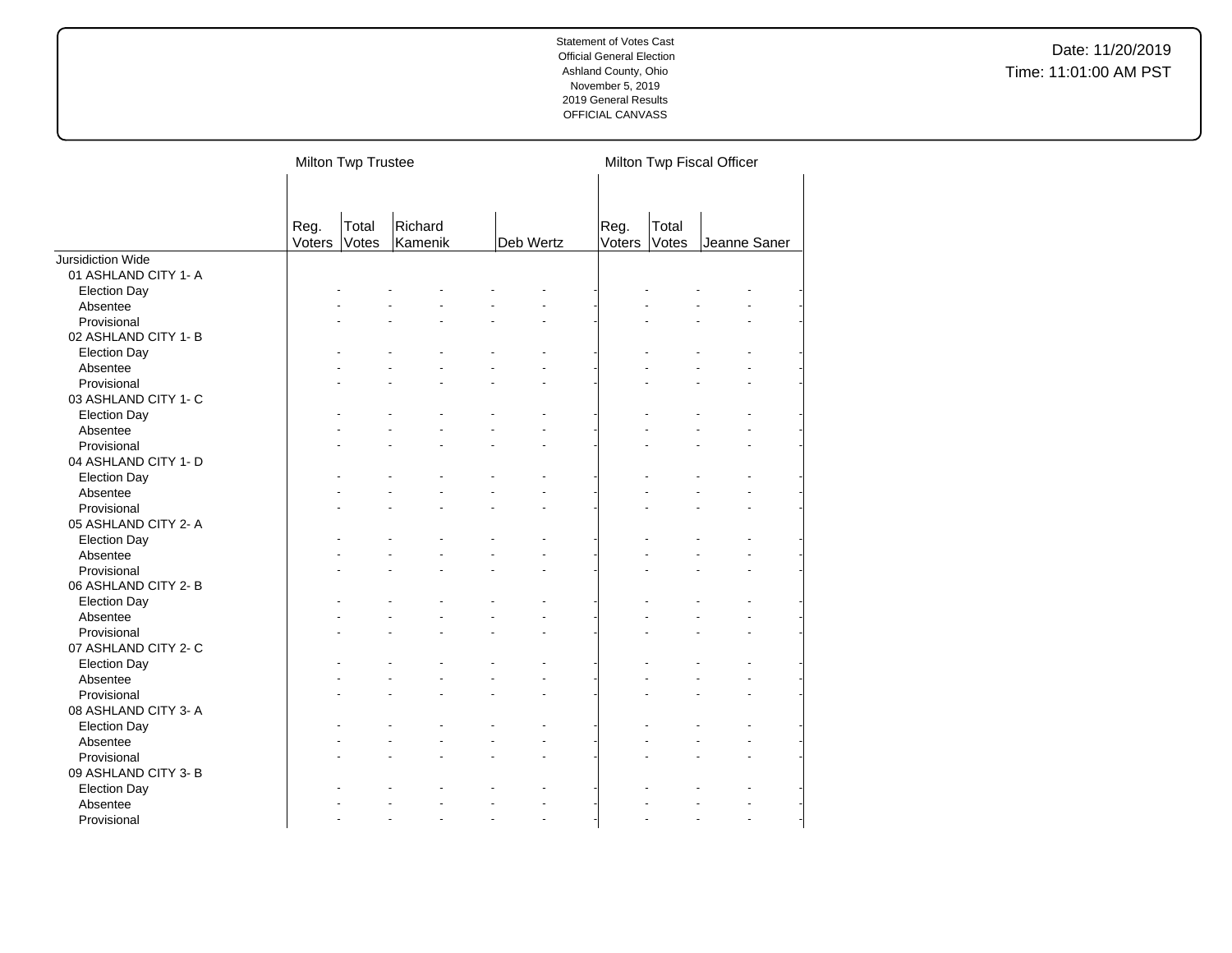|                      |                | Milton Twp Trustee |                    |    |           |                |                | Milton Twp Fiscal Officer  |  |
|----------------------|----------------|--------------------|--------------------|----|-----------|----------------|----------------|----------------------------|--|
|                      |                |                    |                    |    |           |                |                |                            |  |
|                      |                |                    |                    |    |           |                |                |                            |  |
|                      |                |                    |                    |    |           |                |                |                            |  |
|                      | Reg.<br>Voters | Total<br>Votes     | Richard<br>Kamenik |    | Deb Wertz | Reg.<br>Voters | Total<br>Votes | Jeanne Saner               |  |
| 10 ASHLAND CITY 3- C |                |                    |                    |    |           |                |                |                            |  |
| <b>Election Day</b>  |                |                    |                    |    |           |                |                |                            |  |
| Absentee             |                |                    |                    |    |           |                |                |                            |  |
| Provisional          |                |                    |                    |    |           |                |                |                            |  |
| 11 ASHLAND CITY 3- D |                |                    |                    |    |           |                |                |                            |  |
|                      |                |                    |                    |    |           |                |                |                            |  |
| <b>Election Day</b>  |                |                    |                    |    |           |                |                |                            |  |
| Absentee             |                |                    |                    |    |           |                |                |                            |  |
| Provisional          |                |                    |                    |    |           |                |                |                            |  |
| 12 ASHLAND CITY 4- A |                |                    |                    |    |           |                |                |                            |  |
| <b>Election Day</b>  |                |                    |                    |    |           |                |                |                            |  |
| Absentee             |                |                    |                    |    |           |                |                |                            |  |
| Provisional          |                |                    |                    |    |           |                |                |                            |  |
| 13 ASHLAND CITY 4-B  |                |                    |                    |    |           |                |                |                            |  |
| <b>Election Day</b>  |                |                    |                    |    |           |                |                |                            |  |
| Absentee             |                |                    |                    |    |           |                |                |                            |  |
| Provisional          |                |                    |                    |    |           |                |                |                            |  |
| 14 ASHLAND CITY 4- C |                |                    |                    |    |           |                |                |                            |  |
| <b>Election Day</b>  |                |                    |                    |    |           |                |                |                            |  |
| Absentee             |                |                    |                    |    |           |                |                |                            |  |
| Provisional          |                |                    |                    |    |           |                |                |                            |  |
| 15 CLEAR CREEK       |                |                    |                    |    |           |                |                |                            |  |
| <b>Election Day</b>  |                |                    |                    |    |           |                |                |                            |  |
| Absentee             |                |                    |                    |    |           |                |                |                            |  |
| Provisional          |                |                    |                    |    |           |                |                |                            |  |
| 16 LOUDONVILLE 1     |                |                    |                    |    |           |                |                |                            |  |
| <b>Election Day</b>  |                |                    |                    |    |           |                |                |                            |  |
| Absentee             |                |                    |                    |    |           |                |                |                            |  |
| Provisional          |                |                    |                    |    |           |                |                |                            |  |
| 17 GREEN 1           |                |                    |                    |    |           |                |                |                            |  |
| <b>Election Day</b>  |                |                    |                    |    |           |                |                |                            |  |
| Absentee             |                |                    |                    |    |           |                |                |                            |  |
| Provisional          |                |                    |                    |    |           |                |                |                            |  |
| 18 GREEN 2           |                |                    |                    |    |           |                |                |                            |  |
| <b>Election Day</b>  |                |                    |                    |    |           |                |                |                            |  |
| Absentee             |                |                    |                    |    |           |                |                |                            |  |
| Provisional          |                |                    |                    |    |           |                |                | $\ddot{\phantom{1}}$       |  |
| 19 LOUDONVILLE 2     |                |                    |                    |    |           |                |                |                            |  |
| <b>Election Day</b>  |                |                    |                    |    |           |                |                |                            |  |
| Absentee             |                |                    |                    |    |           |                |                |                            |  |
| Provisional          |                |                    |                    | ÷. |           |                |                | L.<br>$\ddot{\phantom{1}}$ |  |
|                      |                |                    |                    |    |           |                |                |                            |  |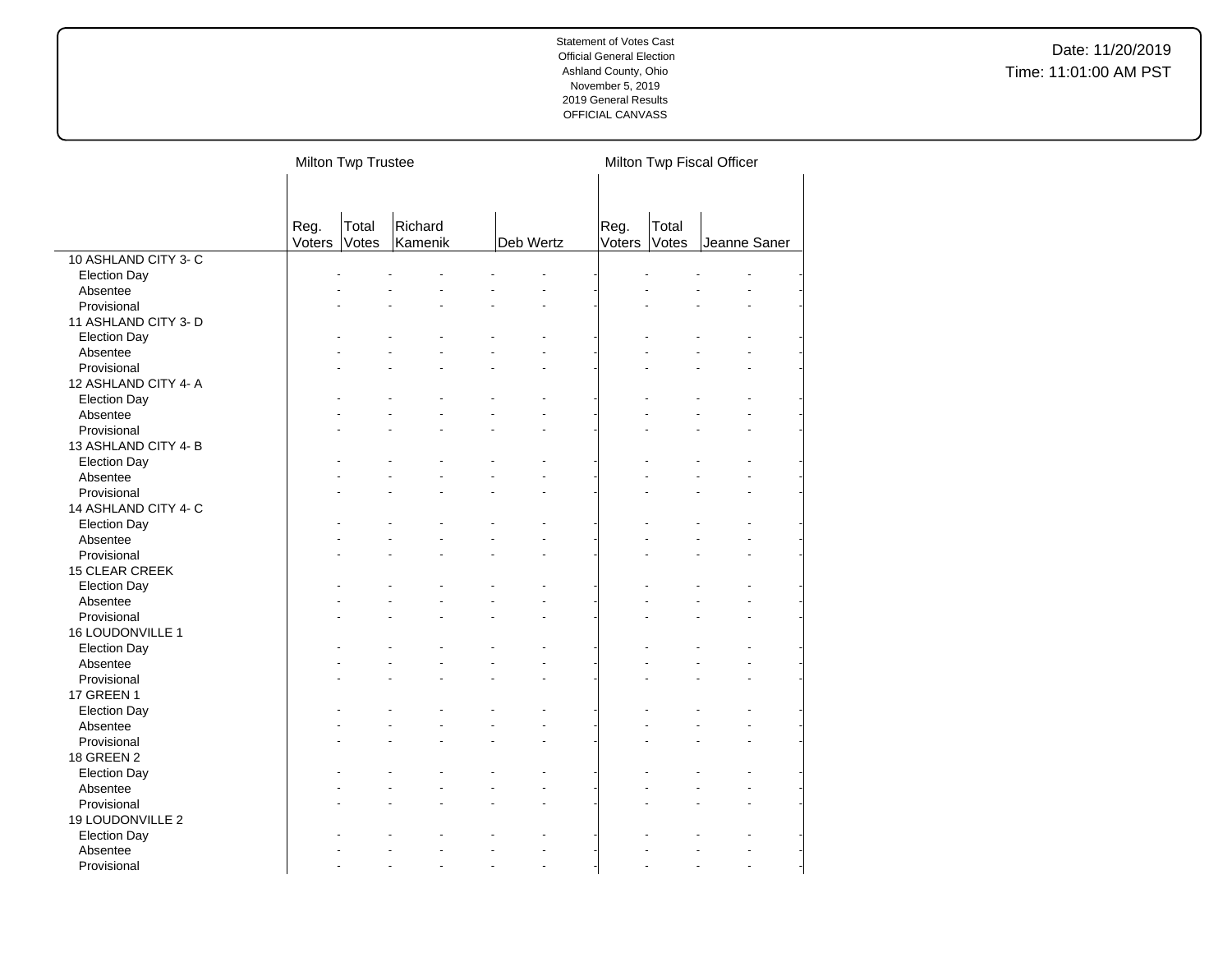Date: 11/20/2019 Time: 11:01:00 AM PST

|                     |        | Milton Twp Trustee |              |         |              |         |        |              | Milton Twp Fiscal Officer |             |
|---------------------|--------|--------------------|--------------|---------|--------------|---------|--------|--------------|---------------------------|-------------|
|                     |        |                    |              |         |              |         |        |              |                           |             |
|                     |        |                    |              |         |              |         |        |              |                           |             |
|                     |        |                    |              |         |              |         |        |              |                           |             |
|                     | Reg.   | Total              | Richard      |         |              |         | Reg.   | Total        |                           |             |
|                     | Voters | Votes              | Kamenik      |         | Deb Wertz    |         | Voters | Votes        | Jeanne Saner              |             |
| 20 JACKSON 1        |        |                    |              |         |              |         |        |              |                           |             |
| <b>Election Day</b> |        |                    |              |         |              |         |        |              |                           |             |
| Absentee            |        |                    |              |         |              |         |        |              |                           |             |
| Provisional         |        |                    |              |         |              |         |        |              |                           |             |
| 21 JACKSON 2        |        |                    |              |         |              |         |        |              |                           |             |
| <b>Election Day</b> |        |                    |              |         |              |         |        |              |                           |             |
| Absentee            |        |                    |              |         |              |         |        |              |                           |             |
| Provisional         |        |                    |              |         |              |         |        |              |                           |             |
| 22 LAKE             |        |                    |              |         |              |         |        |              |                           |             |
| <b>Election Day</b> |        |                    |              |         |              |         |        |              |                           |             |
| Absentee            |        |                    |              |         |              |         |        |              |                           |             |
| Provisional         |        |                    |              |         |              |         |        |              |                           |             |
| 23 MIFFLIN          |        |                    |              |         |              |         |        |              |                           |             |
| <b>Election Day</b> |        |                    |              |         |              |         |        |              |                           |             |
| Absentee            |        |                    |              |         |              |         |        |              |                           |             |
| Provisional         |        |                    |              |         |              |         |        |              |                           |             |
| 24 MILTON 1         |        |                    |              |         |              |         |        |              |                           |             |
| <b>Election Day</b> | 1036   | 246                | 86           | 34.96%  | 160          | 65.04%  | 1036   | 198          |                           | 198 100.00% |
| Absentee            | 1036   | 58                 | 27           | 46.55%  | 31           | 53.45%  | 1036   | 46           |                           | 46 100.00%  |
| Provisional         | 1036   | 1                  | $\pmb{0}$    |         | $\mathbf{1}$ | 100.00% | 1036   | $\mathbf{1}$ |                           | 1 100.00%   |
| 25 MILTON 3         |        |                    |              |         |              |         |        |              |                           |             |
| <b>Election Day</b> | 500    | 134                | 34           | 25.37%  | 100          | 74.63%  | 500    | 101          |                           | 101 100.00% |
| Absentee            | 500    | 24                 | 3            | 12.50%  | 21           | 87.50%  | 500    | 19           |                           | 19 100.00%  |
| Provisional         | 500    | $\mathbf{1}$       | $\mathbf{1}$ | 100.00% | $\mathbf 0$  |         | 500    | $\mathbf{1}$ |                           | 1 100.00%   |
| 26 JEROMESVILLE     |        |                    |              |         |              |         |        |              |                           |             |
| <b>Election Day</b> |        |                    |              |         |              |         |        |              |                           |             |
| Absentee            |        |                    |              |         |              |         |        |              |                           |             |
| Provisional         |        |                    |              |         |              |         |        |              |                           |             |
| 27 MOHICAN          |        |                    |              |         |              |         |        |              |                           |             |
|                     |        |                    |              |         |              |         |        |              |                           |             |
| <b>Election Day</b> |        |                    |              |         |              |         |        |              |                           |             |
| Absentee            |        |                    |              |         |              |         |        |              |                           |             |
| Provisional         |        |                    |              |         |              |         |        |              |                           |             |
| 28 MONTGOMERY 1     |        |                    |              |         |              |         |        |              |                           |             |
| <b>Election Day</b> |        |                    |              |         |              |         |        |              |                           |             |
| Absentee            |        |                    |              |         |              |         |        |              |                           |             |
| Provisional         |        |                    |              |         |              |         |        |              |                           |             |
| 29 MONTGOMERY 2     |        |                    |              |         |              |         |        |              |                           |             |
| <b>Election Day</b> |        |                    |              |         |              |         |        |              |                           |             |
| Absentee            |        |                    |              |         |              |         |        |              |                           |             |
| Provisional         |        |                    |              |         |              |         |        |              |                           |             |

 $\overline{a}$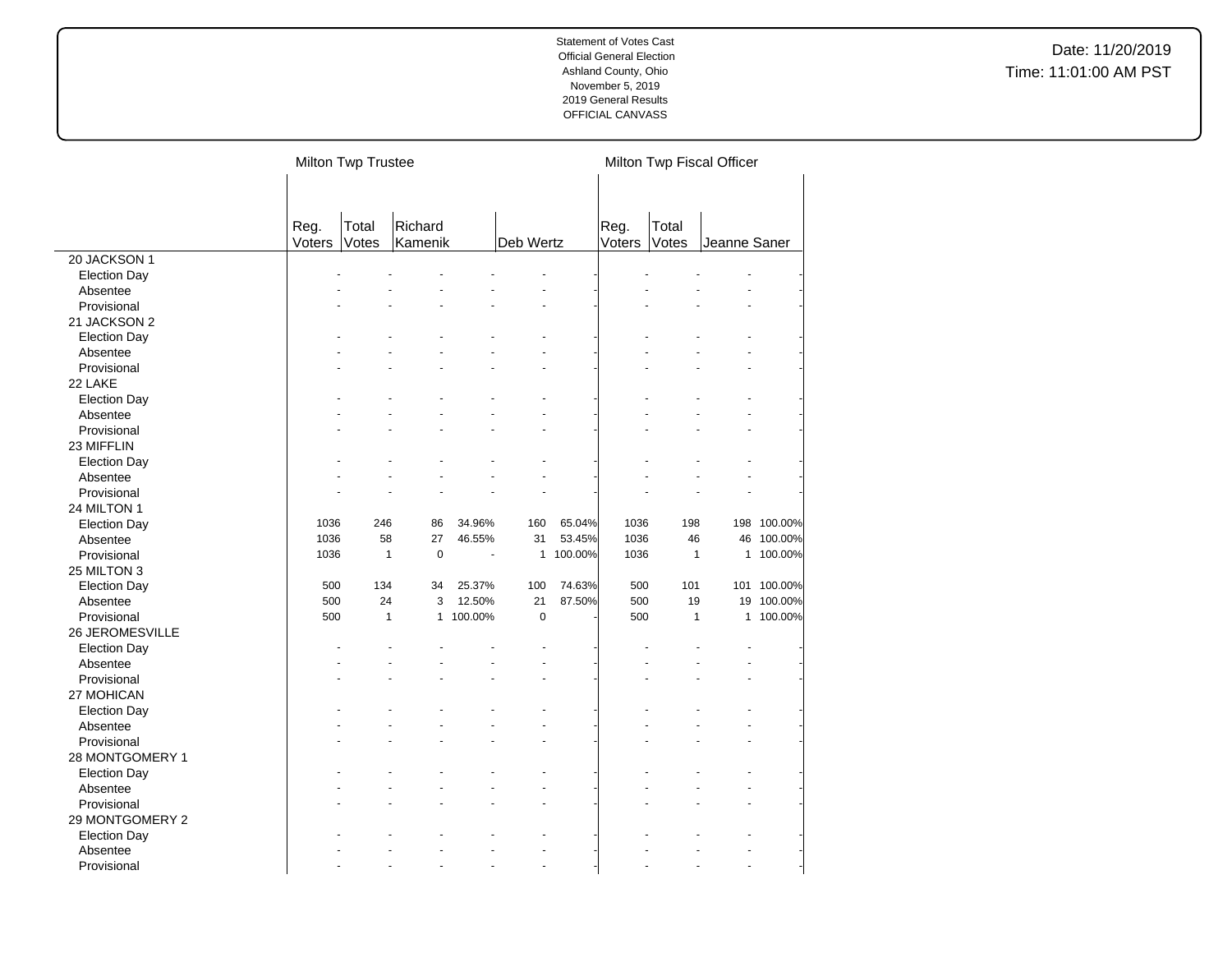|        | Milton Twp Trustee  |         |           |               |              | Milton Twp Fiscal Officer |
|--------|---------------------|---------|-----------|---------------|--------------|---------------------------|
|        |                     |         |           |               |              |                           |
| Reg.   | <b>Total</b>        | Richard |           | IReg.         | Total        |                           |
| Voters | <i><b>Notes</b></i> | Kamenik | Deb Wertz | <b>Voters</b> | <b>Votes</b> | ∣Jeanne Saner             |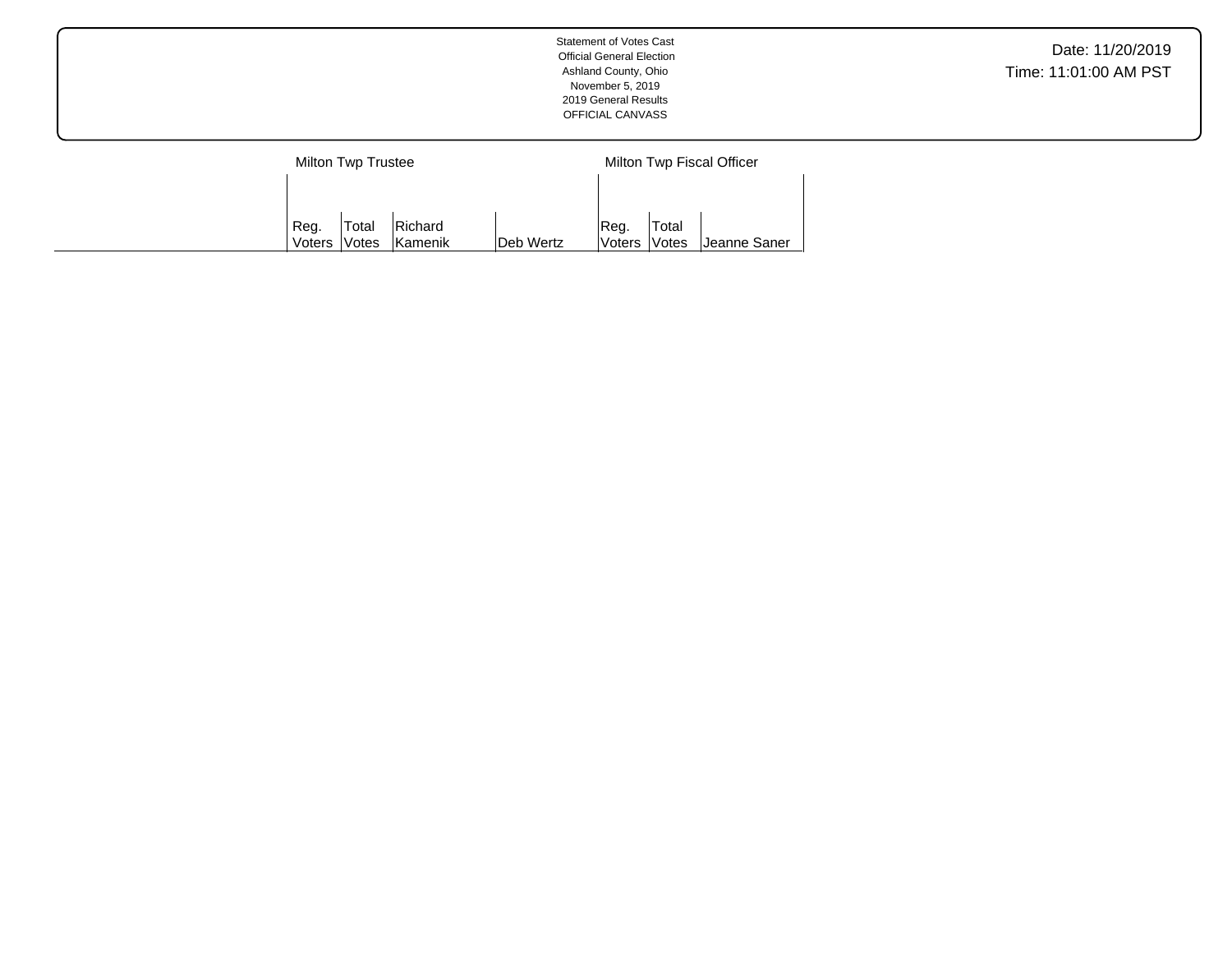| 30 MONTGOMERY 3     |      |     |     |        |     |        |      |     |             |
|---------------------|------|-----|-----|--------|-----|--------|------|-----|-------------|
| <b>Election Day</b> |      |     |     |        |     |        |      |     |             |
| Absentee            |      |     |     |        |     |        |      |     |             |
| Provisional         |      |     |     |        |     |        |      |     |             |
| 31 ORANGE 1         |      |     |     |        |     |        |      |     |             |
| <b>Election Day</b> |      |     |     |        |     |        |      |     |             |
| Absentee            |      |     |     |        |     |        |      |     |             |
| Provisional         |      |     |     |        |     |        |      |     |             |
| 32 ORANGE 2         |      |     |     |        |     |        |      |     |             |
| <b>Election Day</b> |      |     |     |        |     |        |      |     |             |
| Absentee            |      |     |     |        |     |        |      |     |             |
| Provisional         |      |     |     |        |     |        |      |     |             |
| 33 PERRY            |      |     |     |        |     |        |      |     |             |
| <b>Election Day</b> |      |     |     |        |     |        |      |     |             |
| Absentee            |      |     |     |        |     |        |      |     |             |
| Provisional         |      |     |     |        |     |        |      |     |             |
| 34 RUGGLES          |      |     |     |        |     |        |      |     |             |
| <b>Election Day</b> |      |     |     |        |     |        |      |     |             |
| Absentee            |      |     |     |        |     |        |      |     |             |
| Provisional         |      |     |     |        |     |        |      |     |             |
| 35 SULLIVAN 1       |      |     |     |        |     |        |      |     |             |
| <b>Election Day</b> |      |     |     |        |     |        |      |     |             |
| Absentee            |      |     |     |        |     |        |      |     |             |
| Provisional         |      |     |     |        |     |        |      |     |             |
| 36 SULLIVAN 2       |      |     |     |        |     |        |      |     |             |
| <b>Election Day</b> |      |     |     |        |     |        |      |     |             |
| Absentee            |      |     |     |        |     |        |      |     |             |
| Provisional         |      |     |     |        |     |        |      |     |             |
| 37 TROY             |      |     |     |        |     |        |      |     |             |
| <b>Election Day</b> |      |     |     |        |     |        |      |     |             |
| Absentee            |      |     |     |        |     |        |      |     |             |
| Provisional         |      |     |     |        |     |        |      |     |             |
| 38 VERMILLION 1     |      |     |     |        |     |        |      |     |             |
| <b>Election Day</b> |      |     |     |        |     |        |      |     |             |
| Absentee            |      |     |     |        |     |        |      |     |             |
| Provisional         |      |     |     |        |     |        |      |     |             |
| 39 VERMILLION 2     |      |     |     |        |     |        |      |     |             |
| <b>Election Day</b> |      |     |     |        |     |        |      |     |             |
| Absentee            |      |     |     |        |     |        |      |     |             |
| Provisional         |      |     |     |        |     |        |      |     |             |
| Total               |      |     |     |        |     |        |      |     |             |
| <b>Election Day</b> | 1536 | 380 | 120 | 31.58% | 260 | 68.42% | 1536 | 299 | 299 100.00% |
| Absentee            | 1536 | 82  | 30  | 36.59% | 52  | 63.41% | 1536 | 65  | 65 100.00%  |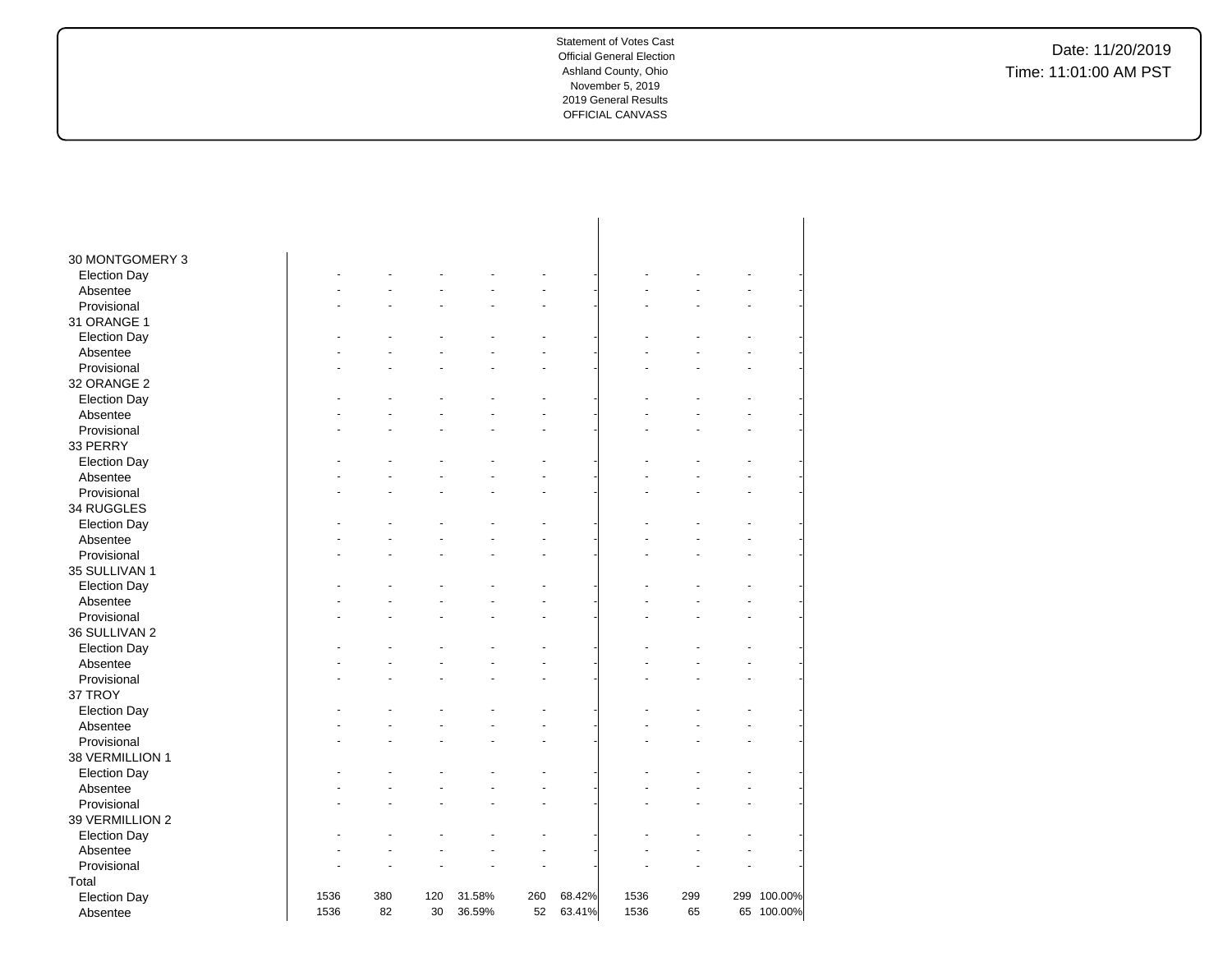Date: 11/20/2019 Time: 11:01:00 AM PST

| Provisional | 1536 |     |     | 50.00% |     | 50.00% | 1536 |     |     | 100.00% |
|-------------|------|-----|-----|--------|-----|--------|------|-----|-----|---------|
| Total       | 1536 | 464 | 151 | 32.54% | 313 | 67.46% | 1536 | 366 | 366 | 100.00% |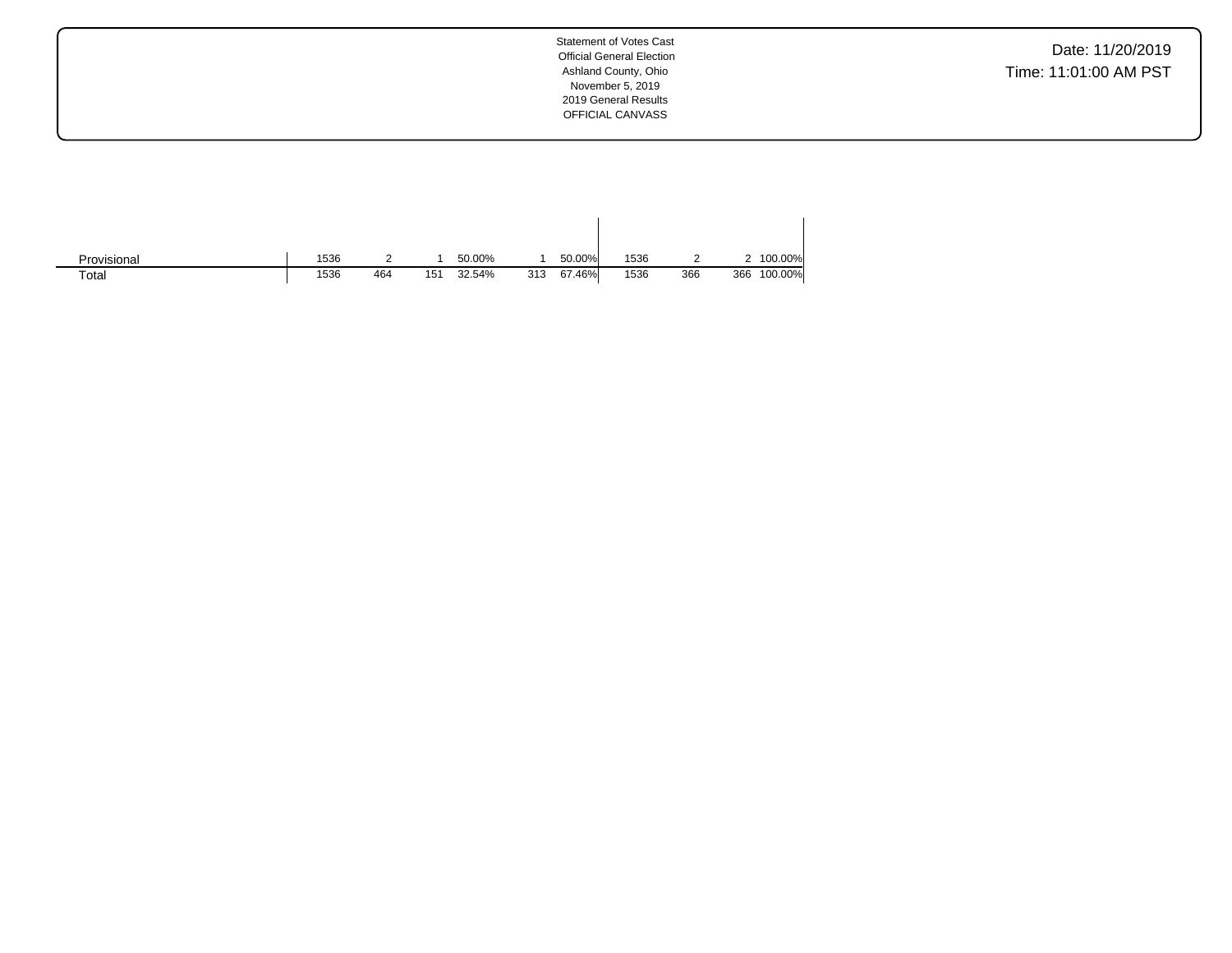|                      | Mohican Twp Trustee              |                    |                     |                     |                |                | Mohican Twp Fiscal Officer |  |
|----------------------|----------------------------------|--------------------|---------------------|---------------------|----------------|----------------|----------------------------|--|
|                      | Reg.<br>Total<br>Voters<br>Votes | John A.<br>Baldner | Steve D.<br>Moffett | Michael<br>Mutchler | Reg.<br>Voters | Total<br>Votes | Jason<br>Grimwood          |  |
| Jursidiction Wide    |                                  |                    |                     |                     |                |                |                            |  |
| 01 ASHLAND CITY 1- A |                                  |                    |                     |                     |                |                |                            |  |
| <b>Election Day</b>  |                                  |                    |                     |                     |                |                |                            |  |
| Absentee             |                                  |                    |                     |                     |                |                |                            |  |
| Provisional          |                                  |                    |                     |                     |                |                |                            |  |
| 02 ASHLAND CITY 1-B  |                                  |                    |                     |                     |                |                |                            |  |
| <b>Election Day</b>  |                                  |                    |                     |                     |                |                |                            |  |
| Absentee             |                                  |                    |                     |                     |                |                |                            |  |
| Provisional          |                                  |                    |                     |                     |                |                |                            |  |
| 03 ASHLAND CITY 1- C |                                  |                    |                     |                     |                |                |                            |  |
| <b>Election Day</b>  |                                  |                    |                     |                     |                |                |                            |  |
| Absentee             |                                  |                    |                     |                     |                |                |                            |  |
| Provisional          |                                  |                    |                     |                     |                |                |                            |  |
| 04 ASHLAND CITY 1- D |                                  |                    |                     |                     |                |                |                            |  |
| <b>Election Day</b>  |                                  |                    |                     |                     |                |                |                            |  |
| Absentee             |                                  |                    |                     |                     |                |                |                            |  |
| Provisional          |                                  |                    |                     |                     |                |                |                            |  |
| 05 ASHLAND CITY 2- A |                                  |                    |                     |                     |                |                |                            |  |
| <b>Election Day</b>  |                                  |                    |                     |                     |                |                |                            |  |
| Absentee             |                                  |                    |                     |                     |                |                |                            |  |
| Provisional          |                                  |                    |                     |                     |                |                |                            |  |
| 06 ASHLAND CITY 2-B  |                                  |                    |                     |                     |                |                |                            |  |
| <b>Election Day</b>  |                                  |                    |                     |                     |                |                |                            |  |
| Absentee             |                                  |                    |                     |                     |                |                |                            |  |
| Provisional          |                                  |                    |                     |                     |                |                |                            |  |
| 07 ASHLAND CITY 2- C |                                  |                    |                     |                     |                |                |                            |  |
| <b>Election Day</b>  |                                  |                    |                     |                     |                |                |                            |  |
| Absentee             |                                  |                    |                     |                     |                |                |                            |  |
| Provisional          |                                  |                    |                     |                     |                |                |                            |  |
| 08 ASHLAND CITY 3-A  |                                  |                    |                     |                     |                |                |                            |  |
| <b>Election Day</b>  |                                  |                    |                     |                     |                |                |                            |  |
| Absentee             |                                  |                    |                     |                     |                |                |                            |  |
| Provisional          |                                  |                    |                     |                     |                |                |                            |  |
| 09 ASHLAND CITY 3- B |                                  |                    |                     |                     |                |                |                            |  |
|                      |                                  |                    |                     |                     |                |                |                            |  |
| <b>Election Day</b>  |                                  |                    |                     |                     |                |                |                            |  |
| Absentee             |                                  |                    |                     |                     |                |                | L.                         |  |
| Provisional          |                                  |                    |                     |                     |                |                |                            |  |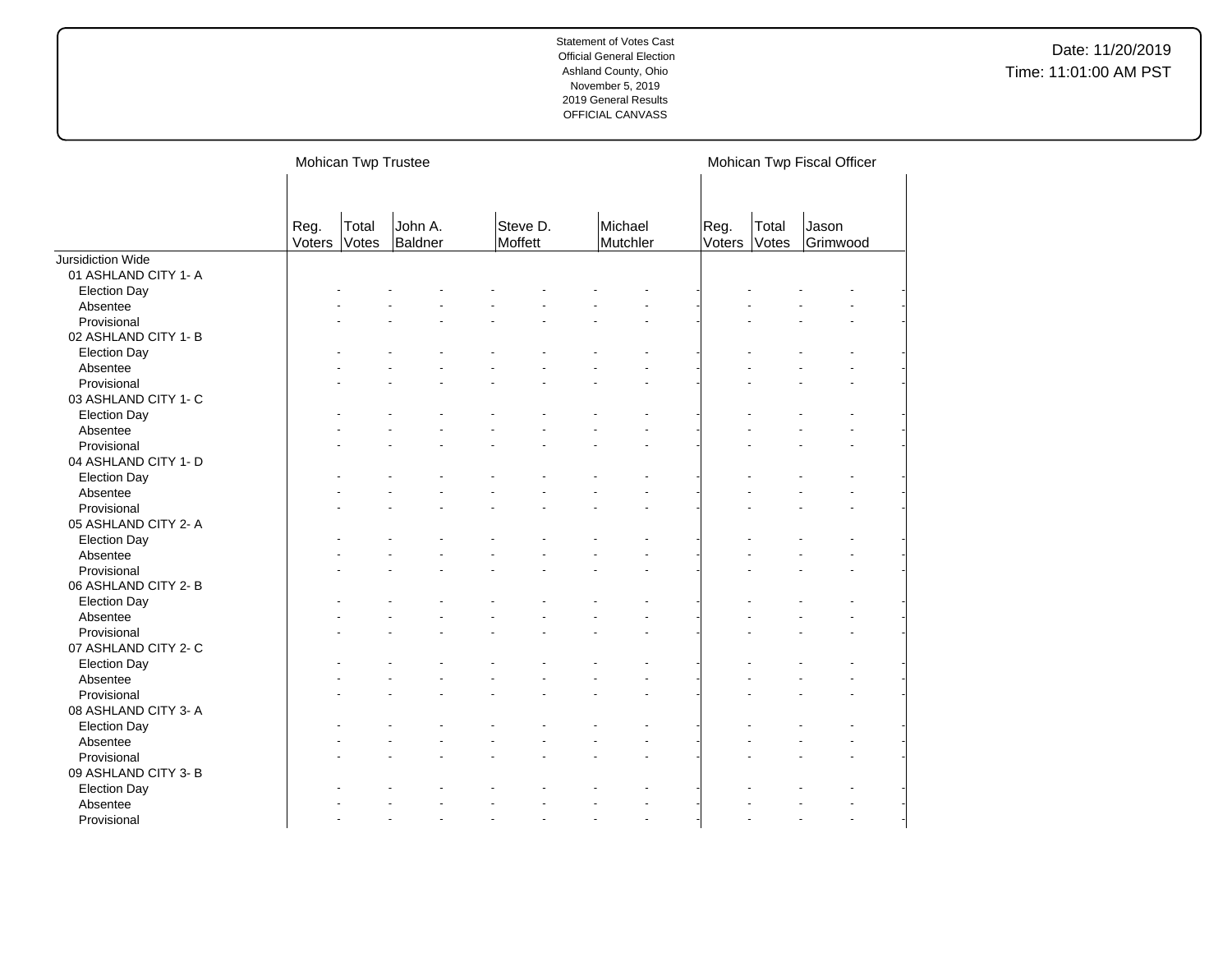|                                 |                | Mohican Twp Trustee |                                              |                                                  |                      |                |                | Mohican Twp Fiscal Officer |
|---------------------------------|----------------|---------------------|----------------------------------------------|--------------------------------------------------|----------------------|----------------|----------------|----------------------------|
|                                 | Reg.<br>Voters | Total<br>Votes      | John A.<br>Baldner                           | Steve D.<br>Moffett                              | Michael<br>Mutchler  | Reg.<br>Voters | Total<br>Votes | Jason<br>Grimwood          |
| 10 ASHLAND CITY 3- C            |                |                     |                                              |                                                  |                      |                |                |                            |
| <b>Election Day</b>             |                |                     |                                              |                                                  |                      |                |                |                            |
| Absentee                        |                |                     |                                              |                                                  |                      |                |                |                            |
| Provisional                     |                |                     |                                              |                                                  |                      |                |                |                            |
| 11 ASHLAND CITY 3- D            |                |                     |                                              |                                                  |                      |                |                |                            |
| <b>Election Day</b>             |                |                     |                                              |                                                  |                      |                |                |                            |
| Absentee                        |                |                     |                                              |                                                  |                      |                |                |                            |
| Provisional                     |                |                     |                                              |                                                  |                      |                |                |                            |
| 12 ASHLAND CITY 4- A            |                |                     |                                              |                                                  |                      |                |                |                            |
| <b>Election Day</b>             |                |                     |                                              |                                                  |                      |                |                |                            |
| Absentee                        |                |                     |                                              |                                                  |                      |                |                |                            |
| Provisional                     |                |                     |                                              |                                                  |                      |                |                |                            |
| 13 ASHLAND CITY 4-B             |                |                     |                                              |                                                  |                      |                |                |                            |
| <b>Election Day</b>             |                |                     |                                              |                                                  |                      |                |                |                            |
| Absentee                        |                |                     |                                              |                                                  |                      |                |                |                            |
| Provisional                     |                |                     |                                              |                                                  |                      |                |                |                            |
| 14 ASHLAND CITY 4-C             |                |                     |                                              |                                                  |                      |                |                |                            |
|                                 |                |                     |                                              |                                                  |                      |                |                |                            |
| <b>Election Day</b><br>Absentee |                |                     |                                              |                                                  |                      |                |                |                            |
| Provisional                     |                |                     |                                              |                                                  |                      |                |                |                            |
|                                 |                |                     |                                              |                                                  |                      |                |                |                            |
| 15 CLEAR CREEK                  |                |                     |                                              |                                                  |                      |                |                |                            |
| <b>Election Day</b>             |                |                     |                                              |                                                  |                      |                |                |                            |
| Absentee                        |                |                     |                                              |                                                  |                      |                |                |                            |
| Provisional                     |                |                     |                                              |                                                  |                      |                |                |                            |
| 16 LOUDONVILLE 1                |                |                     |                                              |                                                  |                      |                |                |                            |
| <b>Election Day</b>             |                |                     |                                              |                                                  |                      |                |                |                            |
| Absentee                        |                |                     |                                              |                                                  |                      |                |                |                            |
| Provisional                     |                |                     |                                              |                                                  |                      |                |                |                            |
| 17 GREEN 1                      |                |                     |                                              |                                                  |                      |                |                |                            |
| <b>Election Day</b>             |                |                     |                                              |                                                  |                      |                |                |                            |
| Absentee                        |                |                     |                                              |                                                  |                      |                |                |                            |
| Provisional                     |                |                     |                                              |                                                  |                      |                |                |                            |
| 18 GREEN 2                      |                |                     |                                              |                                                  |                      |                |                |                            |
| <b>Election Day</b>             |                |                     |                                              |                                                  |                      |                |                |                            |
| Absentee                        |                |                     |                                              |                                                  |                      |                |                |                            |
| Provisional                     |                |                     |                                              |                                                  |                      |                |                |                            |
| 19 LOUDONVILLE 2                |                |                     |                                              |                                                  |                      |                |                |                            |
| <b>Election Day</b>             |                |                     |                                              |                                                  |                      |                |                |                            |
| Absentee                        |                |                     |                                              |                                                  |                      |                |                |                            |
| Provisional                     |                |                     | $\ddot{\phantom{1}}$<br>$\ddot{\phantom{1}}$ | $\overline{\phantom{a}}$<br>$\ddot{\phantom{1}}$ | $\ddot{\phantom{1}}$ |                |                | $\ddot{\phantom{1}}$       |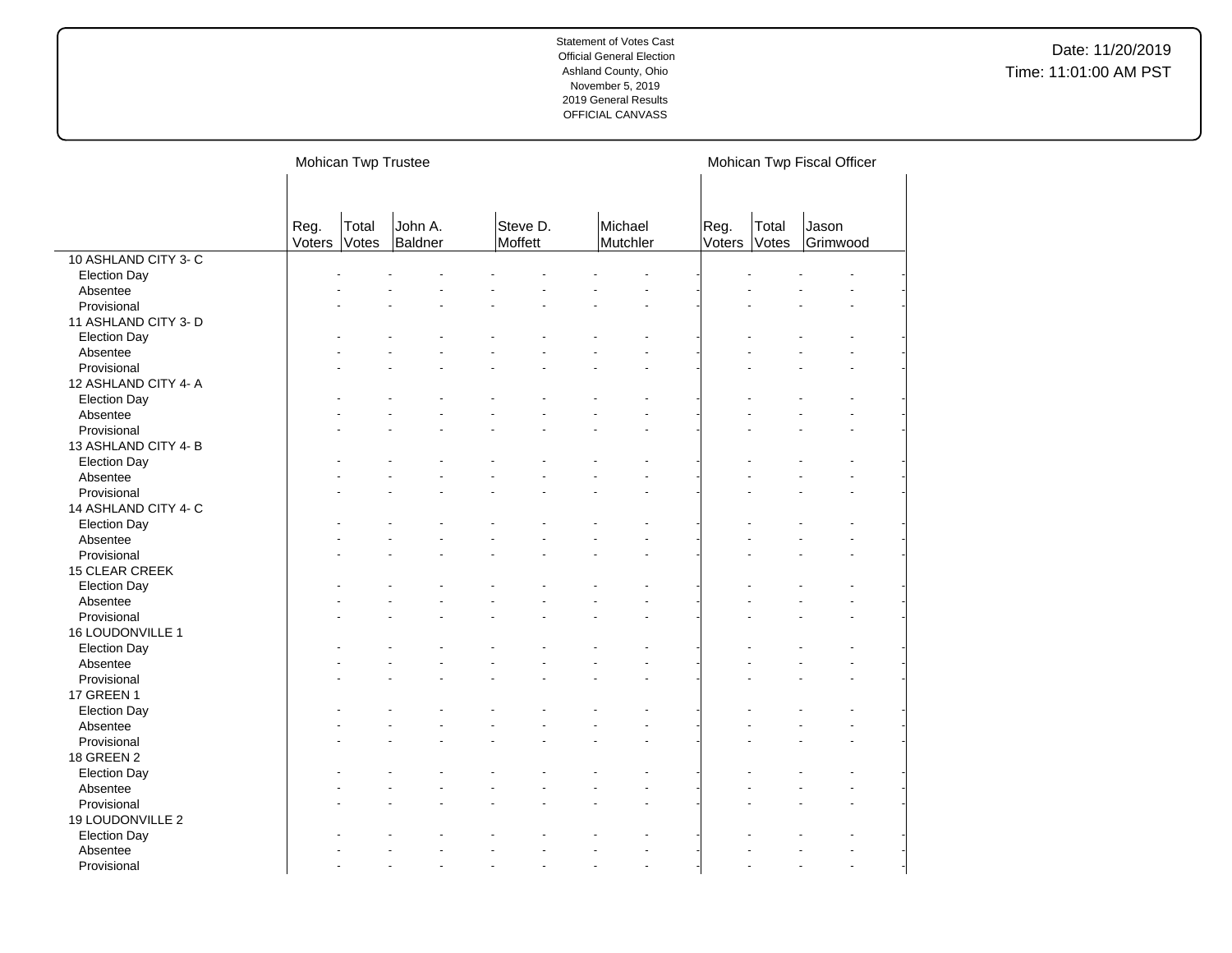|                     |        | Mohican Twp Trustee |                |                       |                |           |              |        |        |       | Mohican Twp Fiscal Officer |             |
|---------------------|--------|---------------------|----------------|-----------------------|----------------|-----------|--------------|--------|--------|-------|----------------------------|-------------|
|                     | Reg.   | Total               | John A.        |                       | Steve D.       |           | Michael      |        | Reg.   | Total | Jason                      |             |
|                     | Voters | Votes               | Baldner        |                       | Moffett        |           | Mutchler     |        | Voters | Votes | Grimwood                   |             |
| 20 JACKSON 1        |        |                     |                |                       |                |           |              |        |        |       |                            |             |
| <b>Election Day</b> |        |                     |                |                       |                |           |              |        |        |       |                            |             |
| Absentee            |        |                     |                |                       |                |           |              |        |        |       |                            |             |
| Provisional         |        |                     |                |                       |                |           |              |        |        |       |                            |             |
| 21 JACKSON 2        |        |                     |                |                       |                |           |              |        |        |       |                            |             |
| <b>Election Day</b> |        |                     |                |                       |                |           |              |        |        |       |                            |             |
| Absentee            |        |                     |                |                       |                |           |              |        |        |       |                            |             |
| Provisional         |        |                     |                |                       |                |           |              |        |        |       |                            |             |
| 22 LAKE             |        |                     |                |                       |                |           |              |        |        |       |                            |             |
| <b>Election Day</b> |        |                     |                |                       |                |           |              |        |        |       |                            |             |
| Absentee            |        |                     |                |                       |                |           |              |        |        |       |                            |             |
| Provisional         |        |                     |                |                       |                |           |              |        |        |       |                            |             |
| 23 MIFFLIN          |        |                     |                |                       |                |           |              |        |        |       |                            |             |
| <b>Election Day</b> |        |                     |                |                       |                |           |              |        |        |       |                            |             |
| Absentee            |        |                     |                |                       |                |           |              |        |        |       |                            |             |
| Provisional         |        |                     |                |                       |                |           |              |        |        |       |                            |             |
| 24 MILTON 1         |        |                     |                |                       |                |           |              |        |        |       |                            |             |
| <b>Election Day</b> |        |                     |                |                       |                |           |              |        |        |       |                            |             |
| Absentee            |        |                     |                |                       |                |           |              |        |        |       |                            |             |
| Provisional         |        |                     |                |                       |                |           |              |        |        |       |                            |             |
| 25 MILTON 3         |        |                     |                |                       |                |           |              |        |        |       |                            |             |
| <b>Election Day</b> |        |                     |                |                       |                |           |              |        |        |       |                            |             |
| Absentee            |        |                     |                |                       |                |           |              |        |        |       |                            |             |
| Provisional         |        |                     |                |                       |                |           |              |        |        |       |                            |             |
| 26 JEROMESVILLE     |        |                     |                |                       |                |           |              |        |        |       |                            |             |
| <b>Election Day</b> | 337    | 115                 | 18             | 15.65%                | 53             | 46.09%    | 44           | 38.26% | 337    | 98    |                            | 98 100.00%  |
| Absentee            | 337    | $\overline{4}$      | $\overline{1}$ | 25.00%                | $\mathbf 0$    |           | 3            | 75.00% | 337    |       | $\pmb{4}$                  | 4 100.00%   |
| Provisional         | 337    | $\overline{2}$      | $\mathbf 0$    | $\tilde{\phantom{a}}$ |                | 2 100.00% | $\mathbf 0$  |        | 337    |       | 3                          | 3 100.00%   |
| 27 MOHICAN          |        |                     |                |                       |                |           |              |        |        |       |                            |             |
| <b>Election Day</b> | 1008   | 393                 | 27             | 6.87%                 | 229            | 58.27%    | 137          | 34.86% | 1008   | 337   |                            | 337 100.00% |
| Absentee            | 1008   | 53                  | 8              | 15.09%                | 28             | 52.83%    | 17           | 32.08% | 1008   | 44    |                            | 44 100.00%  |
| Provisional         | 1008   | 8                   | $\mathbf 0$    |                       | $\overline{7}$ | 87.50%    | $\mathbf{1}$ | 12.50% | 1008   |       | $\overline{7}$             | 7 100.00%   |
| 28 MONTGOMERY 1     |        |                     |                |                       |                |           |              |        |        |       |                            |             |
| <b>Election Day</b> |        |                     |                |                       |                |           |              |        |        |       |                            |             |
| Absentee            |        |                     |                |                       |                |           |              |        |        |       |                            |             |
| Provisional         |        |                     |                |                       |                |           |              |        |        |       |                            |             |
| 29 MONTGOMERY 2     |        |                     |                |                       |                |           |              |        |        |       |                            |             |
| <b>Election Day</b> |        |                     |                |                       |                |           |              |        |        |       |                            |             |
| Absentee            |        |                     |                |                       |                |           |              |        |        |       |                            |             |
| Provisional         |        |                     |                |                       |                |           |              |        |        |       |                            |             |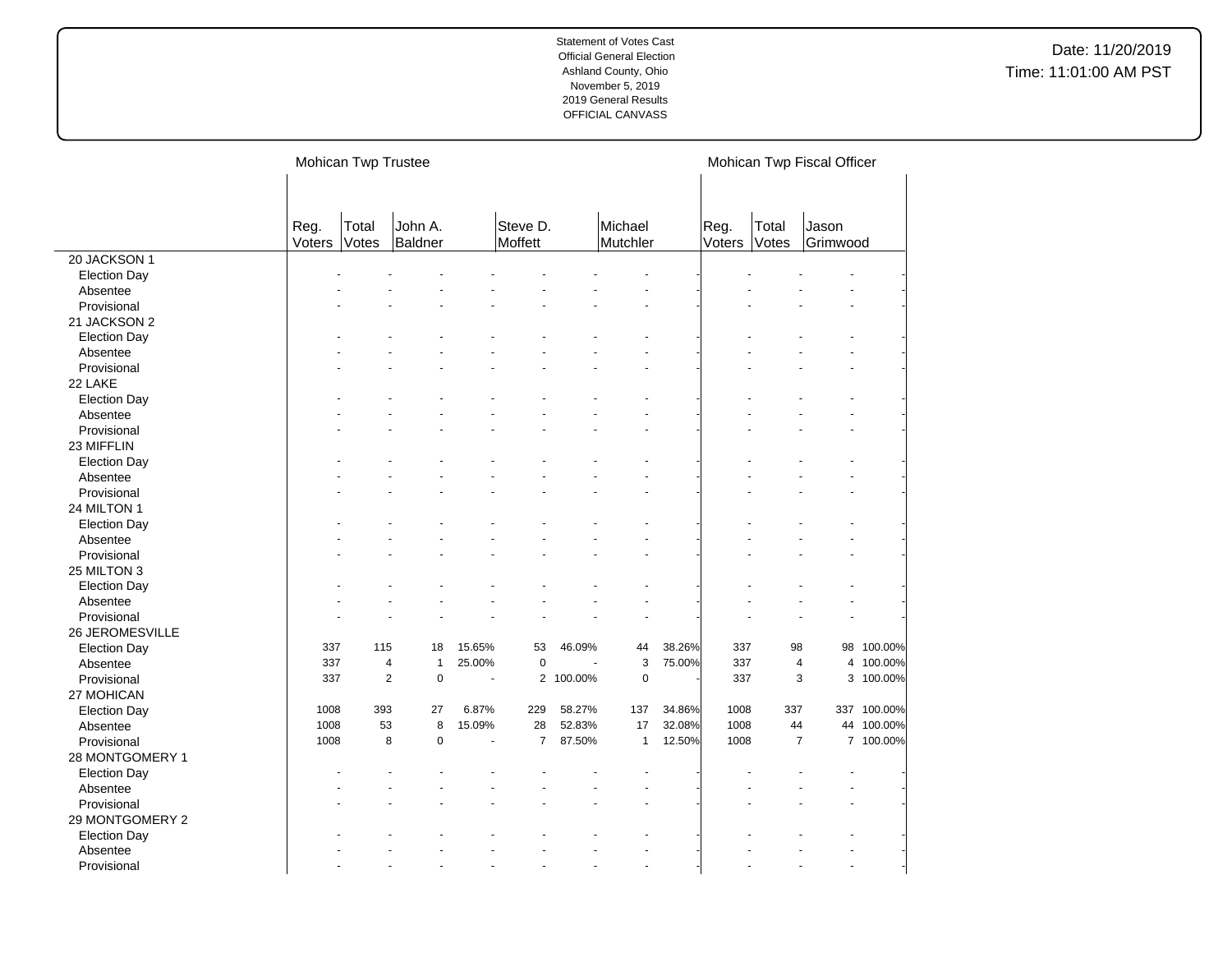| <b>Statement of Votes Cast</b><br><b>Official General Election</b><br>Ashland County, Ohio<br>November 5, 2019<br>2019 General Results<br>OFFICIAL CANVASS |                            | Date: 11/20/2019<br>Time: 11:01:00 AM PST |
|------------------------------------------------------------------------------------------------------------------------------------------------------------|----------------------------|-------------------------------------------|
| Mohican Twp Trustee                                                                                                                                        | Mohican Twp Fiscal Officer |                                           |

Michael Mutchler Reg. Voters Total Votes Jason Grimwood

Reg. Voters Total Votes John A. Baldner Steve D. Moffett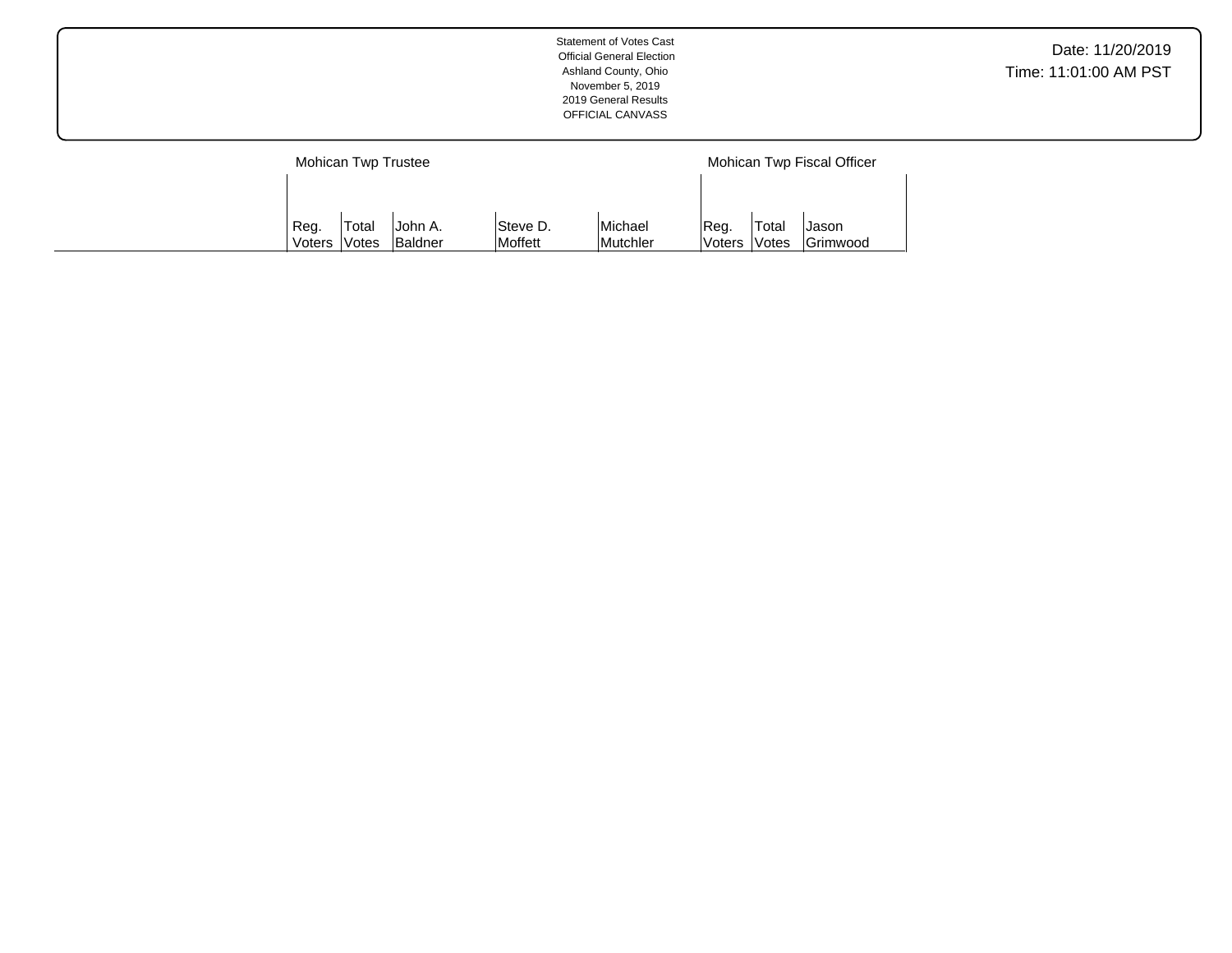| 30 MONTGOMERY 3     |      |     |    |        |     |        |     |        |      |     |     |            |
|---------------------|------|-----|----|--------|-----|--------|-----|--------|------|-----|-----|------------|
| <b>Election Day</b> |      |     |    |        |     |        |     |        |      |     |     |            |
| Absentee            |      |     |    |        |     |        |     |        |      |     |     |            |
| Provisional         |      |     |    |        |     |        |     |        |      |     |     |            |
| 31 ORANGE 1         |      |     |    |        |     |        |     |        |      |     |     |            |
| <b>Election Day</b> |      |     |    |        |     |        |     |        |      |     |     |            |
| Absentee            |      |     |    |        |     |        |     |        |      |     |     |            |
| Provisional         |      |     |    |        |     |        |     |        |      |     |     |            |
| 32 ORANGE 2         |      |     |    |        |     |        |     |        |      |     |     |            |
| <b>Election Day</b> |      |     |    |        |     |        |     |        |      |     |     |            |
| Absentee            |      |     |    |        |     |        |     |        |      |     |     |            |
| Provisional         |      |     |    |        |     |        |     |        |      |     |     |            |
| 33 PERRY            |      |     |    |        |     |        |     |        |      |     |     |            |
| <b>Election Day</b> |      |     |    |        |     |        |     |        |      |     |     |            |
| Absentee            |      |     |    |        |     |        |     |        |      |     |     |            |
| Provisional         |      |     |    |        |     |        |     |        |      |     |     |            |
| 34 RUGGLES          |      |     |    |        |     |        |     |        |      |     |     |            |
| <b>Election Day</b> |      |     |    |        |     |        |     |        |      |     |     |            |
| Absentee            |      |     |    |        |     |        |     |        |      |     |     |            |
| Provisional         |      |     |    |        |     |        |     |        |      |     |     |            |
| 35 SULLIVAN 1       |      |     |    |        |     |        |     |        |      |     |     |            |
| <b>Election Day</b> |      |     |    |        |     |        |     |        |      |     |     |            |
| Absentee            |      |     |    |        |     |        |     |        |      |     |     |            |
| Provisional         |      |     |    |        |     |        |     |        |      |     |     |            |
| 36 SULLIVAN 2       |      |     |    |        |     |        |     |        |      |     |     |            |
| <b>Election Day</b> |      |     |    |        |     |        |     |        |      |     |     |            |
| Absentee            |      |     |    |        |     |        |     |        |      |     |     |            |
| Provisional         |      |     |    |        |     |        |     |        |      |     |     |            |
| 37 TROY             |      |     |    |        |     |        |     |        |      |     |     |            |
| <b>Election Day</b> |      |     |    |        |     |        |     |        |      |     |     |            |
| Absentee            |      |     |    |        |     |        |     |        |      |     |     |            |
| Provisional         |      |     |    |        |     |        |     |        |      |     |     |            |
| 38 VERMILLION 1     |      |     |    |        |     |        |     |        |      |     |     |            |
| <b>Election Day</b> |      |     |    |        |     |        |     |        |      |     |     |            |
| Absentee            |      |     |    |        |     |        |     |        |      |     |     |            |
| Provisional         |      |     |    |        |     |        |     |        |      |     |     |            |
| 39 VERMILLION 2     |      |     |    |        |     |        |     |        |      |     |     |            |
| <b>Election Day</b> |      |     |    |        |     |        |     |        |      |     |     |            |
| Absentee            |      |     |    |        |     |        |     |        |      |     |     |            |
| Provisional         |      |     |    |        |     |        |     |        |      |     |     |            |
| Total               |      |     |    |        |     |        |     |        |      |     |     |            |
| <b>Election Day</b> | 1345 | 508 | 45 | 8.86%  | 282 | 55.51% | 181 | 35.63% | 1345 | 435 | 435 | 100.00%    |
| Absentee            | 1345 | 57  | 9  | 15.79% | 28  | 49.12% | 20  | 35.09% | 1345 | 48  |     | 48 100.00% |
|                     |      |     |    |        |     |        |     |        |      |     |     |            |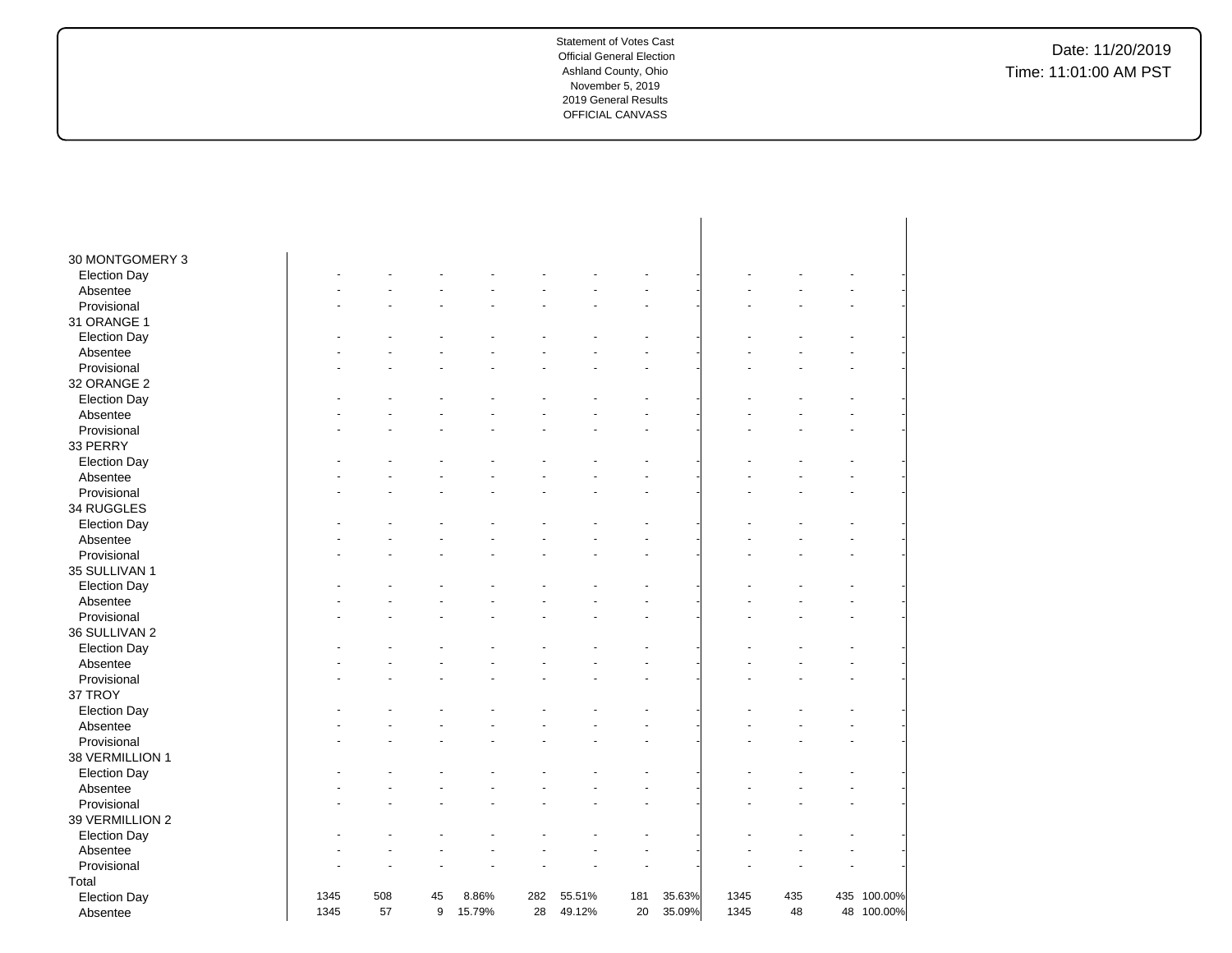Date: 11/20/2019 Time: 11:01:00 AM PST

| Provisional | 1345 | 10  |    | $\overline{\phantom{a}}$ |     | 90.00% |     | 10.00% | 1345 | 10  |     | 10 100.00% |
|-------------|------|-----|----|--------------------------|-----|--------|-----|--------|------|-----|-----|------------|
| Total       | 1345 | 575 | 54 | 9.39%                    | 319 | 55.48% | 202 | 35.13% | 1345 | 493 | 493 | 100.00%    |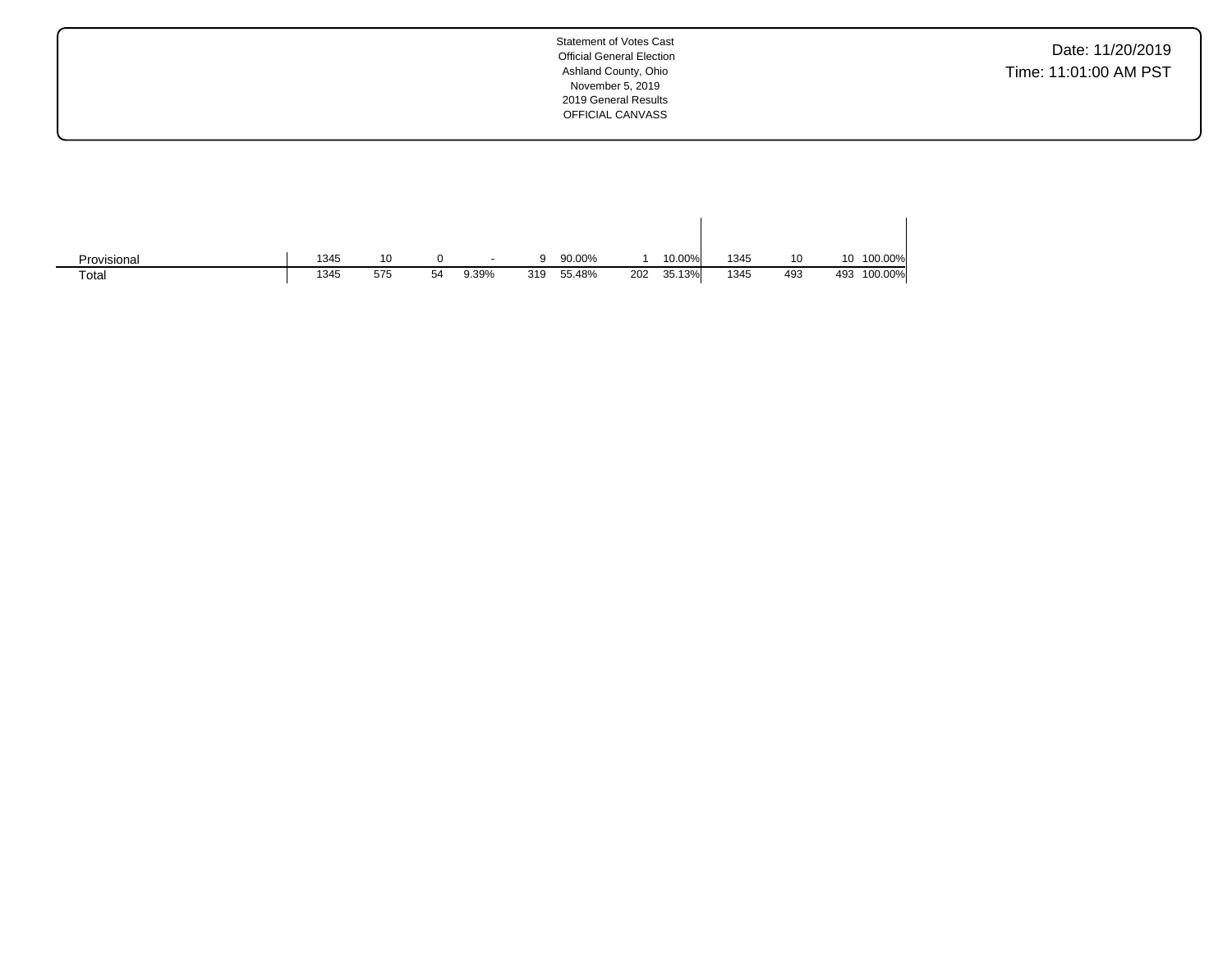|                      |                |                | Montgomery Twp Trustee |                    |        |           |                |                | Montgomery Twp Fiscal Officer Orange Twp Trustee |                |                |                |  |
|----------------------|----------------|----------------|------------------------|--------------------|--------|-----------|----------------|----------------|--------------------------------------------------|----------------|----------------|----------------|--|
|                      | Reg.<br>Voters | Total<br>Votes | <b>Trudy Bates</b>     | Joshua S.<br>Boley | Daniel | Kamburoff | Reg.<br>Voters | Total<br>Votes | Andrea M.<br>Wertz                               | Reg.<br>Voters | Total<br>Votes | Brian Canfield |  |
| Jursidiction Wide    |                |                |                        |                    |        |           |                |                |                                                  |                |                |                |  |
| 01 ASHLAND CITY 1- A |                |                |                        |                    |        |           |                |                |                                                  |                |                |                |  |
| <b>Election Day</b>  |                |                |                        |                    |        |           |                |                |                                                  |                |                |                |  |
| Absentee             |                |                |                        |                    |        |           |                |                |                                                  |                |                |                |  |
| Provisional          |                |                |                        |                    |        |           |                |                |                                                  |                |                |                |  |
| 02 ASHLAND CITY 1- B |                |                |                        |                    |        |           |                |                |                                                  |                |                |                |  |
| <b>Election Day</b>  |                |                |                        |                    |        |           |                |                |                                                  |                |                |                |  |
| Absentee             |                |                |                        |                    |        |           |                |                |                                                  |                |                |                |  |
| Provisional          |                |                |                        |                    |        |           |                |                |                                                  |                |                |                |  |
| 03 ASHLAND CITY 1- C |                |                |                        |                    |        |           |                |                |                                                  |                |                |                |  |
| <b>Election Day</b>  |                |                |                        |                    |        |           |                |                |                                                  |                |                |                |  |
| Absentee             |                |                |                        |                    |        |           |                |                |                                                  |                |                |                |  |
| Provisional          |                |                |                        |                    |        |           |                |                |                                                  |                |                |                |  |
| 04 ASHLAND CITY 1- D |                |                |                        |                    |        |           |                |                |                                                  |                |                |                |  |
| <b>Election Day</b>  |                |                |                        |                    |        |           |                |                |                                                  |                |                |                |  |
| Absentee             |                |                |                        |                    |        |           |                |                |                                                  |                |                |                |  |
| Provisional          |                |                |                        |                    |        |           |                |                |                                                  |                |                |                |  |
| 05 ASHLAND CITY 2- A |                |                |                        |                    |        |           |                |                |                                                  |                |                |                |  |
| <b>Election Day</b>  |                |                |                        |                    |        |           |                |                |                                                  |                |                |                |  |
| Absentee             |                |                |                        |                    |        |           |                |                |                                                  |                |                |                |  |
| Provisional          |                |                |                        |                    |        |           |                |                |                                                  |                |                |                |  |
| 06 ASHLAND CITY 2- B |                |                |                        |                    |        |           |                |                |                                                  |                |                |                |  |
| <b>Election Day</b>  |                |                |                        |                    |        |           |                |                |                                                  |                |                |                |  |
| Absentee             |                |                |                        |                    |        |           |                |                |                                                  |                |                |                |  |
| Provisional          |                |                |                        |                    |        |           |                |                |                                                  |                |                |                |  |
| 07 ASHLAND CITY 2- C |                |                |                        |                    |        |           |                |                |                                                  |                |                |                |  |
| <b>Election Day</b>  |                |                |                        |                    |        |           |                |                |                                                  |                |                |                |  |
| Absentee             |                |                |                        |                    |        |           |                |                |                                                  |                |                |                |  |
| Provisional          |                |                |                        |                    |        |           |                |                |                                                  |                |                |                |  |
| 08 ASHLAND CITY 3-A  |                |                |                        |                    |        |           |                |                |                                                  |                |                |                |  |
| <b>Election Day</b>  |                |                |                        |                    |        |           |                |                |                                                  |                |                |                |  |
| Absentee             |                |                |                        |                    |        |           |                |                |                                                  |                |                |                |  |
| Provisional          |                |                |                        |                    |        |           |                |                |                                                  |                |                |                |  |
| 09 ASHLAND CITY 3- B |                |                |                        |                    |        |           |                |                |                                                  |                |                |                |  |
| <b>Election Day</b>  |                |                |                        |                    |        |           |                |                |                                                  |                |                |                |  |
| Absentee             |                |                |                        |                    |        |           |                |                |                                                  |                |                |                |  |
| Provisional          |                |                |                        |                    |        |           |                |                |                                                  |                |                |                |  |
|                      |                |                |                        |                    |        |           |                |                |                                                  |                |                |                |  |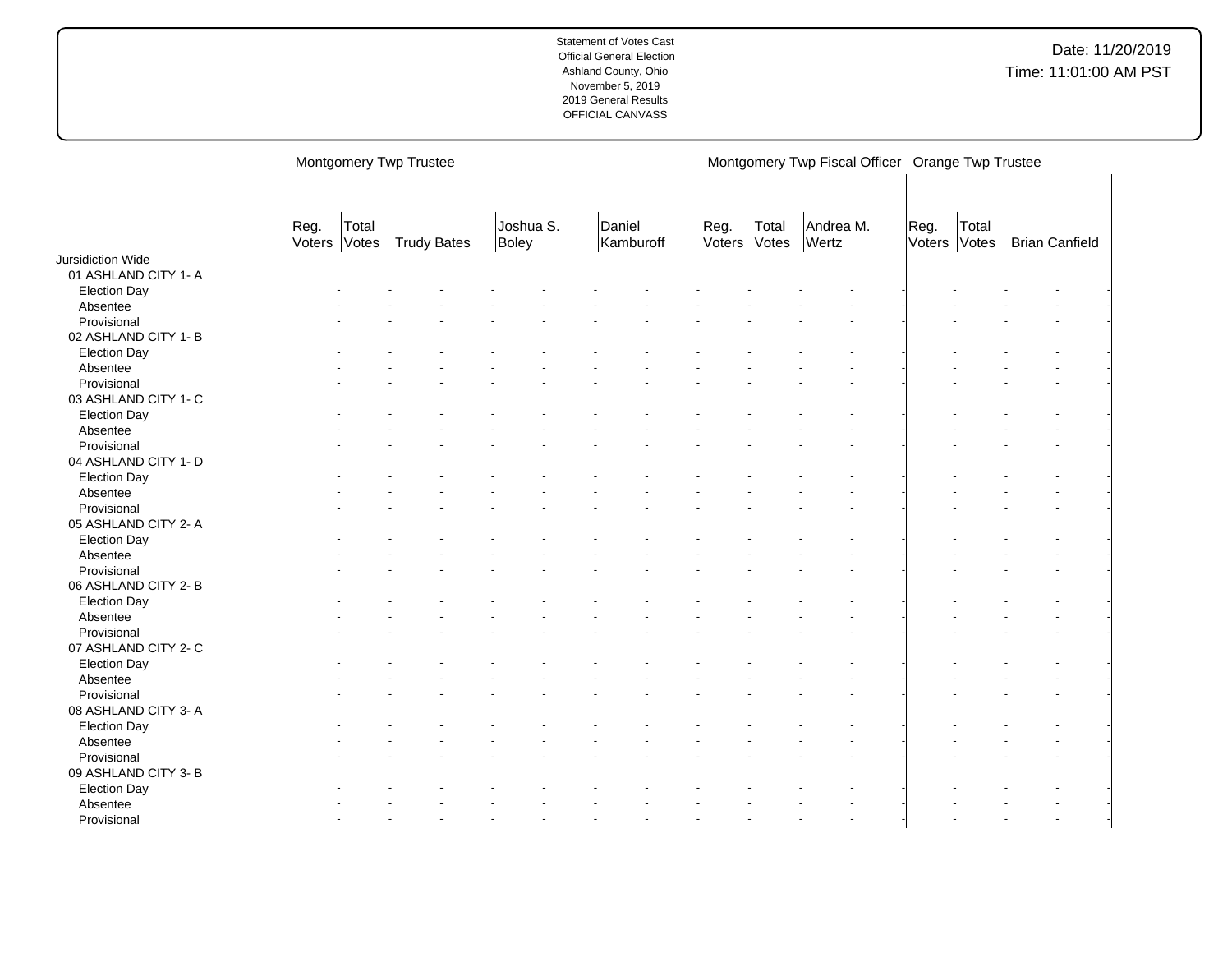|                      |                |                | Montgomery Twp Trustee |                    |                     |                      |       | Montgomery Twp Fiscal Officer Orange Twp Trustee |                |                |                |  |
|----------------------|----------------|----------------|------------------------|--------------------|---------------------|----------------------|-------|--------------------------------------------------|----------------|----------------|----------------|--|
|                      |                |                |                        |                    |                     |                      |       |                                                  |                |                |                |  |
|                      | Reg.<br>Voters | Total<br>Votes | Trudy Bates            | Joshua S.<br>Boley | Daniel<br>Kamburoff | Reg.<br>Voters Votes | Total | Andrea M.<br>Wertz                               | Reg.<br>Voters | Total<br>Votes | Brian Canfield |  |
| 10 ASHLAND CITY 3-C  |                |                |                        |                    |                     |                      |       |                                                  |                |                |                |  |
| <b>Election Day</b>  |                |                |                        |                    |                     |                      |       |                                                  |                |                |                |  |
| Absentee             |                |                |                        |                    |                     |                      |       |                                                  |                |                |                |  |
| Provisional          |                |                |                        |                    |                     |                      |       |                                                  |                |                |                |  |
| 11 ASHLAND CITY 3- D |                |                |                        |                    |                     |                      |       |                                                  |                |                |                |  |
| <b>Election Day</b>  |                |                |                        |                    |                     |                      |       |                                                  |                |                |                |  |
| Absentee             |                |                |                        |                    |                     |                      |       |                                                  |                |                |                |  |
| Provisional          |                |                |                        |                    |                     |                      |       |                                                  |                |                |                |  |
| 12 ASHLAND CITY 4- A |                |                |                        |                    |                     |                      |       |                                                  |                |                |                |  |
| <b>Election Day</b>  |                |                |                        |                    |                     |                      |       |                                                  |                |                |                |  |
| Absentee             |                |                |                        |                    |                     |                      |       |                                                  |                |                |                |  |
| Provisional          |                |                |                        |                    |                     |                      |       |                                                  |                |                |                |  |
| 13 ASHLAND CITY 4-B  |                |                |                        |                    |                     |                      |       |                                                  |                |                |                |  |
| <b>Election Day</b>  |                |                |                        |                    |                     |                      |       |                                                  |                |                |                |  |
| Absentee             |                |                |                        |                    |                     |                      |       |                                                  |                |                |                |  |
| Provisional          |                |                |                        |                    |                     |                      |       |                                                  |                |                |                |  |
| 14 ASHLAND CITY 4- C |                |                |                        |                    |                     |                      |       |                                                  |                |                |                |  |
|                      |                |                |                        |                    |                     |                      |       |                                                  |                |                |                |  |
| <b>Election Day</b>  |                |                |                        |                    |                     |                      |       |                                                  |                |                |                |  |
| Absentee             |                |                |                        |                    |                     |                      |       |                                                  |                |                |                |  |
| Provisional          |                |                |                        |                    |                     |                      |       |                                                  |                |                |                |  |
| 15 CLEAR CREEK       |                |                |                        |                    |                     |                      |       |                                                  |                |                |                |  |
| <b>Election Day</b>  |                |                |                        |                    |                     |                      |       |                                                  |                |                |                |  |
| Absentee             |                |                |                        |                    |                     |                      |       |                                                  |                |                |                |  |
| Provisional          |                |                |                        |                    |                     |                      |       |                                                  |                |                |                |  |
| 16 LOUDONVILLE 1     |                |                |                        |                    |                     |                      |       |                                                  |                |                |                |  |
| <b>Election Day</b>  |                |                |                        |                    |                     |                      |       |                                                  |                |                |                |  |
| Absentee             |                |                |                        |                    |                     |                      |       |                                                  |                |                |                |  |
| Provisional          |                |                |                        |                    |                     |                      |       |                                                  |                |                |                |  |
| 17 GREEN 1           |                |                |                        |                    |                     |                      |       |                                                  |                |                |                |  |
| <b>Election Day</b>  |                |                |                        |                    |                     |                      |       |                                                  |                |                |                |  |
| Absentee             |                |                |                        |                    |                     |                      |       |                                                  |                |                |                |  |
| Provisional          |                |                |                        |                    |                     |                      |       |                                                  |                |                |                |  |
| <b>18 GREEN 2</b>    |                |                |                        |                    |                     |                      |       |                                                  |                |                |                |  |
| <b>Election Day</b>  |                |                |                        |                    |                     |                      |       |                                                  |                |                |                |  |
| Absentee             |                |                |                        |                    |                     |                      |       |                                                  |                |                |                |  |
| Provisional          |                |                |                        |                    |                     |                      |       |                                                  |                |                |                |  |
| 19 LOUDONVILLE 2     |                |                |                        |                    |                     |                      |       |                                                  |                |                |                |  |
| <b>Election Day</b>  |                |                |                        |                    |                     |                      |       |                                                  |                |                |                |  |
| Absentee             |                |                |                        |                    |                     |                      |       |                                                  |                |                |                |  |
| Provisional          |                |                |                        |                    |                     |                      |       |                                                  |                |                |                |  |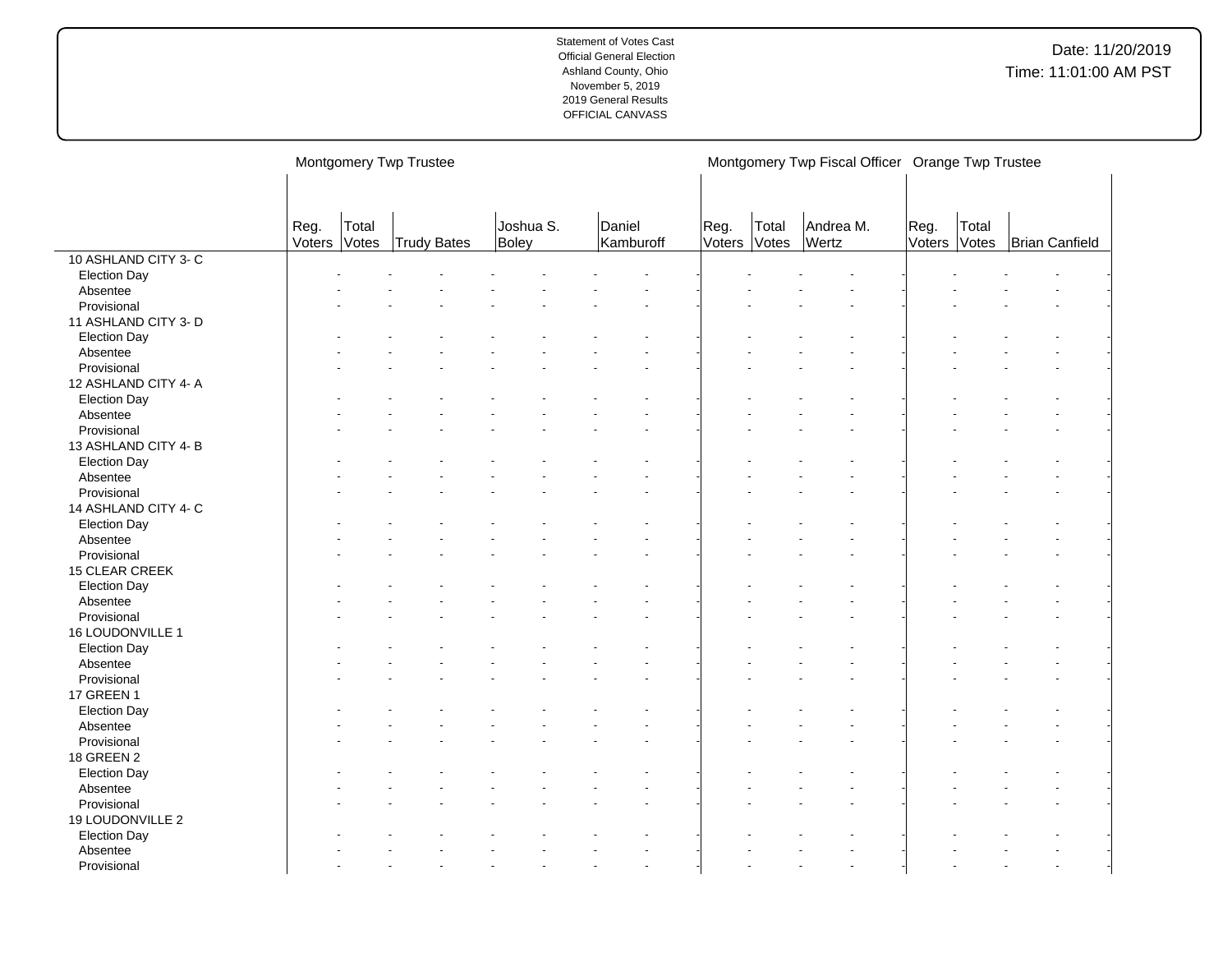| Daniel<br>Reg.<br>Joshua S.<br>Reg.<br>Andrea M.<br>Reg.<br>Total<br>Total<br>Total<br>Kamburoff<br>Wertz<br>Votes<br>Voters<br>Votes<br>Votes<br>Voters<br>Brian Canfield<br>Trudy Bates<br>Boley<br>Voters<br>20 JACKSON 1<br><b>Election Day</b><br>Absentee<br>Provisional<br>21 JACKSON 2<br><b>Election Day</b><br>Absentee<br>Provisional<br>22 LAKE<br><b>Election Day</b><br>Absentee<br>Provisional<br>23 MIFFLIN<br><b>Election Day</b><br>Absentee<br>Provisional<br>24 MILTON 1<br><b>Election Day</b><br>Absentee<br>Provisional<br>25 MILTON 3 |                     |  | Montgomery Twp Trustee |  |  |  | Montgomery Twp Fiscal Officer Orange Twp Trustee |  |  |  |
|---------------------------------------------------------------------------------------------------------------------------------------------------------------------------------------------------------------------------------------------------------------------------------------------------------------------------------------------------------------------------------------------------------------------------------------------------------------------------------------------------------------------------------------------------------------|---------------------|--|------------------------|--|--|--|--------------------------------------------------|--|--|--|
|                                                                                                                                                                                                                                                                                                                                                                                                                                                                                                                                                               |                     |  |                        |  |  |  |                                                  |  |  |  |
|                                                                                                                                                                                                                                                                                                                                                                                                                                                                                                                                                               |                     |  |                        |  |  |  |                                                  |  |  |  |
|                                                                                                                                                                                                                                                                                                                                                                                                                                                                                                                                                               |                     |  |                        |  |  |  |                                                  |  |  |  |
|                                                                                                                                                                                                                                                                                                                                                                                                                                                                                                                                                               |                     |  |                        |  |  |  |                                                  |  |  |  |
|                                                                                                                                                                                                                                                                                                                                                                                                                                                                                                                                                               |                     |  |                        |  |  |  |                                                  |  |  |  |
|                                                                                                                                                                                                                                                                                                                                                                                                                                                                                                                                                               |                     |  |                        |  |  |  |                                                  |  |  |  |
|                                                                                                                                                                                                                                                                                                                                                                                                                                                                                                                                                               |                     |  |                        |  |  |  |                                                  |  |  |  |
|                                                                                                                                                                                                                                                                                                                                                                                                                                                                                                                                                               |                     |  |                        |  |  |  |                                                  |  |  |  |
|                                                                                                                                                                                                                                                                                                                                                                                                                                                                                                                                                               |                     |  |                        |  |  |  |                                                  |  |  |  |
|                                                                                                                                                                                                                                                                                                                                                                                                                                                                                                                                                               |                     |  |                        |  |  |  |                                                  |  |  |  |
|                                                                                                                                                                                                                                                                                                                                                                                                                                                                                                                                                               |                     |  |                        |  |  |  |                                                  |  |  |  |
|                                                                                                                                                                                                                                                                                                                                                                                                                                                                                                                                                               |                     |  |                        |  |  |  |                                                  |  |  |  |
|                                                                                                                                                                                                                                                                                                                                                                                                                                                                                                                                                               |                     |  |                        |  |  |  |                                                  |  |  |  |
|                                                                                                                                                                                                                                                                                                                                                                                                                                                                                                                                                               |                     |  |                        |  |  |  |                                                  |  |  |  |
|                                                                                                                                                                                                                                                                                                                                                                                                                                                                                                                                                               |                     |  |                        |  |  |  |                                                  |  |  |  |
|                                                                                                                                                                                                                                                                                                                                                                                                                                                                                                                                                               |                     |  |                        |  |  |  |                                                  |  |  |  |
|                                                                                                                                                                                                                                                                                                                                                                                                                                                                                                                                                               |                     |  |                        |  |  |  |                                                  |  |  |  |
|                                                                                                                                                                                                                                                                                                                                                                                                                                                                                                                                                               |                     |  |                        |  |  |  |                                                  |  |  |  |
|                                                                                                                                                                                                                                                                                                                                                                                                                                                                                                                                                               |                     |  |                        |  |  |  |                                                  |  |  |  |
|                                                                                                                                                                                                                                                                                                                                                                                                                                                                                                                                                               |                     |  |                        |  |  |  |                                                  |  |  |  |
|                                                                                                                                                                                                                                                                                                                                                                                                                                                                                                                                                               |                     |  |                        |  |  |  |                                                  |  |  |  |
|                                                                                                                                                                                                                                                                                                                                                                                                                                                                                                                                                               |                     |  |                        |  |  |  |                                                  |  |  |  |
|                                                                                                                                                                                                                                                                                                                                                                                                                                                                                                                                                               |                     |  |                        |  |  |  |                                                  |  |  |  |
|                                                                                                                                                                                                                                                                                                                                                                                                                                                                                                                                                               |                     |  |                        |  |  |  |                                                  |  |  |  |
|                                                                                                                                                                                                                                                                                                                                                                                                                                                                                                                                                               |                     |  |                        |  |  |  |                                                  |  |  |  |
|                                                                                                                                                                                                                                                                                                                                                                                                                                                                                                                                                               | <b>Election Day</b> |  |                        |  |  |  |                                                  |  |  |  |
| Absentee                                                                                                                                                                                                                                                                                                                                                                                                                                                                                                                                                      |                     |  |                        |  |  |  |                                                  |  |  |  |
| Provisional                                                                                                                                                                                                                                                                                                                                                                                                                                                                                                                                                   |                     |  |                        |  |  |  |                                                  |  |  |  |
| 26 JEROMESVILLE                                                                                                                                                                                                                                                                                                                                                                                                                                                                                                                                               |                     |  |                        |  |  |  |                                                  |  |  |  |
| <b>Election Day</b>                                                                                                                                                                                                                                                                                                                                                                                                                                                                                                                                           |                     |  |                        |  |  |  |                                                  |  |  |  |
| Absentee                                                                                                                                                                                                                                                                                                                                                                                                                                                                                                                                                      |                     |  |                        |  |  |  |                                                  |  |  |  |
| Provisional                                                                                                                                                                                                                                                                                                                                                                                                                                                                                                                                                   |                     |  |                        |  |  |  |                                                  |  |  |  |
| 27 MOHICAN                                                                                                                                                                                                                                                                                                                                                                                                                                                                                                                                                    |                     |  |                        |  |  |  |                                                  |  |  |  |
| <b>Election Day</b>                                                                                                                                                                                                                                                                                                                                                                                                                                                                                                                                           |                     |  |                        |  |  |  |                                                  |  |  |  |
| Absentee                                                                                                                                                                                                                                                                                                                                                                                                                                                                                                                                                      |                     |  |                        |  |  |  |                                                  |  |  |  |
| Provisional                                                                                                                                                                                                                                                                                                                                                                                                                                                                                                                                                   |                     |  |                        |  |  |  |                                                  |  |  |  |
| 28 MONTGOMERY 1                                                                                                                                                                                                                                                                                                                                                                                                                                                                                                                                               |                     |  |                        |  |  |  |                                                  |  |  |  |
| 12.73%<br>72<br>65.45%<br>21.82%<br>604<br>96<br>96<br><b>Election Day</b><br>604<br>110<br>14<br>24<br>100.00%                                                                                                                                                                                                                                                                                                                                                                                                                                               |                     |  |                        |  |  |  |                                                  |  |  |  |
| 37.21%<br>37 100.00%<br>604<br>43<br>9.30%<br>23<br>53.49%<br>16<br>604<br>37<br>4<br>Absentee                                                                                                                                                                                                                                                                                                                                                                                                                                                                |                     |  |                        |  |  |  |                                                  |  |  |  |
| $\pmb{0}$<br>1 100.00%<br>1 100.00%<br>Provisional<br>$\overline{1}$<br>$\mathbf 0$<br>604<br>$\mathbf{1}$<br>604<br>$\sim$                                                                                                                                                                                                                                                                                                                                                                                                                                   |                     |  |                        |  |  |  |                                                  |  |  |  |
| 29 MONTGOMERY 2                                                                                                                                                                                                                                                                                                                                                                                                                                                                                                                                               |                     |  |                        |  |  |  |                                                  |  |  |  |
| 15.20%<br>129<br>129 100.00%<br>819<br>171<br>32<br>18.71%<br>113<br>66.08%<br>26<br>819<br><b>Election Day</b>                                                                                                                                                                                                                                                                                                                                                                                                                                               |                     |  |                        |  |  |  |                                                  |  |  |  |
| 17<br>11<br>29.73%<br>29<br>29<br>37<br>9<br>24.32%<br>45.95%<br>819<br>100.00%<br>819<br>Absentee                                                                                                                                                                                                                                                                                                                                                                                                                                                            |                     |  |                        |  |  |  |                                                  |  |  |  |
| $\mathbf 0$<br>$\mathbf 0$<br>819<br>Provisional<br>819<br>$\mathbf 0$<br>$\mathbf 0$<br>$\mathbf 0$<br>0<br>$\sim$<br>$\sim$<br>$\overline{a}$                                                                                                                                                                                                                                                                                                                                                                                                               |                     |  |                        |  |  |  |                                                  |  |  |  |

 $\overline{a}$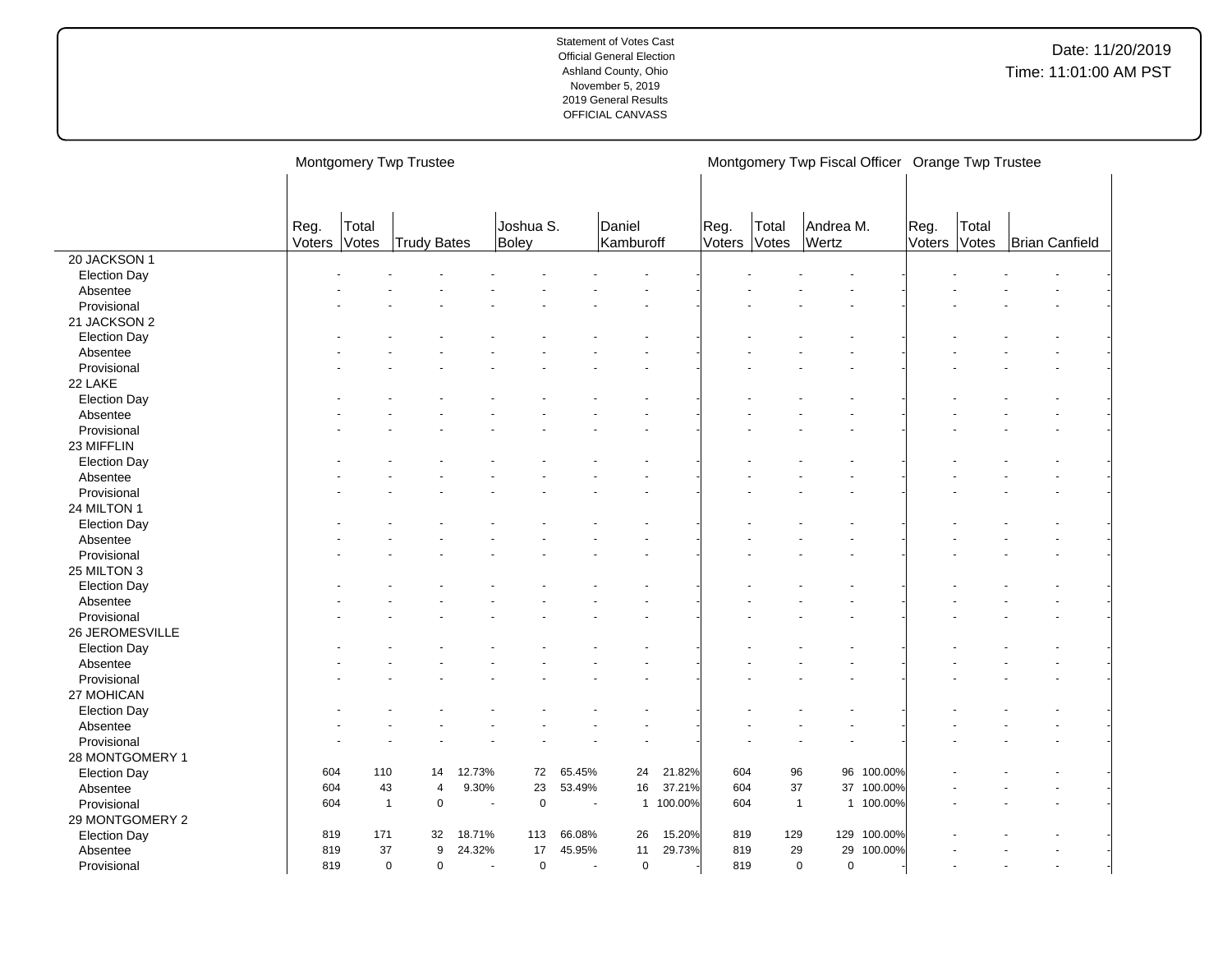| Date: 11/20/2019<br><b>Official General Election</b><br>Time: 11:01:00 AM PST<br>Ashland County, Ohio<br>November 5, 2019<br>2019 General Results<br>OFFICIAL CANVASS |
|-----------------------------------------------------------------------------------------------------------------------------------------------------------------------|
|-----------------------------------------------------------------------------------------------------------------------------------------------------------------------|

|        |                     | Montgomery Twp Trustee |           |           |               |                     | Montgomery Twp Fiscal Officer Orange Twp Trustee |        |                     |                       |
|--------|---------------------|------------------------|-----------|-----------|---------------|---------------------|--------------------------------------------------|--------|---------------------|-----------------------|
|        |                     |                        |           |           |               |                     |                                                  |        |                     |                       |
|        |                     |                        |           |           |               |                     |                                                  |        |                     |                       |
| Reg.   | Total               |                        | Joshua S. | Daniel    | Reg.          | 'Total              | Andrea M.                                        | IReq.  | 'Total              |                       |
| Voters | <i><b>Votes</b></i> | <b>Trudy Bates</b>     | Boley     | Kamburoff | <b>Voters</b> | <i><b>Notes</b></i> | <b>Wertz</b>                                     | Voters | <i><b>Notes</b></i> | <b>Brian Canfield</b> |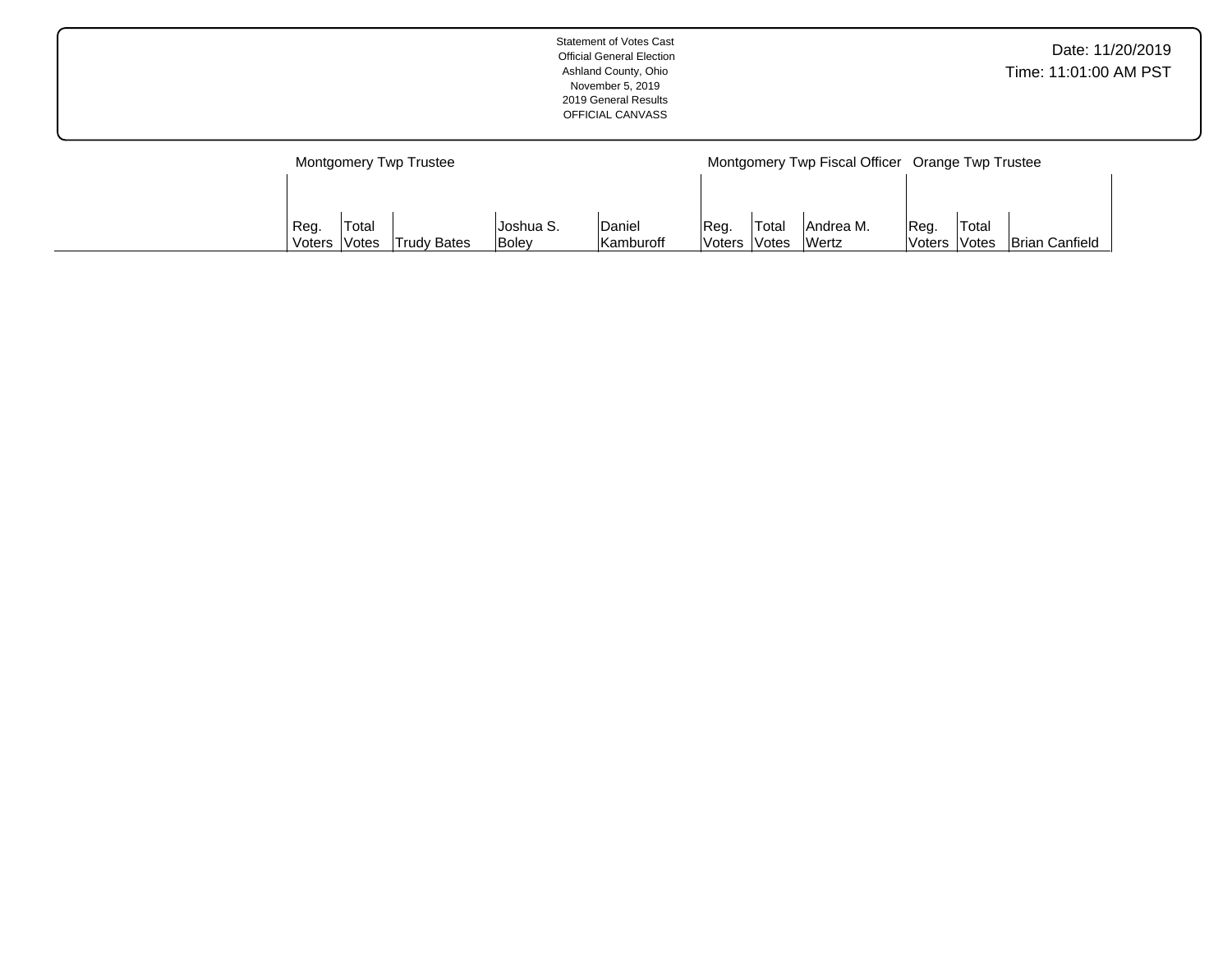# Date: 11/20/2019 Time: 11:01:00 AM PST

| 30 MONTGOMERY 3         |      |             |    |                |             |                          |             |        |      |           |             |            |      |             |             |             |
|-------------------------|------|-------------|----|----------------|-------------|--------------------------|-------------|--------|------|-----------|-------------|------------|------|-------------|-------------|-------------|
| <b>Election Day</b>     | 560  | 95          | 13 | 13.68%         | 46          | 48.42%                   | 36          | 37.89% | 560  | 81        | 81          | 100.00%    |      |             |             |             |
| Absentee                | 560  | 31          | 5  | 16.13%         | 14          | 45.16%                   | 12          | 38.71% | 560  | 25        | 25          | 100.00%    |      |             |             |             |
| Provisional             | 560  | $\mathbf 0$ | 0  | $\blacksquare$ | $\mathbf 0$ | $\overline{\phantom{a}}$ | $\mathbf 0$ |        | 560  | $\pmb{0}$ | $\mathbf 0$ |            |      |             |             |             |
| 31 ORANGE 1             |      |             |    |                |             |                          |             |        |      |           |             |            |      |             |             |             |
| <b>Election Day</b>     |      |             |    |                |             |                          |             |        |      |           |             |            | 1031 | 114         |             | 114 100.00% |
| Absentee                |      |             |    |                |             |                          |             |        |      |           |             |            | 1031 | 19          | 19          | 100.00%     |
| Provisional             |      |             |    |                |             |                          |             |        |      |           |             |            | 1031 | $\mathbf 0$ | $\pmb{0}$   |             |
| 32 ORANGE 2             |      |             |    |                |             |                          |             |        |      |           |             |            |      |             |             |             |
| <b>Election Day</b>     |      |             |    |                |             |                          |             |        |      |           |             |            | 591  | 70          |             | 70 100.00%  |
| Absentee                |      |             |    |                |             |                          |             |        |      |           |             |            | 591  | $\,6\,$     | 6           | 100.00%     |
| Provisional             |      |             |    |                |             |                          |             |        |      |           |             |            | 591  | $\mathsf 0$ | $\mathbf 0$ |             |
| 33 PERRY                |      |             |    |                |             |                          |             |        |      |           |             |            |      |             |             |             |
| <b>Election Day</b>     |      |             |    |                |             |                          |             |        |      |           |             |            |      |             |             |             |
| Absentee                |      |             |    |                |             |                          |             |        |      |           |             |            |      |             |             |             |
| Provisional             |      |             |    |                |             |                          |             |        |      |           |             |            |      |             |             |             |
| 34 RUGGLES              |      |             |    |                |             |                          |             |        |      |           |             |            |      |             |             |             |
| <b>Election Day</b>     |      |             |    |                |             |                          |             |        |      |           |             |            |      |             |             |             |
| Absentee                |      |             |    |                |             |                          |             |        |      |           |             |            |      |             |             |             |
| Provisional             |      |             |    |                |             |                          |             |        |      |           |             |            |      |             |             |             |
| 35 SULLIVAN 1           |      |             |    |                |             |                          |             |        |      |           |             |            |      |             |             |             |
| <b>Election Day</b>     |      |             |    |                |             |                          |             |        |      |           |             |            |      |             |             |             |
| Absentee                |      |             |    |                |             |                          |             |        |      |           |             |            |      |             |             |             |
| Provisional             |      |             |    |                |             |                          |             |        |      |           |             |            |      |             |             |             |
| 36 SULLIVAN 2           |      |             |    |                |             |                          |             |        |      |           |             |            |      |             |             |             |
| <b>Election Day</b>     |      |             |    |                |             |                          |             |        |      |           |             |            |      |             |             |             |
| Absentee                |      |             |    |                |             |                          |             |        |      |           |             |            |      |             |             |             |
| Provisional             |      |             |    |                |             |                          |             |        |      |           |             |            |      |             |             |             |
| 37 TROY                 |      |             |    |                |             |                          |             |        |      |           |             |            |      |             |             |             |
| <b>Election Day</b>     |      |             |    |                |             |                          |             |        |      |           |             |            |      |             |             |             |
| Absentee                |      |             |    |                |             |                          |             |        |      |           |             |            |      |             |             |             |
| Provisional             |      |             |    |                |             |                          |             |        |      |           |             |            |      |             |             |             |
| 38 VERMILLION 1         |      |             |    |                |             |                          |             |        |      |           |             |            |      |             |             |             |
| <b>Election Day</b>     |      |             |    |                |             |                          |             |        |      |           |             |            |      |             |             |             |
| Absentee                |      |             |    |                |             |                          |             |        |      |           |             |            |      |             |             |             |
| Provisional             |      |             |    |                |             |                          |             |        |      |           |             |            |      |             |             |             |
| 39 VERMILLION 2         |      |             |    |                |             |                          |             |        |      |           |             |            |      |             |             |             |
| <b>Election Day</b>     |      |             |    |                |             |                          |             |        |      |           |             |            |      |             |             |             |
|                         |      |             |    |                |             |                          |             |        |      |           |             |            |      |             |             |             |
| Absentee<br>Provisional |      |             |    |                |             |                          |             |        |      |           |             |            |      |             |             |             |
|                         |      |             |    |                |             |                          |             |        |      |           |             |            |      |             |             |             |
| Total                   | 1983 | 376         | 59 | 15.69%         | 231         | 61.44%                   | 86          | 22.87% | 1983 | 306       | 306         | 100.00%    | 1622 | 184         |             | 184 100.00% |
| <b>Election Day</b>     |      | 111         |    |                | 54          |                          |             |        |      | 91        |             |            |      |             |             |             |
| Absentee                | 1983 |             | 18 | 16.22%         |             | 48.65%                   | 39          | 35.14% | 1983 |           |             | 91 100.00% | 1622 | 25          | 25          | 100.00%     |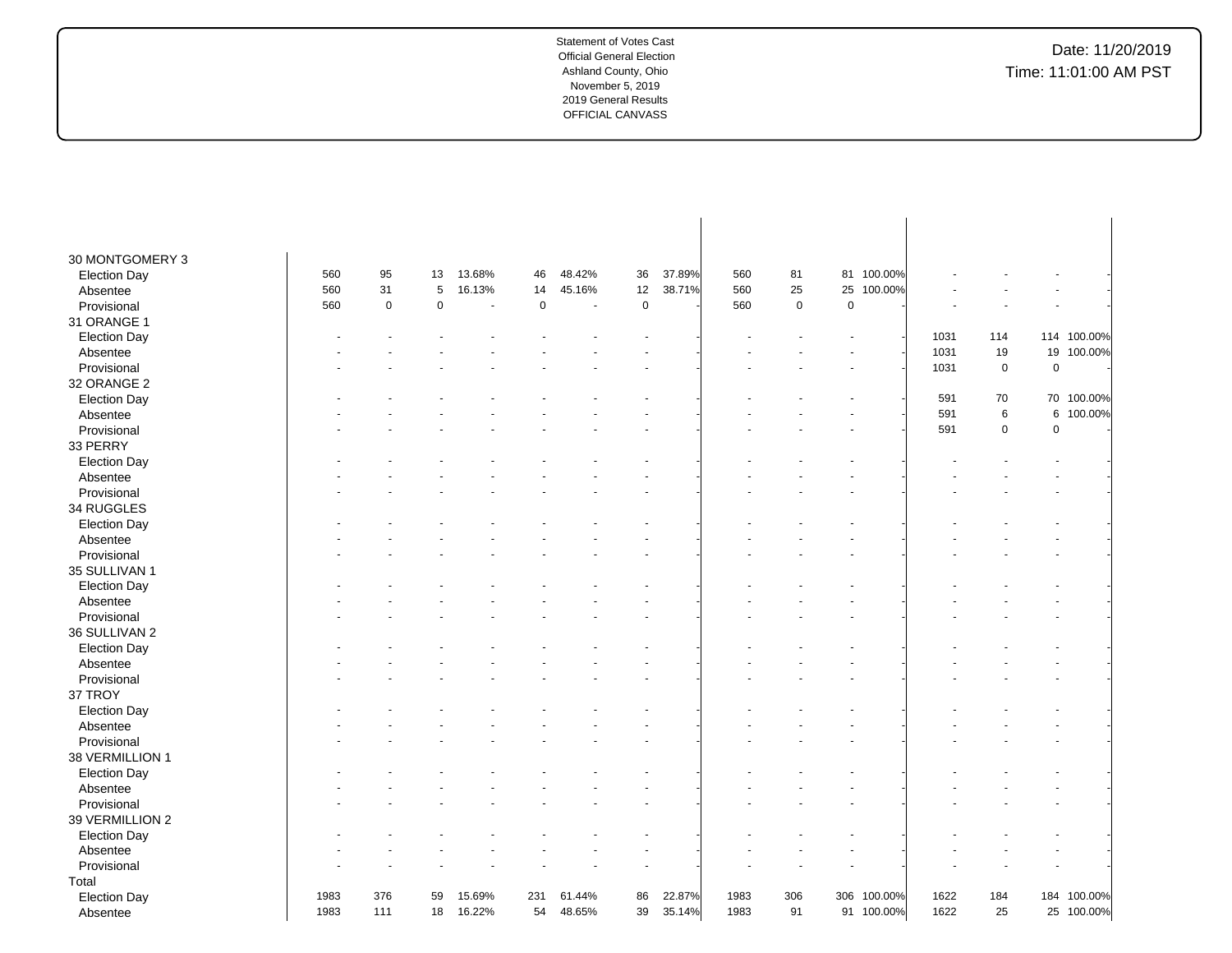| <b>Statement of Votes Cast</b><br><b>Official General Election</b><br>Ashland County, Ohio<br>November 5, 2019<br>2019 General Results<br>OFFICIAL CANVASS | Date: 11/20/2019<br>Time: 11:01:00 AM PST |
|------------------------------------------------------------------------------------------------------------------------------------------------------------|-------------------------------------------|
|                                                                                                                                                            |                                           |

| Provisional | 1983 |     |        |     | $\sim$ |     | 100.00% | 1983 |     | 100.00%     | 1622 |     |             |
|-------------|------|-----|--------|-----|--------|-----|---------|------|-----|-------------|------|-----|-------------|
| Total       | 1983 | 488 | 15.78% | 285 | 58.40% | 126 | 25.82%  | 1983 | 398 | 398 100.00% | 1622 | 209 | 209 100.00% |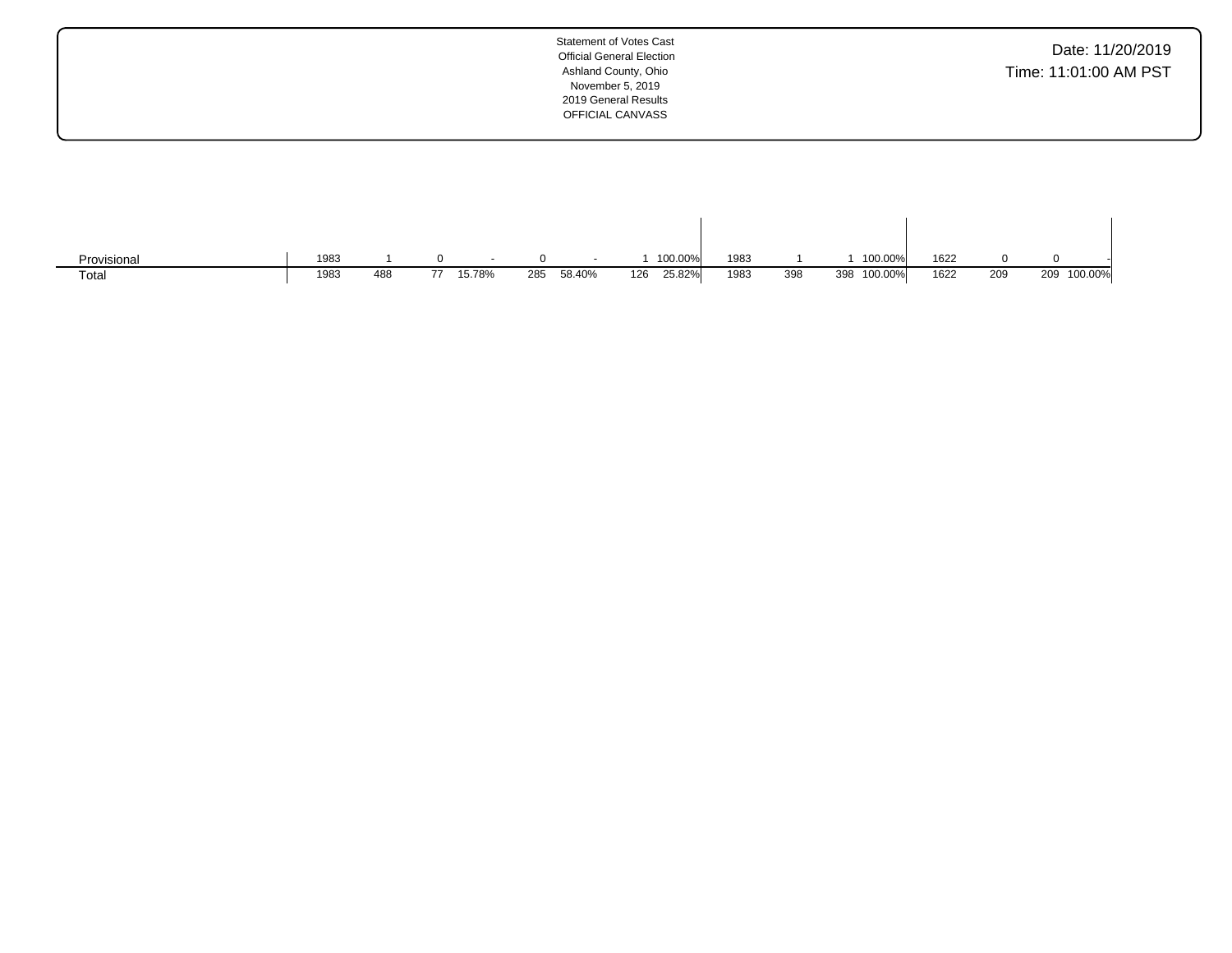|                                     |                | Orange Twp Fiscal Officer |                   |                | Perry Twp Trustee |                  |                |                | Perry Twp Fiscal Officer |                | Ruggles Twp Trustee |               |
|-------------------------------------|----------------|---------------------------|-------------------|----------------|-------------------|------------------|----------------|----------------|--------------------------|----------------|---------------------|---------------|
|                                     | Reg.<br>Voters | Total<br>Votes            | Betsie<br>Krumlaw | Reg.<br>Voters | Total<br>Votes    | Kent<br>McGovern | Reg.<br>Voters | Total<br>Votes | Valerie K. Hall          | Reg.<br>Voters | Total<br>Votes      | George Ashton |
| Jursidiction Wide                   |                |                           |                   |                |                   |                  |                |                |                          |                |                     |               |
| 01 ASHLAND CITY 1- A                |                |                           |                   |                |                   |                  |                |                |                          |                |                     |               |
| <b>Election Day</b>                 |                |                           |                   |                |                   |                  |                |                |                          |                |                     |               |
| Absentee                            |                |                           |                   |                |                   |                  |                |                |                          |                |                     |               |
| Provisional                         |                |                           |                   |                |                   |                  |                |                |                          |                |                     |               |
| 02 ASHLAND CITY 1- B                |                |                           |                   |                |                   |                  |                |                |                          |                |                     |               |
| <b>Election Day</b>                 |                |                           |                   |                |                   |                  |                |                |                          |                |                     |               |
| Absentee                            |                |                           |                   |                |                   |                  |                |                |                          |                |                     |               |
| Provisional                         |                |                           |                   |                |                   |                  |                |                |                          |                |                     |               |
| 03 ASHLAND CITY 1- C                |                |                           |                   |                |                   |                  |                |                |                          |                |                     |               |
| <b>Election Day</b>                 |                |                           |                   |                |                   |                  |                |                |                          |                |                     |               |
| Absentee                            |                |                           |                   |                |                   |                  |                |                |                          |                |                     |               |
| Provisional                         |                |                           |                   |                |                   |                  |                |                |                          |                |                     |               |
| 04 ASHLAND CITY 1- D                |                |                           |                   |                |                   |                  |                |                |                          |                |                     |               |
| <b>Election Day</b>                 |                |                           |                   |                |                   |                  |                |                |                          |                |                     |               |
| Absentee                            |                |                           |                   |                |                   |                  |                |                |                          |                |                     |               |
| Provisional                         |                |                           |                   |                |                   |                  |                |                |                          |                |                     |               |
| 05 ASHLAND CITY 2- A                |                |                           |                   |                |                   |                  |                |                |                          |                |                     |               |
| <b>Election Day</b>                 |                |                           |                   |                |                   |                  |                |                |                          |                |                     |               |
| Absentee                            |                |                           |                   |                |                   |                  |                |                |                          |                |                     |               |
| Provisional                         |                |                           |                   |                |                   |                  |                |                |                          |                |                     |               |
| 06 ASHLAND CITY 2-B                 |                |                           |                   |                |                   |                  |                |                |                          |                |                     |               |
| <b>Election Day</b>                 |                |                           |                   |                |                   |                  |                |                |                          |                |                     |               |
| Absentee                            |                |                           |                   |                |                   |                  |                |                |                          |                |                     |               |
| Provisional                         |                |                           |                   |                |                   |                  |                |                |                          |                |                     |               |
| 07 ASHLAND CITY 2- C                |                |                           |                   |                |                   |                  |                |                |                          |                |                     |               |
| <b>Election Day</b>                 |                |                           |                   |                |                   |                  |                |                |                          |                |                     |               |
| Absentee                            |                |                           |                   |                |                   |                  |                |                |                          |                |                     |               |
| Provisional                         |                |                           |                   |                |                   |                  |                |                |                          |                |                     |               |
| 08 ASHLAND CITY 3-A                 |                |                           |                   |                |                   |                  |                |                |                          |                |                     |               |
| <b>Election Day</b>                 |                |                           |                   |                |                   |                  |                |                |                          |                |                     |               |
| Absentee                            |                |                           |                   |                |                   |                  |                |                |                          |                |                     |               |
|                                     |                |                           |                   |                |                   |                  |                |                |                          |                |                     |               |
| Provisional<br>09 ASHLAND CITY 3- B |                |                           |                   |                |                   |                  |                |                |                          |                |                     |               |
|                                     |                |                           |                   |                |                   |                  |                |                |                          |                |                     |               |
| <b>Election Day</b>                 |                |                           |                   |                |                   |                  |                |                |                          |                |                     |               |
| Absentee                            |                |                           |                   |                |                   |                  |                |                |                          |                |                     |               |
| Provisional                         |                |                           |                   |                |                   |                  |                |                |                          |                |                     |               |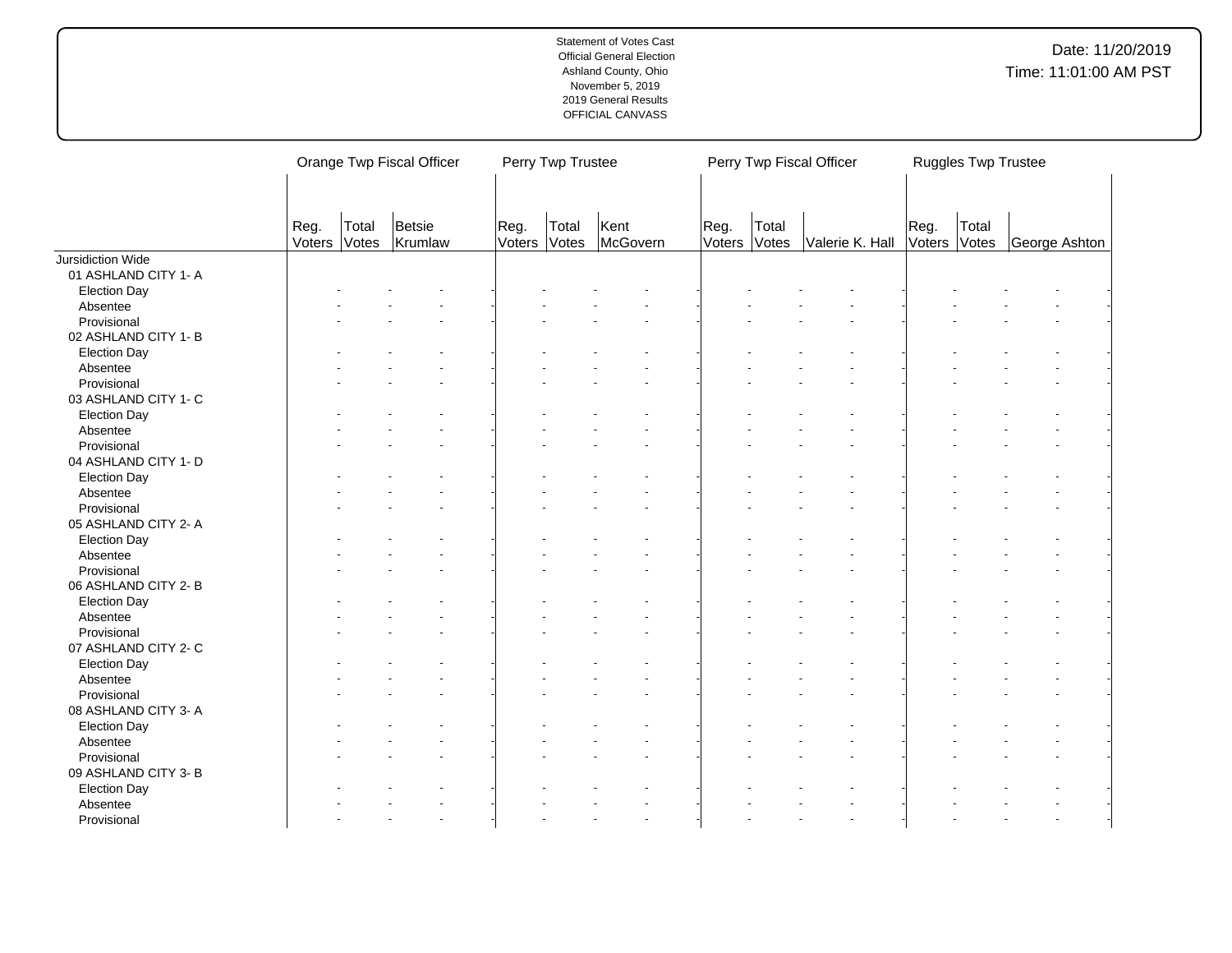|                      |                |                | Orange Twp Fiscal Officer |                | Perry Twp Trustee |                  | Perry Twp Fiscal Officer<br>Ruggles Twp Trustee |                       |                 |                      |       |               |  |
|----------------------|----------------|----------------|---------------------------|----------------|-------------------|------------------|-------------------------------------------------|-----------------------|-----------------|----------------------|-------|---------------|--|
|                      |                |                |                           |                |                   |                  |                                                 |                       |                 |                      |       |               |  |
|                      |                |                |                           |                |                   |                  |                                                 |                       |                 |                      |       |               |  |
|                      | Reg.<br>Voters | Total<br>Votes | Betsie<br>Krumlaw         | Reg.<br>Voters | Total<br>Votes    | Kent<br>McGovern | Reg.                                            | Total<br>Voters Votes | Valerie K. Hall | Reg.<br>Voters Votes | Total | George Ashton |  |
| 10 ASHLAND CITY 3-C  |                |                |                           |                |                   |                  |                                                 |                       |                 |                      |       |               |  |
| <b>Election Day</b>  |                |                |                           |                |                   |                  |                                                 |                       |                 |                      |       |               |  |
| Absentee             |                |                |                           |                |                   |                  |                                                 |                       |                 |                      |       |               |  |
| Provisional          |                |                |                           |                |                   |                  |                                                 |                       |                 |                      |       |               |  |
| 11 ASHLAND CITY 3- D |                |                |                           |                |                   |                  |                                                 |                       |                 |                      |       |               |  |
| <b>Election Day</b>  |                |                |                           |                |                   |                  |                                                 |                       |                 |                      |       |               |  |
| Absentee             |                |                |                           |                |                   |                  |                                                 |                       |                 |                      |       |               |  |
| Provisional          |                |                |                           |                |                   |                  |                                                 |                       |                 |                      |       |               |  |
| 12 ASHLAND CITY 4- A |                |                |                           |                |                   |                  |                                                 |                       |                 |                      |       |               |  |
| <b>Election Day</b>  |                |                |                           |                |                   |                  |                                                 |                       |                 |                      |       |               |  |
| Absentee             |                |                |                           |                |                   |                  |                                                 |                       |                 |                      |       |               |  |
| Provisional          |                |                |                           |                |                   |                  |                                                 |                       |                 |                      |       |               |  |
| 13 ASHLAND CITY 4-B  |                |                |                           |                |                   |                  |                                                 |                       |                 |                      |       |               |  |
| <b>Election Day</b>  |                |                |                           |                |                   |                  |                                                 |                       |                 |                      |       |               |  |
| Absentee             |                |                |                           |                |                   |                  |                                                 |                       |                 |                      |       |               |  |
| Provisional          |                |                |                           |                |                   |                  |                                                 |                       |                 |                      |       |               |  |
| 14 ASHLAND CITY 4- C |                |                |                           |                |                   |                  |                                                 |                       |                 |                      |       |               |  |
| <b>Election Day</b>  |                |                |                           |                |                   |                  |                                                 |                       |                 |                      |       |               |  |
| Absentee             |                |                |                           |                |                   |                  |                                                 |                       |                 |                      |       |               |  |
| Provisional          |                |                |                           |                |                   |                  |                                                 |                       |                 |                      |       |               |  |
| 15 CLEAR CREEK       |                |                |                           |                |                   |                  |                                                 |                       |                 |                      |       |               |  |
| <b>Election Day</b>  |                |                |                           |                |                   |                  |                                                 |                       |                 |                      |       |               |  |
| Absentee             |                |                |                           |                |                   |                  |                                                 |                       |                 |                      |       |               |  |
| Provisional          |                |                |                           |                |                   |                  |                                                 |                       |                 |                      |       |               |  |
| 16 LOUDONVILLE 1     |                |                |                           |                |                   |                  |                                                 |                       |                 |                      |       |               |  |
| <b>Election Day</b>  |                |                |                           |                |                   |                  |                                                 |                       |                 |                      |       |               |  |
| Absentee             |                |                |                           |                |                   |                  |                                                 |                       |                 |                      |       |               |  |
| Provisional          |                |                |                           |                |                   |                  |                                                 |                       |                 |                      |       |               |  |
| 17 GREEN 1           |                |                |                           |                |                   |                  |                                                 |                       |                 |                      |       |               |  |
| <b>Election Day</b>  |                |                |                           |                |                   |                  |                                                 |                       |                 |                      |       |               |  |
| Absentee             |                |                |                           |                |                   |                  |                                                 |                       |                 |                      |       |               |  |
| Provisional          |                |                |                           |                |                   |                  |                                                 |                       |                 |                      |       |               |  |
| 18 GREEN 2           |                |                |                           |                |                   |                  |                                                 |                       |                 |                      |       |               |  |
| <b>Election Day</b>  |                |                |                           |                |                   |                  |                                                 |                       |                 |                      |       |               |  |
| Absentee             |                |                |                           |                |                   |                  |                                                 |                       |                 |                      |       |               |  |
| Provisional          |                |                |                           |                |                   |                  |                                                 |                       |                 |                      |       |               |  |
| 19 LOUDONVILLE 2     |                |                |                           |                |                   |                  |                                                 |                       |                 |                      |       |               |  |
| <b>Election Day</b>  |                |                |                           |                |                   |                  |                                                 |                       |                 |                      |       |               |  |
| Absentee             |                |                |                           |                |                   |                  |                                                 |                       |                 |                      |       |               |  |
| Provisional          |                |                |                           |                |                   |                  |                                                 |                       |                 |                      |       |               |  |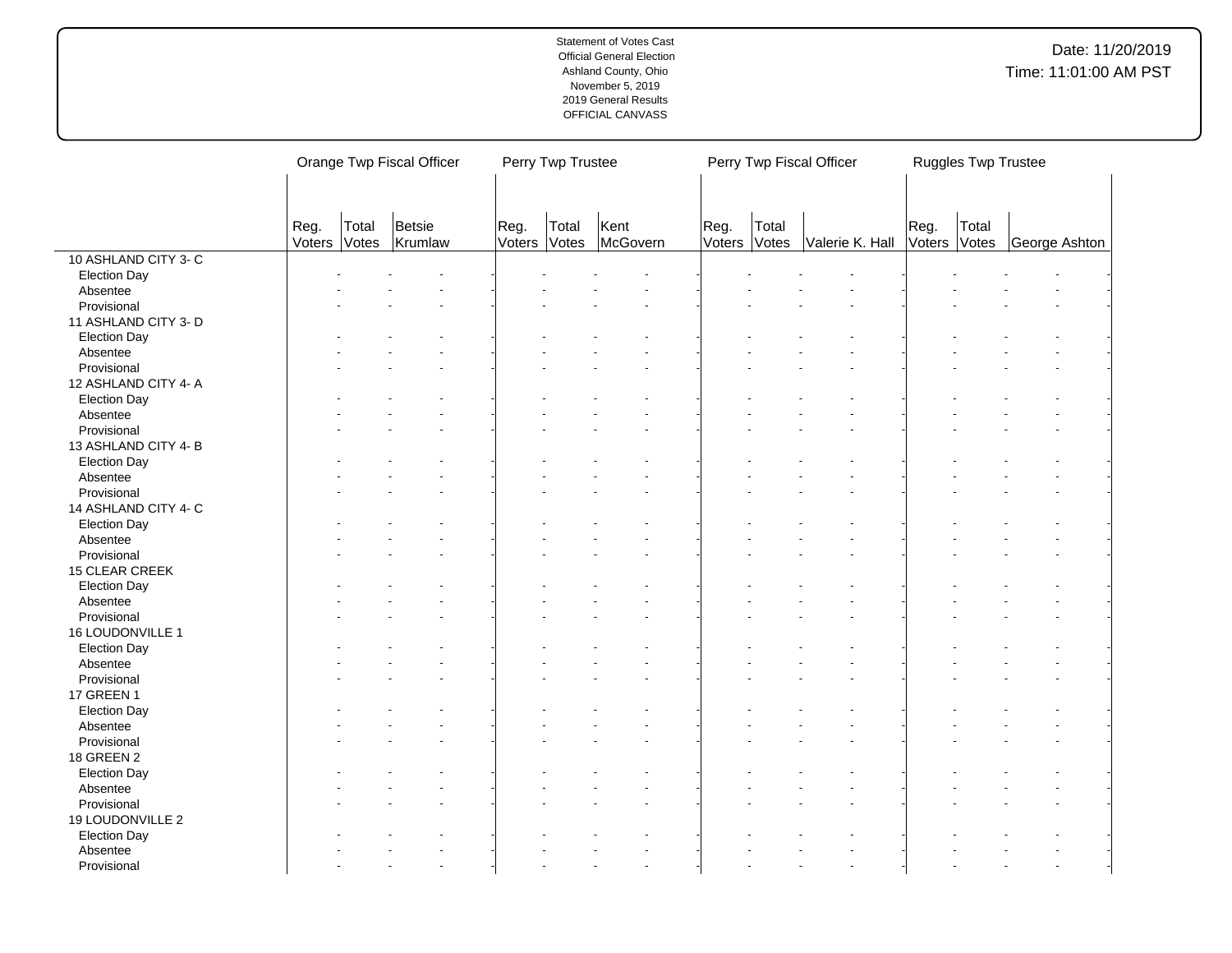|                     | Orange Twp Fiscal Officer |                |                   |                | Perry Twp Trustee |                  | Perry Twp Fiscal Officer<br>Ruggles Twp Trustee |                |                 |                |                |               |
|---------------------|---------------------------|----------------|-------------------|----------------|-------------------|------------------|-------------------------------------------------|----------------|-----------------|----------------|----------------|---------------|
|                     | Reg.<br>Voters            | Total<br>Votes | Betsie<br>Krumlaw | Reg.<br>Voters | Total<br>Votes    | Kent<br>McGovern | Reg.<br>Voters                                  | Total<br>Votes | Valerie K. Hall | Reg.<br>Voters | Total<br>Votes | George Ashton |
| 20 JACKSON 1        |                           |                |                   |                |                   |                  |                                                 |                |                 |                |                |               |
| <b>Election Day</b> |                           |                |                   |                |                   |                  |                                                 |                |                 |                |                |               |
| Absentee            |                           |                |                   |                |                   |                  |                                                 |                |                 |                |                |               |
| Provisional         |                           |                |                   |                |                   |                  |                                                 |                |                 |                |                |               |
| 21 JACKSON 2        |                           |                |                   |                |                   |                  |                                                 |                |                 |                |                |               |
| <b>Election Day</b> |                           |                |                   |                |                   |                  |                                                 |                |                 |                |                |               |
| Absentee            |                           |                |                   |                |                   |                  |                                                 |                |                 |                |                |               |
| Provisional         |                           |                |                   |                |                   |                  |                                                 |                |                 |                |                |               |
| 22 LAKE             |                           |                |                   |                |                   |                  |                                                 |                |                 |                |                |               |
| <b>Election Day</b> |                           |                |                   |                |                   |                  |                                                 |                |                 |                |                |               |
| Absentee            |                           |                |                   |                |                   |                  |                                                 |                |                 |                |                |               |
| Provisional         |                           |                |                   |                |                   |                  |                                                 |                |                 |                |                |               |
| 23 MIFFLIN          |                           |                |                   |                |                   |                  |                                                 |                |                 |                |                |               |
| <b>Election Day</b> |                           |                |                   |                |                   |                  |                                                 |                |                 |                |                |               |
| Absentee            |                           |                |                   |                |                   |                  |                                                 |                |                 |                |                |               |
| Provisional         |                           |                |                   |                |                   |                  |                                                 |                |                 |                |                |               |
| 24 MILTON 1         |                           |                |                   |                |                   |                  |                                                 |                |                 |                |                |               |
| <b>Election Day</b> |                           |                |                   |                |                   |                  |                                                 |                |                 |                |                |               |
| Absentee            |                           |                |                   |                |                   |                  |                                                 |                |                 |                |                |               |
| Provisional         |                           |                |                   |                |                   |                  |                                                 |                |                 |                |                |               |
| 25 MILTON 3         |                           |                |                   |                |                   |                  |                                                 |                |                 |                |                |               |
| <b>Election Day</b> |                           |                |                   |                |                   |                  |                                                 |                |                 |                |                |               |
| Absentee            |                           |                |                   |                |                   |                  |                                                 |                |                 |                |                |               |
| Provisional         |                           |                |                   |                |                   |                  |                                                 |                |                 |                |                |               |
| 26 JEROMESVILLE     |                           |                |                   |                |                   |                  |                                                 |                |                 |                |                |               |
| <b>Election Day</b> |                           |                |                   |                |                   |                  |                                                 |                |                 |                |                |               |
| Absentee            |                           |                |                   |                |                   |                  |                                                 |                |                 |                |                |               |
| Provisional         |                           |                |                   |                |                   |                  |                                                 |                |                 |                |                |               |
| 27 MOHICAN          |                           |                |                   |                |                   |                  |                                                 |                |                 |                |                |               |
| <b>Election Day</b> |                           |                |                   |                |                   |                  |                                                 |                |                 |                |                |               |
| Absentee            |                           |                |                   |                |                   |                  |                                                 |                |                 |                |                |               |
| Provisional         |                           |                |                   |                |                   |                  |                                                 |                |                 |                |                |               |
| 28 MONTGOMERY 1     |                           |                |                   |                |                   |                  |                                                 |                |                 |                |                |               |
| <b>Election Day</b> |                           |                |                   |                |                   |                  |                                                 |                |                 |                |                |               |
| Absentee            |                           |                |                   |                |                   |                  |                                                 |                |                 |                |                |               |
| Provisional         |                           |                |                   |                |                   |                  |                                                 |                |                 |                |                |               |
| 29 MONTGOMERY 2     |                           |                |                   |                |                   |                  |                                                 |                |                 |                |                |               |
| <b>Election Day</b> |                           |                |                   |                |                   |                  |                                                 |                |                 |                |                |               |
| Absentee            |                           |                |                   |                |                   |                  |                                                 |                |                 |                |                |               |
| Provisional         |                           |                |                   |                |                   |                  |                                                 |                |                 |                |                |               |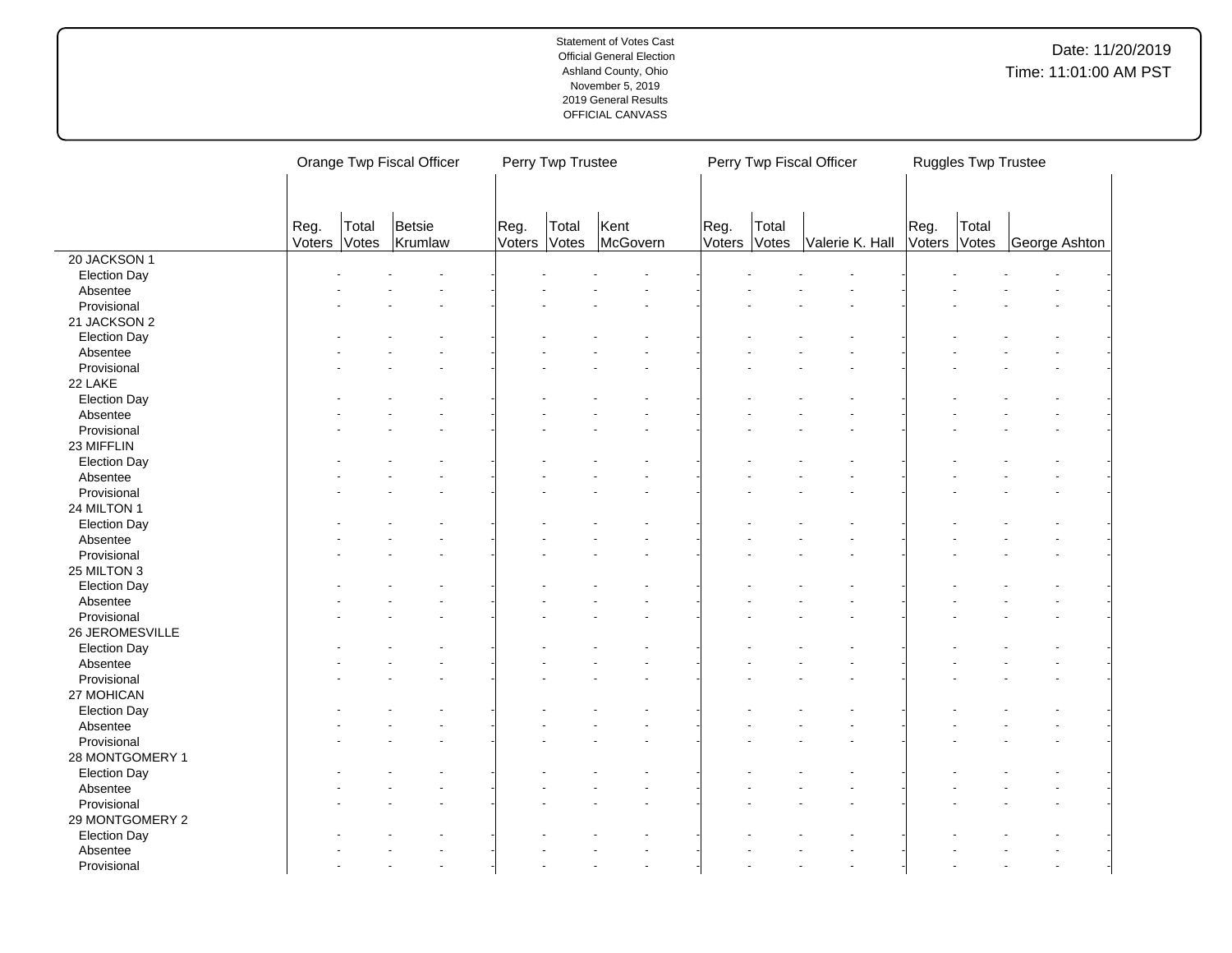|                                                        | <b>Statement of Votes Cast</b><br><b>Official General Election</b><br>Ashland County, Ohio<br>November 5, 2019<br>2019 General Results<br>OFFICIAL CANVASS |                                                            | Date: 11/20/2019<br>Time: 11:01:00 AM PST                |
|--------------------------------------------------------|------------------------------------------------------------------------------------------------------------------------------------------------------------|------------------------------------------------------------|----------------------------------------------------------|
| Orange Twp Fiscal Officer                              | Perry Twp Trustee                                                                                                                                          | Perry Twp Fiscal Officer                                   | <b>Ruggles Twp Trustee</b>                               |
| Total<br>Betsie<br>Reg.<br>Krumlaw<br>⊦Votes<br>Voters | Total<br>Kent<br>Reg.<br>McGovern<br>Voters<br>Votes                                                                                                       | Total<br>Reg.<br>Valerie K. Hall<br><b>Voters</b><br>Votes | Total<br>Reg.<br>George Ashton<br>Voters<br><b>Votes</b> |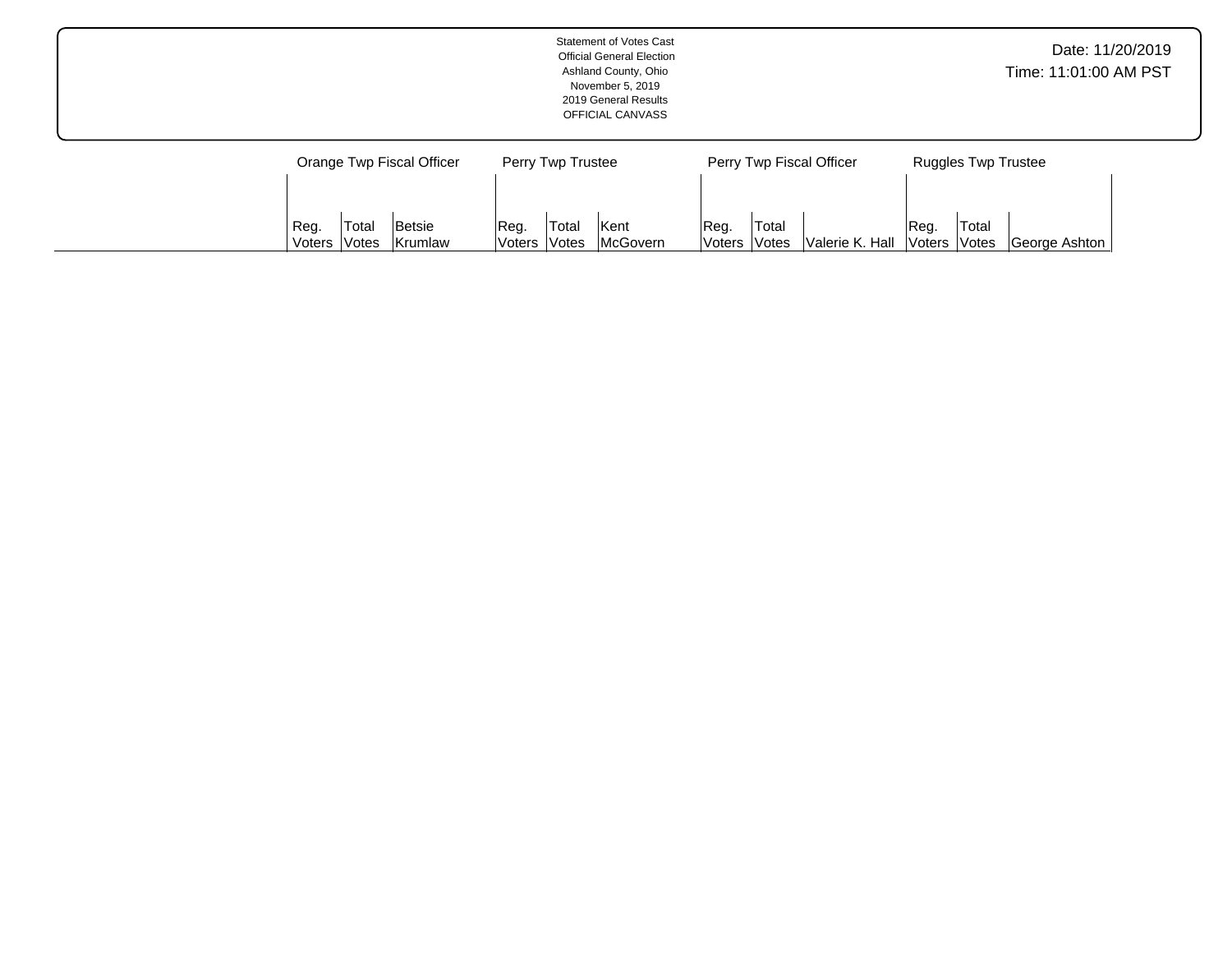| 30 MONTGOMERY 3     |      |             |             |             |      |              |             |      |              |    |             |     |                |            |  |
|---------------------|------|-------------|-------------|-------------|------|--------------|-------------|------|--------------|----|-------------|-----|----------------|------------|--|
| <b>Election Day</b> |      |             |             |             |      |              |             |      |              |    |             |     |                |            |  |
| Absentee            |      |             |             |             |      |              |             |      |              |    |             |     |                |            |  |
| Provisional         |      |             |             |             |      |              |             |      |              |    |             |     |                |            |  |
| 31 ORANGE 1         |      |             |             |             |      |              |             |      |              |    |             |     |                |            |  |
| <b>Election Day</b> | 1031 | 110         |             | 110 100.00% |      |              |             |      |              |    |             |     |                |            |  |
| Absentee            | 1031 | 17          | 17          | 100.00%     |      |              |             |      |              |    |             |     |                |            |  |
| Provisional         | 1031 | $\mathbf 0$ | $\mathsf 0$ |             |      |              |             |      |              |    |             |     |                |            |  |
| 32 ORANGE 2         |      |             |             |             |      |              |             |      |              |    |             |     |                |            |  |
| <b>Election Day</b> | 591  | 62          |             | 62 100.00%  |      |              |             |      |              |    |             |     |                |            |  |
| Absentee            | 591  | $\,6$       | 6           | 100.00%     |      |              |             |      |              |    |             |     |                |            |  |
| Provisional         | 591  | $\mathbf 0$ | $\mathsf 0$ |             |      |              |             |      |              |    |             |     |                |            |  |
| 33 PERRY            |      |             |             |             |      |              |             |      |              |    |             |     |                |            |  |
| <b>Election Day</b> |      |             |             |             | 1236 | 202          | 202 100.00% | 1236 | 193          |    | 193 100.00% |     |                |            |  |
| Absentee            |      |             |             |             | 1236 | 40           | 40 100.00%  | 1236 | 42           | 42 | 100.00%     |     |                |            |  |
| Provisional         |      |             |             |             | 1236 | $\mathbf{1}$ | 1 100.00%   | 1236 | $\mathbf{1}$ |    | 1 100.00%   |     |                |            |  |
| 34 RUGGLES          |      |             |             |             |      |              |             |      |              |    |             |     |                |            |  |
| <b>Election Day</b> |      |             |             |             |      |              |             |      |              |    |             | 612 | 76             | 76 100.00% |  |
| Absentee            |      |             |             |             |      |              |             |      |              |    |             | 612 | 11             | 11 100.00% |  |
| Provisional         |      |             |             |             |      |              |             |      |              |    |             | 612 | $\overline{2}$ | 2 100.00%  |  |
| 35 SULLIVAN 1       |      |             |             |             |      |              |             |      |              |    |             |     |                |            |  |
| <b>Election Day</b> |      |             |             |             |      |              |             |      |              |    |             |     |                |            |  |
| Absentee            |      |             |             |             |      |              |             |      |              |    |             |     |                |            |  |
| Provisional         |      |             |             |             |      |              |             |      |              |    |             |     |                |            |  |
| 36 SULLIVAN 2       |      |             |             |             |      |              |             |      |              |    |             |     |                |            |  |
| <b>Election Day</b> |      |             |             |             |      |              |             |      |              |    |             |     |                |            |  |
| Absentee            |      |             |             |             |      |              |             |      |              |    |             |     |                |            |  |
| Provisional         |      |             |             |             |      |              |             |      |              |    |             |     |                |            |  |
| 37 TROY             |      |             |             |             |      |              |             |      |              |    |             |     |                |            |  |
| <b>Election Day</b> |      |             |             |             |      |              |             |      |              |    |             |     |                |            |  |
| Absentee            |      |             |             |             |      |              |             |      |              |    |             |     |                |            |  |
| Provisional         |      |             |             |             |      |              |             |      |              |    |             |     |                |            |  |
| 38 VERMILLION 1     |      |             |             |             |      |              |             |      |              |    |             |     |                |            |  |
| <b>Election Day</b> |      |             |             |             |      |              |             |      |              |    |             |     |                |            |  |
| Absentee            |      |             |             |             |      |              |             |      |              |    |             |     |                |            |  |
| Provisional         |      |             |             |             |      |              |             |      |              |    |             |     |                |            |  |
| 39 VERMILLION 2     |      |             |             |             |      |              |             |      |              |    |             |     |                |            |  |
| <b>Election Day</b> |      |             |             |             |      |              |             |      |              |    |             |     |                |            |  |
| Absentee            |      |             |             |             |      |              |             |      |              |    |             |     |                |            |  |
| Provisional         |      |             |             |             |      |              |             |      |              |    |             |     |                |            |  |
| Total               |      |             |             |             |      |              |             |      |              |    |             |     |                |            |  |
| <b>Election Day</b> | 1622 | 172         |             | 172 100.00% | 1236 | 202          | 202 100.00% | 1236 | 193          |    | 193 100.00% | 612 | 76             | 76 100.00% |  |
| Absentee            | 1622 | 23          |             | 23 100.00%  | 1236 | 40           | 40 100.00%  | 1236 | 42           |    | 42 100.00%  | 612 | 11             | 11 100.00% |  |
|                     |      |             |             |             |      |              |             |      |              |    |             |     |                |            |  |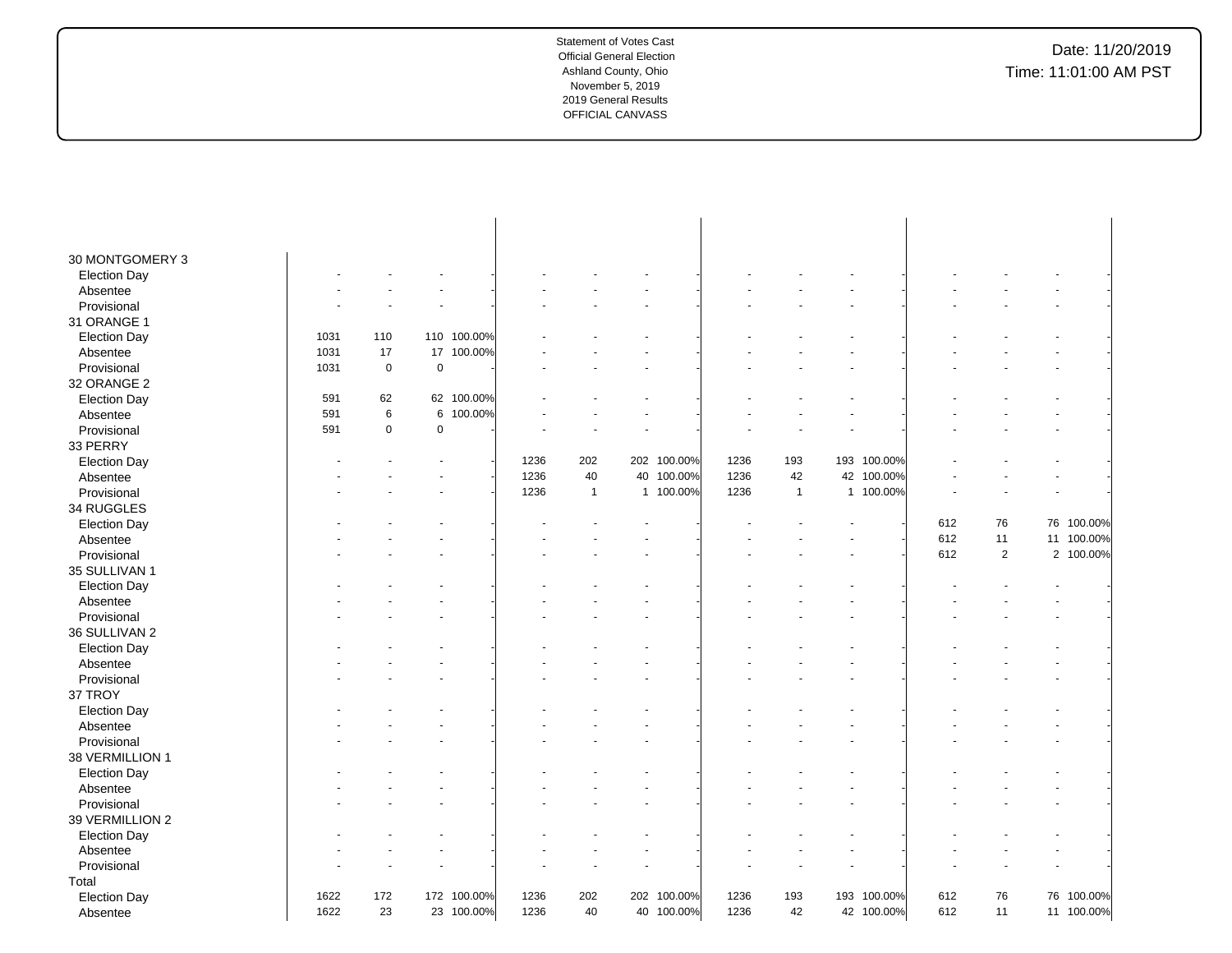| Date: 11/20/2019      |
|-----------------------|
| Time: 11:01:00 AM PST |

| Provisional | 1622 |     |             | 1236 |     | 100.00%        | 1236        |     | 100.00%        | 612 |    | 100.00%       |
|-------------|------|-----|-------------|------|-----|----------------|-------------|-----|----------------|-----|----|---------------|
| Total       | 1622 | 195 | 195 100.00% | 1236 | 243 | 100.00%<br>243 | 1236<br>$-$ | 236 | 100.00%<br>236 | 612 | 89 | 100.00%<br>89 |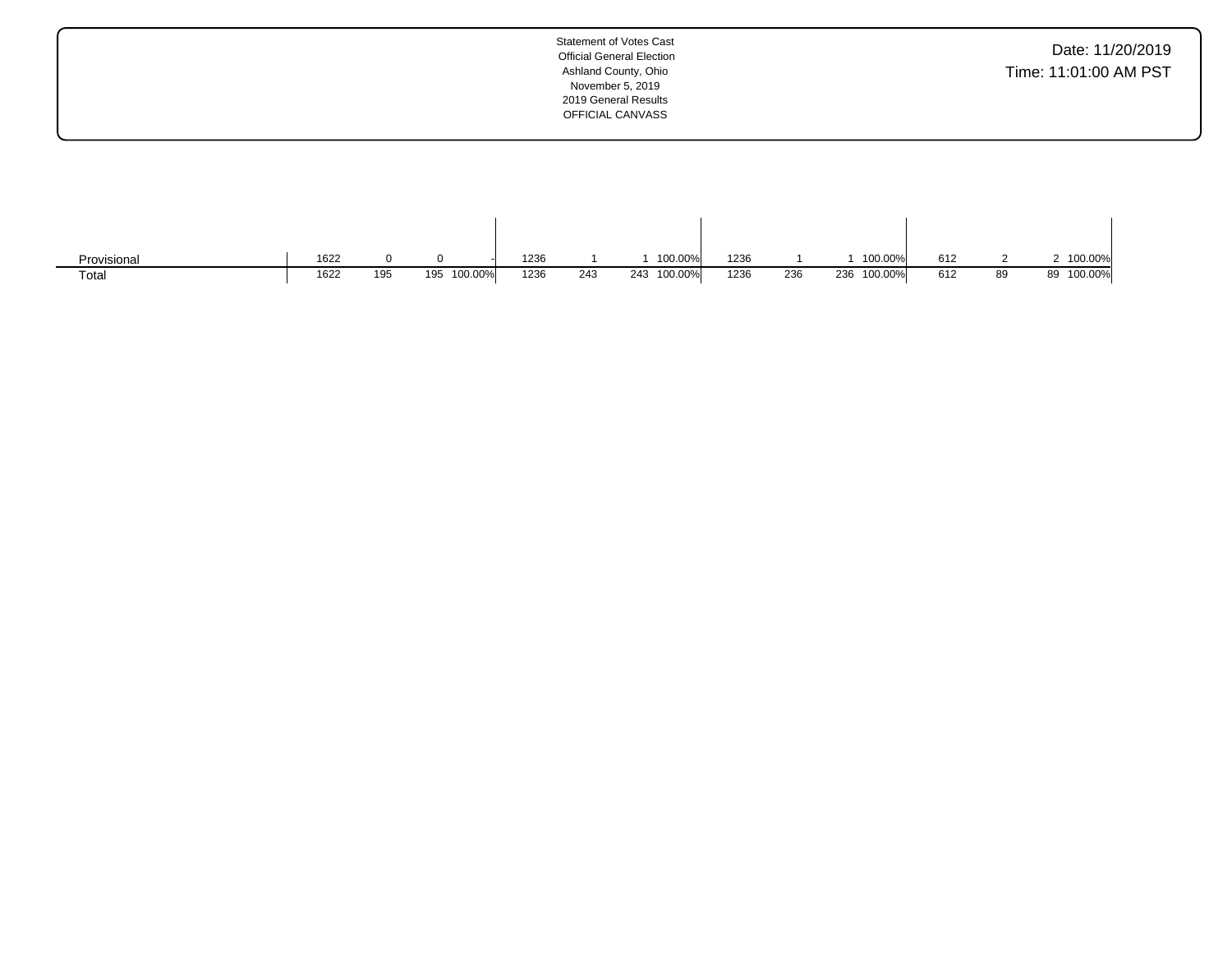|                      |      | Ruggles Twp Fiscal Officer                                  |  |  | Sullivan Twp Trustee |           |                  | Sullivan Twp Fiscal Officer |                |                |             |  |
|----------------------|------|-------------------------------------------------------------|--|--|----------------------|-----------|------------------|-----------------------------|----------------|----------------|-------------|--|
|                      | Reg. | Reg.<br>Total<br>Voters<br>Votes<br>Voters<br>Michelle Ropp |  |  |                      | Tab Bloom | Suzanne<br>Fayak | Walker<br>Hartman           | Reg.<br>Voters | Total<br>Votes | Anna Gibson |  |
| Jursidiction Wide    |      |                                                             |  |  |                      |           |                  |                             |                |                |             |  |
| 01 ASHLAND CITY 1- A |      |                                                             |  |  |                      |           |                  |                             |                |                |             |  |
| <b>Election Day</b>  |      |                                                             |  |  |                      |           |                  |                             |                |                |             |  |
| Absentee             |      |                                                             |  |  |                      |           |                  |                             |                |                |             |  |
| Provisional          |      |                                                             |  |  |                      |           |                  |                             |                |                |             |  |
| 02 ASHLAND CITY 1-B  |      |                                                             |  |  |                      |           |                  |                             |                |                |             |  |
| <b>Election Day</b>  |      |                                                             |  |  |                      |           |                  |                             |                |                |             |  |
| Absentee             |      |                                                             |  |  |                      |           |                  |                             |                |                |             |  |
| Provisional          |      |                                                             |  |  |                      |           |                  |                             |                |                |             |  |
| 03 ASHLAND CITY 1- C |      |                                                             |  |  |                      |           |                  |                             |                |                |             |  |
| <b>Election Day</b>  |      |                                                             |  |  |                      |           |                  |                             |                |                |             |  |
| Absentee             |      |                                                             |  |  |                      |           |                  |                             |                |                |             |  |
| Provisional          |      |                                                             |  |  |                      |           |                  |                             |                |                |             |  |
| 04 ASHLAND CITY 1- D |      |                                                             |  |  |                      |           |                  |                             |                |                |             |  |
| <b>Election Day</b>  |      |                                                             |  |  |                      |           |                  |                             |                |                |             |  |
| Absentee             |      |                                                             |  |  |                      |           |                  |                             |                |                |             |  |
| Provisional          |      |                                                             |  |  |                      |           |                  |                             |                |                |             |  |
| 05 ASHLAND CITY 2- A |      |                                                             |  |  |                      |           |                  |                             |                |                |             |  |
| <b>Election Day</b>  |      |                                                             |  |  |                      |           |                  |                             |                |                |             |  |
| Absentee             |      |                                                             |  |  |                      |           |                  |                             |                |                |             |  |
| Provisional          |      |                                                             |  |  |                      |           |                  |                             |                |                |             |  |
| 06 ASHLAND CITY 2-B  |      |                                                             |  |  |                      |           |                  |                             |                |                |             |  |
| <b>Election Day</b>  |      |                                                             |  |  |                      |           |                  |                             |                |                |             |  |
| Absentee             |      |                                                             |  |  |                      |           |                  |                             |                |                |             |  |
| Provisional          |      |                                                             |  |  |                      |           |                  |                             |                |                |             |  |
| 07 ASHLAND CITY 2- C |      |                                                             |  |  |                      |           |                  |                             |                |                |             |  |
| <b>Election Day</b>  |      |                                                             |  |  |                      |           |                  |                             |                |                |             |  |
| Absentee             |      |                                                             |  |  |                      |           |                  |                             |                |                |             |  |
| Provisional          |      |                                                             |  |  |                      |           |                  |                             |                |                |             |  |
| 08 ASHLAND CITY 3- A |      |                                                             |  |  |                      |           |                  |                             |                |                |             |  |
| <b>Election Day</b>  |      |                                                             |  |  |                      |           |                  |                             |                |                |             |  |
| Absentee             |      |                                                             |  |  |                      |           |                  |                             |                |                |             |  |
| Provisional          |      |                                                             |  |  |                      |           |                  |                             |                |                |             |  |
| 09 ASHLAND CITY 3- B |      |                                                             |  |  |                      |           |                  |                             |                |                |             |  |
|                      |      |                                                             |  |  |                      |           |                  |                             |                |                |             |  |
| <b>Election Day</b>  |      |                                                             |  |  |                      |           |                  |                             |                |                |             |  |
| Absentee             |      |                                                             |  |  |                      |           |                  |                             |                |                |             |  |
| Provisional          |      |                                                             |  |  |                      |           |                  |                             |                |                |             |  |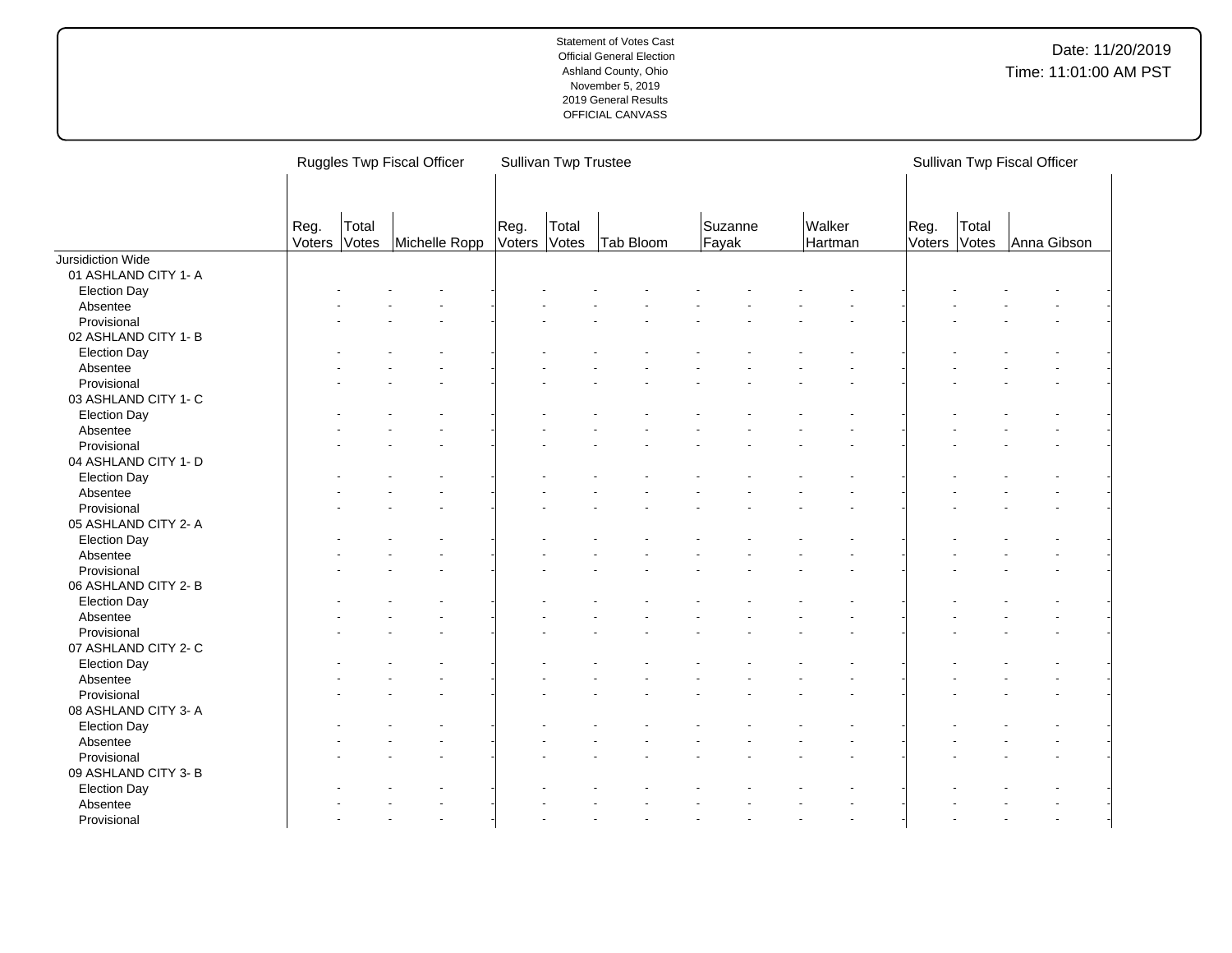|                                 | Ruggles Twp Fiscal Officer |                |               |                | <b>Sullivan Twp Trustee</b> |           |                  | Sullivan Twp Fiscal Officer |                |                |             |  |
|---------------------------------|----------------------------|----------------|---------------|----------------|-----------------------------|-----------|------------------|-----------------------------|----------------|----------------|-------------|--|
|                                 | Reg.<br>Voters             | Total<br>Votes | Michelle Ropp | Reg.<br>Voters | Total<br>Votes              | Tab Bloom | Suzanne<br>Fayak | Walker<br>Hartman           | Reg.<br>Voters | Total<br>Votes | Anna Gibson |  |
| 10 ASHLAND CITY 3-C             |                            |                |               |                |                             |           |                  |                             |                |                |             |  |
| <b>Election Day</b>             |                            |                |               |                |                             |           |                  |                             |                |                |             |  |
| Absentee                        |                            |                |               |                |                             |           |                  |                             |                |                |             |  |
| Provisional                     |                            |                |               |                |                             |           |                  |                             |                |                |             |  |
| 11 ASHLAND CITY 3- D            |                            |                |               |                |                             |           |                  |                             |                |                |             |  |
| <b>Election Day</b>             |                            |                |               |                |                             |           |                  |                             |                |                |             |  |
| Absentee                        |                            |                |               |                |                             |           |                  |                             |                |                |             |  |
| Provisional                     |                            |                |               |                |                             |           |                  |                             |                |                |             |  |
| 12 ASHLAND CITY 4- A            |                            |                |               |                |                             |           |                  |                             |                |                |             |  |
| <b>Election Day</b>             |                            |                |               |                |                             |           |                  |                             |                |                |             |  |
| Absentee                        |                            |                |               |                |                             |           |                  |                             |                |                |             |  |
| Provisional                     |                            |                |               |                |                             |           |                  |                             |                |                |             |  |
| 13 ASHLAND CITY 4-B             |                            |                |               |                |                             |           |                  |                             |                |                |             |  |
| <b>Election Day</b>             |                            |                |               |                |                             |           |                  |                             |                |                |             |  |
| Absentee                        |                            |                |               |                |                             |           |                  |                             |                |                |             |  |
| Provisional                     |                            |                |               |                |                             |           |                  |                             |                |                |             |  |
| 14 ASHLAND CITY 4- C            |                            |                |               |                |                             |           |                  |                             |                |                |             |  |
| <b>Election Day</b>             |                            |                |               |                |                             |           |                  |                             |                |                |             |  |
| Absentee                        |                            |                |               |                |                             |           |                  |                             |                |                |             |  |
| Provisional                     |                            |                |               |                |                             |           |                  |                             |                |                |             |  |
| 15 CLEAR CREEK                  |                            |                |               |                |                             |           |                  |                             |                |                |             |  |
|                                 |                            |                |               |                |                             |           |                  |                             |                |                |             |  |
| <b>Election Day</b><br>Absentee |                            |                |               |                |                             |           |                  |                             |                |                |             |  |
|                                 |                            |                |               |                |                             |           |                  |                             |                |                |             |  |
| Provisional<br>16 LOUDONVILLE 1 |                            |                |               |                |                             |           |                  |                             |                |                |             |  |
|                                 |                            |                |               |                |                             |           |                  |                             |                |                |             |  |
| <b>Election Day</b>             |                            |                |               |                |                             |           |                  |                             |                |                |             |  |
| Absentee<br>Provisional         |                            |                |               |                |                             |           |                  |                             |                |                |             |  |
| 17 GREEN 1                      |                            |                |               |                |                             |           |                  |                             |                |                |             |  |
|                                 |                            |                |               |                |                             |           |                  |                             |                |                |             |  |
| <b>Election Day</b>             |                            |                |               |                |                             |           |                  |                             |                |                |             |  |
| Absentee                        |                            |                |               |                |                             |           |                  |                             |                |                |             |  |
| Provisional                     |                            |                |               |                |                             |           |                  |                             |                |                |             |  |
| 18 GREEN 2                      |                            |                |               |                |                             |           |                  |                             |                |                |             |  |
| <b>Election Day</b>             |                            |                |               |                |                             |           |                  |                             |                |                |             |  |
| Absentee                        |                            |                |               |                |                             |           |                  |                             |                |                |             |  |
| Provisional                     |                            |                |               |                |                             |           |                  |                             |                |                |             |  |
| 19 LOUDONVILLE 2                |                            |                |               |                |                             |           |                  |                             |                |                |             |  |
| <b>Election Day</b>             |                            |                |               |                |                             |           |                  |                             |                |                |             |  |
| Absentee                        |                            |                |               |                |                             |           |                  |                             |                |                |             |  |
| Provisional                     |                            |                |               |                |                             |           |                  |                             |                |                |             |  |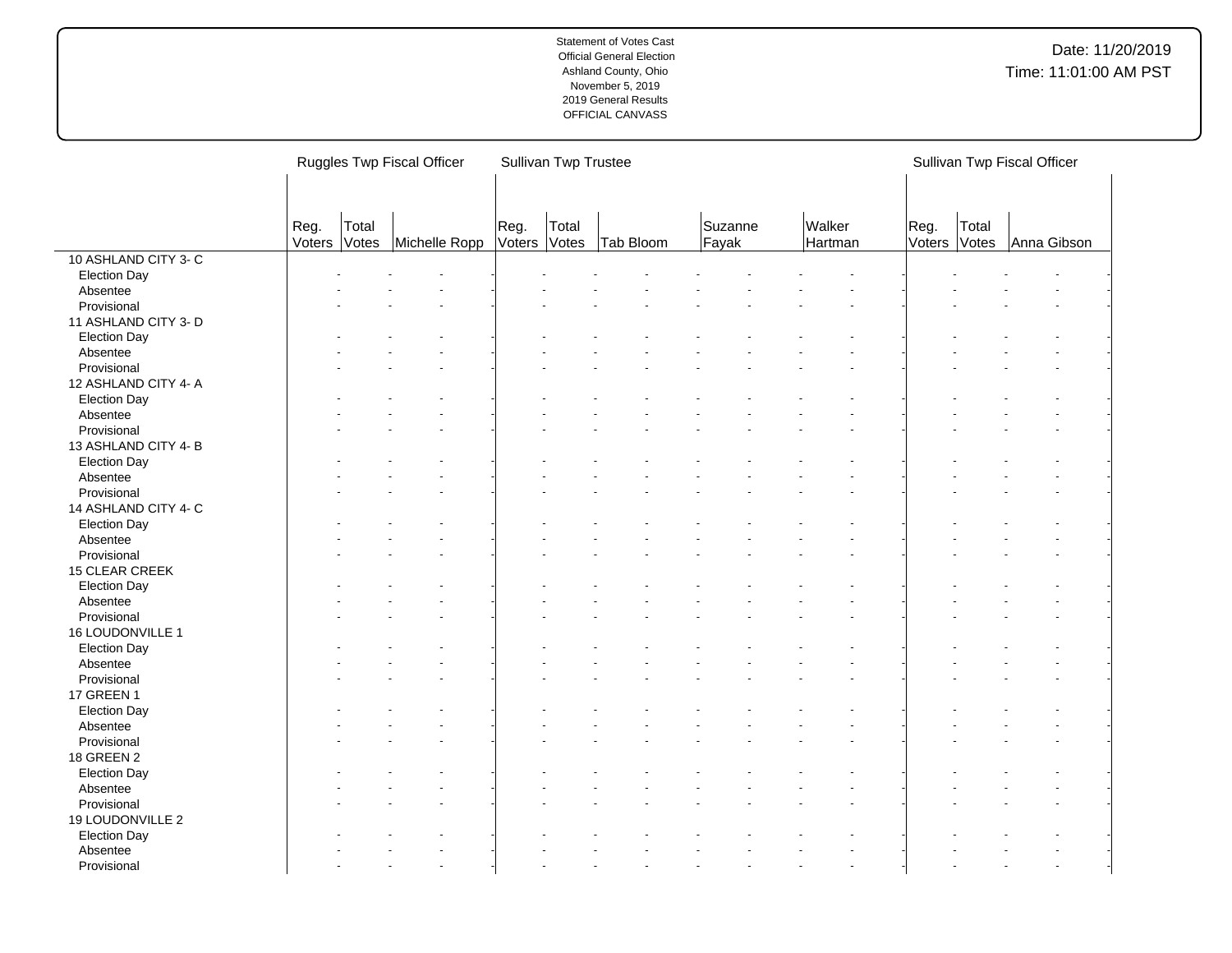|                     |                |                | Ruggles Twp Fiscal Officer |                | Sullivan Twp Trustee |           |                  |                   |                |                | Sullivan Twp Fiscal Officer |  |
|---------------------|----------------|----------------|----------------------------|----------------|----------------------|-----------|------------------|-------------------|----------------|----------------|-----------------------------|--|
|                     | Reg.<br>Voters | Total<br>Votes | Michelle Ropp              | Reg.<br>Voters | Total<br>Votes       | Tab Bloom | Suzanne<br>Fayak | Walker<br>Hartman | Reg.<br>Voters | Total<br>Votes | Anna Gibson                 |  |
| 20 JACKSON 1        |                |                |                            |                |                      |           |                  |                   |                |                |                             |  |
| <b>Election Day</b> |                |                |                            |                |                      |           |                  |                   |                |                |                             |  |
| Absentee            |                |                |                            |                |                      |           |                  |                   |                |                |                             |  |
| Provisional         |                |                |                            |                |                      |           |                  |                   |                |                |                             |  |
| 21 JACKSON 2        |                |                |                            |                |                      |           |                  |                   |                |                |                             |  |
| <b>Election Day</b> |                |                |                            |                |                      |           |                  |                   |                |                |                             |  |
| Absentee            |                |                |                            |                |                      |           |                  |                   |                |                |                             |  |
| Provisional         |                |                |                            |                |                      |           |                  |                   |                |                |                             |  |
| 22 LAKE             |                |                |                            |                |                      |           |                  |                   |                |                |                             |  |
| <b>Election Day</b> |                |                |                            |                |                      |           |                  |                   |                |                |                             |  |
| Absentee            |                |                |                            |                |                      |           |                  |                   |                |                |                             |  |
| Provisional         |                |                |                            |                |                      |           |                  |                   |                |                |                             |  |
| 23 MIFFLIN          |                |                |                            |                |                      |           |                  |                   |                |                |                             |  |
| <b>Election Day</b> |                |                |                            |                |                      |           |                  |                   |                |                |                             |  |
| Absentee            |                |                |                            |                |                      |           |                  |                   |                |                |                             |  |
| Provisional         |                |                |                            |                |                      |           |                  |                   |                |                |                             |  |
| 24 MILTON 1         |                |                |                            |                |                      |           |                  |                   |                |                |                             |  |
|                     |                |                |                            |                |                      |           |                  |                   |                |                |                             |  |
| <b>Election Day</b> |                |                |                            |                |                      |           |                  |                   |                |                |                             |  |
| Absentee            |                |                |                            |                |                      |           |                  |                   |                |                |                             |  |
| Provisional         |                |                |                            |                |                      |           |                  |                   |                |                |                             |  |
| 25 MILTON 3         |                |                |                            |                |                      |           |                  |                   |                |                |                             |  |
| <b>Election Day</b> |                |                |                            |                |                      |           |                  |                   |                |                |                             |  |
| Absentee            |                |                |                            |                |                      |           |                  |                   |                |                |                             |  |
| Provisional         |                |                |                            |                |                      |           |                  |                   |                |                |                             |  |
| 26 JEROMESVILLE     |                |                |                            |                |                      |           |                  |                   |                |                |                             |  |
| <b>Election Day</b> |                |                |                            |                |                      |           |                  |                   |                |                |                             |  |
| Absentee            |                |                |                            |                |                      |           |                  |                   |                |                |                             |  |
| Provisional         |                |                |                            |                |                      |           |                  |                   |                |                |                             |  |
| 27 MOHICAN          |                |                |                            |                |                      |           |                  |                   |                |                |                             |  |
| <b>Election Day</b> |                |                |                            |                |                      |           |                  |                   |                |                |                             |  |
| Absentee            |                |                |                            |                |                      |           |                  |                   |                |                |                             |  |
| Provisional         |                |                |                            |                |                      |           |                  |                   |                |                |                             |  |
| 28 MONTGOMERY 1     |                |                |                            |                |                      |           |                  |                   |                |                |                             |  |
| <b>Election Day</b> |                |                |                            |                |                      |           |                  |                   |                |                |                             |  |
| Absentee            |                |                |                            |                |                      |           |                  |                   |                |                |                             |  |
| Provisional         |                |                |                            |                |                      |           |                  |                   |                |                |                             |  |
| 29 MONTGOMERY 2     |                |                |                            |                |                      |           |                  |                   |                |                |                             |  |
| <b>Election Day</b> |                |                |                            |                |                      |           |                  |                   |                |                |                             |  |
| Absentee            |                |                |                            |                |                      |           |                  |                   |                |                |                             |  |
| Provisional         |                |                |                            |                |                      |           |                  |                   |                |                |                             |  |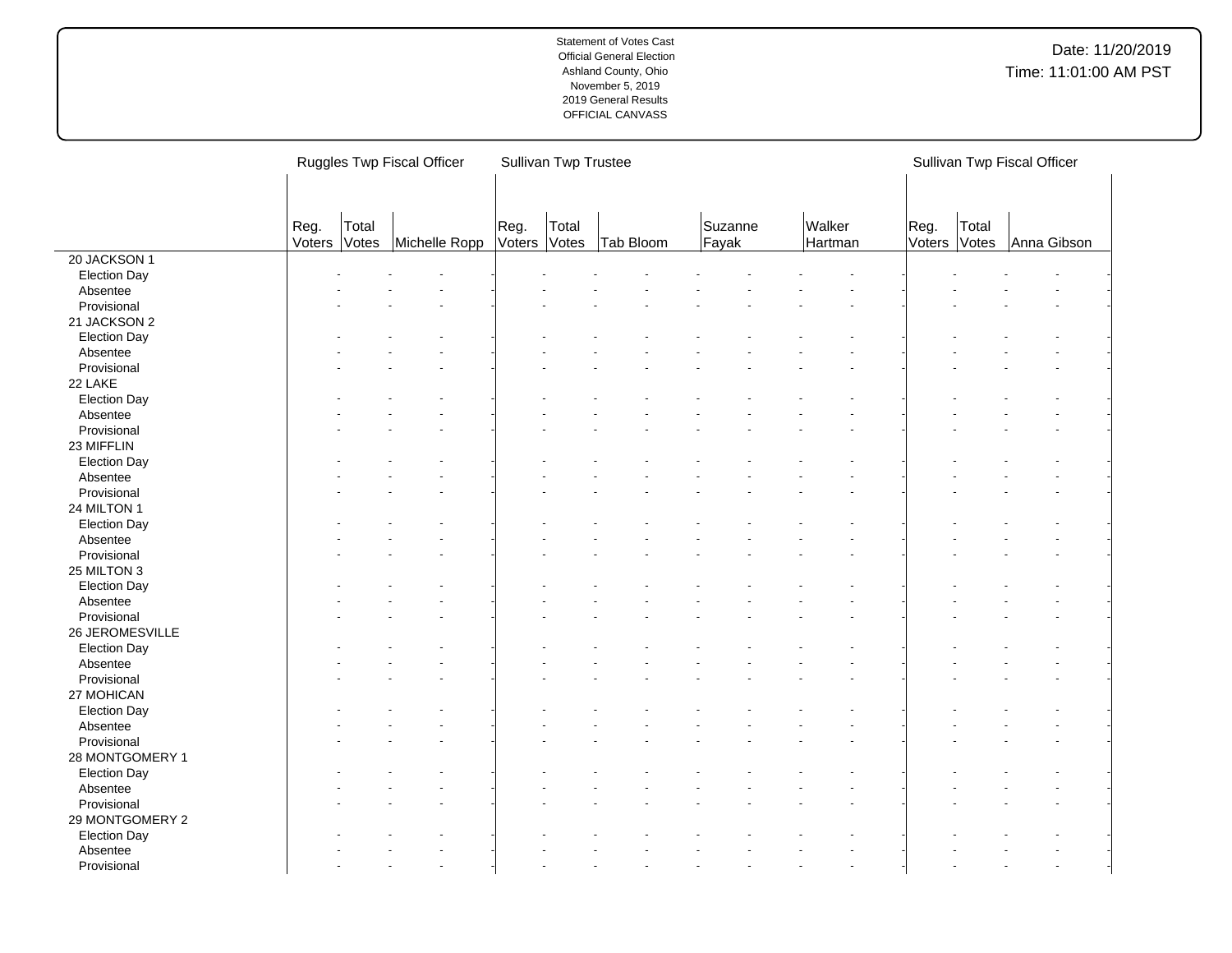|                                   | <b>Statement of Votes Cast</b><br><b>Official General Election</b><br>Ashland County, Ohio<br>November 5, 2019<br>2019 General Results<br>OFFICIAL CANVASS | Date: 11/20/2019<br>Time: 11:01:00 AM PST |
|-----------------------------------|------------------------------------------------------------------------------------------------------------------------------------------------------------|-------------------------------------------|
| <b>Ruggles Twp Fiscal Officer</b> | <b>Sullivan Twp Trustee</b>                                                                                                                                | Sullivan Twp Fiscal Officer               |

Tab Bloom

Suzanne Fayak

Walker Hartman Reg. Voters Total

Anna Gibson

Reg. Voters Total

Votes | Michelle Ropp

Reg. Voters Total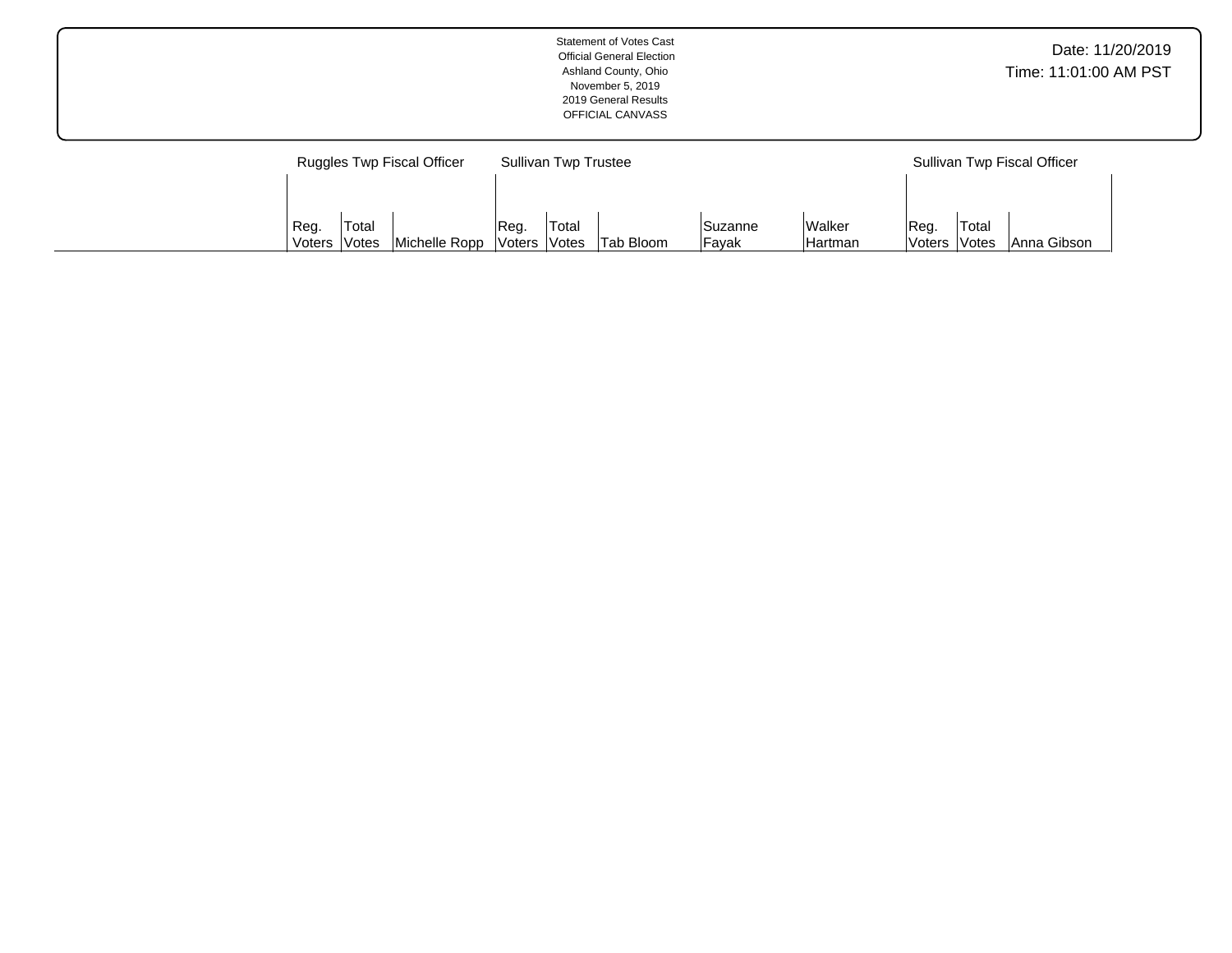| 30 MONTGOMERY 3     |     |    |            |      |                |            |                          |             |           |                |        |      |                |             |
|---------------------|-----|----|------------|------|----------------|------------|--------------------------|-------------|-----------|----------------|--------|------|----------------|-------------|
| <b>Election Day</b> |     |    |            |      |                |            |                          |             |           |                |        |      |                |             |
| Absentee            |     |    |            |      |                |            |                          |             |           |                |        |      |                |             |
| Provisional         |     |    |            |      |                |            |                          |             |           |                |        |      |                |             |
| 31 ORANGE 1         |     |    |            |      |                |            |                          |             |           |                |        |      |                |             |
| <b>Election Day</b> |     |    |            |      |                |            |                          |             |           |                |        |      |                |             |
| Absentee            |     |    |            |      |                |            |                          |             |           |                |        |      |                |             |
| Provisional         |     |    |            |      |                |            |                          |             |           |                |        |      |                |             |
| 32 ORANGE 2         |     |    |            |      |                |            |                          |             |           |                |        |      |                |             |
| <b>Election Day</b> |     |    |            |      |                |            |                          |             |           |                |        |      |                |             |
| Absentee            |     |    |            |      |                |            |                          |             |           |                |        |      |                |             |
| Provisional         |     |    |            |      |                |            |                          |             |           |                |        |      |                |             |
| 33 PERRY            |     |    |            |      |                |            |                          |             |           |                |        |      |                |             |
| <b>Election Day</b> |     |    |            |      |                |            |                          |             |           |                |        |      |                |             |
| Absentee            |     |    |            |      |                |            |                          |             |           |                |        |      |                |             |
| Provisional         |     |    |            |      |                |            |                          |             |           |                |        |      |                |             |
| 34 RUGGLES          |     |    |            |      |                |            |                          |             |           |                |        |      |                |             |
| <b>Election Day</b> | 612 | 83 | 83 100.00% |      |                |            |                          |             |           |                |        |      |                |             |
| Absentee            | 612 | 10 | 10 100.00% |      |                |            |                          |             |           |                |        |      |                |             |
| Provisional         | 612 | 2  | 2 100.00%  |      |                |            |                          |             |           |                |        |      |                |             |
| 35 SULLIVAN 1       |     |    |            |      |                |            |                          |             |           |                |        |      |                |             |
| <b>Election Day</b> |     |    |            | 845  | 215            | 77         | 35.81%                   | 41          | 19.07%    | 97             | 45.12% | 845  | 146            | 146 100.00% |
| Absentee            |     |    |            | 845  | 25             | 9          | 36.00%                   | 14          | 56.00%    | $\sqrt{2}$     | 8.00%  | 845  | 18             | 18 100.00%  |
| Provisional         |     |    |            | 845  | $\overline{1}$ | $\pmb{0}$  | $\overline{\phantom{a}}$ |             | 1 100.00% | $\pmb{0}$      |        | 845  | $\mathbf{1}$   | 1 100.00%   |
| 36 SULLIVAN 2       |     |    |            |      |                |            |                          |             |           |                |        |      |                |             |
| <b>Election Day</b> |     |    |            | 734  | 215            | 81         | 37.67%                   | 50          | 23.26%    | 84             | 39.07% | 734  | 151            | 151 100.00% |
| Absentee            |     |    |            | 734  | 15             | $\sqrt{2}$ | 13.33%                   | 6           | 40.00%    | $\overline{7}$ | 46.67% | 734  | 11             | 11 100.00%  |
| Provisional         |     |    |            | 734  | 3              | $\sqrt{2}$ | 66.67%                   | $\mathbf 0$ |           | $\mathbf{1}$   | 33.33% | 734  | $\overline{2}$ | 2 100.00%   |
| 37 TROY             |     |    |            |      |                |            |                          |             |           |                |        |      |                |             |
| <b>Election Day</b> |     |    |            |      |                |            |                          |             |           |                |        |      |                |             |
| Absentee            |     |    |            |      |                |            |                          |             |           |                |        |      |                |             |
| Provisional         |     |    |            |      |                |            |                          |             |           |                |        |      |                |             |
| 38 VERMILLION 1     |     |    |            |      |                |            |                          |             |           |                |        |      |                |             |
| <b>Election Day</b> |     |    |            |      |                |            |                          |             |           |                |        |      |                |             |
| Absentee            |     |    |            |      |                |            |                          |             |           |                |        |      |                |             |
| Provisional         |     |    |            |      |                |            |                          |             |           |                |        |      |                |             |
| 39 VERMILLION 2     |     |    |            |      |                |            |                          |             |           |                |        |      |                |             |
| <b>Election Day</b> |     |    |            |      |                |            |                          |             |           |                |        |      |                |             |
| Absentee            |     |    |            |      |                |            |                          |             |           |                |        |      |                |             |
| Provisional         |     |    |            |      |                |            |                          |             |           |                |        |      |                |             |
| Total               |     |    |            |      |                |            |                          |             |           |                |        |      |                |             |
| <b>Election Day</b> | 612 | 83 | 83 100.00% | 1579 | 430            | 158        | 36.74%                   | 91          | 21.16%    | 181            | 42.09% | 1579 | 297            | 297 100.00% |
| Absentee            | 612 | 10 | 10 100.00% | 1579 | 40             | 11         | 27.50%                   | 20          | 50.00%    | 9              | 22.50% | 1579 | 29             | 29 100.00%  |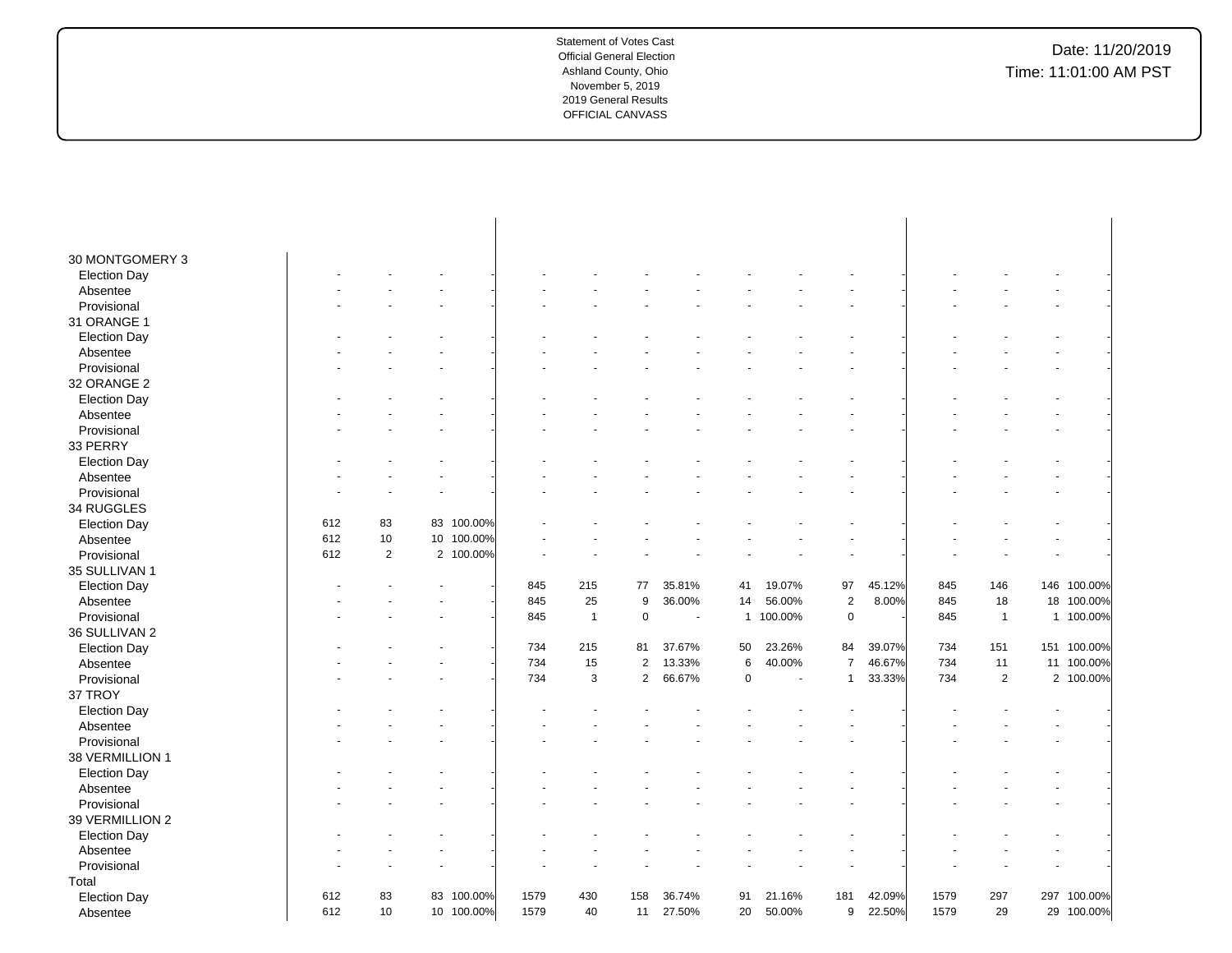| Date: 11/20/2019      |  |  |
|-----------------------|--|--|
| Time: 11:01:00 AM PST |  |  |

| Provisional | 612 |    | 2 100.00%     | 1579 |     |     | 50.00% |     | 25.00% |     | 25.00% | 1579 |     | 100.00%        |
|-------------|-----|----|---------------|------|-----|-----|--------|-----|--------|-----|--------|------|-----|----------------|
| Total       | 612 | 95 | 100.00%<br>95 | 1579 | 474 | 171 | 36.08% | 112 | 23.63% | 191 | 40.30% | 1579 | 329 | 100.00%<br>329 |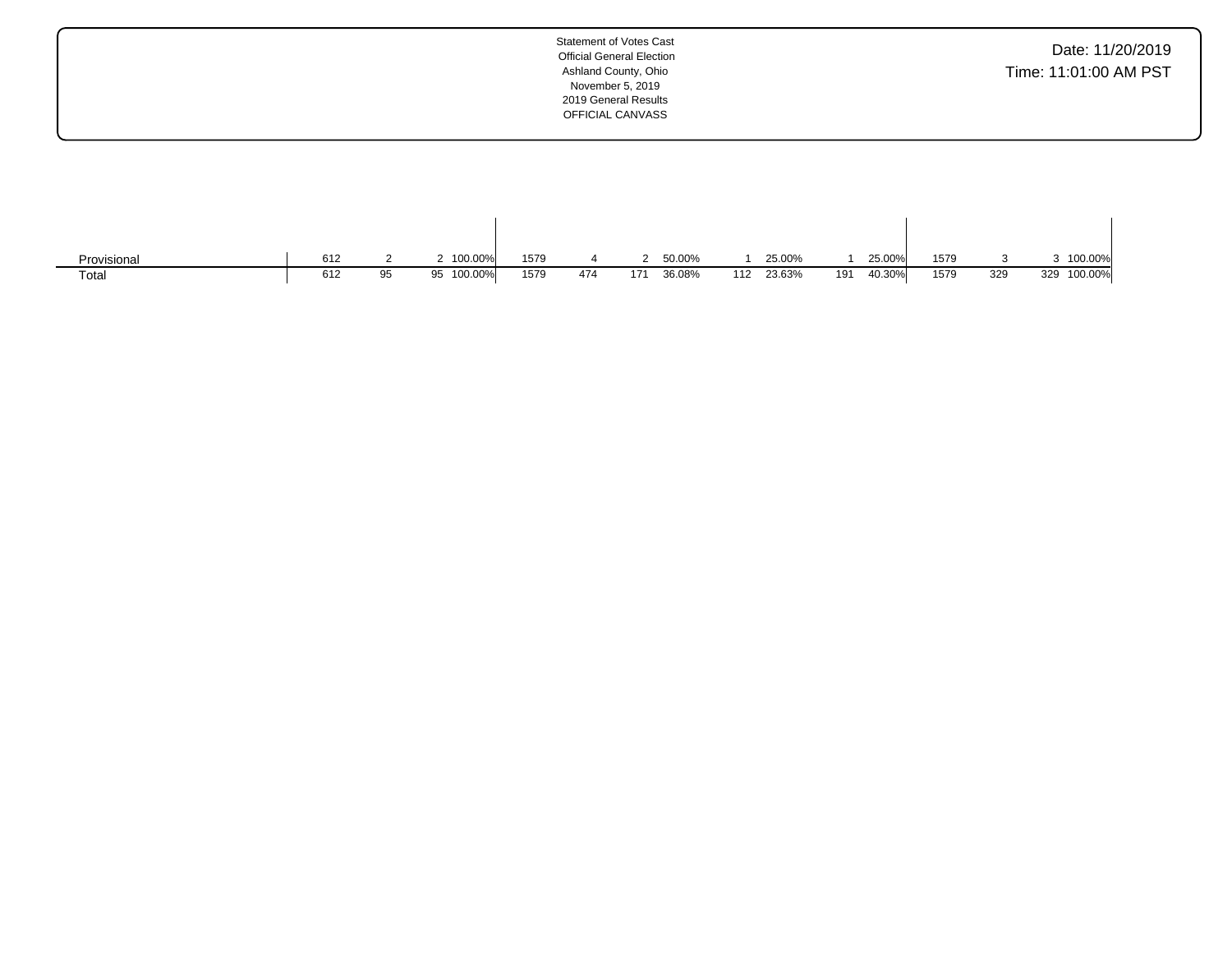|                                     |                | Troy Twp Trustee |                |                |                | Troy Twp Fiscal Officer |                |                | Vermillion Twp Trustee |                |                | Vermillion Twp Fiscal Officer |  |
|-------------------------------------|----------------|------------------|----------------|----------------|----------------|-------------------------|----------------|----------------|------------------------|----------------|----------------|-------------------------------|--|
|                                     | Reg.<br>Voters | Total<br>Votes   | Rusty Callihan | Reg.<br>Voters | Total<br>Votes | <b>Fred Lowery</b>      | Reg.<br>Voters | Total<br>Votes | Samuel L.<br>Yeater    | Reg.<br>Voters | Total<br>Votes | Amy L.<br>Pickering           |  |
| Jursidiction Wide                   |                |                  |                |                |                |                         |                |                |                        |                |                |                               |  |
| 01 ASHLAND CITY 1-A                 |                |                  |                |                |                |                         |                |                |                        |                |                |                               |  |
| <b>Election Day</b>                 |                |                  |                |                |                |                         |                |                |                        |                |                |                               |  |
| Absentee                            |                |                  |                |                |                |                         |                |                |                        |                |                |                               |  |
| Provisional                         |                |                  |                |                |                |                         |                |                |                        |                |                |                               |  |
| 02 ASHLAND CITY 1-B                 |                |                  |                |                |                |                         |                |                |                        |                |                |                               |  |
| <b>Election Day</b>                 |                |                  |                |                |                |                         |                |                |                        |                |                |                               |  |
| Absentee                            |                |                  |                |                |                |                         |                |                |                        |                |                |                               |  |
| Provisional                         |                |                  |                |                |                |                         |                |                |                        |                |                |                               |  |
| 03 ASHLAND CITY 1- C                |                |                  |                |                |                |                         |                |                |                        |                |                |                               |  |
| <b>Election Day</b>                 |                |                  |                |                |                |                         |                |                |                        |                |                |                               |  |
| Absentee                            |                |                  |                |                |                |                         |                |                |                        |                |                |                               |  |
| Provisional                         |                |                  |                |                |                |                         |                |                |                        |                |                |                               |  |
| 04 ASHLAND CITY 1- D                |                |                  |                |                |                |                         |                |                |                        |                |                |                               |  |
| <b>Election Day</b>                 |                |                  |                |                |                |                         |                |                |                        |                |                |                               |  |
| Absentee                            |                |                  |                |                |                |                         |                |                |                        |                |                |                               |  |
| Provisional                         |                |                  |                |                |                |                         |                |                |                        |                |                |                               |  |
| 05 ASHLAND CITY 2- A                |                |                  |                |                |                |                         |                |                |                        |                |                |                               |  |
| <b>Election Day</b>                 |                |                  |                |                |                |                         |                |                |                        |                |                |                               |  |
| Absentee                            |                |                  |                |                |                |                         |                |                |                        |                |                |                               |  |
| Provisional                         |                |                  |                |                |                |                         |                |                |                        |                |                |                               |  |
| 06 ASHLAND CITY 2-B                 |                |                  |                |                |                |                         |                |                |                        |                |                |                               |  |
| <b>Election Day</b>                 |                |                  |                |                |                |                         |                |                |                        |                |                |                               |  |
| Absentee                            |                |                  |                |                |                |                         |                |                |                        |                |                |                               |  |
| Provisional                         |                |                  |                |                |                |                         |                |                |                        |                |                |                               |  |
| 07 ASHLAND CITY 2- C                |                |                  |                |                |                |                         |                |                |                        |                |                |                               |  |
| <b>Election Day</b>                 |                |                  |                |                |                |                         |                |                |                        |                |                |                               |  |
| Absentee                            |                |                  |                |                |                |                         |                |                |                        |                |                |                               |  |
| Provisional                         |                |                  |                |                |                |                         |                |                |                        |                |                |                               |  |
| 08 ASHLAND CITY 3- A                |                |                  |                |                |                |                         |                |                |                        |                |                |                               |  |
| <b>Election Day</b>                 |                |                  |                |                |                |                         |                |                |                        |                |                |                               |  |
| Absentee                            |                |                  |                |                |                |                         |                |                |                        |                |                |                               |  |
|                                     |                |                  |                |                |                |                         |                |                |                        |                |                |                               |  |
| Provisional<br>09 ASHLAND CITY 3- B |                |                  |                |                |                |                         |                |                |                        |                |                |                               |  |
|                                     |                |                  |                |                |                |                         |                |                |                        |                |                |                               |  |
| <b>Election Day</b>                 |                |                  |                |                |                |                         |                |                |                        |                |                |                               |  |
| Absentee                            |                |                  |                |                |                |                         |                |                |                        |                |                |                               |  |
| Provisional                         |                |                  |                |                |                |                         |                |                |                        |                |                |                               |  |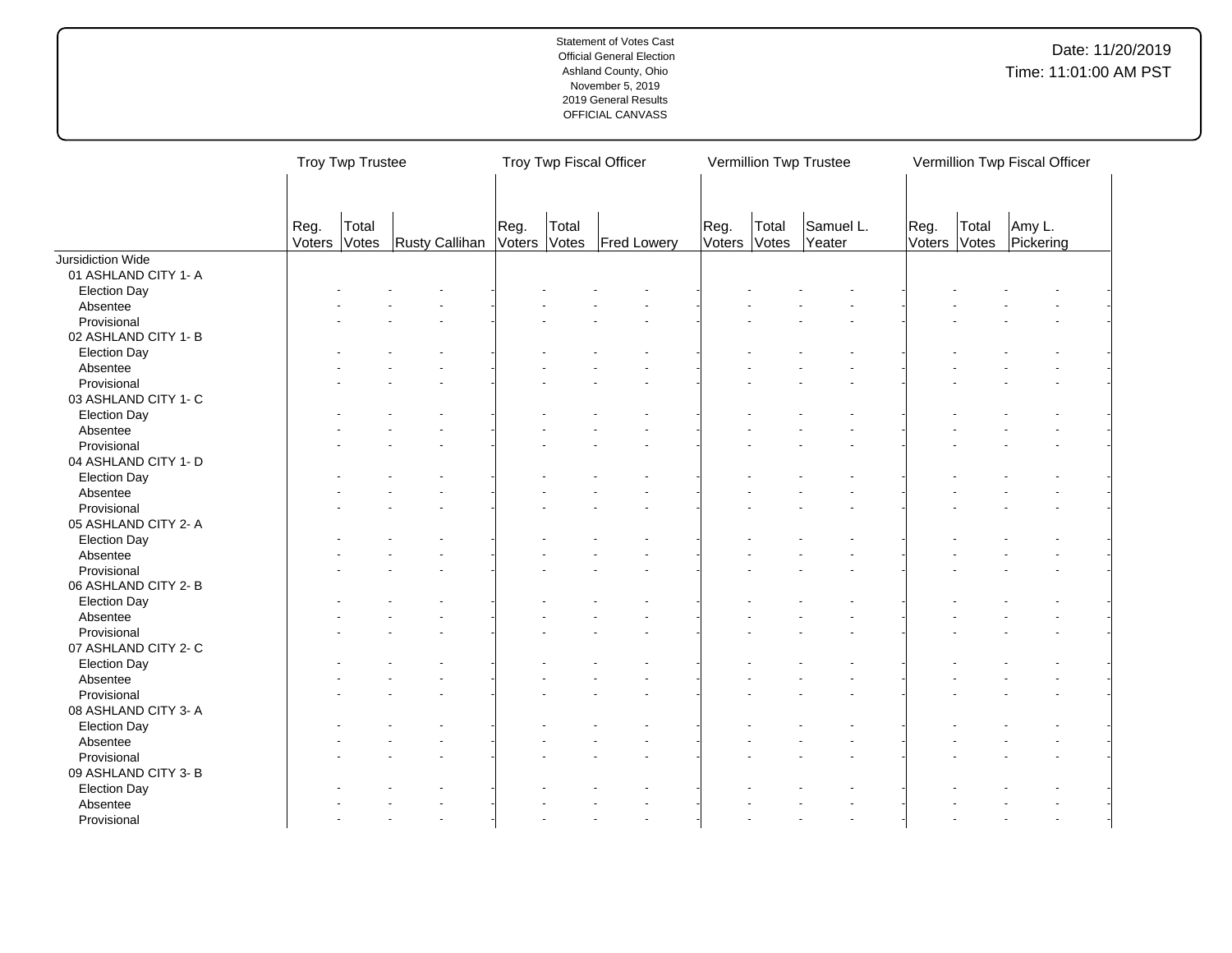|                       |        | <b>Troy Twp Trustee</b> |                |              |       | Troy Twp Fiscal Officer |      |              | Vermillion Twp Trustee |        |       | Vermillion Twp Fiscal Officer |  |
|-----------------------|--------|-------------------------|----------------|--------------|-------|-------------------------|------|--------------|------------------------|--------|-------|-------------------------------|--|
|                       | Reg.   | Total                   |                | Reg.         | Total |                         | Reg. | Total        | Samuel L.              | Reg.   | Total | Amy L.                        |  |
| 10 ASHLAND CITY 3-C   | Voters | Votes                   | Rusty Callihan | Voters Votes |       | Fred Lowery             |      | Voters Votes | Yeater                 | Voters | Votes | Pickering                     |  |
|                       |        |                         |                |              |       |                         |      |              |                        |        |       |                               |  |
| <b>Election Day</b>   |        |                         |                |              |       |                         |      |              |                        |        |       |                               |  |
| Absentee              |        |                         |                |              |       |                         |      |              |                        |        |       |                               |  |
| Provisional           |        |                         |                |              |       |                         |      |              |                        |        |       |                               |  |
| 11 ASHLAND CITY 3- D  |        |                         |                |              |       |                         |      |              |                        |        |       |                               |  |
| <b>Election Day</b>   |        |                         |                |              |       |                         |      |              |                        |        |       |                               |  |
| Absentee              |        |                         |                |              |       |                         |      |              |                        |        |       |                               |  |
| Provisional           |        |                         |                |              |       |                         |      |              |                        |        |       |                               |  |
| 12 ASHLAND CITY 4- A  |        |                         |                |              |       |                         |      |              |                        |        |       |                               |  |
| <b>Election Day</b>   |        |                         |                |              |       |                         |      |              |                        |        |       |                               |  |
| Absentee              |        |                         |                |              |       |                         |      |              |                        |        |       |                               |  |
| Provisional           |        |                         |                |              |       |                         |      |              |                        |        |       |                               |  |
| 13 ASHLAND CITY 4-B   |        |                         |                |              |       |                         |      |              |                        |        |       |                               |  |
| <b>Election Day</b>   |        |                         |                |              |       |                         |      |              |                        |        |       |                               |  |
| Absentee              |        |                         |                |              |       |                         |      |              |                        |        |       |                               |  |
| Provisional           |        |                         |                |              |       |                         |      |              |                        |        |       |                               |  |
| 14 ASHLAND CITY 4- C  |        |                         |                |              |       |                         |      |              |                        |        |       |                               |  |
| Election Day          |        |                         |                |              |       |                         |      |              |                        |        |       |                               |  |
| Absentee              |        |                         |                |              |       |                         |      |              |                        |        |       |                               |  |
| Provisional           |        |                         |                |              |       |                         |      |              |                        |        |       |                               |  |
| <b>15 CLEAR CREEK</b> |        |                         |                |              |       |                         |      |              |                        |        |       |                               |  |
| <b>Election Day</b>   |        |                         |                |              |       |                         |      |              |                        |        |       |                               |  |
| Absentee              |        |                         |                |              |       |                         |      |              |                        |        |       |                               |  |
| Provisional           |        |                         |                |              |       |                         |      |              |                        |        |       |                               |  |
| 16 LOUDONVILLE 1      |        |                         |                |              |       |                         |      |              |                        |        |       |                               |  |
| <b>Election Day</b>   |        |                         |                |              |       |                         |      |              |                        |        |       |                               |  |
| Absentee              |        |                         |                |              |       |                         |      |              |                        |        |       |                               |  |
| Provisional           |        |                         |                |              |       |                         |      |              |                        |        |       |                               |  |
| 17 GREEN 1            |        |                         |                |              |       |                         |      |              |                        |        |       |                               |  |
| <b>Election Day</b>   |        |                         |                |              |       |                         |      |              |                        |        |       |                               |  |
| Absentee              |        |                         |                |              |       |                         |      |              |                        |        |       |                               |  |
| Provisional           |        |                         |                |              |       |                         |      |              |                        |        |       |                               |  |
|                       |        |                         |                |              |       |                         |      |              |                        |        |       |                               |  |
| 18 GREEN 2            |        |                         |                |              |       |                         |      |              |                        |        |       |                               |  |
| <b>Election Day</b>   |        |                         |                |              |       |                         |      |              |                        |        |       |                               |  |
| Absentee              |        |                         |                |              |       |                         |      |              |                        |        |       |                               |  |
| Provisional           |        |                         |                |              |       |                         |      |              |                        |        |       |                               |  |
| 19 LOUDONVILLE 2      |        |                         |                |              |       |                         |      |              |                        |        |       |                               |  |
| <b>Election Day</b>   |        |                         |                |              |       |                         |      |              |                        |        |       |                               |  |
| Absentee              |        |                         |                |              |       |                         |      |              |                        |        |       |                               |  |
| Provisional           |        |                         |                |              |       |                         |      |              |                        |        |       |                               |  |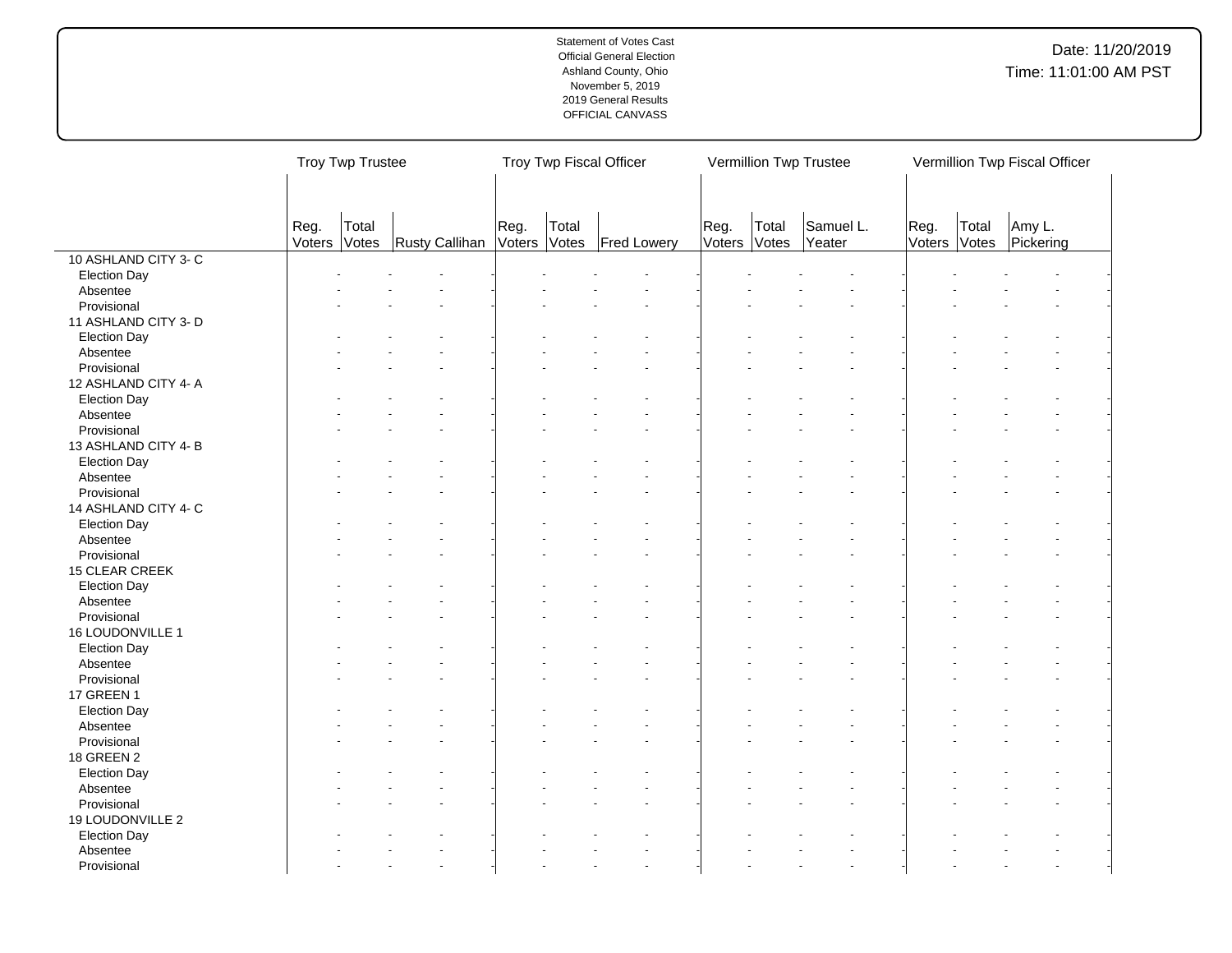|                         |                | Troy Twp Trustee |                |                      |       | Troy Twp Fiscal Officer |      |                       | Vermillion Twp Trustee |                      |       | Vermillion Twp Fiscal Officer |
|-------------------------|----------------|------------------|----------------|----------------------|-------|-------------------------|------|-----------------------|------------------------|----------------------|-------|-------------------------------|
|                         | Reg.<br>Voters | Total<br>Votes   | Rusty Callihan | Reg.<br>Voters Votes | Total | Fred Lowery             | Reg. | Total<br>Voters Votes | Samuel L.<br>Yeater    | Reg.<br>Voters Votes | Total | Amy L.<br>Pickering           |
| 20 JACKSON 1            |                |                  |                |                      |       |                         |      |                       |                        |                      |       |                               |
| <b>Election Day</b>     |                |                  |                |                      |       |                         |      |                       |                        |                      |       |                               |
| Absentee                |                |                  |                |                      |       |                         |      |                       |                        |                      |       |                               |
| Provisional             |                |                  |                |                      |       |                         |      |                       |                        |                      |       |                               |
| 21 JACKSON 2            |                |                  |                |                      |       |                         |      |                       |                        |                      |       |                               |
| <b>Election Day</b>     |                |                  |                |                      |       |                         |      |                       |                        |                      |       |                               |
| Absentee                |                |                  |                |                      |       |                         |      |                       |                        |                      |       |                               |
| Provisional             |                |                  |                |                      |       |                         |      |                       |                        |                      |       |                               |
| 22 LAKE                 |                |                  |                |                      |       |                         |      |                       |                        |                      |       |                               |
| <b>Election Day</b>     |                |                  |                |                      |       |                         |      |                       |                        |                      |       |                               |
| Absentee                |                |                  |                |                      |       |                         |      |                       |                        |                      |       |                               |
| Provisional             |                |                  |                |                      |       |                         |      |                       |                        |                      |       |                               |
| 23 MIFFLIN              |                |                  |                |                      |       |                         |      |                       |                        |                      |       |                               |
| <b>Election Day</b>     |                |                  |                |                      |       |                         |      |                       |                        |                      |       |                               |
| Absentee                |                |                  |                |                      |       |                         |      |                       |                        |                      |       |                               |
| Provisional             |                |                  |                |                      |       |                         |      |                       |                        |                      |       |                               |
| 24 MILTON 1             |                |                  |                |                      |       |                         |      |                       |                        |                      |       |                               |
| <b>Election Day</b>     |                |                  |                |                      |       |                         |      |                       |                        |                      |       |                               |
| Absentee                |                |                  |                |                      |       |                         |      |                       |                        |                      |       |                               |
| Provisional             |                |                  |                |                      |       |                         |      |                       |                        |                      |       |                               |
| 25 MILTON 3             |                |                  |                |                      |       |                         |      |                       |                        |                      |       |                               |
| <b>Election Day</b>     |                |                  |                |                      |       |                         |      |                       |                        |                      |       |                               |
| Absentee                |                |                  |                |                      |       |                         |      |                       |                        |                      |       |                               |
| Provisional             |                |                  |                |                      |       |                         |      |                       |                        |                      |       |                               |
| 26 JEROMESVILLE         |                |                  |                |                      |       |                         |      |                       |                        |                      |       |                               |
| <b>Election Day</b>     |                |                  |                |                      |       |                         |      |                       |                        |                      |       |                               |
|                         |                |                  |                |                      |       |                         |      |                       |                        |                      |       |                               |
| Absentee<br>Provisional |                |                  |                |                      |       |                         |      |                       |                        |                      |       |                               |
| 27 MOHICAN              |                |                  |                |                      |       |                         |      |                       |                        |                      |       |                               |
|                         |                |                  |                |                      |       |                         |      |                       |                        |                      |       |                               |
| <b>Election Day</b>     |                |                  |                |                      |       |                         |      |                       |                        |                      |       |                               |
| Absentee                |                |                  |                |                      |       |                         |      |                       |                        |                      |       |                               |
| Provisional             |                |                  |                |                      |       |                         |      |                       |                        |                      |       |                               |
| 28 MONTGOMERY 1         |                |                  |                |                      |       |                         |      |                       |                        |                      |       |                               |
| <b>Election Day</b>     |                |                  |                |                      |       |                         |      |                       |                        |                      |       |                               |
| Absentee                |                |                  |                |                      |       |                         |      |                       |                        |                      |       |                               |
| Provisional             |                |                  |                |                      |       |                         |      |                       |                        |                      |       |                               |
| 29 MONTGOMERY 2         |                |                  |                |                      |       |                         |      |                       |                        |                      |       |                               |
| <b>Election Day</b>     |                |                  |                |                      |       |                         |      |                       |                        |                      |       |                               |
| Absentee                |                |                  |                |                      |       |                         |      |                       |                        |                      |       |                               |
| Provisional             |                |                  |                |                      |       |                         |      |                       |                        |                      |       |                               |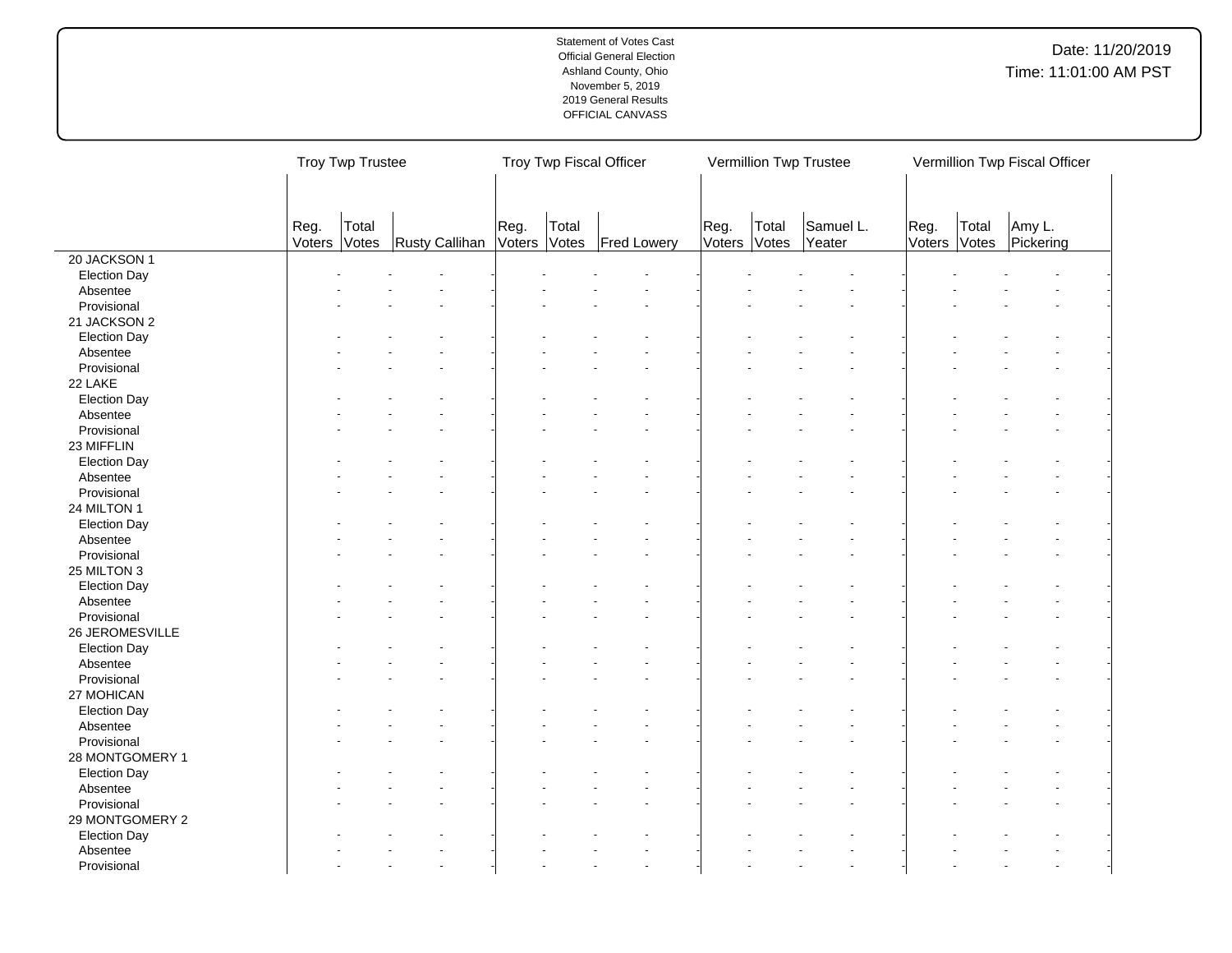|                                                 | <b>Statement of Votes Cast</b><br><b>Official General Election</b><br>Ashland County, Ohio<br>November 5, 2019<br>2019 General Results<br>OFFICIAL CANVASS |                                                       | Date: 11/20/2019<br>Time: 11:01:00 AM PST                 |
|-------------------------------------------------|------------------------------------------------------------------------------------------------------------------------------------------------------------|-------------------------------------------------------|-----------------------------------------------------------|
| <b>Troy Twp Trustee</b><br>Total<br>Reg.        | Troy Twp Fiscal Officer<br>Total<br>Reg.                                                                                                                   | Vermillion Twp Trustee<br>Samuel L.<br>'Total<br>Reg. | Vermillion Twp Fiscal Officer<br>Total<br>Reg.<br> Amy L. |
| <b>Rusty Callihan</b><br><b>Votes</b><br>Voters | <b>Fred Lowery</b><br><b>Votes</b><br>Voters                                                                                                               | Voters<br>Yeater<br><b>Votes</b>                      | Pickering<br>Votes<br> Voters                             |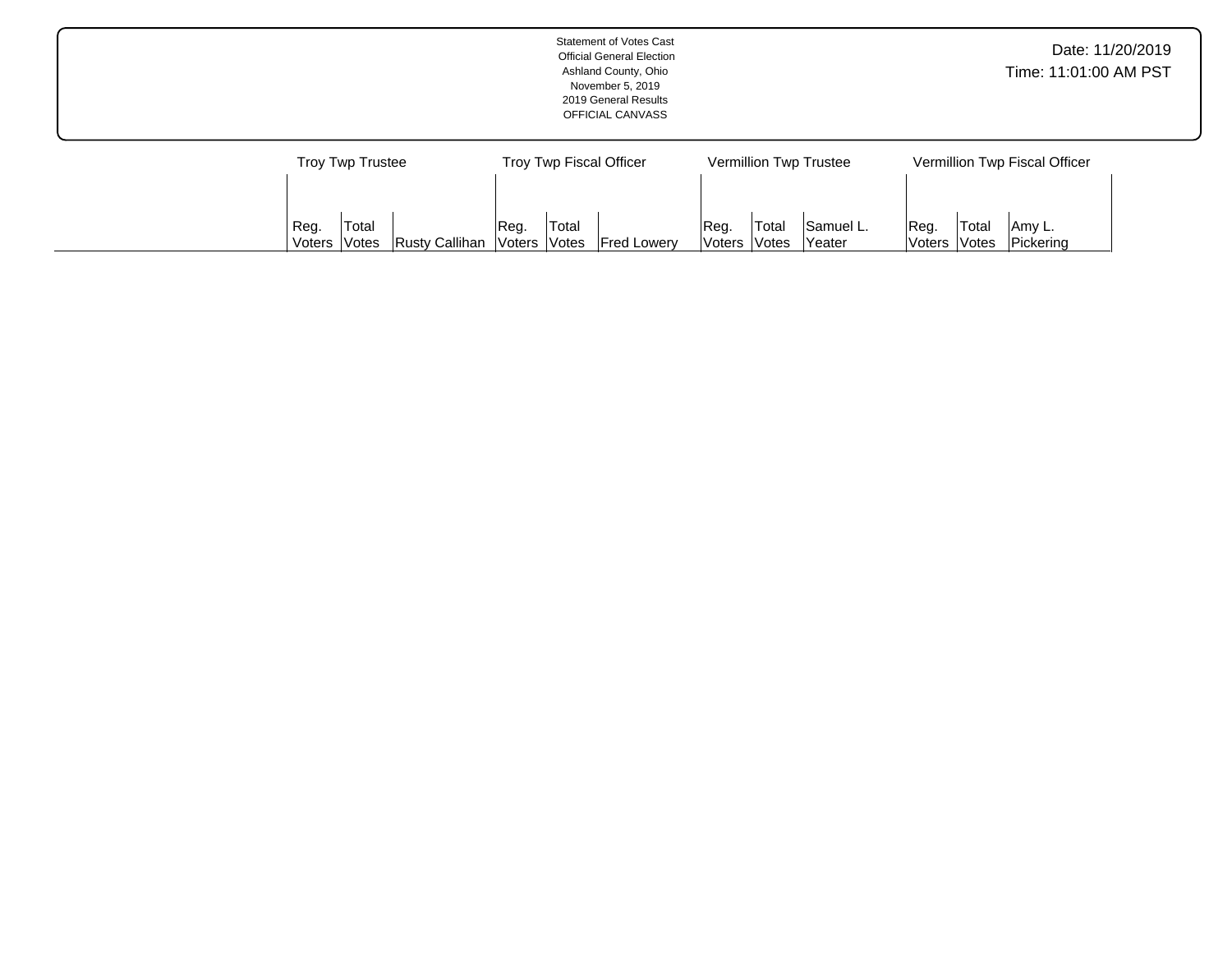| 30 MONTGOMERY 3     |     |                |             |     |              |             |      |             |             |             |      |             |             |             |
|---------------------|-----|----------------|-------------|-----|--------------|-------------|------|-------------|-------------|-------------|------|-------------|-------------|-------------|
| <b>Election Day</b> |     |                |             |     |              |             |      |             |             |             |      |             |             |             |
| Absentee            |     |                |             |     |              |             |      |             |             |             |      |             |             |             |
| Provisional         |     |                |             |     |              |             |      |             |             |             |      |             |             |             |
| 31 ORANGE 1         |     |                |             |     |              |             |      |             |             |             |      |             |             |             |
| <b>Election Day</b> |     |                |             |     |              |             |      |             |             |             |      |             |             |             |
| Absentee            |     |                |             |     |              |             |      |             |             |             |      |             |             |             |
| Provisional         |     |                |             |     |              |             |      |             |             |             |      |             |             |             |
| 32 ORANGE 2         |     |                |             |     |              |             |      |             |             |             |      |             |             |             |
| <b>Election Day</b> |     |                |             |     |              |             |      |             |             |             |      |             |             |             |
| Absentee            |     |                |             |     |              |             |      |             |             |             |      |             |             |             |
| Provisional         |     |                |             |     |              |             |      |             |             |             |      |             |             |             |
| 33 PERRY            |     |                |             |     |              |             |      |             |             |             |      |             |             |             |
| <b>Election Day</b> |     |                |             |     |              |             |      |             |             |             |      |             |             |             |
| Absentee            |     |                |             |     |              |             |      |             |             |             |      |             |             |             |
| Provisional         |     |                |             |     |              |             |      |             |             |             |      |             |             |             |
| 34 RUGGLES          |     |                |             |     |              |             |      |             |             |             |      |             |             |             |
| <b>Election Day</b> |     |                |             |     |              |             |      |             |             |             |      |             |             |             |
| Absentee            |     |                |             |     |              |             |      |             |             |             |      |             |             |             |
| Provisional         |     |                |             |     |              |             |      |             |             |             |      |             |             |             |
| 35 SULLIVAN 1       |     |                |             |     |              |             |      |             |             |             |      |             |             |             |
| <b>Election Day</b> |     |                |             |     |              |             |      |             |             |             |      |             |             |             |
| Absentee            |     |                |             |     |              |             |      |             |             |             |      |             |             |             |
| Provisional         |     |                |             |     |              |             |      |             |             |             |      |             |             |             |
| 36 SULLIVAN 2       |     |                |             |     |              |             |      |             |             |             |      |             |             |             |
| <b>Election Day</b> |     |                |             |     |              |             |      |             |             |             |      |             |             |             |
| Absentee            |     |                |             |     |              |             |      |             |             |             |      |             |             |             |
| Provisional         |     |                |             |     |              |             |      |             |             |             |      |             |             |             |
| 37 TROY             |     |                |             |     |              |             |      |             |             |             |      |             |             |             |
| <b>Election Day</b> | 748 | 137            | 137 100.00% | 748 | 132          | 132 100.00% |      |             |             |             |      |             |             |             |
| Absentee            | 748 | 16             | 16 100.00%  | 748 | 15           | 15 100.00%  |      |             |             |             |      |             |             |             |
| Provisional         | 748 | $\overline{1}$ | 1 100.00%   | 748 | $\mathbf{1}$ | 1 100.00%   |      |             |             |             |      |             |             |             |
| 38 VERMILLION 1     |     |                |             |     |              |             |      |             |             |             |      |             |             |             |
| <b>Election Day</b> |     |                |             |     |              |             | 827  | 194         |             | 194 100.00% | 827  | 204         |             | 204 100.00% |
| Absentee            |     |                |             |     |              |             | 827  | 23          | 23          | 100.00%     | 827  | 24          |             | 24 100.00%  |
| Provisional         |     |                |             |     |              |             | 827  | 0           | $\mathbf 0$ |             | 827  | $\mathbf 0$ | $\mathbf 0$ |             |
| 39 VERMILLION 2     |     |                |             |     |              |             |      |             |             |             |      |             |             |             |
| <b>Election Day</b> |     |                |             |     |              |             | 1030 | 270         | 270         | 100.00%     | 1030 | 272         |             | 272 100.00% |
| Absentee            |     |                |             |     |              |             | 1030 | 42          |             | 42 100.00%  | 1030 | 46          |             | 46 100.00%  |
| Provisional         |     |                |             |     |              |             | 1030 | $\mathsf 0$ | $\pmb{0}$   |             | 1030 | $\pmb{0}$   | $\mathbf 0$ |             |
| Total               |     |                |             |     |              |             |      |             |             |             |      |             |             |             |
| <b>Election Day</b> | 748 | 137            | 137 100.00% | 748 | 132          | 132 100.00% | 1857 | 464         |             | 464 100.00% | 1857 | 476         |             | 476 100.00% |
| Absentee            | 748 | 16             | 16 100.00%  | 748 | 15           | 15 100.00%  | 1857 | 65          |             | 65 100.00%  | 1857 | 70          |             | 70 100.00%  |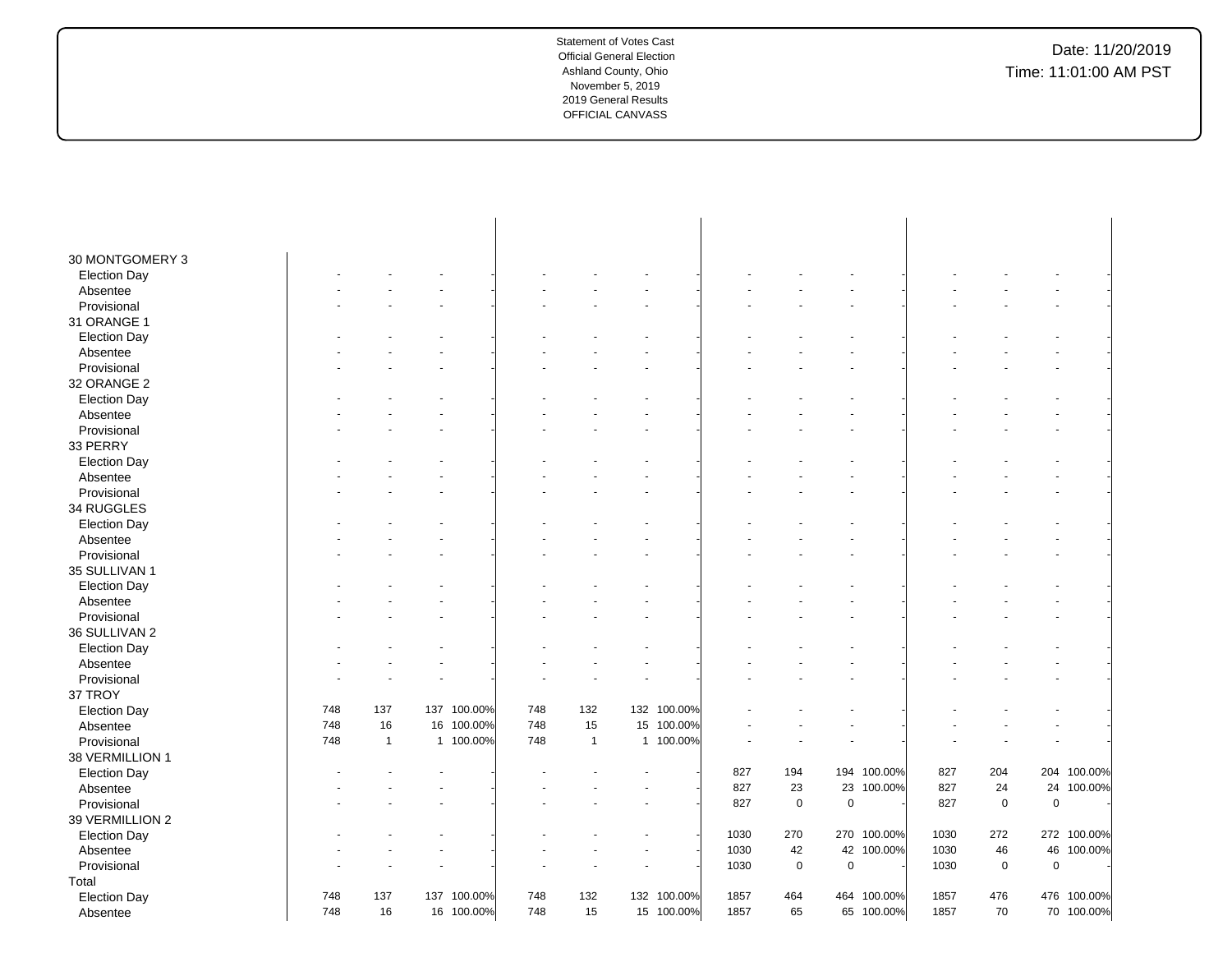| Provisional | 748 |     | 100.00%     | 748 |     | 100.00%        | 1857 |     |                | 1857 |     |                |  |
|-------------|-----|-----|-------------|-----|-----|----------------|------|-----|----------------|------|-----|----------------|--|
| Total       | 748 | 154 | 154 100.00% | 748 | 148 | 100.00%<br>148 | 1857 | 529 | 100.00%<br>529 | 1857 | 546 | 100.00%<br>546 |  |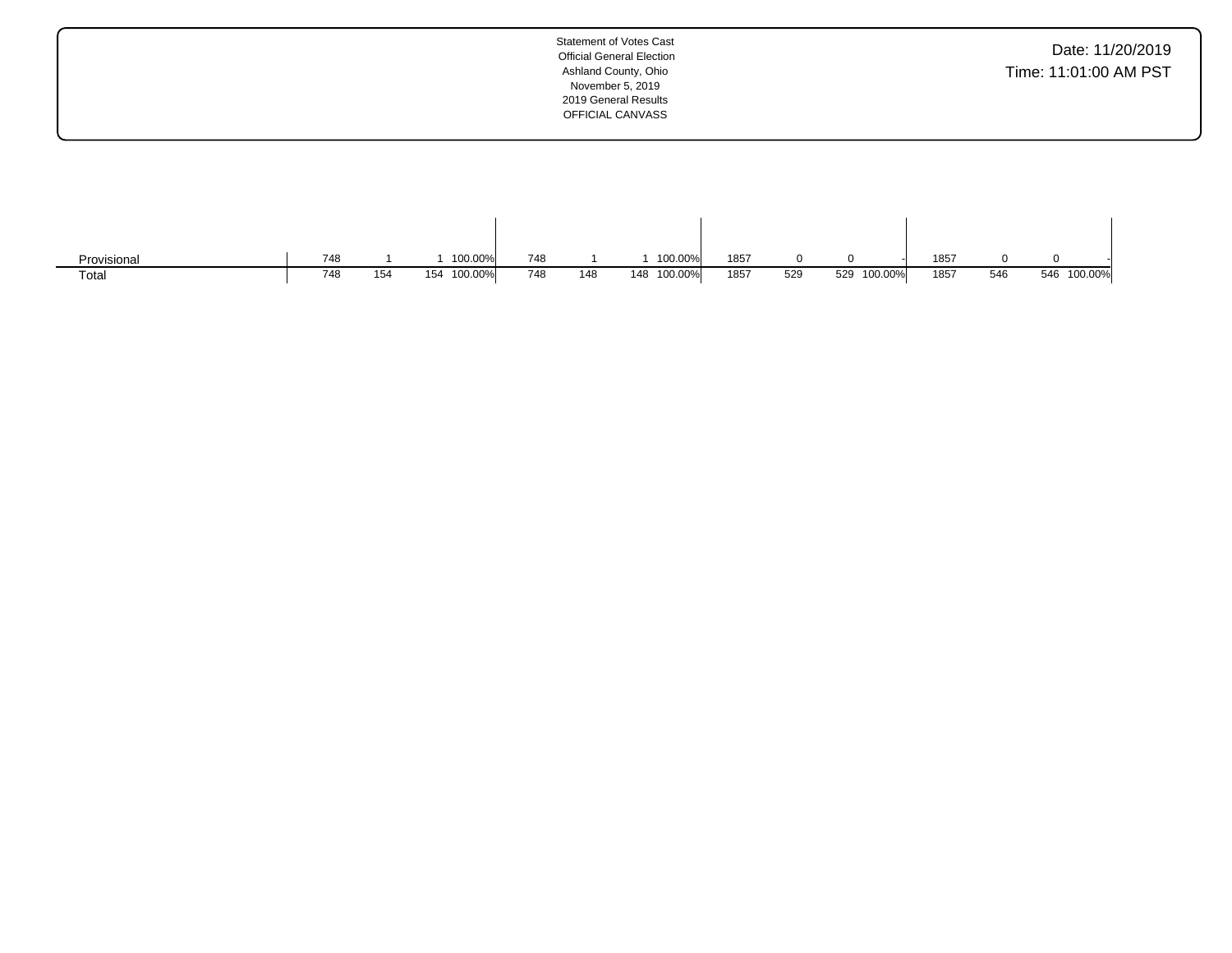|                      |                |                | Mid-Ohio ESC Governing Board |                    |                    | Board          |                | North Point ESC Governing | Board          |                | Tri-County 3 ESC Governing |
|----------------------|----------------|----------------|------------------------------|--------------------|--------------------|----------------|----------------|---------------------------|----------------|----------------|----------------------------|
|                      | Reg.<br>Voters | Total<br>Votes | William Hope                 | Margaret<br>Prater | Douglas<br>Theaker | Reg.<br>Voters | Total<br>Votes | Warren W.<br>Ruggles      | Reg.<br>Voters | Total<br>Votes | No Valid<br>Petition Filed |
| Jursidiction Wide    |                |                |                              |                    |                    |                |                |                           |                |                |                            |
| 01 ASHLAND CITY 1- A |                |                |                              |                    |                    |                |                |                           |                |                |                            |
| <b>Election Day</b>  |                |                |                              |                    |                    |                |                |                           |                |                |                            |
| Absentee             |                |                |                              |                    |                    |                |                |                           |                |                |                            |
| Provisional          |                |                |                              |                    |                    |                |                |                           |                |                |                            |
| 02 ASHLAND CITY 1- B |                |                |                              |                    |                    |                |                |                           |                |                |                            |
| <b>Election Day</b>  |                |                |                              |                    |                    |                |                |                           |                |                |                            |
| Absentee             |                |                |                              |                    |                    |                |                |                           |                |                |                            |
| Provisional          |                |                |                              |                    |                    |                |                |                           |                |                |                            |
| 03 ASHLAND CITY 1- C |                |                |                              |                    |                    |                |                |                           |                |                |                            |
| <b>Election Day</b>  |                |                |                              |                    |                    |                |                |                           |                |                |                            |
| Absentee             |                |                |                              |                    |                    |                |                |                           |                |                |                            |
| Provisional          |                |                |                              |                    |                    |                |                |                           |                |                |                            |
| 04 ASHLAND CITY 1- D |                |                |                              |                    |                    |                |                |                           |                |                |                            |
| <b>Election Day</b>  |                |                |                              |                    |                    |                |                |                           |                |                |                            |
| Absentee             |                |                |                              |                    |                    |                |                |                           |                |                |                            |
| Provisional          |                |                |                              |                    |                    |                |                |                           |                |                |                            |
| 05 ASHLAND CITY 2- A |                |                |                              |                    |                    |                |                |                           |                |                |                            |
| <b>Election Day</b>  |                |                |                              |                    |                    |                |                |                           |                |                |                            |
| Absentee             |                |                |                              |                    |                    |                |                |                           |                |                |                            |
| Provisional          |                |                |                              |                    |                    |                |                |                           |                |                |                            |
| 06 ASHLAND CITY 2-B  |                |                |                              |                    |                    |                |                |                           |                |                |                            |
| <b>Election Day</b>  |                |                |                              |                    |                    |                |                |                           |                |                |                            |
| Absentee             |                |                |                              |                    |                    |                |                |                           |                |                |                            |
| Provisional          |                |                |                              |                    |                    |                |                |                           |                |                |                            |
| 07 ASHLAND CITY 2- C |                |                |                              |                    |                    |                |                |                           |                |                |                            |
| <b>Election Day</b>  |                |                |                              |                    |                    |                |                |                           |                |                |                            |
| Absentee             |                |                |                              |                    |                    |                |                |                           |                |                |                            |
| Provisional          |                |                |                              |                    |                    |                |                |                           |                |                |                            |
| 08 ASHLAND CITY 3- A |                |                |                              |                    |                    |                |                |                           |                |                |                            |
| <b>Election Day</b>  |                |                |                              |                    |                    |                |                |                           |                |                |                            |
| Absentee             |                |                |                              |                    |                    |                |                |                           |                |                |                            |
| Provisional          |                |                |                              |                    |                    |                |                |                           |                |                |                            |
| 09 ASHLAND CITY 3- B |                |                |                              |                    |                    |                |                |                           |                |                |                            |
|                      |                |                |                              |                    |                    |                |                |                           |                |                |                            |
| <b>Election Day</b>  |                |                |                              |                    |                    |                |                |                           |                |                |                            |
| Absentee             |                |                |                              |                    |                    |                |                |                           |                |                |                            |
| Provisional          |                |                |                              |                    |                    |                |                |                           |                |                |                            |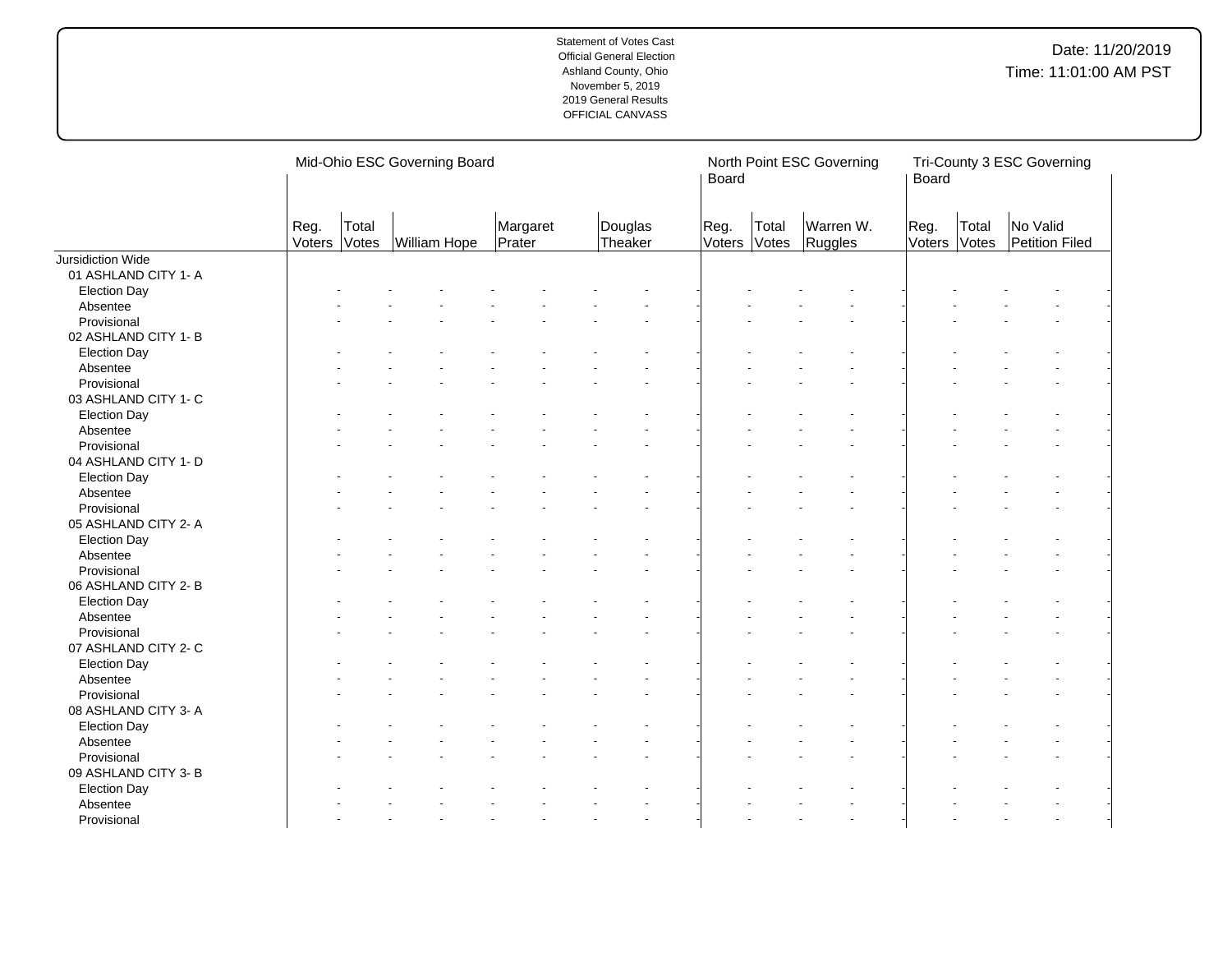|                       |                |                | Mid-Ohio ESC Governing Board |        |                    |        |                    |        | Board          |                | North Point ESC Governing | Board          |                | Tri-County 3 ESC Governing |  |
|-----------------------|----------------|----------------|------------------------------|--------|--------------------|--------|--------------------|--------|----------------|----------------|---------------------------|----------------|----------------|----------------------------|--|
|                       | Reg.<br>Voters | Total<br>Votes | William Hope                 |        | Margaret<br>Prater |        | Douglas<br>Theaker |        | Reg.<br>Voters | Total<br>Votes | Warren W.<br>Ruggles      | Reg.<br>Voters | Total<br>Votes | No Valid<br>Petition Filed |  |
| 10 ASHLAND CITY 3- C  |                |                |                              |        |                    |        |                    |        |                |                |                           |                |                |                            |  |
| <b>Election Day</b>   |                |                |                              |        |                    |        |                    |        |                |                |                           |                |                |                            |  |
| Absentee              |                |                |                              |        |                    |        |                    |        |                |                |                           |                |                |                            |  |
| Provisional           |                |                |                              |        |                    |        |                    |        |                |                |                           |                |                |                            |  |
| 11 ASHLAND CITY 3- D  |                |                |                              |        |                    |        |                    |        |                |                |                           |                |                |                            |  |
| <b>Election Day</b>   |                |                |                              |        |                    |        |                    |        |                |                |                           |                |                |                            |  |
| Absentee              |                |                |                              |        |                    |        |                    |        |                |                |                           |                |                |                            |  |
| Provisional           |                |                |                              |        |                    |        |                    |        |                |                |                           |                |                |                            |  |
| 12 ASHLAND CITY 4- A  |                |                |                              |        |                    |        |                    |        |                |                |                           |                |                |                            |  |
| <b>Election Day</b>   |                |                |                              |        |                    |        |                    |        |                |                |                           |                |                |                            |  |
| Absentee              |                |                |                              |        |                    |        |                    |        |                |                |                           |                |                |                            |  |
| Provisional           |                |                |                              |        |                    |        |                    |        |                |                |                           |                |                |                            |  |
| 13 ASHLAND CITY 4-B   |                |                |                              |        |                    |        |                    |        |                |                |                           |                |                |                            |  |
| <b>Election Day</b>   |                |                |                              |        |                    |        |                    |        |                |                |                           |                |                |                            |  |
| Absentee              |                |                |                              |        |                    |        |                    |        |                |                |                           |                |                |                            |  |
| Provisional           |                |                |                              |        |                    |        |                    |        |                |                |                           |                |                |                            |  |
| 14 ASHLAND CITY 4- C  |                |                |                              |        |                    |        |                    |        |                |                |                           |                |                |                            |  |
| <b>Election Day</b>   |                |                |                              |        |                    |        |                    |        |                |                |                           |                |                |                            |  |
| Absentee              |                |                |                              |        |                    |        |                    |        |                |                |                           |                |                |                            |  |
| Provisional           |                |                |                              |        |                    |        |                    |        |                |                |                           |                |                |                            |  |
| <b>15 CLEAR CREEK</b> |                |                |                              |        |                    |        |                    |        |                |                |                           |                |                |                            |  |
| <b>Election Day</b>   | 1222           | 271            | 74                           | 27.31% | 103                | 38.01% | 94                 | 34.69% |                |                |                           |                | 13             | $\mathbf 0$<br>0           |  |
| Absentee              | 1222           | 52             | 17                           | 32.69% | 22                 | 42.31% | 13                 | 25.00% |                |                |                           |                | 13             | $\mathbf 0$<br>$\mathbf 0$ |  |
| Provisional           | 1222           |                | 3<br>$\mathbf{1}$            | 33.33% | $\mathbf{1}$       | 33.33% | $\mathbf{1}$       | 33.33% |                |                |                           |                | 13             | $\mathbf 0$<br>$\mathbf 0$ |  |
| 16 LOUDONVILLE 1      |                |                |                              |        |                    |        |                    |        |                |                |                           |                |                |                            |  |
| <b>Election Day</b>   |                |                |                              |        |                    |        |                    |        |                |                |                           |                |                |                            |  |
| Absentee              |                |                |                              |        |                    |        |                    |        |                |                |                           |                |                |                            |  |
| Provisional           |                |                |                              |        |                    |        |                    |        |                |                |                           |                |                |                            |  |
| 17 GREEN 1            |                |                |                              |        |                    |        |                    |        |                |                |                           |                |                |                            |  |
| <b>Election Day</b>   | 47             |                | 9<br>$\mathbf{2}^{\prime}$   | 22.22% | $\overline{4}$     | 44.44% | 3                  | 33.33% |                |                |                           |                |                |                            |  |
| Absentee              | 47             |                | $\mathbf 0$<br>$\mathsf 0$   |        | $\pmb{0}$          |        | $\mathbf 0$        |        |                |                |                           |                |                |                            |  |
| Provisional           | 47             |                | $\mathbf 0$<br>$\mathbf 0$   |        | $\pmb{0}$          |        | $\mathbf 0$        |        |                |                |                           |                |                |                            |  |
| 18 GREEN 2            |                |                |                              |        |                    |        |                    |        |                |                |                           |                |                |                            |  |
| <b>Election Day</b>   |                |                |                              |        |                    |        |                    |        |                |                |                           |                |                |                            |  |
| Absentee              |                |                |                              |        |                    |        |                    |        |                |                |                           |                |                |                            |  |
| Provisional           |                |                |                              |        |                    |        |                    |        |                |                |                           |                |                |                            |  |
| 19 LOUDONVILLE 2      |                |                |                              |        |                    |        |                    |        |                |                |                           |                |                |                            |  |
| <b>Election Day</b>   |                |                |                              |        |                    |        |                    |        |                |                |                           |                |                |                            |  |
| Absentee              |                |                |                              |        |                    |        |                    |        |                |                |                           |                |                |                            |  |
| Provisional           |                |                |                              |        |                    |        |                    |        |                |                |                           |                |                |                            |  |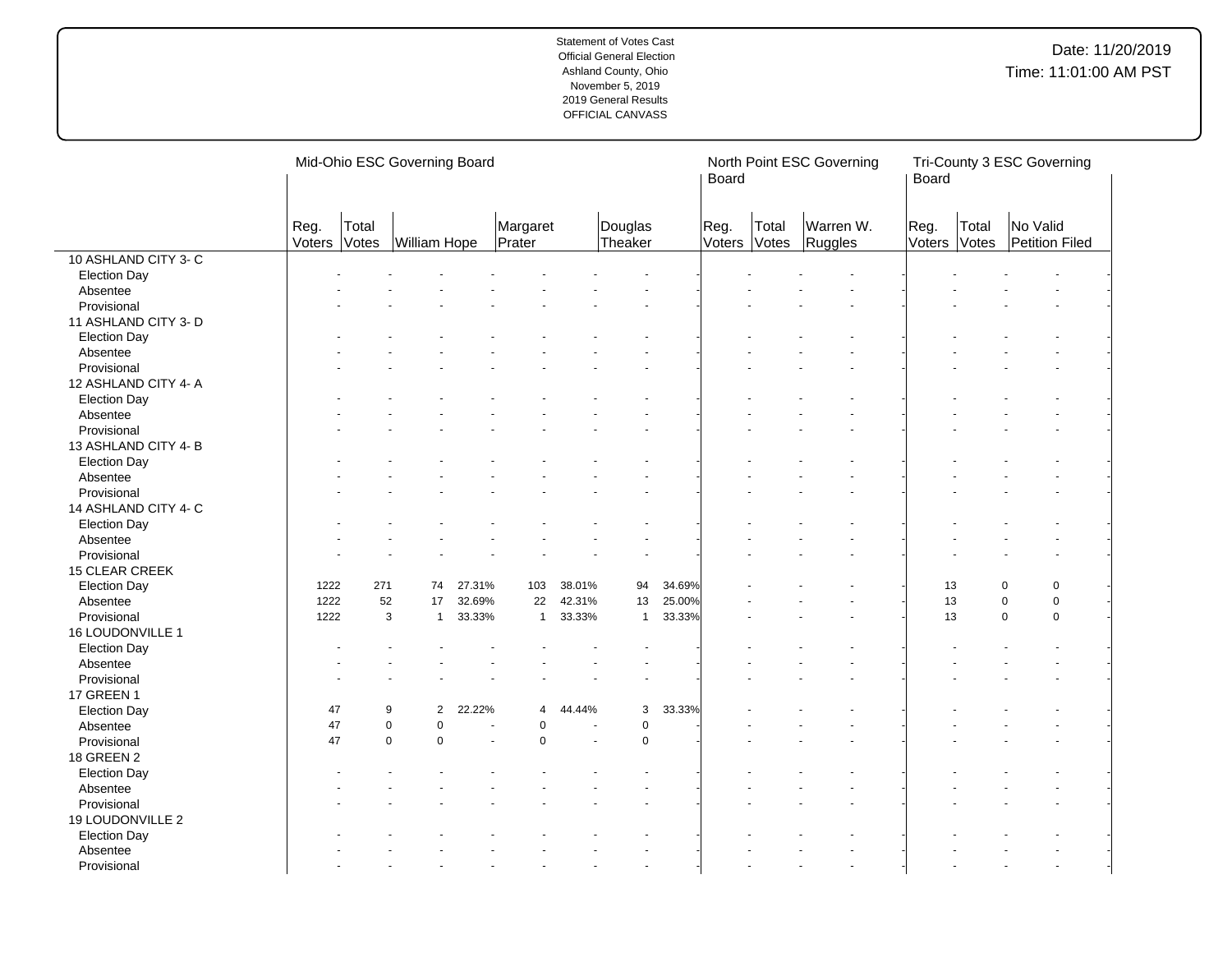|                         |                |                | Mid-Ohio ESC Governing Board |                |                    |        |                    |        | Board          |                | North Point ESC Governing | Board          |                | Tri-County 3 ESC Governing |             |
|-------------------------|----------------|----------------|------------------------------|----------------|--------------------|--------|--------------------|--------|----------------|----------------|---------------------------|----------------|----------------|----------------------------|-------------|
|                         | Reg.<br>Voters | Total<br>Votes | William Hope                 |                | Margaret<br>Prater |        | Douglas<br>Theaker |        | Reg.<br>Voters | Total<br>Votes | Warren W.<br>Ruggles      | Reg.<br>Voters | Total<br>Votes | No Valid<br>Petition Filed |             |
| 20 JACKSON 1            |                |                |                              |                |                    |        |                    |        |                |                |                           |                |                |                            |             |
| <b>Election Day</b>     |                |                |                              |                |                    |        |                    |        |                |                |                           | 1043           |                | $\pmb{0}$                  | $\pmb{0}$   |
| Absentee                |                |                |                              |                |                    |        |                    |        |                |                |                           | 1043           |                | $\pmb{0}$                  | $\pmb{0}$   |
| Provisional             |                |                |                              |                |                    |        |                    |        |                |                |                           | 1043           |                | $\pmb{0}$                  | $\mathsf 0$ |
| 21 JACKSON 2            |                |                |                              |                |                    |        |                    |        |                |                |                           |                |                |                            |             |
| <b>Election Day</b>     |                |                |                              |                |                    |        |                    |        |                |                |                           | 1140           |                | 0                          | $\mathbf 0$ |
| Absentee                |                |                |                              |                |                    |        |                    |        |                |                |                           | 1140           |                | $\mathbf 0$                | $\mathsf 0$ |
| Provisional             |                |                |                              |                |                    |        |                    |        |                |                |                           | 1140           |                | $\mathbf 0$                | $\mathbf 0$ |
| 22 LAKE                 |                |                |                              |                |                    |        |                    |        |                |                |                           |                |                |                            |             |
| <b>Election Day</b>     |                |                |                              |                |                    |        |                    |        |                |                |                           |                |                |                            |             |
| Absentee                |                |                |                              |                |                    |        |                    |        |                |                |                           |                |                |                            |             |
| Provisional             |                |                |                              |                |                    |        |                    |        |                |                |                           |                |                |                            |             |
| 23 MIFFLIN              |                |                |                              |                |                    |        |                    |        |                |                |                           |                |                |                            |             |
| <b>Election Day</b>     | 35             | 10             | $\overline{2}$               | 20.00%         | $\overline{4}$     | 40.00% | $\overline{4}$     | 40.00% |                |                |                           |                |                |                            |             |
| Absentee                | 35             |                | $\mathsf 0$<br>$\mathbf 0$   |                | $\mathbf 0$        |        | $\pmb{0}$          |        |                |                |                           |                |                |                            |             |
| Provisional             | 35             |                | $\mathbf 0$<br>$\mathsf 0$   | $\overline{a}$ | $\pmb{0}$          | ÷.     | $\pmb{0}$          |        |                |                |                           |                |                |                            |             |
| 24 MILTON 1             |                |                |                              |                |                    |        |                    |        |                |                |                           |                |                |                            |             |
| <b>Election Day</b>     |                |                |                              |                |                    |        |                    |        |                |                |                           |                |                |                            |             |
| Absentee                |                |                |                              |                |                    |        |                    |        |                |                |                           |                |                |                            |             |
| Provisional             |                |                |                              |                |                    |        |                    |        |                |                |                           |                |                |                            |             |
| 25 MILTON 3             |                |                |                              |                |                    |        |                    |        |                |                |                           |                |                |                            |             |
| <b>Election Day</b>     |                |                |                              |                |                    |        |                    |        |                |                |                           |                |                |                            |             |
| Absentee                |                |                |                              |                |                    |        |                    |        |                |                |                           |                |                |                            |             |
| Provisional             |                |                |                              |                |                    |        |                    |        |                |                |                           |                |                |                            |             |
| 26 JEROMESVILLE         |                |                |                              |                |                    |        |                    |        |                |                |                           |                |                |                            |             |
| <b>Election Day</b>     |                |                |                              |                |                    |        |                    |        |                |                |                           |                |                |                            |             |
| Absentee                |                |                |                              |                |                    |        |                    |        |                |                |                           |                |                |                            |             |
| Provisional             |                |                |                              |                |                    |        |                    |        |                |                |                           |                |                |                            |             |
| 27 MOHICAN              |                |                |                              |                |                    |        |                    |        |                |                |                           |                |                |                            |             |
| <b>Election Day</b>     |                |                |                              |                |                    |        |                    |        |                |                |                           |                |                |                            |             |
| Absentee                |                |                |                              |                |                    |        |                    |        |                |                |                           |                |                |                            |             |
| Provisional             |                |                |                              |                |                    |        |                    |        |                |                |                           |                |                |                            |             |
| 28 MONTGOMERY 1         |                |                |                              |                |                    |        |                    |        |                |                |                           |                |                |                            |             |
| <b>Election Day</b>     |                |                |                              |                |                    |        |                    |        |                |                |                           |                |                |                            |             |
| Absentee                |                |                |                              |                |                    |        |                    |        |                |                |                           |                |                |                            |             |
| Provisional             |                |                |                              |                |                    |        |                    |        |                |                |                           |                |                |                            |             |
| 29 MONTGOMERY 2         |                |                |                              |                |                    |        |                    |        |                |                |                           |                |                |                            |             |
|                         |                |                |                              |                |                    |        |                    |        |                |                |                           | 141            |                | $\Omega$                   | $\pmb{0}$   |
| <b>Election Day</b>     |                |                |                              |                |                    |        |                    |        |                |                |                           | 141            |                | 0                          | $\mathbf 0$ |
| Absentee<br>Provisional |                |                |                              |                |                    |        |                    |        |                |                |                           | 141            |                | $\mathbf 0$                | $\mathbf 0$ |
|                         |                |                |                              |                |                    |        |                    |        |                |                |                           |                |                |                            |             |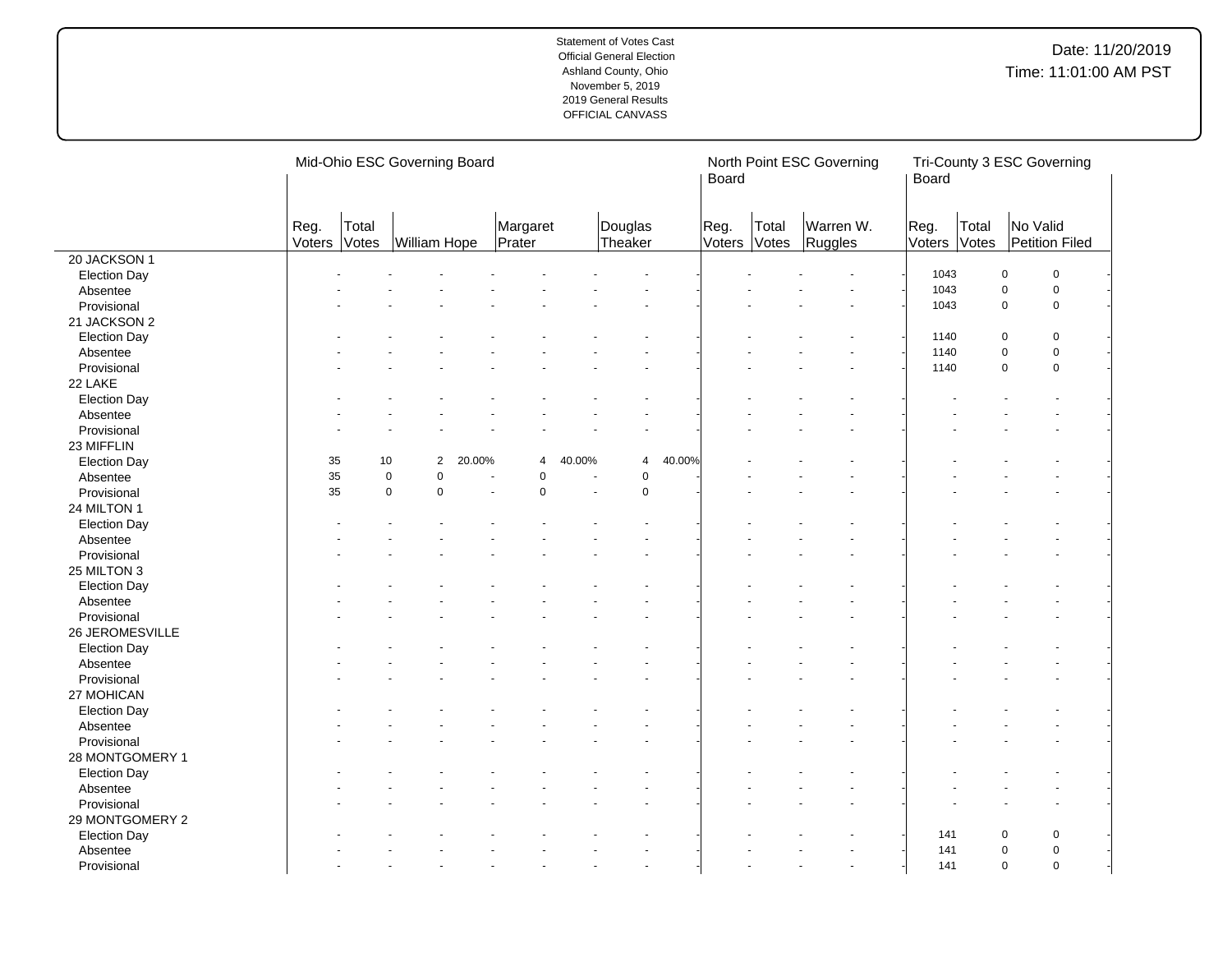|               |              | Mid-Ohio ESC Governing Board |          |         |                                    |        | North Point ESC Governing |                                                 |       | Tri-County 3 ESC Governing |  |
|---------------|--------------|------------------------------|----------|---------|------------------------------------|--------|---------------------------|-------------------------------------------------|-------|----------------------------|--|
|               |              |                              |          |         | Board                              |        |                           | Board                                           |       |                            |  |
|               |              |                              |          |         |                                    |        |                           |                                                 |       |                            |  |
| Req.          | Total        |                              | Margaret | Douglas | IReg.                              | 'Total | Warren W.                 | Req                                             | Total | <b>No Valid</b>            |  |
| <b>Voters</b> | <b>Votes</b> | <b>William Hope</b>          | Prater   | Theaker | Ruggles<br>lVoters<br><b>Votes</b> |        |                           | <b>Petition Filed</b><br><b>Voters</b><br>Votes |       |                            |  |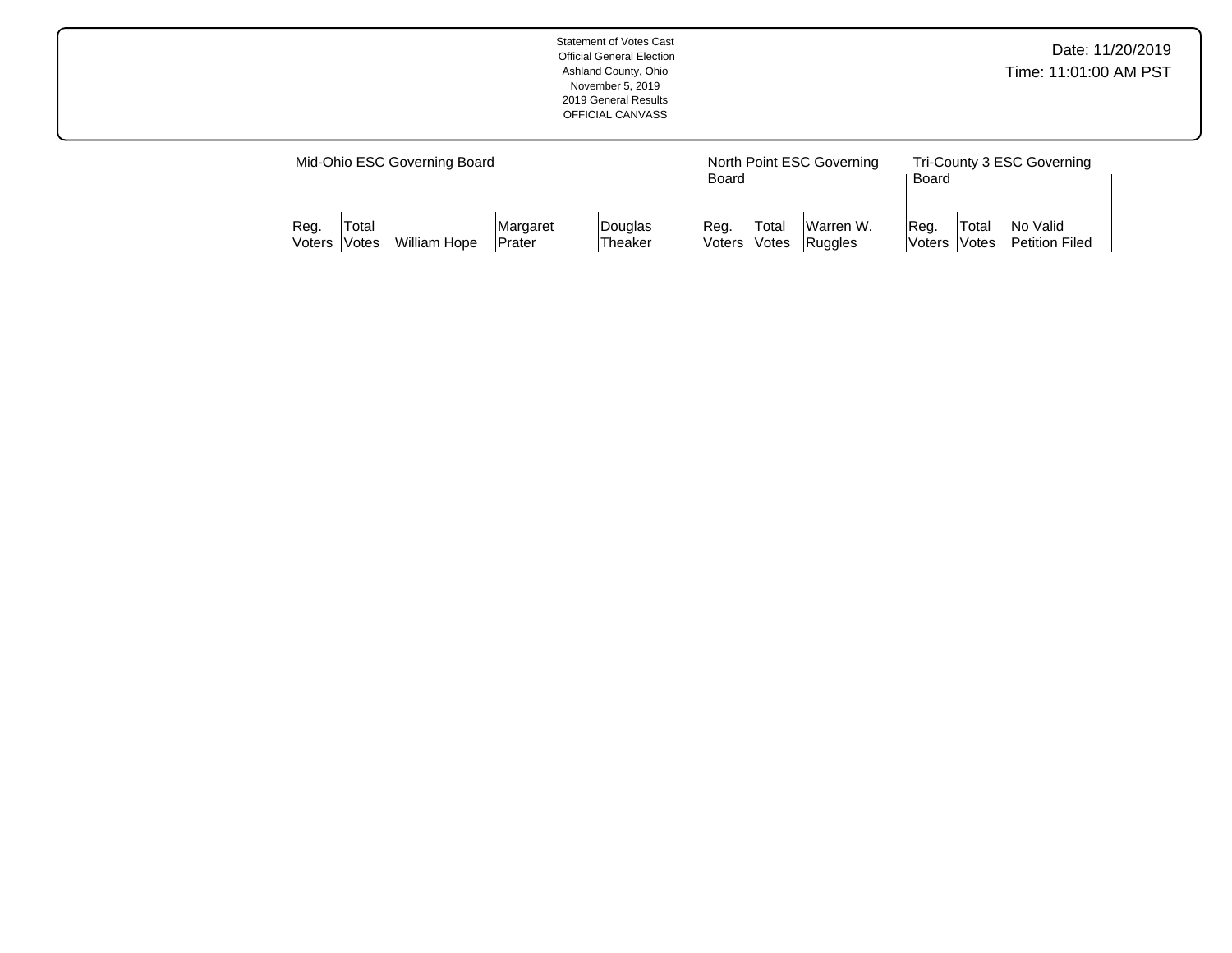| 30 MONTGOMERY 3     |                          |             |                  |        |                |                       |              |         |    |                |           |      |             |             |  |
|---------------------|--------------------------|-------------|------------------|--------|----------------|-----------------------|--------------|---------|----|----------------|-----------|------|-------------|-------------|--|
| <b>Election Day</b> |                          |             |                  |        |                |                       |              |         |    |                |           |      |             |             |  |
| Absentee            |                          |             |                  |        |                |                       |              |         |    |                |           |      |             |             |  |
| Provisional         |                          |             |                  |        |                |                       |              |         |    |                |           |      |             |             |  |
| 31 ORANGE 1         |                          |             |                  |        |                |                       |              |         |    |                |           |      |             |             |  |
| <b>Election Day</b> |                          | 1           | $\pmb{0}$        |        | $\pmb{0}$      |                       | $\mathbf{1}$ | 100.00% |    |                |           | 997  | $\pmb{0}$   | $\pmb{0}$   |  |
| Absentee            | $\overline{\mathcal{A}}$ | $\pmb{0}$   | $\mathbf 0$      | ÷      | 0              | ÷                     | $\mathbf 0$  |         |    |                |           | 997  | $\mathbf 0$ | $\pmb{0}$   |  |
| Provisional         | $\overline{4}$           | $\pmb{0}$   | $\mathbf 0$      | ÷,     | 0              | $\tilde{\phantom{a}}$ | $\pmb{0}$    |         |    |                |           | 997  | $\mathbf 0$ | $\pmb{0}$   |  |
| 32 ORANGE 2         |                          |             |                  |        |                |                       |              |         |    |                |           |      |             |             |  |
| <b>Election Day</b> | 15                       | 3           | $\mathbf 0$      |        | $\overline{2}$ | 66.67%                | $\mathbf{1}$ | 33.33%  |    |                |           | 576  | $\mathbf 0$ | $\pmb{0}$   |  |
| Absentee            | 15                       | $\pmb{0}$   | $\boldsymbol{0}$ | ÷.     | $\mathsf 0$    |                       | $\mathbf 0$  |         |    |                |           | 576  | $\pmb{0}$   | $\pmb{0}$   |  |
| Provisional         | 15                       | $\mathbf 0$ | $\mathbf 0$      | ÷,     | $\mathbf 0$    | ÷,                    | $\mathbf 0$  |         |    |                |           | 576  | $\mathbf 0$ | $\pmb{0}$   |  |
| 33 PERRY            |                          |             |                  |        |                |                       |              |         |    |                |           |      |             |             |  |
| <b>Election Day</b> |                          |             |                  |        |                |                       |              |         |    |                |           | 107  | $\mathbf 0$ | $\pmb{0}$   |  |
| Absentee            |                          |             |                  |        |                |                       |              |         |    |                |           | 107  | $\mathbf 0$ | $\pmb{0}$   |  |
| Provisional         |                          |             |                  |        |                |                       |              |         |    |                |           | 107  | $\pmb{0}$   | $\pmb{0}$   |  |
| 34 RUGGLES          |                          |             |                  |        |                |                       |              |         |    |                |           |      |             |             |  |
| <b>Election Day</b> |                          |             |                  |        |                |                       |              |         | 10 | $\overline{2}$ | 2 100.00% | 602  | $\mathbf 0$ | $\pmb{0}$   |  |
| Absentee            |                          |             |                  |        |                |                       |              |         | 10 | 0              | 0         | 602  | $\mathbf 0$ | $\pmb{0}$   |  |
| Provisional         |                          |             |                  |        |                |                       |              |         | 10 | $\pmb{0}$      | 0         | 602  | $\mathbf 0$ | $\pmb{0}$   |  |
| 35 SULLIVAN 1       |                          |             |                  |        |                |                       |              |         |    |                |           |      |             |             |  |
| <b>Election Day</b> |                          |             |                  |        |                |                       |              |         |    |                |           | 845  | $\mathbf 0$ | $\pmb{0}$   |  |
| Absentee            |                          |             |                  |        |                |                       |              |         |    |                |           | 845  | $\pmb{0}$   | $\pmb{0}$   |  |
| Provisional         |                          |             |                  |        |                |                       |              |         |    |                |           | 845  | $\mathbf 0$ | $\pmb{0}$   |  |
| 36 SULLIVAN 2       |                          |             |                  |        |                |                       |              |         |    |                |           |      |             |             |  |
| <b>Election Day</b> |                          |             |                  |        |                |                       |              |         |    |                |           | 734  | $\mathbf 0$ | $\pmb{0}$   |  |
| Absentee            |                          |             |                  |        |                |                       |              |         |    |                |           | 734  | $\mathbf 0$ | $\pmb{0}$   |  |
| Provisional         |                          |             |                  |        |                |                       |              |         |    |                |           | 734  | $\mathbf 0$ | $\pmb{0}$   |  |
| 37 TROY             |                          |             |                  |        |                |                       |              |         |    |                |           |      |             |             |  |
| <b>Election Day</b> |                          |             |                  |        |                |                       |              |         |    |                |           | 748  | $\mathbf 0$ | $\pmb{0}$   |  |
| Absentee            |                          |             |                  |        |                |                       |              |         |    |                |           | 748  | $\mathbf 0$ | $\pmb{0}$   |  |
| Provisional         |                          |             |                  |        |                |                       |              |         |    |                |           | 748  | $\mathbf 0$ | $\pmb{0}$   |  |
| 38 VERMILLION 1     |                          |             |                  |        |                |                       |              |         |    |                |           |      |             |             |  |
| <b>Election Day</b> |                          |             |                  |        |                |                       |              |         |    |                |           |      |             |             |  |
| Absentee            |                          |             |                  |        |                |                       |              |         |    |                |           |      |             |             |  |
| Provisional         |                          |             |                  |        |                |                       |              |         |    |                |           |      |             |             |  |
| 39 VERMILLION 2     |                          |             |                  |        |                |                       |              |         |    |                |           |      |             |             |  |
| <b>Election Day</b> |                          |             |                  |        |                |                       |              |         |    |                |           |      |             |             |  |
| Absentee            |                          |             |                  |        |                |                       |              |         |    |                |           |      |             |             |  |
| Provisional         |                          |             |                  |        |                |                       |              |         |    |                |           |      |             |             |  |
| Total               |                          |             |                  |        |                |                       |              |         |    |                |           |      |             |             |  |
| <b>Election Day</b> | 1323                     | 294         | 78               | 26.53% | 113            | 38.44%                | 103          | 35.03%  | 10 | $\overline{2}$ | 2 100.00% | 6946 | $\mathbf 0$ | $\pmb{0}$   |  |
| Absentee            | 1323                     | 52          | 17               | 32.69% | 22             | 42.31%                | 13           | 25.00%  | 10 | $\mathbf 0$    | $\Omega$  | 6946 | $\mathbf 0$ | $\mathbf 0$ |  |
|                     |                          |             |                  |        |                |                       |              |         |    |                |           |      |             |             |  |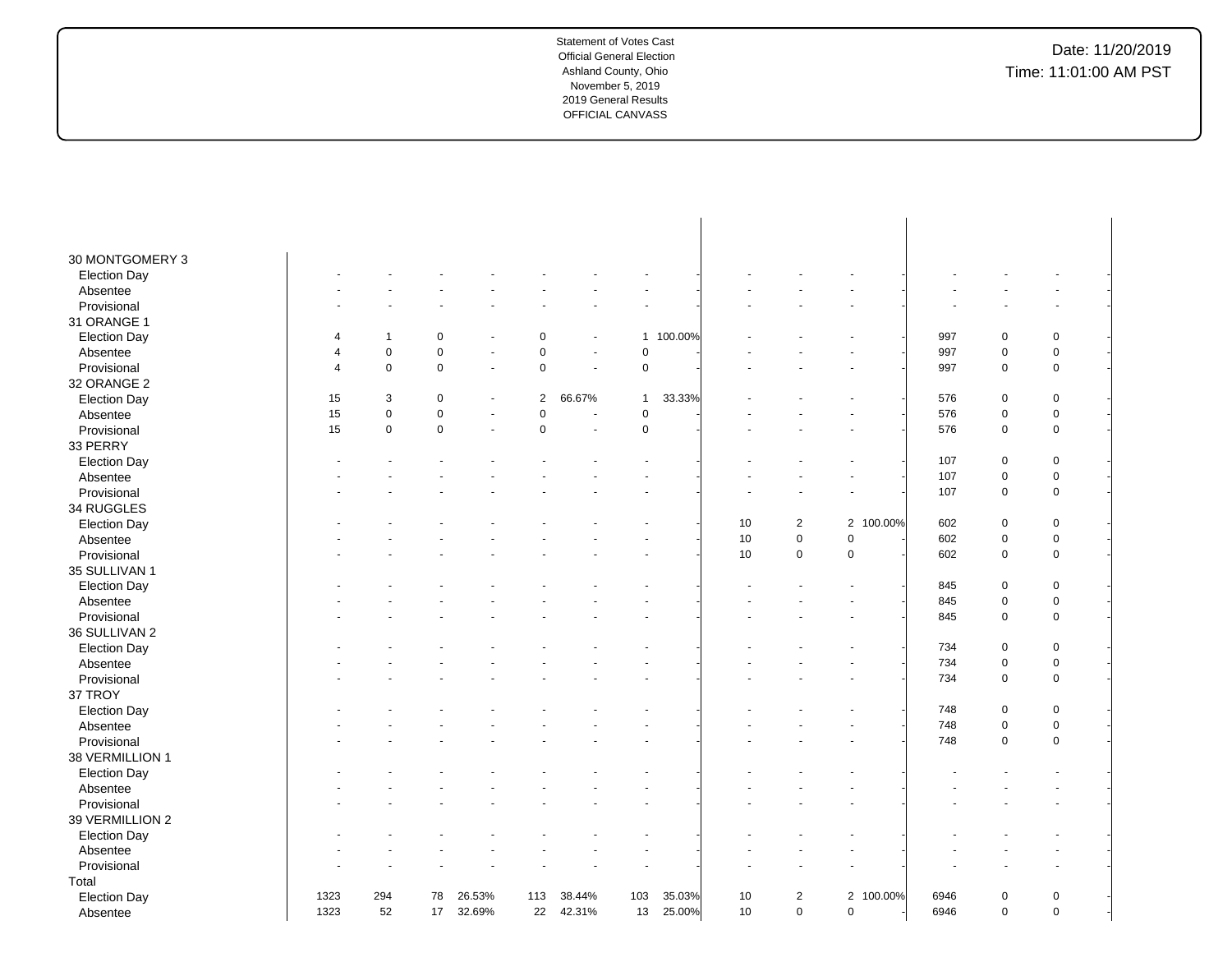| Provisional | 1323 |     |    | 33.33% |     | 33.33% |     | 33.33% |    |         | 6946 |  |  |
|-------------|------|-----|----|--------|-----|--------|-----|--------|----|---------|------|--|--|
| Total       | 1323 | 349 | 96 | 27.51% | 136 | 38.97% | 117 | 33.52% | 10 | 100.00% | 6946 |  |  |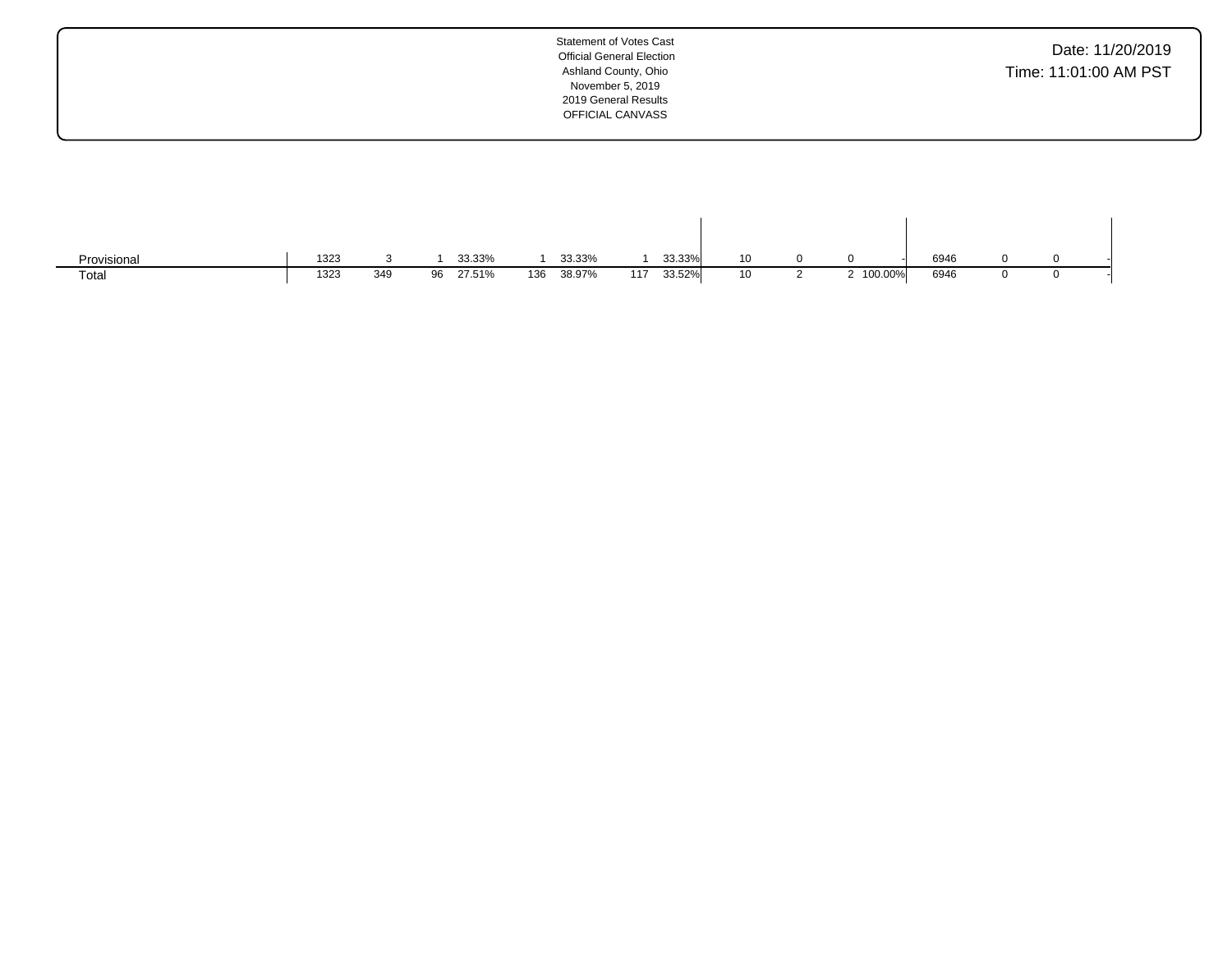|                                 | <b>Board</b>   | Tri-County 4 ESC Governing |                | Tri-County 8 ESC Governing<br>Board |                |                      |                |                | Ashland CS Board of Education Full Term |                |                      |                  |
|---------------------------------|----------------|----------------------------|----------------|-------------------------------------|----------------|----------------------|----------------|----------------|-----------------------------------------|----------------|----------------------|------------------|
|                                 | Reg.<br>Voters | Total<br>Votes             | James Bargar   | Reg.<br>Voters                      | Total<br>Votes | Forrest E.<br>Chanay | Reg.<br>Voters | Total<br>Votes | Zackery N.<br>Truax                     |                | <b>Brandon Wells</b> |                  |
| Jursidiction Wide               |                |                            |                |                                     |                |                      |                |                |                                         |                |                      |                  |
| 01 ASHLAND CITY 1- A            |                |                            |                |                                     |                |                      |                |                |                                         |                |                      |                  |
| <b>Election Day</b>             |                |                            |                |                                     |                |                      | 878            | 178            | 83                                      | 46.63%         | 95                   | 53.37%           |
| Absentee                        |                |                            |                |                                     |                |                      | 878            | 158            | 81                                      | 51.27%         | 77                   | 48.73%           |
| Provisional                     |                |                            |                |                                     |                |                      | 878            | 13             | 6                                       | 46.15%         | $\overline{7}$       | 53.85%           |
| 02 ASHLAND CITY 1-B             |                |                            |                |                                     |                |                      |                |                |                                         |                |                      |                  |
| <b>Election Day</b>             |                |                            |                |                                     |                |                      | 1092           | 175            | 77                                      | 44.00%         | 98                   | 56.00%           |
| Absentee                        |                |                            |                |                                     |                |                      | 1092           | 148            | 64                                      | 43.24%         | 84                   | 56.76%           |
| Provisional                     |                |                            |                |                                     |                |                      | 1092           | 17             | $\overline{7}$                          | 41.18%         | 10                   | 58.82%           |
| 03 ASHLAND CITY 1- C            |                |                            |                |                                     |                |                      |                |                |                                         |                |                      |                  |
| <b>Election Day</b>             |                |                            |                |                                     |                |                      | 1005           | 222            | 115                                     | 51.80%         | 107                  | 48.20%           |
| Absentee                        |                |                            |                |                                     |                |                      | 1005           | 76             | 38                                      | 50.00%         | 38                   | 50.00%           |
| Provisional                     |                |                            |                |                                     |                |                      | 1005           | $\overline{2}$ | $\mathbf 0$                             | $\sim$         |                      | 2 100.00%        |
| 04 ASHLAND CITY 1- D            |                |                            |                |                                     |                |                      |                |                |                                         |                |                      |                  |
| <b>Election Day</b>             |                |                            |                |                                     |                |                      | 635            | 151            | 72                                      | 47.68%         | 79                   | 52.32%           |
| Absentee                        |                |                            |                |                                     |                |                      | 635            | 76             | 31                                      | 40.79%         | 45                   | 59.21%           |
| Provisional                     |                |                            |                |                                     |                |                      | 635            | 3              | 1                                       | 33.33%         | $\overline{2}$       | 66.67%           |
| 05 ASHLAND CITY 2-A             |                |                            |                |                                     |                |                      |                |                |                                         |                |                      |                  |
| <b>Election Day</b>             |                |                            |                |                                     |                |                      | 890            | 108            | 55                                      | 50.93%         | 53                   | 49.07%           |
| Absentee                        |                |                            |                |                                     |                |                      | 890            | 54             | 30                                      | 55.56%         | 24                   | 44.44%           |
| Provisional                     |                |                            |                |                                     |                |                      | 890            | $\overline{2}$ | $\mathbf{1}$                            | 50.00%         | $\mathbf{1}$         | 50.00%           |
| 06 ASHLAND CITY 2-B             |                |                            |                |                                     |                |                      |                |                |                                         |                |                      |                  |
|                                 |                |                            |                |                                     |                |                      | 1161           | 152            | 68                                      | 44.74%         | 84                   | 55.26%           |
| <b>Election Day</b><br>Absentee |                |                            |                |                                     |                |                      | 1161           | 44             | 17                                      | 38.64%         | 27                   | 61.36%           |
| Provisional                     |                |                            |                |                                     |                |                      | 1161           | $\overline{2}$ | $\mathbf{1}$                            | 50.00%         | $\mathbf{1}$         | 50.00%           |
|                                 |                |                            |                |                                     |                |                      |                |                |                                         |                |                      |                  |
| 07 ASHLAND CITY 2- C            |                |                            |                |                                     |                |                      |                |                |                                         |                |                      |                  |
| <b>Election Day</b>             |                |                            |                |                                     |                |                      | 926            | 170            | 80                                      | 47.06%         | 90<br>32             | 52.94%<br>45.07% |
| Absentee                        |                |                            |                |                                     |                |                      | 926            | 71             | 39                                      | 54.93%         |                      |                  |
| Provisional                     |                |                            |                |                                     |                |                      | 926            | $\mathbf 0$    | $\pmb{0}$                               |                | $\pmb{0}$            |                  |
| 08 ASHLAND CITY 3- A            |                |                            |                |                                     |                |                      |                |                |                                         |                |                      |                  |
| <b>Election Day</b>             |                |                            |                |                                     |                |                      | 744            | 115            | 66                                      | 57.39%         | 49                   | 42.61%           |
| Absentee                        |                |                            |                |                                     |                |                      | 744            | 25             | 9                                       | 36.00%         | 16                   | 64.00%           |
| Provisional                     |                |                            |                |                                     |                |                      | 744            | $\mathbf 0$    | $\mathbf 0$                             | $\blacksquare$ | $\mathbf 0$          |                  |
| 09 ASHLAND CITY 3-B             |                |                            |                |                                     |                |                      |                |                |                                         |                |                      |                  |
| <b>Election Day</b>             |                |                            |                |                                     |                |                      | 975            | 135            | 57                                      | 42.22%         | 78                   | 57.78%           |
| Absentee                        |                |                            |                |                                     |                |                      | 975            | 64             | 34                                      | 53.12%         | 30                   | 46.88%           |
| Provisional                     |                |                            | $\blacksquare$ |                                     |                |                      | 975            | 5              | $\overline{2}$                          | 40.00%         | 3                    | 60.00%           |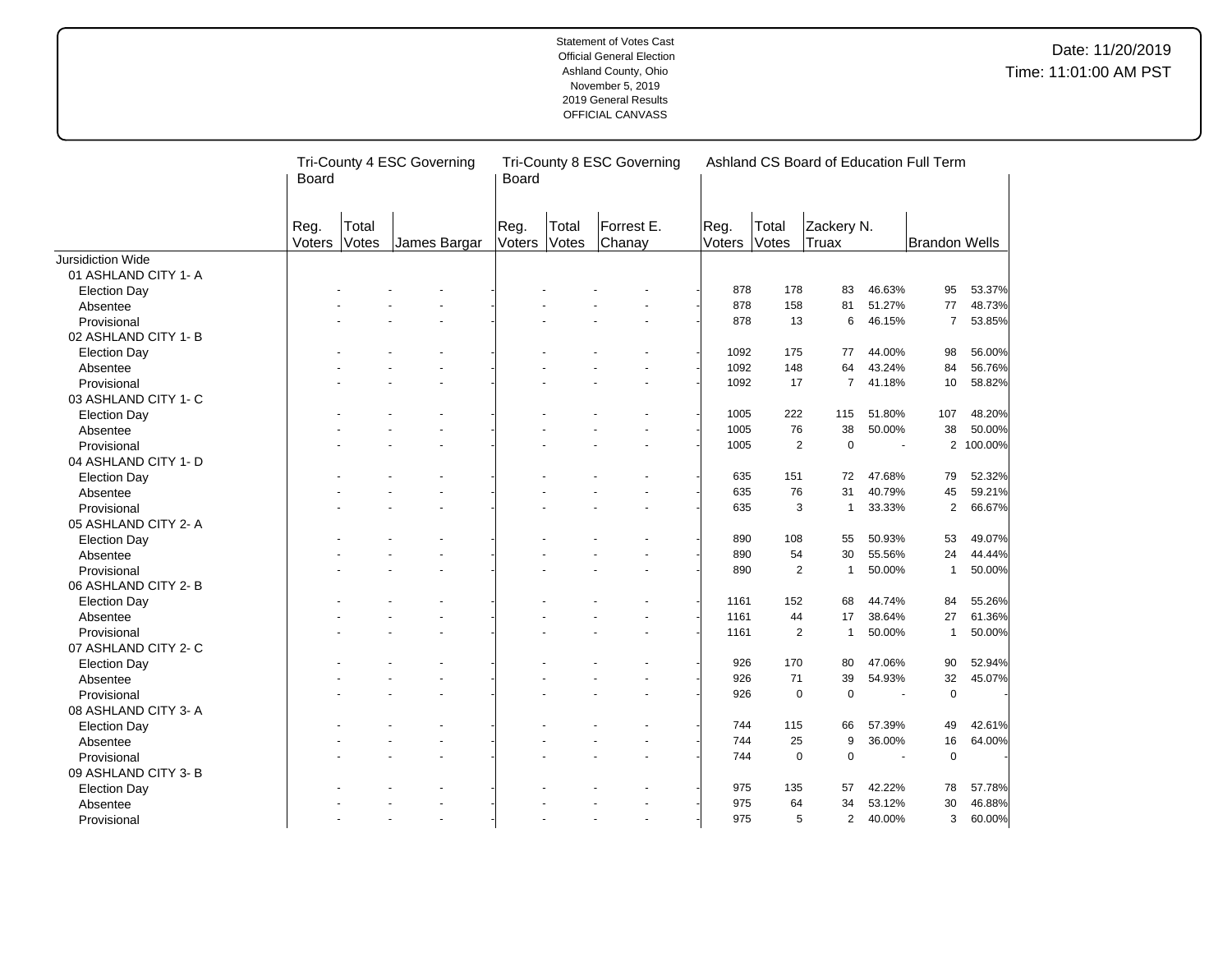|                       | <b>Board</b>   | Tri-County 4 ESC Governing |              | Tri-County 8 ESC Governing<br><b>Board</b> |                |                      |                | Ashland CS Board of Education Full Term |                     |           |                      |           |  |
|-----------------------|----------------|----------------------------|--------------|--------------------------------------------|----------------|----------------------|----------------|-----------------------------------------|---------------------|-----------|----------------------|-----------|--|
|                       | Reg.<br>Voters | Total<br>Votes             | James Bargar | Reg.<br>Voters                             | Total<br>Votes | Forrest E.<br>Chanay | Reg.<br>Voters | Total<br>Votes                          | Zackery N.<br>Truax |           | <b>Brandon Wells</b> |           |  |
| 10 ASHLAND CITY 3-C   |                |                            |              |                                            |                |                      |                |                                         |                     |           |                      |           |  |
| <b>Election Day</b>   |                |                            |              |                                            |                |                      | 862            | 101                                     | 48                  | 47.52%    | 53                   | 52.48%    |  |
| Absentee              |                |                            |              |                                            |                |                      | 862            | 118                                     | 53                  | 44.92%    | 65                   | 55.08%    |  |
| Provisional           |                |                            |              |                                            |                |                      | 862            | 3                                       | $\mathbf{1}$        | 33.33%    | $\mathbf{2}$         | 66.67%    |  |
| 11 ASHLAND CITY 3- D  |                |                            |              |                                            |                |                      |                |                                         |                     |           |                      |           |  |
| <b>Election Day</b>   |                |                            |              |                                            |                |                      | 665            | 58                                      | 28                  | 48.28%    | 30                   | 51.72%    |  |
| Absentee              |                |                            |              |                                            |                |                      | 665            | 17                                      | 9                   | 52.94%    | 8                    | 47.06%    |  |
| Provisional           |                |                            |              |                                            |                |                      | 665            | $\overline{2}$                          | $\mathbf 0$         | ä,        |                      | 2 100.00% |  |
| 12 ASHLAND CITY 4- A  |                |                            |              |                                            |                |                      |                |                                         |                     |           |                      |           |  |
| <b>Election Day</b>   |                |                            |              |                                            |                |                      | 796            | 89                                      | 45                  | 50.56%    | 44                   | 49.44%    |  |
| Absentee              |                |                            |              |                                            |                |                      | 796            | 19                                      | $10$                | 52.63%    | 9                    | 47.37%    |  |
| Provisional           |                |                            |              |                                            |                |                      | 796            | $\mathbf 0$                             | $\pmb{0}$           | ÷.        | 0                    |           |  |
| 13 ASHLAND CITY 4-B   |                |                            |              |                                            |                |                      |                |                                         |                     |           |                      |           |  |
| <b>Election Day</b>   |                |                            |              |                                            |                |                      | 622            | 91                                      | 44                  | 48.35%    | 47                   | 51.65%    |  |
| Absentee              |                |                            |              |                                            |                |                      | 622            | 25                                      | 13                  | 52.00%    | 12                   | 48.00%    |  |
| Provisional           |                |                            |              |                                            |                |                      | 622            | $\overline{2}$                          |                     | 2 100.00% | $\mathbf 0$          |           |  |
| 14 ASHLAND CITY 4- C  |                |                            |              |                                            |                |                      |                |                                         |                     |           |                      |           |  |
| <b>Election Day</b>   |                |                            |              |                                            |                |                      | 901            | 126                                     | 60                  | 47.62%    | 66                   | 52.38%    |  |
| Absentee              |                |                            |              |                                            |                |                      | 901            | 20                                      | 8                   | 40.00%    | 12                   | 60.00%    |  |
| Provisional           |                |                            |              |                                            |                |                      | 901            | $\overline{2}$                          | $\mathbf{1}$        | 50.00%    | $\mathbf{1}$         | 50.00%    |  |
| <b>15 CLEAR CREEK</b> |                |                            |              |                                            |                |                      |                |                                         |                     |           |                      |           |  |
| <b>Election Day</b>   |                |                            |              |                                            |                |                      |                |                                         |                     |           |                      |           |  |
| Absentee              |                |                            |              |                                            |                |                      |                |                                         |                     |           |                      |           |  |
| Provisional           |                |                            |              |                                            |                |                      |                |                                         |                     |           |                      |           |  |
| 16 LOUDONVILLE 1      |                |                            |              |                                            |                |                      |                |                                         |                     |           |                      |           |  |
| <b>Election Day</b>   |                |                            |              |                                            |                |                      |                |                                         |                     |           |                      |           |  |
| Absentee              |                |                            |              |                                            |                |                      |                |                                         |                     |           |                      |           |  |
| Provisional           |                |                            |              |                                            |                |                      |                |                                         |                     |           |                      |           |  |
| <b>17 GREEN 1</b>     |                |                            |              |                                            |                |                      |                |                                         |                     |           |                      |           |  |
|                       |                |                            |              |                                            |                |                      |                |                                         |                     |           |                      |           |  |
| <b>Election Day</b>   |                |                            |              |                                            |                |                      |                |                                         |                     |           |                      |           |  |
| Absentee              |                |                            |              |                                            |                |                      |                |                                         |                     |           |                      |           |  |
| Provisional           |                |                            |              |                                            |                |                      |                |                                         |                     |           |                      |           |  |
| <b>18 GREEN 2</b>     |                |                            |              |                                            |                |                      |                |                                         |                     |           |                      |           |  |
| <b>Election Day</b>   |                |                            |              |                                            |                |                      |                |                                         |                     |           |                      |           |  |
| Absentee              |                |                            |              |                                            |                |                      |                |                                         |                     |           |                      |           |  |
| Provisional           |                |                            |              |                                            |                |                      |                |                                         |                     |           |                      |           |  |
| 19 LOUDONVILLE 2      |                |                            |              |                                            |                |                      |                |                                         |                     |           |                      |           |  |
| <b>Election Day</b>   |                |                            |              |                                            |                |                      |                |                                         |                     |           |                      |           |  |
| Absentee              |                |                            |              |                                            |                |                      |                |                                         |                     |           |                      |           |  |
| Provisional           |                |                            | $\sim$       |                                            |                | $\overline{a}$       |                |                                         |                     |           |                      |           |  |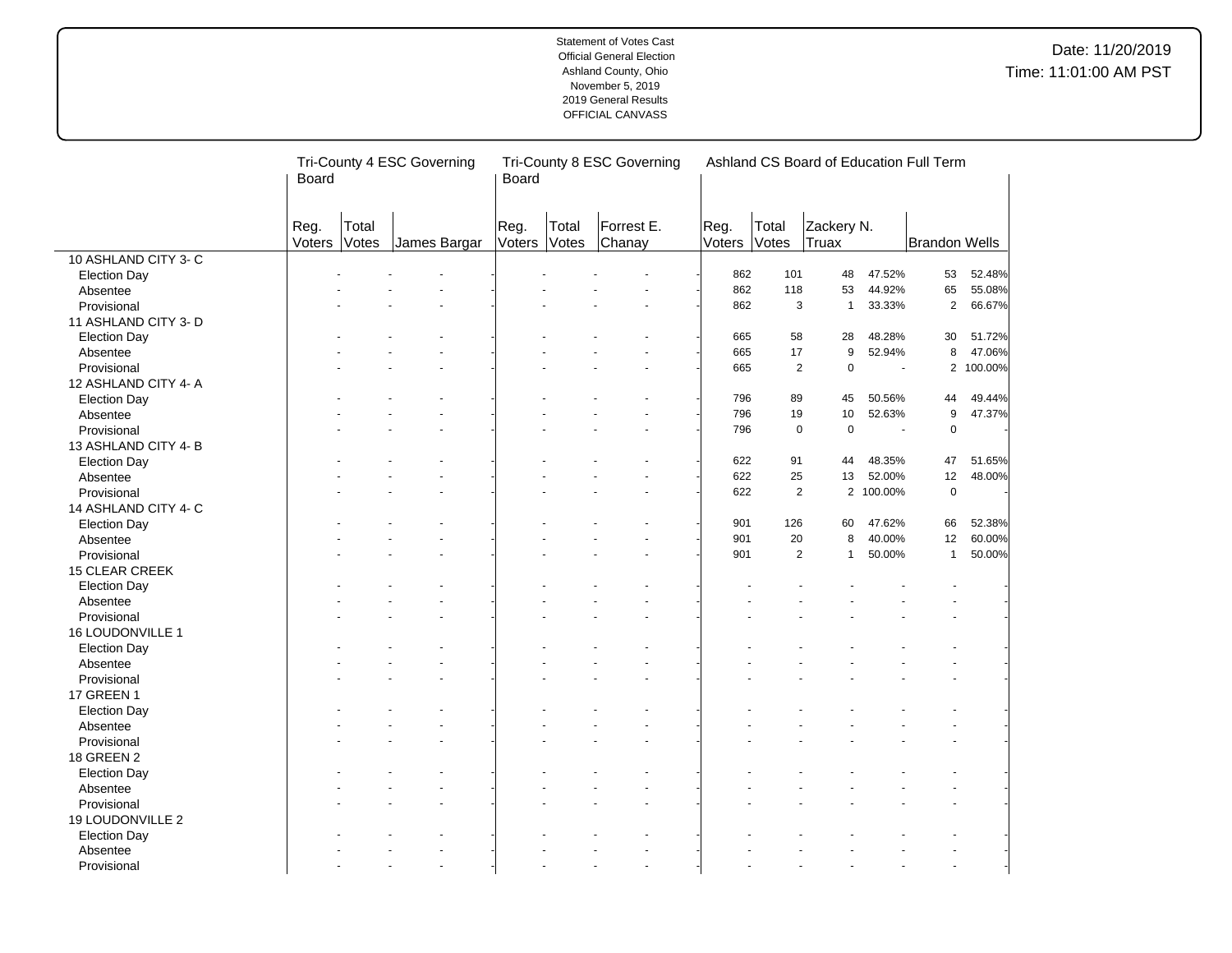|                     | Board                |                | Tri-County 4 ESC Governing |             | Board          |                | Tri-County 8 ESC Governing |            |                |                | Ashland CS Board of Education Full Term |           |                      |        |
|---------------------|----------------------|----------------|----------------------------|-------------|----------------|----------------|----------------------------|------------|----------------|----------------|-----------------------------------------|-----------|----------------------|--------|
|                     | Reg.<br>Voters Votes | Total          | James Bargar               |             | Reg.<br>Voters | Total<br>Votes | Forrest E.<br>Chanay       |            | Reg.<br>Voters | Total<br>Votes | Zackery N.<br>Truax                     |           | <b>Brandon Wells</b> |        |
| 20 JACKSON 1        |                      |                |                            |             |                |                |                            |            |                |                |                                         |           |                      |        |
| <b>Election Day</b> |                      |                |                            |             |                |                |                            |            |                |                |                                         |           |                      |        |
| Absentee            |                      |                |                            |             |                |                |                            |            |                |                |                                         |           |                      |        |
| Provisional         |                      |                |                            |             |                |                |                            |            |                |                |                                         |           |                      |        |
| 21 JACKSON 2        |                      |                |                            |             |                |                |                            |            |                |                |                                         |           |                      |        |
| <b>Election Day</b> |                      |                |                            |             |                |                |                            |            |                |                |                                         |           |                      |        |
| Absentee            |                      |                |                            |             |                |                |                            |            |                |                |                                         |           |                      |        |
| Provisional         |                      |                |                            |             |                |                |                            |            |                |                |                                         |           |                      |        |
| 22 LAKE             |                      |                |                            |             |                |                |                            |            |                |                |                                         |           |                      |        |
| <b>Election Day</b> | 97                   | 27             |                            | 27 100.00%  | 65             | 22             |                            | 22 100.00% |                |                |                                         |           |                      |        |
| Absentee            | 97                   | $\overline{4}$ | $\overline{4}$             | 100.00%     | 65             | $\mathbf 0$    | $\mathbf 0$                |            |                |                |                                         |           |                      |        |
| Provisional         | 97                   | $\mathbf{1}$   |                            | 1 100.00%   | 65             | $\mathbf 0$    | $\mathbf 0$                |            |                |                |                                         |           |                      |        |
| 23 MIFFLIN          |                      |                |                            |             |                |                |                            |            |                |                |                                         |           |                      |        |
| <b>Election Day</b> | 827                  | 186            |                            | 186 100.00% |                |                |                            |            | 49             |                | 3<br>1                                  | 33.33%    | $\overline{2}$       | 66.67% |
| Absentee            | 827                  | 31             |                            | 31 100.00%  |                |                |                            |            | 49             |                | $\overline{2}$                          | 2 100.00% | $\pmb{0}$            |        |
| Provisional         | 827                  | $\overline{1}$ |                            | 1 100.00%   |                |                |                            |            | 49             |                | $\mathbf 0$<br>0                        |           | $\mathbf 0$          |        |
| 24 MILTON 1         |                      |                |                            |             |                |                |                            |            |                |                |                                         |           |                      |        |
| <b>Election Day</b> |                      |                |                            |             |                |                |                            |            | 1036           | 268            | 121                                     | 45.15%    | 147                  | 54.85% |
| Absentee            |                      |                |                            |             |                |                |                            |            | 1036           | 72             | 34                                      | 47.22%    | 38                   | 52.78% |
| Provisional         |                      |                |                            |             |                |                |                            |            | 1036           |                | $\overline{2}$<br>$\mathbf{1}$          | 50.00%    | $\mathbf{1}$         | 50.00% |
| 25 MILTON 3         |                      |                |                            |             |                |                |                            |            |                |                |                                         |           |                      |        |
| <b>Election Day</b> |                      |                |                            |             |                |                |                            |            | 500            | 145            | 72                                      | 49.66%    | 73                   | 50.34% |
| Absentee            |                      |                |                            |             |                |                |                            |            | 500            | 24             | 12                                      | 50.00%    | 12                   | 50.00% |
| Provisional         |                      |                |                            |             |                |                |                            |            | 500            | $\mathbf 0$    | $\mathbf 0$                             |           | $\mathbf 0$          |        |
| 26 JEROMESVILLE     |                      |                |                            |             |                |                |                            |            |                |                |                                         |           |                      |        |
| <b>Election Day</b> | 337                  | 99             |                            | 99 100.00%  |                |                |                            |            |                |                |                                         |           |                      |        |
| Absentee            | 337                  | $\overline{4}$ |                            | 4 100.00%   |                |                |                            |            |                |                |                                         |           |                      |        |
| Provisional         | 337                  | 3              |                            | 3 100.00%   |                |                |                            |            |                |                |                                         |           |                      |        |
| 27 MOHICAN          |                      |                |                            |             |                |                |                            |            |                |                |                                         |           |                      |        |
| <b>Election Day</b> | 1008                 | 326            | 326                        | 100.00%     |                |                |                            |            |                |                |                                         |           |                      |        |
| Absentee            | 1008                 | 41             |                            | 41 100.00%  |                |                |                            |            |                |                |                                         |           |                      |        |
| Provisional         | 1008                 | $\overline{7}$ |                            | 7 100.00%   |                |                |                            |            |                |                |                                         |           |                      |        |
| 28 MONTGOMERY 1     |                      |                |                            |             |                |                |                            |            |                |                |                                         |           |                      |        |
| <b>Election Day</b> | 18                   | $\mathbf{1}$   |                            | 1 100.00%   |                |                |                            |            | 586            | 129            | 64                                      | 49.61%    | 65                   | 50.39% |
| Absentee            | 18                   | $\sqrt{2}$     | $\overline{2}$             | 100.00%     |                |                |                            |            | 586            | 51             | 27                                      | 52.94%    | 24                   | 47.06% |
| Provisional         | 18                   | $\mathbf 0$    | $\mathbf 0$                |             |                |                |                            |            | 586            |                | $\overline{2}$<br>$\mathbf{1}$          | 50.00%    | $\mathbf{1}$         | 50.00% |
| 29 MONTGOMERY 2     |                      |                |                            |             |                |                |                            |            |                |                |                                         |           |                      |        |
| <b>Election Day</b> |                      |                |                            |             |                |                |                            |            | 678            | 160            | 76                                      | 47.50%    | 84                   | 52.50% |
| Absentee            |                      |                |                            |             |                |                |                            |            | 678            | 35             | 17                                      | 48.57%    | 18                   | 51.43% |
| Provisional         |                      |                |                            |             |                |                |                            |            | 678            |                | $\mathbf 0$<br>0                        | $\sim$    | $\mathbf 0$          |        |
|                     |                      |                |                            |             |                |                |                            |            |                |                |                                         |           |                      |        |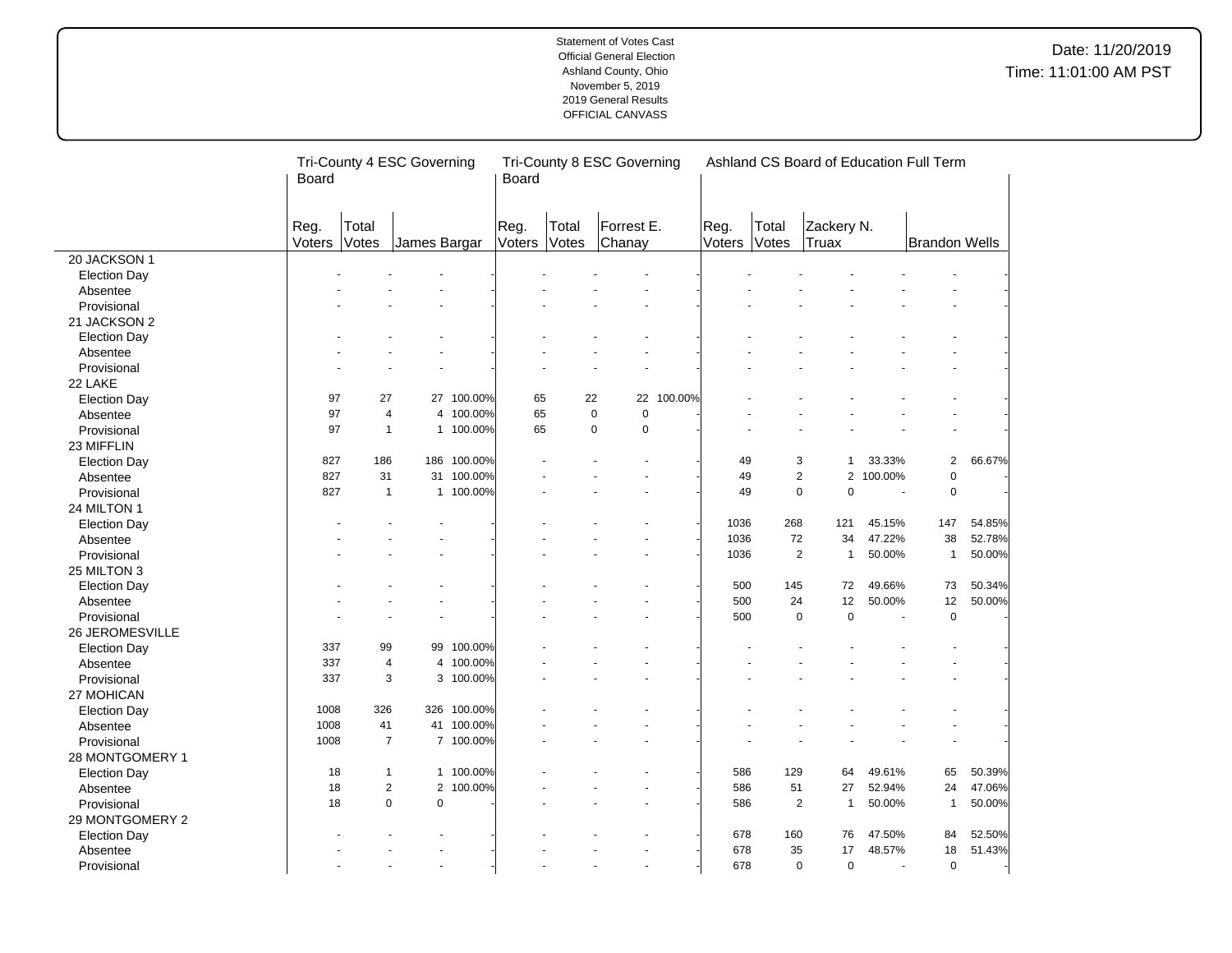|                         |                              |                                            |                                |       | <b>Statement of Votes Cast</b><br><b>Official General Election</b><br>Ashland County, Ohio<br>November 5, 2019<br>2019 General Results<br>OFFICIAL CANVASS |                 |                |                                                                |                      | Date: 11/20/2019<br>Time: 11:01:00 AM PST |
|-------------------------|------------------------------|--------------------------------------------|--------------------------------|-------|------------------------------------------------------------------------------------------------------------------------------------------------------------|-----------------|----------------|----------------------------------------------------------------|----------------------|-------------------------------------------|
| Board<br>Reg.<br>Voters | Total<br><i><b>Votes</b></i> | Tri-County 4 ESC Governing<br>James Bargar | Board<br>Reg.<br>Voters  Votes | Total | Tri-County 8 ESC Governing<br>Forrest E.<br>Chanay                                                                                                         | Reg.<br> Voters | Total<br>Votes | Ashland CS Board of Education Full Term<br>Zackery N.<br>Truax | <b>Brandon Wells</b> |                                           |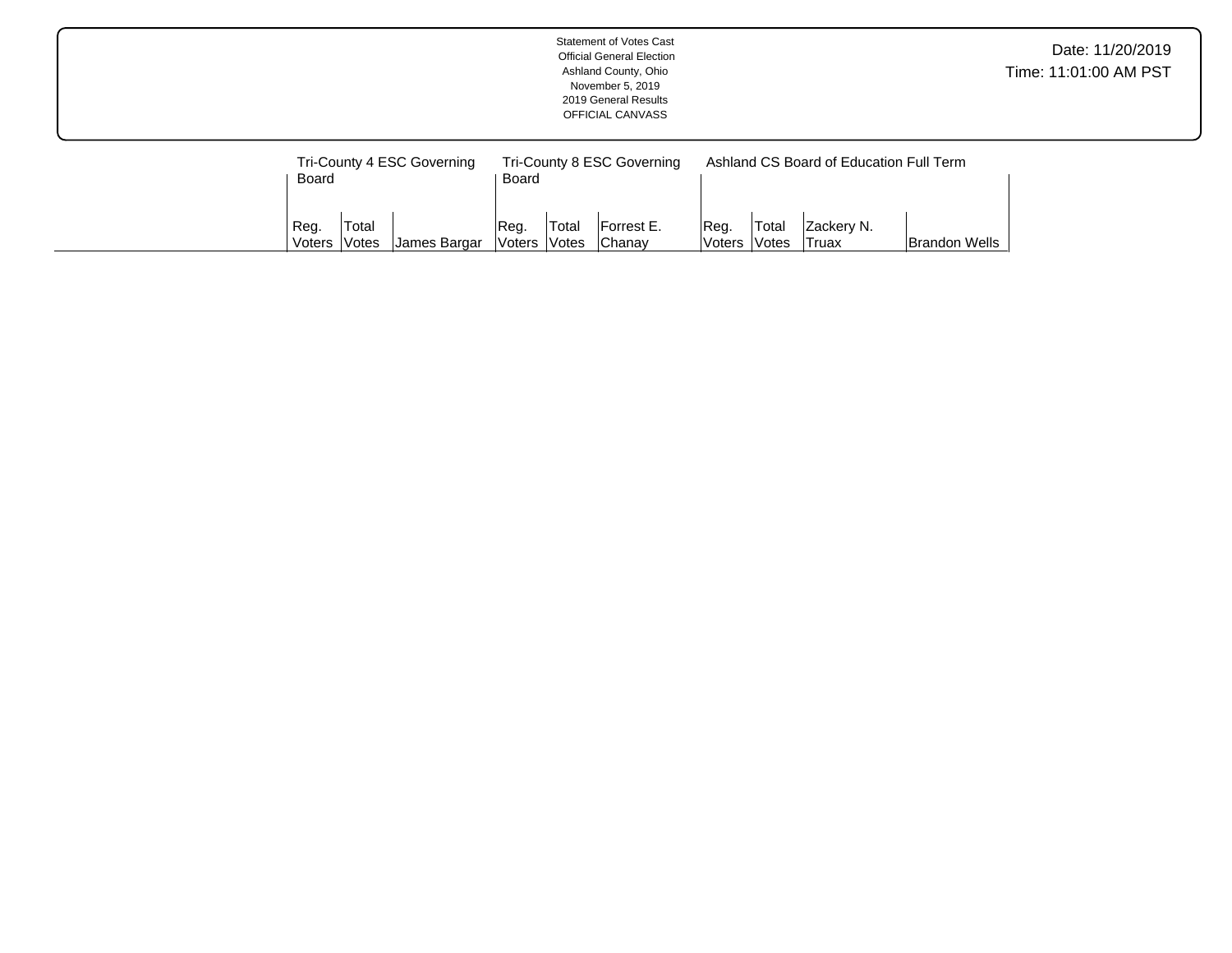| 30 MONTGOMERY 3     |      |             |           |             |    |             |             |         |       |                |                         |                          |                |         |
|---------------------|------|-------------|-----------|-------------|----|-------------|-------------|---------|-------|----------------|-------------------------|--------------------------|----------------|---------|
| <b>Election Day</b> |      |             |           |             |    |             |             |         | 560   | 106            | 53                      | 50.00%                   | 53             | 50.00%  |
| Absentee            |      |             |           |             |    |             |             |         | 560   | 37             | 16                      | 43.24%                   | 21             | 56.76%  |
| Provisional         |      |             |           |             |    |             |             |         | 560   | $\mathbf 0$    | $\mathbf 0$             | $\overline{\phantom{a}}$ | $\mathbf 0$    |         |
|                     |      |             |           |             |    |             |             |         |       |                |                         |                          |                |         |
| 31 ORANGE 1         |      |             |           |             |    |             |             |         |       |                |                         |                          |                |         |
| <b>Election Day</b> |      |             |           |             |    |             |             |         | 30    | 3              | 0                       |                          | 3              | 100.00% |
| Absentee            |      |             |           |             |    |             |             |         | 30    | $\overline{4}$ | $\overline{\mathbf{c}}$ | 50.00%                   | $\overline{c}$ | 50.00%  |
| Provisional         |      |             |           |             |    |             |             |         | 30    | $\pmb{0}$      | $\mathbf 0$             | $\overline{\phantom{a}}$ | $\mathbf 0$    |         |
| 32 ORANGE 2         |      |             |           |             |    |             |             |         |       |                |                         |                          |                |         |
| <b>Election Day</b> |      |             |           |             |    |             |             |         |       |                |                         |                          |                |         |
| Absentee            |      |             |           |             |    |             |             |         |       |                |                         |                          |                |         |
| Provisional         |      |             |           |             |    |             |             |         |       |                |                         |                          |                |         |
| 33 PERRY            |      |             |           |             |    |             |             |         |       |                |                         |                          |                |         |
| <b>Election Day</b> | 347  | 80          | 80        | 100.00%     |    |             |             |         | 639   | 116            | 48                      | 41.38%                   | 68             | 58.62%  |
| Absentee            | 347  | 14          | 14        | 100.00%     |    |             |             |         | 639   | 12             | 6                       | 50.00%                   | 6              | 50.00%  |
| Provisional         | 347  | $\mathbf 0$ | $\pmb{0}$ |             |    |             |             |         | 639   | $\sqrt{2}$     | $\mathbf{1}$            | 50.00%                   | 1              | 50.00%  |
| 34 RUGGLES          |      |             |           |             |    |             |             |         |       |                |                         |                          |                |         |
| <b>Election Day</b> |      |             |           |             |    |             |             |         |       |                |                         |                          |                |         |
| Absentee            |      |             |           |             |    |             |             |         |       |                |                         |                          |                |         |
| Provisional         |      |             |           |             |    |             |             |         |       |                |                         |                          |                |         |
| 35 SULLIVAN 1       |      |             |           |             |    |             |             |         |       |                |                         |                          |                |         |
| <b>Election Day</b> |      |             |           |             |    |             |             |         |       |                |                         |                          |                |         |
| Absentee            |      |             |           |             |    |             |             |         |       |                |                         |                          |                |         |
| Provisional         |      |             |           |             |    |             |             |         |       |                |                         |                          |                |         |
| 36 SULLIVAN 2       |      |             |           |             |    |             |             |         |       |                |                         |                          |                |         |
| <b>Election Day</b> |      |             |           |             |    |             |             |         |       |                |                         |                          |                |         |
| Absentee            |      |             |           |             |    |             |             |         |       |                |                         |                          |                |         |
| Provisional         |      |             |           |             |    |             |             |         |       |                |                         |                          |                |         |
| 37 TROY             |      |             |           |             |    |             |             |         |       |                |                         |                          |                |         |
| <b>Election Day</b> |      |             |           |             |    |             |             |         |       |                |                         |                          |                |         |
| Absentee            |      |             |           |             |    |             |             |         |       |                |                         |                          |                |         |
| Provisional         |      |             |           |             |    |             |             |         |       |                |                         |                          |                |         |
| 38 VERMILLION 1     |      |             |           |             |    |             |             |         |       |                |                         |                          |                |         |
| <b>Election Day</b> | 827  | 194         |           | 194 100.00% |    |             |             |         |       |                |                         |                          |                |         |
| Absentee            | 827  | 24          | 24        | 100.00%     |    |             |             |         |       |                |                         |                          |                |         |
| Provisional         | 827  | $\mathbf 0$ | $\pmb{0}$ |             |    |             |             |         |       |                |                         |                          |                |         |
| 39 VERMILLION 2     |      |             |           |             |    |             |             |         |       |                |                         |                          |                |         |
|                     | 1030 | 266         | 266       | 100.00%     |    |             |             |         |       |                |                         |                          |                |         |
| <b>Election Day</b> |      |             |           |             |    |             |             |         |       |                |                         |                          |                |         |
| Absentee            | 1030 | 43          | 43        | 100.00%     |    |             |             |         |       |                |                         |                          |                |         |
| Provisional         | 1030 | $\mathbf 0$ | $\pmb{0}$ |             |    |             |             |         |       |                |                         |                          |                |         |
| Total               |      |             |           |             |    |             |             |         |       |                |                         |                          |                |         |
| <b>Election Day</b> | 4491 | 1179        | 1179      | 100.00%     | 65 | 22          | 22          | 100.00% | 16230 | 2801           | 1333                    | 47.59%                   | 1468           | 52.41%  |
| Absentee            | 4491 | 163         |           | 163 100.00% | 65 | $\mathbf 0$ | $\mathbf 0$ |         | 16230 | 1152           | 552                     | 47.92%                   | 600            | 52.08%  |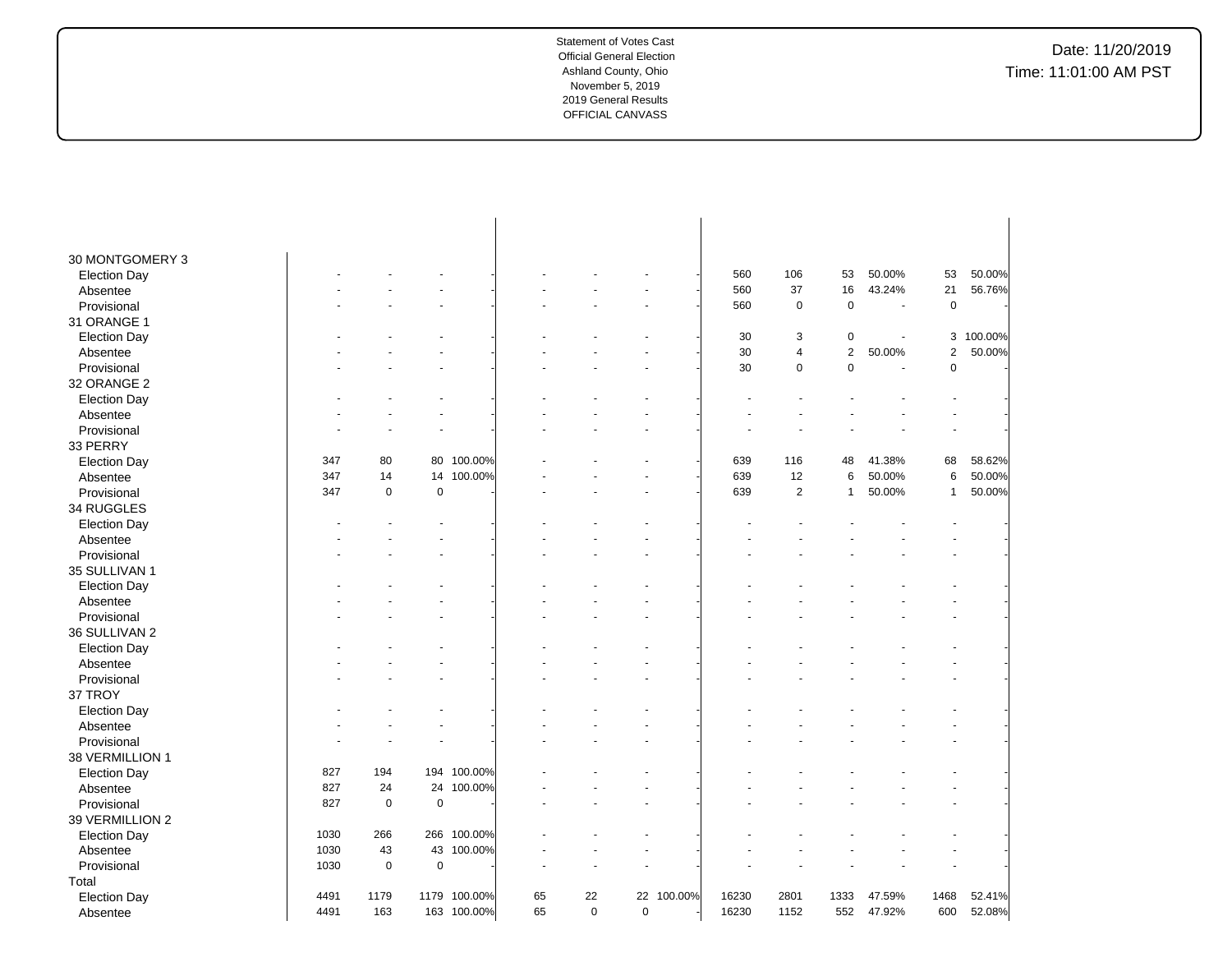Date: 11/20/2019 Time: 11:01:00 AM PST

| Provisional | 449' |      | 12 100.00%      | 65 |         |            | 16230 | 59   | つら<br>້ | 42.37% | 34   | 57.63% |
|-------------|------|------|-----------------|----|---------|------------|-------|------|---------|--------|------|--------|
| Total       | 449' | 1354 | 100.00%<br>1354 | 65 | つつ<br>ᅩ | 22 100.00% | 16230 | 4012 | 1910    | 47.61% | 2102 | 52.39% |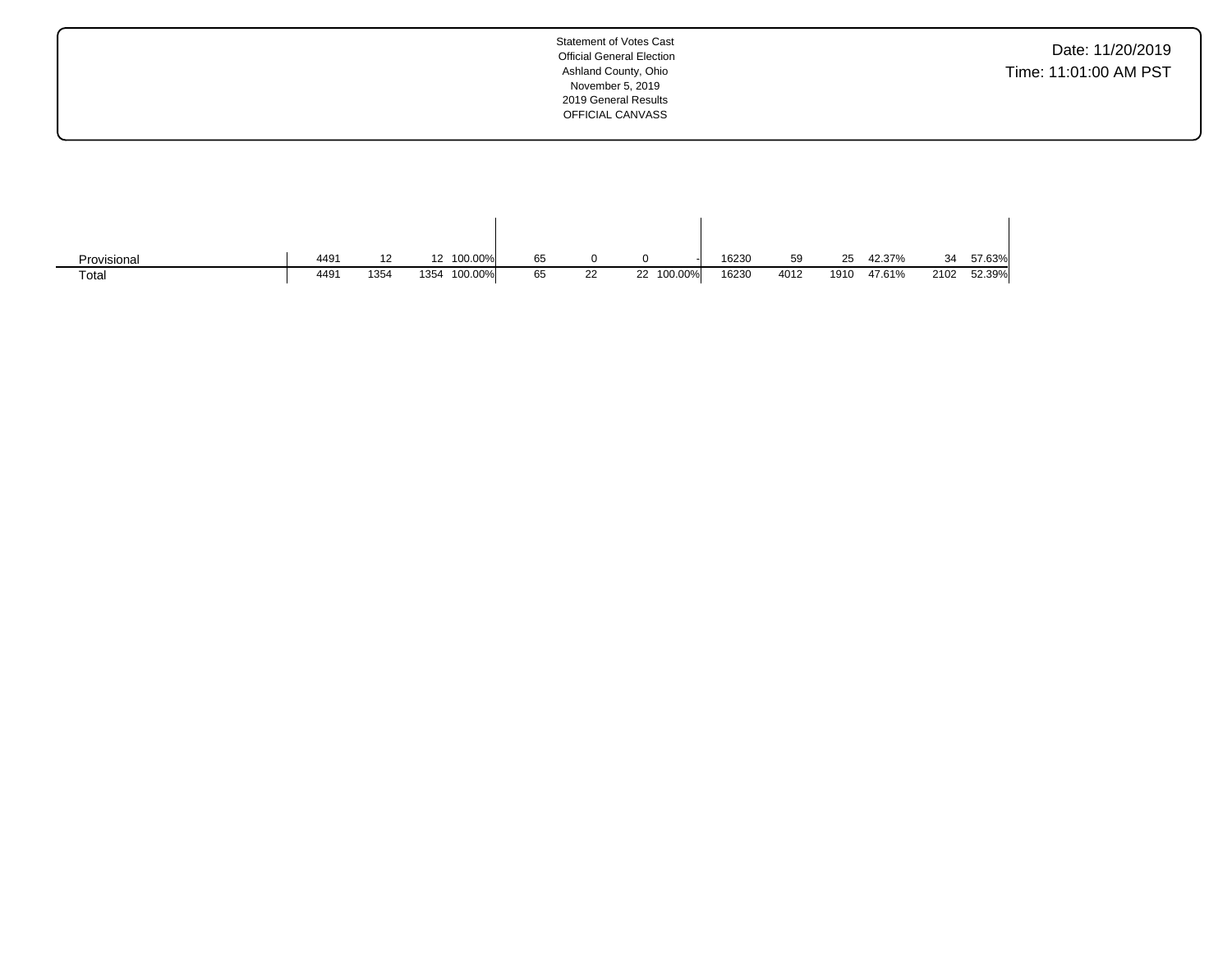|                          |                | Ashland CS Board of | <b>Education Unexpired Term</b> |             |                |                | <b>Black River LSD Board of Education</b> |                      |  |
|--------------------------|----------------|---------------------|---------------------------------|-------------|----------------|----------------|-------------------------------------------|----------------------|--|
|                          | Reg.<br>Voters | Total<br>Votes      | <b>Dustin Kruty</b>             |             | Reg.<br>Voters | Total<br>Votes | Scott Meredith                            | Charles O.<br>Stiver |  |
| <b>Jursidiction Wide</b> |                |                     |                                 |             |                |                |                                           |                      |  |
| 01 ASHLAND CITY 1-A      |                |                     |                                 |             |                |                |                                           |                      |  |
| Election Day             | 878            | 132                 |                                 | 132 100.00% |                |                |                                           |                      |  |
| Absentee                 | 878            | 95                  |                                 | 95 100.00%  |                |                |                                           |                      |  |
| Provisional              | 878            | 10                  |                                 | 10 100.00%  |                |                |                                           |                      |  |
| 02 ASHLAND CITY 1-B      |                |                     |                                 |             |                |                |                                           |                      |  |
| <b>Election Day</b>      | 1092           | 111                 |                                 | 111 100.00% |                |                |                                           |                      |  |
| Absentee                 | 1092           | 102                 |                                 | 102 100.00% |                |                |                                           |                      |  |
| Provisional              | 1092           | 10                  |                                 | 10 100.00%  |                |                |                                           |                      |  |
| 03 ASHLAND CITY 1- C     |                |                     |                                 |             |                |                |                                           |                      |  |
| <b>Election Day</b>      | 1005           | 160                 |                                 | 160 100.00% |                |                |                                           |                      |  |
| Absentee                 | 1005           | 52                  |                                 | 52 100.00%  |                |                |                                           |                      |  |
| Provisional              | 1005           | $\overline{2}$      |                                 | 2 100.00%   |                |                |                                           |                      |  |
| 04 ASHLAND CITY 1- D     |                |                     |                                 |             |                |                |                                           |                      |  |
| <b>Election Day</b>      | 635            | 114                 |                                 | 114 100.00% |                |                |                                           |                      |  |
| Absentee                 | 635            | 48                  |                                 | 48 100.00%  |                |                |                                           |                      |  |
| Provisional              | 635            | $\overline{2}$      |                                 | 2 100.00%   |                |                |                                           |                      |  |
| 05 ASHLAND CITY 2-A      |                |                     |                                 |             |                |                |                                           |                      |  |
| <b>Election Day</b>      | 890            | 78                  |                                 | 78 100.00%  |                |                |                                           |                      |  |
| Absentee                 | 890            | 32                  |                                 | 32 100.00%  |                |                |                                           |                      |  |
| Provisional              | 890            | $\overline{2}$      |                                 | 2 100.00%   |                |                |                                           |                      |  |
| 06 ASHLAND CITY 2-B      |                |                     |                                 |             |                |                |                                           |                      |  |
| <b>Election Day</b>      | 1161           | 106                 |                                 | 106 100.00% |                |                |                                           |                      |  |
| Absentee                 | 1161           | 23                  |                                 | 23 100.00%  |                |                |                                           |                      |  |
| Provisional              | 1161           | $\overline{2}$      |                                 | 2 100.00%   |                |                |                                           |                      |  |
| 07 ASHLAND CITY 2- C     |                |                     |                                 |             |                |                |                                           |                      |  |
| <b>Election Day</b>      | 926            | 107                 |                                 | 107 100.00% |                |                |                                           |                      |  |
| Absentee                 | 926            | 46                  |                                 | 46 100.00%  |                |                |                                           |                      |  |
| Provisional              | 926            | $\mathbf 0$         | $\mathbf 0$                     |             |                |                |                                           |                      |  |
| 08 ASHLAND CITY 3-A      |                |                     |                                 |             |                |                |                                           |                      |  |
| <b>Election Day</b>      | 744            | 82                  |                                 | 82 100.00%  |                |                |                                           |                      |  |
| Absentee                 | 744            | 12                  |                                 | 12 100.00%  |                |                |                                           |                      |  |
| Provisional              | 744            | $\mathbf 0$         | $\pmb{0}$                       |             |                |                |                                           |                      |  |
| 09 ASHLAND CITY 3-B      |                |                     |                                 |             |                |                |                                           |                      |  |
| <b>Election Day</b>      | 975            | 84                  |                                 | 84 100.00%  |                |                |                                           |                      |  |
| Absentee                 | 975            | 41                  |                                 | 41 100.00%  |                |                |                                           |                      |  |
| Provisional              | 975            | $\overline{2}$      |                                 | 2 100.00%   |                |                | ä,                                        | $\overline{a}$       |  |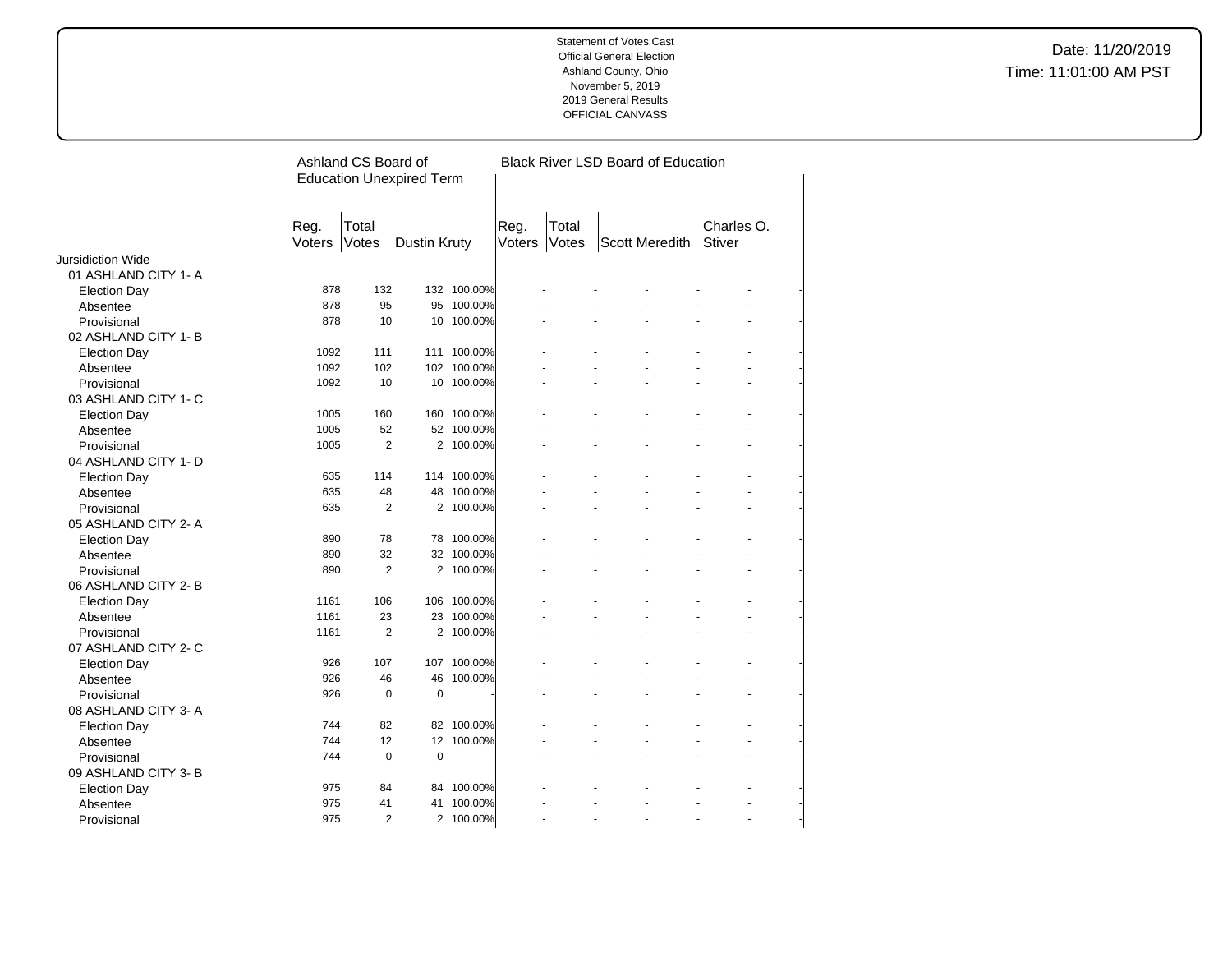Date: 11/20/2019 Time: 11:01:00 AM PST

|                         |        | Ashland CS Board of<br><b>Black River LSD Board of Education</b> |                                 |            |        |       |                |            |  |
|-------------------------|--------|------------------------------------------------------------------|---------------------------------|------------|--------|-------|----------------|------------|--|
|                         |        |                                                                  | <b>Education Unexpired Term</b> |            |        |       |                |            |  |
|                         |        |                                                                  |                                 |            |        |       |                |            |  |
|                         |        |                                                                  |                                 |            |        |       |                |            |  |
|                         | Reg.   | Total                                                            |                                 |            | Reg.   | Total |                | Charles O. |  |
|                         | Voters | Votes                                                            | Dustin Kruty                    |            | Voters | Votes | Scott Meredith | Stiver     |  |
| 10 ASHLAND CITY 3- C    |        |                                                                  |                                 |            |        |       |                |            |  |
| <b>Election Day</b>     | 862    | 69                                                               |                                 | 69 100.00% |        |       |                |            |  |
| Absentee                | 862    | 69                                                               |                                 | 69 100.00% |        |       |                |            |  |
| Provisional             | 862    | 3                                                                |                                 | 3 100.00%  |        |       |                |            |  |
| 11 ASHLAND CITY 3- D    |        |                                                                  |                                 |            |        |       |                |            |  |
|                         | 665    | 42                                                               |                                 | 42 100.00% |        |       |                |            |  |
| <b>Election Day</b>     | 665    | 11                                                               |                                 | 11 100.00% |        |       |                |            |  |
| Absentee                | 665    | $\overline{2}$                                                   |                                 | 2 100.00%  |        |       |                |            |  |
| Provisional             |        |                                                                  |                                 |            |        |       |                |            |  |
| 12 ASHLAND CITY 4-A     |        |                                                                  |                                 |            |        |       |                |            |  |
| <b>Election Day</b>     | 796    | 60                                                               |                                 | 60 100.00% |        |       |                |            |  |
| Absentee                | 796    | 11                                                               | 11                              | 100.00%    |        |       |                |            |  |
| Provisional             | 796    | $\pmb{0}$                                                        | $\mathbf 0$                     |            |        |       |                |            |  |
| 13 ASHLAND CITY 4-B     |        |                                                                  |                                 |            |        |       |                |            |  |
| <b>Election Day</b>     | 622    | 68                                                               |                                 | 68 100.00% |        |       |                |            |  |
| Absentee                | 622    | 13                                                               |                                 | 13 100.00% |        |       |                |            |  |
| Provisional             | 622    | $\overline{2}$                                                   |                                 | 2 100.00%  |        |       |                |            |  |
| 14 ASHLAND CITY 4- C    |        |                                                                  |                                 |            |        |       |                |            |  |
| <b>Election Day</b>     | 901    | 91                                                               |                                 | 91 100.00% |        |       |                |            |  |
| Absentee                | 901    | 11                                                               |                                 | 11 100.00% |        |       |                |            |  |
| Provisional             | 901    | $\overline{2}$                                                   |                                 | 2 100.00%  |        |       |                |            |  |
| <b>15 CLEAR CREEK</b>   |        |                                                                  |                                 |            |        |       |                |            |  |
| <b>Election Day</b>     |        |                                                                  |                                 |            |        |       |                |            |  |
| Absentee                |        |                                                                  |                                 |            |        |       |                |            |  |
| Provisional             |        |                                                                  |                                 |            |        |       |                |            |  |
| 16 LOUDONVILLE 1        |        |                                                                  |                                 |            |        |       |                |            |  |
| <b>Election Day</b>     |        |                                                                  |                                 |            |        |       |                |            |  |
| Absentee                |        |                                                                  |                                 |            |        |       |                |            |  |
| Provisional             |        |                                                                  |                                 |            |        |       |                |            |  |
| <b>17 GREEN 1</b>       |        |                                                                  |                                 |            |        |       |                |            |  |
| <b>Election Day</b>     |        |                                                                  |                                 |            |        |       |                |            |  |
| Absentee                |        |                                                                  |                                 |            |        |       |                |            |  |
|                         |        |                                                                  |                                 |            |        |       |                |            |  |
| Provisional             |        |                                                                  |                                 |            |        |       |                |            |  |
| 18 GREEN 2              |        |                                                                  |                                 |            |        |       |                |            |  |
| <b>Election Day</b>     |        |                                                                  |                                 |            |        |       |                |            |  |
| Absentee                |        |                                                                  |                                 |            |        |       |                |            |  |
| Provisional             |        |                                                                  |                                 |            |        |       |                |            |  |
| <b>19 LOUDONVILLE 2</b> |        |                                                                  |                                 |            |        |       |                |            |  |
| <b>Election Day</b>     |        |                                                                  |                                 |            |        |       |                |            |  |
| Absentee                |        |                                                                  |                                 |            |        |       |                |            |  |
| Provisional             |        |                                                                  | $\ddot{\phantom{1}}$            |            |        |       |                | ÷.         |  |

 $\overline{a}$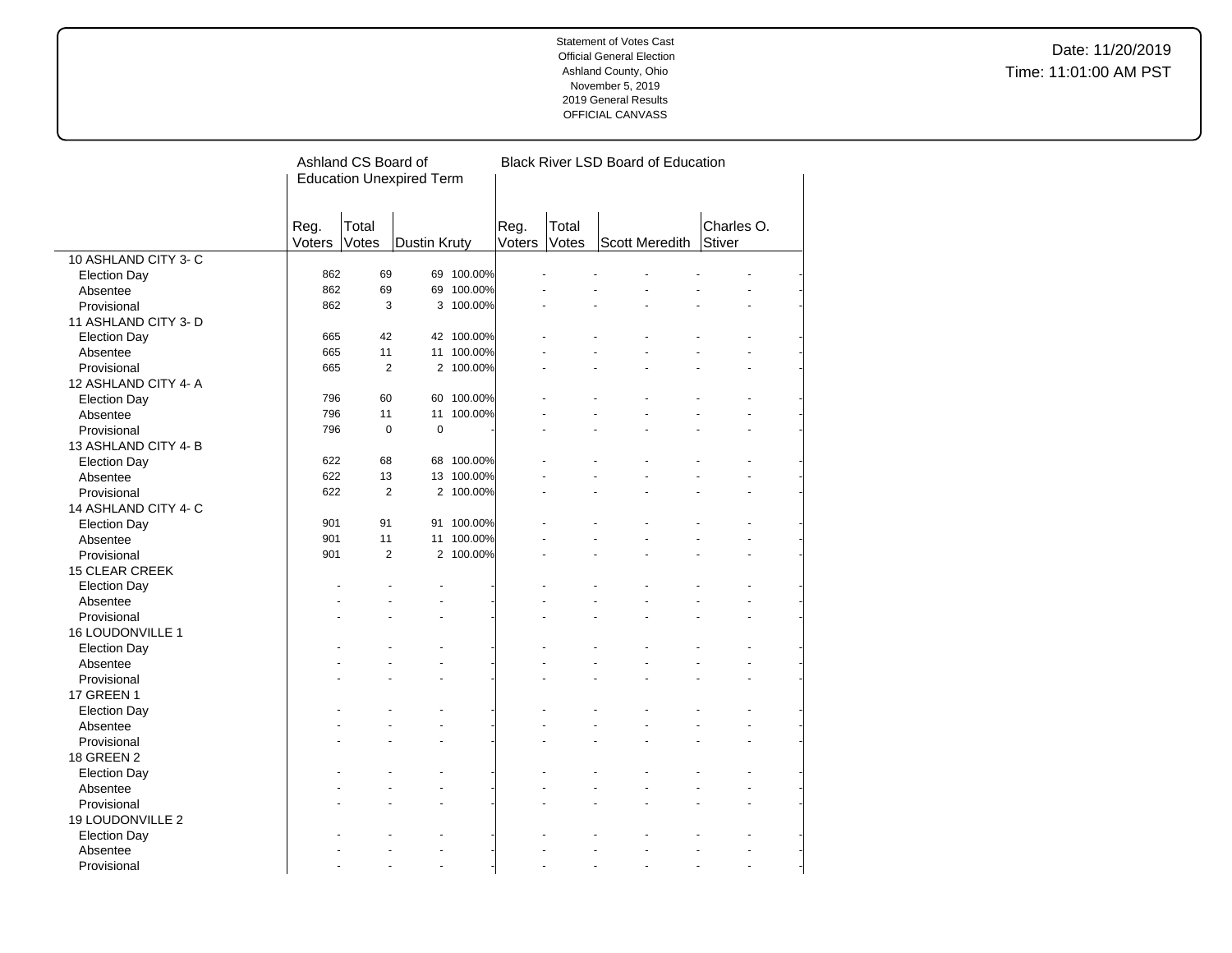|                     |        | Ashland CS Board of |                                 |             |        |                | <b>Black River LSD Board of Education</b> |        |               |        |
|---------------------|--------|---------------------|---------------------------------|-------------|--------|----------------|-------------------------------------------|--------|---------------|--------|
|                     |        |                     | <b>Education Unexpired Term</b> |             |        |                |                                           |        |               |        |
|                     |        |                     |                                 |             |        |                |                                           |        |               |        |
|                     |        |                     |                                 |             |        |                |                                           |        |               |        |
|                     | Reg.   | Total               |                                 |             | Reg.   | Total          |                                           |        | Charles O.    |        |
|                     | Voters | Votes               | Dustin Kruty                    |             | Voters | Votes          | <b>Scott Meredith</b>                     |        | <b>Stiver</b> |        |
| 20 JACKSON 1        |        |                     |                                 |             |        |                |                                           |        |               |        |
| <b>Election Day</b> |        |                     |                                 |             | 732    | 95             | 53                                        | 55.79% | 42            | 44.21% |
| Absentee            |        |                     |                                 |             | 732    | 20             | 10                                        | 50.00% | 10            | 50.00% |
| Provisional         |        |                     |                                 |             | 732    | $\overline{2}$ | $\mathbf{1}$                              | 50.00% | $\mathbf{1}$  | 50.00% |
| 21 JACKSON 2        |        |                     |                                 |             |        |                |                                           |        |               |        |
| <b>Election Day</b> |        |                     |                                 |             | 420    | 87             | 52                                        | 59.77% | 35            | 40.23% |
| Absentee            |        |                     |                                 |             | 420    | 24             | 13                                        | 54.17% | 11            | 45.83% |
| Provisional         |        |                     |                                 |             | 420    | $\mathbf 0$    | $\mathbf 0$                               |        | $\mathbf 0$   |        |
| 22 LAKE             |        |                     |                                 |             |        |                |                                           |        |               |        |
| <b>Election Day</b> |        |                     |                                 |             |        |                |                                           |        |               |        |
| Absentee            |        |                     |                                 |             |        |                |                                           |        |               |        |
| Provisional         |        |                     |                                 |             |        |                |                                           |        |               |        |
| 23 MIFFLIN          |        |                     |                                 |             |        |                |                                           |        |               |        |
| <b>Election Day</b> | 49     | 2                   |                                 | 2 100.00%   |        |                |                                           |        |               |        |
| Absentee            | 49     | $\mathbf{1}$        | $\mathbf{1}$                    | 100.00%     |        |                |                                           |        |               |        |
| Provisional         | 49     | $\pmb{0}$           | $\pmb{0}$                       |             |        |                |                                           |        |               |        |
| 24 MILTON 1         |        |                     |                                 |             |        |                |                                           |        |               |        |
| <b>Election Day</b> | 1036   | 186                 |                                 | 186 100.00% |        |                |                                           |        |               |        |
| Absentee            | 1036   | 47                  |                                 | 47 100.00%  |        |                |                                           |        |               |        |
| Provisional         | 1036   | $\mathbf{1}$        |                                 | 1 100.00%   |        |                |                                           |        |               |        |
| 25 MILTON 3         |        |                     |                                 |             |        |                |                                           |        |               |        |
| <b>Election Day</b> | 500    | 97                  |                                 | 97 100.00%  |        |                |                                           |        |               |        |
| Absentee            | 500    | 17                  |                                 | 17 100.00%  |        |                |                                           |        |               |        |
| Provisional         | 500    | $\mathbf{1}$        | $\mathbf{1}$                    | 100.00%     |        |                |                                           |        |               |        |
| 26 JEROMESVILLE     |        |                     |                                 |             |        |                |                                           |        |               |        |
| <b>Election Day</b> |        |                     |                                 |             |        |                |                                           |        |               |        |
| Absentee            |        |                     |                                 |             |        |                |                                           |        |               |        |
| Provisional         |        |                     |                                 |             |        |                |                                           |        |               |        |
| 27 MOHICAN          |        |                     |                                 |             |        |                |                                           |        |               |        |
| <b>Election Day</b> |        |                     |                                 |             |        |                |                                           |        |               |        |
| Absentee            |        |                     |                                 |             |        |                |                                           |        |               |        |
| Provisional         |        |                     |                                 |             |        |                |                                           |        |               |        |
| 28 MONTGOMERY 1     |        |                     |                                 |             |        |                |                                           |        |               |        |
| <b>Election Day</b> | 586    | 91                  |                                 | 91 100.00%  |        |                |                                           |        |               |        |
| Absentee            | 586    | 30                  |                                 | 30 100.00%  |        |                |                                           |        |               |        |
| Provisional         | 586    | $\mathbf{1}$        |                                 | 1 100.00%   |        |                |                                           |        |               |        |
| 29 MONTGOMERY 2     |        |                     |                                 |             |        |                |                                           |        |               |        |
| <b>Election Day</b> | 678    | 118                 |                                 | 118 100.00% |        |                |                                           |        |               |        |
| Absentee            | 678    | 21                  | 21                              | 100.00%     |        |                |                                           |        |               |        |
| Provisional         | 678    | $\Omega$            | $\mathbf 0$                     |             |        | ÷.             |                                           |        |               |        |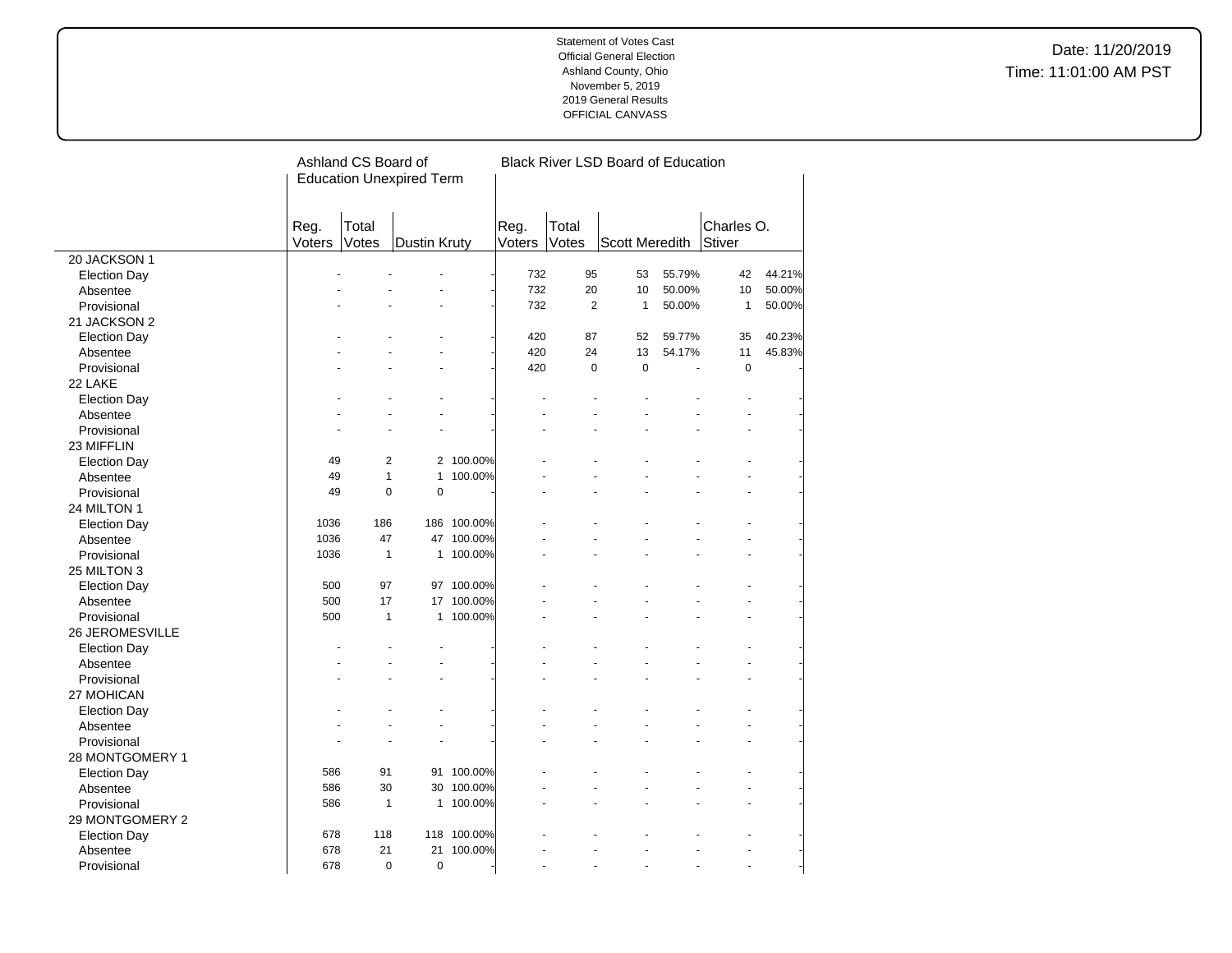| <b>Statement of Votes Cast</b><br><b>Official General Election</b><br>Ashland County, Ohio<br>November 5, 2019<br>2019 General Results<br>OFFICIAL CANVASS | Date: 11/20/2019<br>Time: 11:01:00 AM PST |
|------------------------------------------------------------------------------------------------------------------------------------------------------------|-------------------------------------------|
| <b>Black River LSD Board of Education</b><br>Ashland CS Board of<br><b>Education Unexpired Term</b>                                                        |                                           |

Votes Scott Meredith

Charles O. Stiver

Reg. Voters Total

Dustin Kruty

Reg. Voters Total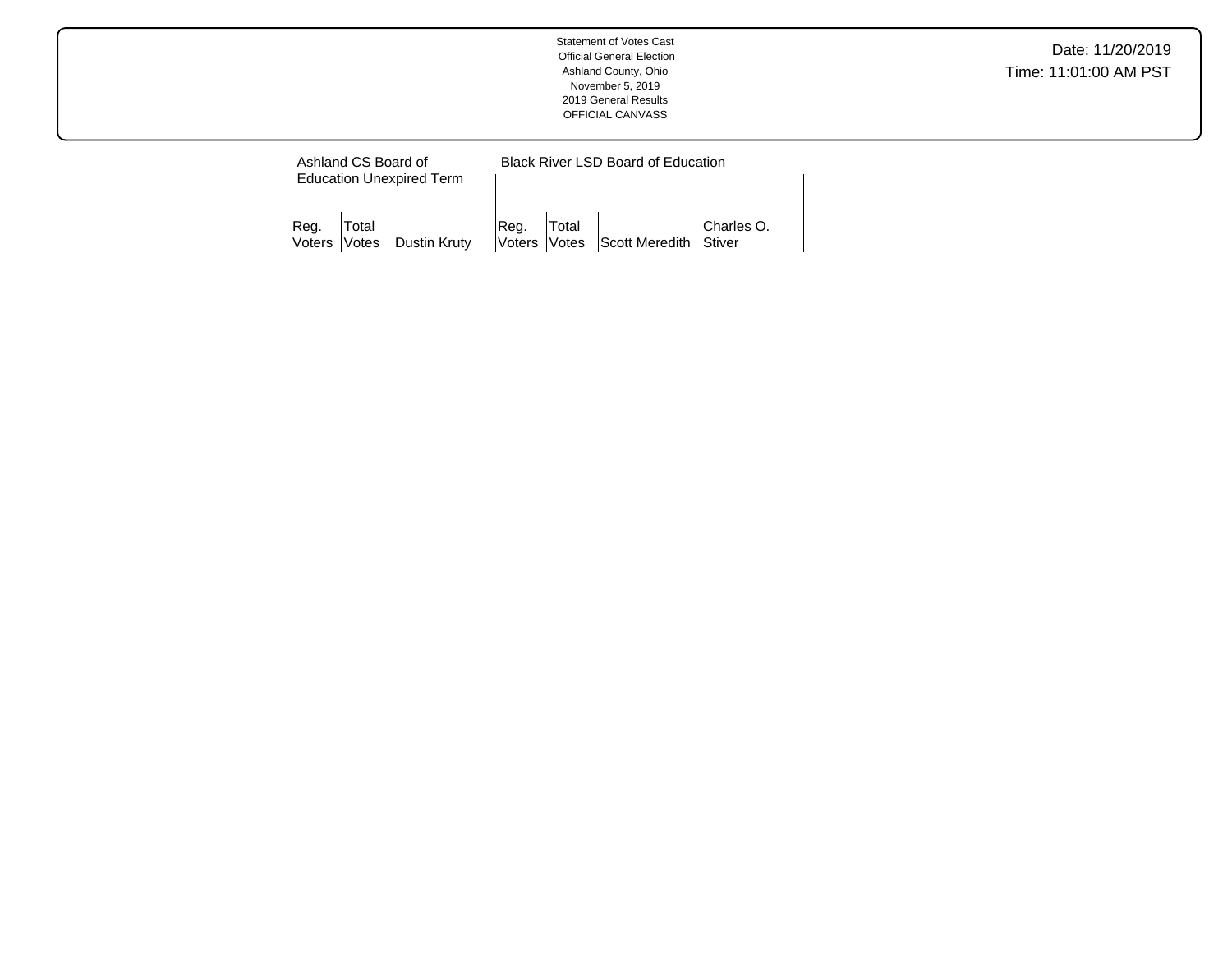| 30 MONTGOMERY 3     |       |                |                |            |      |                |                |        |           |           |
|---------------------|-------|----------------|----------------|------------|------|----------------|----------------|--------|-----------|-----------|
| <b>Election Day</b> | 560   | 81             |                | 81 100.00% |      |                |                |        |           |           |
| Absentee            | 560   | 25             | 25             | 100.00%    |      |                |                |        |           |           |
| Provisional         | 560   | $\mathbf 0$    | $\pmb{0}$      |            |      |                |                |        |           |           |
| 31 ORANGE 1         |       |                |                |            |      |                |                |        |           |           |
| <b>Election Day</b> | 30    | 3              | 3              | 100.00%    | 11   | 0              | $\mathbf 0$    |        | $\pmb{0}$ |           |
| Absentee            | 30    | $\overline{2}$ | $\overline{2}$ | 100.00%    | 11   | $\mathbf 0$    | $\pmb{0}$      |        | 0         |           |
| Provisional         | 30    | $\mathbf 0$    | $\pmb{0}$      |            | 11   | $\mathbf 0$    | $\mathbf 0$    | ä,     | $\pmb{0}$ |           |
| 32 ORANGE 2         |       |                |                |            |      |                |                |        |           |           |
| <b>Election Day</b> |       |                |                |            |      |                |                |        |           |           |
| Absentee            |       |                |                |            |      |                |                |        |           |           |
| Provisional         |       |                |                |            |      |                |                |        |           |           |
| 33 PERRY            |       |                |                |            |      |                |                |        |           |           |
| <b>Election Day</b> | 639   | 73             | 73             | 100.00%    |      |                |                |        |           |           |
| Absentee            | 639   | 10             | 10             | 100.00%    |      |                |                |        |           |           |
| Provisional         | 639   | $\mathbf{1}$   |                | 1 100.00%  |      |                |                |        |           |           |
| 34 RUGGLES          |       |                |                |            |      |                |                |        |           |           |
| <b>Election Day</b> |       |                |                |            |      |                |                |        |           |           |
| Absentee            |       |                |                |            |      |                |                |        |           |           |
| Provisional         |       |                |                |            |      |                |                |        |           |           |
| 35 SULLIVAN 1       |       |                |                |            |      |                |                |        |           |           |
| <b>Election Day</b> |       |                |                |            | 845  | 199            | 114            | 57.29% | 85        | 42.71%    |
| Absentee            |       |                |                |            | 845  | 29             | 18             | 62.07% | 11        | 37.93%    |
| Provisional         |       |                |                |            | 845  | 0              | $\pmb{0}$      | ä,     | $\pmb{0}$ |           |
| 36 SULLIVAN 2       |       |                |                |            |      |                |                |        |           |           |
| <b>Election Day</b> |       |                |                |            | 734  | 179            | 106            | 59.22% | 73        | 40.78%    |
| Absentee            |       |                |                |            | 734  | 12             | $\overline{7}$ | 58.33% | 5         | 41.67%    |
| Provisional         |       |                |                |            | 734  | $\overline{2}$ | $\pmb{0}$      | L.     |           | 2 100.00% |
| 37 TROY             |       |                |                |            |      |                |                |        |           |           |
| <b>Election Day</b> |       |                |                |            |      |                |                |        |           |           |
| Absentee            |       |                |                |            |      |                |                |        |           |           |
| Provisional         |       |                |                |            |      |                |                |        |           |           |
| 38 VERMILLION 1     |       |                |                |            |      |                |                |        |           |           |
| <b>Election Day</b> |       |                |                |            |      |                |                |        |           |           |
| Absentee            |       |                |                |            |      |                |                |        |           |           |
| Provisional         |       |                |                |            |      |                |                |        |           |           |
| 39 VERMILLION 2     |       |                |                |            |      |                |                |        |           |           |
| <b>Election Day</b> |       |                |                |            |      |                |                |        |           |           |
| Absentee            |       |                |                |            |      |                |                |        |           |           |
| Provisional         |       |                |                |            |      |                |                |        |           |           |
| Total               |       |                |                |            |      |                |                |        |           |           |
| <b>Election Day</b> | 16230 | 1955           | 1955           | 100.00%    | 2742 | 560            | 325            | 58.04% | 235       | 41.96%    |
| Absentee            | 16230 | 719            | 719            | 100.00%    | 2742 | 85             | 48             | 56.47% | 37        | 43.53%    |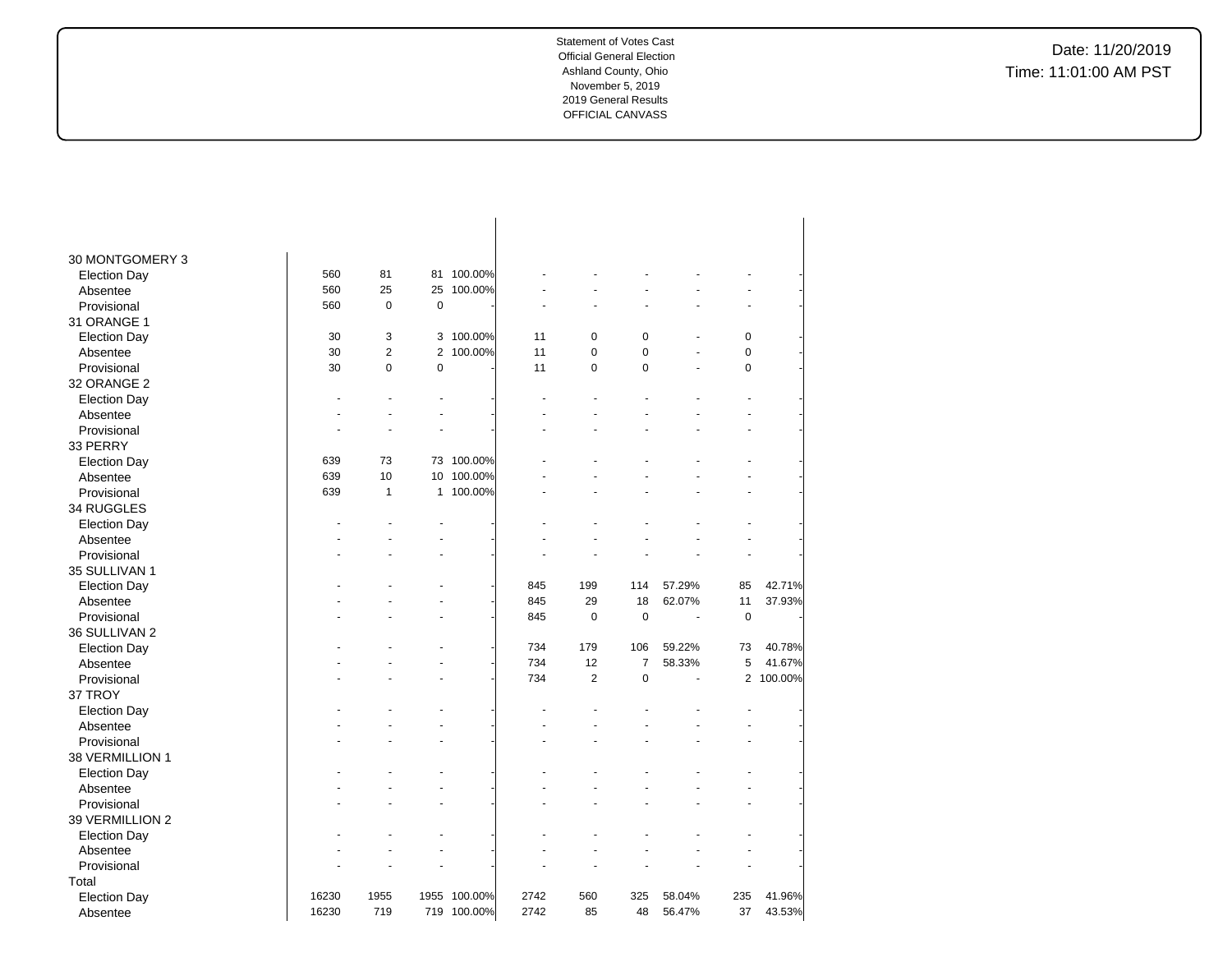Date: 11/20/2019 Time: 11:01:00 AM PST

| Provisional | 16230 | 43   | 100.00%<br>43   | 2742 |     |     | 25.00% |     | 75.00% |
|-------------|-------|------|-----------------|------|-----|-----|--------|-----|--------|
| Total       | 16230 | 2717 | 100.00%<br>2717 | 2742 | 649 | 374 | 57.63% | 275 | 42.37% |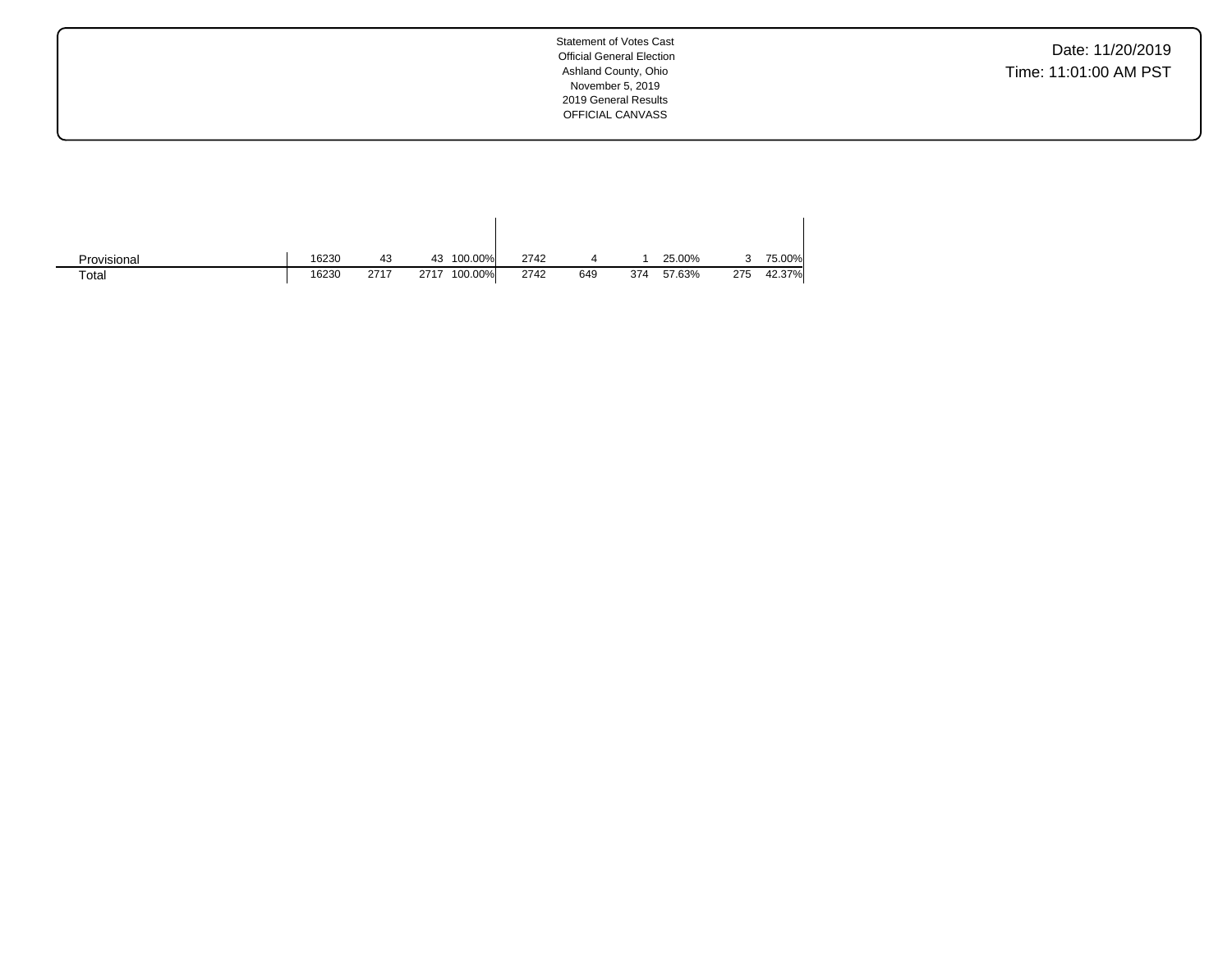|                         |                |                | Crestview LSD Board of Education Full Term |                        |          |                     |              |                             |
|-------------------------|----------------|----------------|--------------------------------------------|------------------------|----------|---------------------|--------------|-----------------------------|
|                         |                |                |                                            |                        |          |                     |              |                             |
|                         |                |                |                                            |                        |          |                     |              |                             |
|                         | Reg.<br>Voters | Total<br>Votes | Ducia P.<br>Hamm                           | David E. Kissel McGraw | Jamie A. | Nathaniel<br>Patton | Debbie Reidy | Jessica L.<br><b>Tucker</b> |
|                         |                |                |                                            |                        |          |                     |              |                             |
| Jursidiction Wide       |                |                |                                            |                        |          |                     |              |                             |
| 01 ASHLAND CITY 1- A    |                |                |                                            |                        |          |                     |              |                             |
| <b>Election Day</b>     |                |                |                                            |                        |          |                     |              |                             |
| Absentee<br>Provisional |                |                |                                            |                        |          |                     |              |                             |
|                         |                |                |                                            |                        |          |                     |              |                             |
| 02 ASHLAND CITY 1- B    |                |                |                                            |                        |          |                     |              |                             |
| <b>Election Day</b>     |                |                |                                            |                        |          |                     |              |                             |
| Absentee                |                |                |                                            |                        |          |                     |              |                             |
| Provisional             |                |                |                                            |                        |          |                     |              |                             |
| 03 ASHLAND CITY 1- C    |                |                |                                            |                        |          |                     |              |                             |
| <b>Election Day</b>     |                |                |                                            |                        |          |                     |              |                             |
| Absentee                |                |                |                                            |                        |          |                     |              |                             |
| Provisional             |                |                |                                            |                        |          |                     |              |                             |
| 04 ASHLAND CITY 1- D    |                |                |                                            |                        |          |                     |              |                             |
| <b>Election Day</b>     |                |                |                                            |                        |          |                     |              |                             |
| Absentee                |                |                |                                            |                        |          |                     |              |                             |
| Provisional             |                |                |                                            |                        |          |                     |              |                             |
| 05 ASHLAND CITY 2- A    |                |                |                                            |                        |          |                     |              |                             |
| <b>Election Day</b>     |                |                |                                            |                        |          |                     |              |                             |
| Absentee                |                |                |                                            |                        |          |                     |              |                             |
| Provisional             |                |                |                                            |                        |          |                     |              |                             |
| 06 ASHLAND CITY 2- B    |                |                |                                            |                        |          |                     |              |                             |
| <b>Election Day</b>     |                |                |                                            |                        |          |                     |              |                             |
| Absentee                |                |                |                                            |                        |          |                     |              |                             |
| Provisional             |                |                |                                            |                        |          |                     |              |                             |
| 07 ASHLAND CITY 2- C    |                |                |                                            |                        |          |                     |              |                             |
| <b>Election Day</b>     |                |                |                                            |                        |          |                     |              |                             |
| Absentee                |                |                |                                            |                        |          |                     |              |                             |
| Provisional             |                |                |                                            |                        |          |                     |              |                             |
| 08 ASHLAND CITY 3-A     |                |                |                                            |                        |          |                     |              |                             |
| <b>Election Day</b>     |                |                |                                            |                        |          |                     |              |                             |
| Absentee                |                |                |                                            |                        |          |                     |              |                             |
| Provisional             |                |                |                                            |                        |          |                     |              |                             |
| 09 ASHLAND CITY 3- B    |                |                |                                            |                        |          |                     |              |                             |
| <b>Election Day</b>     |                |                |                                            |                        |          |                     |              |                             |
| Absentee                |                |                |                                            |                        |          |                     |              |                             |
| Provisional             |                |                |                                            |                        |          |                     |              |                             |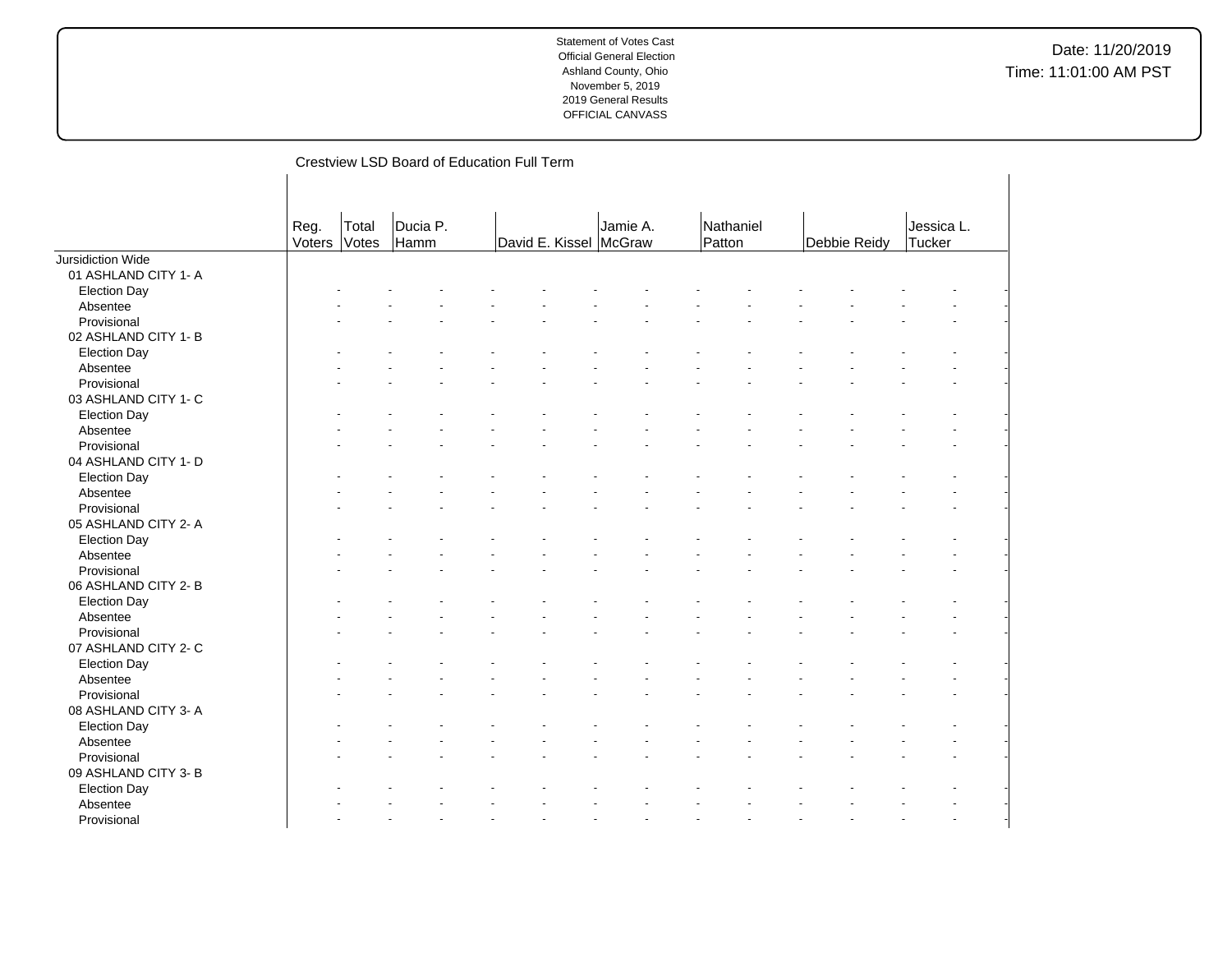|                      |        |       | Crestview LSD Board of Education Full Term |        |              |        |                        |        |             |        |              |        |             |        |  |
|----------------------|--------|-------|--------------------------------------------|--------|--------------|--------|------------------------|--------|-------------|--------|--------------|--------|-------------|--------|--|
|                      |        |       |                                            |        |              |        |                        |        |             |        |              |        |             |        |  |
|                      |        |       |                                            |        |              |        |                        |        |             |        |              |        |             |        |  |
|                      |        |       |                                            |        |              |        |                        |        |             |        |              |        |             |        |  |
|                      | Reg.   | Total | Ducia P.                                   |        |              |        | Jamie A.               |        | Nathaniel   |        |              |        | Jessica L.  |        |  |
|                      | Voters | Votes | Hamm                                       |        |              |        | David E. Kissel McGraw |        | Patton      |        | Debbie Reidy |        | Tucker      |        |  |
| 10 ASHLAND CITY 3- C |        |       |                                            |        |              |        |                        |        |             |        |              |        |             |        |  |
| <b>Election Day</b>  |        |       |                                            |        |              |        |                        |        |             |        |              |        |             |        |  |
| Absentee             |        |       |                                            |        |              |        |                        |        |             |        |              |        |             |        |  |
| Provisional          |        |       |                                            |        |              |        |                        |        |             |        |              |        |             |        |  |
| 11 ASHLAND CITY 3- D |        |       |                                            |        |              |        |                        |        |             |        |              |        |             |        |  |
| <b>Election Day</b>  |        |       |                                            |        |              |        |                        |        |             |        |              |        |             |        |  |
| Absentee             |        |       |                                            |        |              |        |                        |        |             |        |              |        |             |        |  |
| Provisional          |        |       |                                            |        |              |        |                        |        |             |        |              |        |             |        |  |
| 12 ASHLAND CITY 4- A |        |       |                                            |        |              |        |                        |        |             |        |              |        |             |        |  |
| <b>Election Day</b>  |        |       |                                            |        |              |        |                        |        |             |        |              |        |             |        |  |
| Absentee             |        |       |                                            |        |              |        |                        |        |             |        |              |        |             |        |  |
| Provisional          |        |       |                                            |        |              |        |                        |        |             |        |              |        |             |        |  |
| 13 ASHLAND CITY 4-B  |        |       |                                            |        |              |        |                        |        |             |        |              |        |             |        |  |
| <b>Election Day</b>  |        |       |                                            |        |              |        |                        |        |             |        |              |        |             |        |  |
| Absentee             |        |       |                                            |        |              |        |                        |        |             |        |              |        |             |        |  |
| Provisional          |        |       |                                            |        |              |        |                        |        |             |        |              |        |             |        |  |
| 14 ASHLAND CITY 4- C |        |       |                                            |        |              |        |                        |        |             |        |              |        |             |        |  |
| <b>Election Day</b>  |        |       |                                            |        |              |        |                        |        |             |        |              |        |             |        |  |
| Absentee             |        |       |                                            |        |              |        |                        |        |             |        |              |        |             |        |  |
| Provisional          |        |       |                                            |        |              |        |                        |        |             |        |              |        |             |        |  |
| 15 CLEAR CREEK       |        |       |                                            |        |              |        |                        |        |             |        |              |        |             |        |  |
| <b>Election Day</b>  | 1222   | 672   | 89                                         | 13.24% | 125          | 18.60% | 83                     | 12.35% | 118         | 17.56% | 183          | 27.23% | 74          | 11.01% |  |
| Absentee             | 1222   | 122   | 16                                         | 13.11% | 18           | 14.75% | 18                     | 14.75% | 23          | 18.85% | 31           | 25.41% | 16          | 13.11% |  |
| Provisional          | 1222   |       | 5<br>$\mathbf{1}$                          | 20.00% | $\mathbf{1}$ | 20.00% | $\mathbf 0$            | L.     | $\mathbf 0$ | ÷.     | $\mathbf{1}$ | 20.00% | $\mathbf 2$ | 40.00% |  |
| 16 LOUDONVILLE 1     |        |       |                                            |        |              |        |                        |        |             |        |              |        |             |        |  |
| <b>Election Day</b>  |        |       |                                            |        |              |        |                        |        |             |        |              |        |             |        |  |
| Absentee             |        |       |                                            |        |              |        |                        |        |             |        |              |        |             |        |  |
| Provisional          |        |       |                                            |        |              |        |                        |        |             |        |              |        |             |        |  |
| <b>17 GREEN 1</b>    |        |       |                                            |        |              |        |                        |        |             |        |              |        |             |        |  |
| <b>Election Day</b>  |        |       |                                            |        |              |        |                        |        |             |        |              |        |             |        |  |
| Absentee             |        |       |                                            |        |              |        |                        |        |             |        |              |        |             |        |  |
| Provisional          |        |       |                                            |        |              |        |                        |        |             |        |              |        |             |        |  |
| <b>18 GREEN 2</b>    |        |       |                                            |        |              |        |                        |        |             |        |              |        |             |        |  |
| <b>Election Day</b>  |        |       |                                            |        |              |        |                        |        |             |        |              |        |             |        |  |
| Absentee             |        |       |                                            |        |              |        |                        |        |             |        |              |        |             |        |  |
| Provisional          |        |       |                                            |        |              |        |                        |        |             |        |              |        |             |        |  |
| 19 LOUDONVILLE 2     |        |       |                                            |        |              |        |                        |        |             |        |              |        |             |        |  |
| <b>Election Day</b>  |        |       |                                            |        |              |        |                        |        |             |        |              |        |             |        |  |
| Absentee             |        |       |                                            |        |              |        |                        |        |             |        |              |        |             |        |  |
| Provisional          |        |       |                                            |        |              |        |                        |        |             |        |              |        |             |        |  |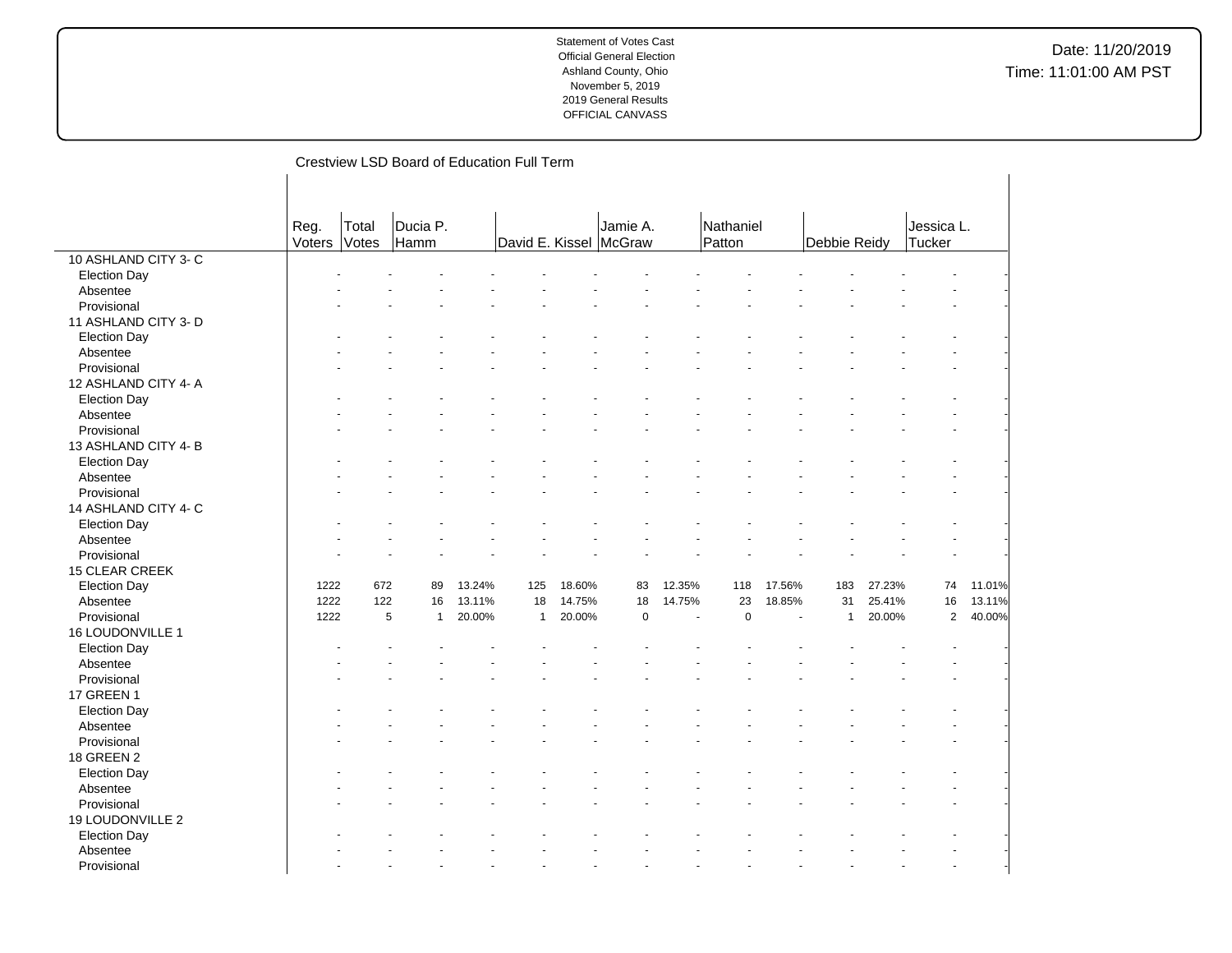|                         |        |       | Crestview LSD Board of Education Full Term |                        |          |           |              |            |
|-------------------------|--------|-------|--------------------------------------------|------------------------|----------|-----------|--------------|------------|
|                         |        |       |                                            |                        |          |           |              |            |
|                         |        |       |                                            |                        |          |           |              |            |
|                         |        |       |                                            |                        |          |           |              |            |
|                         | Reg.   | Total | Ducia P.                                   |                        | Jamie A. | Nathaniel |              | Jessica L. |
|                         | Voters | Votes | Hamm                                       | David E. Kissel McGraw |          | Patton    | Debbie Reidy | Tucker     |
| 20 JACKSON 1            |        |       |                                            |                        |          |           |              |            |
| <b>Election Day</b>     |        |       |                                            |                        |          |           |              |            |
| Absentee                |        |       |                                            |                        |          |           |              |            |
| Provisional             |        |       |                                            |                        |          |           |              |            |
| 21 JACKSON 2            |        |       |                                            |                        |          |           |              |            |
| <b>Election Day</b>     |        |       |                                            |                        |          |           |              |            |
| Absentee                |        |       |                                            |                        |          |           |              |            |
| Provisional             |        |       |                                            |                        |          |           |              |            |
| 22 LAKE                 |        |       |                                            |                        |          |           |              |            |
| <b>Election Day</b>     |        |       |                                            |                        |          |           |              |            |
| Absentee                |        |       |                                            |                        |          |           |              |            |
| Provisional             |        |       |                                            |                        |          |           |              |            |
| 23 MIFFLIN              |        |       |                                            |                        |          |           |              |            |
| <b>Election Day</b>     |        |       |                                            |                        |          |           |              |            |
| Absentee                |        |       |                                            |                        |          |           |              |            |
| Provisional             |        |       |                                            |                        |          |           |              |            |
| 24 MILTON 1             |        |       |                                            |                        |          |           |              |            |
| <b>Election Day</b>     |        |       |                                            |                        |          |           |              |            |
| Absentee                |        |       |                                            |                        |          |           |              |            |
| Provisional             |        |       |                                            |                        |          |           |              |            |
| 25 MILTON 3             |        |       |                                            |                        |          |           |              |            |
| <b>Election Day</b>     |        |       |                                            |                        |          |           |              |            |
| Absentee                |        |       |                                            |                        |          |           |              |            |
| Provisional             |        |       |                                            |                        |          |           |              |            |
| 26 JEROMESVILLE         |        |       |                                            |                        |          |           |              |            |
|                         |        |       |                                            |                        |          |           |              |            |
| Election Day            |        |       |                                            |                        |          |           |              |            |
| Absentee<br>Provisional |        |       |                                            |                        |          |           |              |            |
|                         |        |       |                                            |                        |          |           |              |            |
| 27 MOHICAN              |        |       |                                            |                        |          |           |              |            |
| <b>Election Day</b>     |        |       |                                            |                        |          |           |              |            |
| Absentee                |        |       |                                            |                        |          |           |              |            |
| Provisional             |        |       |                                            |                        |          |           |              |            |
| 28 MONTGOMERY 1         |        |       |                                            |                        |          |           |              |            |
| <b>Election Day</b>     |        |       |                                            |                        |          |           |              |            |
| Absentee                |        |       |                                            |                        |          |           |              |            |
| Provisional             |        |       |                                            |                        |          |           |              |            |
| 29 MONTGOMERY 2         |        |       |                                            |                        |          |           |              |            |
| <b>Election Day</b>     |        |       |                                            |                        |          |           |              |            |
| Absentee                |        |       |                                            |                        |          |           |              |            |
| Provisional             |        |       |                                            |                        |          |           |              |            |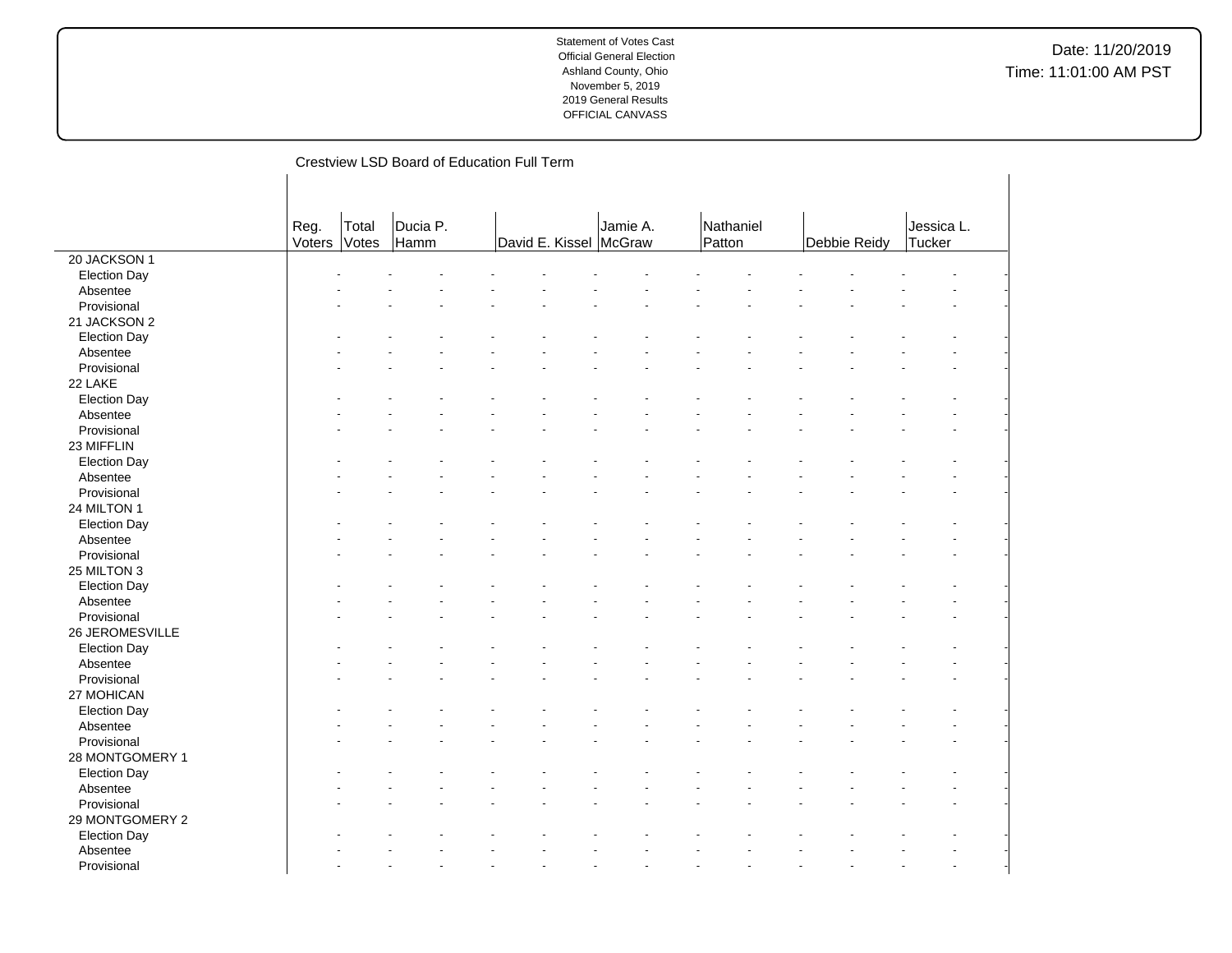| <b>Statement of Votes Cast</b><br><b>Official General Election</b><br>Ashland County, Ohio<br>November 5, 2019<br>2019 General Results<br>OFFICIAL CANVASS | Date: 11/20/2019<br>Time: 11:01:00 AM PST |
|------------------------------------------------------------------------------------------------------------------------------------------------------------|-------------------------------------------|
|                                                                                                                                                            |                                           |

|              |        | Crestview LSD Board of Education Full Term |                        |          |           |              |            |
|--------------|--------|--------------------------------------------|------------------------|----------|-----------|--------------|------------|
|              |        |                                            |                        |          |           |              |            |
|              |        |                                            |                        |          |           |              |            |
| Reg.         | 'Total | <b>IDucia P.</b>                           |                        | Uamie A. | Nathaniel |              | Jessica L. |
| Voters Votes |        | <b>Hamm</b>                                | David E. Kissel McGraw |          | lPatton   | Debbie Reidy | Tucker     |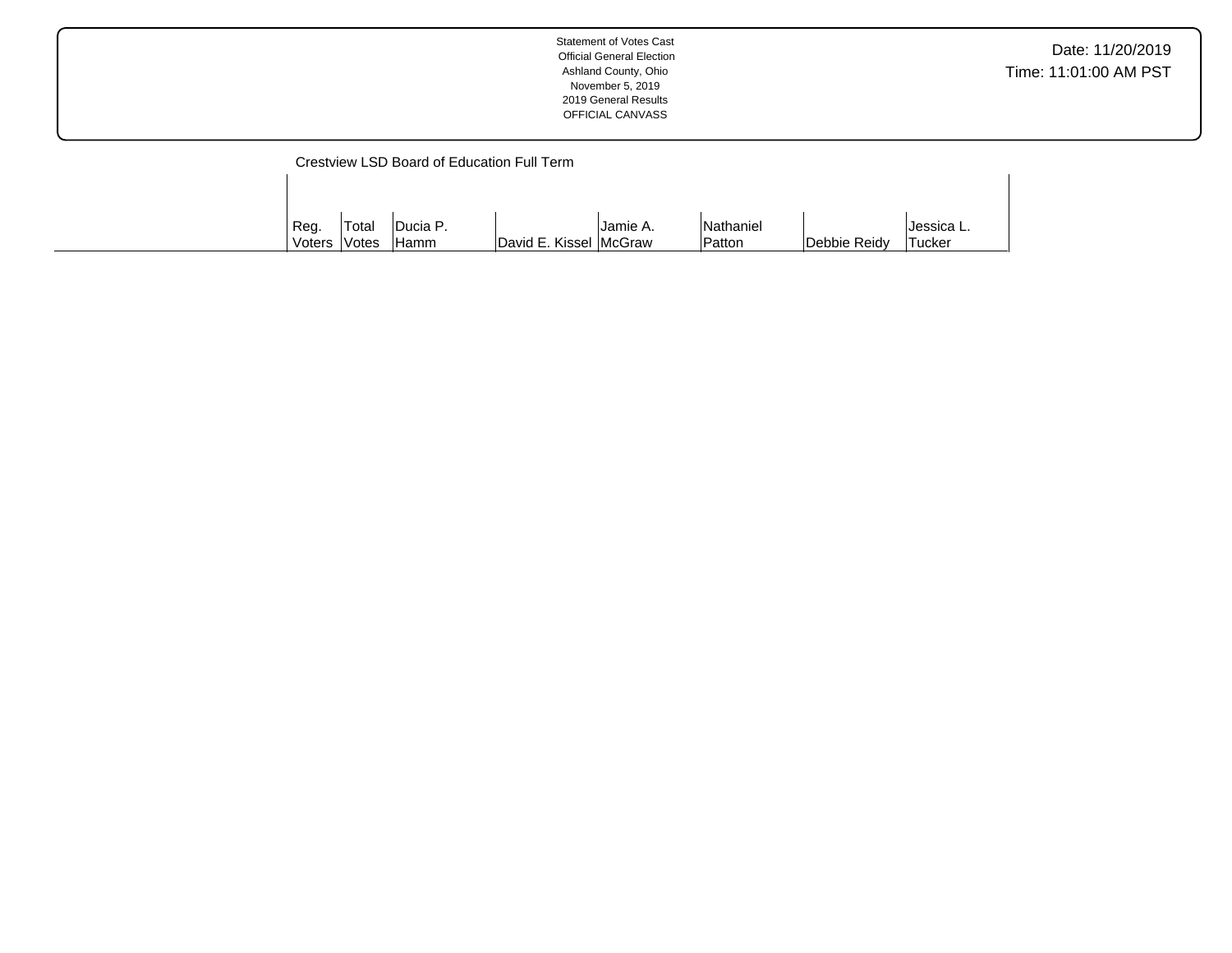| Absentee                        | 1241           | 122         | 16           | 13.11%         | 18             | 14.75% | 18             | 14.75%                   | 23             | 18.85% | 31             | 25.41% | 16          | 13.11% |
|---------------------------------|----------------|-------------|--------------|----------------|----------------|--------|----------------|--------------------------|----------------|--------|----------------|--------|-------------|--------|
| <b>Election Day</b>             | 1241           | 682         | 90           | 13.20%         | 127            | 18.62% | 84             | 12.32%                   | 122            | 17.89% | 185            | 27.13% | 74          | 10.85% |
| Total                           |                |             |              |                |                |        |                |                          |                |        |                |        |             |        |
| Provisional                     |                |             |              |                |                |        |                |                          |                |        |                |        |             |        |
| Absentee                        |                |             |              |                |                |        |                |                          |                |        |                |        |             |        |
| <b>Election Day</b>             |                |             |              |                |                |        |                |                          |                |        |                |        |             |        |
| 39 VERMILLION 2                 |                |             |              |                |                |        |                |                          |                |        |                |        |             |        |
| Provisional                     |                |             |              |                |                |        |                |                          |                |        |                |        |             |        |
| Absentee                        |                |             |              |                |                |        |                |                          |                |        |                |        |             |        |
| <b>Election Day</b>             |                |             |              |                |                |        |                |                          |                |        |                |        |             |        |
| 38 VERMILLION 1                 |                |             |              |                |                |        |                |                          |                |        |                |        |             |        |
| Provisional                     |                |             |              |                |                |        |                |                          |                |        |                |        |             |        |
| Absentee                        |                |             |              |                |                |        |                |                          |                |        |                |        |             |        |
| <b>Election Day</b>             |                |             |              |                |                |        |                |                          |                |        |                |        |             |        |
| 37 TROY                         |                |             |              |                |                |        |                |                          |                |        |                |        |             |        |
| Provisional                     |                |             |              |                |                |        |                |                          |                |        |                |        |             |        |
| Absentee                        |                |             |              |                |                |        |                |                          |                |        |                |        |             |        |
| <b>Election Day</b>             |                |             |              |                |                |        |                |                          |                |        |                |        |             |        |
| 36 SULLIVAN 2                   |                |             |              |                |                |        |                |                          |                |        |                |        |             |        |
| Provisional                     |                |             |              |                |                |        |                |                          |                |        |                |        |             |        |
| Absentee                        |                |             |              |                |                |        |                |                          |                |        |                |        |             |        |
| <b>Election Day</b>             |                |             |              |                |                |        |                |                          |                |        |                |        |             |        |
| 35 SULLIVAN 1                   |                |             |              |                |                |        |                |                          |                |        |                |        |             |        |
| Provisional                     |                |             |              |                |                |        |                |                          |                |        |                |        |             |        |
| Absentee                        |                |             |              |                |                |        |                |                          |                |        |                |        |             |        |
| <b>Election Day</b>             |                |             |              |                |                |        |                |                          |                |        |                |        |             |        |
| 34 RUGGLES                      |                |             |              |                |                |        |                |                          |                |        |                |        |             |        |
| Provisional                     |                |             |              |                |                |        |                |                          |                |        |                |        |             |        |
| Absentee                        |                |             |              |                |                |        |                |                          |                |        |                |        |             |        |
| <b>Election Day</b>             |                |             |              |                |                |        |                |                          |                |        |                |        |             |        |
| 33 PERRY                        |                |             |              |                |                |        |                |                          |                |        |                |        |             |        |
| Provisional                     | 15             | $\pmb{0}$   | $\mathbf 0$  | $\blacksquare$ | $\mathbf 0$    |        | $\pmb{0}$      | ÷,                       | $\mathbf 0$    |        | $\pmb{0}$      | ÷,     | $\mathbf 0$ |        |
| Absentee                        | 15             | $\mathbf 0$ | $\mathbf 0$  |                | $\pmb{0}$      |        | $\overline{0}$ | ÷,                       | $\mathsf 0$    |        | $\pmb{0}$      |        | $\pmb{0}$   |        |
| <b>Election Day</b>             | 15             | 6           | $\mathbf{1}$ | 16.67%         | $\pmb{0}$      |        | $\mathbf{1}$   | 16.67%                   | 2              | 33.33% | $\overline{2}$ | 33.33% | 0           |        |
| 32 ORANGE 2                     |                |             |              |                |                |        |                |                          |                |        |                |        |             |        |
| Provisional                     | $\overline{4}$ | $\mathbf 0$ | $\mathbf 0$  |                | $\mathbf 0$    | ä,     | 0              | $\overline{\phantom{a}}$ | $\mathsf 0$    |        | $\pmb{0}$      |        | $\mathbf 0$ |        |
| <b>Election Day</b><br>Absentee | 4              | $\pmb{0}$   | $\pmb{0}$    |                | $\pmb{0}$      | ÷.     | $\pmb{0}$      |                          | $\pmb{0}$      |        | $\pmb{0}$      |        | $\mathbf 0$ |        |
|                                 | 4              | 4           | $\mathbf 0$  |                | $\overline{c}$ | 50.00% | $\pmb{0}$      |                          | $\overline{2}$ | 50.00% | $\pmb{0}$      |        | 0           |        |
| 31 ORANGE 1                     |                |             |              |                |                |        |                |                          |                |        |                |        |             |        |
| Absentee<br>Provisional         |                |             |              |                |                |        |                |                          |                |        |                |        |             |        |
| <b>Election Day</b>             |                |             |              |                |                |        |                |                          |                |        |                |        |             |        |
|                                 |                |             |              |                |                |        |                |                          |                |        |                |        |             |        |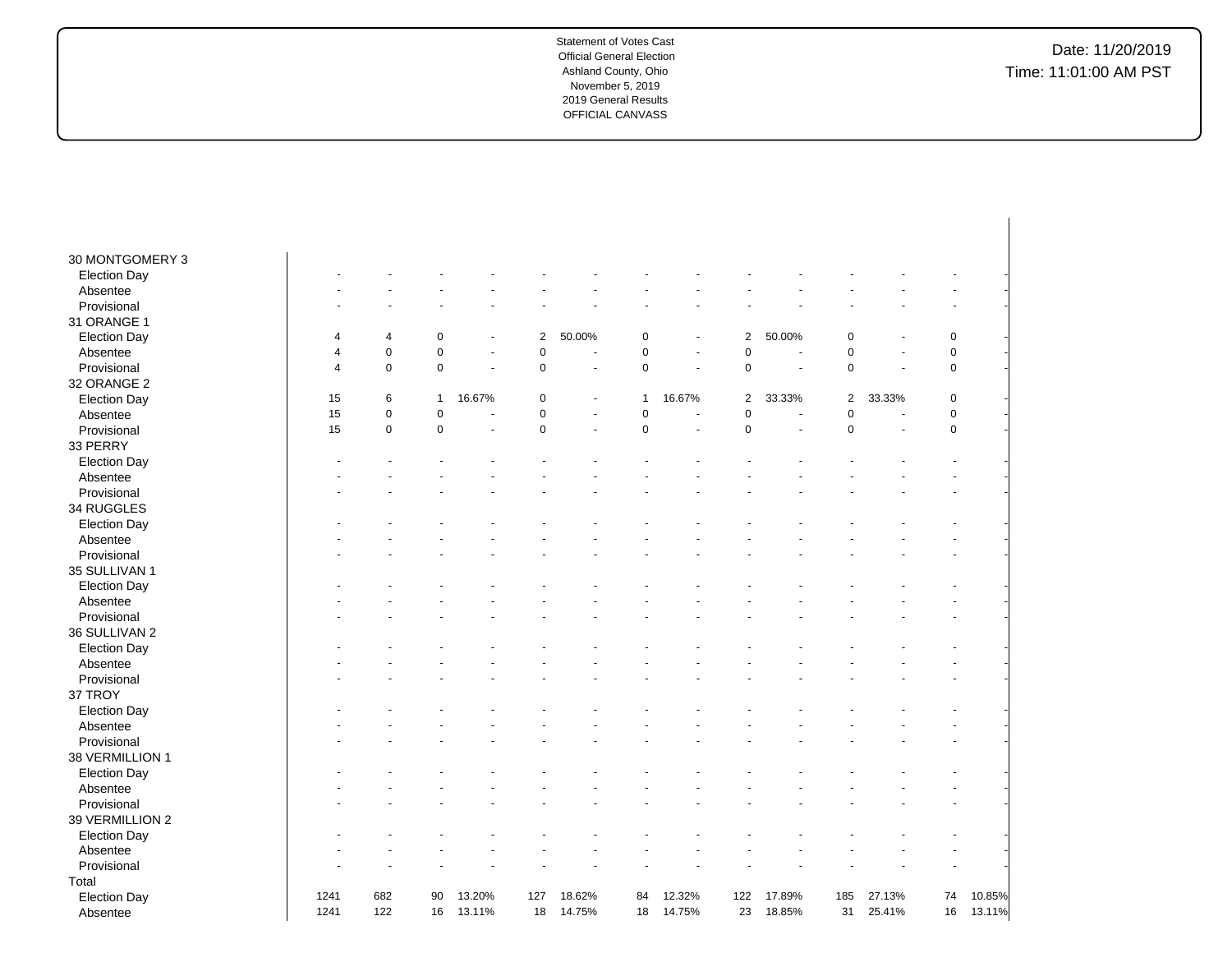Date: 11/20/2019 Time: 11:01:00 AM PST

| Provisional | 1241 |     |     | 20.00% |     | 20.00% |     | $\overline{\phantom{a}}$ | 0   | $\overline{\phantom{a}}$ |     | 20.00% |    | 40.00% |
|-------------|------|-----|-----|--------|-----|--------|-----|--------------------------|-----|--------------------------|-----|--------|----|--------|
| Total       | 1241 | 809 | 107 | 13.23% | 146 | 18.05% | 102 | 12.61%                   | 145 | 17.92%                   | 217 | 26.82% | 92 | 11.37% |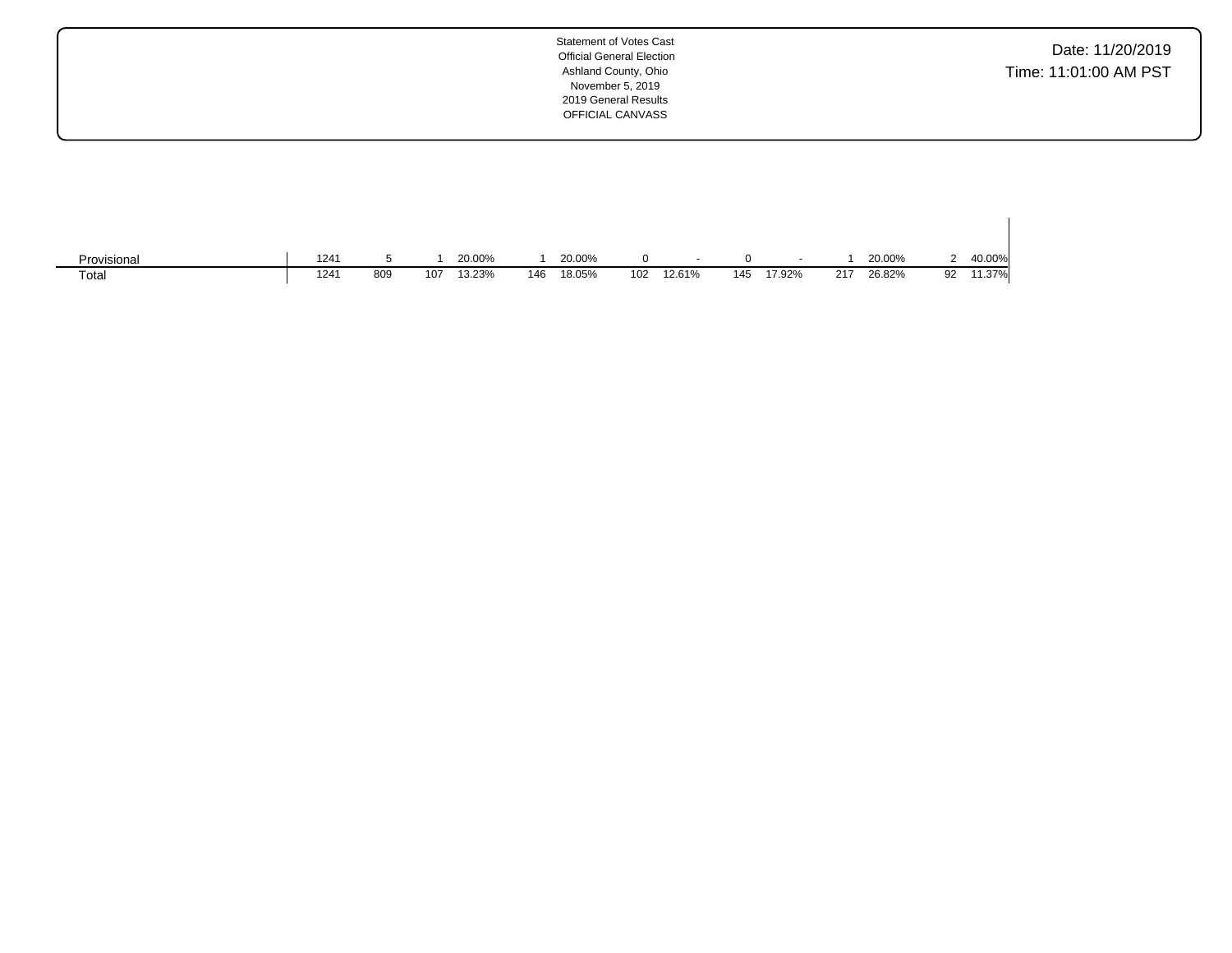|                      |                |       |               | Crestview LSD Board of Education Unexpired |                |       | Hillsdale LSD Board of Education Full Term |            |           |            |  |
|----------------------|----------------|-------|---------------|--------------------------------------------|----------------|-------|--------------------------------------------|------------|-----------|------------|--|
|                      | Term           |       |               |                                            |                |       |                                            |            |           |            |  |
|                      |                |       |               |                                            |                |       |                                            |            |           |            |  |
|                      |                | Total |               |                                            |                | Total |                                            |            | Alicia M. |            |  |
|                      | Reg.<br>Voters | Votes | Dara L. Bolin | Ed Sandvik                                 | Reg.<br>Voters | Votes | John Cutlip                                | Amy Jarvis |           | Parker (W) |  |
| Jursidiction Wide    |                |       |               |                                            |                |       |                                            |            |           |            |  |
| 01 ASHLAND CITY 1- A |                |       |               |                                            |                |       |                                            |            |           |            |  |
| <b>Election Day</b>  |                |       |               |                                            |                |       |                                            |            |           |            |  |
| Absentee             |                |       |               |                                            |                |       |                                            |            |           |            |  |
| Provisional          |                |       |               |                                            |                |       |                                            |            |           |            |  |
| 02 ASHLAND CITY 1- B |                |       |               |                                            |                |       |                                            |            |           |            |  |
| <b>Election Day</b>  |                |       |               |                                            |                |       |                                            |            |           |            |  |
| Absentee             |                |       |               |                                            |                |       |                                            |            |           |            |  |
| Provisional          |                |       |               |                                            |                |       |                                            |            |           |            |  |
| 03 ASHLAND CITY 1- C |                |       |               |                                            |                |       |                                            |            |           |            |  |
| <b>Election Day</b>  |                |       |               |                                            |                |       |                                            |            |           |            |  |
| Absentee             |                |       |               |                                            |                |       |                                            |            |           |            |  |
| Provisional          |                |       |               |                                            |                |       |                                            |            |           |            |  |
| 04 ASHLAND CITY 1- D |                |       |               |                                            |                |       |                                            |            |           |            |  |
| <b>Election Day</b>  |                |       |               |                                            |                |       |                                            |            |           |            |  |
| Absentee             |                |       |               |                                            |                |       |                                            |            |           |            |  |
| Provisional          |                |       |               |                                            |                |       |                                            |            |           |            |  |
| 05 ASHLAND CITY 2- A |                |       |               |                                            |                |       |                                            |            |           |            |  |
| <b>Election Day</b>  |                |       |               |                                            |                |       |                                            |            |           |            |  |
| Absentee             |                |       |               |                                            |                |       |                                            |            |           |            |  |
| Provisional          |                |       |               |                                            |                |       |                                            |            |           |            |  |
| 06 ASHLAND CITY 2-B  |                |       |               |                                            |                |       |                                            |            |           |            |  |
| <b>Election Day</b>  |                |       |               |                                            |                |       |                                            |            |           |            |  |
| Absentee             |                |       |               |                                            |                |       |                                            |            |           |            |  |
| Provisional          |                |       |               |                                            |                |       |                                            |            |           |            |  |
| 07 ASHLAND CITY 2- C |                |       |               |                                            |                |       |                                            |            |           |            |  |
| <b>Election Day</b>  |                |       |               |                                            |                |       |                                            |            |           |            |  |
| Absentee             |                |       |               |                                            |                |       |                                            |            |           |            |  |
| Provisional          |                |       |               |                                            |                |       |                                            |            |           |            |  |
| 08 ASHLAND CITY 3- A |                |       |               |                                            |                |       |                                            |            |           |            |  |
| <b>Election Day</b>  |                |       |               |                                            |                |       |                                            |            |           |            |  |
| Absentee             |                |       |               |                                            |                |       |                                            |            |           |            |  |
| Provisional          |                |       |               |                                            |                |       |                                            |            |           |            |  |
| 09 ASHLAND CITY 3- B |                |       |               |                                            |                |       |                                            |            |           |            |  |
| <b>Election Day</b>  |                |       |               |                                            |                |       |                                            |            |           |            |  |
| Absentee             |                |       |               |                                            |                |       |                                            |            |           |            |  |
| Provisional          |                |       |               |                                            |                |       |                                            |            |           |            |  |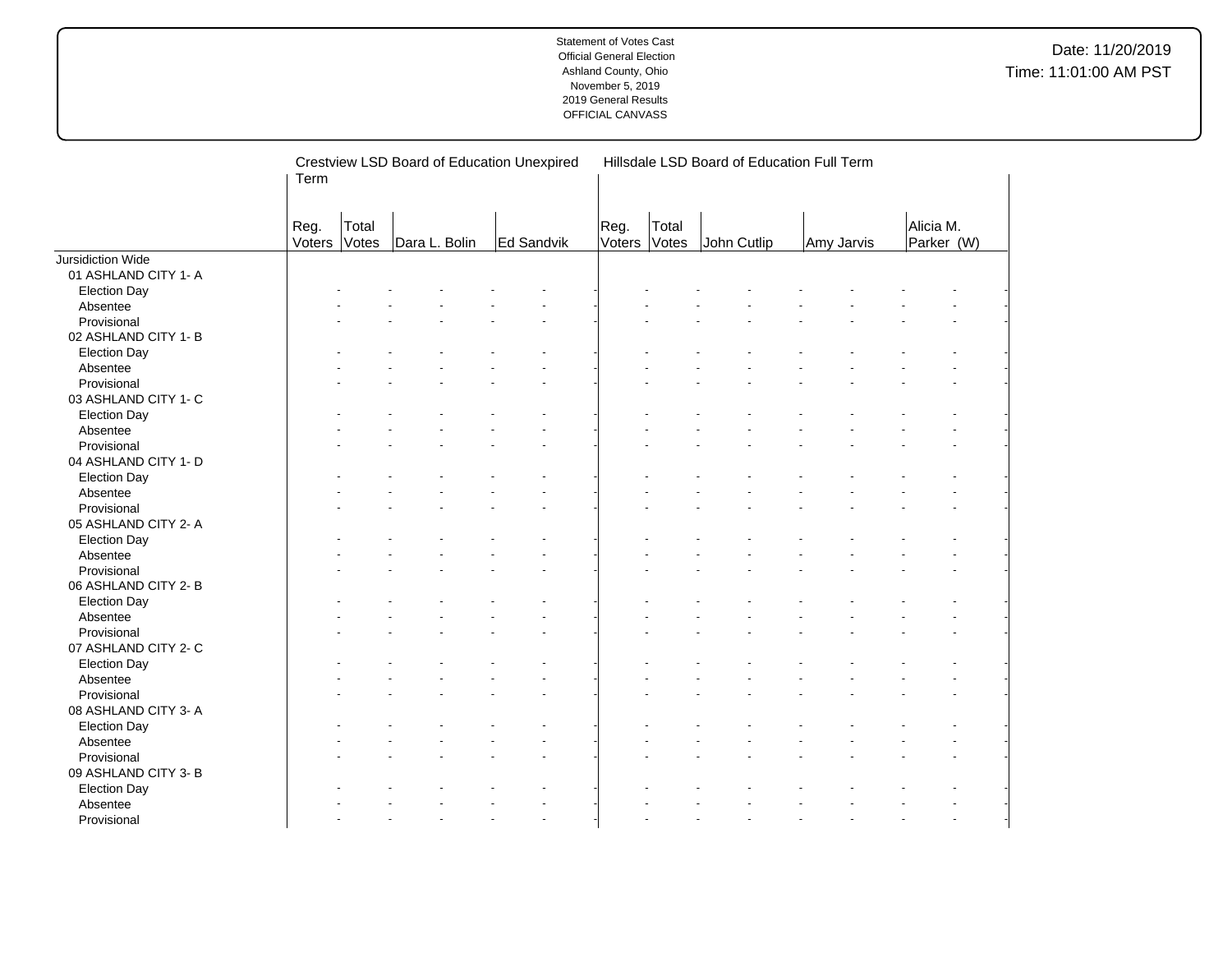|                      | Term           |                | Crestview LSD Board of Education Unexpired |                  |              |        |                |                | Hillsdale LSD Board of Education Full Term |            |                         |  |
|----------------------|----------------|----------------|--------------------------------------------|------------------|--------------|--------|----------------|----------------|--------------------------------------------|------------|-------------------------|--|
|                      | Reg.<br>Voters | Total<br>Votes | Dara L. Bolin                              |                  | Ed Sandvik   |        | Reg.<br>Voters | Total<br>Votes | John Cutlip                                | Amy Jarvis | Alicia M.<br>Parker (W) |  |
| 10 ASHLAND CITY 3-C  |                |                |                                            |                  |              |        |                |                |                                            |            |                         |  |
| <b>Election Day</b>  |                |                |                                            |                  |              |        |                |                |                                            |            |                         |  |
| Absentee             |                |                |                                            |                  |              |        |                |                |                                            |            |                         |  |
| Provisional          |                |                |                                            |                  |              |        |                |                |                                            |            |                         |  |
| 11 ASHLAND CITY 3- D |                |                |                                            |                  |              |        |                |                |                                            |            |                         |  |
| <b>Election Day</b>  |                |                |                                            |                  |              |        |                |                |                                            |            |                         |  |
| Absentee             |                |                |                                            |                  |              |        |                |                |                                            |            |                         |  |
| Provisional          |                |                |                                            |                  |              |        |                |                |                                            |            |                         |  |
| 12 ASHLAND CITY 4- A |                |                |                                            |                  |              |        |                |                |                                            |            |                         |  |
| <b>Election Day</b>  |                |                |                                            |                  |              |        |                |                |                                            |            |                         |  |
| Absentee             |                |                |                                            |                  |              |        |                |                |                                            |            |                         |  |
| Provisional          |                |                |                                            |                  |              |        |                |                |                                            |            |                         |  |
| 13 ASHLAND CITY 4-B  |                |                |                                            |                  |              |        |                |                |                                            |            |                         |  |
| <b>Election Day</b>  |                |                |                                            |                  |              |        |                |                |                                            |            |                         |  |
| Absentee             |                |                |                                            |                  |              |        |                |                |                                            |            |                         |  |
| Provisional          |                |                |                                            |                  |              |        |                |                |                                            |            |                         |  |
| 14 ASHLAND CITY 4- C |                |                |                                            |                  |              |        |                |                |                                            |            |                         |  |
|                      |                |                |                                            |                  |              |        |                |                |                                            |            |                         |  |
| <b>Election Day</b>  |                |                |                                            |                  |              |        |                |                |                                            |            |                         |  |
| Absentee             |                |                |                                            |                  |              |        |                |                |                                            |            |                         |  |
| Provisional          |                |                |                                            |                  |              |        |                |                |                                            |            |                         |  |
| 15 CLEAR CREEK       |                |                |                                            |                  |              | 35.04% |                |                |                                            |            |                         |  |
| <b>Election Day</b>  | 1222<br>1222   | 234<br>41      | 152<br>26                                  | 64.96%<br>63.41% | 82<br>15     | 36.59% |                |                |                                            |            |                         |  |
| Absentee             |                |                |                                            |                  |              |        |                |                |                                            |            |                         |  |
| Provisional          | 1222           | $\overline{2}$ | $\mathbf{1}$                               | 50.00%           | $\mathbf{1}$ | 50.00% |                |                |                                            |            |                         |  |
| 16 LOUDONVILLE 1     |                |                |                                            |                  |              |        |                |                |                                            |            |                         |  |
| <b>Election Day</b>  |                |                |                                            |                  |              |        |                |                |                                            |            |                         |  |
| Absentee             |                |                |                                            |                  |              |        |                |                |                                            |            |                         |  |
| Provisional          |                |                |                                            |                  |              |        |                |                |                                            |            |                         |  |
| 17 GREEN 1           |                |                |                                            |                  |              |        |                |                |                                            |            |                         |  |
| <b>Election Day</b>  |                |                |                                            |                  |              |        |                |                |                                            |            |                         |  |
| Absentee             |                |                |                                            |                  |              |        |                |                |                                            |            |                         |  |
| Provisional          |                |                |                                            |                  |              |        |                |                |                                            |            |                         |  |
| 18 GREEN 2           |                |                |                                            |                  |              |        |                |                |                                            |            |                         |  |
| <b>Election Day</b>  |                |                |                                            |                  |              |        |                |                |                                            |            |                         |  |
| Absentee             |                |                |                                            |                  |              |        |                |                |                                            |            |                         |  |
| Provisional          |                |                |                                            |                  |              |        |                |                |                                            |            |                         |  |
| 19 LOUDONVILLE 2     |                |                |                                            |                  |              |        |                |                |                                            |            |                         |  |
| <b>Election Day</b>  |                |                |                                            |                  |              |        |                |                |                                            |            |                         |  |
| Absentee             |                |                |                                            |                  |              |        |                |                |                                            |            |                         |  |
| Provisional          |                |                |                                            |                  |              |        |                |                |                                            |            |                         |  |

 $\overline{a}$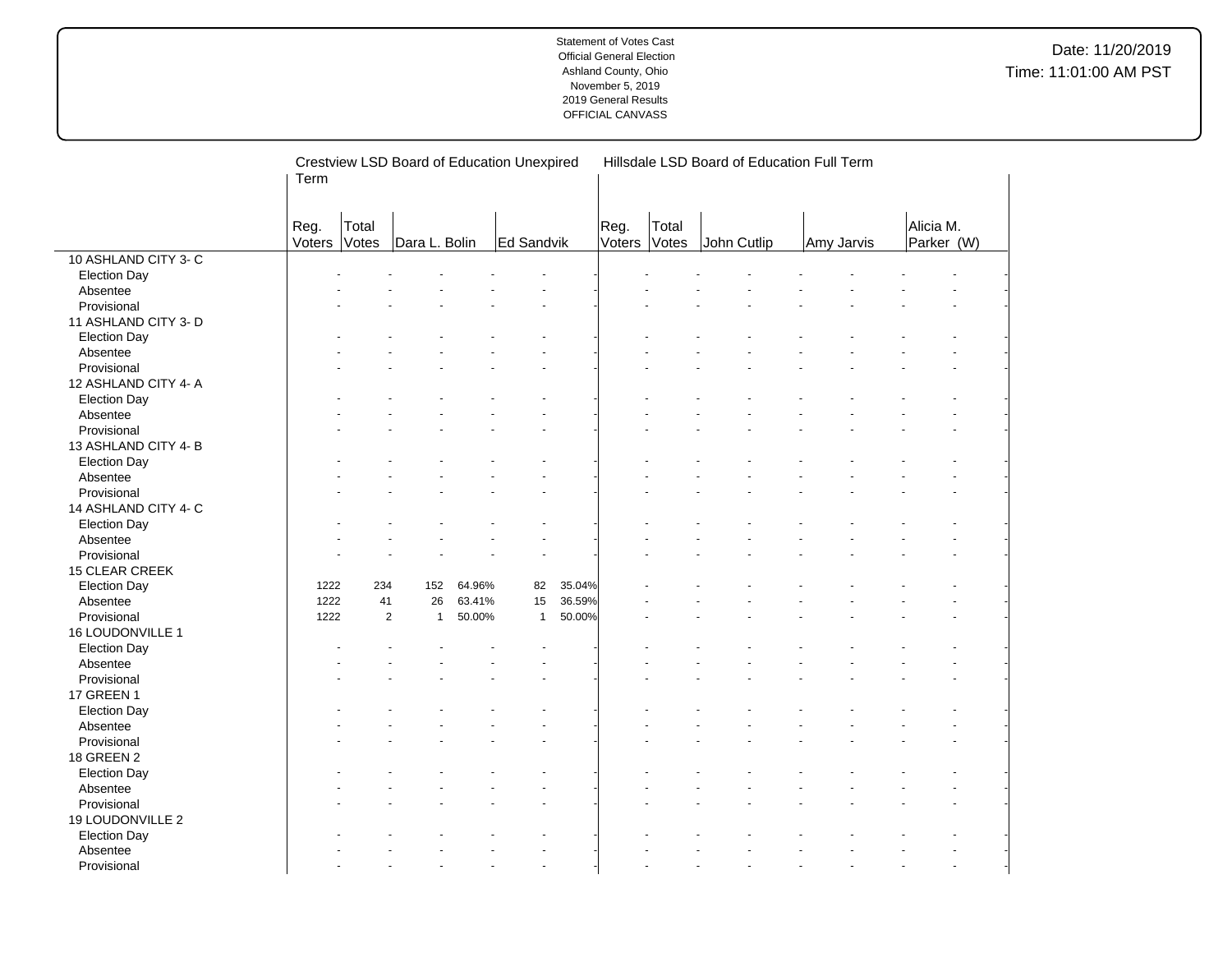|                     | Crestview LSD Board of Education Unexpired<br>Term |       |               |  |            |  |        | Hillsdale LSD Board of Education Full Term |                     |           |                |           |              |        |  |  |  |
|---------------------|----------------------------------------------------|-------|---------------|--|------------|--|--------|--------------------------------------------|---------------------|-----------|----------------|-----------|--------------|--------|--|--|--|
|                     | Reg.                                               | Total |               |  |            |  | Reg.   | Total                                      |                     |           |                |           | Alicia M.    |        |  |  |  |
|                     | Voters                                             | Votes | Dara L. Bolin |  | Ed Sandvik |  | Voters | Votes                                      | John Cutlip         |           | Amy Jarvis     |           | Parker (W)   |        |  |  |  |
| 20 JACKSON 1        |                                                    |       |               |  |            |  |        |                                            |                     |           |                |           |              |        |  |  |  |
| <b>Election Day</b> |                                                    |       |               |  |            |  |        |                                            |                     |           |                |           |              |        |  |  |  |
| Absentee            |                                                    |       |               |  |            |  |        |                                            |                     |           |                |           |              |        |  |  |  |
| Provisional         |                                                    |       |               |  |            |  |        |                                            |                     |           |                |           |              |        |  |  |  |
| 21 JACKSON 2        |                                                    |       |               |  |            |  |        |                                            |                     |           |                |           |              |        |  |  |  |
| <b>Election Day</b> |                                                    |       |               |  |            |  |        |                                            |                     |           |                |           |              |        |  |  |  |
| Absentee            |                                                    |       |               |  |            |  |        |                                            |                     |           |                |           |              |        |  |  |  |
| Provisional         |                                                    |       |               |  |            |  |        |                                            |                     |           |                |           |              |        |  |  |  |
| 22 LAKE             |                                                    |       |               |  |            |  |        |                                            |                     |           |                |           |              |        |  |  |  |
| <b>Election Day</b> |                                                    |       |               |  |            |  | 97     | 52                                         | 22                  | 42.31%    | 26             | 50.00%    | 4            | 7.69%  |  |  |  |
| Absentee            |                                                    |       |               |  |            |  | 97     | 8                                          | $\overline{4}$      | 50.00%    | $\mathsf 3$    | 37.50%    | $\mathbf{1}$ | 12.50% |  |  |  |
| Provisional         |                                                    |       |               |  |            |  | 97     | $\mathbf{1}$                               |                     | 1 100.00% | $\pmb{0}$      | ä,        | $\mathbf 0$  |        |  |  |  |
| 23 MIFFLIN          |                                                    |       |               |  |            |  |        |                                            |                     |           |                |           |              |        |  |  |  |
| <b>Election Day</b> |                                                    |       |               |  |            |  | 827    | 338                                        | 153                 | 45.27%    | 185            | 54.73%    | $\pmb{0}$    |        |  |  |  |
| Absentee            |                                                    |       |               |  |            |  | 827    | 63                                         | 24                  | 38.10%    | 38             | 60.32%    | $\mathbf{1}$ | 1.59%  |  |  |  |
| Provisional         |                                                    |       |               |  |            |  | 827    | $\mathbf{1}$                               | $\pmb{0}$           | $\sim$    |                | 1 100.00% | $\pmb{0}$    |        |  |  |  |
| 24 MILTON 1         |                                                    |       |               |  |            |  |        |                                            |                     |           |                |           |              |        |  |  |  |
| <b>Election Day</b> |                                                    |       |               |  |            |  |        |                                            |                     |           |                |           |              |        |  |  |  |
| Absentee            |                                                    |       |               |  |            |  |        |                                            |                     |           |                |           |              |        |  |  |  |
| Provisional         |                                                    |       |               |  |            |  |        |                                            |                     |           |                |           |              |        |  |  |  |
| 25 MILTON 3         |                                                    |       |               |  |            |  |        |                                            |                     |           |                |           |              |        |  |  |  |
| <b>Election Day</b> |                                                    |       |               |  |            |  |        |                                            |                     |           |                |           |              |        |  |  |  |
| Absentee            |                                                    |       |               |  |            |  |        |                                            |                     |           |                |           |              |        |  |  |  |
| Provisional         |                                                    |       |               |  |            |  |        |                                            |                     |           |                |           |              |        |  |  |  |
| 26 JEROMESVILLE     |                                                    |       |               |  |            |  |        |                                            |                     |           |                |           |              |        |  |  |  |
| <b>Election Day</b> |                                                    |       |               |  |            |  | 337    | 159                                        | 70                  | 44.03%    | 77             | 48.43%    | 12           | 7.55%  |  |  |  |
| Absentee            |                                                    |       |               |  |            |  | 337    | 5                                          | $\overline{2}$      | 40.00%    | 3              | 60.00%    | $\pmb{0}$    |        |  |  |  |
| Provisional         |                                                    |       |               |  |            |  | 337    | 5                                          | $\overline{2}$      | 40.00%    | 3              | 60.00%    | $\mathsf 0$  |        |  |  |  |
| 27 MOHICAN          |                                                    |       |               |  |            |  |        |                                            |                     |           |                |           |              |        |  |  |  |
| <b>Election Day</b> |                                                    |       |               |  |            |  | 1008   | 514                                        | 232                 | 45.14%    | 257            | 50.00%    | 25           | 4.86%  |  |  |  |
| Absentee            |                                                    |       |               |  |            |  | 1008   | 78                                         | 41                  | 52.56%    | 36             | 46.15%    | $\mathbf{1}$ | 1.28%  |  |  |  |
| Provisional         |                                                    |       |               |  |            |  | 1008   | 9                                          | 6                   | 66.67%    | 3              | 33.33%    | $\pmb{0}$    |        |  |  |  |
| 28 MONTGOMERY 1     |                                                    |       |               |  |            |  |        |                                            |                     |           |                |           |              |        |  |  |  |
| <b>Election Day</b> |                                                    |       |               |  |            |  | 18     | $\mathbf{1}$                               |                     | 1 100.00% | 0              |           | $\pmb{0}$    |        |  |  |  |
| Absentee            |                                                    |       |               |  |            |  | 18     |                                            | 3<br>$\overline{2}$ | 66.67%    | $\overline{1}$ | 33.33%    | $\mathsf 0$  |        |  |  |  |
| Provisional         |                                                    |       |               |  |            |  | 18     |                                            | 0<br>0              | ÷,        | $\pmb{0}$      | ÷,        | $\mathbf 0$  |        |  |  |  |
| 29 MONTGOMERY 2     |                                                    |       |               |  |            |  |        |                                            |                     |           |                |           |              |        |  |  |  |
| <b>Election Day</b> |                                                    |       |               |  |            |  |        |                                            |                     |           |                |           |              |        |  |  |  |
| Absentee            |                                                    |       |               |  |            |  |        |                                            |                     |           |                |           |              |        |  |  |  |
| Provisional         |                                                    |       |               |  |            |  |        |                                            |                     |           |                |           |              |        |  |  |  |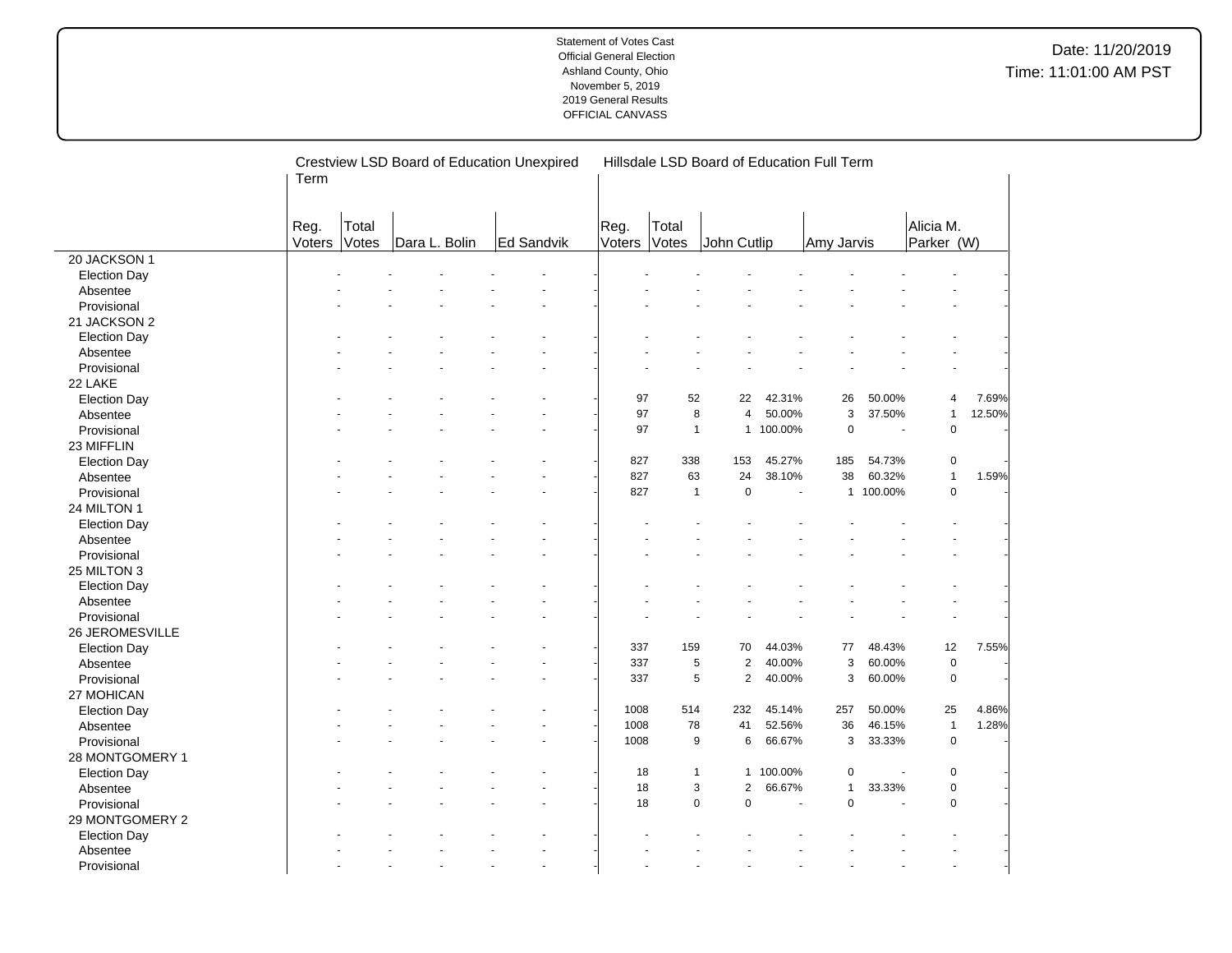| Date: 11/20/2019<br><b>Official General Election</b><br>Time: 11:01:00 AM PST<br>Ashland County, Ohio<br>November 5, 2019<br>2019 General Results<br>OFFICIAL CANVASS |  |
|-----------------------------------------------------------------------------------------------------------------------------------------------------------------------|--|
|-----------------------------------------------------------------------------------------------------------------------------------------------------------------------|--|

|        |        | Crestview LSD Board of Education Unexpired |                    | Hillsdale LSD Board of Education Full Term |       |             |            |                |  |  |  |  |  |  |
|--------|--------|--------------------------------------------|--------------------|--------------------------------------------|-------|-------------|------------|----------------|--|--|--|--|--|--|
| Term   |        |                                            |                    |                                            |       |             |            |                |  |  |  |  |  |  |
|        |        |                                            |                    |                                            |       |             |            |                |  |  |  |  |  |  |
| Reg.   | 'Total |                                            |                    | <sup>I</sup> Reg.                          | Total |             |            | Alicia M.      |  |  |  |  |  |  |
| Voters | Votes  | Dara L. Bolin                              | <b>IEd Sandvik</b> | <b>Voters</b>                              | Votes | John Cutlip | Amy Jarvis | (W)<br> Parker |  |  |  |  |  |  |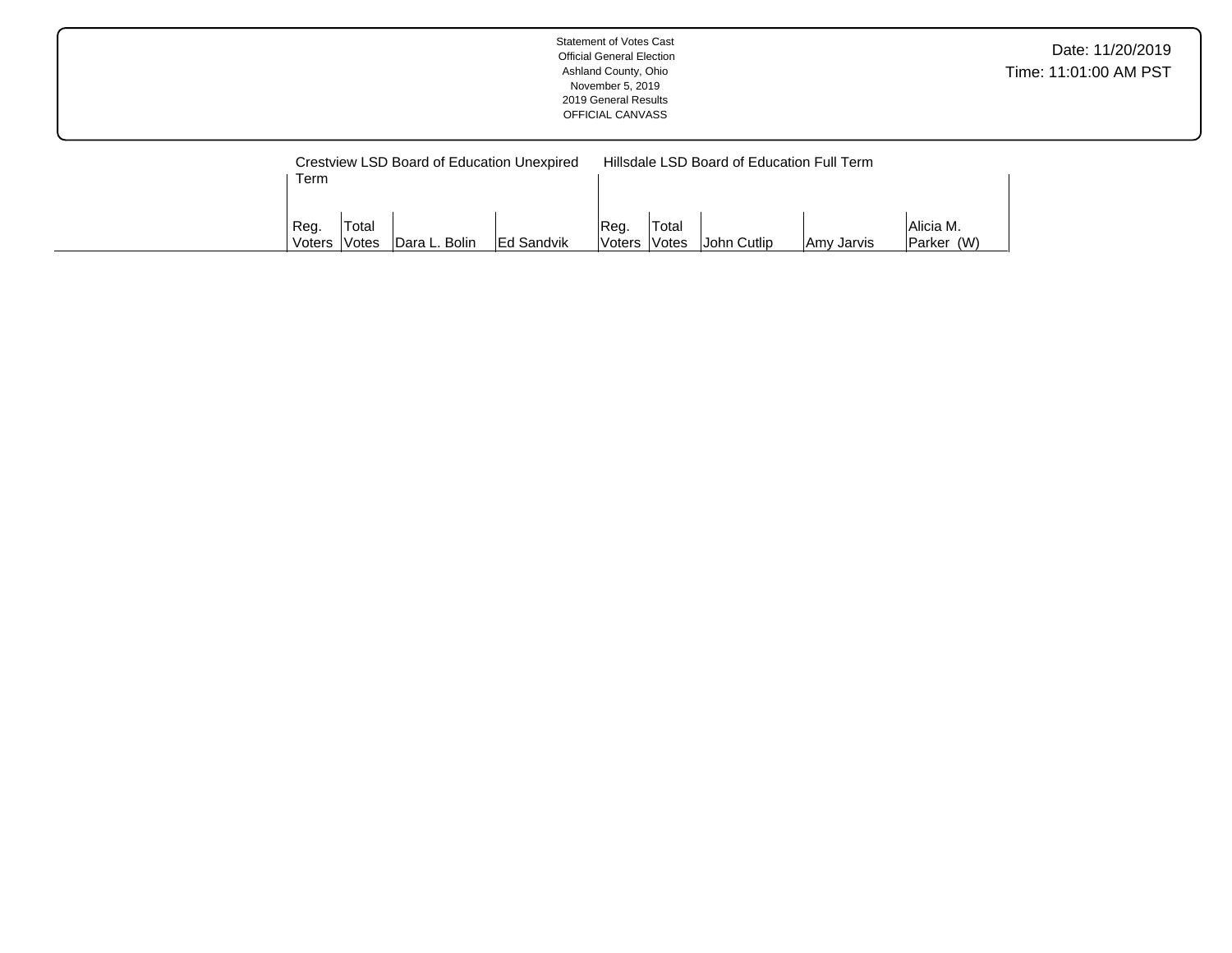| 30 MONTGOMERY 3     |                |            |                |                |             |        |      |                |              |         |             |        |                |                |
|---------------------|----------------|------------|----------------|----------------|-------------|--------|------|----------------|--------------|---------|-------------|--------|----------------|----------------|
| <b>Election Day</b> |                |            |                |                |             |        |      |                |              |         |             |        |                |                |
| Absentee            |                |            |                |                |             |        |      |                |              |         |             |        |                |                |
| Provisional         |                |            |                |                |             |        |      |                |              |         |             |        |                |                |
| 31 ORANGE 1         |                |            |                |                |             |        |      |                |              |         |             |        |                |                |
| <b>Election Day</b> | $\overline{4}$ | 2          | $\overline{2}$ | 100.00%        | $\mathbf 0$ |        |      |                |              |         |             |        |                |                |
| Absentee            | 4              | 0          | 0              | $\sim$         | $\mathbf 0$ |        |      |                |              |         |             |        |                |                |
| Provisional         | $\overline{4}$ | 0          | 0              | ÷.             | $\mathbf 0$ |        |      |                |              |         |             |        |                |                |
| 32 ORANGE 2         |                |            |                |                |             |        |      |                |              |         |             |        |                |                |
| <b>Election Day</b> | 15             | $\sqrt{2}$ | $\overline{2}$ | 100.00%        | $\mathbf 0$ |        |      |                |              |         |             |        |                |                |
| Absentee            | 15             | 0          | 0              | $\overline{a}$ | $\pmb{0}$   |        |      |                |              |         |             |        |                |                |
| Provisional         | 15             | 0          | 0              | ÷,             | $\mathbf 0$ |        |      |                |              |         |             |        |                |                |
| 33 PERRY            |                |            |                |                |             |        |      |                |              |         |             |        |                |                |
| <b>Election Day</b> |                |            |                |                |             |        | 320  | 128            | 65           | 50.78%  | 60          | 46.88% | 3              | 2.34%          |
| Absentee            |                |            |                |                |             |        | 320  | 32             | 15           | 46.88%  | 16          | 50.00% | $\mathbf{1}$   | 3.12%          |
| Provisional         |                |            |                |                |             |        | 320  | $\mathbf 0$    | $\pmb{0}$    | ÷,      | $\mathbf 0$ | ÷,     | $\mathbf 0$    |                |
| 34 RUGGLES          |                |            |                |                |             |        |      |                |              |         |             |        |                |                |
| <b>Election Day</b> |                |            |                |                |             |        |      |                |              |         |             |        |                |                |
| Absentee            |                |            |                |                |             |        |      |                |              |         |             |        |                |                |
| Provisional         |                |            |                |                |             |        |      |                |              |         |             |        |                |                |
| 35 SULLIVAN 1       |                |            |                |                |             |        |      |                |              |         |             |        |                |                |
| <b>Election Day</b> |                |            |                |                |             |        |      |                |              |         |             |        |                |                |
| Absentee            |                |            |                |                |             |        |      |                |              |         |             |        |                |                |
| Provisional         |                |            |                |                |             |        |      |                |              |         |             |        |                |                |
| 36 SULLIVAN 2       |                |            |                |                |             |        |      |                |              |         |             |        |                |                |
| <b>Election Day</b> |                |            |                |                |             |        |      |                |              |         |             |        |                |                |
| Absentee            |                |            |                |                |             |        |      |                |              |         |             |        |                |                |
| Provisional         |                |            |                |                |             |        |      |                |              |         |             |        |                |                |
| 37 TROY             |                |            |                |                |             |        |      |                |              |         |             |        |                |                |
| <b>Election Day</b> |                |            |                |                |             |        |      |                |              |         |             |        |                |                |
| Absentee            |                |            |                |                |             |        |      |                |              |         |             |        |                |                |
| Provisional         |                |            |                |                |             |        |      |                |              |         |             |        |                |                |
|                     |                |            |                |                |             |        |      |                |              |         |             |        |                |                |
| 38 VERMILLION 1     |                |            |                |                |             |        |      |                |              |         |             |        |                |                |
| <b>Election Day</b> |                |            |                |                |             |        | 827  | 348            | 140          | 40.23%  | 204         | 58.62% | 4              | 1.15%<br>4.26% |
| Absentee            |                |            |                |                |             |        | 827  | 47             | 22           | 46.81%  | 23          | 48.94% | $\overline{2}$ |                |
| Provisional         |                |            |                |                |             |        | 827  | $\mathbf 0$    | $\mathbf 0$  | $\sim$  | $\mathbf 0$ | ÷,     | $\mathbf 0$    |                |
| 39 VERMILLION 2     |                |            |                |                |             |        |      |                |              |         |             |        |                |                |
| <b>Election Day</b> |                |            |                |                |             |        | 1030 | 477            | 203          | 42.56%  | 263         | 55.14% | 11             | 2.31%          |
| Absentee            |                |            |                |                |             |        | 1030 | 80             | 37           | 46.25%  | 41          | 51.25% | $\overline{2}$ | 2.50%          |
| Provisional         |                |            |                |                |             |        | 1030 | $\overline{1}$ | $\mathbf{1}$ | 100.00% | $\mathbf 0$ | ÷,     | $\mathsf 0$    |                |
| Total               |                |            |                |                |             |        |      |                |              |         |             |        |                |                |
| <b>Election Day</b> | 1241           | 238        | 156            | 65.55%         | 82          | 34.45% | 4464 | 2017           | 886          | 43.93%  | 1072        | 53.15% | 59             | 2.93%          |
| Absentee            | 1241           | 41         | 26             | 63.41%         | 15          | 36.59% | 4464 | 316            | 147          | 46.52%  | 161         | 50.95% | 8              | 2.53%          |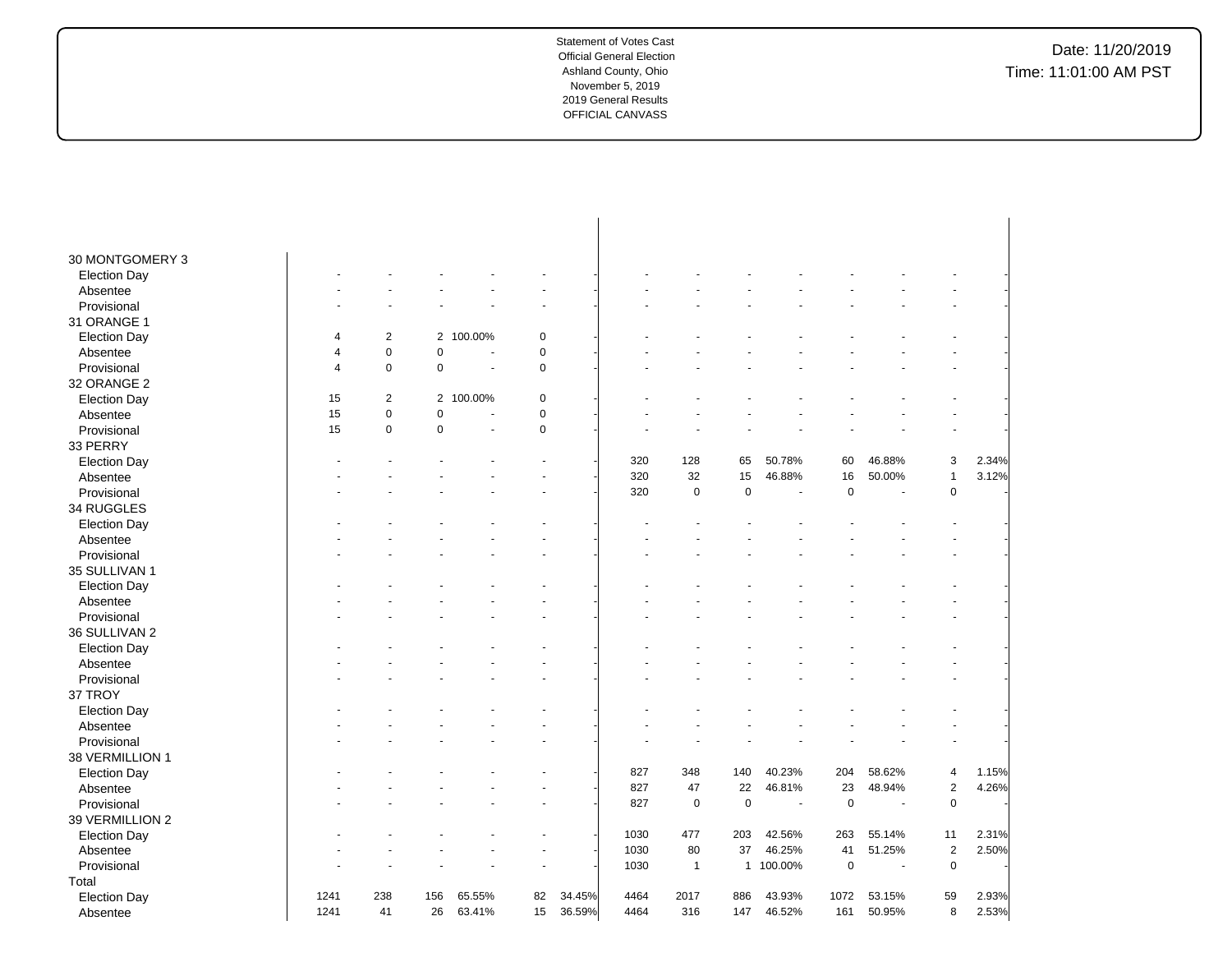Date: 11/20/2019 Time: 11:01:00 AM PST

| Provisional | 1241 |     |     | 50.00% |    | 50.00% | 4464 |      | 10   | 58.82% |      | 41.18% |    |       |
|-------------|------|-----|-----|--------|----|--------|------|------|------|--------|------|--------|----|-------|
| Total       | 1241 | 281 | 183 | 65.12% | 98 | 34.88% | 4464 | 2350 | 1043 | 44.38% | 1240 | 52.77% | 67 | 2.85% |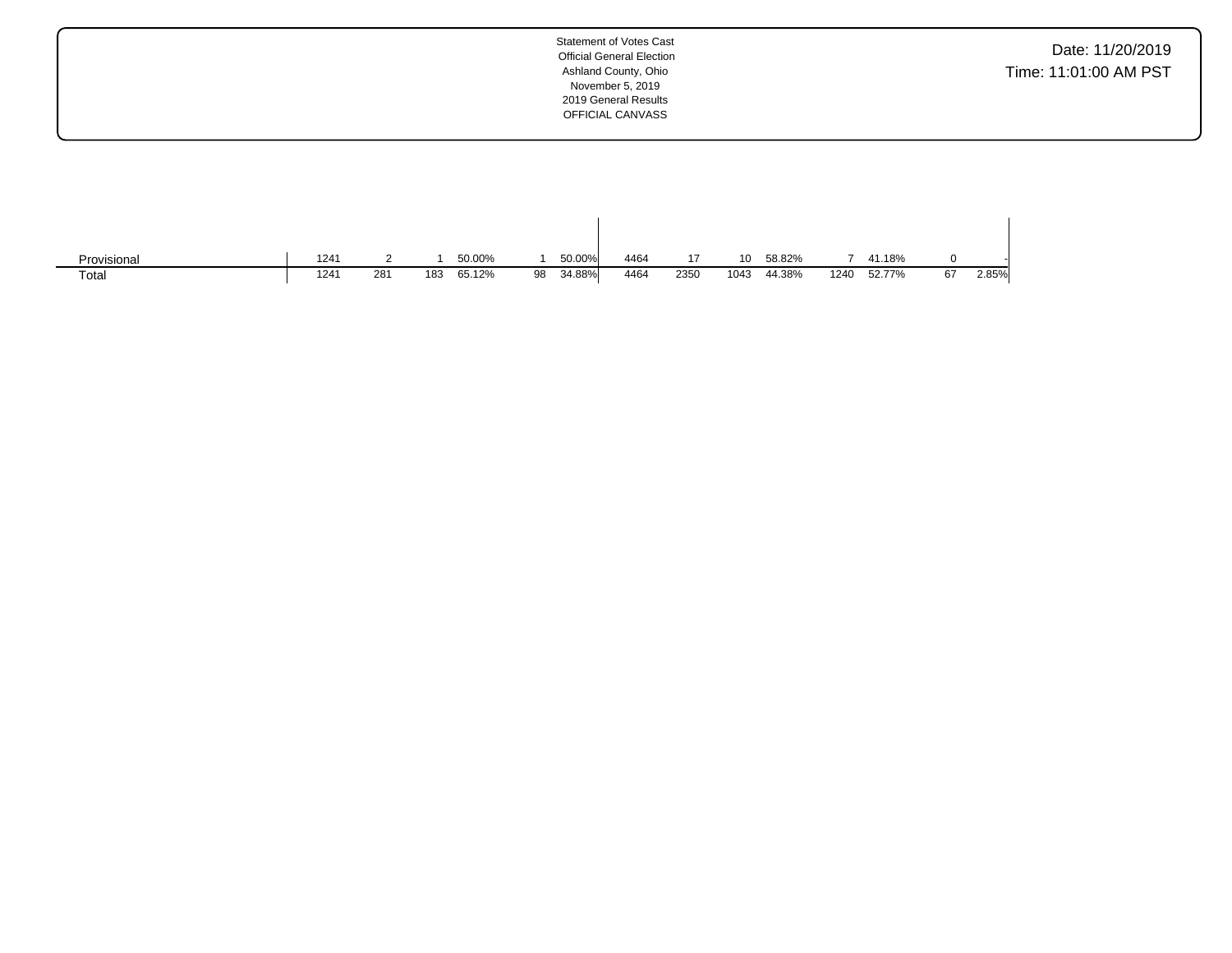|                      |                |                | Hillsdale LSD Board of<br><b>Education Unexpired Term</b> | Education      |                | Loudonville-Perrysville EVSD Board of |                                             |      |       | Lucas LSD Board of Education Full Term |                     |
|----------------------|----------------|----------------|-----------------------------------------------------------|----------------|----------------|---------------------------------------|---------------------------------------------|------|-------|----------------------------------------|---------------------|
|                      | Reg.<br>Voters | Total<br>Votes | Nicholas D.<br>Atterholt                                  | Reg.<br>Voters | Total<br>Votes |                                       | Judy A. Briggs John D. Carroll Voters Votes | Reg. | Total | Amity Arnold                           | Roger B.<br>Maglott |
| Jursidiction Wide    |                |                |                                                           |                |                |                                       |                                             |      |       |                                        |                     |
| 01 ASHLAND CITY 1- A |                |                |                                                           |                |                |                                       |                                             |      |       |                                        |                     |
| <b>Election Day</b>  |                |                |                                                           |                |                |                                       |                                             |      |       |                                        |                     |
| Absentee             |                |                |                                                           |                |                |                                       |                                             |      |       |                                        |                     |
| Provisional          |                |                |                                                           |                |                |                                       |                                             |      |       |                                        |                     |
| 02 ASHLAND CITY 1- B |                |                |                                                           |                |                |                                       |                                             |      |       |                                        |                     |
| <b>Election Day</b>  |                |                |                                                           |                |                |                                       |                                             |      |       |                                        |                     |
| Absentee             |                |                |                                                           |                |                |                                       |                                             |      |       |                                        |                     |
| Provisional          |                |                |                                                           |                |                |                                       |                                             |      |       |                                        |                     |
| 03 ASHLAND CITY 1- C |                |                |                                                           |                |                |                                       |                                             |      |       |                                        |                     |
| <b>Election Day</b>  |                |                |                                                           |                |                |                                       |                                             |      |       |                                        |                     |
| Absentee             |                |                |                                                           |                |                |                                       |                                             |      |       |                                        |                     |
| Provisional          |                |                |                                                           |                |                |                                       |                                             |      |       |                                        |                     |
| 04 ASHLAND CITY 1- D |                |                |                                                           |                |                |                                       |                                             |      |       |                                        |                     |
| <b>Election Day</b>  |                |                |                                                           |                |                |                                       |                                             |      |       |                                        |                     |
| Absentee             |                |                |                                                           |                |                |                                       |                                             |      |       |                                        |                     |
| Provisional          |                |                |                                                           |                |                |                                       |                                             |      |       |                                        |                     |
| 05 ASHLAND CITY 2- A |                |                |                                                           |                |                |                                       |                                             |      |       |                                        |                     |
| <b>Election Day</b>  |                |                |                                                           |                |                |                                       |                                             |      |       |                                        |                     |
| Absentee             |                |                |                                                           |                |                |                                       |                                             |      |       |                                        |                     |
| Provisional          |                |                |                                                           |                |                |                                       |                                             |      |       |                                        |                     |
| 06 ASHLAND CITY 2- B |                |                |                                                           |                |                |                                       |                                             |      |       |                                        |                     |
| <b>Election Day</b>  |                |                |                                                           |                |                |                                       |                                             |      |       |                                        |                     |
| Absentee             |                |                |                                                           |                |                |                                       |                                             |      |       |                                        |                     |
| Provisional          |                |                |                                                           |                |                |                                       |                                             |      |       |                                        |                     |
| 07 ASHLAND CITY 2- C |                |                |                                                           |                |                |                                       |                                             |      |       |                                        |                     |
| <b>Election Day</b>  |                |                |                                                           |                |                |                                       |                                             |      |       |                                        |                     |
| Absentee             |                |                |                                                           |                |                |                                       |                                             |      |       |                                        |                     |
| Provisional          |                |                |                                                           |                |                |                                       |                                             |      |       |                                        |                     |
|                      |                |                |                                                           |                |                |                                       |                                             |      |       |                                        |                     |
| 08 ASHLAND CITY 3- A |                |                |                                                           |                |                |                                       |                                             |      |       |                                        |                     |
| <b>Election Day</b>  |                |                |                                                           |                |                |                                       |                                             |      |       |                                        |                     |
| Absentee             |                |                |                                                           |                |                |                                       |                                             |      |       |                                        |                     |
| Provisional          |                |                |                                                           |                |                |                                       |                                             |      |       |                                        |                     |
| 09 ASHLAND CITY 3- B |                |                |                                                           |                |                |                                       |                                             |      |       |                                        |                     |
| <b>Election Day</b>  |                |                |                                                           |                |                |                                       |                                             |      |       |                                        |                     |
| Absentee             |                |                |                                                           |                |                |                                       |                                             |      |       |                                        |                     |
| Provisional          |                |                |                                                           |                |                |                                       |                                             |      |       |                                        |                     |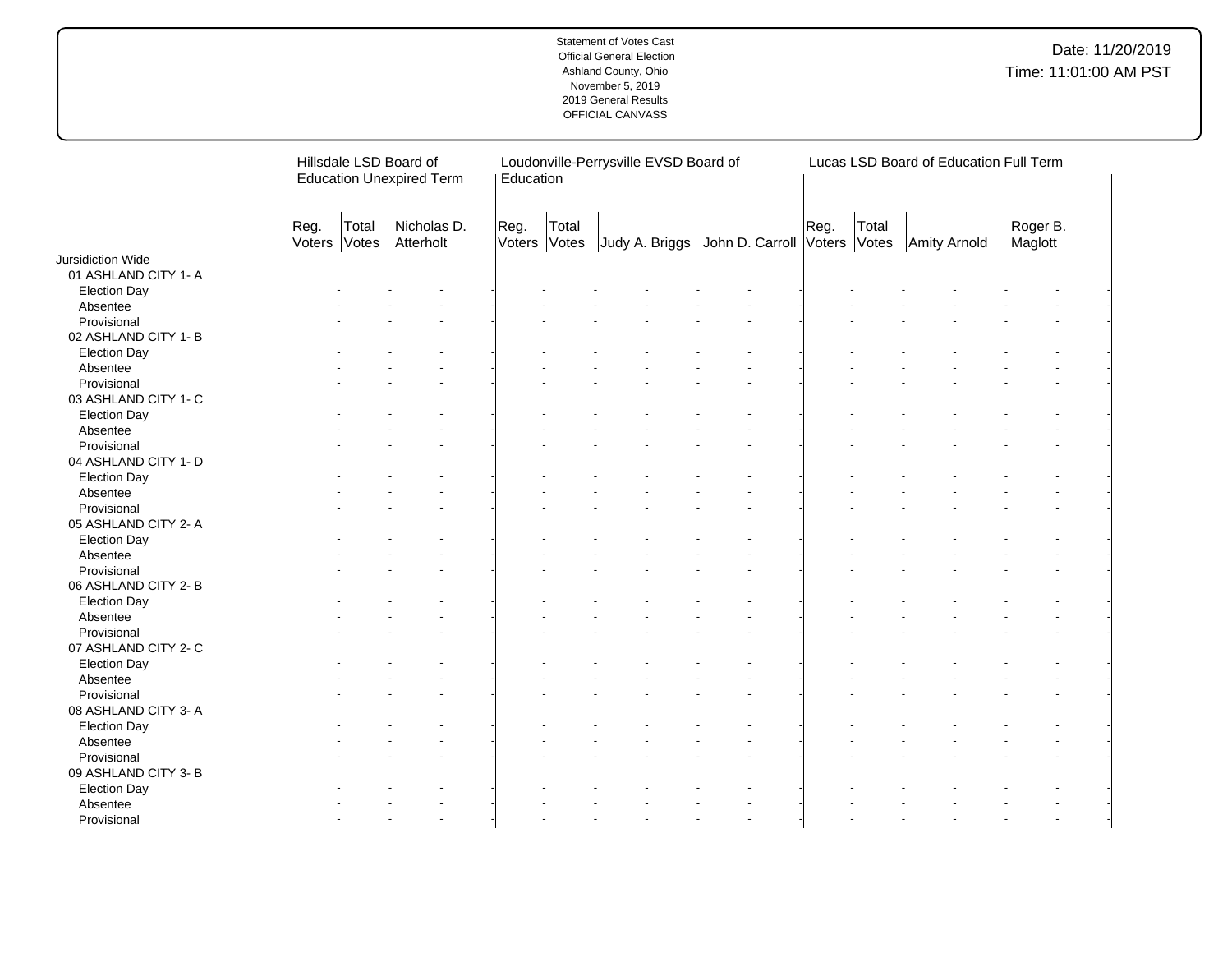|                      | Hillsdale LSD Board of<br><b>Education Unexpired Term</b> |                |                          | Education      |                | Loudonville-Perrysville EVSD Board of |                       |                 |         |                |                | Lucas LSD Board of Education Full Term |        |                     |        |  |
|----------------------|-----------------------------------------------------------|----------------|--------------------------|----------------|----------------|---------------------------------------|-----------------------|-----------------|---------|----------------|----------------|----------------------------------------|--------|---------------------|--------|--|
|                      | Reg.<br>Voters                                            | Total<br>Votes | Nicholas D.<br>Atterholt | Reg.<br>Voters | Total<br>Votes | Judy A. Briggs                        |                       | John D. Carroll |         | Reg.<br>Voters | Total<br>Votes | Amity Arnold                           |        | Roger B.<br>Maglott |        |  |
| 10 ASHLAND CITY 3- C |                                                           |                |                          |                |                |                                       |                       |                 |         |                |                |                                        |        |                     |        |  |
| <b>Election Day</b>  |                                                           |                |                          |                |                |                                       |                       |                 |         |                |                |                                        |        |                     |        |  |
| Absentee             |                                                           |                |                          |                |                |                                       |                       |                 |         |                |                |                                        |        |                     |        |  |
| Provisional          |                                                           |                |                          |                |                |                                       |                       |                 |         |                |                |                                        |        |                     |        |  |
| 11 ASHLAND CITY 3- D |                                                           |                |                          |                |                |                                       |                       |                 |         |                |                |                                        |        |                     |        |  |
| <b>Election Day</b>  |                                                           |                |                          |                |                |                                       |                       |                 |         |                |                |                                        |        |                     |        |  |
| Absentee             |                                                           |                |                          |                |                |                                       |                       |                 |         |                |                |                                        |        |                     |        |  |
| Provisional          |                                                           |                |                          |                |                |                                       |                       |                 |         |                |                |                                        |        |                     |        |  |
| 12 ASHLAND CITY 4-A  |                                                           |                |                          |                |                |                                       |                       |                 |         |                |                |                                        |        |                     |        |  |
| <b>Election Day</b>  |                                                           |                |                          |                |                |                                       |                       |                 |         |                |                |                                        |        |                     |        |  |
| Absentee             |                                                           |                |                          |                |                |                                       |                       |                 |         |                |                |                                        |        |                     |        |  |
| Provisional          |                                                           |                |                          |                |                |                                       |                       |                 |         |                |                |                                        |        |                     |        |  |
| 13 ASHLAND CITY 4- B |                                                           |                |                          |                |                |                                       |                       |                 |         |                |                |                                        |        |                     |        |  |
| <b>Election Day</b>  |                                                           |                |                          |                |                |                                       |                       |                 |         |                |                |                                        |        |                     |        |  |
| Absentee             |                                                           |                |                          |                |                |                                       |                       |                 |         |                |                |                                        |        |                     |        |  |
| Provisional          |                                                           |                |                          |                |                |                                       |                       |                 |         |                |                |                                        |        |                     |        |  |
| 14 ASHLAND CITY 4- C |                                                           |                |                          |                |                |                                       |                       |                 |         |                |                |                                        |        |                     |        |  |
| <b>Election Day</b>  |                                                           |                |                          |                |                |                                       |                       |                 |         |                |                |                                        |        |                     |        |  |
| Absentee             |                                                           |                |                          |                |                |                                       |                       |                 |         |                |                |                                        |        |                     |        |  |
| Provisional          |                                                           |                |                          |                |                |                                       |                       |                 |         |                |                |                                        |        |                     |        |  |
| 15 CLEAR CREEK       |                                                           |                |                          |                |                |                                       |                       |                 |         |                |                |                                        |        |                     |        |  |
| <b>Election Day</b>  |                                                           |                |                          |                |                |                                       |                       |                 |         |                |                |                                        |        |                     |        |  |
| Absentee             |                                                           |                |                          |                |                |                                       |                       |                 |         |                |                |                                        |        |                     |        |  |
| Provisional          |                                                           |                |                          |                |                |                                       |                       |                 |         |                |                |                                        |        |                     |        |  |
| 16 LOUDONVILLE 1     |                                                           |                |                          |                |                |                                       |                       |                 |         |                |                |                                        |        |                     |        |  |
| <b>Election Day</b>  |                                                           |                |                          | 1315           | 652            | 357                                   | 54.75%                | 295             | 45.25%  |                |                |                                        |        |                     |        |  |
| Absentee             |                                                           |                |                          | 1315           | 46             | 21                                    | 45.65%                | 25              | 54.35%  |                |                |                                        |        |                     |        |  |
| Provisional          |                                                           |                |                          | 1315           | 3              | $\overline{2}$                        | 66.67%                | $\mathbf{1}$    | 33.33%  |                |                |                                        |        |                     |        |  |
| <b>17 GREEN 1</b>    |                                                           |                |                          |                |                |                                       |                       |                 |         |                |                |                                        |        |                     |        |  |
| <b>Election Day</b>  |                                                           |                |                          | 1054           | 331            | 194                                   | 58.61%                | 137             | 41.39%  | 47             | 11             | 5                                      | 45.45% | 6                   | 54.55% |  |
| Absentee             |                                                           |                |                          | 1054           | 32             | 16                                    | 50.00%                | 16              | 50.00%  | 47             |                | 0<br>$\mathbf 0$                       |        | $\pmb{0}$           |        |  |
| Provisional          |                                                           |                |                          | 1054           | $\overline{1}$ | $\mathbf 0$                           | $\tilde{\phantom{a}}$ | $\mathbf{1}$    | 100.00% | 47             |                | $\mathbf 0$<br>$\mathbf 0$             |        | $\mathbf 0$         |        |  |
| <b>18 GREEN 2</b>    |                                                           |                |                          |                |                |                                       |                       |                 |         |                |                |                                        |        |                     |        |  |
|                      |                                                           |                |                          | 546            | 140            | 75                                    | 53.57%                | 65              | 46.43%  |                |                |                                        |        |                     |        |  |
| <b>Election Day</b>  |                                                           |                |                          | 546            | 31             | 19                                    | 61.29%                | 12              | 38.71%  |                |                |                                        |        |                     |        |  |
| Absentee             |                                                           |                |                          |                |                | 3<br>$\mathbf{2}$                     |                       | $\mathbf{1}$    | 33.33%  |                |                |                                        |        |                     |        |  |
| Provisional          |                                                           |                |                          | 546            |                |                                       | 66.67%                |                 |         |                |                |                                        |        |                     |        |  |
| 19 LOUDONVILLE 2     |                                                           |                |                          |                |                |                                       |                       |                 | 45.20%  |                |                |                                        |        |                     |        |  |
| <b>Election Day</b>  |                                                           |                |                          | 1099           | 396            | 217                                   | 54.80%                | 179             |         |                |                |                                        |        |                     |        |  |
| Absentee             |                                                           |                |                          | 1099           | 69             | 36                                    | 52.17%                | 33              | 47.83%  |                |                |                                        |        |                     |        |  |
| Provisional          |                                                           |                |                          | 1099           | 12             | $\overline{7}$                        | 58.33%                | $\,$ 5 $\,$     | 41.67%  |                |                |                                        |        |                     |        |  |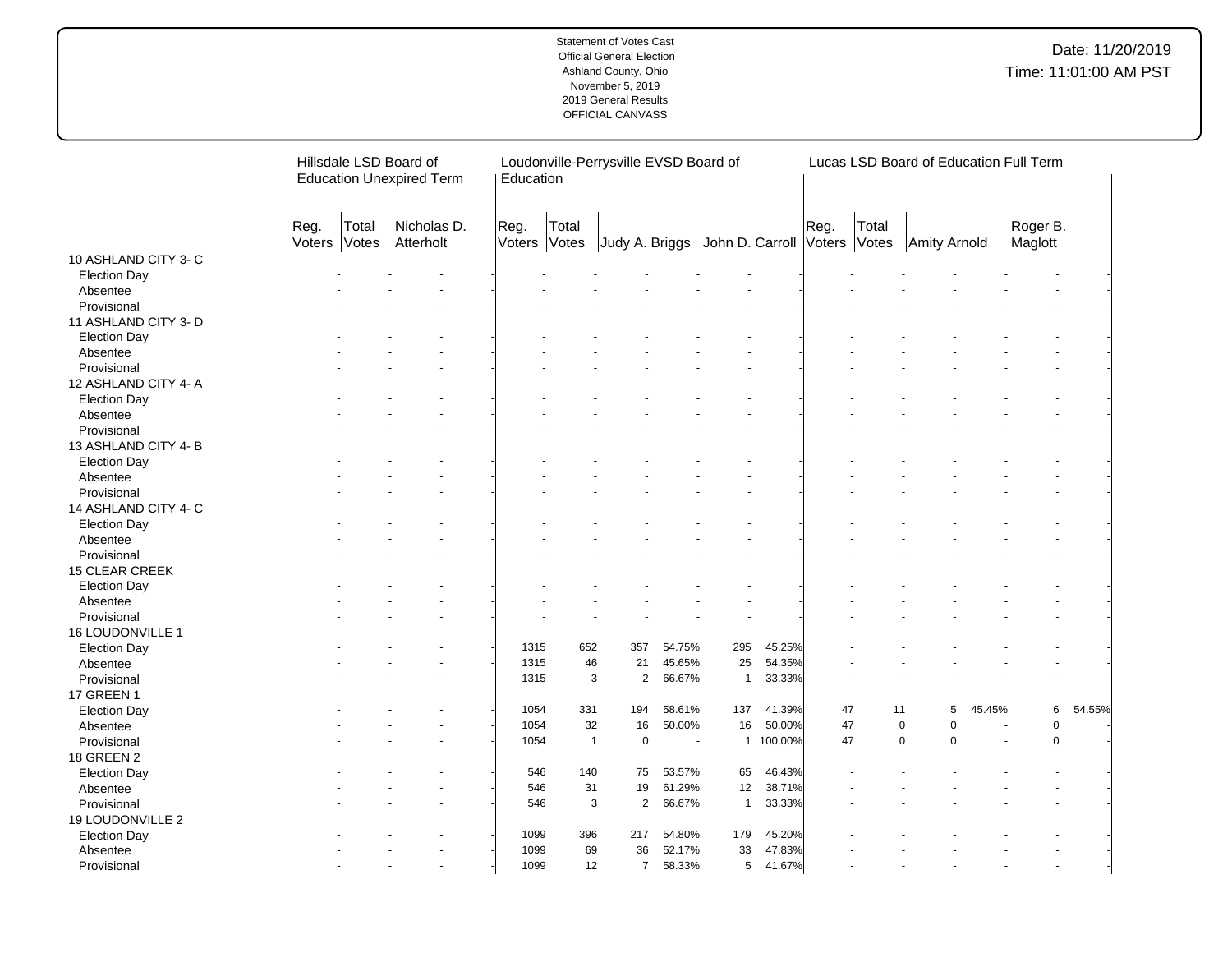|                     |                |                | Hillsdale LSD Board of<br><b>Education Unexpired Term</b> |             | Education      | Loudonville-Perrysville EVSD Board of |                |        |                                |        |                |                | Lucas LSD Board of Education Full Term |        |                     |        |
|---------------------|----------------|----------------|-----------------------------------------------------------|-------------|----------------|---------------------------------------|----------------|--------|--------------------------------|--------|----------------|----------------|----------------------------------------|--------|---------------------|--------|
|                     | Reg.<br>Voters | Total<br>Votes | Nicholas D.<br>Atterholt                                  |             | Reg.<br>Voters | Total<br>Votes                        |                |        | Judy A. Briggs John D. Carroll |        | Reg.<br>Voters | Total<br>Votes | Amity Arnold                           |        | Roger B.<br>Maglott |        |
| 20 JACKSON 1        |                |                |                                                           |             |                |                                       |                |        |                                |        |                |                |                                        |        |                     |        |
| <b>Election Day</b> |                |                |                                                           |             |                |                                       |                |        |                                |        |                |                |                                        |        |                     |        |
| Absentee            |                |                |                                                           |             |                |                                       |                |        |                                |        |                |                |                                        |        |                     |        |
| Provisional         |                |                |                                                           |             |                |                                       |                |        |                                |        |                |                |                                        |        |                     |        |
| 21 JACKSON 2        |                |                |                                                           |             |                |                                       |                |        |                                |        |                |                |                                        |        |                     |        |
| <b>Election Day</b> |                |                |                                                           |             |                |                                       |                |        |                                |        |                |                |                                        |        |                     |        |
| Absentee            |                |                |                                                           |             |                |                                       |                |        |                                |        |                |                |                                        |        |                     |        |
| Provisional         |                |                |                                                           |             |                |                                       |                |        |                                |        |                |                |                                        |        |                     |        |
| 22 LAKE             |                |                |                                                           |             |                |                                       |                |        |                                |        |                |                |                                        |        |                     |        |
| <b>Election Day</b> | 97             | 34             |                                                           | 34 100.00%  | 242            | 104                                   | 48             | 46.15% | 56                             | 53.85% |                |                |                                        |        |                     |        |
| Absentee            | 97             |                | $\overline{4}$                                            | 4 100.00%   | 242            | $\overline{4}$                        | $\overline{2}$ | 50.00% | $\overline{2}$                 | 50.00% |                |                |                                        |        |                     |        |
| Provisional         | 97             |                | $\mathbf{1}$                                              | 1 100.00%   | 242            | $\overline{2}$                        | $\mathbf{1}$   | 50.00% | $\mathbf{1}$                   | 50.00% |                |                |                                        |        |                     |        |
| 23 MIFFLIN          |                |                |                                                           |             |                |                                       |                |        |                                |        |                |                |                                        |        |                     |        |
| <b>Election Day</b> | 827            | 201            |                                                           | 201 100.00% |                |                                       |                |        |                                |        | 35             | 10             | $\overline{7}$                         | 70.00% | 3                   | 30.00% |
| Absentee            | 827            | 35             |                                                           | 35 100.00%  |                |                                       |                |        |                                |        | 35             |                | $\mathbf 0$<br>$\Omega$                |        | 0                   |        |
| Provisional         | 827            |                | $\mathbf{1}$                                              | 1 100.00%   |                |                                       |                |        |                                |        | 35             |                | $\mathbf 0$<br>$\Omega$                |        | $\mathbf 0$         |        |
| 24 MILTON 1         |                |                |                                                           |             |                |                                       |                |        |                                |        |                |                |                                        |        |                     |        |
| <b>Election Day</b> |                |                |                                                           |             |                |                                       |                |        |                                |        |                |                |                                        |        |                     |        |
| Absentee            |                |                |                                                           |             |                |                                       |                |        |                                |        |                |                |                                        |        |                     |        |
| Provisional         |                |                |                                                           |             |                |                                       |                |        |                                |        |                |                |                                        |        |                     |        |
| 25 MILTON 3         |                |                |                                                           |             |                |                                       |                |        |                                |        |                |                |                                        |        |                     |        |
| <b>Election Day</b> |                |                |                                                           |             |                |                                       |                |        |                                |        |                |                |                                        |        |                     |        |
| Absentee            |                |                |                                                           |             |                |                                       |                |        |                                |        |                |                |                                        |        |                     |        |
| Provisional         |                |                |                                                           |             |                |                                       |                |        |                                |        |                |                |                                        |        |                     |        |
| 26 JEROMESVILLE     |                |                |                                                           |             |                |                                       |                |        |                                |        |                |                |                                        |        |                     |        |
| <b>Election Day</b> | 337            | 103            |                                                           | 103 100.00% |                |                                       |                |        |                                |        |                |                |                                        |        |                     |        |
| Absentee            | 337            |                | 3                                                         | 3 100.00%   |                |                                       |                |        |                                |        |                |                |                                        |        |                     |        |
| Provisional         | 337            |                | 3                                                         | 3 100.00%   |                |                                       |                |        |                                |        |                |                |                                        |        |                     |        |
| 27 MOHICAN          |                |                |                                                           |             |                |                                       |                |        |                                |        |                |                |                                        |        |                     |        |
| <b>Election Day</b> | 1008           | 333            |                                                           | 333 100.00% |                |                                       |                |        |                                |        |                |                |                                        |        |                     |        |
| Absentee            | 1008           | 47             |                                                           | 47 100.00%  |                |                                       |                |        |                                |        |                |                |                                        |        |                     |        |
| Provisional         | 1008           | $\overline{7}$ |                                                           | 7 100.00%   |                |                                       |                |        |                                |        |                |                |                                        |        |                     |        |
| 28 MONTGOMERY 1     |                |                |                                                           |             |                |                                       |                |        |                                |        |                |                |                                        |        |                     |        |
| <b>Election Day</b> | 18             |                | $\mathbf{1}$                                              | 1 100.00%   |                |                                       |                |        |                                |        |                |                |                                        |        |                     |        |
| Absentee            | 18             |                | $\overline{2}$                                            | 2 100.00%   |                |                                       |                |        |                                |        |                |                |                                        |        |                     |        |
| Provisional         | 18             |                | $\pmb{0}$<br>0                                            |             |                |                                       |                |        |                                |        |                |                |                                        |        |                     |        |
| 29 MONTGOMERY 2     |                |                |                                                           |             |                |                                       |                |        |                                |        |                |                |                                        |        |                     |        |
| <b>Election Day</b> |                |                |                                                           |             |                |                                       |                |        |                                |        |                |                |                                        |        |                     |        |
| Absentee            |                |                |                                                           |             |                |                                       |                |        |                                |        |                |                |                                        |        |                     |        |
| Provisional         |                |                |                                                           |             |                |                                       |                |        |                                |        |                |                |                                        |        |                     |        |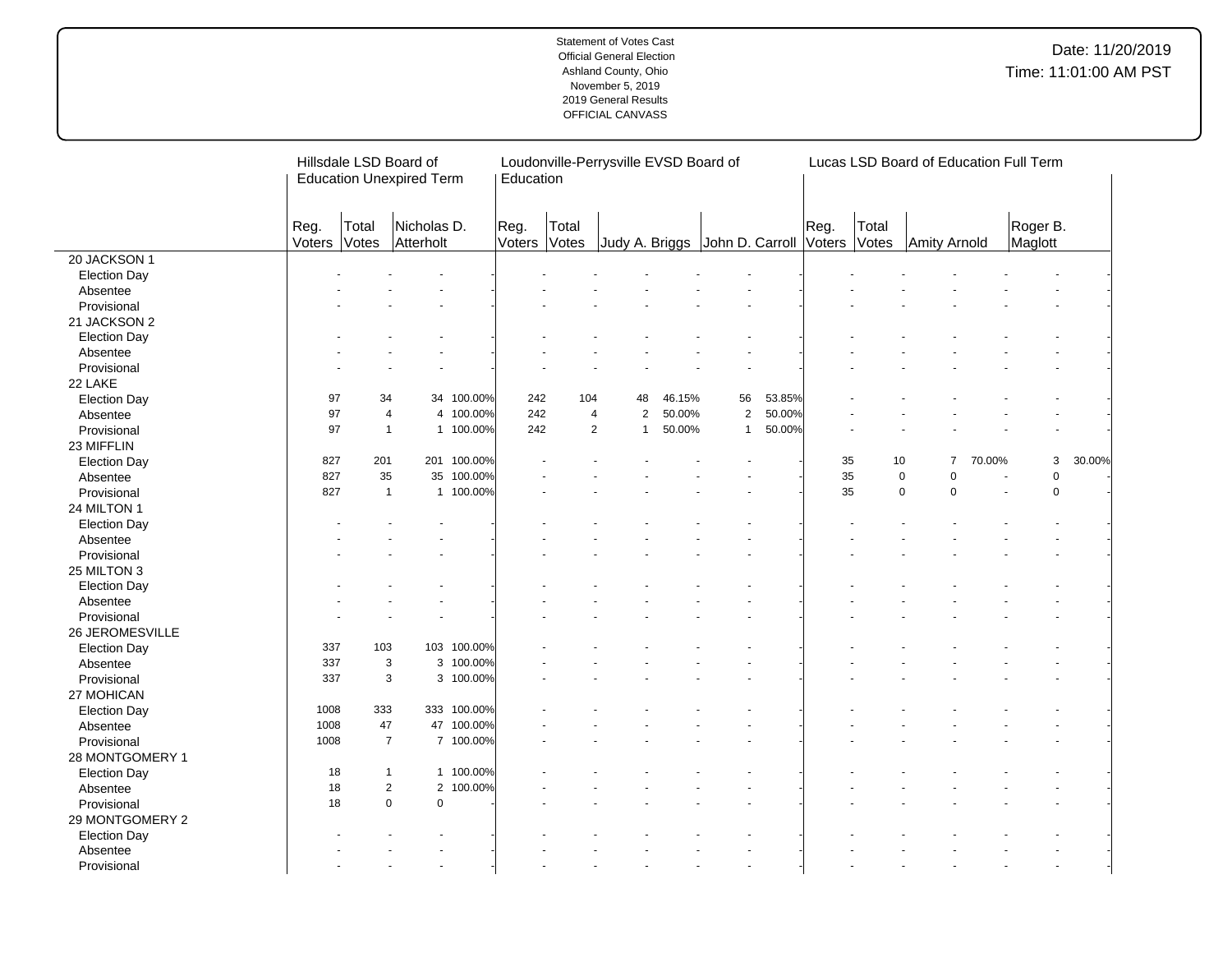|                |                                                                               |                              |                              |  | Ashland County, Ohio<br>November 5, 2019<br>2019 General Results<br>OFFICIAL CANVASS | <b>Statement of Votes Cast</b><br><b>Official General Election</b> |      |                       |                                                        |                     | Time: 11:01:00 AM PST | Date: 11/20/2019 |
|----------------|-------------------------------------------------------------------------------|------------------------------|------------------------------|--|--------------------------------------------------------------------------------------|--------------------------------------------------------------------|------|-----------------------|--------------------------------------------------------|---------------------|-----------------------|------------------|
| Reg.<br>Voters | Hillsdale LSD Board of<br><b>Education Unexpired Term</b><br> Total<br>lVotes | Education<br>Reg.<br> Voters | Total<br><i><b>Notes</b></i> |  | Loudonville-Perrysville EVSD Board of<br>Judy A. Briggs                              | John D. Carroll Voters                                             | Reg. | Total<br><b>Votes</b> | Lucas LSD Board of Education Full Term<br>Amity Arnold | Roger B.<br>Maglott |                       |                  |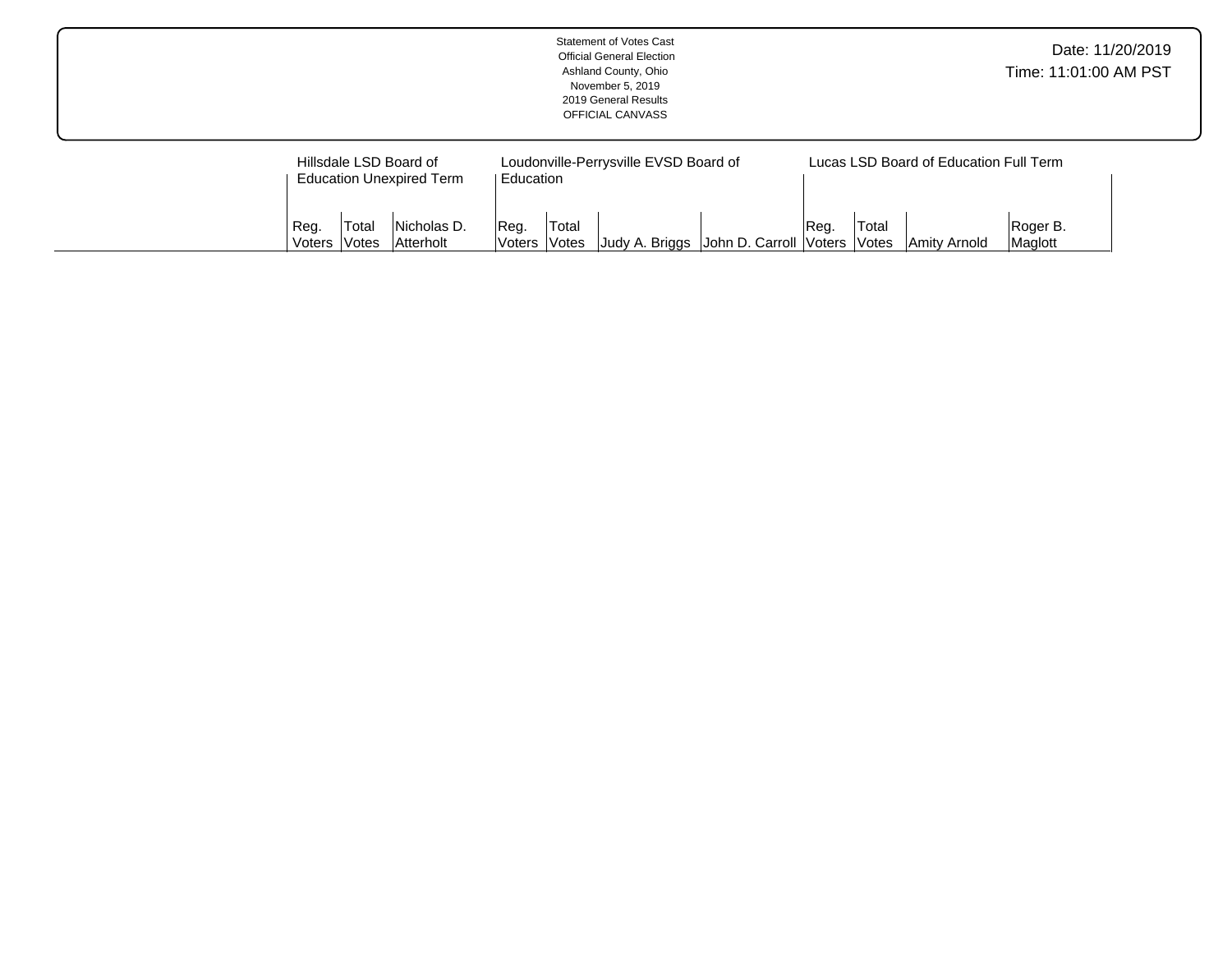| 30 MONTGOMERY 3     |      |             |             |              |      |      |     |        |     |        |    |             |             |                |             |        |  |
|---------------------|------|-------------|-------------|--------------|------|------|-----|--------|-----|--------|----|-------------|-------------|----------------|-------------|--------|--|
| <b>Election Day</b> |      |             |             |              |      |      |     |        |     |        |    |             |             |                |             |        |  |
| Absentee            |      |             |             |              |      |      |     |        |     |        |    |             |             |                |             |        |  |
| Provisional         |      |             |             |              |      |      |     |        |     |        |    |             |             |                |             |        |  |
| 31 ORANGE 1         |      |             |             |              |      |      |     |        |     |        |    |             |             |                |             |        |  |
| <b>Election Day</b> |      |             |             |              |      |      |     |        |     |        |    |             |             |                |             |        |  |
| Absentee            |      |             |             |              |      |      |     |        |     |        |    |             |             |                |             |        |  |
| Provisional         |      |             |             |              |      |      |     |        |     |        |    |             |             |                |             |        |  |
| 32 ORANGE 2         |      |             |             |              |      |      |     |        |     |        |    |             |             |                |             |        |  |
| <b>Election Day</b> |      |             |             |              |      |      |     |        |     |        |    |             |             |                |             |        |  |
| Absentee            |      |             |             |              |      |      |     |        |     |        |    |             |             |                |             |        |  |
| Provisional         |      |             |             |              |      |      |     |        |     |        |    |             |             |                |             |        |  |
| 33 PERRY            |      |             |             |              |      |      |     |        |     |        |    |             |             |                |             |        |  |
| <b>Election Day</b> | 320  | 78          | 78          | 100.00%      |      |      |     |        |     |        |    |             |             |                |             |        |  |
| Absentee            | 320  | 18          | 18          | 100.00%      |      |      |     |        |     |        |    |             |             |                |             |        |  |
| Provisional         | 320  | $\mathbf 0$ | $\pmb{0}$   |              |      |      |     |        |     |        |    |             |             |                |             |        |  |
| 34 RUGGLES          |      |             |             |              |      |      |     |        |     |        |    |             |             |                |             |        |  |
| <b>Election Day</b> |      |             |             |              |      |      |     |        |     |        |    |             |             |                |             |        |  |
| Absentee            |      |             |             |              |      |      |     |        |     |        |    |             |             |                |             |        |  |
| Provisional         |      |             |             |              |      |      |     |        |     |        |    |             |             |                |             |        |  |
| 35 SULLIVAN 1       |      |             |             |              |      |      |     |        |     |        |    |             |             |                |             |        |  |
| <b>Election Day</b> |      |             |             |              |      |      |     |        |     |        |    |             |             |                |             |        |  |
| Absentee            |      |             |             |              |      |      |     |        |     |        |    |             |             |                |             |        |  |
| Provisional         |      |             |             |              |      |      |     |        |     |        |    |             |             |                |             |        |  |
| 36 SULLIVAN 2       |      |             |             |              |      |      |     |        |     |        |    |             |             |                |             |        |  |
| <b>Election Day</b> |      |             |             |              |      |      |     |        |     |        |    |             |             |                |             |        |  |
| Absentee            |      |             |             |              |      |      |     |        |     |        |    |             |             |                |             |        |  |
| Provisional         |      |             |             |              |      |      |     |        |     |        |    |             |             |                |             |        |  |
| 37 TROY             |      |             |             |              |      |      |     |        |     |        |    |             |             |                |             |        |  |
| <b>Election Day</b> |      |             |             |              |      |      |     |        |     |        |    |             |             |                |             |        |  |
| Absentee            |      |             |             |              |      |      |     |        |     |        |    |             |             |                |             |        |  |
| Provisional         |      |             |             |              |      |      |     |        |     |        |    |             |             |                |             |        |  |
| 38 VERMILLION 1     |      |             |             |              |      |      |     |        |     |        |    |             |             |                |             |        |  |
| <b>Election Day</b> | 827  | 200         |             | 200 100.00%  |      |      |     |        |     |        |    |             |             |                |             |        |  |
| Absentee            | 827  | 21          | $21$        | 100.00%      |      |      |     |        |     |        |    |             |             |                |             |        |  |
| Provisional         | 827  | $\mathbf 0$ | $\mathbf 0$ |              |      |      |     |        |     |        |    |             |             |                |             |        |  |
| 39 VERMILLION 2     |      |             |             |              |      |      |     |        |     |        |    |             |             |                |             |        |  |
| <b>Election Day</b> | 1030 | 275         |             | 275 100.00%  |      |      |     |        |     |        |    |             |             |                |             |        |  |
| Absentee            | 1030 | 38          | 38          | 100.00%      |      |      |     |        |     |        |    |             |             |                |             |        |  |
| Provisional         | 1030 | $\mathsf 0$ | $\pmb{0}$   |              |      |      |     |        |     |        |    |             |             |                |             |        |  |
| Total               |      |             |             |              |      |      |     |        |     |        |    |             |             |                |             |        |  |
| <b>Election Day</b> | 4464 | 1225        |             | 1225 100.00% | 4256 | 1623 | 891 | 54.90% | 732 | 45.10% | 82 | 21          | 12          | 57.14%         | 9           | 42.86% |  |
| Absentee            | 4464 | 168         |             | 168 100.00%  | 4256 | 182  | 94  | 51.65% | 88  | 48.35% | 82 | $\mathbf 0$ | $\mathbf 0$ | $\overline{a}$ | $\mathbf 0$ |        |  |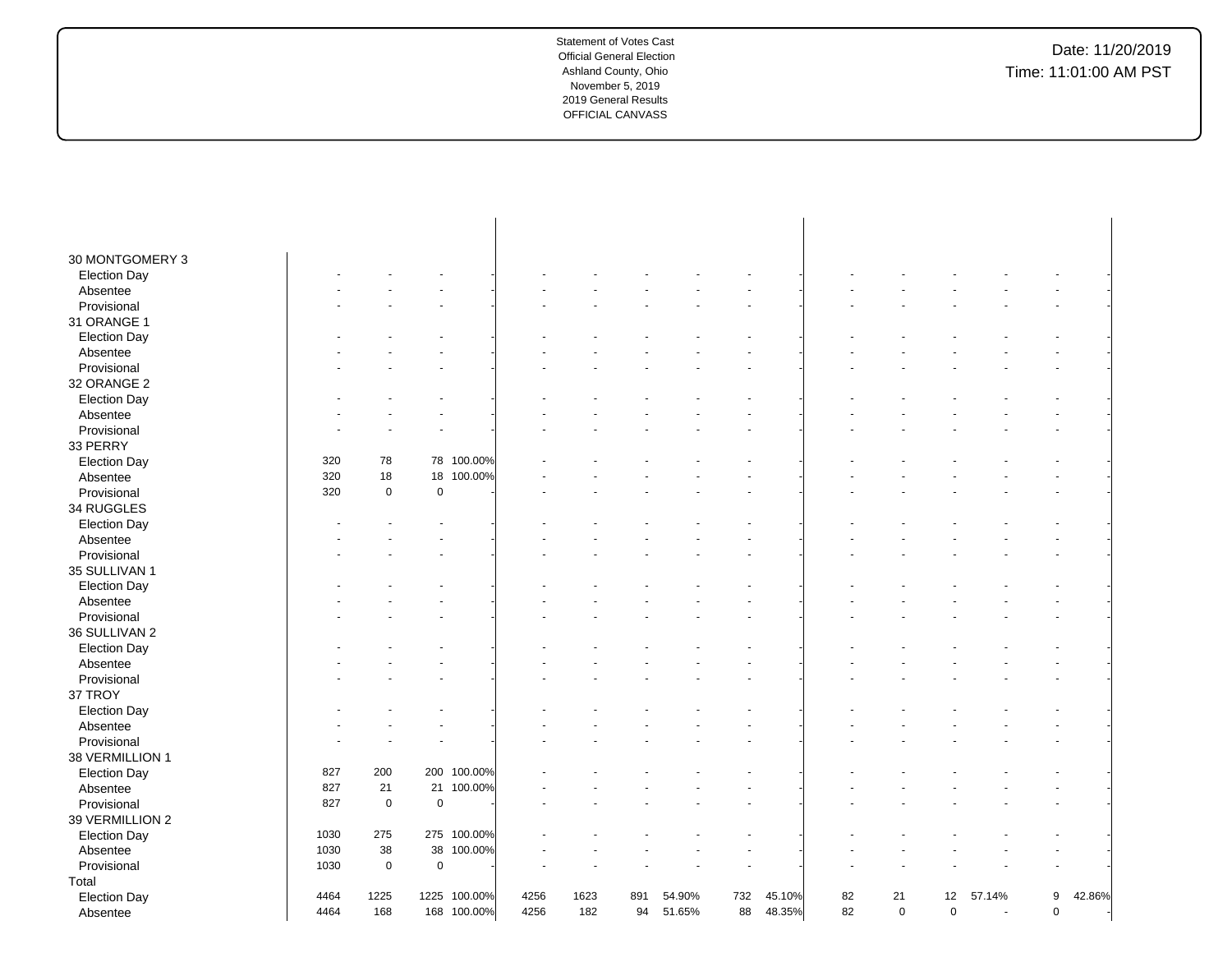| Provisional | 4464 | 12   | 12 100.00%      | 4256 | 21   | 12 <sup>12</sup> | 57.14% |     | 42.86% | 82 |    |     |        |        |
|-------------|------|------|-----------------|------|------|------------------|--------|-----|--------|----|----|-----|--------|--------|
| Total       | 4464 | 1405 | 100.00%<br>1405 | 4256 | 1826 | 997              | 54.60% | 829 | 45.40% | 82 | 21 | 12. | 57.14% | 42.86% |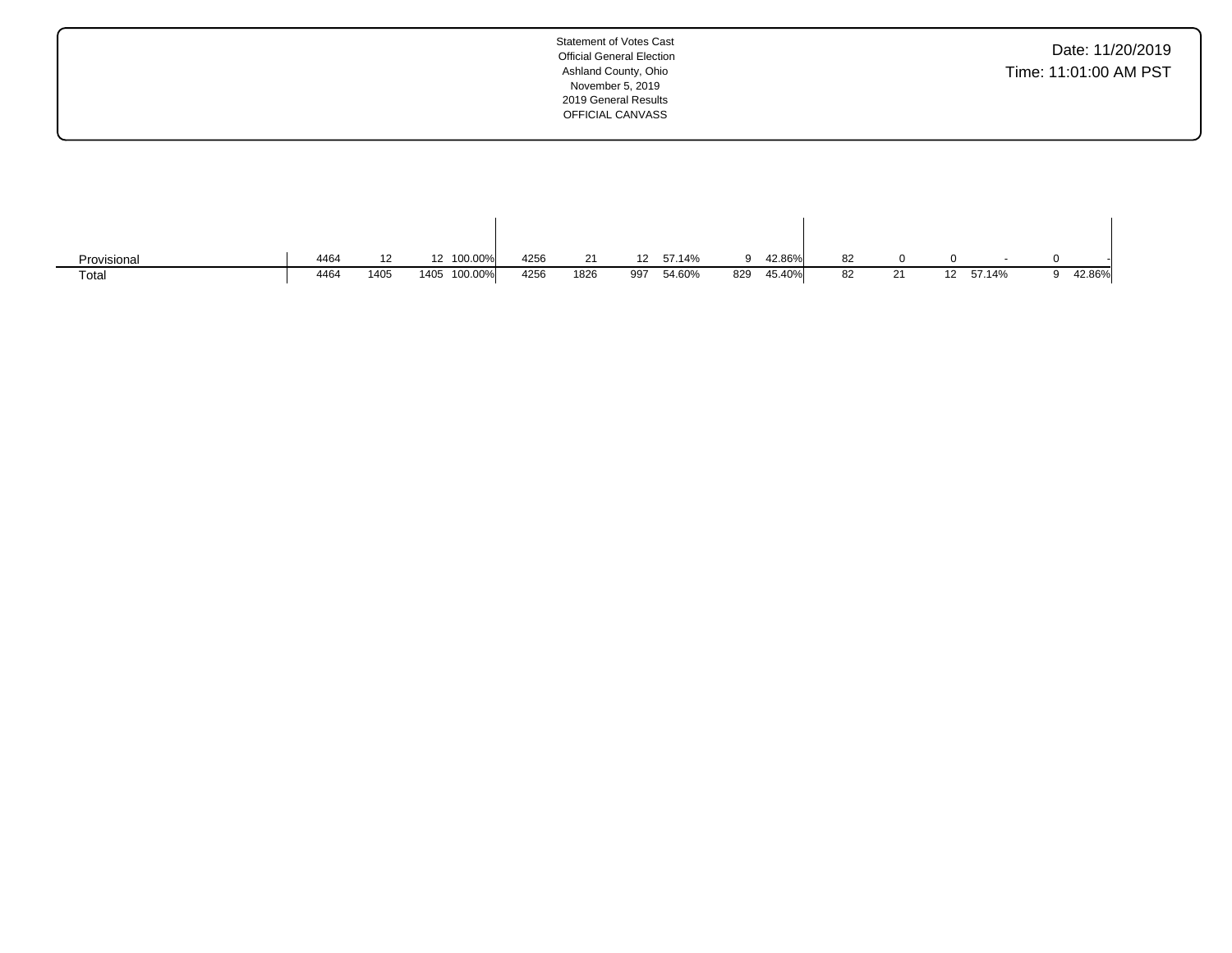|                      |                | Lucas LSD Board of Education Mapleton LSD Board of Education<br><b>Unexpired Term</b> |                  |                |                |                     |              |                      |                     |  |
|----------------------|----------------|---------------------------------------------------------------------------------------|------------------|----------------|----------------|---------------------|--------------|----------------------|---------------------|--|
|                      | Reg.<br>Voters | Total<br>Votes                                                                        | Wayne L.<br>Camp | Reg.<br>Voters | Total<br>Votes | Thomas H.<br>Donley | Shawn Grundy | Timothy R.<br>McKean | Melissa<br>VanHoose |  |
| Jursidiction Wide    |                |                                                                                       |                  |                |                |                     |              |                      |                     |  |
| 01 ASHLAND CITY 1- A |                |                                                                                       |                  |                |                |                     |              |                      |                     |  |
| <b>Election Day</b>  |                |                                                                                       |                  |                |                |                     |              |                      |                     |  |
| Absentee             |                |                                                                                       |                  |                |                |                     |              |                      |                     |  |
| Provisional          |                |                                                                                       |                  |                |                |                     |              |                      |                     |  |
| 02 ASHLAND CITY 1-B  |                |                                                                                       |                  |                |                |                     |              |                      |                     |  |
| <b>Election Day</b>  |                |                                                                                       |                  |                |                |                     |              |                      |                     |  |
| Absentee             |                |                                                                                       |                  |                |                |                     |              |                      |                     |  |
| Provisional          |                |                                                                                       |                  |                |                |                     |              |                      |                     |  |
| 03 ASHLAND CITY 1- C |                |                                                                                       |                  |                |                |                     |              |                      |                     |  |
| <b>Election Day</b>  |                |                                                                                       |                  |                |                |                     |              |                      |                     |  |
| Absentee             |                |                                                                                       |                  |                |                |                     |              |                      |                     |  |
| Provisional          |                |                                                                                       |                  |                |                |                     |              |                      |                     |  |
| 04 ASHLAND CITY 1- D |                |                                                                                       |                  |                |                |                     |              |                      |                     |  |
| <b>Election Day</b>  |                |                                                                                       |                  |                |                |                     |              |                      |                     |  |
| Absentee             |                |                                                                                       |                  |                |                |                     |              |                      |                     |  |
| Provisional          |                |                                                                                       |                  |                |                |                     |              |                      |                     |  |
| 05 ASHLAND CITY 2- A |                |                                                                                       |                  |                |                |                     |              |                      |                     |  |
| <b>Election Day</b>  |                |                                                                                       |                  |                |                |                     |              |                      |                     |  |
| Absentee             |                |                                                                                       |                  |                |                |                     |              |                      |                     |  |
| Provisional          |                |                                                                                       |                  |                |                |                     |              |                      |                     |  |
| 06 ASHLAND CITY 2-B  |                |                                                                                       |                  |                |                |                     |              |                      |                     |  |
| <b>Election Day</b>  |                |                                                                                       |                  |                |                |                     |              |                      |                     |  |
| Absentee             |                |                                                                                       |                  |                |                |                     |              |                      |                     |  |
| Provisional          |                |                                                                                       |                  |                |                |                     |              |                      |                     |  |
| 07 ASHLAND CITY 2- C |                |                                                                                       |                  |                |                |                     |              |                      |                     |  |
| <b>Election Day</b>  |                |                                                                                       |                  |                |                |                     |              |                      |                     |  |
| Absentee             |                |                                                                                       |                  |                |                |                     |              |                      |                     |  |
| Provisional          |                |                                                                                       |                  |                |                |                     |              |                      |                     |  |
| 08 ASHLAND CITY 3- A |                |                                                                                       |                  |                |                |                     |              |                      |                     |  |
| <b>Election Day</b>  |                |                                                                                       |                  |                |                |                     |              |                      |                     |  |
| Absentee             |                |                                                                                       |                  |                |                |                     |              |                      |                     |  |
| Provisional          |                |                                                                                       |                  |                |                |                     |              |                      |                     |  |
| 09 ASHLAND CITY 3- B |                |                                                                                       |                  |                |                |                     |              |                      |                     |  |
| <b>Election Day</b>  |                |                                                                                       |                  |                |                |                     |              |                      |                     |  |
| Absentee             |                |                                                                                       |                  |                |                |                     |              |                      |                     |  |
| Provisional          |                |                                                                                       | $\overline{a}$   |                |                |                     |              |                      |                     |  |
|                      |                |                                                                                       |                  |                |                |                     |              |                      |                     |  |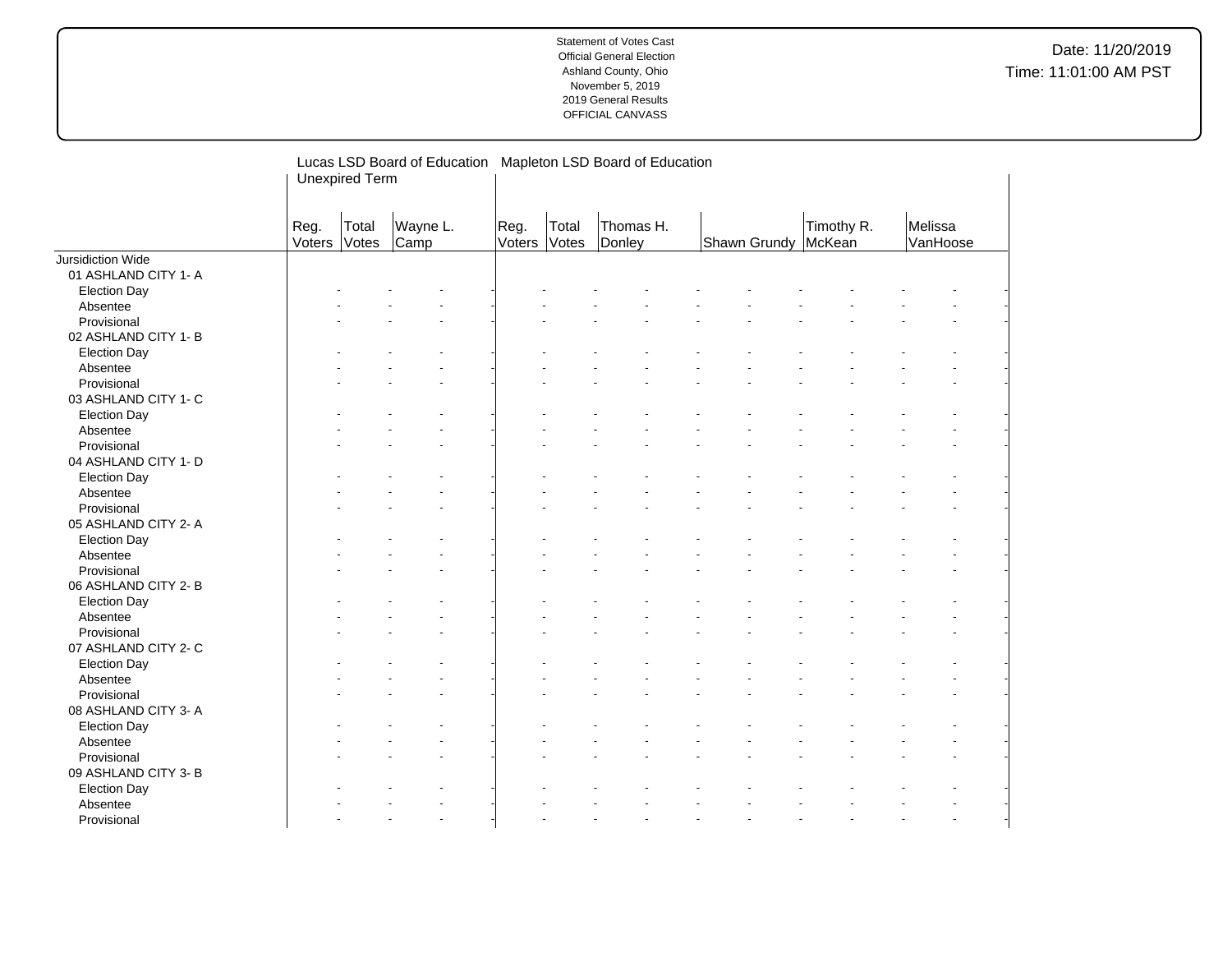|                      |                       | Lucas LSD Board of Education |                            |           |                |                | Mapleton LSD Board of Education |                      |                       |        |              |        |                     |                        |
|----------------------|-----------------------|------------------------------|----------------------------|-----------|----------------|----------------|---------------------------------|----------------------|-----------------------|--------|--------------|--------|---------------------|------------------------|
|                      | <b>Unexpired Term</b> |                              |                            |           |                |                |                                 |                      |                       |        |              |        |                     |                        |
|                      |                       |                              |                            |           |                |                |                                 |                      |                       |        |              |        |                     |                        |
|                      | Reg.<br>Voters        | Total<br>Votes               | Wayne L.<br>Camp           |           | Reg.<br>Voters | Total<br>Votes | Thomas H.<br>Donley             |                      | Shawn Grundy   McKean |        | Timothy R.   |        | Melissa<br>VanHoose |                        |
| 10 ASHLAND CITY 3- C |                       |                              |                            |           |                |                |                                 |                      |                       |        |              |        |                     |                        |
| <b>Election Day</b>  |                       |                              |                            |           |                |                |                                 |                      |                       |        |              |        |                     |                        |
| Absentee             |                       |                              |                            |           |                |                |                                 |                      |                       |        |              |        |                     |                        |
| Provisional          |                       |                              |                            |           |                |                |                                 |                      |                       |        |              |        |                     |                        |
| 11 ASHLAND CITY 3- D |                       |                              |                            |           |                |                |                                 |                      |                       |        |              |        |                     |                        |
| <b>Election Day</b>  |                       |                              |                            |           |                |                |                                 |                      |                       |        |              |        |                     |                        |
| Absentee             |                       |                              |                            |           |                |                |                                 |                      |                       |        |              |        |                     |                        |
| Provisional          |                       |                              |                            |           |                |                |                                 |                      |                       |        |              |        |                     |                        |
| 12 ASHLAND CITY 4-A  |                       |                              |                            |           |                |                |                                 |                      |                       |        |              |        |                     |                        |
| <b>Election Day</b>  |                       |                              |                            |           |                |                |                                 |                      |                       |        |              |        |                     |                        |
| Absentee             |                       |                              |                            |           |                |                |                                 |                      |                       |        |              |        |                     |                        |
| Provisional          |                       |                              |                            |           |                |                |                                 |                      |                       |        |              |        |                     |                        |
| 13 ASHLAND CITY 4-B  |                       |                              |                            |           |                |                |                                 |                      |                       |        |              |        |                     |                        |
| <b>Election Day</b>  |                       |                              |                            |           |                |                |                                 |                      |                       |        |              |        |                     |                        |
| Absentee             |                       |                              |                            |           |                |                |                                 |                      |                       |        |              |        |                     |                        |
| Provisional          |                       |                              |                            |           |                |                |                                 |                      |                       |        |              |        |                     |                        |
| 14 ASHLAND CITY 4- C |                       |                              |                            |           |                |                |                                 |                      |                       |        |              |        |                     |                        |
| <b>Election Day</b>  |                       |                              |                            |           |                |                |                                 |                      |                       |        |              |        |                     |                        |
| Absentee             |                       |                              |                            |           |                |                |                                 |                      |                       |        |              |        |                     |                        |
| Provisional          |                       |                              |                            |           |                |                |                                 |                      |                       |        |              |        |                     |                        |
| 15 CLEAR CREEK       |                       |                              |                            |           |                |                |                                 |                      |                       |        |              |        |                     |                        |
| <b>Election Day</b>  |                       |                              |                            |           | 13             |                | 3<br>$\mathbf{1}$               | 33.33%               | $\mathbf{1}$          | 33.33% | $\mathbf{1}$ | 33.33% | 0                   |                        |
| Absentee             |                       |                              |                            |           | 13             |                | 3<br>$\mathbf 0$                | $\ddot{\phantom{1}}$ | $\mathbf{1}$          | 33.33% | $\mathbf{1}$ | 33.33% |                     | $\mathbf{1}$<br>33.33% |
| Provisional          |                       |                              |                            |           | 13             |                | $\pmb{0}$<br>$\mathbf 0$        | ä,                   | $\mathbf 0$           | ä,     | $\mathbf 0$  | ä,     | $\pmb{0}$           |                        |
| 16 LOUDONVILLE 1     |                       |                              |                            |           |                |                |                                 |                      |                       |        |              |        |                     |                        |
| <b>Election Day</b>  |                       |                              |                            |           |                |                |                                 |                      |                       |        |              |        |                     |                        |
| Absentee             |                       |                              |                            |           |                |                |                                 |                      |                       |        |              |        |                     |                        |
| Provisional          |                       |                              |                            |           |                |                |                                 |                      |                       |        |              |        |                     |                        |
| <b>17 GREEN 1</b>    |                       |                              |                            |           |                |                |                                 |                      |                       |        |              |        |                     |                        |
| <b>Election Day</b>  | 47                    |                              | 5                          | 5 100.00% |                |                |                                 |                      |                       |        |              |        |                     |                        |
| Absentee             | 47                    |                              | $\mathbf 0$<br>$\mathbf 0$ |           |                |                |                                 |                      |                       |        |              |        |                     |                        |
| Provisional          | 47                    |                              | $\pmb{0}$<br>$\mathbf 0$   |           |                |                |                                 |                      |                       |        |              |        |                     |                        |
| 18 GREEN 2           |                       |                              |                            |           |                |                |                                 |                      |                       |        |              |        |                     |                        |
| <b>Election Day</b>  |                       |                              |                            |           |                |                |                                 |                      |                       |        |              |        |                     |                        |
| Absentee             |                       |                              |                            |           |                |                |                                 |                      |                       |        |              |        |                     |                        |
| Provisional          |                       |                              |                            |           |                |                |                                 |                      |                       |        |              |        |                     |                        |
| 19 LOUDONVILLE 2     |                       |                              |                            |           |                |                |                                 |                      |                       |        |              |        |                     |                        |
| <b>Election Day</b>  |                       |                              |                            |           |                |                |                                 |                      |                       |        |              |        |                     |                        |
| Absentee             |                       |                              |                            |           |                |                |                                 |                      |                       |        |              |        |                     |                        |
| Provisional          |                       |                              | $\overline{a}$             |           |                |                |                                 |                      |                       |        |              |        |                     | $\overline{a}$         |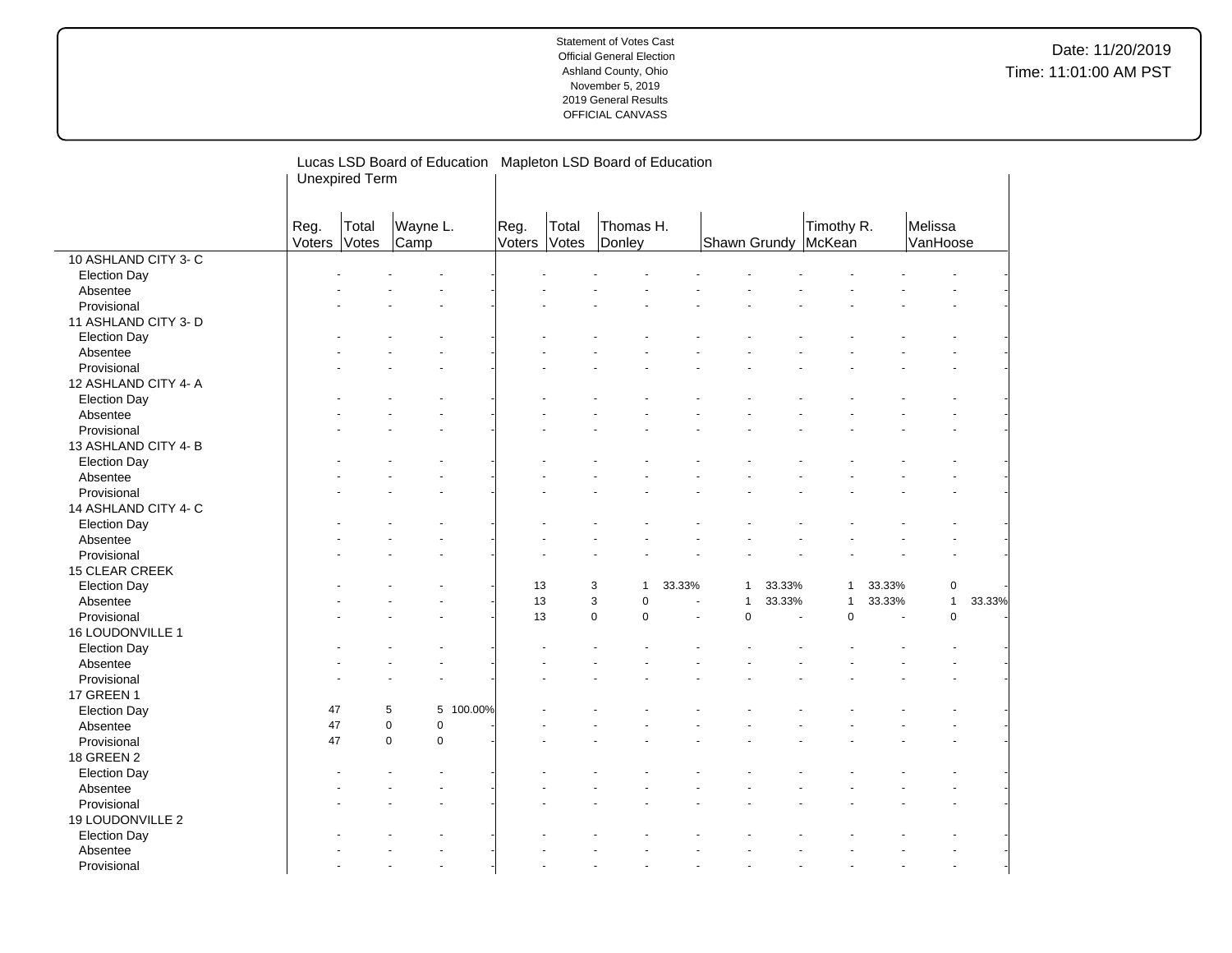|                         | Lucas LSD Board of Education Mapleton LSD Board of Education |       |                            |         |              |                |                  |                       |                |                          |                     |                       |              |        |
|-------------------------|--------------------------------------------------------------|-------|----------------------------|---------|--------------|----------------|------------------|-----------------------|----------------|--------------------------|---------------------|-----------------------|--------------|--------|
|                         | <b>Unexpired Term</b>                                        |       |                            |         |              |                |                  |                       |                |                          |                     |                       |              |        |
|                         |                                                              |       |                            |         |              |                |                  |                       |                |                          |                     |                       |              |        |
|                         | Reg.                                                         | Total | Wayne L.                   |         | Reg.         | Total          | Thomas H.        |                       |                |                          | Timothy R.          |                       | Melissa      |        |
|                         | Voters                                                       | Votes | Camp                       |         | Voters Votes |                | Donley           |                       |                |                          | Shawn Grundy McKean |                       | VanHoose     |        |
| 20 JACKSON 1            |                                                              |       |                            |         |              |                |                  |                       |                |                          |                     |                       |              |        |
| <b>Election Day</b>     |                                                              |       |                            |         | 311          | 84             | 22               | 26.19%                | 21             | 25.00%                   | 21                  | 25.00%                | $20\,$       | 23.81% |
| Absentee                |                                                              |       |                            |         | 311          | 24             | $\boldsymbol{9}$ | 37.50%                | $\overline{7}$ | 29.17%                   | 6                   | 25.00%                | $\mathbf 2$  | 8.33%  |
| Provisional             |                                                              |       |                            |         | 311          | $\mathbf 0$    | $\pmb{0}$        | $\tilde{\phantom{a}}$ | $\mathbf 0$    | $\blacksquare$           | $\mathsf 0$         | $\tilde{\phantom{a}}$ | $\mathsf 0$  |        |
| 21 JACKSON 2            |                                                              |       |                            |         |              |                |                  |                       |                |                          |                     |                       |              |        |
| <b>Election Day</b>     |                                                              |       |                            |         | 720          | 341            | 114              | 33.43%                | 78             | 22.87%                   | 87                  | 25.51%                | 62           | 18.18% |
| Absentee                |                                                              |       |                            |         | 720          | 50             | 16               | 32.00%                | 15             | 30.00%                   | 13                  | 26.00%                | 6            | 12.00% |
| Provisional             |                                                              |       |                            |         | 720          | $\overline{4}$ | $\mathbf{1}$     | 25.00%                | 2              | 50.00%                   | $\mathbf 0$         |                       | $\mathbf{1}$ | 25.00% |
| 22 LAKE                 |                                                              |       |                            |         |              |                |                  |                       |                |                          |                     |                       |              |        |
| <b>Election Day</b>     |                                                              |       |                            |         |              |                |                  |                       |                |                          |                     |                       |              |        |
| Absentee                |                                                              |       |                            |         |              |                |                  |                       |                |                          |                     |                       |              |        |
| Provisional             |                                                              |       |                            |         |              |                |                  |                       |                |                          |                     |                       |              |        |
| 23 MIFFLIN              |                                                              |       |                            |         |              |                |                  |                       |                |                          |                     |                       |              |        |
| <b>Election Day</b>     | 35                                                           |       | 6<br>6                     | 100.00% |              |                |                  |                       |                |                          |                     |                       |              |        |
| Absentee                | 35                                                           |       | $\mathbf 0$<br>$\pmb{0}$   |         |              |                |                  |                       |                |                          |                     |                       |              |        |
| Provisional             | 35                                                           |       | $\mathbf 0$<br>$\mathbf 0$ |         |              |                |                  |                       |                |                          |                     |                       |              |        |
| 24 MILTON 1             |                                                              |       |                            |         |              |                |                  |                       |                |                          |                     |                       |              |        |
| <b>Election Day</b>     |                                                              |       |                            |         |              |                |                  |                       |                |                          |                     |                       |              |        |
| Absentee                |                                                              |       |                            |         |              |                |                  |                       |                |                          |                     |                       |              |        |
| Provisional             |                                                              |       |                            |         |              |                |                  |                       |                |                          |                     |                       |              |        |
| 25 MILTON 3             |                                                              |       |                            |         |              |                |                  |                       |                |                          |                     |                       |              |        |
| <b>Election Day</b>     |                                                              |       |                            |         |              |                |                  |                       |                |                          |                     |                       |              |        |
| Absentee                |                                                              |       |                            |         |              |                |                  |                       |                |                          |                     |                       |              |        |
| Provisional             |                                                              |       |                            |         |              |                |                  |                       |                |                          |                     |                       |              |        |
| 26 JEROMESVILLE         |                                                              |       |                            |         |              |                |                  |                       |                |                          |                     |                       |              |        |
| <b>Election Day</b>     |                                                              |       |                            |         |              |                |                  |                       |                |                          |                     |                       |              |        |
|                         |                                                              |       |                            |         |              |                |                  |                       |                |                          |                     |                       |              |        |
| Absentee<br>Provisional |                                                              |       |                            |         |              |                |                  |                       |                |                          |                     |                       |              |        |
|                         |                                                              |       |                            |         |              |                |                  |                       |                |                          |                     |                       |              |        |
| 27 MOHICAN              |                                                              |       |                            |         |              |                |                  |                       |                |                          |                     |                       |              |        |
| <b>Election Day</b>     |                                                              |       |                            |         |              |                |                  |                       |                |                          |                     |                       |              |        |
| Absentee                |                                                              |       |                            |         |              |                |                  |                       |                |                          |                     |                       |              |        |
| Provisional             |                                                              |       |                            |         |              |                |                  |                       |                |                          |                     |                       |              |        |
| 28 MONTGOMERY 1         |                                                              |       |                            |         |              |                |                  |                       |                |                          |                     |                       |              |        |
| <b>Election Day</b>     |                                                              |       |                            |         |              |                |                  |                       |                |                          |                     |                       |              |        |
| Absentee                |                                                              |       |                            |         |              |                |                  |                       |                |                          |                     |                       |              |        |
| Provisional             |                                                              |       |                            |         |              |                |                  |                       |                |                          |                     |                       |              |        |
| 29 MONTGOMERY 2         |                                                              |       |                            |         |              |                |                  |                       |                |                          |                     |                       |              |        |
| <b>Election Day</b>     |                                                              |       |                            |         | 141          | 48             | 16               | 33.33%                | 15             | 31.25%                   | 10                  | 20.83%                | 7            | 14.58% |
| Absentee                |                                                              |       |                            |         | 141          | 14             | 5                | 35.71%                | 5              | 35.71%                   | $\sqrt{2}$          | 14.29%                | 2            | 14.29% |
| Provisional             |                                                              |       |                            |         | 141          | $\mathbf 0$    | $\mathbf 0$      | $\overline{a}$        | $\mathbf 0$    | $\overline{\phantom{a}}$ | $\mathbf 0$         |                       | 0            |        |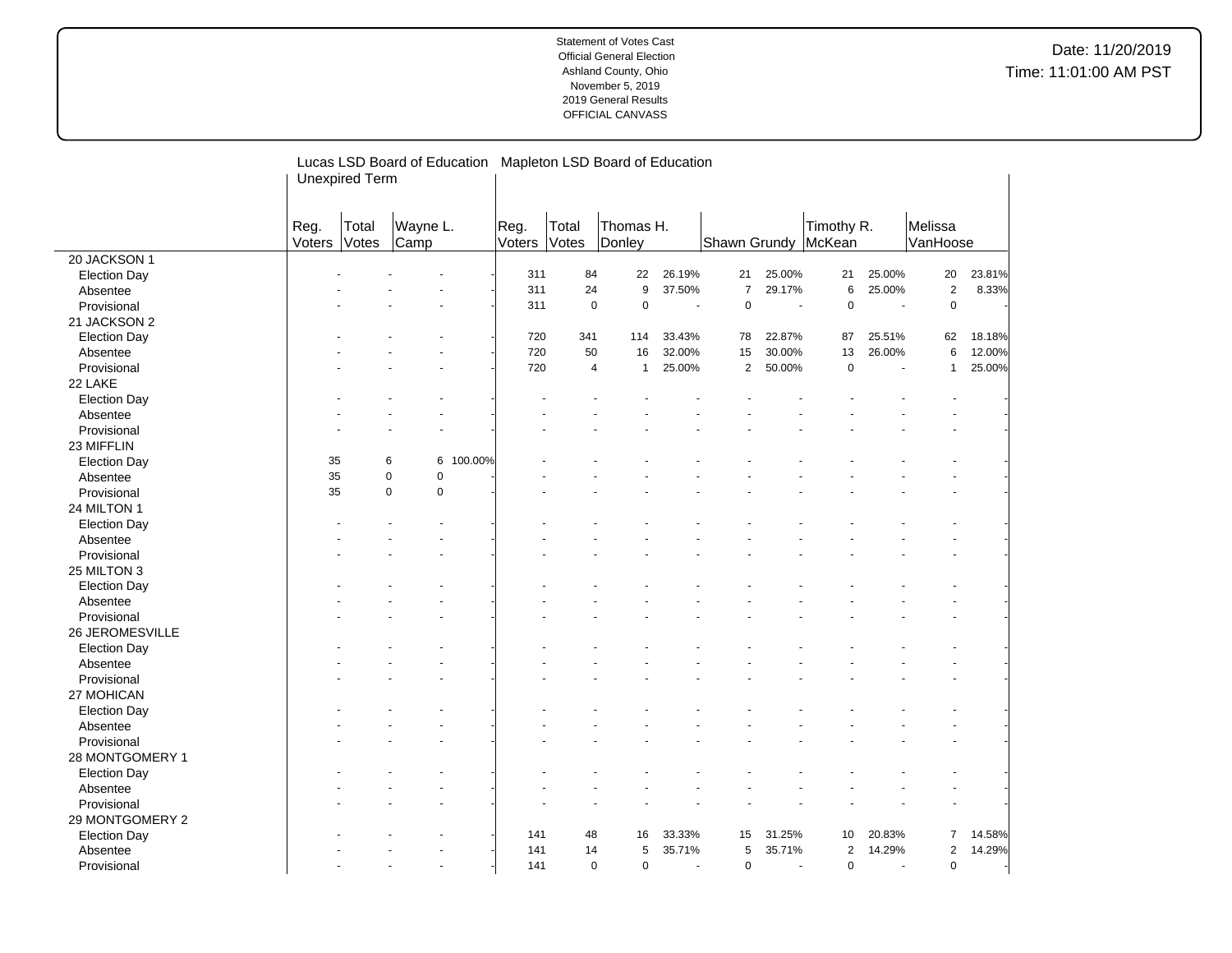|--|

|                             | Unexpired Term | Lucas LSD Board of Education Mapleton LSD Board of Education |                      |                    |                                          |                            |            |                            |
|-----------------------------|----------------|--------------------------------------------------------------|----------------------|--------------------|------------------------------------------|----------------------------|------------|----------------------------|
| Reg.<br>Voters <i>Votes</i> | 'Total         | Wavne L.<br>'Camp                                            | Req.<br>Voters Votes | <sup>I</sup> Total | <sup>1</sup> Thomas H.<br><b>IDonley</b> | <b>Shawn Grundy McKean</b> | Timothy R. | <b>Melissa</b><br>VanHoose |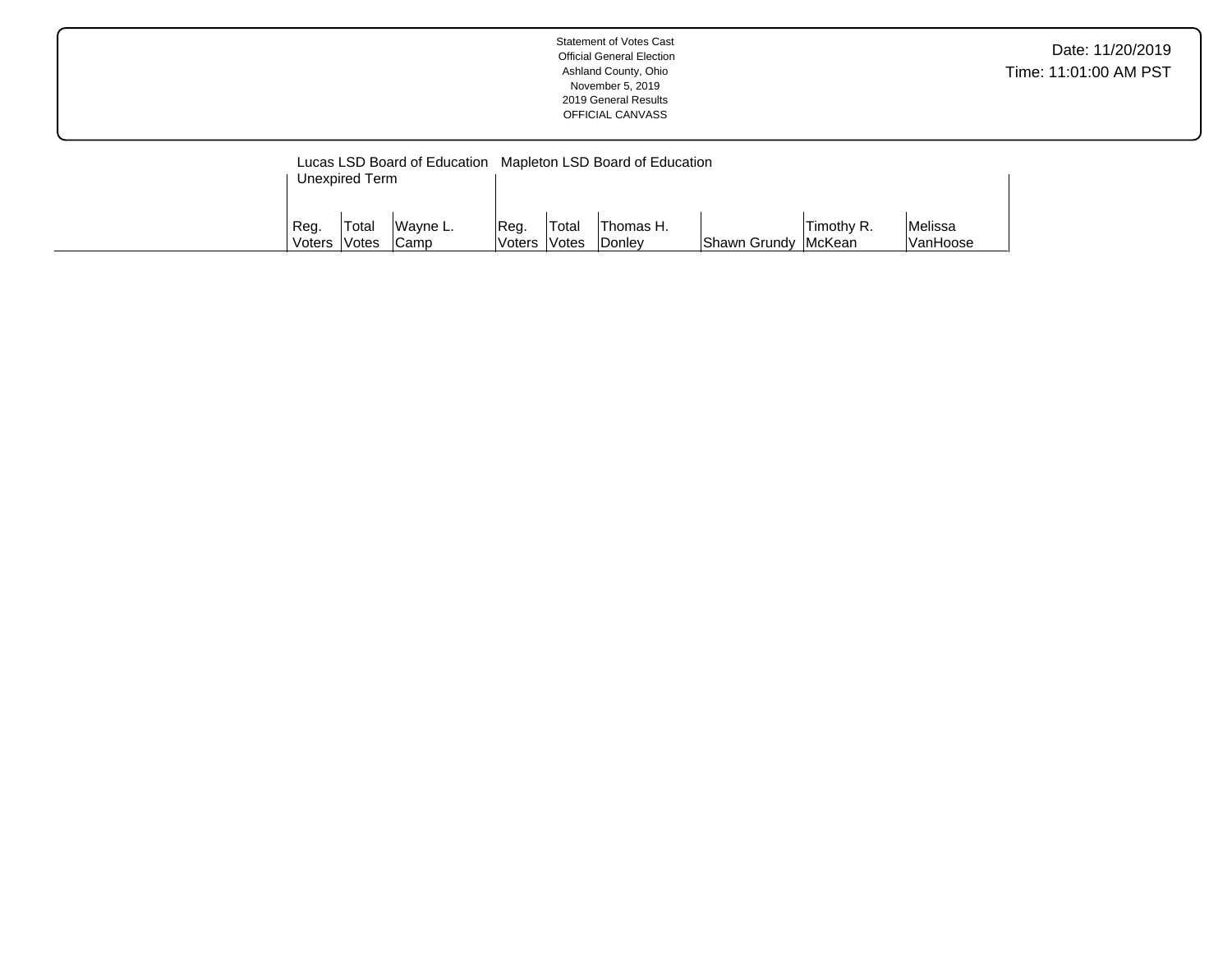| 30 MONTGOMERY 3         |    |             |             |         |      |              |                |                |                |                          |                |        |                |        |
|-------------------------|----|-------------|-------------|---------|------|--------------|----------------|----------------|----------------|--------------------------|----------------|--------|----------------|--------|
| <b>Election Day</b>     |    |             |             |         |      |              |                |                |                |                          |                |        |                |        |
| Absentee                |    |             |             |         |      |              |                |                |                |                          |                |        |                |        |
| Provisional             |    |             |             |         |      |              |                |                |                |                          |                |        |                |        |
| 31 ORANGE 1             |    |             |             |         |      |              |                |                |                |                          |                |        |                |        |
| <b>Election Day</b>     |    |             |             |         | 986  | 305          | 96             | 31.48%         | 72             | 23.61%                   | 71             | 23.28% | 66             | 21.64% |
| Absentee                |    |             |             |         | 986  | 46           | 17             | 36.96%         | 12             | 26.09%                   | 8              | 17.39% | 9              | 19.57% |
| Provisional             |    |             |             |         | 986  | $\mathbf 0$  | $\mathbf 0$    | $\sim$         | $\mathbf 0$    | $\sim$                   | $\mathbf 0$    | ÷,     | $\pmb{0}$      |        |
| 32 ORANGE 2             |    |             |             |         |      |              |                |                |                |                          |                |        |                |        |
| <b>Election Day</b>     |    |             |             |         | 576  | 170          | 52             | 30.59%         | 42             | 24.71%                   | 41             | 24.12% | 35             | 20.59% |
| Absentee                |    |             |             |         | 576  | 22           | $\overline{7}$ | 31.82%         | 5              | 22.73%                   | 5              | 22.73% | 5              | 22.73% |
| Provisional             |    |             |             |         | 576  | $\mathbf 0$  | $\mathbf 0$    | $\blacksquare$ | $\pmb{0}$      | $\overline{\phantom{a}}$ | $\mathbf 0$    | ÷,     | $\mathbf 0$    |        |
| 33 PERRY                |    |             |             |         |      |              |                |                |                |                          |                |        |                |        |
| <b>Election Day</b>     |    |             |             |         | 107  | 17           | $\overline{4}$ | 23.53%         | 4              | 23.53%                   | 4              | 23.53% | 5              | 29.41% |
| Absentee                |    |             |             |         | 107  | 27           | 9              | 33.33%         | $\overline{7}$ | 25.93%                   | $\overline{7}$ | 25.93% | $\overline{4}$ | 14.81% |
| Provisional             |    |             |             |         | 107  | $\mathbf 0$  | $\mathbf 0$    | $\sim$         | 0              | $\overline{\phantom{a}}$ | 0              | ÷,     | $\mathbf 0$    |        |
| 34 RUGGLES              |    |             |             |         |      |              |                |                |                |                          |                |        |                |        |
| <b>Election Day</b>     |    |             |             |         | 602  | 203          | 70             | 34.48%         | 47             | 23.15%                   | 48             | 23.65% | 38             | 18.72% |
| Absentee                |    |             |             |         | 602  | 28           | 10             | 35.71%         | $\overline{7}$ | 25.00%                   | 5              | 17.86% | 6              | 21.43% |
| Provisional             |    |             |             |         | 602  | $\mathbf{1}$ | $\mathbf 0$    |                | $\mathbf{1}$   | 100.00%                  | $\mathbf 0$    | ÷,     | $\pmb{0}$      |        |
| 35 SULLIVAN 1           |    |             |             |         |      |              |                |                |                |                          |                |        |                |        |
| <b>Election Day</b>     |    |             |             |         |      |              |                |                |                |                          |                |        |                |        |
| Absentee                |    |             |             |         |      |              |                |                |                |                          |                |        |                |        |
| Provisional             |    |             |             |         |      |              |                |                |                |                          |                |        |                |        |
| 36 SULLIVAN 2           |    |             |             |         |      |              |                |                |                |                          |                |        |                |        |
| <b>Election Day</b>     |    |             |             |         |      |              |                |                |                |                          |                |        |                |        |
| Absentee                |    |             |             |         |      |              |                |                |                |                          |                |        |                |        |
| Provisional             |    |             |             |         |      |              |                |                |                |                          |                |        |                |        |
| 37 TROY                 |    |             |             |         |      |              |                |                |                |                          |                |        |                |        |
| <b>Election Day</b>     |    |             |             |         | 748  | 312          | 96             | 30.77%         | 82             | 26.28%                   | 73             | 23.40% | 61             | 19.55% |
| Absentee                |    |             |             |         | 748  | 47           | 16             | 34.04%         | 12             | 25.53%                   | 10             | 21.28% | 9              | 19.15% |
| Provisional             |    |             |             |         | 748  | 3            | $\mathbf 0$    |                | $\mathbf{1}$   | 33.33%                   | 1              | 33.33% | $\mathbf{1}$   | 33.33% |
| 38 VERMILLION 1         |    |             |             |         |      |              |                |                |                |                          |                |        |                |        |
|                         |    |             |             |         |      |              |                |                |                |                          |                |        |                |        |
| <b>Election Day</b>     |    |             |             |         |      |              |                |                |                |                          |                |        |                |        |
| Absentee<br>Provisional |    |             |             |         |      |              |                |                |                |                          |                |        |                |        |
|                         |    |             |             |         |      |              |                |                |                |                          |                |        |                |        |
| 39 VERMILLION 2         |    |             |             |         |      |              |                |                |                |                          |                |        |                |        |
| <b>Election Day</b>     |    |             |             |         |      |              |                |                |                |                          |                |        |                |        |
| Absentee                |    |             |             |         |      |              |                |                |                |                          |                |        |                |        |
| Provisional             |    |             |             |         |      |              |                |                |                |                          |                |        |                |        |
| Total                   |    |             |             |         |      |              |                |                |                |                          |                |        |                |        |
| <b>Election Day</b>     | 82 | 11          | 11          | 100.00% | 4204 | 1483         | 471            | 31.76%         | 362            | 24.41%                   | 356            | 24.01% | 294            | 19.82% |
| Absentee                | 82 | $\mathbf 0$ | $\mathbf 0$ |         | 4204 | 261          | 89             | 34.10%         | 71             | 27.20%                   | 57             | 21.84% | 44             | 16.86% |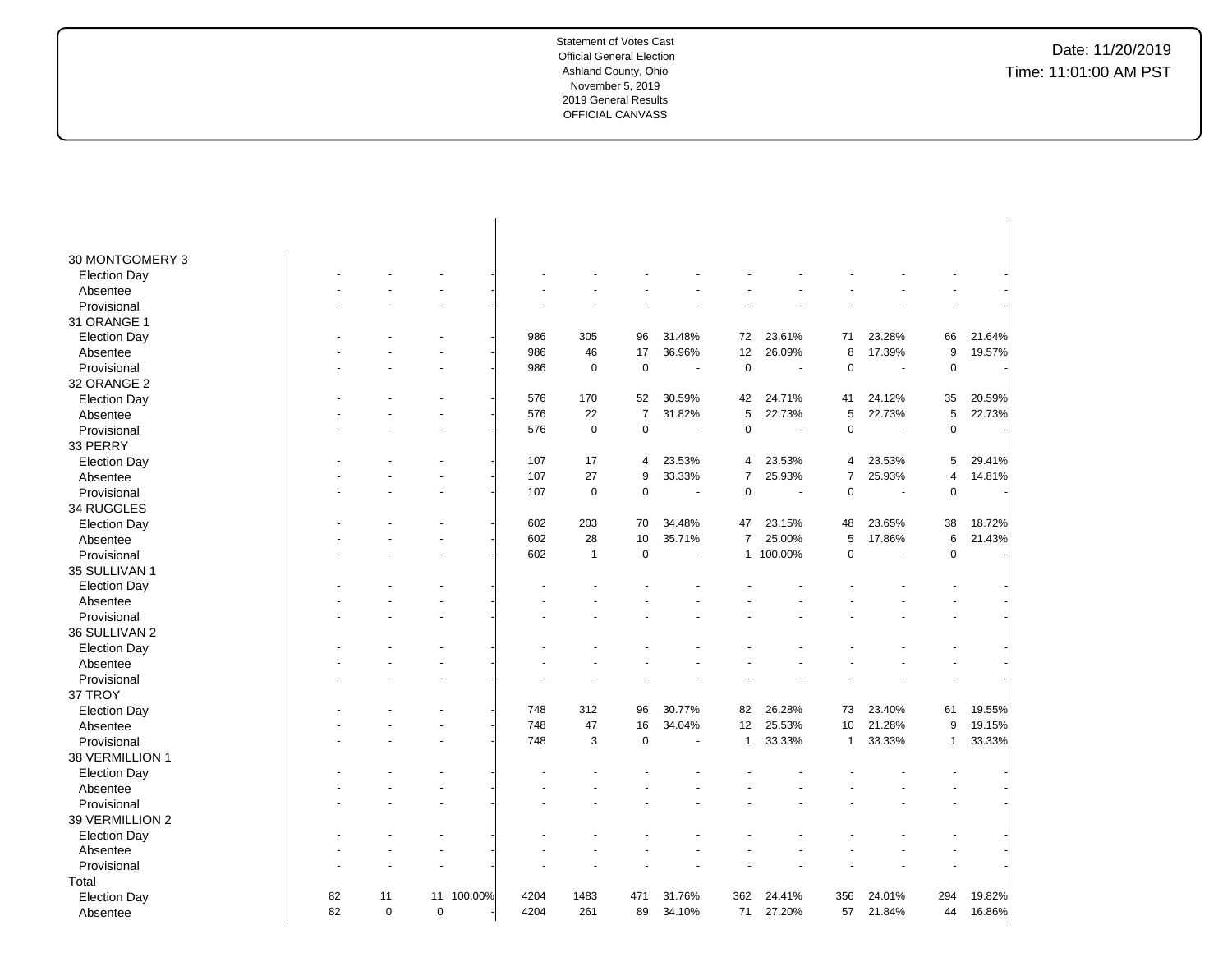Date: 11/20/2019 Time: 11:01:00 AM PST

| Provisional | 82 |         | 4204 |      |     | 12.50% |     | 50.00% |     | 12.50% |     | 25.00% |
|-------------|----|---------|------|------|-----|--------|-----|--------|-----|--------|-----|--------|
| Total       | 82 | 100.00% | 4204 | 1752 | 561 | 32.02% | 437 | 24.94% | 414 | 23.63% | 340 | 19.41% |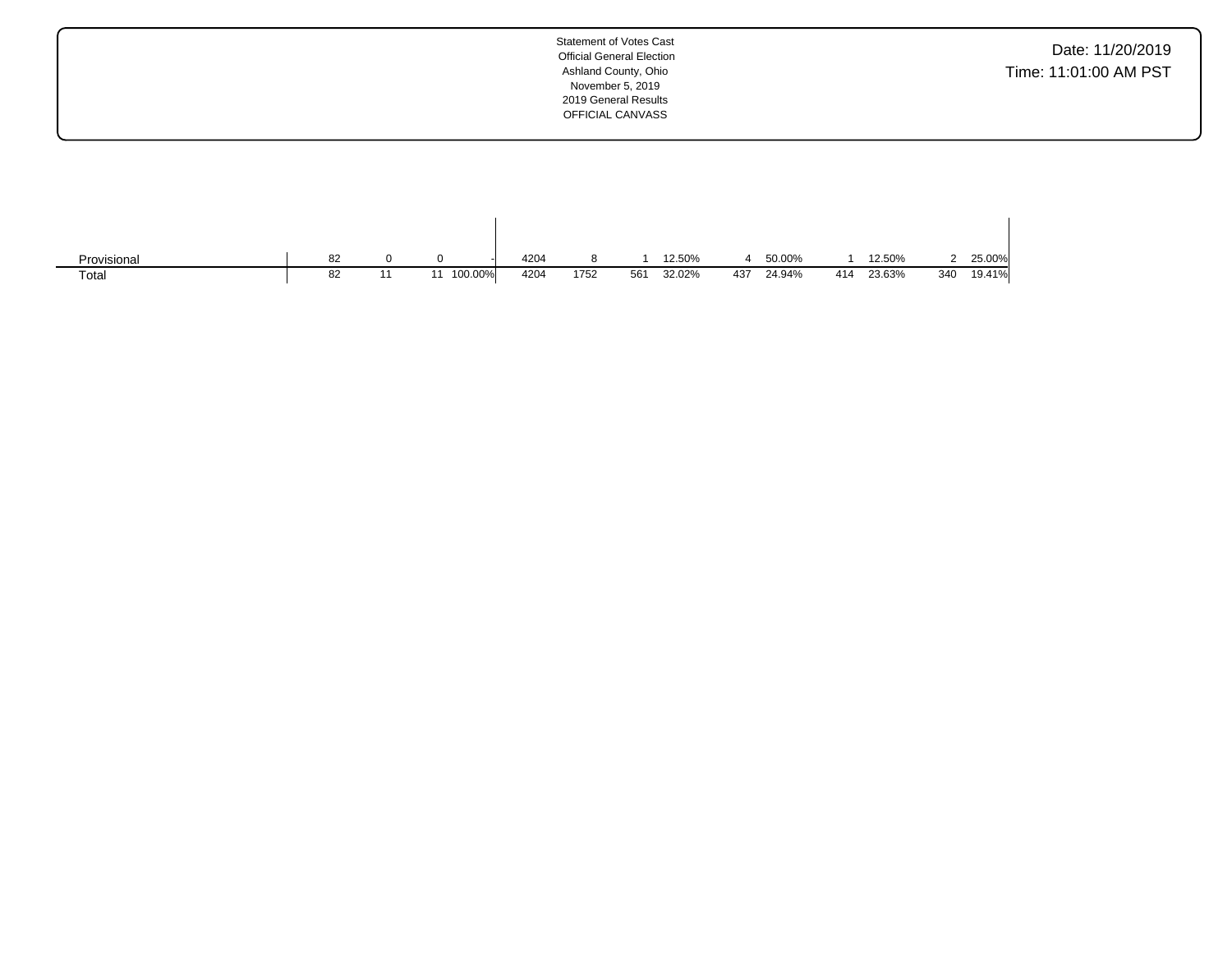|                      |                |                | New London LSD Board of Education |                            |                |                | Northwestern LSD Board of Education |               |                   |                |
|----------------------|----------------|----------------|-----------------------------------|----------------------------|----------------|----------------|-------------------------------------|---------------|-------------------|----------------|
|                      | Reg.<br>Voters | Total<br>Votes | Timothy J.<br>Grys                | No Valid<br>Petition Filed | Reg.<br>Voters | Total<br>Votes | Chuck Beck                          | John H. Smith | <b>Brad Stull</b> | Kim R. Wellert |
| Jursidiction Wide    |                |                |                                   |                            |                |                |                                     |               |                   |                |
| 01 ASHLAND CITY 1- A |                |                |                                   |                            |                |                |                                     |               |                   |                |
| <b>Election Day</b>  |                |                |                                   |                            |                |                |                                     |               |                   |                |
| Absentee             |                |                |                                   |                            |                |                |                                     |               |                   |                |
| Provisional          |                |                |                                   |                            |                |                |                                     |               |                   |                |
| 02 ASHLAND CITY 1- B |                |                |                                   |                            |                |                |                                     |               |                   |                |
| <b>Election Day</b>  |                |                |                                   |                            |                |                |                                     |               |                   |                |
| Absentee             |                |                |                                   |                            |                |                |                                     |               |                   |                |
| Provisional          |                |                |                                   |                            |                |                |                                     |               |                   |                |
| 03 ASHLAND CITY 1- C |                |                |                                   |                            |                |                |                                     |               |                   |                |
| <b>Election Day</b>  |                |                |                                   |                            |                |                |                                     |               |                   |                |
| Absentee             |                |                |                                   |                            |                |                |                                     |               |                   |                |
| Provisional          |                |                |                                   |                            |                |                |                                     |               |                   |                |
| 04 ASHLAND CITY 1- D |                |                |                                   |                            |                |                |                                     |               |                   |                |
| <b>Election Day</b>  |                |                |                                   |                            |                |                |                                     |               |                   |                |
| Absentee             |                |                |                                   |                            |                |                |                                     |               |                   |                |
| Provisional          |                |                |                                   |                            |                |                |                                     |               |                   |                |
| 05 ASHLAND CITY 2- A |                |                |                                   |                            |                |                |                                     |               |                   |                |
| <b>Election Day</b>  |                |                |                                   |                            |                |                |                                     |               |                   |                |
| Absentee             |                |                |                                   |                            |                |                |                                     |               |                   |                |
| Provisional          |                |                |                                   |                            |                |                |                                     |               |                   |                |
| 06 ASHLAND CITY 2-B  |                |                |                                   |                            |                |                |                                     |               |                   |                |
| <b>Election Day</b>  |                |                |                                   |                            |                |                |                                     |               |                   |                |
| Absentee             |                |                |                                   |                            |                |                |                                     |               |                   |                |
| Provisional          |                |                |                                   |                            |                |                |                                     |               |                   |                |
| 07 ASHLAND CITY 2- C |                |                |                                   |                            |                |                |                                     |               |                   |                |
| <b>Election Day</b>  |                |                |                                   |                            |                |                |                                     |               |                   |                |
| Absentee             |                |                |                                   |                            |                |                |                                     |               |                   |                |
| Provisional          |                |                |                                   |                            |                |                |                                     |               |                   |                |
| 08 ASHLAND CITY 3-A  |                |                |                                   |                            |                |                |                                     |               |                   |                |
|                      |                |                |                                   |                            |                |                |                                     |               |                   |                |
| <b>Election Day</b>  |                |                |                                   |                            |                |                |                                     |               |                   |                |
| Absentee             |                |                |                                   |                            |                |                |                                     |               |                   |                |
| Provisional          |                |                |                                   |                            |                |                |                                     |               |                   |                |
| 09 ASHLAND CITY 3- B |                |                |                                   |                            |                |                |                                     |               |                   |                |
| <b>Election Day</b>  |                |                |                                   |                            |                |                |                                     |               |                   |                |
| Absentee             |                |                |                                   |                            |                |                |                                     |               |                   |                |
| Provisional          |                |                |                                   |                            |                |                |                                     |               |                   |                |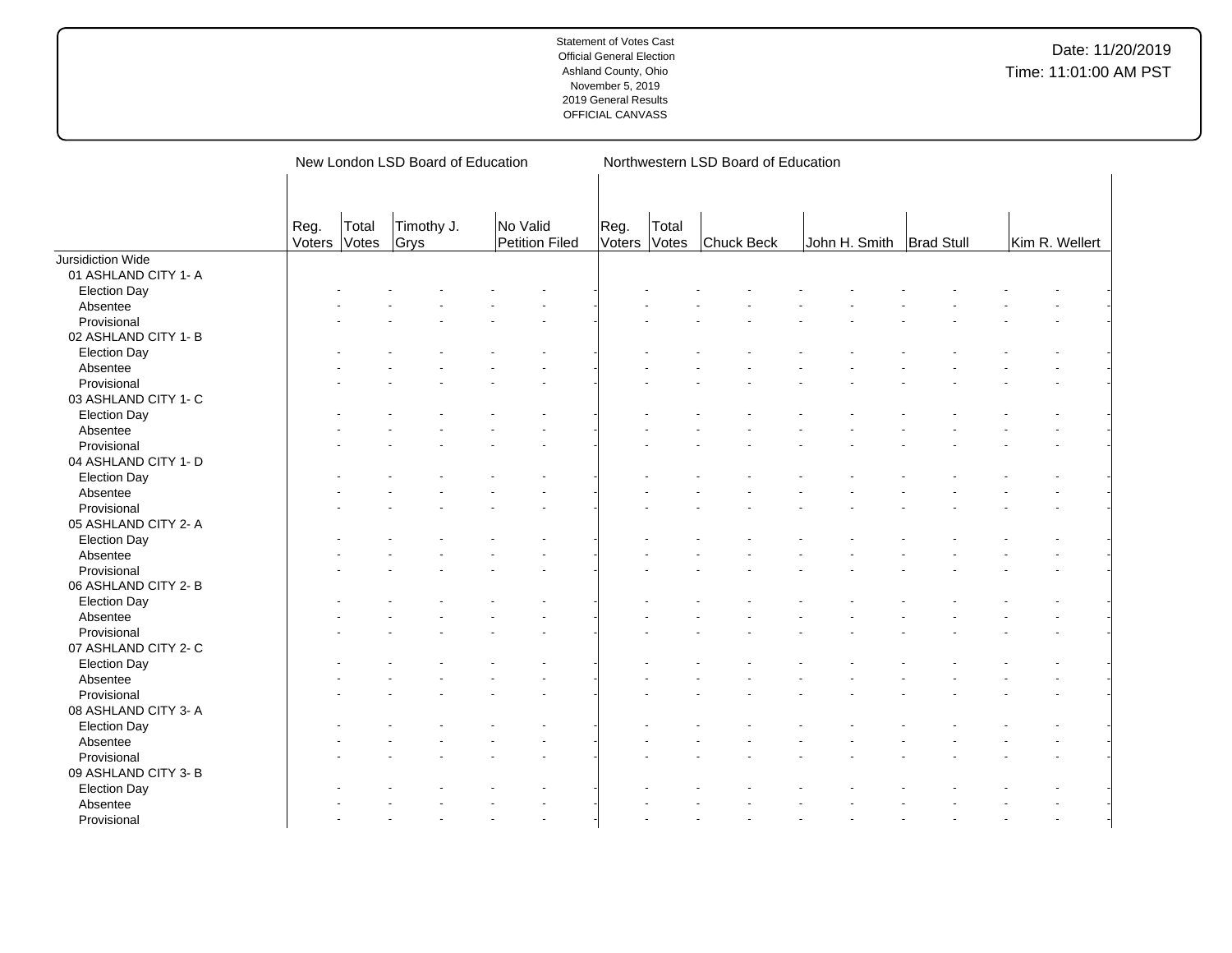|                         |                | New London LSD Board of Education |                    |                            |                      |       | Northwestern LSD Board of Education |                            |  |                |  |  |  |  |  |  |
|-------------------------|----------------|-----------------------------------|--------------------|----------------------------|----------------------|-------|-------------------------------------|----------------------------|--|----------------|--|--|--|--|--|--|
|                         |                |                                   |                    |                            |                      |       |                                     |                            |  |                |  |  |  |  |  |  |
|                         | Reg.<br>Voters | Total<br>Votes                    | Timothy J.<br>Grys | No Valid<br>Petition Filed | Reg.<br>Voters Votes | Total | Chuck Beck                          | John H. Smith   Brad Stull |  | Kim R. Wellert |  |  |  |  |  |  |
| 10 ASHLAND CITY 3-C     |                |                                   |                    |                            |                      |       |                                     |                            |  |                |  |  |  |  |  |  |
| <b>Election Day</b>     |                |                                   |                    |                            |                      |       |                                     |                            |  |                |  |  |  |  |  |  |
| Absentee                |                |                                   |                    |                            |                      |       |                                     |                            |  |                |  |  |  |  |  |  |
| Provisional             |                |                                   |                    |                            |                      |       |                                     |                            |  |                |  |  |  |  |  |  |
| 11 ASHLAND CITY 3- D    |                |                                   |                    |                            |                      |       |                                     |                            |  |                |  |  |  |  |  |  |
| <b>Election Day</b>     |                |                                   |                    |                            |                      |       |                                     |                            |  |                |  |  |  |  |  |  |
| Absentee                |                |                                   |                    |                            |                      |       |                                     |                            |  |                |  |  |  |  |  |  |
| Provisional             |                |                                   |                    |                            |                      |       |                                     |                            |  |                |  |  |  |  |  |  |
| 12 ASHLAND CITY 4- A    |                |                                   |                    |                            |                      |       |                                     |                            |  |                |  |  |  |  |  |  |
| <b>Election Day</b>     |                |                                   |                    |                            |                      |       |                                     |                            |  |                |  |  |  |  |  |  |
| Absentee                |                |                                   |                    |                            |                      |       |                                     |                            |  |                |  |  |  |  |  |  |
| Provisional             |                |                                   |                    |                            |                      |       |                                     |                            |  |                |  |  |  |  |  |  |
| 13 ASHLAND CITY 4-B     |                |                                   |                    |                            |                      |       |                                     |                            |  |                |  |  |  |  |  |  |
| <b>Election Day</b>     |                |                                   |                    |                            |                      |       |                                     |                            |  |                |  |  |  |  |  |  |
| Absentee                |                |                                   |                    |                            |                      |       |                                     |                            |  |                |  |  |  |  |  |  |
| Provisional             |                |                                   |                    |                            |                      |       |                                     |                            |  |                |  |  |  |  |  |  |
| 14 ASHLAND CITY 4- C    |                |                                   |                    |                            |                      |       |                                     |                            |  |                |  |  |  |  |  |  |
| <b>Election Day</b>     |                |                                   |                    |                            |                      |       |                                     |                            |  |                |  |  |  |  |  |  |
| Absentee                |                |                                   |                    |                            |                      |       |                                     |                            |  |                |  |  |  |  |  |  |
| Provisional             |                |                                   |                    |                            |                      |       |                                     |                            |  |                |  |  |  |  |  |  |
| 15 CLEAR CREEK          |                |                                   |                    |                            |                      |       |                                     |                            |  |                |  |  |  |  |  |  |
| <b>Election Day</b>     |                |                                   |                    |                            |                      |       |                                     |                            |  |                |  |  |  |  |  |  |
| Absentee                |                |                                   |                    |                            |                      |       |                                     |                            |  |                |  |  |  |  |  |  |
| Provisional             |                |                                   |                    |                            |                      |       |                                     |                            |  |                |  |  |  |  |  |  |
| 16 LOUDONVILLE 1        |                |                                   |                    |                            |                      |       |                                     |                            |  |                |  |  |  |  |  |  |
|                         |                |                                   |                    |                            |                      |       |                                     |                            |  |                |  |  |  |  |  |  |
| <b>Election Day</b>     |                |                                   |                    |                            |                      |       |                                     |                            |  |                |  |  |  |  |  |  |
| Absentee<br>Provisional |                |                                   |                    |                            |                      |       |                                     |                            |  |                |  |  |  |  |  |  |
|                         |                |                                   |                    |                            |                      |       |                                     |                            |  |                |  |  |  |  |  |  |
| 17 GREEN 1              |                |                                   |                    |                            |                      |       |                                     |                            |  |                |  |  |  |  |  |  |
| <b>Election Day</b>     |                |                                   |                    |                            |                      |       |                                     |                            |  |                |  |  |  |  |  |  |
| Absentee                |                |                                   |                    |                            |                      |       |                                     |                            |  |                |  |  |  |  |  |  |
| Provisional             |                |                                   |                    |                            |                      |       |                                     |                            |  |                |  |  |  |  |  |  |
| 18 GREEN 2              |                |                                   |                    |                            |                      |       |                                     |                            |  |                |  |  |  |  |  |  |
| <b>Election Day</b>     |                |                                   |                    |                            |                      |       |                                     |                            |  |                |  |  |  |  |  |  |
| Absentee                |                |                                   |                    |                            |                      |       |                                     |                            |  |                |  |  |  |  |  |  |
| Provisional             |                |                                   |                    |                            |                      |       |                                     |                            |  |                |  |  |  |  |  |  |
| 19 LOUDONVILLE 2        |                |                                   |                    |                            |                      |       |                                     |                            |  |                |  |  |  |  |  |  |
| <b>Election Day</b>     |                |                                   |                    |                            |                      |       |                                     |                            |  |                |  |  |  |  |  |  |
| Absentee                |                |                                   |                    |                            |                      |       |                                     |                            |  |                |  |  |  |  |  |  |
| Provisional             |                |                                   |                    |                            |                      |       |                                     |                            |  |                |  |  |  |  |  |  |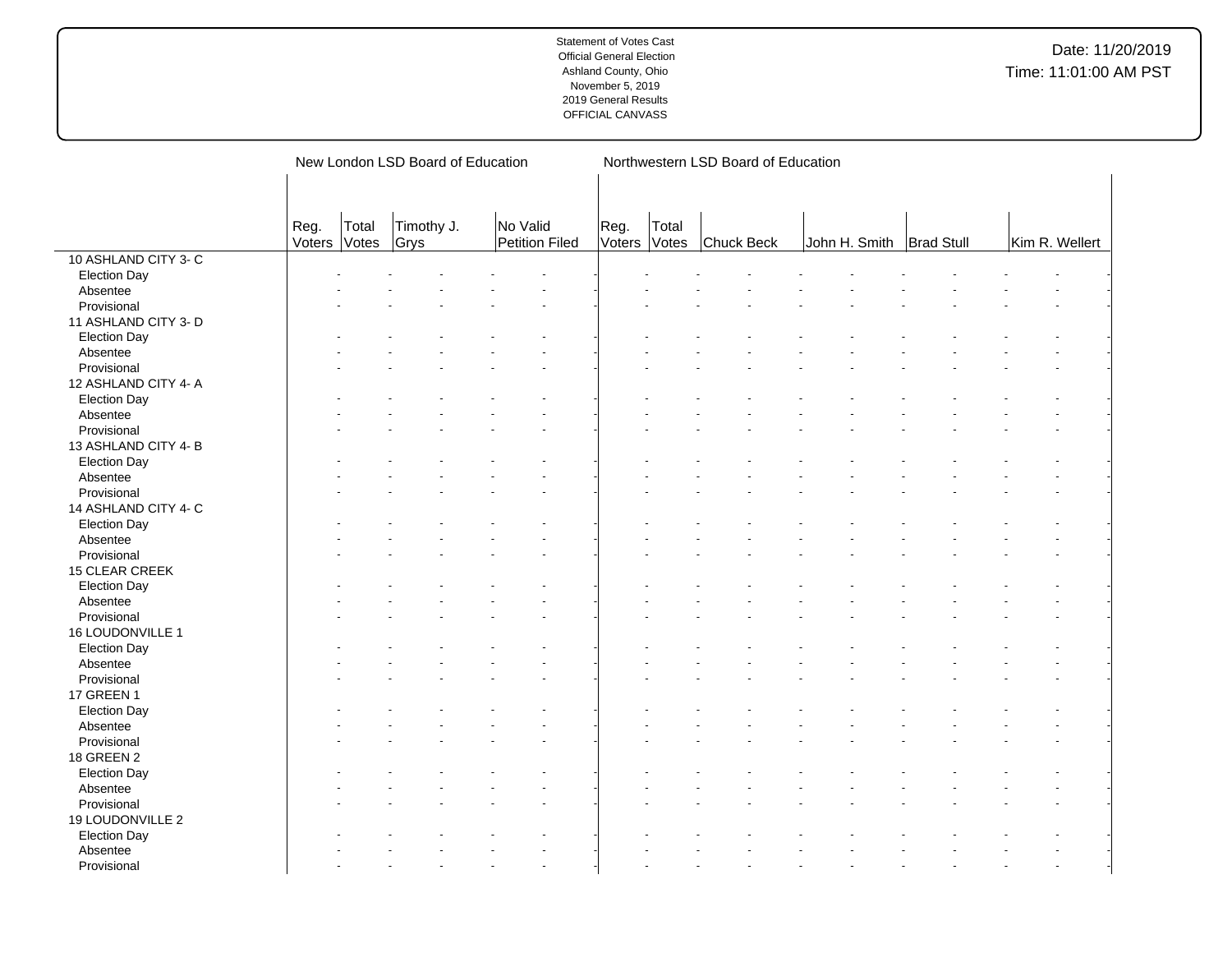|                     |                |                | New London LSD Board of Education |                            |                |                | Northwestern LSD Board of Education |        |                |        |                   |        |                |        |
|---------------------|----------------|----------------|-----------------------------------|----------------------------|----------------|----------------|-------------------------------------|--------|----------------|--------|-------------------|--------|----------------|--------|
|                     |                |                |                                   |                            |                |                |                                     |        |                |        |                   |        |                |        |
|                     | Reg.<br>Voters | Total<br>Votes | Timothy J.<br>Grys                | No Valid<br>Petition Filed | Reg.<br>Voters | Total<br>Votes | Chuck Beck                          |        | John H. Smith  |        | <b>Brad Stull</b> |        | Kim R. Wellert |        |
| 20 JACKSON 1        |                |                |                                   |                            |                |                |                                     |        |                |        |                   |        |                |        |
| <b>Election Day</b> |                |                |                                   |                            |                |                |                                     |        |                |        |                   |        |                |        |
| Absentee            |                |                |                                   |                            |                |                |                                     |        |                |        |                   |        |                |        |
| Provisional         |                |                |                                   |                            |                |                |                                     |        |                |        |                   |        |                |        |
| 21 JACKSON 2        |                |                |                                   |                            |                |                |                                     |        |                |        |                   |        |                |        |
| <b>Election Day</b> |                |                |                                   |                            | 94             | 53             | 13                                  | 24.53% | $\overline{7}$ | 13.21% | 17                | 32.08% | 16             | 30.19% |
| Absentee            |                |                |                                   |                            | 94             |                | $\,6$<br>$\mathbf 2$                | 33.33% |                | 16.67% | $\overline{2}$    | 33.33% | $\mathbf{1}$   | 16.67% |
| Provisional         |                |                |                                   |                            | 94             |                | $\mathsf 0$<br>0                    |        | $\mathbf 0$    |        | $\mathbf 0$       |        | $\mathbf 0$    |        |
| 22 LAKE             |                |                |                                   |                            |                |                |                                     |        |                |        |                   |        |                |        |
| <b>Election Day</b> |                |                |                                   |                            |                |                |                                     |        |                |        |                   |        |                |        |
| Absentee            |                |                |                                   |                            |                |                |                                     |        |                |        |                   |        |                |        |
| Provisional         |                |                |                                   |                            |                |                |                                     |        |                |        |                   |        |                |        |
| 23 MIFFLIN          |                |                |                                   |                            |                |                |                                     |        |                |        |                   |        |                |        |
| <b>Election Day</b> |                |                |                                   |                            |                |                |                                     |        |                |        |                   |        |                |        |
| Absentee            |                |                |                                   |                            |                |                |                                     |        |                |        |                   |        |                |        |
| Provisional         |                |                |                                   |                            |                |                |                                     |        |                |        |                   |        |                |        |
| 24 MILTON 1         |                |                |                                   |                            |                |                |                                     |        |                |        |                   |        |                |        |
| <b>Election Day</b> |                |                |                                   |                            |                |                |                                     |        |                |        |                   |        |                |        |
| Absentee            |                |                |                                   |                            |                |                |                                     |        |                |        |                   |        |                |        |
| Provisional         |                |                |                                   |                            |                |                |                                     |        |                |        |                   |        |                |        |
| 25 MILTON 3         |                |                |                                   |                            |                |                |                                     |        |                |        |                   |        |                |        |
| <b>Election Day</b> |                |                |                                   |                            |                |                |                                     |        |                |        |                   |        |                |        |
| Absentee            |                |                |                                   |                            |                |                |                                     |        |                |        |                   |        |                |        |
| Provisional         |                |                |                                   |                            |                |                |                                     |        |                |        |                   |        |                |        |
| 26 JEROMESVILLE     |                |                |                                   |                            |                |                |                                     |        |                |        |                   |        |                |        |
| <b>Election Day</b> |                |                |                                   |                            |                |                |                                     |        |                |        |                   |        |                |        |
| Absentee            |                |                |                                   |                            |                |                |                                     |        |                |        |                   |        |                |        |
| Provisional         |                |                |                                   |                            |                |                |                                     |        |                |        |                   |        |                |        |
| 27 MOHICAN          |                |                |                                   |                            |                |                |                                     |        |                |        |                   |        |                |        |
| <b>Election Day</b> |                |                |                                   |                            |                |                |                                     |        |                |        |                   |        |                |        |
| Absentee            |                |                |                                   |                            |                |                |                                     |        |                |        |                   |        |                |        |
| Provisional         |                |                |                                   |                            |                |                |                                     |        |                |        |                   |        |                |        |
| 28 MONTGOMERY 1     |                |                |                                   |                            |                |                |                                     |        |                |        |                   |        |                |        |
| <b>Election Day</b> |                |                |                                   |                            |                |                |                                     |        |                |        |                   |        |                |        |
| Absentee            |                |                |                                   |                            |                |                |                                     |        |                |        |                   |        |                |        |
| Provisional         |                |                |                                   |                            |                |                |                                     |        |                |        |                   |        |                |        |
| 29 MONTGOMERY 2     |                |                |                                   |                            |                |                |                                     |        |                |        |                   |        |                |        |
| <b>Election Day</b> |                |                |                                   |                            |                |                |                                     |        |                |        |                   |        |                |        |
| Absentee            |                |                |                                   |                            |                |                |                                     |        |                |        |                   |        |                |        |
| Provisional         |                |                |                                   |                            |                |                |                                     |        |                |        |                   |        |                |        |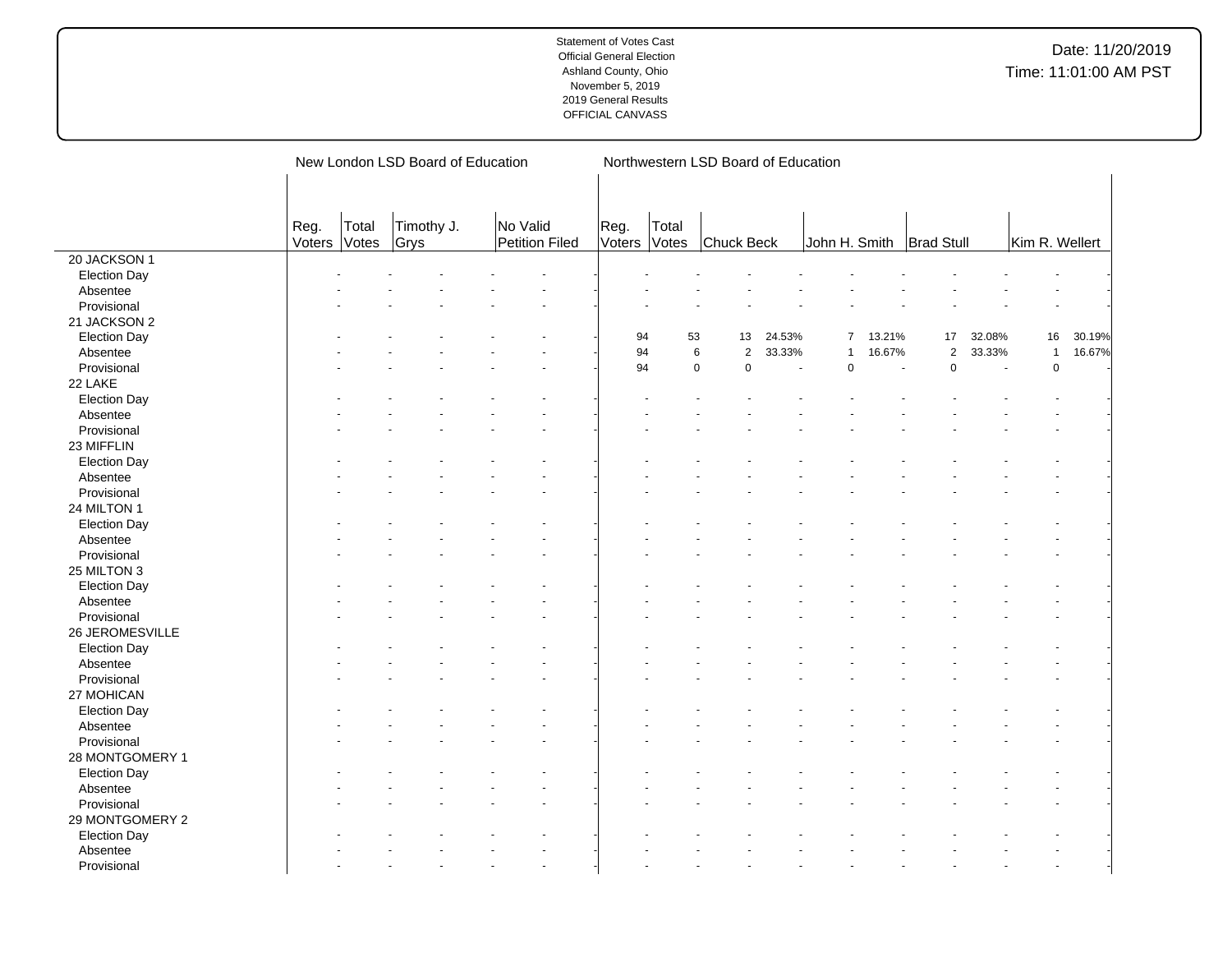|                                   | Statement of Votes Cast<br><b>Official General Election</b><br>Ashland County, Ohio<br>November 5, 2019<br>2019 General Results<br>OFFICIAL CANVASS | Date: 11/20/2019<br>Time: 11:01:00 AM PST |
|-----------------------------------|-----------------------------------------------------------------------------------------------------------------------------------------------------|-------------------------------------------|
| New London LSD Board of Education | Northwestern LSD Board of Education                                                                                                                 |                                           |

Reg. Voters Total

John H. Smith  $\vert$ Brad Stull Kim R. Wellert

Reg. Voters Total Votes Timothy J. Grys

No Valid Petition Filed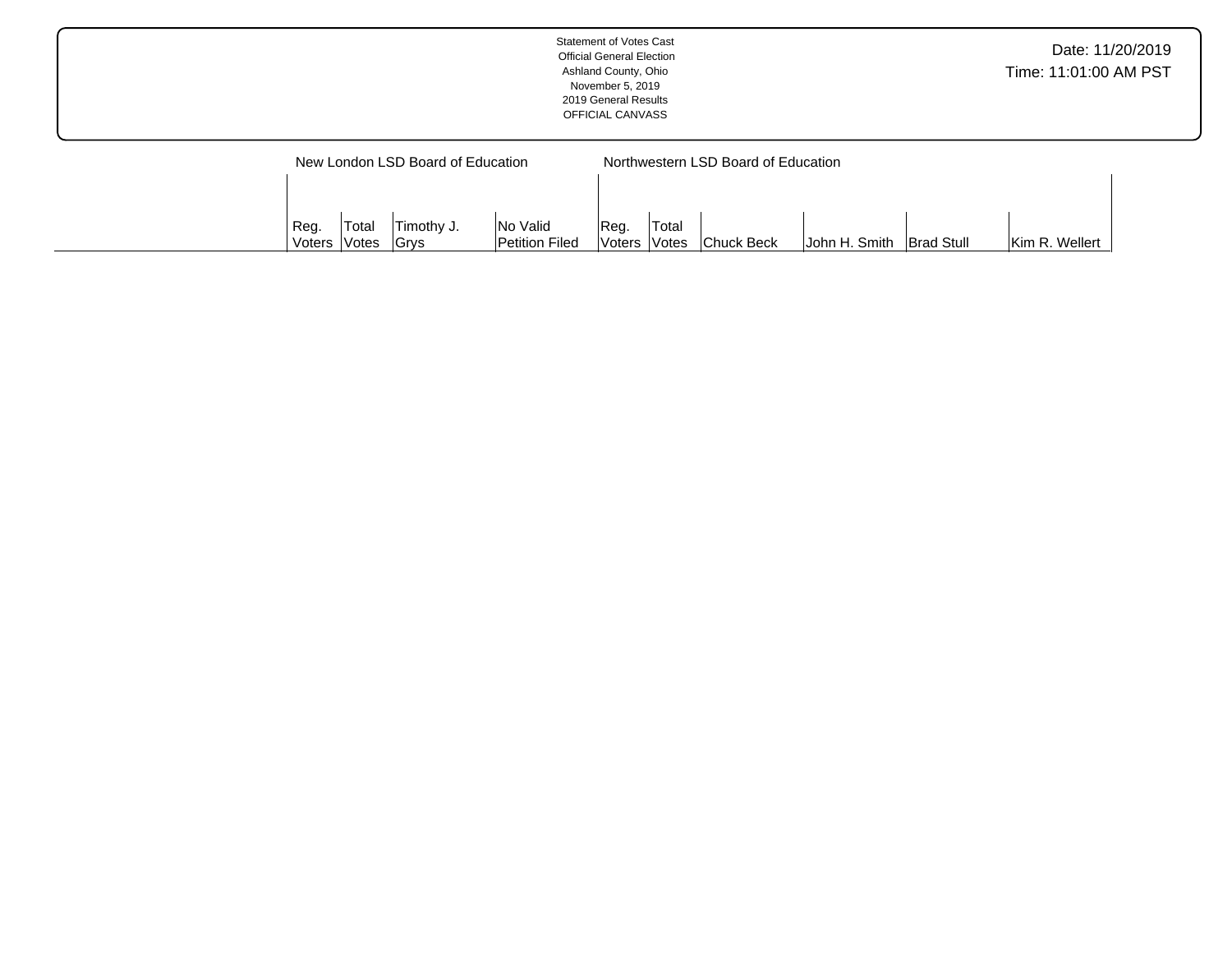| 30 MONTGOMERY 3     |                      |                |                      |             |     |                |                |        |                |                          |                |                          |              |        |
|---------------------|----------------------|----------------|----------------------|-------------|-----|----------------|----------------|--------|----------------|--------------------------|----------------|--------------------------|--------------|--------|
| <b>Election Day</b> |                      |                |                      |             |     |                |                |        |                |                          |                |                          |              |        |
| Absentee            |                      |                |                      |             |     |                |                |        |                |                          |                |                          |              |        |
| Provisional         |                      |                |                      |             |     |                |                |        |                |                          |                |                          |              |        |
| 31 ORANGE 1         |                      |                |                      |             |     |                |                |        |                |                          |                |                          |              |        |
| <b>Election Day</b> |                      |                |                      |             |     |                |                |        |                |                          |                |                          |              |        |
| Absentee            |                      |                |                      |             |     |                |                |        |                |                          |                |                          |              |        |
| Provisional         |                      |                |                      |             |     |                |                |        |                |                          |                |                          |              |        |
| 32 ORANGE 2         |                      |                |                      |             |     |                |                |        |                |                          |                |                          |              |        |
| <b>Election Day</b> |                      |                |                      |             |     |                |                |        |                |                          |                |                          |              |        |
| Absentee            |                      |                |                      |             |     |                |                |        |                |                          |                |                          |              |        |
| Provisional         |                      |                |                      |             |     |                |                |        |                |                          |                |                          |              |        |
| 33 PERRY            |                      |                |                      |             |     |                |                |        |                |                          |                |                          |              |        |
| <b>Election Day</b> |                      |                |                      |             | 170 | 100            | 25             | 25.00% | 32             | 32.00%                   | 31             | 31.00%                   | 12           | 12.00% |
| Absentee            |                      |                |                      |             | 170 | $\overline{5}$ | $\overline{1}$ | 20.00% | $\overline{2}$ | 40.00%                   | $\overline{2}$ | 40.00%                   | $\pmb{0}$    |        |
| Provisional         |                      |                |                      |             | 170 | $\pmb{0}$      | 0              | $\sim$ | 0              | $\overline{\phantom{a}}$ | 0              | $\overline{\phantom{a}}$ | $\pmb{0}$    |        |
| 34 RUGGLES          |                      |                |                      |             |     |                |                |        |                |                          |                |                          |              |        |
| <b>Election Day</b> | 10<br>$\overline{4}$ | 4              | 100.00%              | 0           |     |                |                |        |                |                          |                |                          |              |        |
| Absentee            | 10<br>$\mathbf 0$    | 0              | ÷,                   | 0           |     |                |                |        |                |                          |                |                          |              |        |
| Provisional         | $\mathbf 0$<br>10    | 0              |                      | $\pmb{0}$   |     |                |                |        |                |                          |                |                          |              |        |
| 35 SULLIVAN 1       |                      |                |                      |             |     |                |                |        |                |                          |                |                          |              |        |
| <b>Election Day</b> |                      |                |                      |             |     |                |                |        |                |                          |                |                          |              |        |
| Absentee            |                      |                |                      |             |     |                |                |        |                |                          |                |                          |              |        |
| Provisional         |                      |                |                      |             |     |                |                |        |                |                          |                |                          |              |        |
| 36 SULLIVAN 2       |                      |                |                      |             |     |                |                |        |                |                          |                |                          |              |        |
| <b>Election Day</b> |                      |                |                      |             |     |                |                |        |                |                          |                |                          |              |        |
| Absentee            |                      |                |                      |             |     |                |                |        |                |                          |                |                          |              |        |
| Provisional         |                      |                |                      |             |     |                |                |        |                |                          |                |                          |              |        |
| 37 TROY             |                      |                |                      |             |     |                |                |        |                |                          |                |                          |              |        |
| <b>Election Day</b> |                      |                |                      |             |     |                |                |        |                |                          |                |                          |              |        |
| Absentee            |                      |                |                      |             |     |                |                |        |                |                          |                |                          |              |        |
| Provisional         |                      |                |                      |             |     |                |                |        |                |                          |                |                          |              |        |
| 38 VERMILLION 1     |                      |                |                      |             |     |                |                |        |                |                          |                |                          |              |        |
| <b>Election Day</b> |                      |                |                      |             |     |                |                |        |                |                          |                |                          |              |        |
| Absentee            |                      |                |                      |             |     |                |                |        |                |                          |                |                          |              |        |
| Provisional         |                      |                |                      |             |     |                |                |        |                |                          |                |                          |              |        |
| 39 VERMILLION 2     |                      |                |                      |             |     |                |                |        |                |                          |                |                          |              |        |
| <b>Election Day</b> |                      |                |                      |             |     |                |                |        |                |                          |                |                          |              |        |
| Absentee            |                      |                |                      |             |     |                |                |        |                |                          |                |                          |              |        |
| Provisional         |                      |                |                      |             |     |                |                |        |                |                          |                |                          |              |        |
| Total               |                      |                |                      |             |     |                |                |        |                |                          |                |                          |              |        |
|                     | 10<br>4              | $\overline{4}$ | 100.00%              | $\pmb{0}$   | 264 | 153            | 38             | 24.84% | 39             | 25.49%                   | 48             | 31.37%                   | 28           | 18.30% |
| <b>Election Day</b> | 10<br>$\mathbf 0$    | $\mathbf 0$    |                      | $\mathbf 0$ | 264 | 11             |                |        |                |                          |                |                          |              | 9.09%  |
| Absentee            |                      |                | $\ddot{\phantom{1}}$ |             |     |                | 3              | 27.27% | 3              | 27.27%                   | $\overline{4}$ | 36.36%                   | $\mathbf{1}$ |        |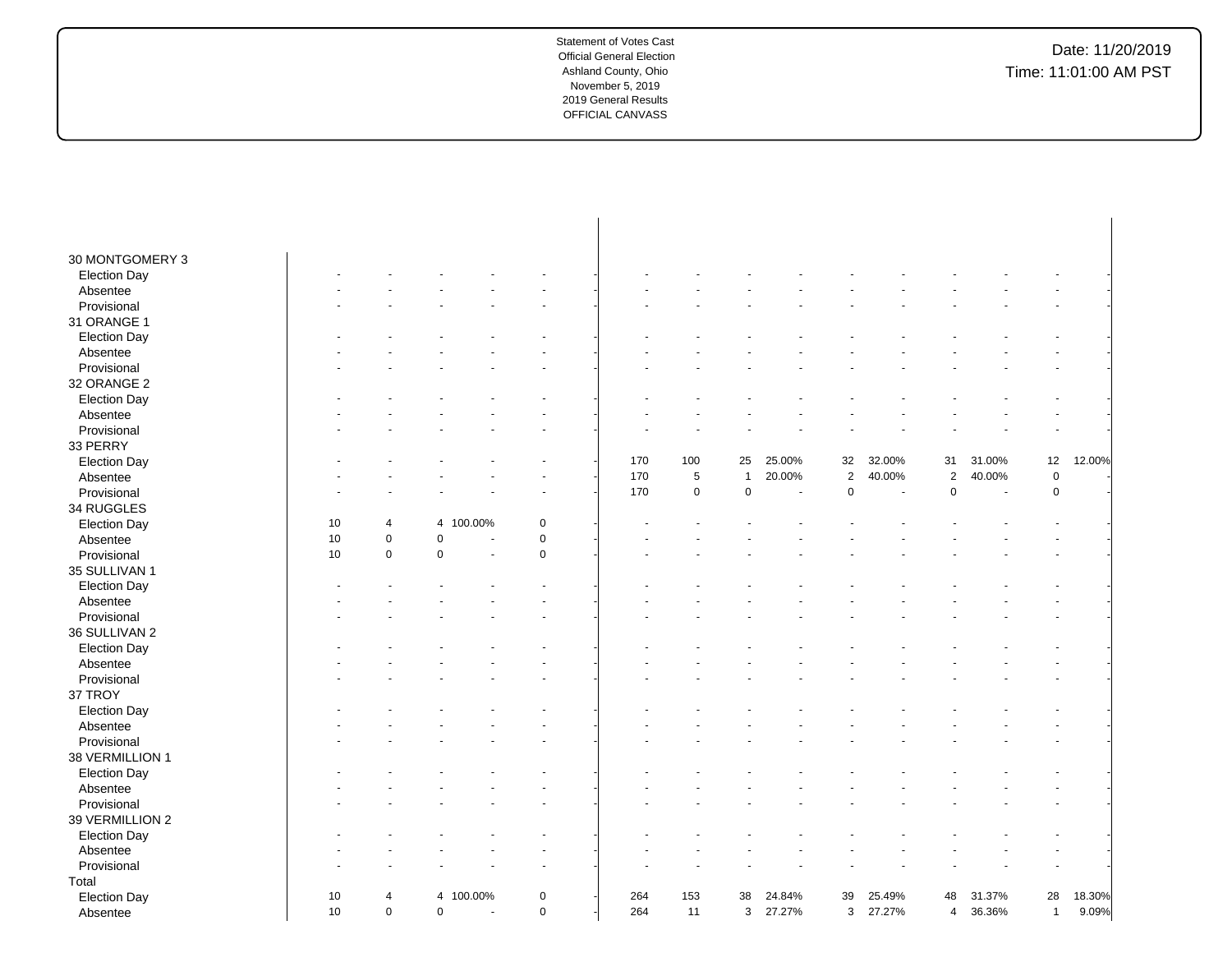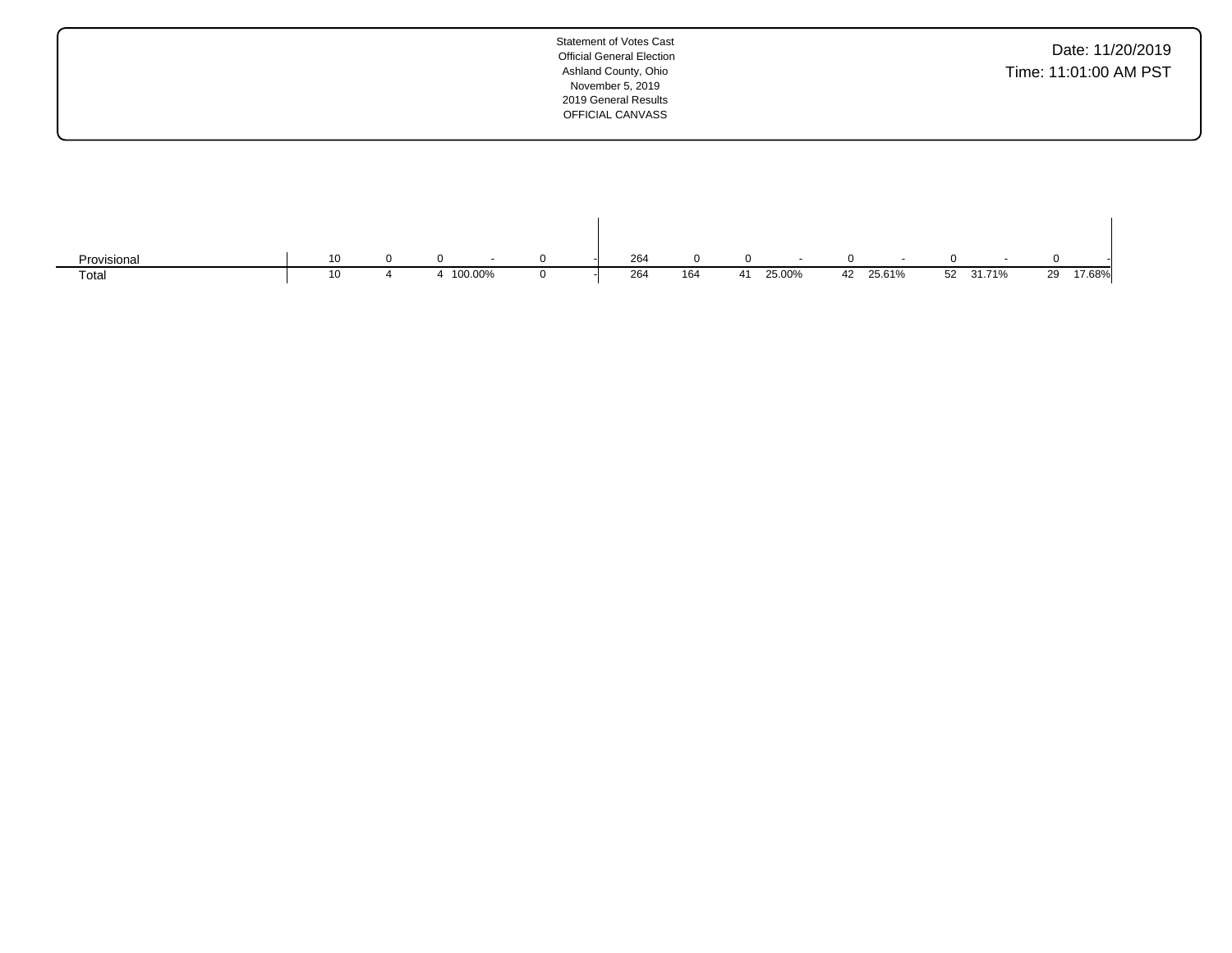|                          |                |                | West Holmes LSD Board of Education |                 | Clear Creek Township Rep RBs 2m |                |                     |                                |  |  |  |  |
|--------------------------|----------------|----------------|------------------------------------|-----------------|---------------------------------|----------------|---------------------|--------------------------------|--|--|--|--|
|                          | Reg.<br>Voters | Total<br>Votes | Patricia Sage                      | Eric D. Strouse | Reg.<br>Voters                  | Total<br>Votes | For The Tax<br>Levy | <b>Against The</b><br>Tax Levy |  |  |  |  |
| <b>Jursidiction Wide</b> |                |                |                                    |                 |                                 |                |                     |                                |  |  |  |  |
| 01 ASHLAND CITY 1- A     |                |                |                                    |                 |                                 |                |                     |                                |  |  |  |  |
| <b>Election Day</b>      |                |                |                                    |                 |                                 |                |                     |                                |  |  |  |  |
| Absentee                 |                |                |                                    |                 |                                 |                |                     |                                |  |  |  |  |
| Provisional              |                |                |                                    |                 |                                 |                |                     |                                |  |  |  |  |
| 02 ASHLAND CITY 1-B      |                |                |                                    |                 |                                 |                |                     |                                |  |  |  |  |
| <b>Election Day</b>      |                |                |                                    |                 |                                 |                |                     |                                |  |  |  |  |
| Absentee                 |                |                |                                    |                 |                                 |                |                     |                                |  |  |  |  |
| Provisional              |                |                |                                    |                 |                                 |                |                     |                                |  |  |  |  |
| 03 ASHLAND CITY 1- C     |                |                |                                    |                 |                                 |                |                     |                                |  |  |  |  |
| <b>Election Day</b>      |                |                |                                    |                 |                                 |                |                     |                                |  |  |  |  |
| Absentee                 |                |                |                                    |                 |                                 |                |                     |                                |  |  |  |  |
| Provisional              |                |                |                                    |                 |                                 |                |                     |                                |  |  |  |  |
| 04 ASHLAND CITY 1- D     |                |                |                                    |                 |                                 |                |                     |                                |  |  |  |  |
| <b>Election Day</b>      |                |                |                                    |                 |                                 |                |                     |                                |  |  |  |  |
| Absentee                 |                |                |                                    |                 |                                 |                |                     |                                |  |  |  |  |
| Provisional              |                |                |                                    |                 |                                 |                |                     |                                |  |  |  |  |
| 05 ASHLAND CITY 2- A     |                |                |                                    |                 |                                 |                |                     |                                |  |  |  |  |
| <b>Election Day</b>      |                |                |                                    |                 |                                 |                |                     |                                |  |  |  |  |
| Absentee                 |                |                |                                    |                 |                                 |                |                     |                                |  |  |  |  |
| Provisional              |                |                |                                    |                 |                                 |                |                     |                                |  |  |  |  |
| 06 ASHLAND CITY 2-B      |                |                |                                    |                 |                                 |                |                     |                                |  |  |  |  |
|                          |                |                |                                    |                 |                                 |                |                     |                                |  |  |  |  |
| <b>Election Day</b>      |                |                |                                    |                 |                                 |                |                     |                                |  |  |  |  |
| Absentee                 |                |                |                                    |                 |                                 |                |                     |                                |  |  |  |  |
| Provisional              |                |                |                                    |                 |                                 |                |                     |                                |  |  |  |  |
| 07 ASHLAND CITY 2- C     |                |                |                                    |                 |                                 |                |                     |                                |  |  |  |  |
| <b>Election Day</b>      |                |                |                                    |                 |                                 |                |                     |                                |  |  |  |  |
| Absentee                 |                |                |                                    |                 |                                 |                |                     |                                |  |  |  |  |
| Provisional              |                |                |                                    |                 |                                 |                |                     |                                |  |  |  |  |
| 08 ASHLAND CITY 3- A     |                |                |                                    |                 |                                 |                |                     |                                |  |  |  |  |
| <b>Election Day</b>      |                |                |                                    |                 |                                 |                |                     |                                |  |  |  |  |
| Absentee                 |                |                |                                    |                 |                                 |                |                     |                                |  |  |  |  |
| Provisional              |                |                |                                    |                 |                                 |                |                     |                                |  |  |  |  |
| 09 ASHLAND CITY 3- B     |                |                |                                    |                 |                                 |                |                     |                                |  |  |  |  |
| <b>Election Day</b>      |                |                |                                    |                 |                                 |                |                     |                                |  |  |  |  |
| Absentee                 |                |                |                                    |                 |                                 |                |                     |                                |  |  |  |  |
| Provisional              |                |                |                                    |                 |                                 |                |                     |                                |  |  |  |  |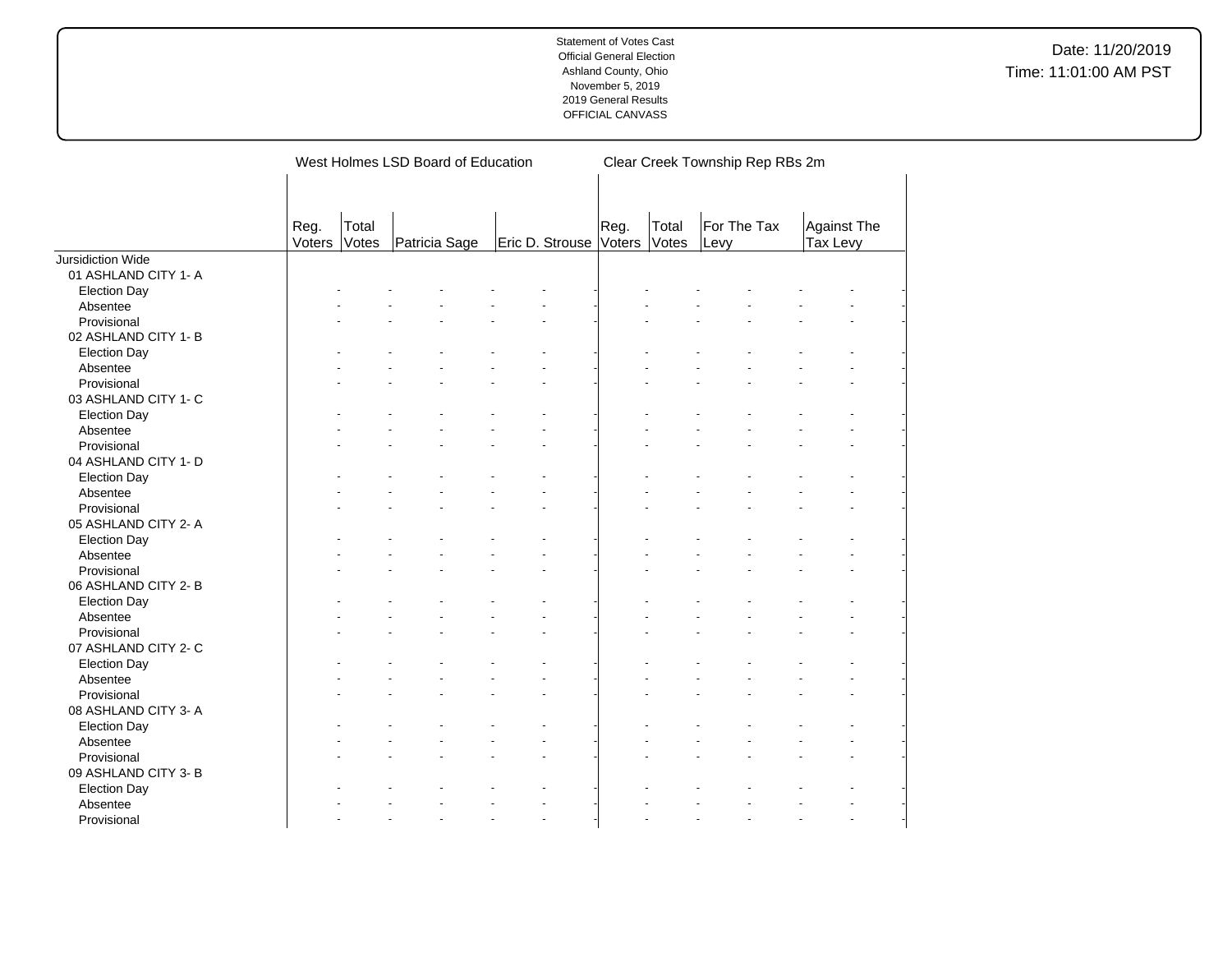|                       |                |                       | West Holmes LSD Board of Education |                        |      |                | Clear Creek Township Rep RBs 2m |           |                         |        |
|-----------------------|----------------|-----------------------|------------------------------------|------------------------|------|----------------|---------------------------------|-----------|-------------------------|--------|
|                       |                |                       |                                    |                        |      |                |                                 |           |                         |        |
|                       | Reg.<br>Voters | Total<br><b>Votes</b> | Patricia Sage                      | Eric D. Strouse Voters | Reg. | Total<br>Votes | For The Tax<br>Levy             |           | Against The<br>Tax Levy |        |
| 10 ASHLAND CITY 3-C   |                |                       |                                    |                        |      |                |                                 |           |                         |        |
| <b>Election Day</b>   |                |                       |                                    |                        |      |                |                                 |           |                         |        |
| Absentee              |                |                       |                                    |                        |      |                |                                 |           |                         |        |
| Provisional           |                |                       |                                    |                        |      |                |                                 |           |                         |        |
| 11 ASHLAND CITY 3- D  |                |                       |                                    |                        |      |                |                                 |           |                         |        |
| <b>Election Day</b>   |                |                       |                                    |                        |      |                |                                 |           |                         |        |
| Absentee              |                |                       |                                    |                        |      |                |                                 |           |                         |        |
| Provisional           |                |                       |                                    |                        |      |                |                                 |           |                         |        |
| 12 ASHLAND CITY 4- A  |                |                       |                                    |                        |      |                |                                 |           |                         |        |
| <b>Election Day</b>   |                |                       |                                    |                        |      |                |                                 |           |                         |        |
| Absentee              |                |                       |                                    |                        |      |                |                                 |           |                         |        |
| Provisional           |                |                       |                                    |                        |      |                |                                 |           |                         |        |
| 13 ASHLAND CITY 4-B   |                |                       |                                    |                        |      |                |                                 |           |                         |        |
| <b>Election Day</b>   |                |                       |                                    |                        |      |                |                                 |           |                         |        |
| Absentee              |                |                       |                                    |                        |      |                |                                 |           |                         |        |
| Provisional           |                |                       |                                    |                        |      |                |                                 |           |                         |        |
| 14 ASHLAND CITY 4-C   |                |                       |                                    |                        |      |                |                                 |           |                         |        |
| <b>Election Day</b>   |                |                       |                                    |                        |      |                |                                 |           |                         |        |
| Absentee              |                |                       |                                    |                        |      |                |                                 |           |                         |        |
| Provisional           |                |                       |                                    |                        |      |                |                                 |           |                         |        |
| <b>15 CLEAR CREEK</b> |                |                       |                                    |                        |      |                |                                 |           |                         |        |
| <b>Election Day</b>   |                |                       |                                    |                        | 751  | 165            | 109                             | 66.06%    | 56                      | 33.94% |
| Absentee              |                |                       |                                    |                        | 751  |                | 28<br>20                        | 71.43%    | 8                       | 28.57% |
| Provisional           |                |                       |                                    |                        | 751  |                | 2                               | 2 100.00% | $\mathbf 0$             |        |
| 16 LOUDONVILLE 1      |                |                       |                                    |                        |      |                |                                 |           |                         |        |
| <b>Election Day</b>   |                |                       |                                    |                        |      |                |                                 |           |                         |        |
| Absentee              |                |                       |                                    |                        |      |                |                                 |           |                         |        |
| Provisional           |                |                       |                                    |                        |      |                |                                 |           |                         |        |
| 17 GREEN 1            |                |                       |                                    |                        |      |                |                                 |           |                         |        |
| <b>Election Day</b>   |                |                       |                                    |                        |      |                |                                 |           |                         |        |
| Absentee              |                |                       |                                    |                        |      |                |                                 |           |                         |        |
| Provisional           |                |                       |                                    |                        |      |                |                                 |           |                         |        |
| 18 GREEN 2            |                |                       |                                    |                        |      |                |                                 |           |                         |        |
| <b>Election Day</b>   |                |                       |                                    |                        |      |                |                                 |           |                         |        |
| Absentee              |                |                       |                                    |                        |      |                |                                 |           |                         |        |
| Provisional           |                |                       |                                    |                        |      |                |                                 |           |                         |        |
| 19 LOUDONVILLE 2      |                |                       |                                    |                        |      |                |                                 |           |                         |        |
| <b>Election Day</b>   |                |                       |                                    |                        |      |                |                                 |           |                         |        |
| Absentee              |                |                       |                                    |                        |      |                |                                 |           |                         |        |
| Provisional           |                |                       |                                    | $\overline{a}$         |      |                | ÷.                              |           | $\overline{a}$          |        |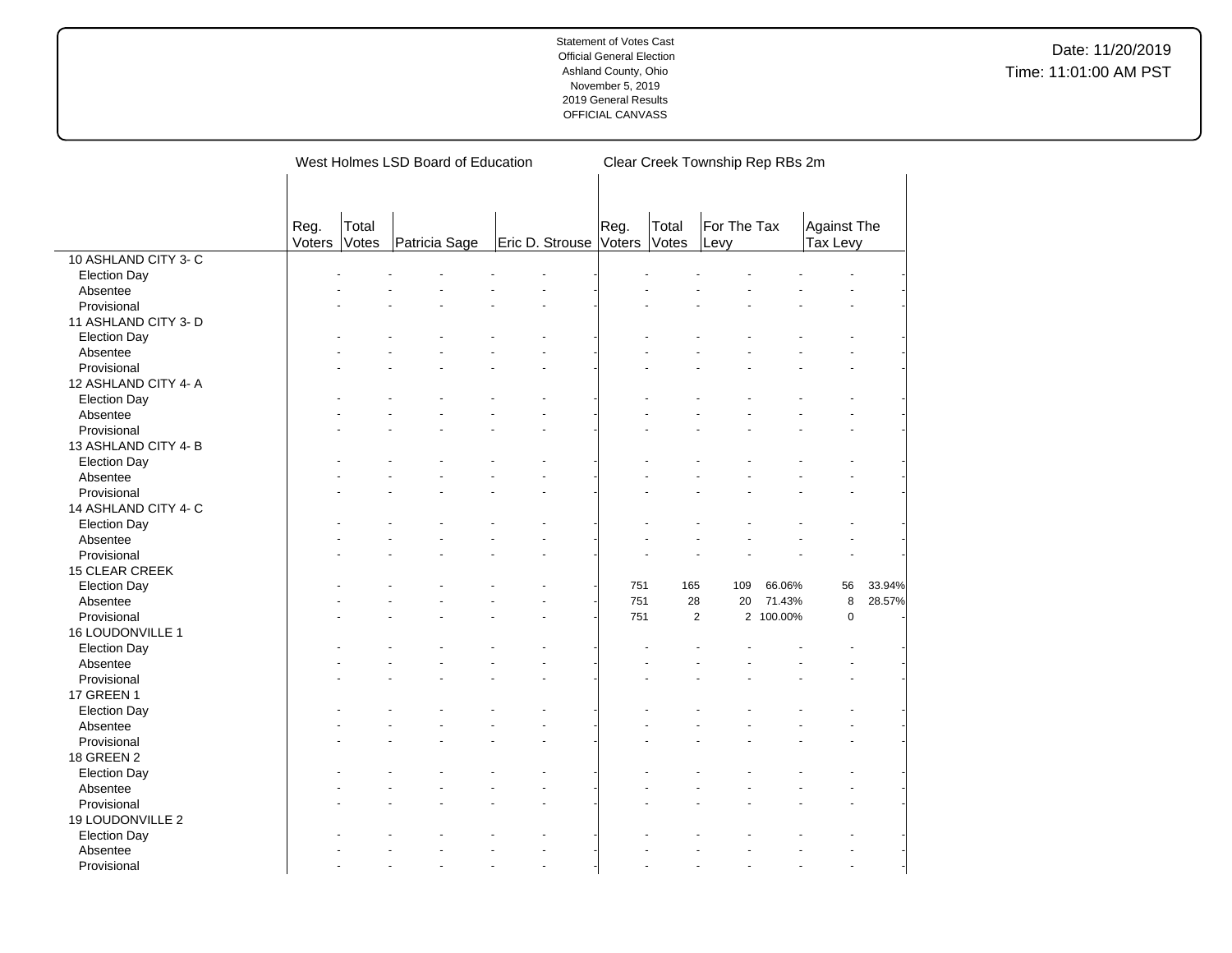Date: 11/20/2019 Time: 11:01:00 AM PST

|                                 |                |                | West Holmes LSD Board of Education |                |                        |        |      |                | Clear Creek Township Rep RBs 2m |                                |  |
|---------------------------------|----------------|----------------|------------------------------------|----------------|------------------------|--------|------|----------------|---------------------------------|--------------------------------|--|
|                                 |                |                |                                    |                |                        |        |      |                |                                 |                                |  |
|                                 | Reg.<br>Voters | Total<br>Votes | Patricia Sage                      |                | Eric D. Strouse Voters |        | Reg. | Total<br>Votes | For The Tax<br>Levy             | <b>Against The</b><br>Tax Levy |  |
| 20 JACKSON 1                    |                |                |                                    |                |                        |        |      |                |                                 |                                |  |
| Election Day                    |                |                |                                    |                |                        |        |      |                |                                 |                                |  |
| Absentee                        |                |                |                                    |                |                        |        |      |                |                                 |                                |  |
| Provisional                     |                |                |                                    |                |                        |        |      |                |                                 |                                |  |
| 21 JACKSON 2                    |                |                |                                    |                |                        |        |      |                |                                 |                                |  |
| <b>Election Day</b>             |                |                |                                    |                |                        |        |      |                |                                 |                                |  |
| Absentee                        |                |                |                                    |                |                        |        |      |                |                                 |                                |  |
| Provisional                     |                |                |                                    |                |                        |        |      |                |                                 |                                |  |
| 22 LAKE                         |                |                |                                    |                |                        |        |      |                |                                 |                                |  |
|                                 | 65             | 37             | 19                                 | 51.35%         | 18                     | 48.65% |      |                |                                 |                                |  |
| Election Day                    | 65             | $\pmb{0}$      | $\mathbf 0$                        |                | $\mathbf 0$            |        |      |                |                                 |                                |  |
| Absentee                        |                |                | $\mathbf 0$                        | $\overline{a}$ |                        |        |      |                |                                 |                                |  |
| Provisional                     | 65             | $\mathbf 0$    |                                    |                | $\pmb{0}$              |        |      |                |                                 |                                |  |
| 23 MIFFLIN                      |                |                |                                    |                |                        |        |      |                |                                 |                                |  |
| <b>Election Day</b>             |                |                |                                    |                |                        |        |      |                |                                 |                                |  |
| Absentee                        |                |                |                                    |                |                        |        |      |                |                                 |                                |  |
| Provisional                     |                |                |                                    |                |                        |        |      |                |                                 |                                |  |
| 24 MILTON 1                     |                |                |                                    |                |                        |        |      |                |                                 |                                |  |
| <b>Election Day</b>             |                |                |                                    |                |                        |        |      |                |                                 |                                |  |
| Absentee                        |                |                |                                    |                |                        |        |      |                |                                 |                                |  |
| Provisional                     |                |                |                                    |                |                        |        |      |                |                                 |                                |  |
| 25 MILTON 3                     |                |                |                                    |                |                        |        |      |                |                                 |                                |  |
| <b>Election Day</b>             |                |                |                                    |                |                        |        |      |                |                                 |                                |  |
| Absentee                        |                |                |                                    |                |                        |        |      |                |                                 |                                |  |
| Provisional                     |                |                |                                    |                |                        |        |      |                |                                 |                                |  |
| 26 JEROMESVILLE                 |                |                |                                    |                |                        |        |      |                |                                 |                                |  |
| <b>Election Day</b>             |                |                |                                    |                |                        |        |      |                |                                 |                                |  |
| Absentee                        |                |                |                                    |                |                        |        |      |                |                                 |                                |  |
| Provisional                     |                |                |                                    |                |                        |        |      |                |                                 |                                |  |
| 27 MOHICAN                      |                |                |                                    |                |                        |        |      |                |                                 |                                |  |
|                                 |                |                |                                    |                |                        |        |      |                |                                 |                                |  |
| <b>Election Day</b><br>Absentee |                |                |                                    |                |                        |        |      |                |                                 |                                |  |
|                                 |                |                |                                    |                |                        |        |      |                |                                 |                                |  |
| Provisional                     |                |                |                                    |                |                        |        |      |                |                                 |                                |  |
| 28 MONTGOMERY 1                 |                |                |                                    |                |                        |        |      |                |                                 |                                |  |
| <b>Election Day</b>             |                |                |                                    |                |                        |        |      |                |                                 |                                |  |
| Absentee                        |                |                |                                    |                |                        |        |      |                |                                 |                                |  |
| Provisional                     |                |                |                                    |                |                        |        |      |                |                                 |                                |  |
| 29 MONTGOMERY 2                 |                |                |                                    |                |                        |        |      |                |                                 |                                |  |
| <b>Election Day</b>             |                |                |                                    |                |                        |        |      |                |                                 |                                |  |
| Absentee                        |                |                |                                    |                |                        |        |      |                |                                 |                                |  |
| Provisional                     |                |                |                                    |                |                        |        |      |                |                                 |                                |  |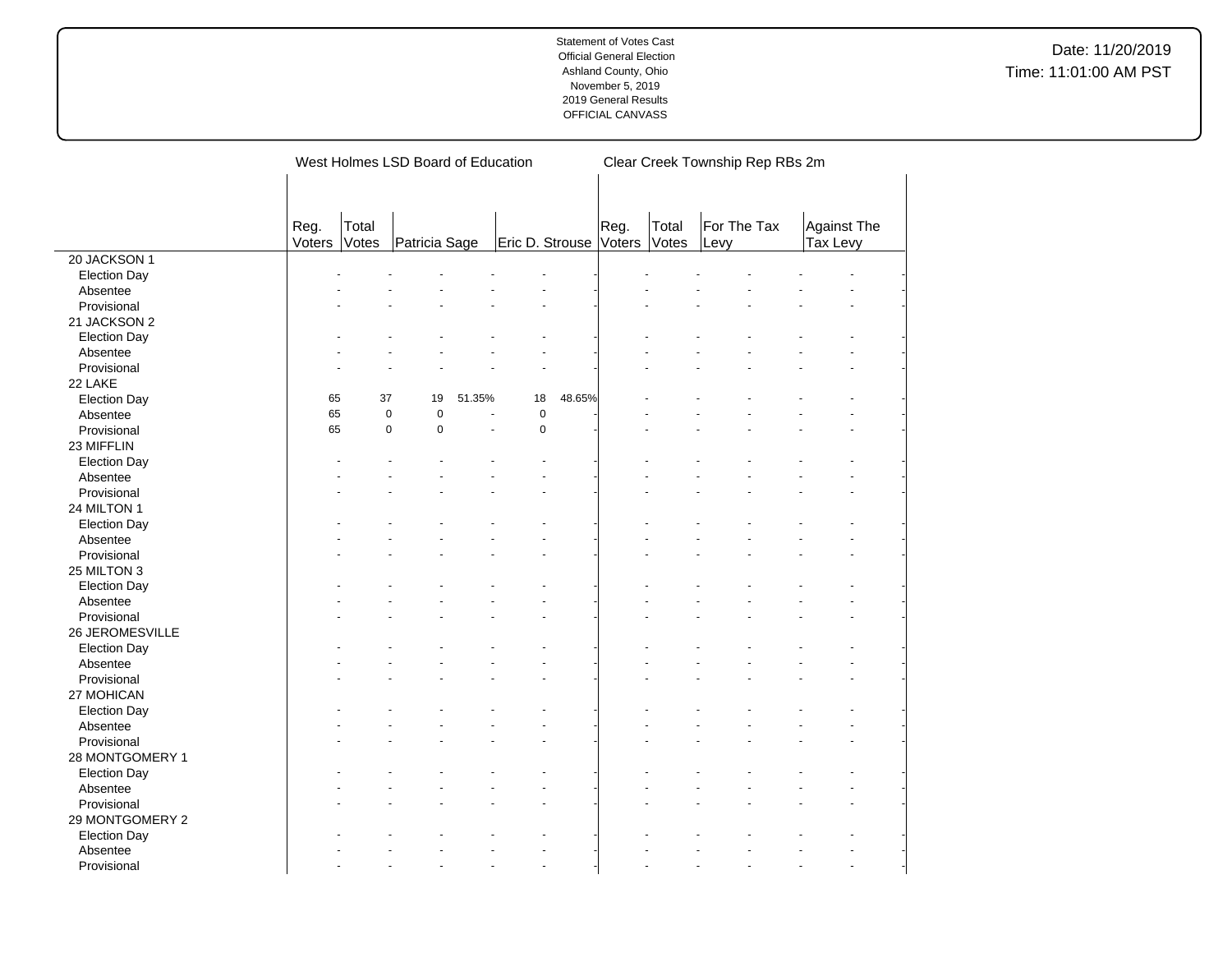|                        |       | West Holmes LSD Board of Education |                        | Clear Creek Township Rep RBs 2m |                               |                                    |                         |  |  |  |
|------------------------|-------|------------------------------------|------------------------|---------------------------------|-------------------------------|------------------------------------|-------------------------|--|--|--|
|                        |       |                                    |                        |                                 |                               |                                    |                         |  |  |  |
|                        |       |                                    |                        |                                 |                               |                                    |                         |  |  |  |
| Reg.<br>Voters   Votes | Total | Patricia Sage                      | Eric D. Strouse Voters | Req.                            | 'Total<br><i><b>Notes</b></i> | <b>For The Tax</b><br><b>ILevv</b> | Against The<br>Tax Levv |  |  |  |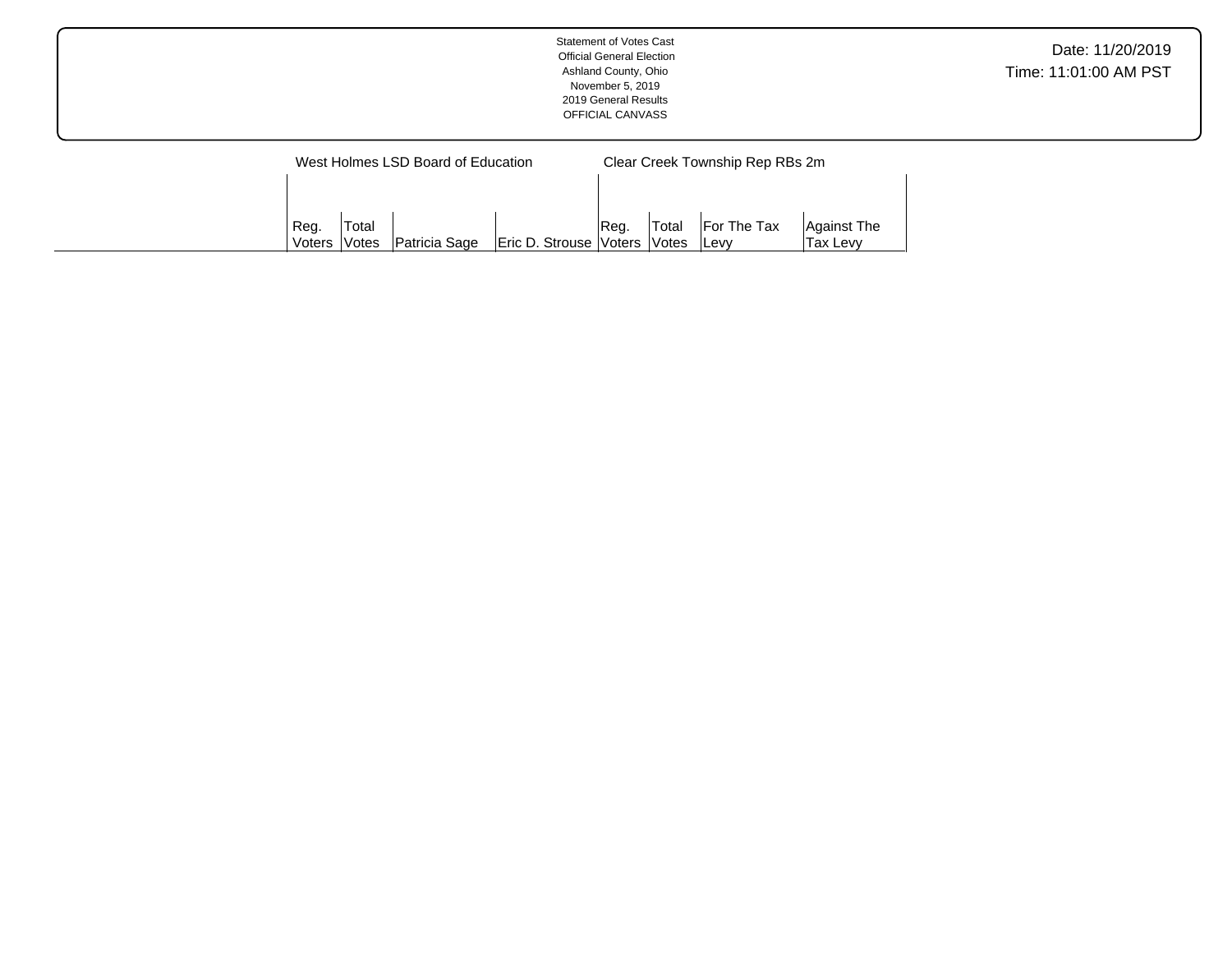| 30 MONTGOMERY 3                 |    |             |             |        |             |        |     |     |     |        |    |        |
|---------------------------------|----|-------------|-------------|--------|-------------|--------|-----|-----|-----|--------|----|--------|
| <b>Election Day</b>             |    |             |             |        |             |        |     |     |     |        |    |        |
| Absentee                        |    |             |             |        |             |        |     |     |     |        |    |        |
| Provisional                     |    |             |             |        |             |        |     |     |     |        |    |        |
| 31 ORANGE 1                     |    |             |             |        |             |        |     |     |     |        |    |        |
|                                 |    |             |             |        |             |        |     |     |     |        |    |        |
| <b>Election Day</b><br>Absentee |    |             |             |        |             |        |     |     |     |        |    |        |
| Provisional                     |    |             |             |        |             |        |     |     |     |        |    |        |
|                                 |    |             |             |        |             |        |     |     |     |        |    |        |
| 32 ORANGE 2                     |    |             |             |        |             |        |     |     |     |        |    |        |
| <b>Election Day</b>             |    |             |             |        |             |        |     |     |     |        |    |        |
| Absentee                        |    |             |             |        |             |        |     |     |     |        |    |        |
| Provisional                     |    |             |             |        |             |        |     |     |     |        |    |        |
| 33 PERRY                        |    |             |             |        |             |        |     |     |     |        |    |        |
| <b>Election Day</b>             |    |             |             |        |             |        |     |     |     |        |    |        |
| Absentee                        |    |             |             |        |             |        |     |     |     |        |    |        |
| Provisional                     |    |             |             |        |             |        |     |     |     |        |    |        |
| 34 RUGGLES                      |    |             |             |        |             |        |     |     |     |        |    |        |
| <b>Election Day</b>             |    |             |             |        |             |        |     |     |     |        |    |        |
| Absentee                        |    |             |             |        |             |        |     |     |     |        |    |        |
| Provisional                     |    |             |             |        |             |        |     |     |     |        |    |        |
| 35 SULLIVAN 1                   |    |             |             |        |             |        |     |     |     |        |    |        |
| <b>Election Day</b>             |    |             |             |        |             |        |     |     |     |        |    |        |
| Absentee                        |    |             |             |        |             |        |     |     |     |        |    |        |
| Provisional                     |    |             |             |        |             |        |     |     |     |        |    |        |
| 36 SULLIVAN 2                   |    |             |             |        |             |        |     |     |     |        |    |        |
| <b>Election Day</b>             |    |             |             |        |             |        |     |     |     |        |    |        |
| Absentee                        |    |             |             |        |             |        |     |     |     |        |    |        |
| Provisional                     |    |             |             |        |             |        |     |     |     |        |    |        |
| 37 TROY                         |    |             |             |        |             |        |     |     |     |        |    |        |
| <b>Election Day</b>             |    |             |             |        |             |        |     |     |     |        |    |        |
| Absentee                        |    |             |             |        |             |        |     |     |     |        |    |        |
| Provisional                     |    |             |             |        |             |        |     |     |     |        |    |        |
| 38 VERMILLION 1                 |    |             |             |        |             |        |     |     |     |        |    |        |
| <b>Election Day</b>             |    |             |             |        |             |        |     |     |     |        |    |        |
| Absentee                        |    |             |             |        |             |        |     |     |     |        |    |        |
| Provisional                     |    |             |             |        |             |        |     |     |     |        |    |        |
| 39 VERMILLION 2                 |    |             |             |        |             |        |     |     |     |        |    |        |
| <b>Election Day</b>             |    |             |             |        |             |        |     |     |     |        |    |        |
| Absentee                        |    |             |             |        |             |        |     |     |     |        |    |        |
| Provisional                     |    |             |             |        |             |        |     |     |     |        |    |        |
| Total                           |    |             |             |        |             |        |     |     |     |        |    |        |
| <b>Election Day</b>             | 65 | 37          | 19          | 51.35% | 18          | 48.65% | 751 | 165 | 109 | 66.06% | 56 | 33.94% |
| Absentee                        | 65 | $\mathbf 0$ | $\mathbf 0$ | $\sim$ | $\mathbf 0$ |        | 751 | 28  | 20  | 71.43% | 8  | 28.57% |
|                                 |    |             |             |        |             |        |     |     |     |        |    |        |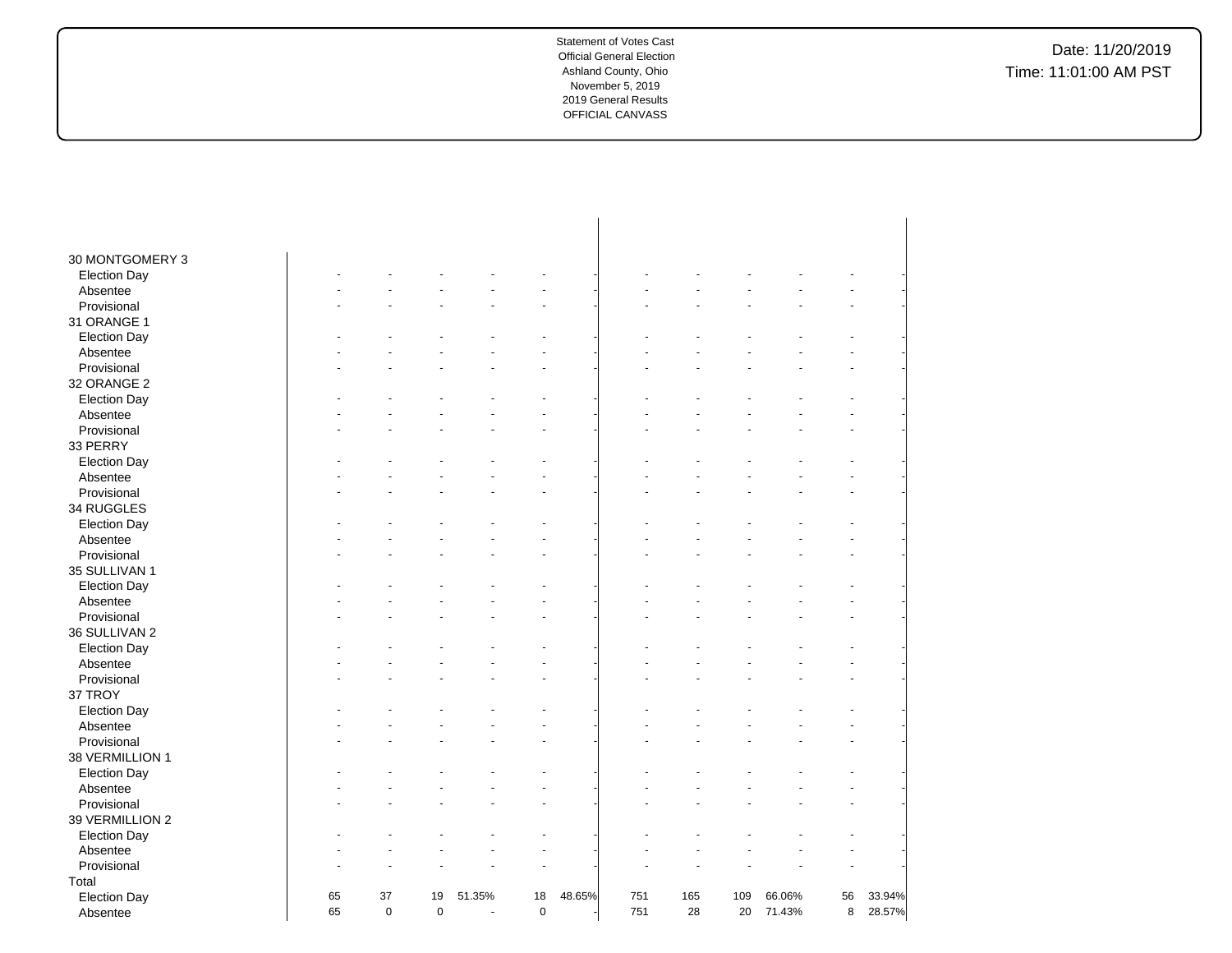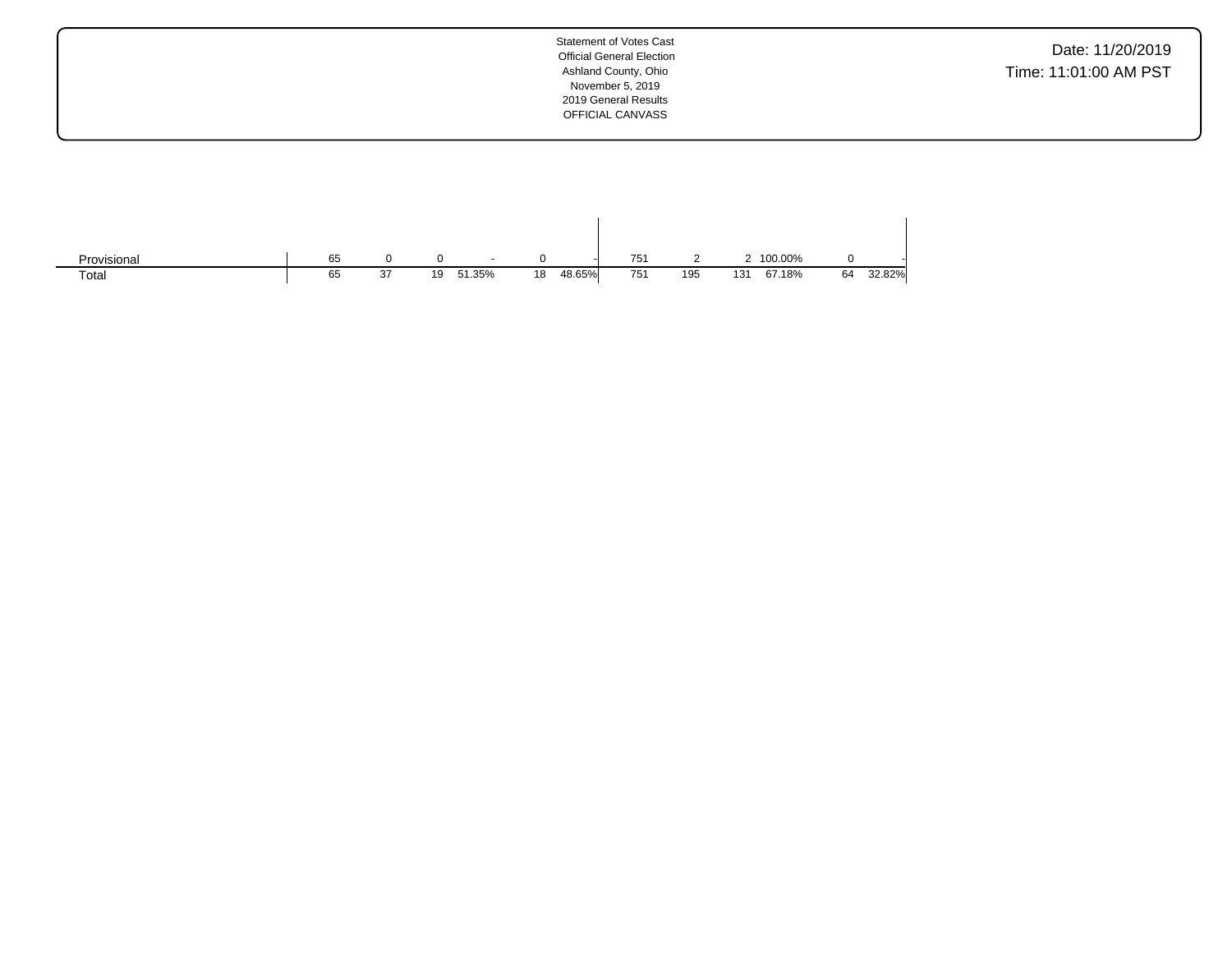|                         |                |                | Lake Township Ren & Inc FP 1.5m |                                | Ruggles Township Ren & Inc FP 1.3m |                |                     |                         |  |
|-------------------------|----------------|----------------|---------------------------------|--------------------------------|------------------------------------|----------------|---------------------|-------------------------|--|
|                         | Reg.<br>Voters | Total<br>Votes | For The Tax<br>Levy             | <b>Against The</b><br>Tax Levy | Reg.<br>Voters                     | Total<br>Votes | For The Tax<br>Levy | Against The<br>Tax Levy |  |
| Jursidiction Wide       |                |                |                                 |                                |                                    |                |                     |                         |  |
| 01 ASHLAND CITY 1- A    |                |                |                                 |                                |                                    |                |                     |                         |  |
| <b>Election Day</b>     |                |                |                                 |                                |                                    |                |                     |                         |  |
| Absentee                |                |                |                                 |                                |                                    |                |                     |                         |  |
| Provisional             |                |                |                                 |                                |                                    |                |                     |                         |  |
| 02 ASHLAND CITY 1-B     |                |                |                                 |                                |                                    |                |                     |                         |  |
| <b>Election Day</b>     |                |                |                                 |                                |                                    |                |                     |                         |  |
| Absentee                |                |                |                                 |                                |                                    |                |                     |                         |  |
| Provisional             |                |                |                                 |                                |                                    |                |                     |                         |  |
| 03 ASHLAND CITY 1- C    |                |                |                                 |                                |                                    |                |                     |                         |  |
| <b>Election Day</b>     |                |                |                                 |                                |                                    |                |                     |                         |  |
| Absentee                |                |                |                                 |                                |                                    |                |                     |                         |  |
| Provisional             |                |                |                                 |                                |                                    |                |                     |                         |  |
| 04 ASHLAND CITY 1- D    |                |                |                                 |                                |                                    |                |                     |                         |  |
| <b>Election Day</b>     |                |                |                                 |                                |                                    |                |                     |                         |  |
| Absentee                |                |                |                                 |                                |                                    |                |                     |                         |  |
| Provisional             |                |                |                                 |                                |                                    |                |                     |                         |  |
| 05 ASHLAND CITY 2- A    |                |                |                                 |                                |                                    |                |                     |                         |  |
| <b>Election Day</b>     |                |                |                                 |                                |                                    |                |                     |                         |  |
| Absentee                |                |                |                                 |                                |                                    |                |                     |                         |  |
| Provisional             |                |                |                                 |                                |                                    |                |                     |                         |  |
| 06 ASHLAND CITY 2-B     |                |                |                                 |                                |                                    |                |                     |                         |  |
|                         |                |                |                                 |                                |                                    |                |                     |                         |  |
| <b>Election Day</b>     |                |                |                                 |                                |                                    |                |                     |                         |  |
| Absentee<br>Provisional |                |                |                                 |                                |                                    |                |                     |                         |  |
|                         |                |                |                                 |                                |                                    |                |                     |                         |  |
| 07 ASHLAND CITY 2- C    |                |                |                                 |                                |                                    |                |                     |                         |  |
| <b>Election Day</b>     |                |                |                                 |                                |                                    |                |                     |                         |  |
| Absentee                |                |                |                                 |                                |                                    |                |                     |                         |  |
| Provisional             |                |                |                                 |                                |                                    |                |                     |                         |  |
| 08 ASHLAND CITY 3-A     |                |                |                                 |                                |                                    |                |                     |                         |  |
| <b>Election Day</b>     |                |                |                                 |                                |                                    |                |                     |                         |  |
| Absentee                |                |                |                                 |                                |                                    |                |                     |                         |  |
| Provisional             |                |                |                                 |                                |                                    |                |                     |                         |  |
| 09 ASHLAND CITY 3-B     |                |                |                                 |                                |                                    |                |                     |                         |  |
| <b>Election Day</b>     |                |                |                                 |                                |                                    |                |                     |                         |  |
| Absentee                |                |                |                                 |                                |                                    |                |                     |                         |  |
| Provisional             |                |                |                                 |                                |                                    |                |                     | ä,                      |  |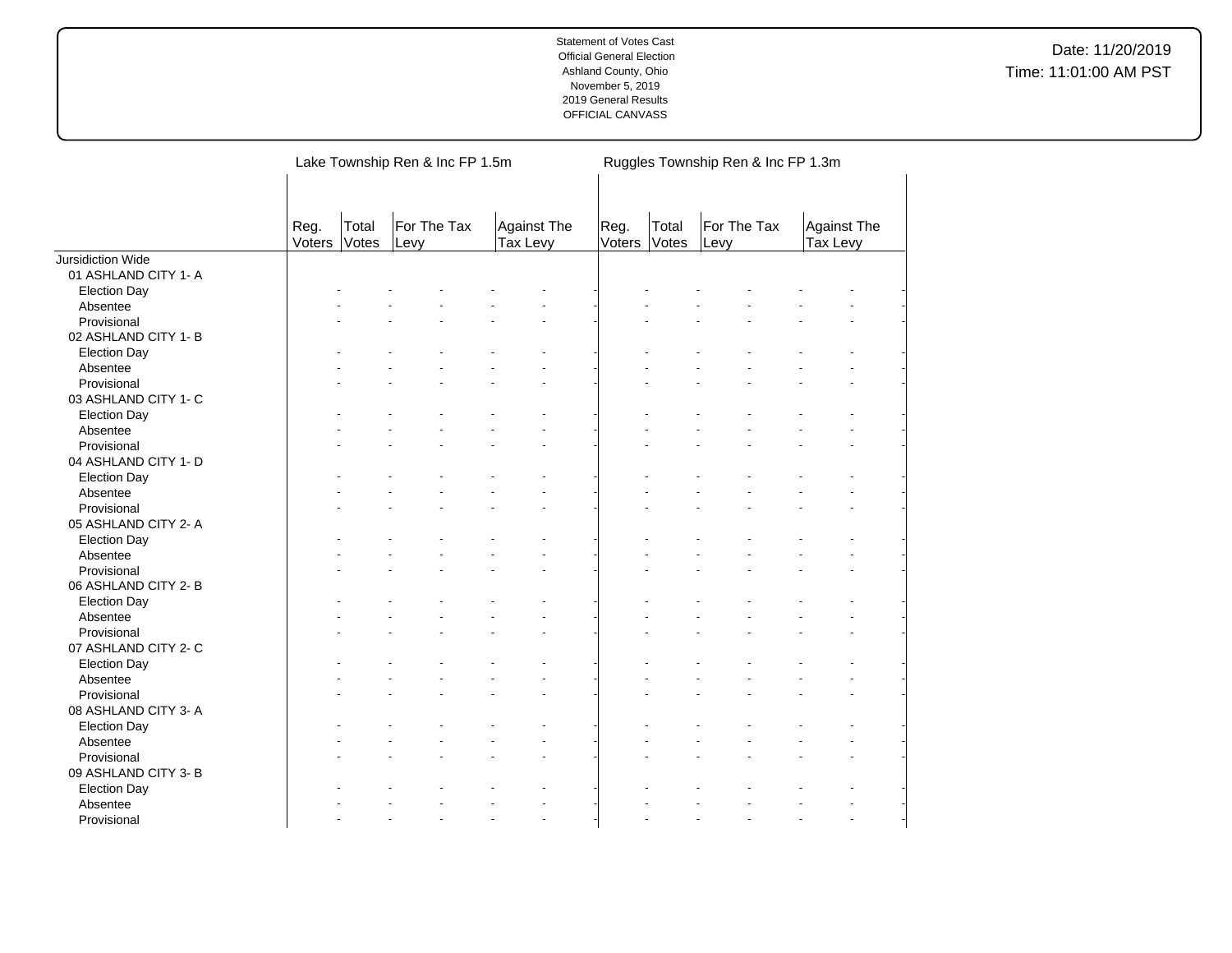|                                 |                |                | Lake Township Ren & Inc FP 1.5m |                                | Ruggles Township Ren & Inc FP 1.3m |                |                     |                         |  |
|---------------------------------|----------------|----------------|---------------------------------|--------------------------------|------------------------------------|----------------|---------------------|-------------------------|--|
|                                 | Reg.<br>Voters | Total<br>Votes | For The Tax<br>Levy             | Against The<br><b>Tax Levy</b> | Reg.<br>Voters                     | Total<br>Votes | For The Tax<br>Levy | Against The<br>Tax Levy |  |
| 10 ASHLAND CITY 3-C             |                |                |                                 |                                |                                    |                |                     |                         |  |
| <b>Election Day</b>             |                |                |                                 |                                |                                    |                |                     |                         |  |
| Absentee                        |                |                |                                 |                                |                                    |                |                     |                         |  |
| Provisional                     |                |                |                                 |                                |                                    |                |                     |                         |  |
| 11 ASHLAND CITY 3- D            |                |                |                                 |                                |                                    |                |                     |                         |  |
| <b>Election Day</b>             |                |                |                                 |                                |                                    |                |                     |                         |  |
| Absentee                        |                |                |                                 |                                |                                    |                |                     |                         |  |
| Provisional                     |                |                |                                 |                                |                                    |                |                     |                         |  |
| 12 ASHLAND CITY 4- A            |                |                |                                 |                                |                                    |                |                     |                         |  |
| <b>Election Day</b>             |                |                |                                 |                                |                                    |                |                     |                         |  |
| Absentee                        |                |                |                                 |                                |                                    |                |                     |                         |  |
| Provisional                     |                |                |                                 |                                |                                    |                |                     |                         |  |
| 13 ASHLAND CITY 4-B             |                |                |                                 |                                |                                    |                |                     |                         |  |
| <b>Election Day</b>             |                |                |                                 |                                |                                    |                |                     |                         |  |
| Absentee                        |                |                |                                 |                                |                                    |                |                     |                         |  |
| Provisional                     |                |                |                                 |                                |                                    |                |                     |                         |  |
| 14 ASHLAND CITY 4- C            |                |                |                                 |                                |                                    |                |                     |                         |  |
| <b>Election Day</b>             |                |                |                                 |                                |                                    |                |                     |                         |  |
| Absentee                        |                |                |                                 |                                |                                    |                |                     |                         |  |
| Provisional                     |                |                |                                 |                                |                                    |                |                     |                         |  |
| 15 CLEAR CREEK                  |                |                |                                 |                                |                                    |                |                     |                         |  |
| <b>Election Day</b>             |                |                |                                 |                                |                                    |                |                     |                         |  |
| Absentee                        |                |                |                                 |                                |                                    |                |                     |                         |  |
| Provisional                     |                |                |                                 |                                |                                    |                |                     |                         |  |
| 16 LOUDONVILLE 1                |                |                |                                 |                                |                                    |                |                     |                         |  |
| <b>Election Day</b>             |                |                |                                 |                                |                                    |                |                     |                         |  |
| Absentee                        |                |                |                                 |                                |                                    |                |                     |                         |  |
| Provisional                     |                |                |                                 |                                |                                    |                |                     |                         |  |
| 17 GREEN 1                      |                |                |                                 |                                |                                    |                |                     |                         |  |
| <b>Election Day</b>             |                |                |                                 |                                |                                    |                |                     |                         |  |
| Absentee                        |                |                |                                 |                                |                                    |                |                     |                         |  |
| Provisional                     |                |                |                                 |                                |                                    |                |                     |                         |  |
| 18 GREEN 2                      |                |                |                                 |                                |                                    |                |                     |                         |  |
| <b>Election Day</b>             |                |                |                                 |                                |                                    |                |                     |                         |  |
| Absentee                        |                |                |                                 |                                |                                    |                |                     |                         |  |
| Provisional                     |                |                |                                 |                                |                                    |                |                     |                         |  |
| 19 LOUDONVILLE 2                |                |                |                                 |                                |                                    |                |                     |                         |  |
|                                 |                |                |                                 |                                |                                    |                |                     |                         |  |
| <b>Election Day</b><br>Absentee |                |                |                                 |                                |                                    |                |                     |                         |  |
| Provisional                     |                |                |                                 | $\overline{a}$                 |                                    |                |                     | ÷.                      |  |
|                                 |                |                |                                 |                                |                                    |                |                     |                         |  |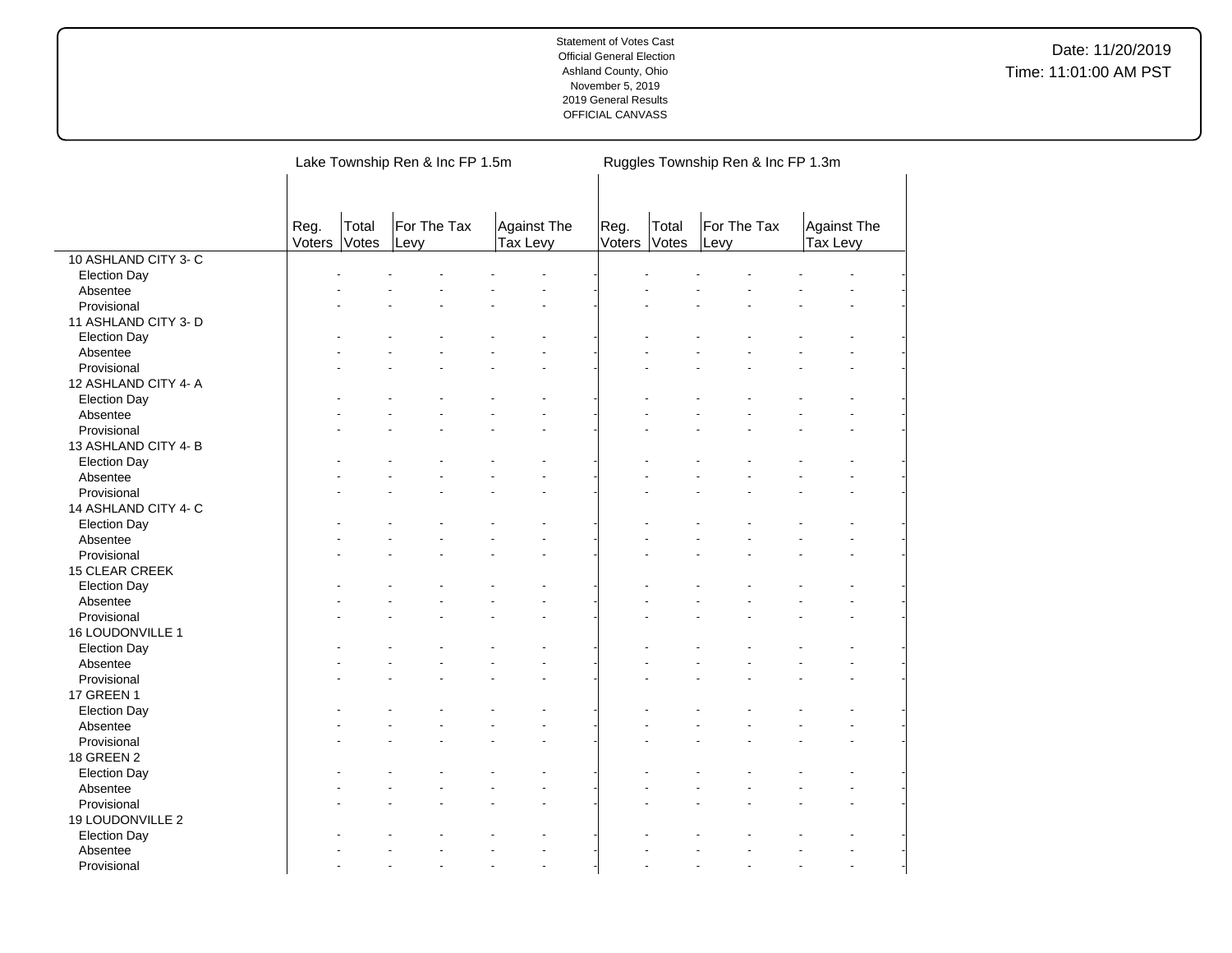Date: 11/20/2019 Time: 11:01:00 AM PST

|                                 |                |                                                                  | Lake Township Ren & Inc FP 1.5m |        |                | Ruggles Township Ren & Inc FP 1.3m |                      |       |                     |  |                         |  |  |
|---------------------------------|----------------|------------------------------------------------------------------|---------------------------------|--------|----------------|------------------------------------|----------------------|-------|---------------------|--|-------------------------|--|--|
|                                 | Reg.<br>Voters | Total<br>For The Tax<br>Against The<br>Votes<br>Tax Levy<br>Levy |                                 |        |                |                                    | Reg.<br>Voters Votes | Total | For The Tax<br>Levy |  | Against The<br>Tax Levy |  |  |
| 20 JACKSON 1                    |                |                                                                  |                                 |        |                |                                    |                      |       |                     |  |                         |  |  |
| <b>Election Day</b>             |                |                                                                  |                                 |        |                |                                    |                      |       |                     |  |                         |  |  |
| Absentee                        |                |                                                                  |                                 |        |                |                                    |                      |       |                     |  |                         |  |  |
| Provisional                     |                |                                                                  |                                 |        |                |                                    |                      |       |                     |  |                         |  |  |
| 21 JACKSON 2                    |                |                                                                  |                                 |        |                |                                    |                      |       |                     |  |                         |  |  |
| <b>Election Day</b>             |                |                                                                  |                                 |        |                |                                    |                      |       |                     |  |                         |  |  |
| Absentee                        |                |                                                                  |                                 |        |                |                                    |                      |       |                     |  |                         |  |  |
| Provisional                     |                |                                                                  |                                 |        |                |                                    |                      |       |                     |  |                         |  |  |
| 22 LAKE                         |                |                                                                  |                                 |        |                |                                    |                      |       |                     |  |                         |  |  |
| <b>Election Day</b>             | 404            | 133                                                              | 96                              | 72.18% | 37             | 27.82%                             |                      |       |                     |  |                         |  |  |
| Absentee                        | 404            | 8                                                                | $\overline{7}$                  | 87.50% | $\mathbf{1}$   | 12.50%                             |                      |       |                     |  |                         |  |  |
| Provisional                     | 404            | 3                                                                | $\mathbf{1}$                    | 33.33% | $\overline{2}$ | 66.67%                             |                      |       |                     |  |                         |  |  |
| 23 MIFFLIN                      |                |                                                                  |                                 |        |                |                                    |                      |       |                     |  |                         |  |  |
| <b>Election Day</b>             |                |                                                                  |                                 |        |                |                                    |                      |       |                     |  |                         |  |  |
| Absentee                        |                |                                                                  |                                 |        |                |                                    |                      |       |                     |  |                         |  |  |
| Provisional                     |                |                                                                  |                                 |        |                |                                    |                      |       |                     |  |                         |  |  |
| 24 MILTON 1                     |                |                                                                  |                                 |        |                |                                    |                      |       |                     |  |                         |  |  |
| <b>Election Day</b>             |                |                                                                  |                                 |        |                |                                    |                      |       |                     |  |                         |  |  |
| Absentee                        |                |                                                                  |                                 |        |                |                                    |                      |       |                     |  |                         |  |  |
| Provisional                     |                |                                                                  |                                 |        |                |                                    |                      |       |                     |  |                         |  |  |
| 25 MILTON 3                     |                |                                                                  |                                 |        |                |                                    |                      |       |                     |  |                         |  |  |
| <b>Election Day</b>             |                |                                                                  |                                 |        |                |                                    |                      |       |                     |  |                         |  |  |
| Absentee                        |                |                                                                  |                                 |        |                |                                    |                      |       |                     |  |                         |  |  |
| Provisional                     |                |                                                                  |                                 |        |                |                                    |                      |       |                     |  |                         |  |  |
| 26 JEROMESVILLE                 |                |                                                                  |                                 |        |                |                                    |                      |       |                     |  |                         |  |  |
|                                 |                |                                                                  |                                 |        |                |                                    |                      |       |                     |  |                         |  |  |
| <b>Election Day</b><br>Absentee |                |                                                                  |                                 |        |                |                                    |                      |       |                     |  |                         |  |  |
| Provisional                     |                |                                                                  |                                 |        |                |                                    |                      |       |                     |  |                         |  |  |
| 27 MOHICAN                      |                |                                                                  |                                 |        |                |                                    |                      |       |                     |  |                         |  |  |
|                                 |                |                                                                  |                                 |        |                |                                    |                      |       |                     |  |                         |  |  |
| <b>Election Day</b>             |                |                                                                  |                                 |        |                |                                    |                      |       |                     |  |                         |  |  |
| Absentee                        |                |                                                                  |                                 |        |                |                                    |                      |       |                     |  |                         |  |  |
| Provisional                     |                |                                                                  |                                 |        |                |                                    |                      |       |                     |  |                         |  |  |
| 28 MONTGOMERY 1                 |                |                                                                  |                                 |        |                |                                    |                      |       |                     |  |                         |  |  |
| <b>Election Day</b>             |                |                                                                  |                                 |        |                |                                    |                      |       |                     |  |                         |  |  |
| Absentee                        |                |                                                                  |                                 |        |                |                                    |                      |       |                     |  |                         |  |  |
| Provisional                     |                |                                                                  |                                 |        |                |                                    |                      |       |                     |  |                         |  |  |
| 29 MONTGOMERY 2                 |                |                                                                  |                                 |        |                |                                    |                      |       |                     |  |                         |  |  |
| <b>Election Day</b>             |                |                                                                  |                                 |        |                |                                    |                      |       |                     |  |                         |  |  |
| Absentee                        |                |                                                                  |                                 |        |                |                                    |                      |       |                     |  |                         |  |  |
| Provisional                     |                |                                                                  |                                 |        |                |                                    |                      |       |                     |  |                         |  |  |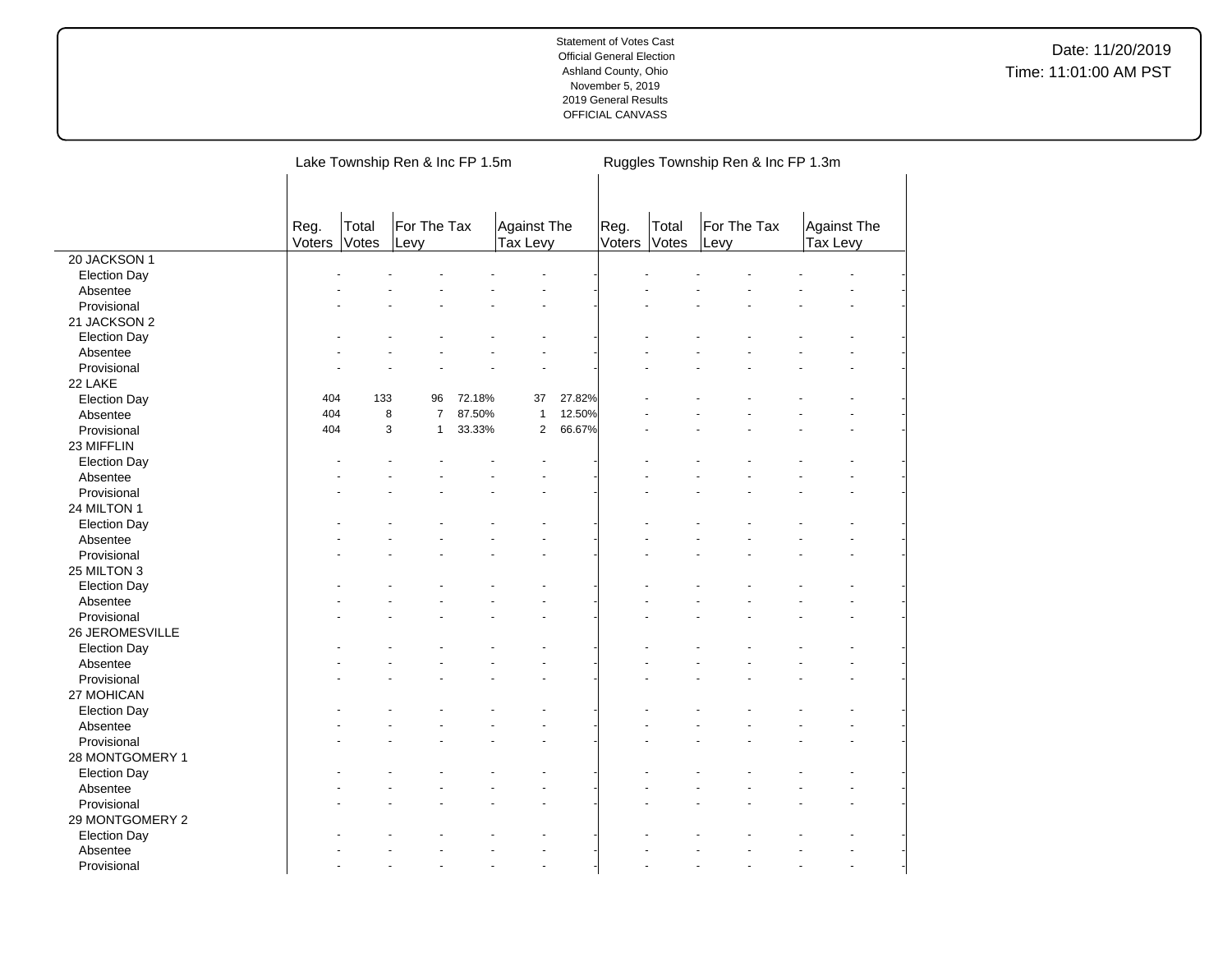| <b>Statement of Votes Cast</b><br><b>Official General Election</b><br>Ashland County, Ohio<br>November 5, 2019<br>2019 General Results<br>OFFICIAL CANVASS | Date: 11/20/2019<br>Time: 11:01:00 AM PST |
|------------------------------------------------------------------------------------------------------------------------------------------------------------|-------------------------------------------|
| Lake Township Ren & Inc FP 1.5m<br>Ruggles Township Ren & Inc FP 1.3m                                                                                      |                                           |

Reg. Voters Total Votes For The Tax Levy

Against The Tax Levy

Reg. Voters Total Votes For The Tax Levy

Against The Tax Levy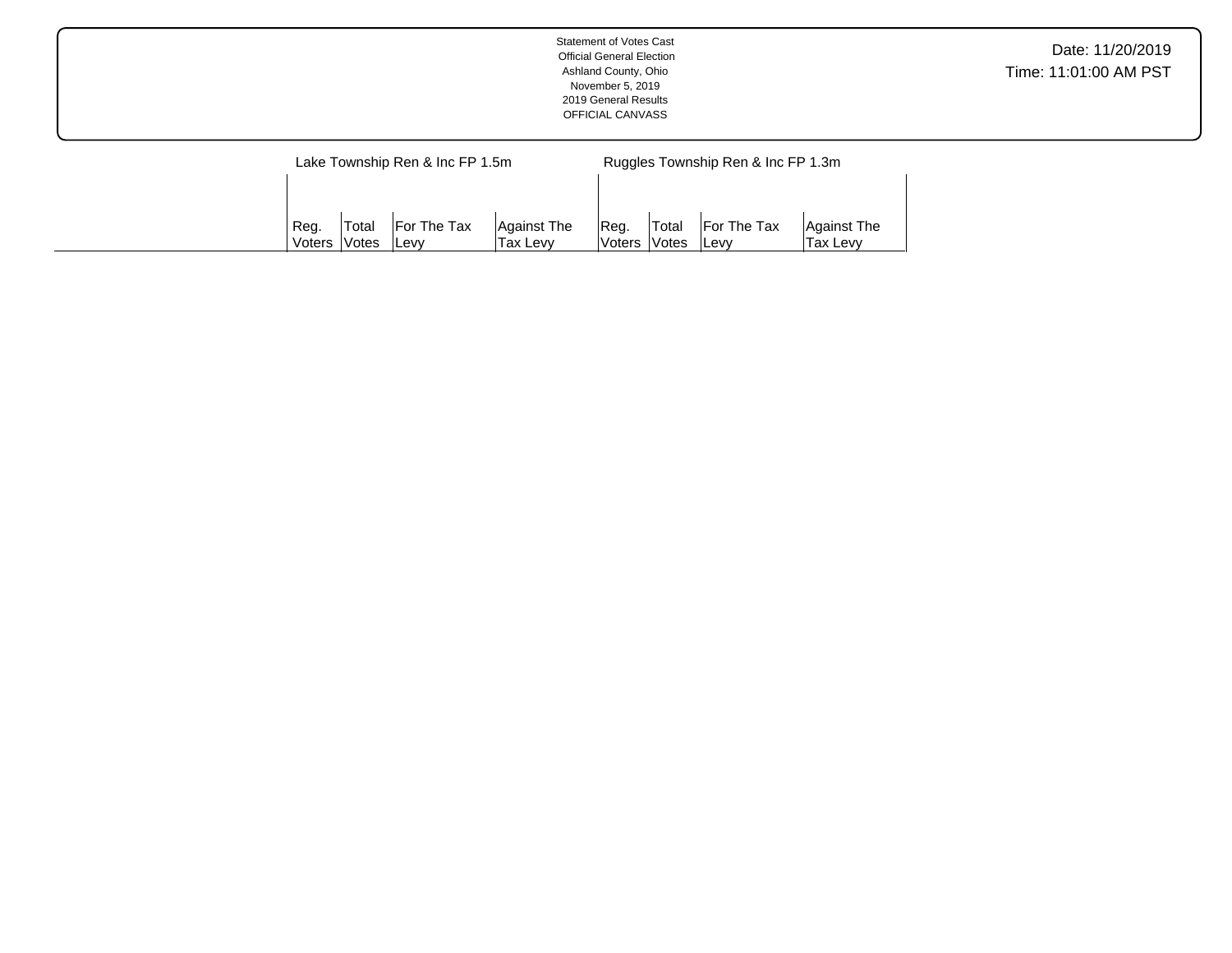| 30 MONTGOMERY 3     |     |     |                |        |              |        |     |                         |           |        |                |         |
|---------------------|-----|-----|----------------|--------|--------------|--------|-----|-------------------------|-----------|--------|----------------|---------|
| <b>Election Day</b> |     |     |                |        |              |        |     |                         |           |        |                |         |
| Absentee            |     |     |                |        |              |        |     |                         |           |        |                |         |
| Provisional         |     |     |                |        |              |        |     |                         |           |        |                |         |
| 31 ORANGE 1         |     |     |                |        |              |        |     |                         |           |        |                |         |
| <b>Election Day</b> |     |     |                |        |              |        |     |                         |           |        |                |         |
| Absentee            |     |     |                |        |              |        |     |                         |           |        |                |         |
| Provisional         |     |     |                |        |              |        |     |                         |           |        |                |         |
| 32 ORANGE 2         |     |     |                |        |              |        |     |                         |           |        |                |         |
| <b>Election Day</b> |     |     |                |        |              |        |     |                         |           |        |                |         |
| Absentee            |     |     |                |        |              |        |     |                         |           |        |                |         |
| Provisional         |     |     |                |        |              |        |     |                         |           |        |                |         |
| 33 PERRY            |     |     |                |        |              |        |     |                         |           |        |                |         |
| <b>Election Day</b> |     |     |                |        |              |        |     |                         |           |        |                |         |
| Absentee            |     |     |                |        |              |        |     |                         |           |        |                |         |
| Provisional         |     |     |                |        |              |        |     |                         |           |        |                |         |
| 34 RUGGLES          |     |     |                |        |              |        |     |                         |           |        |                |         |
| <b>Election Day</b> |     |     |                |        |              |        | 612 | 107                     | 63        | 58.88% | 44             | 41.12%  |
| Absentee            |     |     |                |        |              |        | 612 | 12                      | 9         | 75.00% | 3              | 25.00%  |
| Provisional         |     |     |                |        |              |        | 612 | $\overline{\mathbf{c}}$ | $\pmb{0}$ |        | $\overline{2}$ | 100.00% |
| 35 SULLIVAN 1       |     |     |                |        |              |        |     |                         |           |        |                |         |
| <b>Election Day</b> |     |     |                |        |              |        |     |                         |           |        |                |         |
| Absentee            |     |     |                |        |              |        |     |                         |           |        |                |         |
| Provisional         |     |     |                |        |              |        |     |                         |           |        |                |         |
| 36 SULLIVAN 2       |     |     |                |        |              |        |     |                         |           |        |                |         |
| <b>Election Day</b> |     |     |                |        |              |        |     |                         |           |        |                |         |
| Absentee            |     |     |                |        |              |        |     |                         |           |        |                |         |
| Provisional         |     |     |                |        |              |        |     |                         |           |        |                |         |
| 37 TROY             |     |     |                |        |              |        |     |                         |           |        |                |         |
| <b>Election Day</b> |     |     |                |        |              |        |     |                         |           |        |                |         |
| Absentee            |     |     |                |        |              |        |     |                         |           |        |                |         |
| Provisional         |     |     |                |        |              |        |     |                         |           |        |                |         |
| 38 VERMILLION 1     |     |     |                |        |              |        |     |                         |           |        |                |         |
| <b>Election Day</b> |     |     |                |        |              |        |     |                         |           |        |                |         |
| Absentee            |     |     |                |        |              |        |     |                         |           |        |                |         |
| Provisional         |     |     |                |        |              |        |     |                         |           |        |                |         |
|                     |     |     |                |        |              |        |     |                         |           |        |                |         |
| 39 VERMILLION 2     |     |     |                |        |              |        |     |                         |           |        |                |         |
| <b>Election Day</b> |     |     |                |        |              |        |     |                         |           |        |                |         |
| Absentee            |     |     |                |        |              |        |     |                         |           |        |                |         |
| Provisional         |     |     |                |        |              |        |     |                         |           |        |                |         |
| Total               |     |     |                |        |              |        |     |                         |           |        |                |         |
| <b>Election Day</b> | 404 | 133 | 96             | 72.18% | 37           | 27.82% | 612 | 107                     | 63        | 58.88% | 44             | 41.12%  |
| Absentee            | 404 | 8   | $\overline{7}$ | 87.50% | $\mathbf{1}$ | 12.50% | 612 | 12                      | 9         | 75.00% | 3              | 25.00%  |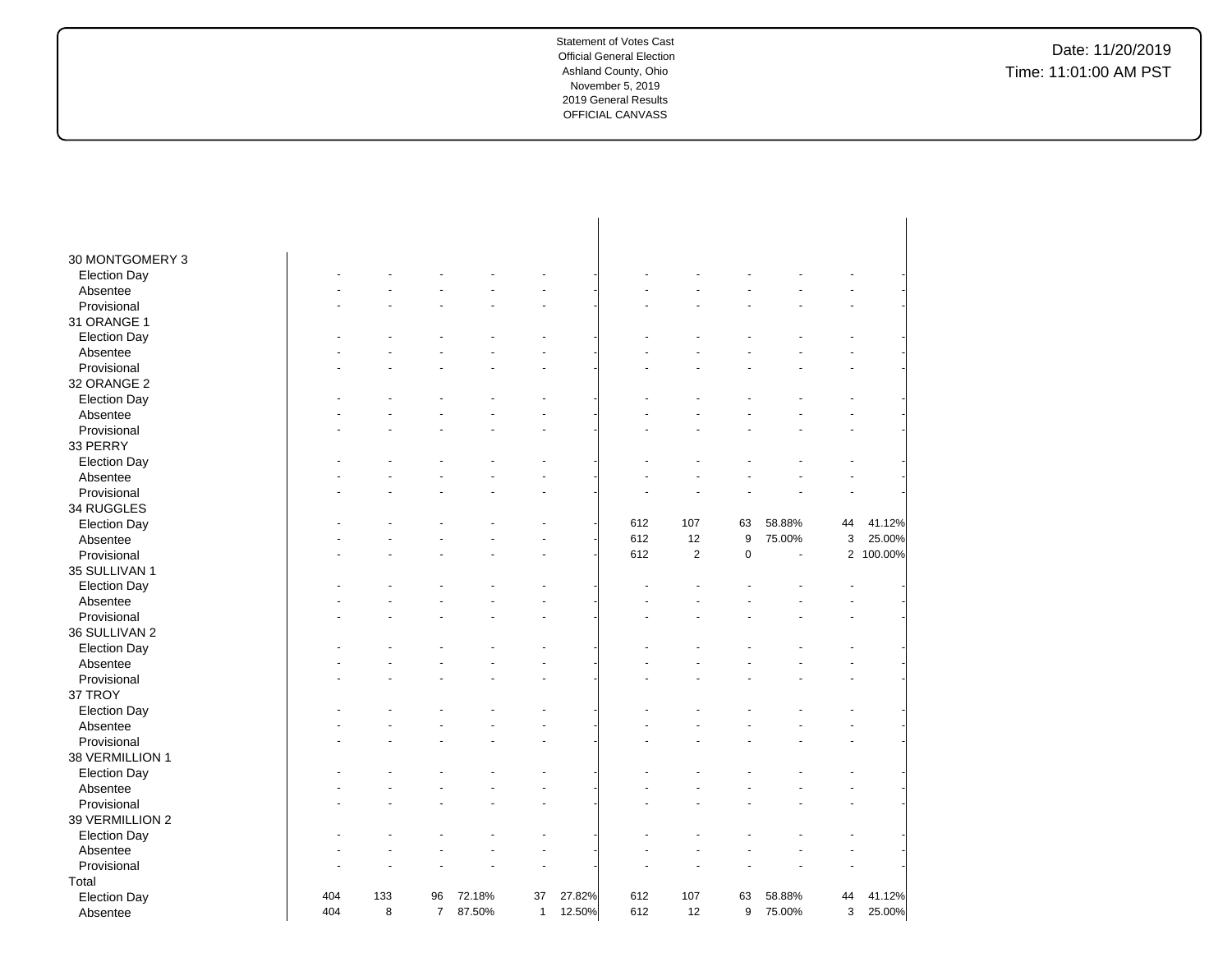Date: 11/20/2019 Time: 11:01:00 AM PST

| Provisional | 404 |     |     | 33.33% | 2  | 66.67% | 612 |     |    | $\overline{\phantom{a}}$ |    | 2 100.00% |
|-------------|-----|-----|-----|--------|----|--------|-----|-----|----|--------------------------|----|-----------|
| Total       | 404 | 144 | 104 | 72.22% | 40 | 27.78% | 612 | 121 | 72 | 59.50%                   | 49 | 40.50%    |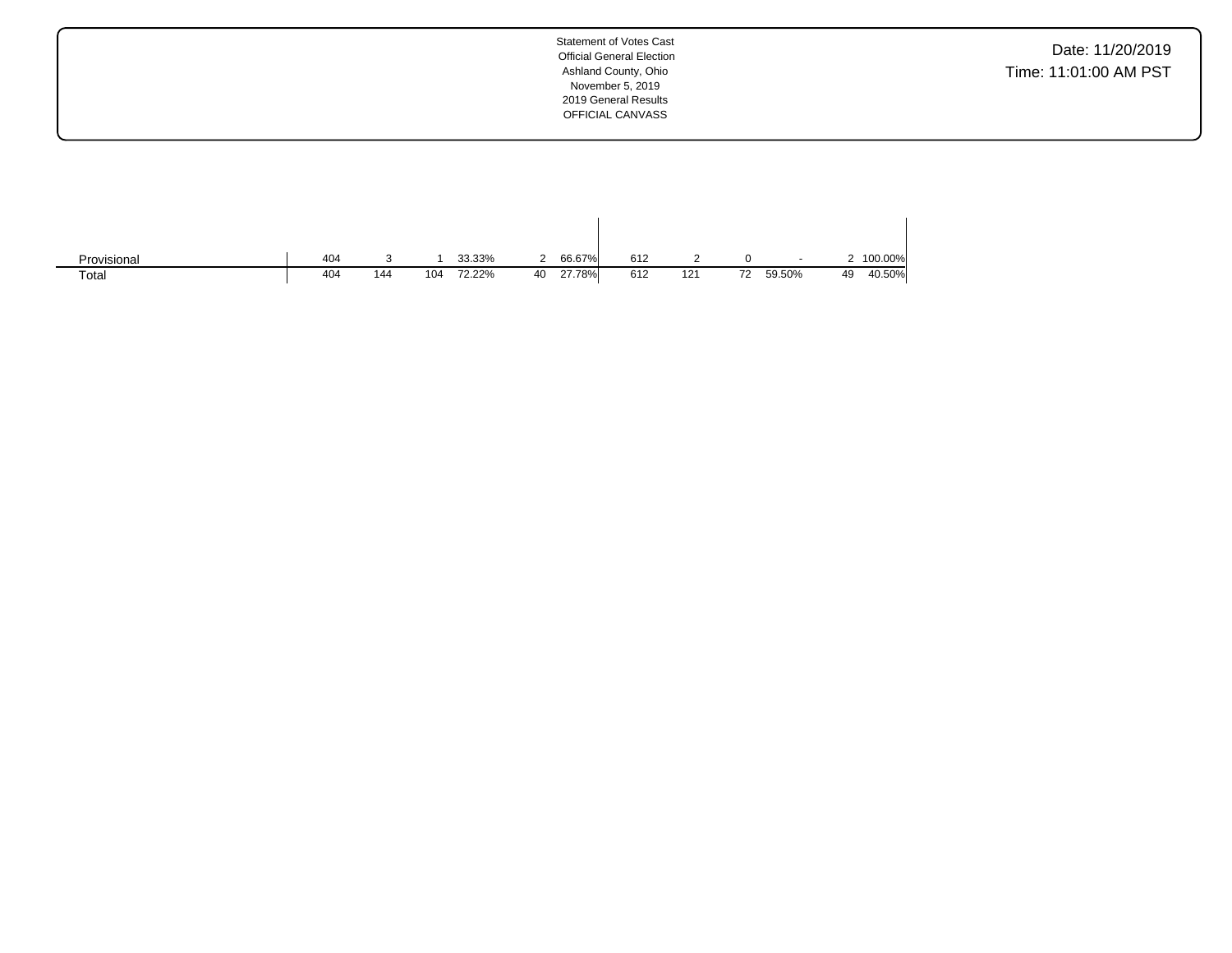|                          |                |                | Vermillion Township Ren RBs 1.5m |                                | Vermillion Township Ren PR .4m |                |                     |                         |  |  |  |
|--------------------------|----------------|----------------|----------------------------------|--------------------------------|--------------------------------|----------------|---------------------|-------------------------|--|--|--|
|                          | Reg.<br>Voters | Total<br>Votes | For The Tax<br>Levy              | <b>Against The</b><br>Tax Levy | Reg.<br>Voters                 | Total<br>Votes | For The Tax<br>Levy | Against The<br>Tax Levy |  |  |  |
| <b>Jursidiction Wide</b> |                |                |                                  |                                |                                |                |                     |                         |  |  |  |
| 01 ASHLAND CITY 1- A     |                |                |                                  |                                |                                |                |                     |                         |  |  |  |
| <b>Election Day</b>      |                |                |                                  |                                |                                |                |                     |                         |  |  |  |
| Absentee                 |                |                |                                  |                                |                                |                |                     |                         |  |  |  |
| Provisional              |                |                |                                  |                                |                                |                |                     |                         |  |  |  |
| 02 ASHLAND CITY 1- B     |                |                |                                  |                                |                                |                |                     |                         |  |  |  |
| <b>Election Day</b>      |                |                |                                  |                                |                                |                |                     |                         |  |  |  |
| Absentee                 |                |                |                                  |                                |                                |                |                     |                         |  |  |  |
| Provisional              |                |                |                                  |                                |                                |                |                     |                         |  |  |  |
| 03 ASHLAND CITY 1- C     |                |                |                                  |                                |                                |                |                     |                         |  |  |  |
| <b>Election Day</b>      |                |                |                                  |                                |                                |                |                     |                         |  |  |  |
| Absentee                 |                |                |                                  |                                |                                |                |                     |                         |  |  |  |
| Provisional              |                |                |                                  |                                |                                |                |                     |                         |  |  |  |
| 04 ASHLAND CITY 1- D     |                |                |                                  |                                |                                |                |                     |                         |  |  |  |
| <b>Election Day</b>      |                |                |                                  |                                |                                |                |                     |                         |  |  |  |
| Absentee                 |                |                |                                  |                                |                                |                |                     |                         |  |  |  |
| Provisional              |                |                |                                  |                                |                                |                |                     |                         |  |  |  |
| 05 ASHLAND CITY 2-A      |                |                |                                  |                                |                                |                |                     |                         |  |  |  |
| <b>Election Day</b>      |                |                |                                  |                                |                                |                |                     |                         |  |  |  |
| Absentee                 |                |                |                                  |                                |                                |                |                     |                         |  |  |  |
| Provisional              |                |                |                                  |                                |                                |                |                     |                         |  |  |  |
| 06 ASHLAND CITY 2-B      |                |                |                                  |                                |                                |                |                     |                         |  |  |  |
| <b>Election Day</b>      |                |                |                                  |                                |                                |                |                     |                         |  |  |  |
| Absentee                 |                |                |                                  |                                |                                |                |                     |                         |  |  |  |
| Provisional              |                |                |                                  |                                |                                |                |                     |                         |  |  |  |
| 07 ASHLAND CITY 2- C     |                |                |                                  |                                |                                |                |                     |                         |  |  |  |
| <b>Election Day</b>      |                |                |                                  |                                |                                |                |                     |                         |  |  |  |
| Absentee                 |                |                |                                  |                                |                                |                |                     |                         |  |  |  |
| Provisional              |                |                |                                  |                                |                                |                |                     |                         |  |  |  |
|                          |                |                |                                  |                                |                                |                |                     |                         |  |  |  |
| 08 ASHLAND CITY 3-A      |                |                |                                  |                                |                                |                |                     |                         |  |  |  |
| <b>Election Day</b>      |                |                |                                  |                                |                                |                |                     |                         |  |  |  |
| Absentee                 |                |                |                                  |                                |                                |                |                     |                         |  |  |  |
| Provisional              |                |                |                                  |                                |                                |                |                     |                         |  |  |  |
| 09 ASHLAND CITY 3- B     |                |                |                                  |                                |                                |                |                     |                         |  |  |  |
| <b>Election Day</b>      |                |                |                                  |                                |                                |                |                     |                         |  |  |  |
| Absentee                 |                |                |                                  |                                |                                |                |                     |                         |  |  |  |
| Provisional              |                |                |                                  | ÷.                             |                                |                |                     |                         |  |  |  |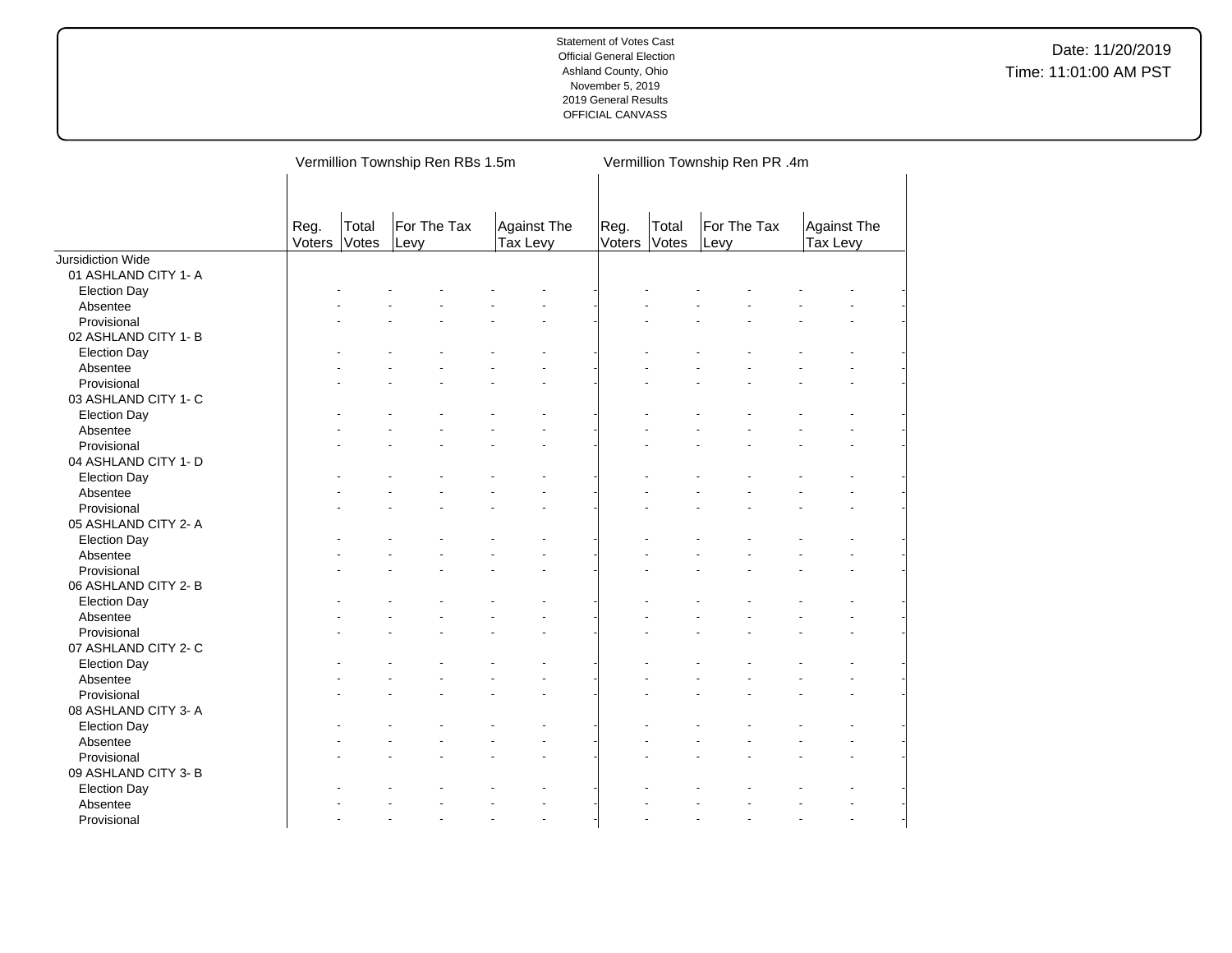|                                 |                |                | Vermillion Township Ren RBs 1.5m |                                | Vermillion Township Ren PR .4m |                |                     |                                |  |
|---------------------------------|----------------|----------------|----------------------------------|--------------------------------|--------------------------------|----------------|---------------------|--------------------------------|--|
|                                 | Reg.<br>Voters | Total<br>Votes | For The Tax<br>Levy              | <b>Against The</b><br>Tax Levy | Reg.<br>Voters                 | Total<br>Votes | For The Tax<br>Levy | <b>Against The</b><br>Tax Levy |  |
| 10 ASHLAND CITY 3-C             |                |                |                                  |                                |                                |                |                     |                                |  |
| <b>Election Day</b>             |                |                |                                  |                                |                                |                |                     |                                |  |
| Absentee                        |                |                |                                  |                                |                                |                |                     |                                |  |
| Provisional                     |                |                |                                  |                                |                                |                |                     |                                |  |
| 11 ASHLAND CITY 3- D            |                |                |                                  |                                |                                |                |                     |                                |  |
| <b>Election Day</b>             |                |                |                                  |                                |                                |                |                     |                                |  |
| Absentee                        |                |                |                                  |                                |                                |                |                     |                                |  |
| Provisional                     |                |                |                                  | L,                             |                                |                |                     |                                |  |
| 12 ASHLAND CITY 4-A             |                |                |                                  |                                |                                |                |                     |                                |  |
| <b>Election Day</b>             |                |                |                                  |                                |                                |                |                     |                                |  |
| Absentee                        |                |                |                                  |                                |                                |                |                     |                                |  |
| Provisional                     |                |                |                                  |                                |                                |                |                     |                                |  |
| 13 ASHLAND CITY 4-B             |                |                |                                  |                                |                                |                |                     |                                |  |
| <b>Election Day</b>             |                |                |                                  |                                |                                |                |                     |                                |  |
| Absentee                        |                |                |                                  |                                |                                |                |                     |                                |  |
| Provisional                     |                |                |                                  |                                |                                |                |                     |                                |  |
| 14 ASHLAND CITY 4- C            |                |                |                                  |                                |                                |                |                     |                                |  |
| <b>Election Day</b>             |                |                |                                  |                                |                                |                |                     |                                |  |
| Absentee                        |                |                |                                  |                                |                                |                |                     |                                |  |
| Provisional                     |                |                |                                  | ä,                             |                                |                |                     |                                |  |
| 15 CLEAR CREEK                  |                |                |                                  |                                |                                |                |                     |                                |  |
| <b>Election Day</b>             |                |                |                                  |                                |                                |                |                     |                                |  |
| Absentee                        |                |                |                                  |                                |                                |                |                     |                                |  |
| Provisional                     |                |                |                                  |                                |                                |                |                     |                                |  |
| 16 LOUDONVILLE 1                |                |                |                                  |                                |                                |                |                     |                                |  |
| <b>Election Day</b>             |                |                |                                  |                                |                                |                |                     |                                |  |
| Absentee                        |                |                |                                  |                                |                                |                |                     |                                |  |
| Provisional                     |                |                |                                  |                                |                                |                |                     |                                |  |
| 17 GREEN 1                      |                |                |                                  |                                |                                |                |                     |                                |  |
| <b>Election Day</b>             |                |                |                                  |                                |                                |                |                     |                                |  |
| Absentee                        |                |                |                                  |                                |                                |                |                     |                                |  |
| Provisional                     |                |                |                                  |                                |                                |                |                     |                                |  |
| 18 GREEN 2                      |                |                |                                  |                                |                                |                |                     |                                |  |
| <b>Election Day</b>             |                |                |                                  |                                |                                |                |                     |                                |  |
| Absentee                        |                |                |                                  |                                |                                |                |                     |                                |  |
| Provisional                     |                |                |                                  |                                |                                |                |                     |                                |  |
| 19 LOUDONVILLE 2                |                |                |                                  |                                |                                |                |                     |                                |  |
|                                 |                |                |                                  |                                |                                |                |                     |                                |  |
| <b>Election Day</b><br>Absentee |                |                |                                  |                                |                                |                |                     |                                |  |
| Provisional                     |                |                |                                  | ÷.                             |                                |                |                     | ä,                             |  |
|                                 |                |                |                                  |                                |                                |                |                     |                                |  |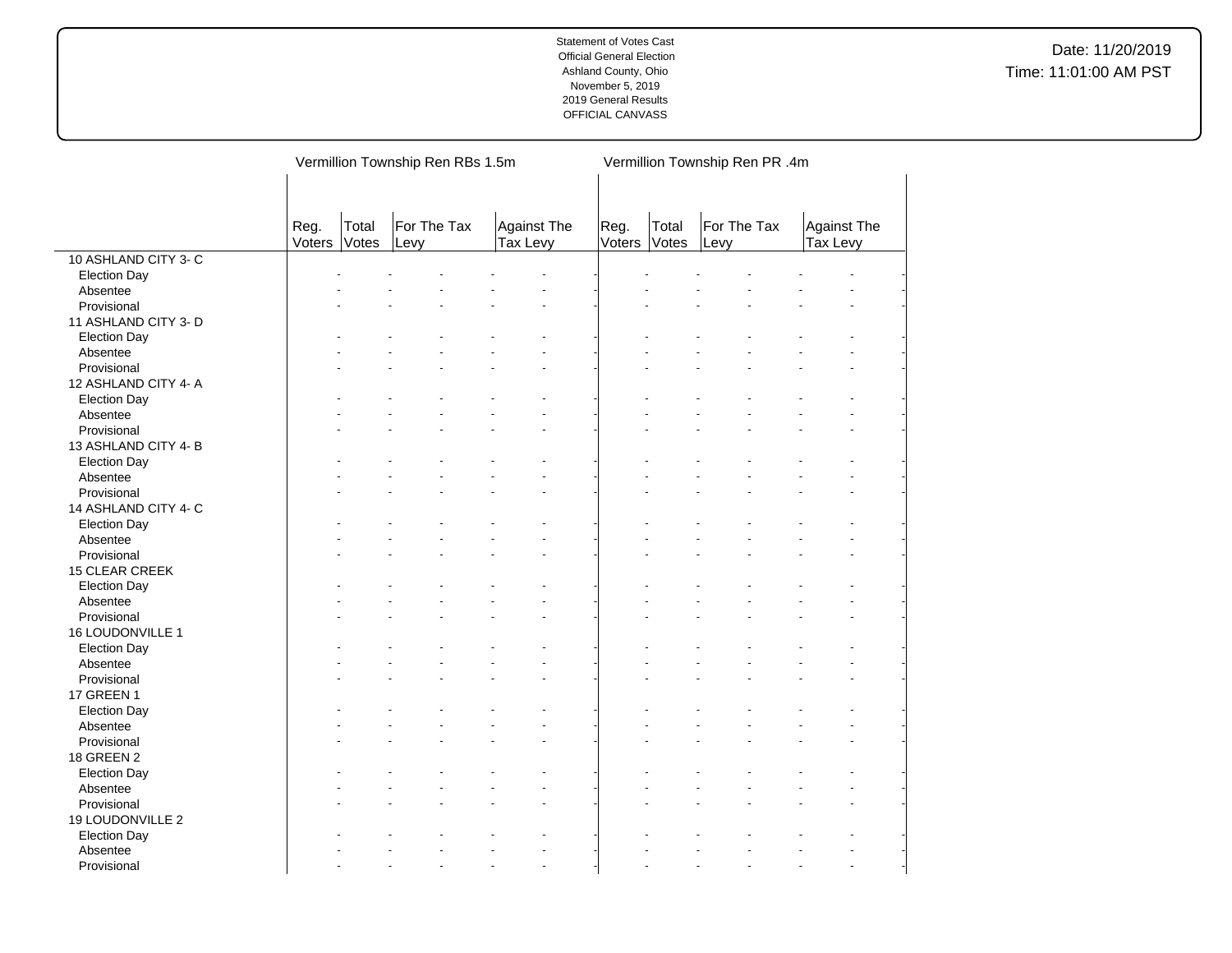|                     |                |                | Vermillion Township Ren RBs 1.5m |                                | Vermillion Township Ren PR .4m |                |                     |                         |  |  |
|---------------------|----------------|----------------|----------------------------------|--------------------------------|--------------------------------|----------------|---------------------|-------------------------|--|--|
|                     |                |                |                                  |                                |                                |                |                     |                         |  |  |
|                     | Reg.<br>Voters | Total<br>Votes | For The Tax<br>Levy              | <b>Against The</b><br>Tax Levy | Reg.<br>Voters                 | Total<br>Votes | For The Tax<br>Levy | Against The<br>Tax Levy |  |  |
| 20 JACKSON 1        |                |                |                                  |                                |                                |                |                     |                         |  |  |
| <b>Election Day</b> |                |                |                                  |                                |                                |                |                     |                         |  |  |
| Absentee            |                |                |                                  |                                |                                |                |                     |                         |  |  |
| Provisional         |                |                |                                  |                                |                                |                |                     |                         |  |  |
| 21 JACKSON 2        |                |                |                                  |                                |                                |                |                     |                         |  |  |
| <b>Election Day</b> |                |                |                                  |                                |                                |                |                     |                         |  |  |
| Absentee            |                |                |                                  |                                |                                |                |                     |                         |  |  |
| Provisional         |                |                |                                  |                                |                                |                |                     |                         |  |  |
| 22 LAKE             |                |                |                                  |                                |                                |                |                     |                         |  |  |
| <b>Election Day</b> |                |                |                                  |                                |                                |                |                     |                         |  |  |
| Absentee            |                |                |                                  |                                |                                |                |                     |                         |  |  |
| Provisional         |                |                |                                  |                                |                                |                |                     |                         |  |  |
| 23 MIFFLIN          |                |                |                                  |                                |                                |                |                     |                         |  |  |
| <b>Election Day</b> |                |                |                                  |                                |                                |                |                     |                         |  |  |
| Absentee            |                |                |                                  |                                |                                |                |                     |                         |  |  |
| Provisional         |                |                |                                  |                                |                                |                |                     |                         |  |  |
| 24 MILTON 1         |                |                |                                  |                                |                                |                |                     |                         |  |  |
| <b>Election Day</b> |                |                |                                  |                                |                                |                |                     |                         |  |  |
| Absentee            |                |                |                                  |                                |                                |                |                     |                         |  |  |
| Provisional         |                |                |                                  |                                |                                |                |                     |                         |  |  |
| 25 MILTON 3         |                |                |                                  |                                |                                |                |                     |                         |  |  |
| <b>Election Day</b> |                |                |                                  |                                |                                |                |                     |                         |  |  |
| Absentee            |                |                |                                  |                                |                                |                |                     |                         |  |  |
| Provisional         |                |                |                                  |                                |                                |                |                     |                         |  |  |
| 26 JEROMESVILLE     |                |                |                                  |                                |                                |                |                     |                         |  |  |
| <b>Election Day</b> |                |                |                                  |                                |                                |                |                     |                         |  |  |
| Absentee            |                |                |                                  |                                |                                |                |                     |                         |  |  |
| Provisional         |                |                |                                  |                                |                                |                |                     |                         |  |  |
| 27 MOHICAN          |                |                |                                  |                                |                                |                |                     |                         |  |  |
| <b>Election Day</b> |                |                |                                  |                                |                                |                |                     |                         |  |  |
| Absentee            |                |                |                                  |                                |                                |                |                     |                         |  |  |
| Provisional         |                |                |                                  |                                |                                |                |                     |                         |  |  |
| 28 MONTGOMERY 1     |                |                |                                  |                                |                                |                |                     |                         |  |  |
| <b>Election Day</b> |                |                |                                  |                                |                                |                |                     |                         |  |  |
| Absentee            |                |                |                                  |                                |                                |                |                     |                         |  |  |
| Provisional         |                |                |                                  |                                |                                |                |                     |                         |  |  |
| 29 MONTGOMERY 2     |                |                |                                  |                                |                                |                |                     |                         |  |  |
| <b>Election Day</b> |                |                |                                  |                                |                                |                |                     |                         |  |  |
| Absentee            |                |                |                                  |                                |                                |                |                     |                         |  |  |
| Provisional         |                |                |                                  |                                |                                |                |                     |                         |  |  |
|                     |                |                |                                  |                                |                                |                |                     |                         |  |  |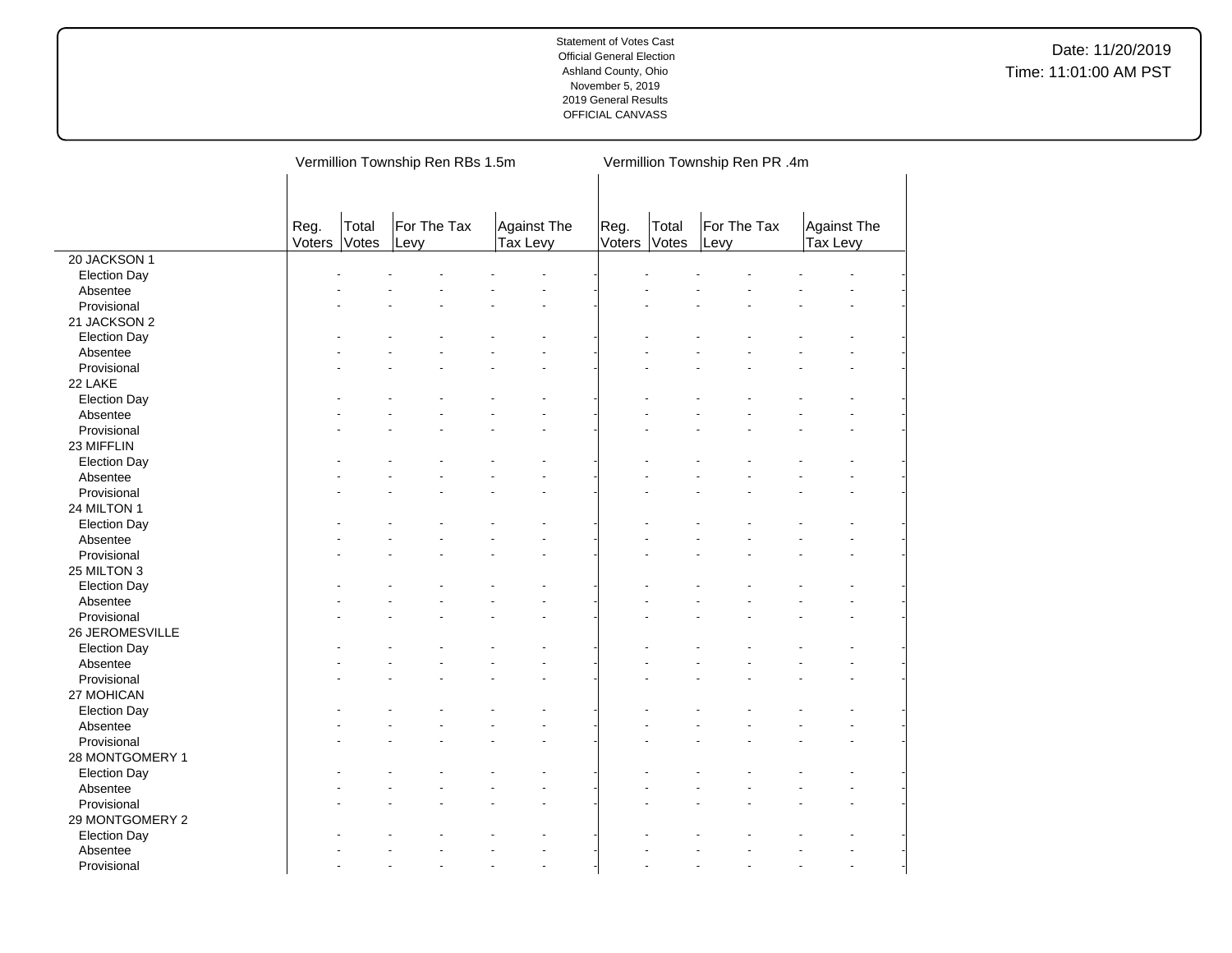| <b>Statement of Votes Cast</b><br><b>Official General Election</b><br>Ashland County, Ohio<br>November 5, 2019<br>2019 General Results<br>OFFICIAL CANVASS | Date: 11/20/2019<br>Time: 11:01:00 AM PST |
|------------------------------------------------------------------------------------------------------------------------------------------------------------|-------------------------------------------|
| Varmillian Township Dan DRs 1 Em<br>Varmillian Township Dan DD Am                                                                                          |                                           |

| Vermillion Township Ren RBs 1.5m |                     |             |             |                | Vermillion Township Ren PR .4m |                    |             |  |  |  |
|----------------------------------|---------------------|-------------|-------------|----------------|--------------------------------|--------------------|-------------|--|--|--|
|                                  |                     |             |             |                |                                |                    |             |  |  |  |
|                                  |                     |             |             |                |                                |                    |             |  |  |  |
| Reg.                             | 'Total              | For The Tax | Against The | Req.           | <b>Total</b>                   | <b>For The Tax</b> | Against The |  |  |  |
| Voters                           | <i><b>Notes</b></i> | lLevv       | Tax Levv    | lVoters lVotes |                                | ∣Levv              | Tax Levv    |  |  |  |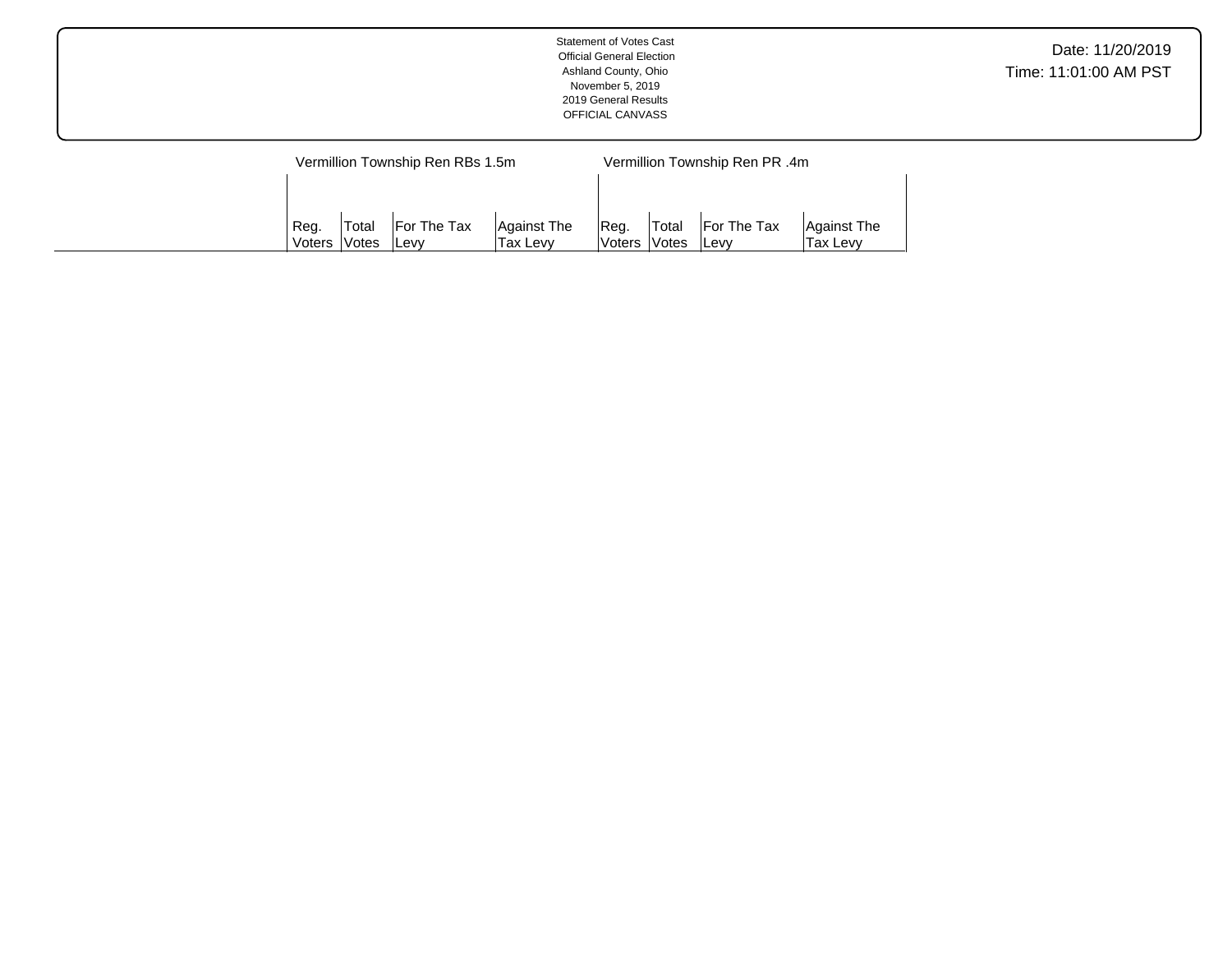| 30 MONTGOMERY 3<br><b>Election Day</b><br>Absentee<br>Provisional<br>31 ORANGE 1<br><b>Election Day</b><br>Absentee<br>÷.<br>Provisional<br>32 ORANGE 2<br><b>Election Day</b><br>Absentee<br>Provisional<br>33 PERRY<br><b>Election Day</b><br>Absentee<br>Provisional<br>34 RUGGLES<br><b>Election Day</b><br>Absentee |
|--------------------------------------------------------------------------------------------------------------------------------------------------------------------------------------------------------------------------------------------------------------------------------------------------------------------------|
|                                                                                                                                                                                                                                                                                                                          |
|                                                                                                                                                                                                                                                                                                                          |
|                                                                                                                                                                                                                                                                                                                          |
|                                                                                                                                                                                                                                                                                                                          |
|                                                                                                                                                                                                                                                                                                                          |
|                                                                                                                                                                                                                                                                                                                          |
|                                                                                                                                                                                                                                                                                                                          |
|                                                                                                                                                                                                                                                                                                                          |
|                                                                                                                                                                                                                                                                                                                          |
|                                                                                                                                                                                                                                                                                                                          |
|                                                                                                                                                                                                                                                                                                                          |
|                                                                                                                                                                                                                                                                                                                          |
|                                                                                                                                                                                                                                                                                                                          |
|                                                                                                                                                                                                                                                                                                                          |
|                                                                                                                                                                                                                                                                                                                          |
|                                                                                                                                                                                                                                                                                                                          |
|                                                                                                                                                                                                                                                                                                                          |
|                                                                                                                                                                                                                                                                                                                          |
|                                                                                                                                                                                                                                                                                                                          |
|                                                                                                                                                                                                                                                                                                                          |
| Provisional<br>$\overline{a}$                                                                                                                                                                                                                                                                                            |
| 35 SULLIVAN 1                                                                                                                                                                                                                                                                                                            |
| <b>Election Day</b>                                                                                                                                                                                                                                                                                                      |
| Absentee                                                                                                                                                                                                                                                                                                                 |
| Provisional<br>$\overline{a}$                                                                                                                                                                                                                                                                                            |
| 36 SULLIVAN 2                                                                                                                                                                                                                                                                                                            |
| <b>Election Day</b>                                                                                                                                                                                                                                                                                                      |
| Absentee                                                                                                                                                                                                                                                                                                                 |
| Provisional                                                                                                                                                                                                                                                                                                              |
| 37 TROY                                                                                                                                                                                                                                                                                                                  |
| <b>Election Day</b>                                                                                                                                                                                                                                                                                                      |
| Absentee                                                                                                                                                                                                                                                                                                                 |
| Provisional                                                                                                                                                                                                                                                                                                              |
| 38 VERMILLION 1                                                                                                                                                                                                                                                                                                          |
| 191<br>80.93%<br>19.07%<br>520<br>140<br>102<br>72.86%<br>38<br>27.14%<br>827<br>236<br>45<br><b>Election Day</b>                                                                                                                                                                                                        |
| 20<br>16<br>80.00%<br>20.00%<br>31<br>22<br>9<br>29.03%<br>520<br>$\overline{4}$<br>827<br>70.97%<br>Absentee                                                                                                                                                                                                            |
| 520<br>$\mathbf 0$<br>$\mathbf 0$<br>$\mathsf 0$<br>827<br>$\pmb{0}$<br>$\mathbf 0$<br>Provisional<br>$\mathbf 0$<br>$\sim$                                                                                                                                                                                              |
| 39 VERMILLION 2                                                                                                                                                                                                                                                                                                          |
| 1030<br>346<br>84.68%<br>15.32%<br>1030<br>343<br>77.55%<br>22.45%<br>293<br>53<br>266<br>77<br><b>Election Day</b>                                                                                                                                                                                                      |
| 1030<br>52<br>6<br>1030<br>51<br>86.27%<br>$\overline{7}$<br>13.73%<br>46<br>88.46%<br>11.54%<br>44<br>Absentee                                                                                                                                                                                                          |
| $\mathbf 0$<br>Provisional<br>1030<br>$\mathbf{1}$<br>$\mathbf{1}$<br>100.00%<br>$\mathbf 0$<br>1030<br>100.00%<br>$\mathbf{1}$<br>$\mathbf{1}$                                                                                                                                                                          |
| Total                                                                                                                                                                                                                                                                                                                    |
| 486<br>1550<br>395<br>81.28%<br>91<br>18.72%<br>1857<br>579<br>457<br>78.93%<br>122<br>21.07%<br><b>Election Day</b>                                                                                                                                                                                                     |
| 1550<br>72<br>62<br>13.89%<br>82<br>66<br>80.49%<br>16<br>19.51%<br>86.11%<br>10<br>1857<br>Absentee                                                                                                                                                                                                                     |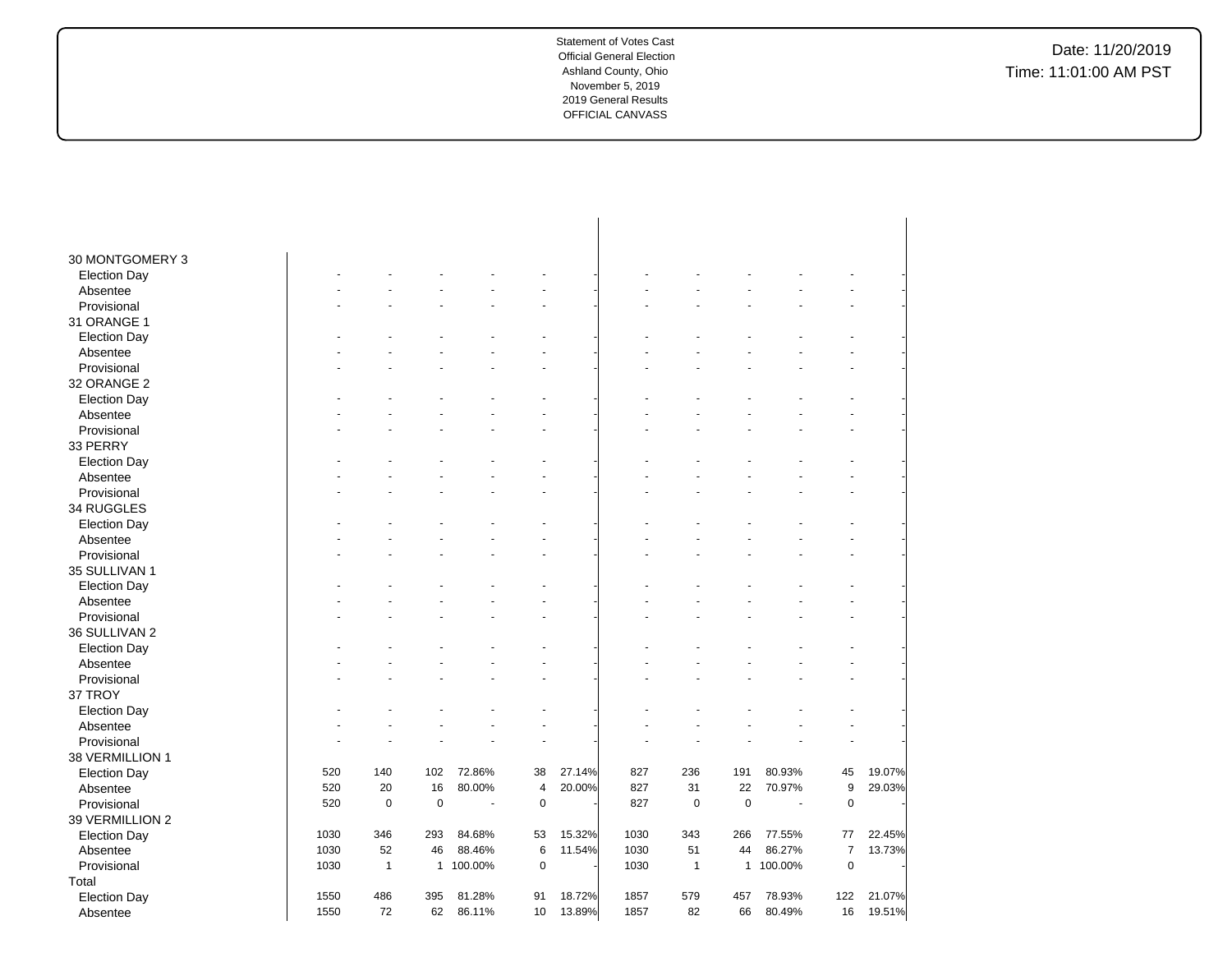Date: 11/20/2019 Time: 11:01:00 AM PST

| Provisional | 1550 |     | 100.00%       |     |        | 1857 |     |     | 100.00% |     |        |
|-------------|------|-----|---------------|-----|--------|------|-----|-----|---------|-----|--------|
| Total       | 1550 | 559 | 81.93%<br>458 | 101 | 18.07% | 1857 | 662 | 524 | 79.15%  | 138 | 20.85% |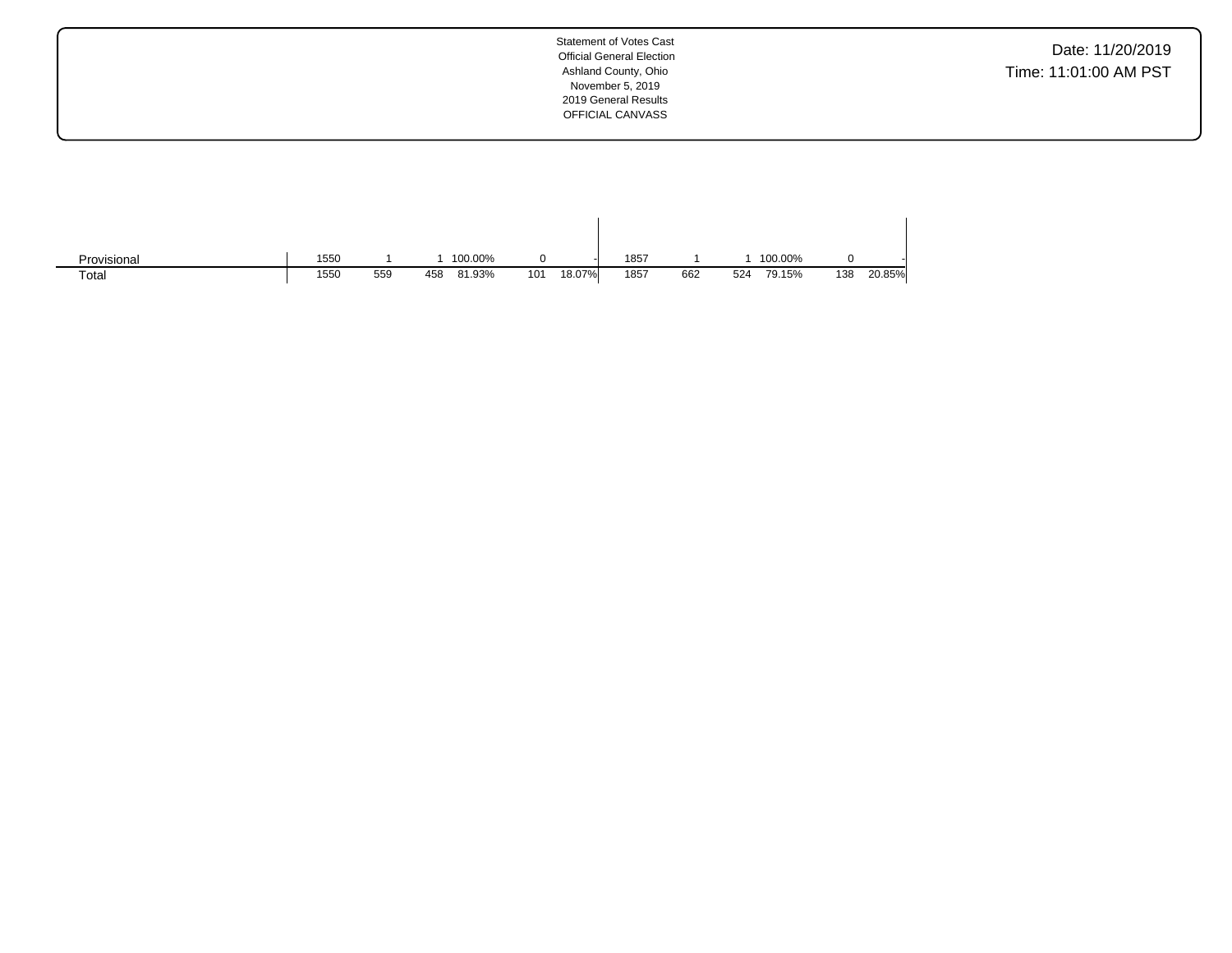|                      |                |                | Hillsdale LSD Ren CE 20.1m |                                | Hillsdale LSD Ren PI 1.4m |                |                     |                         |  |  |  |
|----------------------|----------------|----------------|----------------------------|--------------------------------|---------------------------|----------------|---------------------|-------------------------|--|--|--|
|                      | Reg.<br>Voters | Total<br>Votes | For The Tax<br>Levy        | <b>Against The</b><br>Tax Levy | Reg.<br>Voters            | Total<br>Votes | For The Tax<br>Levy | Against The<br>Tax Levy |  |  |  |
| Jursidiction Wide    |                |                |                            |                                |                           |                |                     |                         |  |  |  |
| 01 ASHLAND CITY 1- A |                |                |                            |                                |                           |                |                     |                         |  |  |  |
| <b>Election Day</b>  |                |                |                            |                                |                           |                |                     |                         |  |  |  |
| Absentee             |                |                |                            |                                |                           |                |                     |                         |  |  |  |
| Provisional          |                |                |                            |                                |                           |                |                     |                         |  |  |  |
| 02 ASHLAND CITY 1- B |                |                |                            |                                |                           |                |                     |                         |  |  |  |
| <b>Election Day</b>  |                |                |                            |                                |                           |                |                     |                         |  |  |  |
| Absentee             |                |                |                            |                                |                           |                |                     |                         |  |  |  |
| Provisional          |                |                |                            |                                |                           |                |                     |                         |  |  |  |
| 03 ASHLAND CITY 1- C |                |                |                            |                                |                           |                |                     |                         |  |  |  |
| <b>Election Day</b>  |                |                |                            |                                |                           |                |                     |                         |  |  |  |
| Absentee             |                |                |                            |                                |                           |                |                     |                         |  |  |  |
| Provisional          |                |                |                            |                                |                           |                |                     |                         |  |  |  |
| 04 ASHLAND CITY 1- D |                |                |                            |                                |                           |                |                     |                         |  |  |  |
| <b>Election Day</b>  |                |                |                            |                                |                           |                |                     |                         |  |  |  |
| Absentee             |                |                |                            |                                |                           |                |                     |                         |  |  |  |
| Provisional          |                |                |                            |                                |                           |                |                     |                         |  |  |  |
| 05 ASHLAND CITY 2- A |                |                |                            |                                |                           |                |                     |                         |  |  |  |
| <b>Election Day</b>  |                |                |                            |                                |                           |                |                     |                         |  |  |  |
| Absentee             |                |                |                            |                                |                           |                |                     |                         |  |  |  |
| Provisional          |                |                |                            |                                |                           |                |                     |                         |  |  |  |
| 06 ASHLAND CITY 2-B  |                |                |                            |                                |                           |                |                     |                         |  |  |  |
| <b>Election Day</b>  |                |                |                            |                                |                           |                |                     |                         |  |  |  |
| Absentee             |                |                |                            |                                |                           |                |                     |                         |  |  |  |
| Provisional          |                |                |                            |                                |                           |                |                     |                         |  |  |  |
| 07 ASHLAND CITY 2- C |                |                |                            |                                |                           |                |                     |                         |  |  |  |
| <b>Election Day</b>  |                |                |                            |                                |                           |                |                     |                         |  |  |  |
| Absentee             |                |                |                            |                                |                           |                |                     |                         |  |  |  |
| Provisional          |                |                |                            |                                |                           |                |                     |                         |  |  |  |
| 08 ASHLAND CITY 3- A |                |                |                            |                                |                           |                |                     |                         |  |  |  |
|                      |                |                |                            |                                |                           |                |                     |                         |  |  |  |
| <b>Election Day</b>  |                |                |                            |                                |                           |                |                     |                         |  |  |  |
| Absentee             |                |                |                            |                                |                           |                |                     |                         |  |  |  |
| Provisional          |                |                |                            |                                |                           |                |                     |                         |  |  |  |
| 09 ASHLAND CITY 3- B |                |                |                            |                                |                           |                |                     |                         |  |  |  |
| <b>Election Day</b>  |                |                |                            |                                |                           |                |                     |                         |  |  |  |
| Absentee             |                |                |                            |                                |                           |                |                     |                         |  |  |  |
| Provisional          |                |                |                            | $\overline{a}$                 |                           |                |                     | L.                      |  |  |  |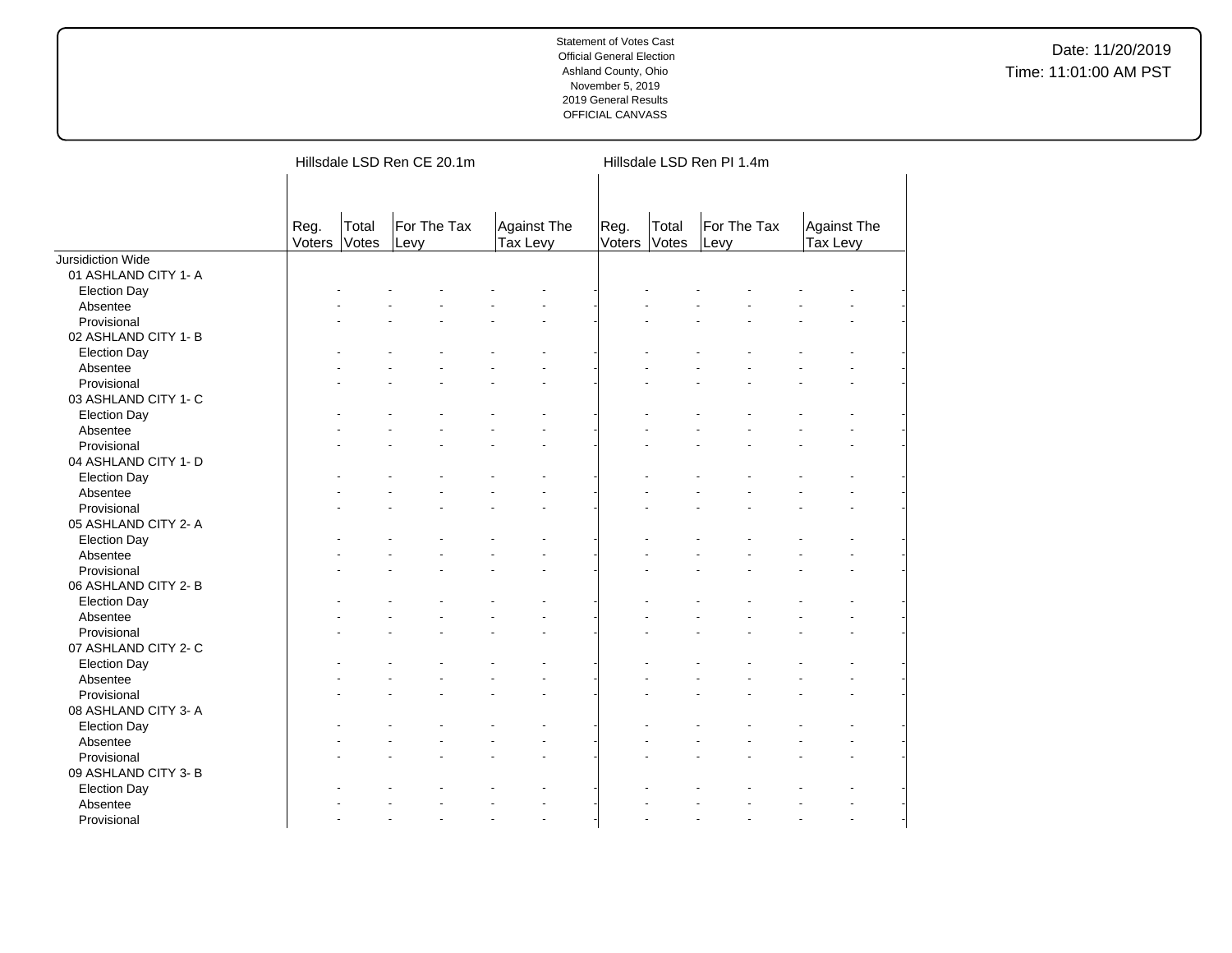|                       |                |                | Hillsdale LSD Ren CE 20.1m |                                | Hillsdale LSD Ren PI 1.4m |                |                     |                                  |  |  |  |
|-----------------------|----------------|----------------|----------------------------|--------------------------------|---------------------------|----------------|---------------------|----------------------------------|--|--|--|
|                       |                |                |                            |                                |                           |                |                     |                                  |  |  |  |
|                       | Reg.<br>Voters | Total<br>Votes | For The Tax<br>Levy        | <b>Against The</b><br>Tax Levy | Reg.<br>Voters            | Total<br>Votes | For The Tax<br>Levy | Against The<br><b>Tax Levy</b>   |  |  |  |
| 10 ASHLAND CITY 3-C   |                |                |                            |                                |                           |                |                     |                                  |  |  |  |
| <b>Election Day</b>   |                |                |                            |                                |                           |                |                     |                                  |  |  |  |
| Absentee              |                |                |                            |                                |                           |                |                     |                                  |  |  |  |
| Provisional           |                |                |                            |                                |                           |                |                     |                                  |  |  |  |
| 11 ASHLAND CITY 3- D  |                |                |                            |                                |                           |                |                     |                                  |  |  |  |
| <b>Election Day</b>   |                |                |                            |                                |                           |                |                     |                                  |  |  |  |
| Absentee              |                |                |                            |                                |                           |                |                     |                                  |  |  |  |
| Provisional           |                |                |                            |                                |                           |                |                     | $\overline{\phantom{a}}$         |  |  |  |
| 12 ASHLAND CITY 4-A   |                |                |                            |                                |                           |                |                     |                                  |  |  |  |
| <b>Election Day</b>   |                |                |                            |                                |                           |                |                     |                                  |  |  |  |
| Absentee              |                |                |                            |                                |                           |                |                     |                                  |  |  |  |
| Provisional           |                |                |                            |                                |                           |                |                     |                                  |  |  |  |
| 13 ASHLAND CITY 4-B   |                |                |                            |                                |                           |                |                     |                                  |  |  |  |
| <b>Election Day</b>   |                |                |                            |                                |                           |                |                     |                                  |  |  |  |
| Absentee              |                |                |                            |                                |                           |                |                     |                                  |  |  |  |
| Provisional           |                |                |                            |                                |                           |                |                     |                                  |  |  |  |
| 14 ASHLAND CITY 4- C  |                |                |                            |                                |                           |                |                     |                                  |  |  |  |
| <b>Election Day</b>   |                |                |                            |                                |                           |                |                     |                                  |  |  |  |
| Absentee              |                |                |                            |                                |                           |                |                     |                                  |  |  |  |
| Provisional           |                |                |                            |                                |                           |                |                     | $\overline{a}$                   |  |  |  |
| <b>15 CLEAR CREEK</b> |                |                |                            |                                |                           |                |                     |                                  |  |  |  |
| <b>Election Day</b>   |                |                |                            |                                |                           |                |                     |                                  |  |  |  |
| Absentee              |                |                |                            |                                |                           |                |                     |                                  |  |  |  |
| Provisional           |                |                |                            |                                |                           |                |                     | ÷.                               |  |  |  |
| 16 LOUDONVILLE 1      |                |                |                            |                                |                           |                |                     |                                  |  |  |  |
| <b>Election Day</b>   |                |                |                            |                                |                           |                |                     |                                  |  |  |  |
| Absentee              |                |                |                            |                                |                           |                |                     |                                  |  |  |  |
| Provisional           |                |                |                            |                                |                           |                |                     |                                  |  |  |  |
| 17 GREEN 1            |                |                |                            |                                |                           |                |                     |                                  |  |  |  |
| <b>Election Day</b>   |                |                |                            |                                |                           |                |                     |                                  |  |  |  |
| Absentee              |                |                |                            |                                |                           |                |                     | $\overline{a}$                   |  |  |  |
| Provisional           |                |                |                            |                                |                           |                |                     |                                  |  |  |  |
| 18 GREEN 2            |                |                |                            |                                |                           |                |                     |                                  |  |  |  |
| <b>Election Day</b>   |                |                |                            |                                |                           |                |                     |                                  |  |  |  |
| Absentee              |                |                |                            |                                |                           |                |                     | $\overline{a}$                   |  |  |  |
| Provisional           |                |                |                            |                                |                           |                |                     | ÷,                               |  |  |  |
| 19 LOUDONVILLE 2      |                |                |                            |                                |                           |                |                     |                                  |  |  |  |
| <b>Election Day</b>   |                |                |                            |                                |                           |                |                     |                                  |  |  |  |
| Absentee              |                |                |                            |                                |                           |                |                     |                                  |  |  |  |
| Provisional           |                |                |                            | $\overline{a}$                 |                           |                | L.                  | $\overline{a}$<br>$\overline{a}$ |  |  |  |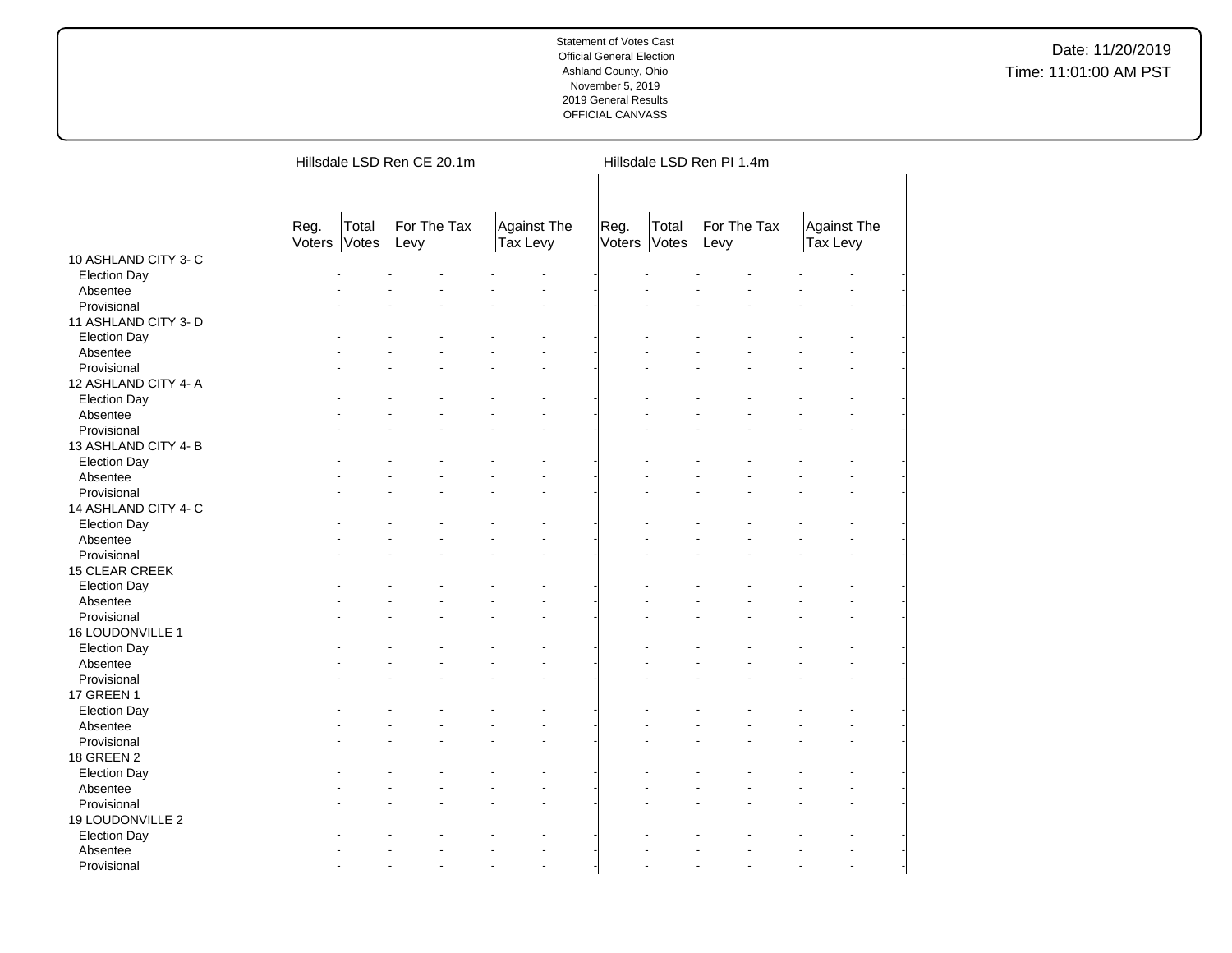|                         |        |                              | Hillsdale LSD Ren CE 20.1m |           |                    |         | Hillsdale LSD Ren PI 1.4m |                         |                |           |                          |         |  |
|-------------------------|--------|------------------------------|----------------------------|-----------|--------------------|---------|---------------------------|-------------------------|----------------|-----------|--------------------------|---------|--|
|                         |        |                              |                            |           |                    |         |                           |                         |                |           |                          |         |  |
|                         | Reg.   | Total                        | For The Tax                |           | <b>Against The</b> |         | Reg.                      | Total                   | For The Tax    |           | <b>Against The</b>       |         |  |
|                         | Voters | Votes                        | Levy                       |           | <b>Tax Levy</b>    |         | Voters                    | Votes                   | Levy           |           | <b>Tax Levy</b>          |         |  |
| 20 JACKSON 1            |        |                              |                            |           |                    |         |                           |                         |                |           |                          |         |  |
| <b>Election Day</b>     |        |                              |                            |           |                    |         |                           |                         |                |           |                          |         |  |
| Absentee                |        |                              |                            |           |                    |         |                           |                         |                |           |                          |         |  |
| Provisional             |        |                              |                            |           |                    |         |                           |                         |                |           |                          |         |  |
| 21 JACKSON 2            |        |                              |                            |           |                    |         |                           |                         |                |           |                          |         |  |
| <b>Election Day</b>     |        |                              |                            |           |                    |         |                           |                         |                |           |                          |         |  |
| Absentee                |        |                              |                            |           |                    |         |                           |                         |                |           |                          |         |  |
| Provisional             |        |                              |                            |           | ä,                 |         |                           |                         |                |           | ä,                       |         |  |
| 22 LAKE                 |        |                              |                            |           |                    |         |                           |                         |                |           |                          |         |  |
| <b>Election Day</b>     | 97     | 40                           | 31                         | 77.50%    | 9                  | 22.50%  | 97                        | 39                      | 30             | 76.92%    | 9                        | 23.08%  |  |
| Absentee                | 97     | $\overline{4}$               | 4                          | 100.00%   | 0                  |         | 97                        | $\overline{4}$          | $\overline{4}$ | 100.00%   | 0                        |         |  |
| Provisional             | 97     | $\overline{1}$               | $\pmb{0}$                  | ÷,        | $\mathbf{1}$       | 100.00% | 97                        | $\mathbf{1}$            | $\mathbf 0$    | ÷,        | $\mathbf{1}$             | 100.00% |  |
| 23 MIFFLIN              |        |                              |                            |           |                    |         |                           |                         |                |           |                          |         |  |
| <b>Election Day</b>     | 827    | 250                          | 157                        | 62.80%    | 93                 | 37.20%  | 827                       | 249                     | 158            | 63.45%    | 91                       | 36.55%  |  |
| Absentee                | 827    | 42                           | 32                         | 76.19%    | 10                 | 23.81%  | 827                       | 42                      | 32             | 76.19%    | 10                       | 23.81%  |  |
| Provisional             | 827    | 3                            | $\overline{2}$             | 66.67%    | $\mathbf{1}$       | 33.33%  | 827                       | 3                       | $\overline{2}$ | 66.67%    | $\mathbf{1}$             | 33.33%  |  |
| 24 MILTON 1             |        |                              |                            |           |                    |         |                           |                         |                |           |                          |         |  |
| <b>Election Day</b>     |        |                              |                            |           | L.                 |         |                           |                         |                |           | $\overline{\phantom{a}}$ |         |  |
| Absentee                |        |                              |                            |           |                    |         |                           |                         |                |           | L.                       |         |  |
| Provisional             |        |                              |                            |           |                    |         |                           |                         |                |           |                          |         |  |
| 25 MILTON 3             |        |                              |                            |           |                    |         |                           |                         |                |           |                          |         |  |
| <b>Election Day</b>     |        |                              |                            |           |                    |         |                           |                         |                |           |                          |         |  |
| Absentee                |        |                              |                            |           |                    |         |                           |                         |                |           |                          |         |  |
| Provisional             |        |                              |                            |           |                    |         |                           |                         |                |           |                          |         |  |
| 26 JEROMESVILLE         |        |                              |                            |           |                    |         |                           |                         |                |           |                          |         |  |
|                         | 337    | 123                          | 80                         | 65.04%    | 43                 | 34.96%  | 337                       | 123                     | 84             | 68.29%    | 39                       | 31.71%  |  |
| <b>Election Day</b>     | 337    | 3                            | 3                          | 100.00%   | 0                  |         | 337                       | $\overline{4}$          |                | 4 100.00% | $\mathbf 0$              |         |  |
| Absentee<br>Provisional | 337    | 3                            |                            | 3 100.00% | 0                  |         | 337                       | 3                       |                | 3 100.00% | $\mathbf 0$              |         |  |
|                         |        |                              |                            |           |                    |         |                           |                         |                |           |                          |         |  |
| 27 MOHICAN              | 1008   | 414                          | 294                        | 71.01%    | 120                | 28.99%  | 1008                      | 411                     | 298            | 72.51%    | 113                      | 27.49%  |  |
| <b>Election Day</b>     |        |                              |                            |           |                    |         |                           |                         |                |           |                          |         |  |
| Absentee                | 1008   | 55<br>8                      | 42                         | 76.36%    | 13<br>$\pmb{0}$    | 23.64%  | 1008                      | 53<br>8                 | 40             | 75.47%    | 13<br>$\mathbf 0$        | 24.53%  |  |
| Provisional             | 1008   |                              | 8                          | 100.00%   |                    |         | 1008                      |                         |                | 8 100.00% |                          |         |  |
| 28 MONTGOMERY 1         |        |                              |                            |           |                    |         |                           |                         |                |           |                          |         |  |
| <b>Election Day</b>     | 18     | $\mathbf{1}$                 |                            | 1 100.00% | 0                  |         | 18                        | $\mathbf{1}$            |                | 1 100.00% | $\pmb{0}$                |         |  |
| Absentee                | 18     | $\overline{2}$               | $\overline{2}$             | 100.00%   | 0<br>0             |         | 18                        | $\overline{\mathbf{c}}$ | $\overline{2}$ | 100.00%   | 0                        |         |  |
| Provisional             |        | $\mathbf 0$<br>0<br>18<br>L. |                            |           |                    |         | 18                        | 0                       | 0              |           | 0                        |         |  |
| 29 MONTGOMERY 2         |        |                              |                            |           |                    |         |                           |                         |                |           |                          |         |  |
| <b>Election Day</b>     |        |                              |                            |           |                    |         |                           |                         |                |           |                          |         |  |
| Absentee                |        |                              |                            |           | $\blacksquare$     |         |                           |                         |                |           | $\sim$                   |         |  |
| Provisional             |        |                              |                            |           | ä,                 |         |                           |                         |                |           | $\sim$                   |         |  |

 $\overline{a}$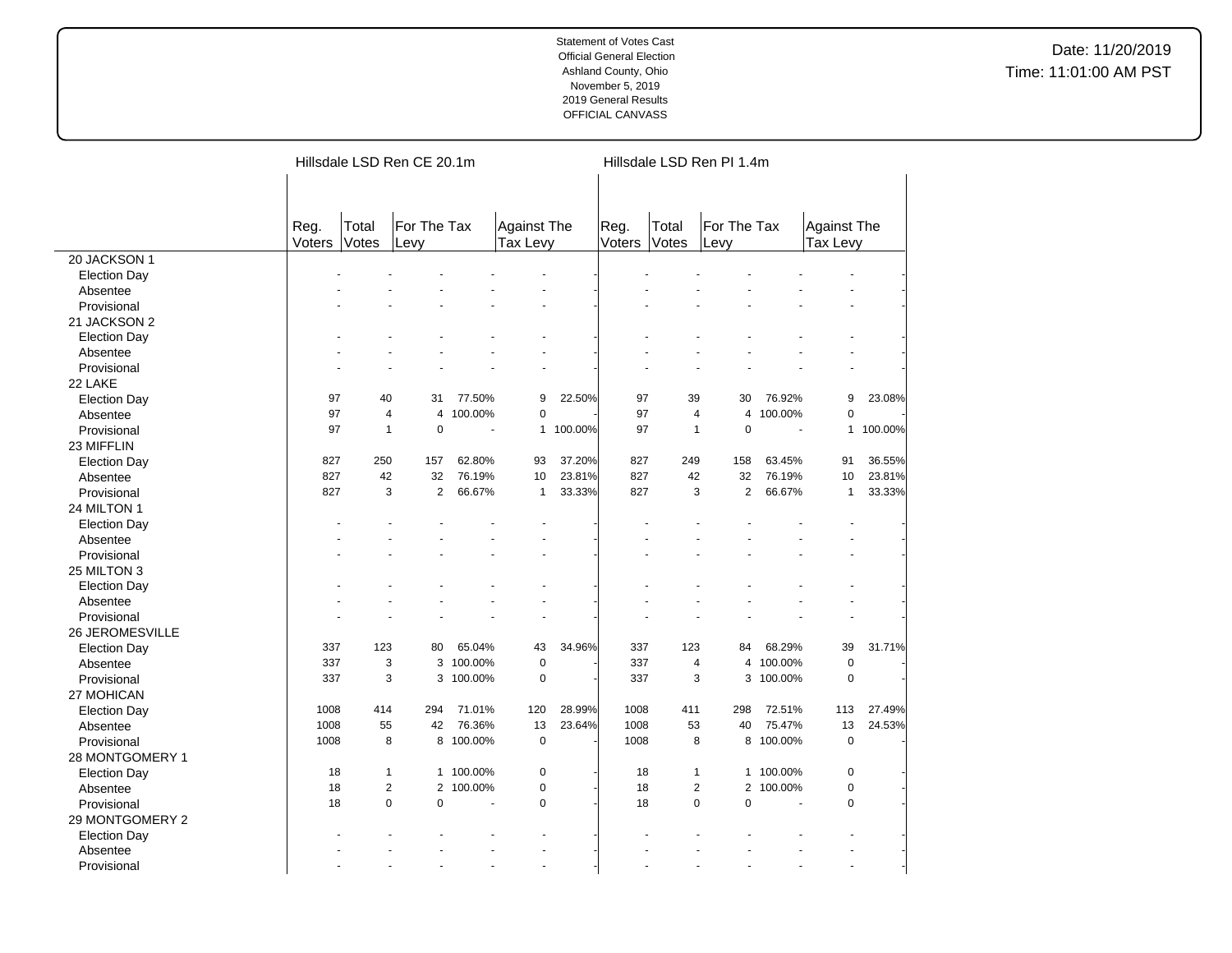|                            | <b>Statement of Votes Cast</b><br><b>Official General Election</b><br>Ashland County, Ohio<br>November 5, 2019<br>2019 General Results<br>OFFICIAL CANVASS | Date: 11/20/2019<br>Time: 11:01:00 AM PST |
|----------------------------|------------------------------------------------------------------------------------------------------------------------------------------------------------|-------------------------------------------|
| Hillsdale LSD Ren CE 20.1m | Hillsdale LSD Ren PI 1.4m                                                                                                                                  |                                           |

Reg. Voters Total Votes For The Tax Levy

Against The Tax Levy

Reg. Voters Total Votes For The Tax Levy

Against The Tax Levy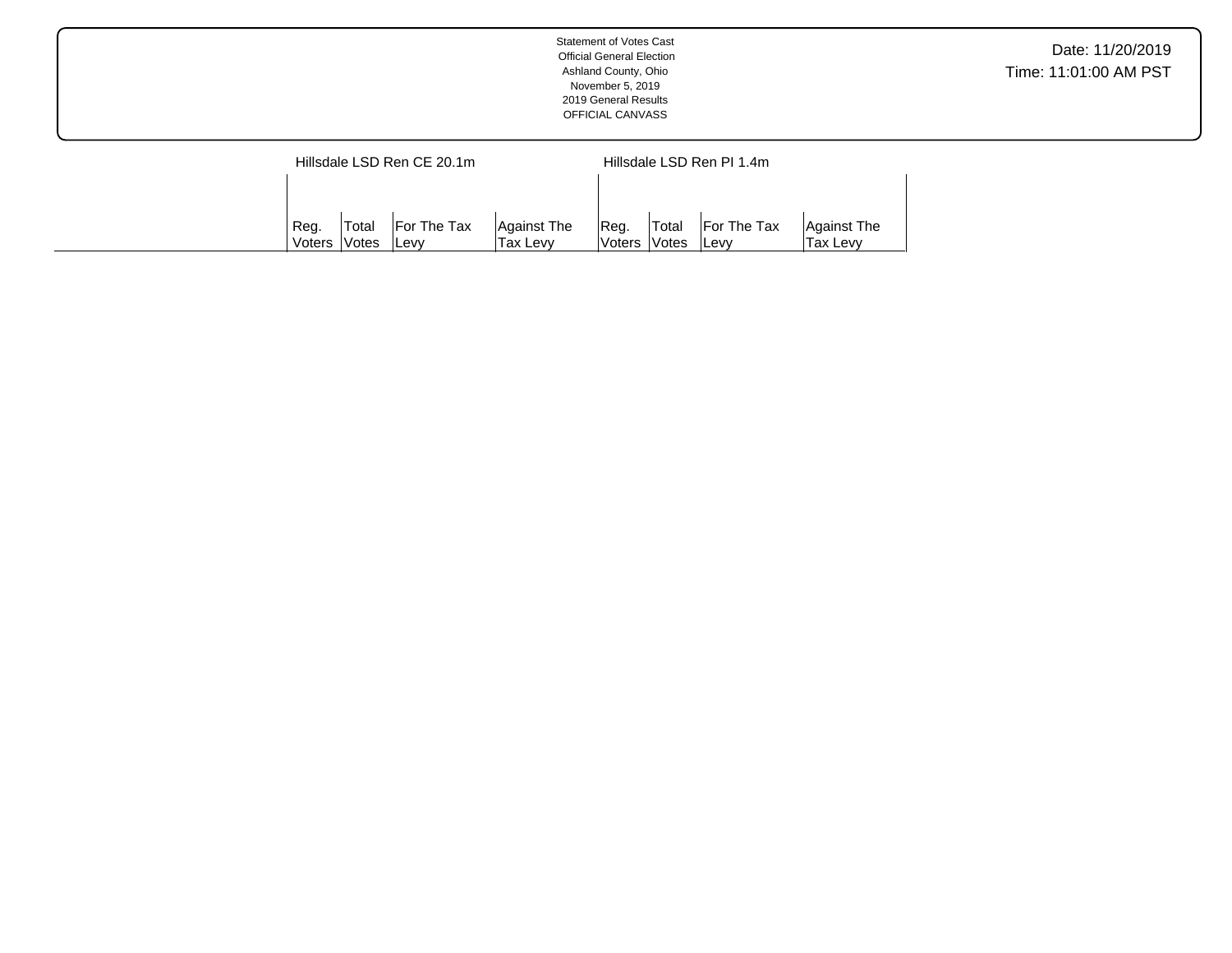| 30 MONTGOMERY 3     |      |              |              |                          |             |        |      |              |             |         |                |        |
|---------------------|------|--------------|--------------|--------------------------|-------------|--------|------|--------------|-------------|---------|----------------|--------|
| <b>Election Day</b> |      |              |              |                          |             |        |      |              |             |         |                |        |
| Absentee            |      |              |              |                          |             |        |      |              |             |         | ÷.             |        |
| Provisional         |      |              |              |                          |             |        |      |              |             |         | ä,             |        |
| 31 ORANGE 1         |      |              |              |                          |             |        |      |              |             |         |                |        |
| <b>Election Day</b> |      |              |              |                          |             |        |      |              |             |         |                |        |
| Absentee            |      |              |              |                          |             |        |      |              |             |         |                |        |
| Provisional         |      |              |              |                          |             |        |      |              |             |         |                |        |
| 32 ORANGE 2         |      |              |              |                          |             |        |      |              |             |         |                |        |
| <b>Election Day</b> |      |              |              |                          |             |        |      |              |             |         |                |        |
| Absentee            |      |              |              |                          |             |        |      |              |             |         |                |        |
| Provisional         |      |              |              |                          |             |        |      |              |             |         |                |        |
| 33 PERRY            |      |              |              |                          |             |        |      |              |             |         |                |        |
| <b>Election Day</b> | 320  | 104          | 64           | 61.54%                   | 40          | 38.46% | 320  | 104          | 66          | 63.46%  | 38             | 36.54% |
| Absentee            | 320  | 21           | 16           | 76.19%                   | 5           | 23.81% | 320  | 21           | 17          | 80.95%  | 4              | 19.05% |
| Provisional         | 320  | $\pmb{0}$    | 0            | ł,                       | 0           |        | 320  | $\mathbf 0$  | $\pmb{0}$   |         | $\pmb{0}$      |        |
| 34 RUGGLES          |      |              |              |                          |             |        |      |              |             |         |                |        |
| <b>Election Day</b> |      |              |              |                          |             |        |      |              |             |         |                |        |
| Absentee            |      |              |              |                          |             |        |      |              |             |         | ÷              |        |
| Provisional         |      |              |              |                          |             |        |      |              |             |         |                |        |
| 35 SULLIVAN 1       |      |              |              |                          |             |        |      |              |             |         |                |        |
| <b>Election Day</b> |      |              |              |                          |             |        |      |              |             |         |                |        |
| Absentee            |      |              |              |                          |             |        |      |              |             |         |                |        |
| Provisional         |      |              |              |                          |             |        |      |              |             |         |                |        |
| 36 SULLIVAN 2       |      |              |              |                          |             |        |      |              |             |         |                |        |
| <b>Election Day</b> |      |              |              |                          |             |        |      |              |             |         |                |        |
| Absentee            |      |              |              |                          |             |        |      |              |             |         |                |        |
| Provisional         |      |              |              |                          |             |        |      |              |             |         |                |        |
| 37 TROY             |      |              |              |                          |             |        |      |              |             |         |                |        |
| <b>Election Day</b> |      |              |              |                          |             |        |      |              |             |         |                |        |
| Absentee            |      |              |              |                          |             |        |      |              |             |         |                |        |
| Provisional         |      |              |              |                          |             |        |      |              |             |         | $\overline{a}$ |        |
| 38 VERMILLION 1     |      |              |              |                          |             |        |      |              |             |         |                |        |
| <b>Election Day</b> | 827  | 237          | 172          | 72.57%                   | 65          | 27.43% | 827  | 235          | 175         | 74.47%  | 60             | 25.53% |
| Absentee            | 827  | 31           | 20           | 64.52%                   | 11          | 35.48% | 827  | 30           | 20          | 66.67%  | 10             | 33.33% |
| Provisional         | 827  | 0            | $\mathbf 0$  | $\overline{\phantom{a}}$ | $\mathbf 0$ |        | 827  | $\mathbf 0$  | $\mathbf 0$ | L.      | $\mathbf 0$    |        |
| 39 VERMILLION 2     |      |              |              |                          |             |        |      |              |             |         |                |        |
| <b>Election Day</b> | 1030 | 347          | 249          | 71.76%                   | 98          | 28.24% | 1030 | 344          | 246         | 71.51%  | 98             | 28.49% |
| Absentee            | 1030 | 51           | 39           | 76.47%                   | 12          | 23.53% | 1030 | 51           | 39          | 76.47%  | 12             | 23.53% |
| Provisional         | 1030 | $\mathbf{1}$ | $\mathbf{1}$ | 100.00%                  | $\pmb{0}$   |        | 1030 | $\mathbf{1}$ | 1           | 100.00% | $\mathbf 0$    |        |
| Total               |      |              |              |                          |             |        |      |              |             |         |                |        |
| <b>Election Day</b> | 4464 | 1516         | 1048         | 69.13%                   | 468         | 30.87% | 4464 | 1506         | 1058        | 70.25%  | 448            | 29.75% |
| Absentee            | 4464 | 209          | 158          | 75.60%                   | 51          | 24.40% | 4464 | 207          | 158         | 76.33%  | 49             | 23.67% |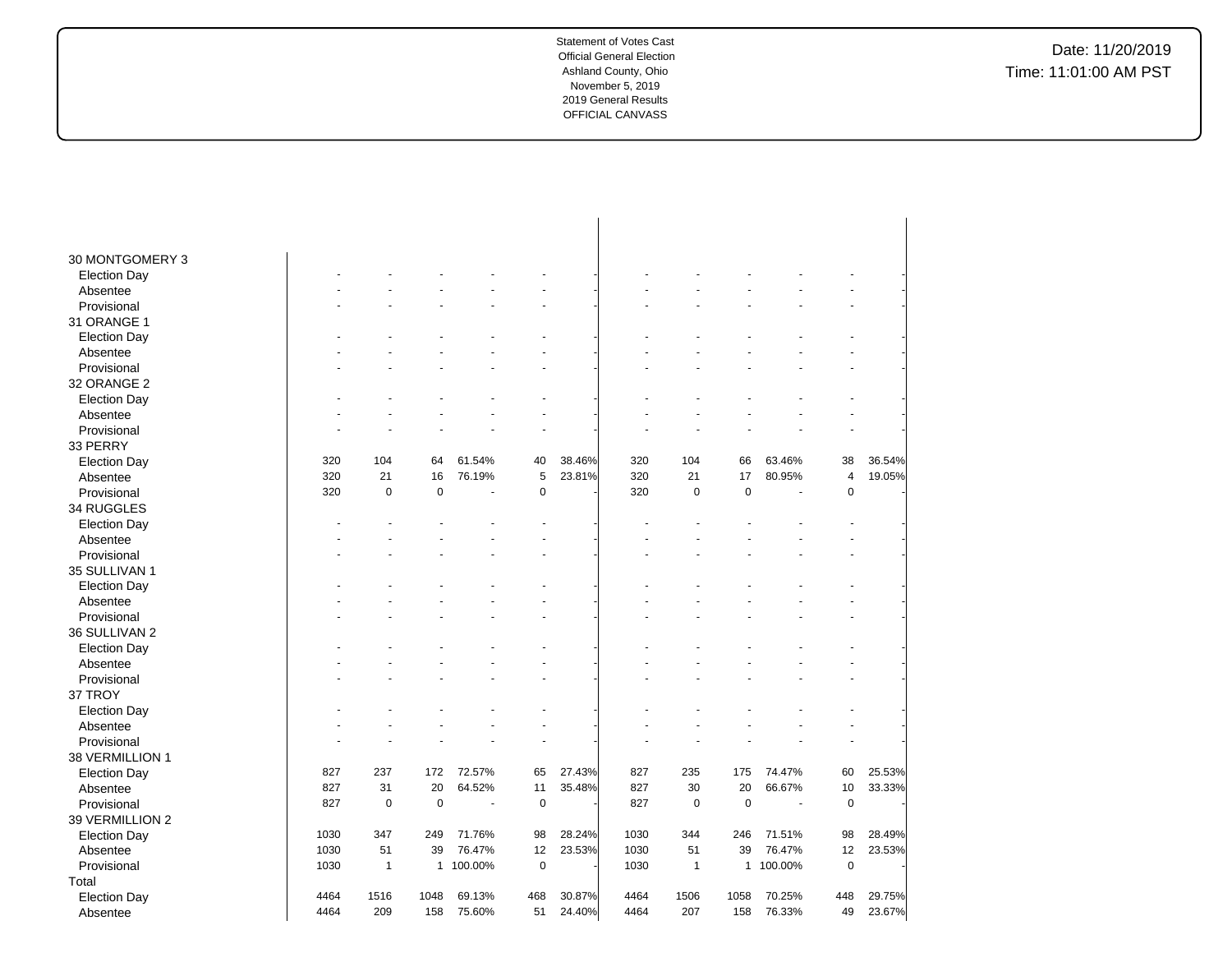Date: 11/20/2019 Time: 11:01:00 AM PST

| Provisional | 4464 | 16   | 14   | 87.50% | 2   | 12.50% | 4464 | 16   | 14   | 87.50% |     | 12.50% |
|-------------|------|------|------|--------|-----|--------|------|------|------|--------|-----|--------|
| Total       | 4464 | 1741 | 1220 | 70.07% | 521 | 29.93% | 4464 | 1729 | 1230 | 71.14% | 499 | 28.86% |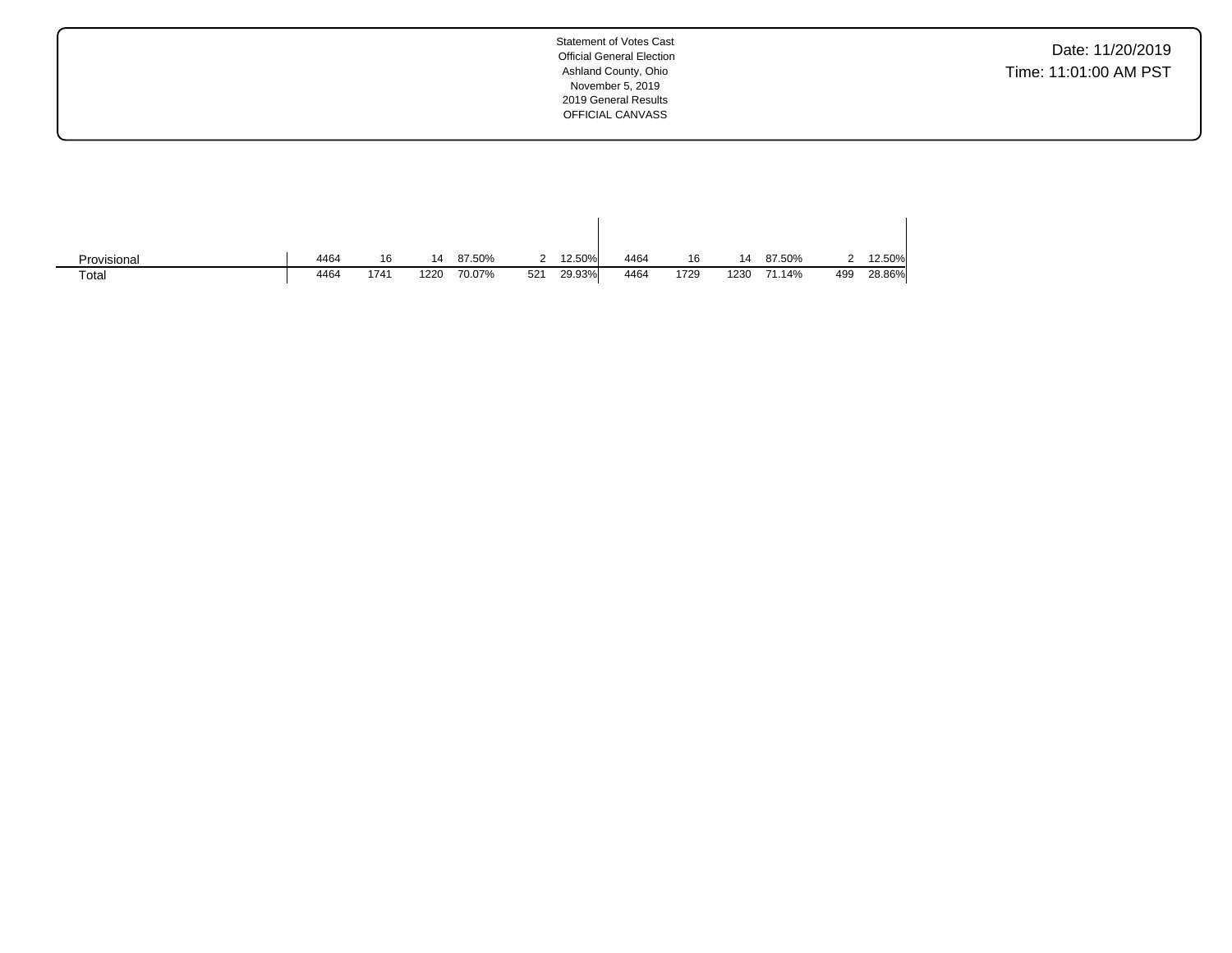|                          |                |                | Lucas LSD Ren Op Def 10.1m |                                            | New London LSD Bond & Tax |                |                                         |                                                           |  |  |  |  |
|--------------------------|----------------|----------------|----------------------------|--------------------------------------------|---------------------------|----------------|-----------------------------------------|-----------------------------------------------------------|--|--|--|--|
|                          | Reg.<br>Voters | Total<br>Votes | LEVY                       | FOR THE TAX AGAINST THE<br><b>TAX LEVY</b> | Reg.<br>Voters            | Total<br>Votes | FOR THE<br><b>BOND ISSUE</b><br>AND TAX | <b>AGAINST THE</b><br><b>BOND ISSUE</b><br><b>AND TAX</b> |  |  |  |  |
| <b>Jursidiction Wide</b> |                |                |                            |                                            |                           |                |                                         |                                                           |  |  |  |  |
| 01 ASHLAND CITY 1- A     |                |                |                            |                                            |                           |                |                                         |                                                           |  |  |  |  |
| <b>Election Day</b>      |                |                |                            |                                            |                           |                |                                         |                                                           |  |  |  |  |
| Absentee                 |                |                |                            |                                            |                           |                |                                         |                                                           |  |  |  |  |
| Provisional              |                |                |                            |                                            |                           |                |                                         |                                                           |  |  |  |  |
| 02 ASHLAND CITY 1-B      |                |                |                            |                                            |                           |                |                                         |                                                           |  |  |  |  |
| <b>Election Day</b>      |                |                |                            |                                            |                           |                |                                         |                                                           |  |  |  |  |
| Absentee                 |                |                |                            |                                            |                           |                |                                         |                                                           |  |  |  |  |
| Provisional              |                |                |                            |                                            |                           |                |                                         |                                                           |  |  |  |  |
| 03 ASHLAND CITY 1- C     |                |                |                            |                                            |                           |                |                                         |                                                           |  |  |  |  |
| <b>Election Day</b>      |                |                |                            |                                            |                           |                |                                         |                                                           |  |  |  |  |
| Absentee                 |                |                |                            |                                            |                           |                |                                         |                                                           |  |  |  |  |
| Provisional              |                |                |                            |                                            |                           |                |                                         |                                                           |  |  |  |  |
| 04 ASHLAND CITY 1- D     |                |                |                            |                                            |                           |                |                                         |                                                           |  |  |  |  |
| <b>Election Day</b>      |                |                |                            |                                            |                           |                |                                         |                                                           |  |  |  |  |
| Absentee                 |                |                |                            |                                            |                           |                |                                         |                                                           |  |  |  |  |
| Provisional              |                |                |                            |                                            |                           |                |                                         |                                                           |  |  |  |  |
| 05 ASHLAND CITY 2- A     |                |                |                            |                                            |                           |                |                                         |                                                           |  |  |  |  |
| <b>Election Day</b>      |                |                |                            |                                            |                           |                |                                         |                                                           |  |  |  |  |
| Absentee                 |                |                |                            |                                            |                           |                |                                         |                                                           |  |  |  |  |
| Provisional              |                |                |                            |                                            |                           |                |                                         |                                                           |  |  |  |  |
| 06 ASHLAND CITY 2-B      |                |                |                            |                                            |                           |                |                                         |                                                           |  |  |  |  |
| <b>Election Day</b>      |                |                |                            |                                            |                           |                |                                         |                                                           |  |  |  |  |
| Absentee                 |                |                |                            |                                            |                           |                |                                         |                                                           |  |  |  |  |
| Provisional              |                |                |                            |                                            |                           |                |                                         |                                                           |  |  |  |  |
| 07 ASHLAND CITY 2-C      |                |                |                            |                                            |                           |                |                                         |                                                           |  |  |  |  |
| <b>Election Day</b>      |                |                |                            |                                            |                           |                |                                         |                                                           |  |  |  |  |
| Absentee                 |                |                |                            |                                            |                           |                |                                         |                                                           |  |  |  |  |
| Provisional              |                |                |                            |                                            |                           |                |                                         |                                                           |  |  |  |  |
| 08 ASHLAND CITY 3-A      |                |                |                            |                                            |                           |                |                                         |                                                           |  |  |  |  |
| <b>Election Day</b>      |                |                |                            |                                            |                           |                |                                         |                                                           |  |  |  |  |
| Absentee                 |                |                |                            | $\ddot{\phantom{1}}$                       |                           |                |                                         |                                                           |  |  |  |  |
| Provisional              |                |                |                            |                                            |                           |                |                                         |                                                           |  |  |  |  |
| 09 ASHLAND CITY 3- B     |                |                |                            |                                            |                           |                |                                         |                                                           |  |  |  |  |
| <b>Election Day</b>      |                |                |                            |                                            |                           |                |                                         |                                                           |  |  |  |  |
| Absentee                 |                |                |                            |                                            |                           |                |                                         |                                                           |  |  |  |  |
| Provisional              |                |                |                            | L.                                         |                           |                |                                         |                                                           |  |  |  |  |
|                          |                |                |                            |                                            |                           |                |                                         |                                                           |  |  |  |  |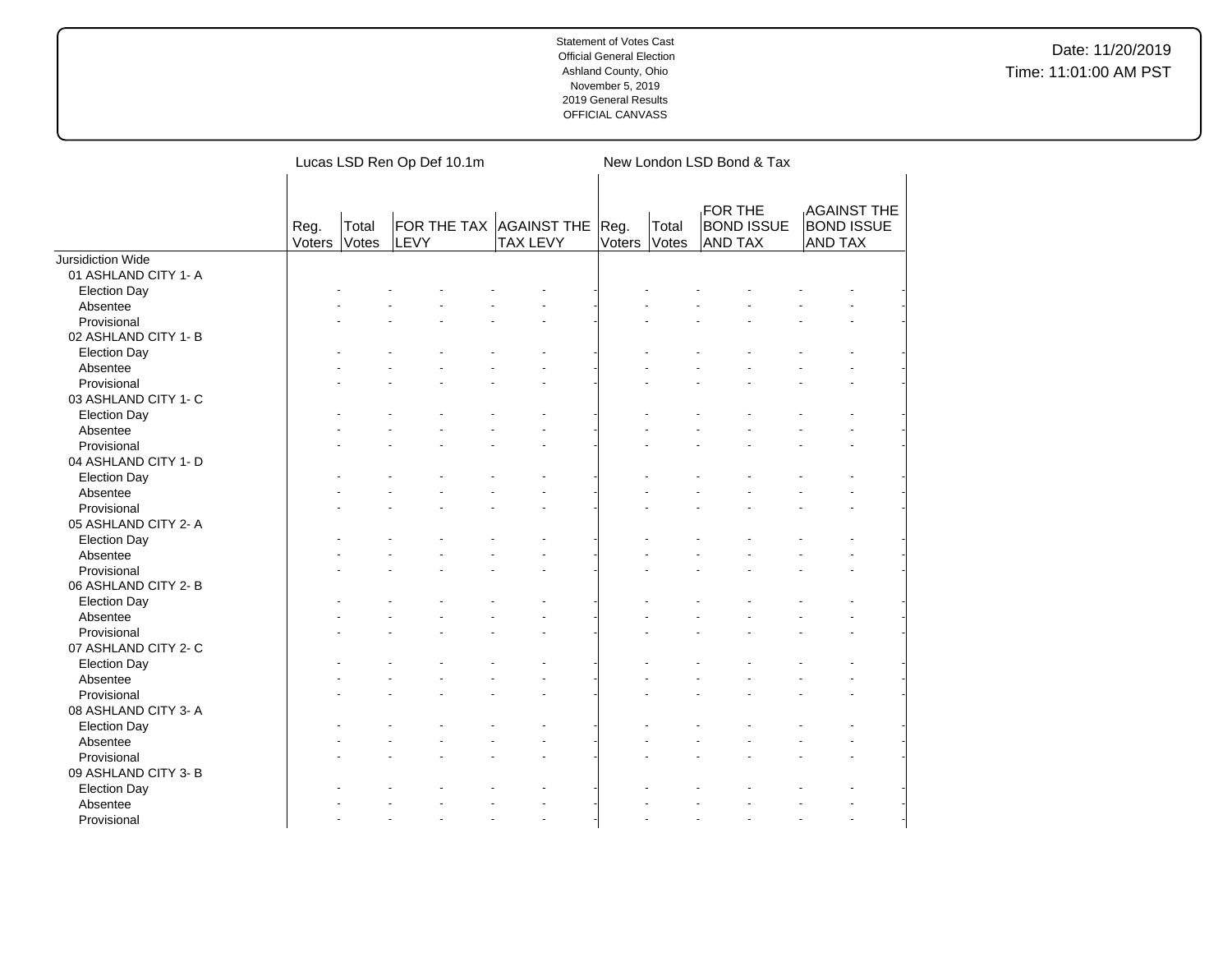|                      |                |                | Lucas LSD Ren Op Def 10.1m           |                |                        | New London LSD Bond & Tax |                |                                                       |                |                                         |  |
|----------------------|----------------|----------------|--------------------------------------|----------------|------------------------|---------------------------|----------------|-------------------------------------------------------|----------------|-----------------------------------------|--|
|                      | Reg.<br>Voters | Total<br>Votes | FOR THE TAX AGAINST THE Reg.<br>LEVY |                | <b>TAX LEVY</b>        | Voters                    | Total<br>Votes | <b>FOR THE</b><br><b>BOND ISSUE</b><br><b>AND TAX</b> | AND TAX        | <b>AGAINST THE</b><br><b>BOND ISSUE</b> |  |
| 10 ASHLAND CITY 3- C |                |                |                                      |                |                        |                           |                |                                                       |                |                                         |  |
| <b>Election Day</b>  |                |                |                                      |                |                        |                           |                |                                                       |                |                                         |  |
| Absentee             |                |                |                                      |                |                        |                           |                |                                                       |                |                                         |  |
| Provisional          |                |                |                                      |                |                        |                           |                |                                                       |                |                                         |  |
| 11 ASHLAND CITY 3- D |                |                |                                      |                |                        |                           |                |                                                       |                |                                         |  |
| <b>Election Day</b>  |                |                |                                      |                |                        |                           |                |                                                       |                |                                         |  |
| Absentee             |                |                |                                      |                |                        |                           |                |                                                       |                |                                         |  |
| Provisional          |                |                |                                      |                |                        |                           |                |                                                       |                |                                         |  |
| 12 ASHLAND CITY 4- A |                |                |                                      |                |                        |                           |                |                                                       |                |                                         |  |
| <b>Election Day</b>  |                |                |                                      |                |                        |                           |                |                                                       |                |                                         |  |
| Absentee             |                |                |                                      |                |                        |                           |                |                                                       |                |                                         |  |
| Provisional          |                |                |                                      |                |                        |                           |                |                                                       |                |                                         |  |
| 13 ASHLAND CITY 4-B  |                |                |                                      |                |                        |                           |                |                                                       |                |                                         |  |
| <b>Election Day</b>  |                |                |                                      |                |                        |                           |                |                                                       |                |                                         |  |
| Absentee             |                |                |                                      |                |                        |                           |                |                                                       |                |                                         |  |
| Provisional          |                |                |                                      |                |                        |                           |                |                                                       |                |                                         |  |
| 14 ASHLAND CITY 4- C |                |                |                                      |                |                        |                           |                |                                                       |                |                                         |  |
| <b>Election Day</b>  |                |                |                                      |                |                        |                           |                |                                                       |                |                                         |  |
| Absentee             |                |                |                                      |                |                        |                           |                |                                                       |                |                                         |  |
| Provisional          |                |                |                                      |                |                        |                           |                |                                                       |                |                                         |  |
| 15 CLEAR CREEK       |                |                |                                      |                |                        |                           |                |                                                       |                |                                         |  |
| <b>Election Day</b>  |                |                |                                      |                |                        |                           |                |                                                       |                |                                         |  |
| Absentee             |                |                |                                      |                |                        |                           |                |                                                       |                |                                         |  |
| Provisional          |                |                |                                      |                |                        |                           |                |                                                       |                |                                         |  |
| 16 LOUDONVILLE 1     |                |                |                                      |                |                        |                           |                |                                                       |                |                                         |  |
| <b>Election Day</b>  |                |                |                                      |                |                        |                           |                |                                                       |                |                                         |  |
| Absentee             |                |                |                                      |                |                        |                           |                |                                                       |                |                                         |  |
| Provisional          |                |                |                                      |                |                        |                           |                |                                                       |                |                                         |  |
| <b>17 GREEN 1</b>    |                |                |                                      |                |                        |                           |                |                                                       |                |                                         |  |
| <b>Election Day</b>  | 47             | 6              | 5                                    | 83.33%         | 16.67%<br>$\mathbf{1}$ |                           |                |                                                       |                |                                         |  |
| Absentee             | 47             | $\mathbf 0$    | $\pmb{0}$                            | ÷.             | $\pmb{0}$              |                           |                |                                                       |                | $\overline{a}$                          |  |
| Provisional          | 47             | $\mathbf 0$    | $\mathbf 0$                          | Ĭ.             | $\pmb{0}$              |                           |                |                                                       |                |                                         |  |
| 18 GREEN 2           |                |                |                                      |                |                        |                           |                |                                                       |                |                                         |  |
|                      |                |                |                                      |                |                        |                           |                |                                                       |                |                                         |  |
| <b>Election Day</b>  |                |                |                                      |                |                        |                           |                |                                                       |                |                                         |  |
| Absentee             |                |                |                                      |                |                        |                           |                |                                                       |                |                                         |  |
| Provisional          |                |                |                                      |                |                        |                           |                |                                                       |                |                                         |  |
| 19 LOUDONVILLE 2     |                |                |                                      |                |                        |                           |                |                                                       |                |                                         |  |
| <b>Election Day</b>  |                |                |                                      |                |                        |                           |                |                                                       |                |                                         |  |
| Absentee             |                |                |                                      |                |                        |                           |                |                                                       |                |                                         |  |
| Provisional          |                |                | $\overline{a}$                       | $\overline{a}$ | $\overline{a}$         |                           | L.             |                                                       | $\overline{a}$ | $\overline{a}$                          |  |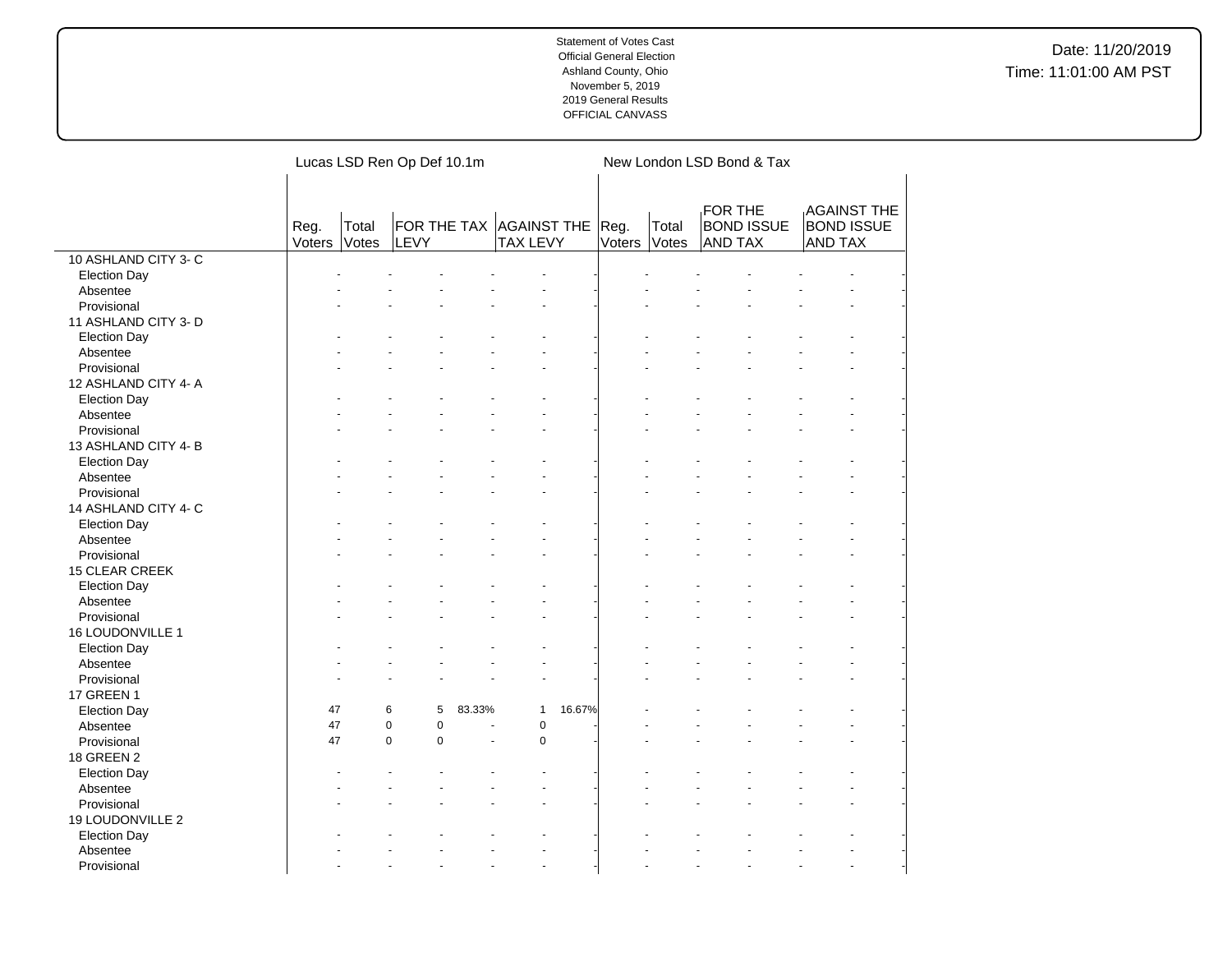|                     | Lucas LSD Ren Op Def 10.1m                                               |  |                          |                 |           |        |                | New London LSD Bond & Tax                      |  |                                                           |  |  |  |  |
|---------------------|--------------------------------------------------------------------------|--|--------------------------|-----------------|-----------|--------|----------------|------------------------------------------------|--|-----------------------------------------------------------|--|--|--|--|
|                     | FOR THE TAX AGAINST THE Reg.<br>Total<br>Reg.<br>Voters<br>Votes<br>LEVY |  |                          | <b>TAX LEVY</b> |           | Voters | Total<br>Votes | FOR THE<br><b>BOND ISSUE</b><br><b>AND TAX</b> |  | <b>AGAINST THE</b><br><b>BOND ISSUE</b><br><b>AND TAX</b> |  |  |  |  |
| 20 JACKSON 1        |                                                                          |  |                          |                 |           |        |                |                                                |  |                                                           |  |  |  |  |
| <b>Election Day</b> |                                                                          |  |                          |                 |           |        |                |                                                |  |                                                           |  |  |  |  |
| Absentee            |                                                                          |  |                          |                 |           |        |                |                                                |  |                                                           |  |  |  |  |
| Provisional         |                                                                          |  |                          |                 |           |        |                |                                                |  |                                                           |  |  |  |  |
| 21 JACKSON 2        |                                                                          |  |                          |                 |           |        |                |                                                |  |                                                           |  |  |  |  |
| <b>Election Day</b> |                                                                          |  |                          |                 |           |        |                |                                                |  |                                                           |  |  |  |  |
| Absentee            |                                                                          |  |                          |                 |           |        |                |                                                |  |                                                           |  |  |  |  |
| Provisional         |                                                                          |  |                          |                 |           |        |                |                                                |  |                                                           |  |  |  |  |
| 22 LAKE             |                                                                          |  |                          |                 |           |        |                |                                                |  |                                                           |  |  |  |  |
| <b>Election Day</b> |                                                                          |  |                          |                 |           |        |                |                                                |  |                                                           |  |  |  |  |
| Absentee            |                                                                          |  |                          |                 |           |        |                |                                                |  |                                                           |  |  |  |  |
| Provisional         |                                                                          |  |                          |                 |           |        |                |                                                |  |                                                           |  |  |  |  |
| 23 MIFFLIN          |                                                                          |  |                          |                 |           |        |                |                                                |  |                                                           |  |  |  |  |
| <b>Election Day</b> | 35                                                                       |  | 9<br>3                   | 33.33%          | 6         | 66.67% |                |                                                |  |                                                           |  |  |  |  |
| Absentee            | 35                                                                       |  | $\pmb{0}$<br>$\pmb{0}$   |                 | $\pmb{0}$ |        |                |                                                |  |                                                           |  |  |  |  |
| Provisional         | 35                                                                       |  | $\mathsf 0$<br>$\pmb{0}$ |                 | $\pmb{0}$ |        |                |                                                |  |                                                           |  |  |  |  |
| 24 MILTON 1         |                                                                          |  |                          |                 |           |        |                |                                                |  |                                                           |  |  |  |  |
| <b>Election Day</b> |                                                                          |  |                          |                 |           |        |                |                                                |  |                                                           |  |  |  |  |
| Absentee            |                                                                          |  |                          |                 |           |        |                |                                                |  |                                                           |  |  |  |  |
| Provisional         |                                                                          |  |                          |                 |           |        |                |                                                |  |                                                           |  |  |  |  |
| 25 MILTON 3         |                                                                          |  |                          |                 |           |        |                |                                                |  |                                                           |  |  |  |  |
| <b>Election Day</b> |                                                                          |  |                          |                 |           |        |                |                                                |  |                                                           |  |  |  |  |
| Absentee            |                                                                          |  |                          |                 |           |        |                |                                                |  |                                                           |  |  |  |  |
| Provisional         |                                                                          |  |                          |                 |           |        |                |                                                |  |                                                           |  |  |  |  |
| 26 JEROMESVILLE     |                                                                          |  |                          |                 |           |        |                |                                                |  |                                                           |  |  |  |  |
| <b>Election Day</b> |                                                                          |  |                          |                 |           |        |                |                                                |  |                                                           |  |  |  |  |
| Absentee            |                                                                          |  |                          |                 |           |        |                |                                                |  |                                                           |  |  |  |  |
| Provisional         |                                                                          |  |                          |                 |           |        |                |                                                |  |                                                           |  |  |  |  |
| 27 MOHICAN          |                                                                          |  |                          |                 |           |        |                |                                                |  |                                                           |  |  |  |  |
| <b>Election Day</b> |                                                                          |  |                          |                 |           |        |                |                                                |  |                                                           |  |  |  |  |
| Absentee            |                                                                          |  |                          |                 |           |        |                |                                                |  |                                                           |  |  |  |  |
| Provisional         |                                                                          |  |                          |                 |           |        |                |                                                |  |                                                           |  |  |  |  |
| 28 MONTGOMERY 1     |                                                                          |  |                          |                 |           |        |                |                                                |  |                                                           |  |  |  |  |
| <b>Election Day</b> |                                                                          |  |                          |                 |           |        |                |                                                |  |                                                           |  |  |  |  |
| Absentee            |                                                                          |  |                          |                 |           |        |                |                                                |  |                                                           |  |  |  |  |
| Provisional         |                                                                          |  |                          |                 |           |        |                |                                                |  |                                                           |  |  |  |  |
| 29 MONTGOMERY 2     |                                                                          |  |                          |                 |           |        |                |                                                |  |                                                           |  |  |  |  |
| <b>Election Day</b> |                                                                          |  |                          |                 |           |        |                |                                                |  |                                                           |  |  |  |  |
| Absentee            |                                                                          |  |                          |                 |           |        |                |                                                |  |                                                           |  |  |  |  |
| Provisional         |                                                                          |  |                          |                 |           |        |                |                                                |  |                                                           |  |  |  |  |
|                     |                                                                          |  |                          |                 |           |        |                |                                                |  |                                                           |  |  |  |  |

 $\overline{a}$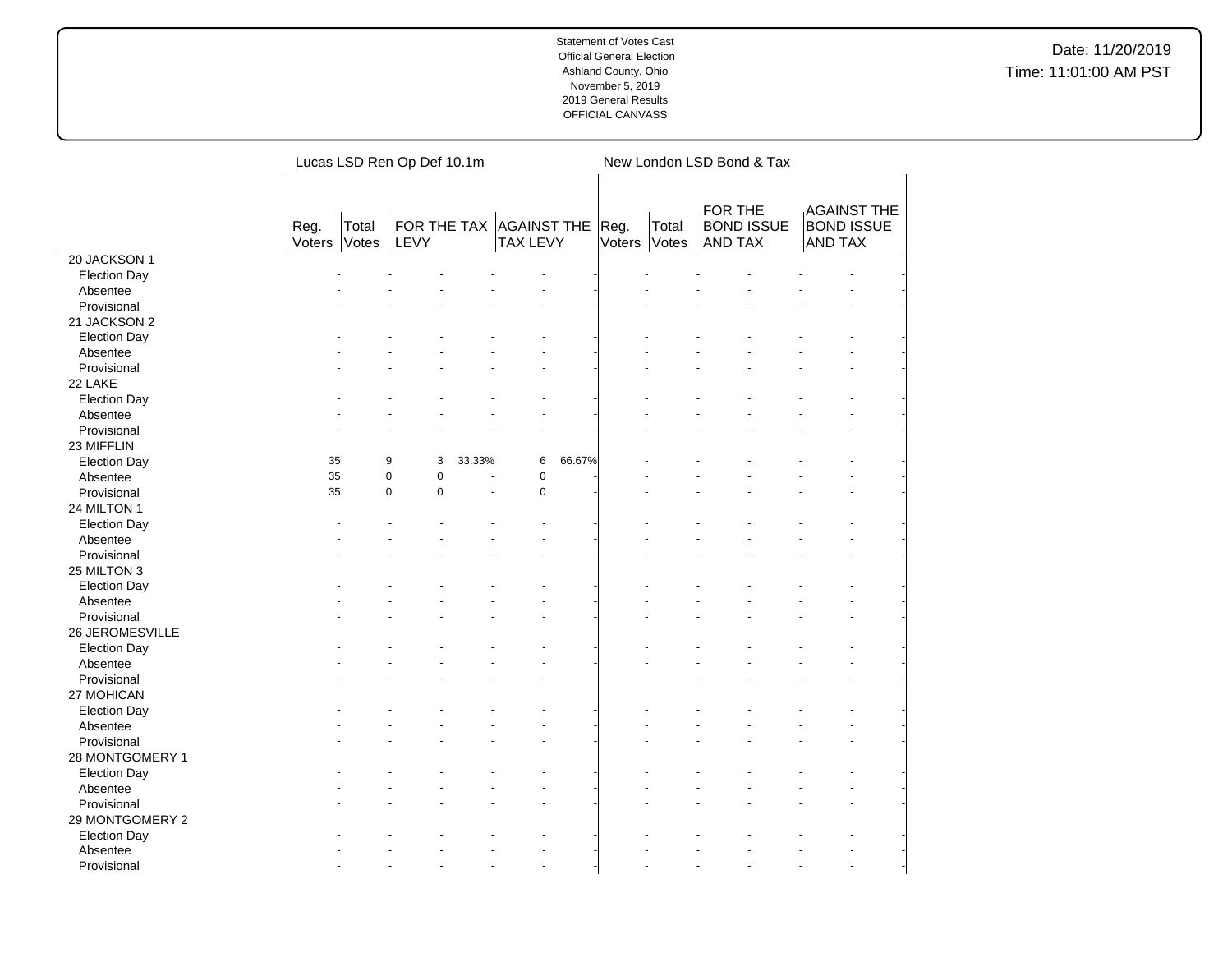| <b>Statement of Votes Cast</b><br><b>Official General Election</b><br>Ashland County, Ohio<br>November 5, 2019<br>2019 General Results<br>OFFICIAL CANVASS | Date: 11/20/2019<br>Time: 11:01:00 AM PST |
|------------------------------------------------------------------------------------------------------------------------------------------------------------|-------------------------------------------|
| New London LSD Bond & Tax<br>Lucas LSD Ren Op Def 10.1m                                                                                                    |                                           |

Reg. Voters Total Votes FOR THE BOND ISSUE AND TAX

AGAINST THE BOND ISSUE AND TAX

AGAINST THE TAX LEVY

Reg. Voters Total Votes FOR THE TAX

LEVY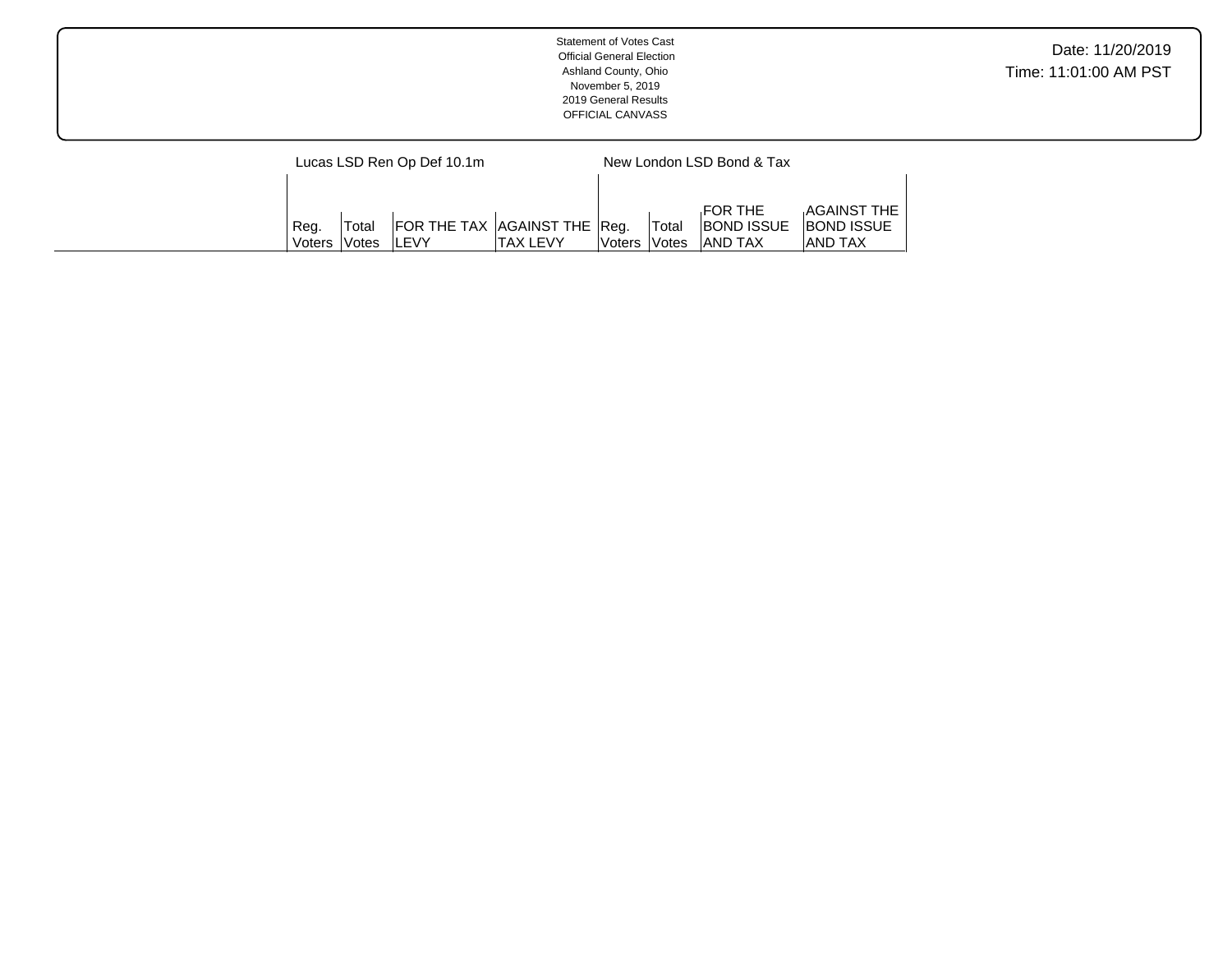| 30 MONTGOMERY 3         |    |             |                |        |                |        |    |             |             |    |             |         |
|-------------------------|----|-------------|----------------|--------|----------------|--------|----|-------------|-------------|----|-------------|---------|
|                         |    |             |                |        |                |        |    |             |             |    |             |         |
| <b>Election Day</b>     |    |             |                |        |                |        |    |             |             |    |             |         |
| Absentee<br>Provisional |    |             |                |        |                |        |    |             |             |    |             |         |
|                         |    |             |                |        |                |        |    |             |             |    |             |         |
| 31 ORANGE 1             |    |             |                |        |                |        |    |             |             |    |             |         |
| <b>Election Day</b>     |    |             |                |        |                |        |    |             |             |    |             |         |
| Absentee                |    |             |                |        |                |        |    |             |             |    |             |         |
| Provisional             |    |             |                |        |                |        |    |             |             |    |             |         |
| 32 ORANGE 2             |    |             |                |        |                |        |    |             |             |    |             |         |
| <b>Election Day</b>     |    |             |                |        |                |        |    |             |             |    |             |         |
| Absentee                |    |             |                |        |                |        |    |             |             |    |             |         |
| Provisional             |    |             |                |        |                |        |    |             |             |    |             |         |
| 33 PERRY                |    |             |                |        |                |        |    |             |             |    |             |         |
| <b>Election Day</b>     |    |             |                |        |                |        |    |             |             |    |             |         |
| Absentee                |    |             |                |        |                |        |    |             |             |    |             |         |
| Provisional             |    |             |                |        |                |        |    |             |             |    |             |         |
| 34 RUGGLES              |    |             |                |        |                |        |    |             |             |    |             |         |
| <b>Election Day</b>     |    |             |                |        |                |        | 10 | 5           | $\mathbf 0$ |    | 5           | 100.00% |
| Absentee                |    |             |                |        |                |        | 10 | $\pmb{0}$   | $\pmb{0}$   | ä, | $\pmb{0}$   |         |
| Provisional             |    |             |                |        |                |        | 10 | $\mathsf 0$ | $\pmb{0}$   | ä, | $\pmb{0}$   |         |
| 35 SULLIVAN 1           |    |             |                |        |                |        |    |             |             |    |             |         |
| <b>Election Day</b>     |    |             |                |        |                |        |    |             |             |    |             |         |
| Absentee                |    |             |                |        |                |        |    |             |             |    |             |         |
| Provisional             |    |             |                |        |                |        |    |             |             |    |             |         |
| 36 SULLIVAN 2           |    |             |                |        |                |        |    |             |             |    |             |         |
| <b>Election Day</b>     |    |             |                |        |                |        |    |             |             |    |             |         |
| Absentee                |    |             |                |        |                |        |    |             |             |    |             |         |
| Provisional             |    |             |                |        |                |        |    |             |             |    |             |         |
| 37 TROY                 |    |             |                |        |                |        |    |             |             |    |             |         |
| <b>Election Day</b>     |    |             |                |        |                |        |    |             |             |    |             |         |
| Absentee                |    |             |                |        |                |        |    |             |             |    |             |         |
| Provisional             |    |             |                |        |                |        |    |             |             |    |             |         |
| 38 VERMILLION 1         |    |             |                |        |                |        |    |             |             |    |             |         |
| <b>Election Day</b>     |    |             |                |        |                |        |    |             |             |    |             |         |
| Absentee                |    |             |                |        |                |        |    |             |             |    |             |         |
| Provisional             |    |             |                |        |                |        |    |             |             |    | ÷.          |         |
| 39 VERMILLION 2         |    |             |                |        |                |        |    |             |             |    |             |         |
| <b>Election Day</b>     |    |             |                |        |                |        |    |             |             |    |             |         |
| Absentee                |    |             |                |        |                |        |    |             |             |    |             |         |
| Provisional             |    |             |                |        |                |        |    |             |             |    |             |         |
| Total                   |    |             |                |        |                |        |    |             |             |    |             |         |
| <b>Election Day</b>     | 82 | 15          | 8              | 53.33% | $\overline{7}$ | 46.67% | 10 | 5           | $\pmb{0}$   |    | 5           | 100.00% |
| Absentee                | 82 | $\mathbf 0$ | $\overline{0}$ | ÷,     | $\pmb{0}$      |        | 10 | $\mathbf 0$ | $\mathbf 0$ | L. | $\mathbf 0$ |         |
|                         |    |             |                |        |                |        |    |             |             |    |             |         |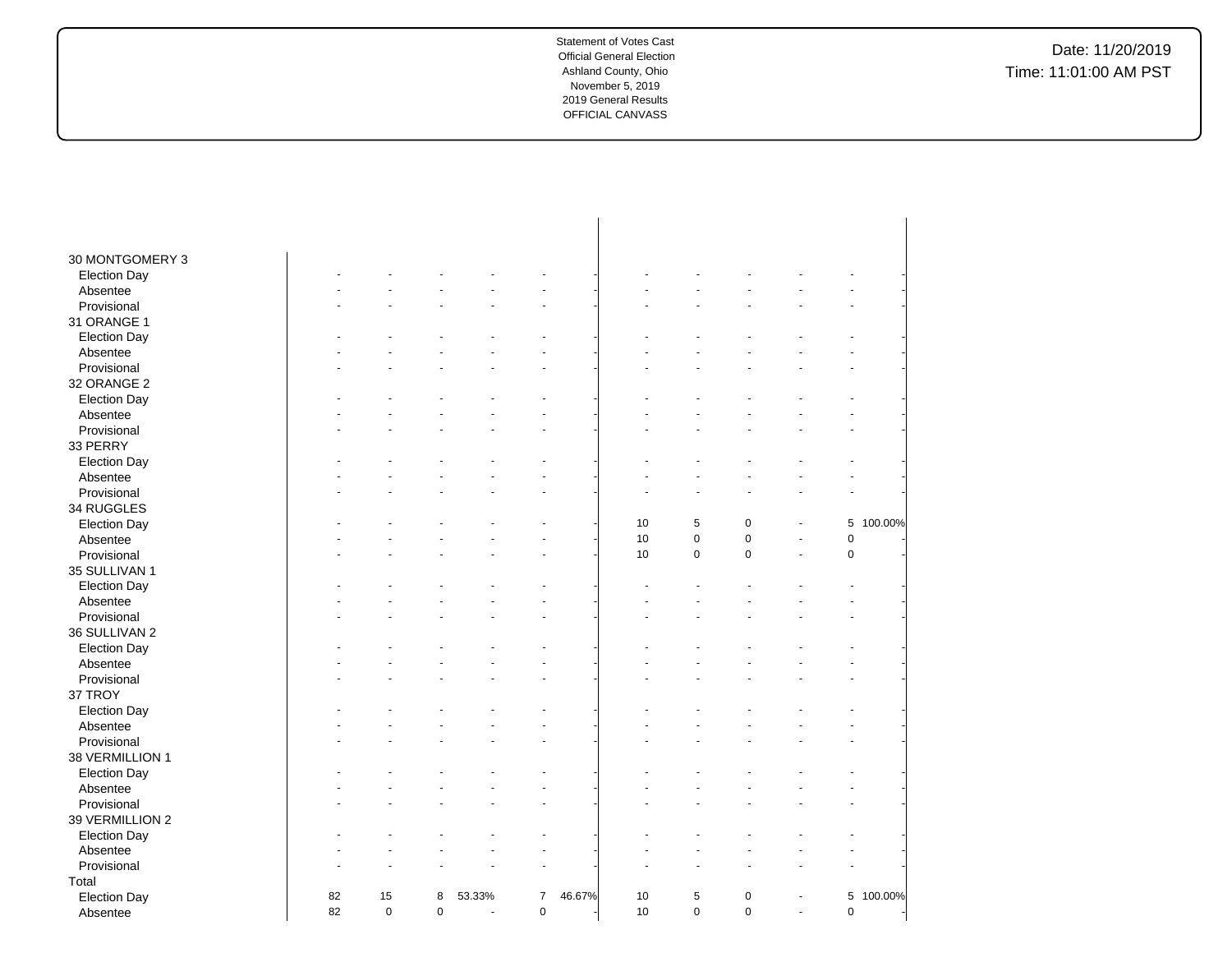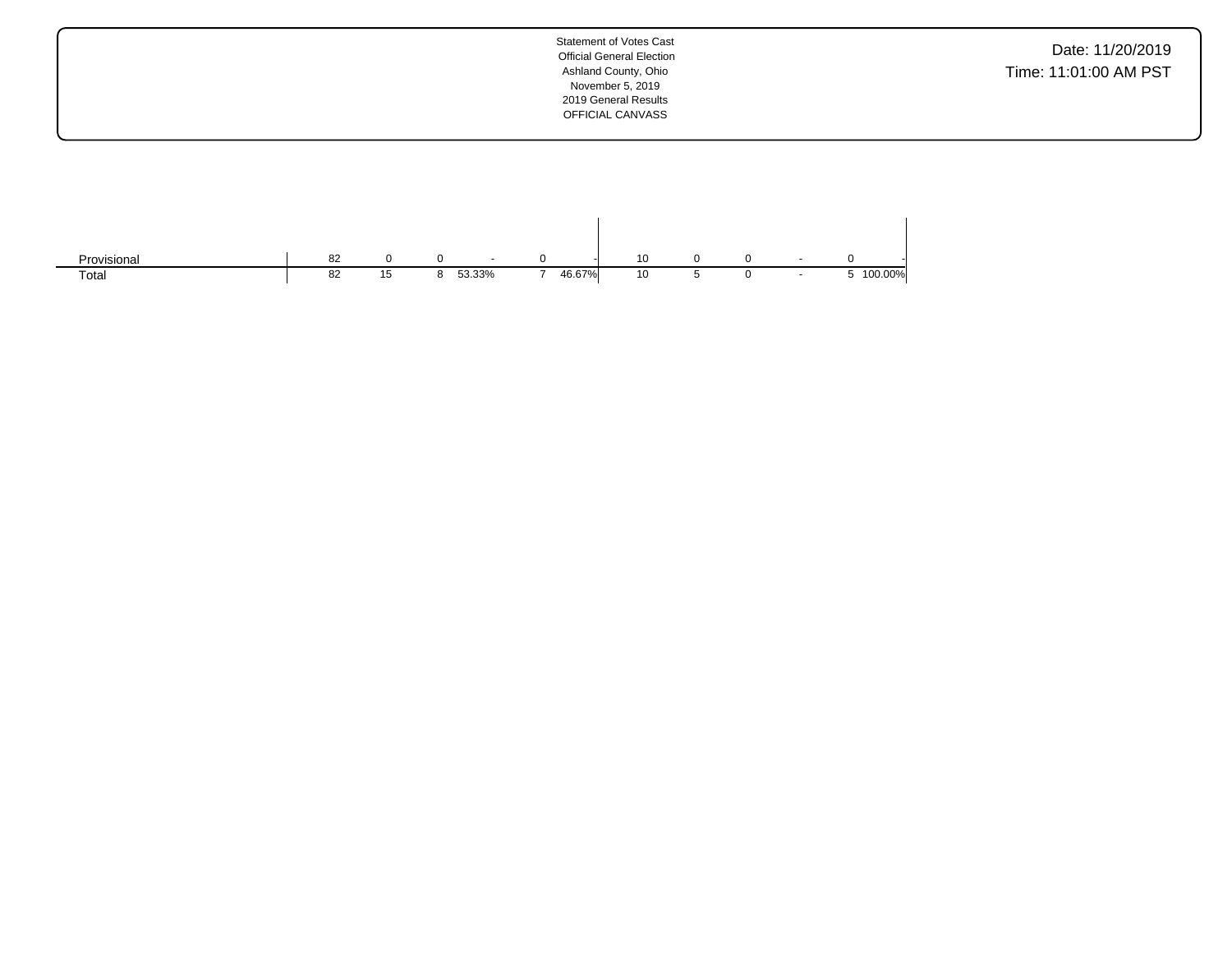|                          |                |                | West Holmes LSD Emer Req 1.84m |                         | Ashland Co. General Health District Rep & Inc<br>CE .45m |                |                     |                                |  |  |  |
|--------------------------|----------------|----------------|--------------------------------|-------------------------|----------------------------------------------------------|----------------|---------------------|--------------------------------|--|--|--|
|                          | Reg.<br>Voters | Total<br>Votes | For the Tax<br>Levy            | Against the<br>Tax Levy | Reg.<br>Voters                                           | Total<br>Votes | For The Tax<br>Levy | <b>Against The</b><br>Tax Levy |  |  |  |
| <b>Jursidiction Wide</b> |                |                |                                |                         |                                                          |                |                     |                                |  |  |  |
| 01 ASHLAND CITY 1- A     |                |                |                                |                         |                                                          |                |                     |                                |  |  |  |
| <b>Election Day</b>      |                |                |                                |                         |                                                          |                |                     |                                |  |  |  |
| Absentee                 |                |                |                                |                         |                                                          |                |                     |                                |  |  |  |
| Provisional              |                |                |                                |                         |                                                          |                |                     |                                |  |  |  |
| 02 ASHLAND CITY 1- B     |                |                |                                |                         |                                                          |                |                     |                                |  |  |  |
| <b>Election Day</b>      |                |                |                                |                         |                                                          |                |                     |                                |  |  |  |
| Absentee                 |                |                |                                |                         |                                                          |                |                     |                                |  |  |  |
| Provisional              |                |                |                                |                         |                                                          |                |                     |                                |  |  |  |
| 03 ASHLAND CITY 1- C     |                |                |                                |                         |                                                          |                |                     |                                |  |  |  |
| <b>Election Day</b>      |                |                |                                |                         |                                                          |                |                     |                                |  |  |  |
| Absentee                 |                |                |                                |                         |                                                          |                |                     |                                |  |  |  |
| Provisional              |                |                |                                |                         |                                                          |                |                     |                                |  |  |  |
| 04 ASHLAND CITY 1- D     |                |                |                                |                         |                                                          |                |                     |                                |  |  |  |
| <b>Election Day</b>      |                |                |                                |                         |                                                          |                |                     |                                |  |  |  |
| Absentee                 |                |                |                                |                         |                                                          |                |                     |                                |  |  |  |
| Provisional              |                |                |                                |                         |                                                          |                |                     |                                |  |  |  |
| 05 ASHLAND CITY 2- A     |                |                |                                |                         |                                                          |                |                     |                                |  |  |  |
| <b>Election Day</b>      |                |                |                                |                         |                                                          |                |                     |                                |  |  |  |
| Absentee                 |                |                |                                |                         |                                                          |                |                     |                                |  |  |  |
| Provisional              |                |                |                                |                         |                                                          |                |                     |                                |  |  |  |
| 06 ASHLAND CITY 2-B      |                |                |                                |                         |                                                          |                |                     |                                |  |  |  |
| <b>Election Day</b>      |                |                |                                |                         |                                                          |                |                     |                                |  |  |  |
| Absentee                 |                |                |                                |                         |                                                          |                |                     |                                |  |  |  |
| Provisional              |                |                |                                |                         |                                                          |                |                     |                                |  |  |  |
| 07 ASHLAND CITY 2- C     |                |                |                                |                         |                                                          |                |                     |                                |  |  |  |
| <b>Election Day</b>      |                |                |                                |                         |                                                          |                |                     |                                |  |  |  |
| Absentee                 |                |                |                                |                         |                                                          |                |                     |                                |  |  |  |
| Provisional              |                |                |                                |                         |                                                          |                |                     |                                |  |  |  |
| 08 ASHLAND CITY 3-A      |                |                |                                |                         |                                                          |                |                     |                                |  |  |  |
|                          |                |                |                                |                         |                                                          |                |                     |                                |  |  |  |
| <b>Election Day</b>      |                |                |                                |                         |                                                          |                |                     |                                |  |  |  |
| Absentee                 |                |                |                                |                         |                                                          |                |                     |                                |  |  |  |
| Provisional              |                |                |                                |                         |                                                          |                |                     |                                |  |  |  |
| 09 ASHLAND CITY 3- B     |                |                |                                |                         |                                                          |                |                     |                                |  |  |  |
| <b>Election Day</b>      |                |                |                                |                         |                                                          |                |                     |                                |  |  |  |
| Absentee                 |                |                |                                |                         |                                                          |                |                     |                                |  |  |  |
| Provisional              |                |                |                                | ä,                      |                                                          |                |                     |                                |  |  |  |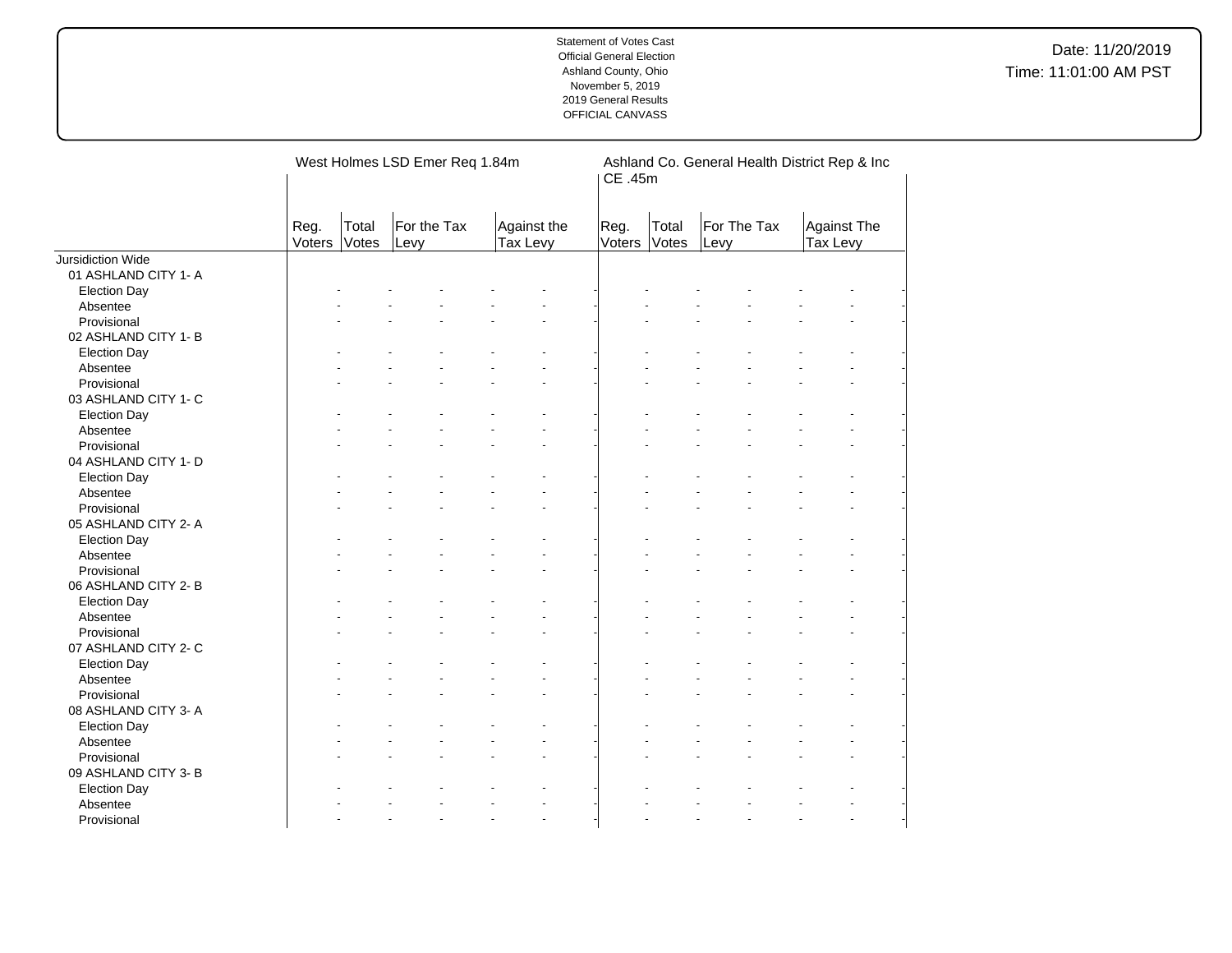|                       |                |                | West Holmes LSD Emer Req 1.84m |                                | Ashland Co. General Health District Rep & Inc<br>CE .45m |                |                              |           |                                |         |  |
|-----------------------|----------------|----------------|--------------------------------|--------------------------------|----------------------------------------------------------|----------------|------------------------------|-----------|--------------------------------|---------|--|
|                       | Reg.<br>Voters | Total<br>Votes | For the Tax<br>Levy            | Against the<br>Tax Levy        | Reg.<br>Voters                                           | Total<br>Votes | For The Tax<br>Levy          |           | <b>Against The</b><br>Tax Levy |         |  |
| 10 ASHLAND CITY 3- C  |                |                |                                |                                |                                                          |                |                              |           |                                |         |  |
| <b>Election Day</b>   |                |                |                                |                                |                                                          |                |                              |           |                                |         |  |
| Absentee              |                |                |                                |                                |                                                          |                |                              |           |                                |         |  |
| Provisional           |                |                |                                |                                |                                                          |                |                              |           |                                |         |  |
| 11 ASHLAND CITY 3-D   |                |                |                                |                                |                                                          |                |                              |           |                                |         |  |
| <b>Election Day</b>   |                |                |                                |                                |                                                          |                |                              |           |                                |         |  |
| Absentee              |                |                |                                |                                |                                                          |                |                              |           |                                |         |  |
| Provisional           |                |                |                                |                                |                                                          |                |                              |           |                                |         |  |
| 12 ASHLAND CITY 4- A  |                |                |                                |                                |                                                          |                |                              |           |                                |         |  |
| <b>Election Day</b>   |                |                |                                |                                |                                                          |                |                              |           |                                |         |  |
| Absentee              |                |                |                                |                                |                                                          |                |                              |           |                                |         |  |
| Provisional           |                |                |                                |                                |                                                          |                |                              |           |                                |         |  |
| 13 ASHLAND CITY 4-B   |                |                |                                |                                |                                                          |                |                              |           |                                |         |  |
| <b>Election Day</b>   |                |                |                                |                                |                                                          |                |                              |           |                                |         |  |
| Absentee              |                |                |                                |                                |                                                          |                |                              |           |                                |         |  |
| Provisional           |                |                |                                |                                |                                                          |                |                              |           |                                |         |  |
| 14 ASHLAND CITY 4- C  |                |                |                                |                                |                                                          |                |                              |           |                                |         |  |
| <b>Election Day</b>   |                |                |                                |                                |                                                          |                |                              |           |                                |         |  |
| Absentee              |                |                |                                |                                |                                                          |                |                              |           |                                |         |  |
| Provisional           |                |                |                                |                                |                                                          |                |                              |           |                                |         |  |
| <b>15 CLEAR CREEK</b> |                |                |                                |                                |                                                          |                |                              |           |                                |         |  |
| <b>Election Day</b>   |                |                |                                |                                | 1235                                                     | 287            | 157                          | 54.70%    | 130                            | 45.30%  |  |
| Absentee              |                |                |                                |                                | 1235                                                     | 49             | 34                           | 69.39%    | 15                             | 30.61%  |  |
| Provisional           |                |                |                                |                                | 1235                                                     |                | 3<br>$\pmb{0}$               | ÷.        | 3                              | 100.00% |  |
| 16 LOUDONVILLE 1      |                |                |                                |                                |                                                          |                |                              |           |                                |         |  |
| <b>Election Day</b>   |                |                |                                |                                | 1315                                                     | 427            | 269                          | 63.00%    | 158                            | 37.00%  |  |
| Absentee              |                |                |                                |                                | 1315                                                     | 31             | 23                           | 74.19%    | 8                              | 25.81%  |  |
| Provisional           |                |                |                                |                                | 1315                                                     |                | 3<br>$\mathbf{1}$            | 33.33%    | $\overline{2}$                 | 66.67%  |  |
| 17 GREEN 1            |                |                |                                |                                |                                                          |                |                              |           |                                |         |  |
| <b>Election Day</b>   |                |                |                                |                                | 1101                                                     | 256            | 139                          | 54.30%    | 117                            | 45.70%  |  |
| Absentee              |                |                |                                |                                | 1101                                                     | 23             | 11                           | 47.83%    | 12                             | 52.17%  |  |
| Provisional           |                |                |                                |                                | 1101                                                     |                | $\mathbf{1}$<br>$\mathbf{1}$ | 100.00%   | $\mathbf 0$                    |         |  |
| 18 GREEN 2            |                |                |                                |                                |                                                          |                |                              |           |                                |         |  |
| <b>Election Day</b>   |                |                |                                |                                | 546                                                      | 97             | 42                           | 43.30%    | 55                             | 56.70%  |  |
| Absentee              |                |                |                                |                                | 546                                                      | 26             | $\overline{7}$               | 26.92%    | 19                             | 73.08%  |  |
| Provisional           |                |                |                                |                                | 546                                                      |                | $\overline{2}$               | 2 100.00% | $\mathbf 0$                    |         |  |
| 19 LOUDONVILLE 2      |                |                |                                |                                |                                                          |                |                              |           |                                |         |  |
| <b>Election Day</b>   |                |                |                                |                                | 1099                                                     | 279            | 170                          | 60.93%    | 109                            | 39.07%  |  |
| Absentee              |                |                |                                |                                | 1099                                                     | 47             | 34                           | 72.34%    | 13                             | 27.66%  |  |
| Provisional           |                |                | ÷.                             | $\overline{\phantom{a}}$<br>ä, | 1099                                                     | 10             | 8                            | 80.00%    | $\overline{2}$                 | 20.00%  |  |
|                       |                |                |                                |                                |                                                          |                |                              |           |                                |         |  |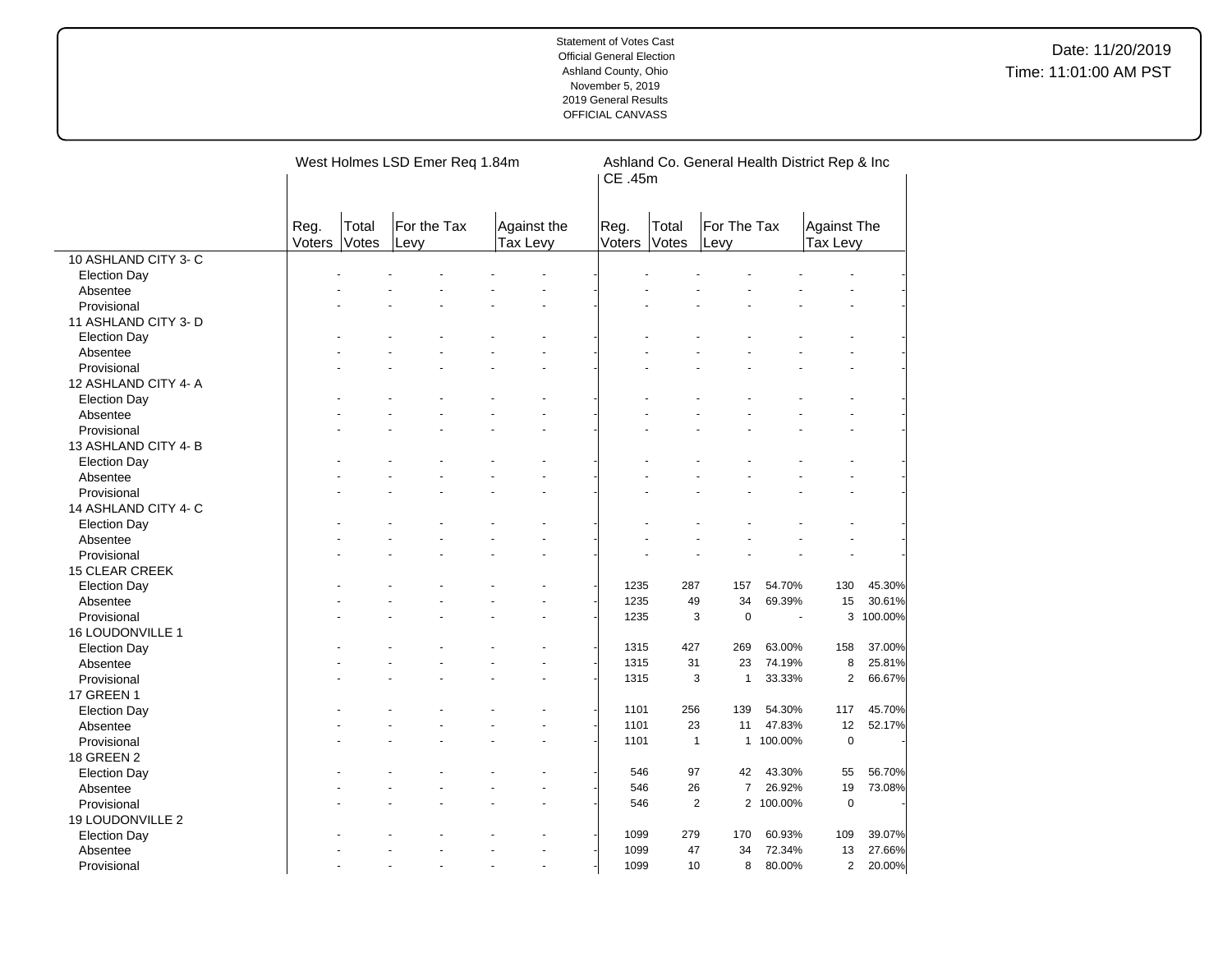|                     |                |                | West Holmes LSD Emer Req 1.84m |        |                         |           | Ashland Co. General Health District Rep & Inc<br>CE .45m |                |                     |           |                         |        |
|---------------------|----------------|----------------|--------------------------------|--------|-------------------------|-----------|----------------------------------------------------------|----------------|---------------------|-----------|-------------------------|--------|
|                     | Reg.<br>Voters | Total<br>Votes | For the Tax<br>Levy            |        | Against the<br>Tax Levy |           | Reg.<br>Voters                                           | Total<br>Votes | For The Tax<br>Levy |           | Against The<br>Tax Levy |        |
| 20 JACKSON 1        |                |                |                                |        |                         |           |                                                          |                |                     |           |                         |        |
| <b>Election Day</b> |                |                |                                |        |                         |           | 1043                                                     | 125            | 66                  | 52.80%    | 59                      | 47.20% |
| Absentee            |                |                |                                |        |                         |           | 1043                                                     | 27             | 17                  | 62.96%    | 10                      | 37.04% |
| Provisional         |                |                |                                |        |                         |           | 1043                                                     | $\mathbf{1}$   | $\mathbf{1}$        | 100.00%   | $\pmb{0}$               |        |
| 21 JACKSON 2        |                |                |                                |        |                         |           |                                                          |                |                     |           |                         |        |
| <b>Election Day</b> |                |                |                                |        |                         |           | 1234                                                     | 252            | 138                 | 54.76%    | 114                     | 45.24% |
| Absentee            |                |                |                                |        |                         |           | 1234                                                     | 48             | 19                  | 39.58%    | 29                      | 60.42% |
| Provisional         |                |                |                                |        |                         |           | 1234                                                     | $\overline{2}$ | $\mathbf{1}$        | 50.00%    | $\mathbf{1}$            | 50.00% |
| 22 LAKE             |                |                |                                |        |                         |           |                                                          |                |                     |           |                         |        |
| <b>Election Day</b> | 65             | 26             | 19                             | 73.08% | $\overline{7}$          | 26.92%    | 404                                                      | 135            | 85                  | 62.96%    | 50                      | 37.04% |
| Absentee            | 65             | $\mathbf 0$    | $\mathbf 0$                    |        | $\mathbf 0$             |           | 404                                                      | 8              | 8                   | 100.00%   | $\mathbf 0$             |        |
| Provisional         | 65             | $\mathbf{1}$   | 0                              |        |                         | 1 100.00% | 404                                                      | 3              | $\overline{2}$      | 66.67%    | $\mathbf{1}$            | 33.33% |
| 23 MIFFLIN          |                |                |                                |        |                         |           |                                                          |                |                     |           |                         |        |
| <b>Election Day</b> |                |                |                                |        |                         |           | 911                                                      | 255            | 141                 | 55.29%    | 114                     | 44.71% |
| Absentee            |                |                |                                |        |                         |           | 911                                                      | 40             | 27                  | 67.50%    | 13                      | 32.50% |
| Provisional         |                |                |                                |        |                         |           | 911                                                      | 3              | $\mathbf{1}$        | 33.33%    | $\overline{2}$          | 66.67% |
| 24 MILTON 1         |                |                |                                |        |                         |           |                                                          |                |                     |           |                         |        |
| <b>Election Day</b> |                |                |                                |        |                         |           | 1036                                                     | 245            | 133                 | 54.29%    | 112                     | 45.71% |
| Absentee            |                |                |                                |        |                         |           | 1036                                                     | 56             | 28                  | 50.00%    | 28                      | 50.00% |
| Provisional         |                |                |                                |        |                         |           | 1036                                                     | $\mathbf{1}$   | $\mathbf{1}$        | 100.00%   | $\pmb{0}$               |        |
| 25 MILTON 3         |                |                |                                |        |                         |           |                                                          |                |                     |           |                         |        |
| <b>Election Day</b> |                |                |                                |        |                         |           | 500                                                      | 134            | 74                  | 55.22%    | 60                      | 44.78% |
| Absentee            |                |                |                                |        |                         |           | 500                                                      | 23             | 12                  | 52.17%    | 11                      | 47.83% |
| Provisional         |                |                |                                |        |                         |           | 500                                                      | $\mathbf{1}$   |                     | 1 100.00% | $\mathbf 0$             |        |
| 26 JEROMESVILLE     |                |                |                                |        |                         |           |                                                          |                |                     |           |                         |        |
| <b>Election Day</b> |                |                |                                |        |                         |           | 337                                                      | 118            | 73                  | 61.86%    | 45                      | 38.14% |
| Absentee            |                |                |                                |        |                         |           | 337                                                      | 3              | $\mathbf{1}$        | 33.33%    | $\overline{2}$          | 66.67% |
| Provisional         |                |                |                                |        |                         |           | 337                                                      | 3              |                     | 3 100.00% | $\mathbf 0$             |        |
| 27 MOHICAN          |                |                |                                |        |                         |           |                                                          |                |                     |           |                         |        |
| <b>Election Day</b> |                |                |                                |        |                         |           | 1008                                                     | 409            | 225                 | 55.01%    | 184                     | 44.99% |
| Absentee            |                |                |                                |        |                         |           | 1008                                                     | 54             | 39                  | 72.22%    | 15                      | 27.78% |
| Provisional         |                |                |                                |        |                         |           | 1008                                                     | 8              | 6                   | 75.00%    | $\mathbf{2}$            | 25.00% |
| 28 MONTGOMERY 1     |                |                |                                |        |                         |           |                                                          |                |                     |           |                         |        |
| <b>Election Day</b> |                |                |                                |        |                         |           | 604                                                      | 113            | 60                  | 53.10%    | 53                      | 46.90% |
| Absentee            |                |                |                                |        |                         |           | 604                                                      | 42             | 32                  | 76.19%    | 10                      | 23.81% |
| Provisional         |                |                |                                |        |                         |           | 604                                                      | $\mathbf{1}$   | $\mathbf{1}$        | 100.00%   | $\mathbf 0$             |        |
| 29 MONTGOMERY 2     |                |                |                                |        |                         |           |                                                          |                |                     |           |                         |        |
| <b>Election Day</b> |                |                |                                |        |                         |           | 819                                                      | 176            | 108                 | 61.36%    | 68                      | 38.64% |
| Absentee            |                |                |                                |        |                         |           | 819                                                      | 36             | 17                  | 47.22%    | 19                      | 52.78% |
| Provisional         |                |                |                                |        | $\overline{a}$          |           | 819                                                      | $\Omega$       | $\mathbf 0$         |           | $\mathbf 0$             |        |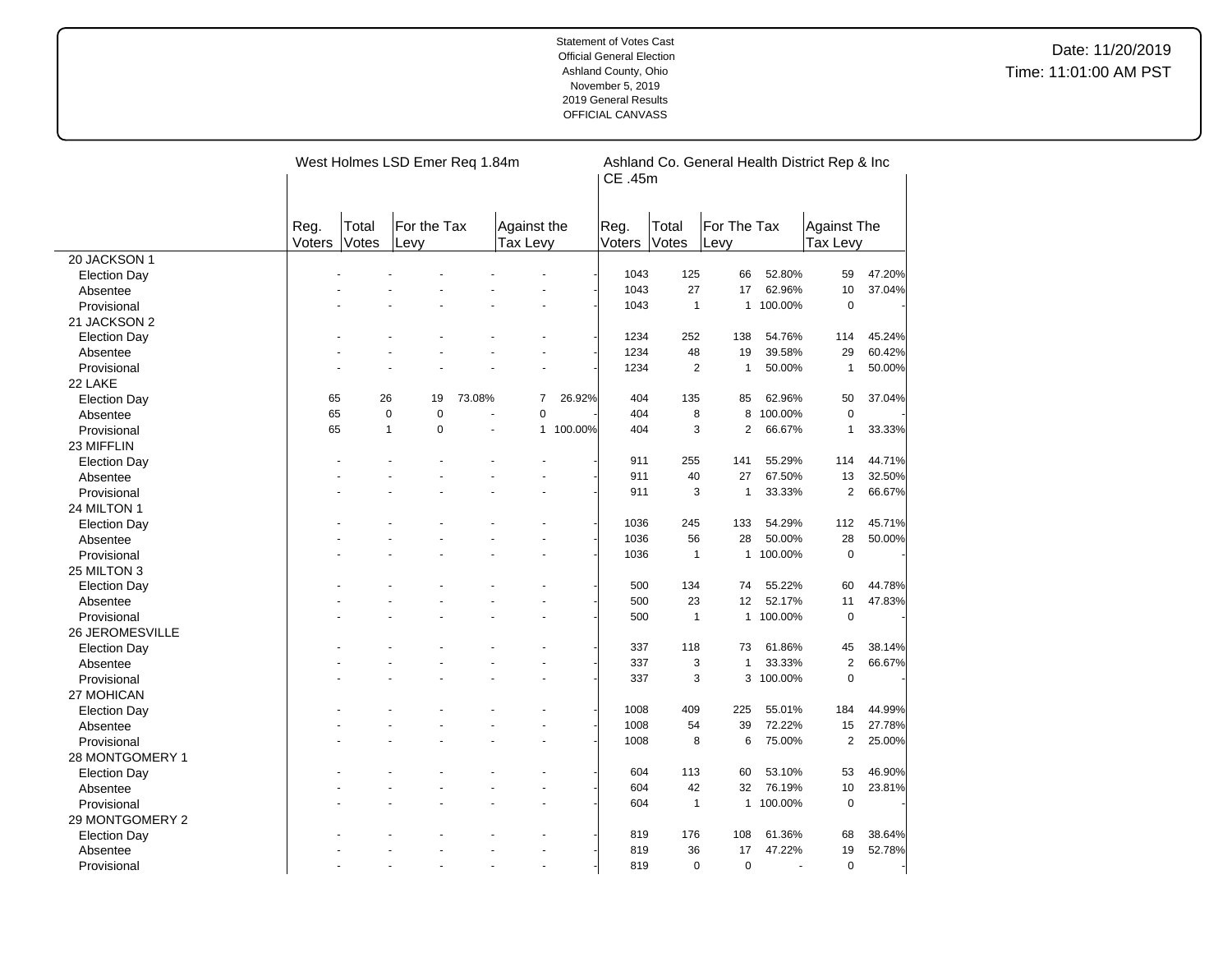| <b>Statement of Votes Cast</b><br><b>Official General Election</b><br>Ashland County, Ohio<br>November 5, 2019<br>2019 General Results<br>OFFICIAL CANVASS |                                                              |  |  |  |  |  |  |  |  |  |
|------------------------------------------------------------------------------------------------------------------------------------------------------------|--------------------------------------------------------------|--|--|--|--|--|--|--|--|--|
| West Holmes LSD Emer Req 1.84m<br>Reg.                                                                                                                     | Ashland Co. General Health District Rep & Inc<br>Against The |  |  |  |  |  |  |  |  |  |

Voters

Votes Levy

Tax Levy

Tax Levy

Voters

Votes

Levy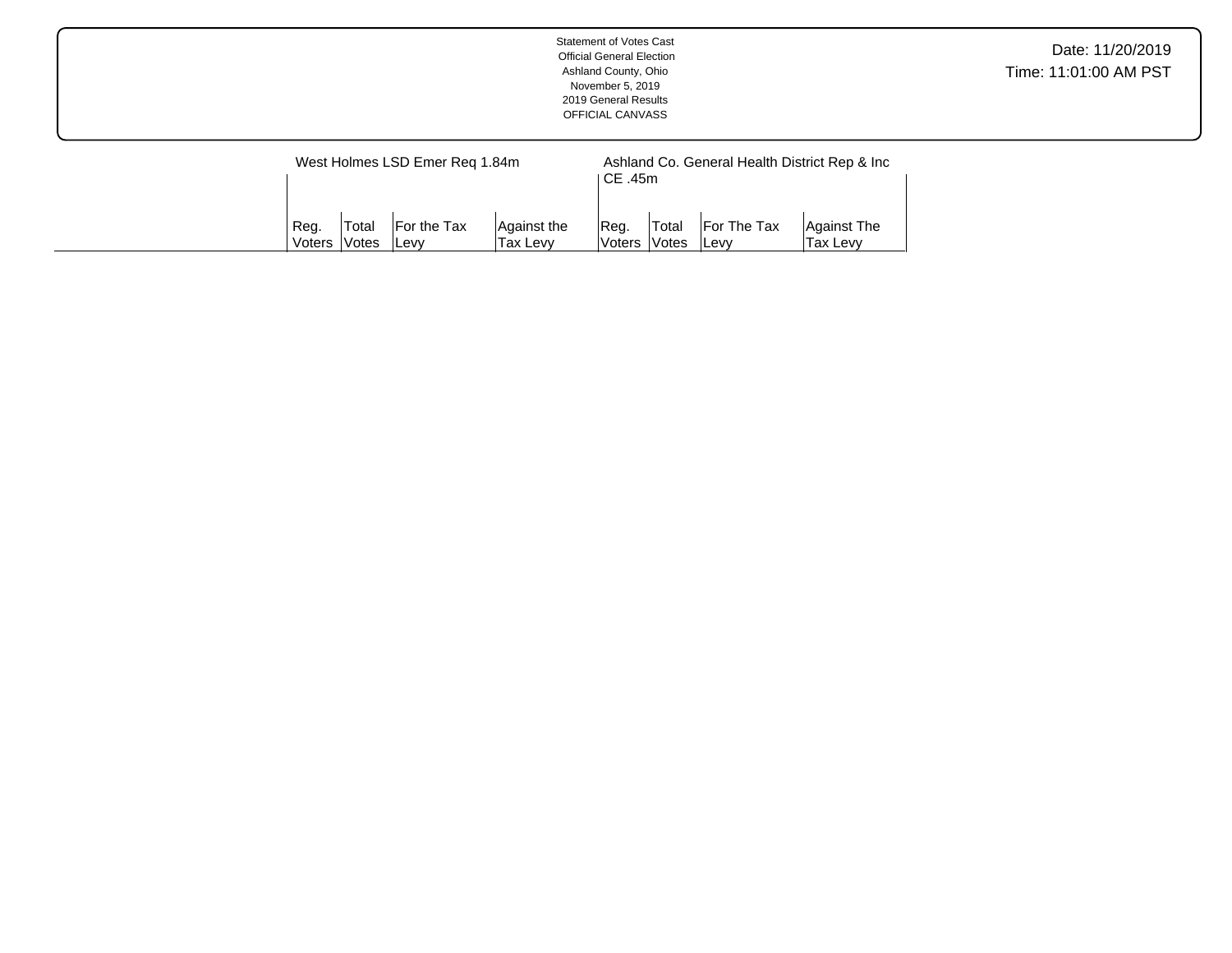| 30 MONTGOMERY 3         |    |             |          |        |                      |        |            |                |                |         |                |                  |
|-------------------------|----|-------------|----------|--------|----------------------|--------|------------|----------------|----------------|---------|----------------|------------------|
| <b>Election Day</b>     |    |             |          |        |                      |        | 560        | 102            | 58             | 56.86%  | 44             | 43.14%           |
| Absentee                |    |             |          |        |                      |        | 560        | 29             | 17             | 58.62%  | 12             | 41.38%           |
| Provisional             |    |             |          |        | $\ddot{\phantom{1}}$ |        | 560        | $\mathbf 0$    | $\pmb{0}$      | $\sim$  | $\mathbf 0$    |                  |
| 31 ORANGE 1             |    |             |          |        |                      |        |            |                |                |         |                |                  |
|                         |    |             |          |        | ä,                   |        | 1031       | 131            | 77             | 58.78%  | 54             | 41.22%           |
| <b>Election Day</b>     |    |             |          |        |                      |        | 1031       | 20             | 13             | 65.00%  | $\overline{7}$ | 35.00%           |
| Absentee<br>Provisional |    |             |          |        |                      |        | 1031       | $\mathbf 0$    | $\mathbf 0$    |         | $\mathbf 0$    |                  |
| 32 ORANGE 2             |    |             |          |        |                      |        |            |                |                |         |                |                  |
|                         |    |             |          |        |                      |        |            |                |                |         |                |                  |
| <b>Election Day</b>     |    |             |          |        |                      |        | 591<br>591 | 82<br>9        | 49             | 59.76%  | 33             | 40.24%<br>33.33% |
| Absentee                |    |             |          |        |                      |        |            |                | 6              | 66.67%  | 3              |                  |
| Provisional             |    |             |          |        | ÷.                   |        | 591        | $\mathbf 0$    | $\overline{0}$ | ÷.      | $\mathbf 0$    |                  |
| 33 PERRY                |    |             |          |        |                      |        |            |                |                |         |                |                  |
| <b>Election Day</b>     |    |             |          |        |                      |        | 1236       | 254            | 134            | 52.76%  | 120            | 47.24%           |
| Absentee                |    |             |          |        |                      |        | 1236       | 46             | 30             | 65.22%  | 16             | 34.78%           |
| Provisional             |    |             |          |        |                      |        | 1236       | $\mathbf{1}$   | $\mathbf 0$    |         | $\mathbf{1}$   | 100.00%          |
| 34 RUGGLES              |    |             |          |        |                      |        |            |                |                |         |                |                  |
| <b>Election Day</b>     |    |             |          |        | $\blacksquare$       |        | 612        | 107            | 52             | 48.60%  | 55             | 51.40%           |
| Absentee                |    |             |          |        |                      |        | 612        | 12             | 9              | 75.00%  | 3              | 25.00%           |
| Provisional             |    |             |          |        | L.                   |        | 612        | $\overline{2}$ | $\pmb{0}$      |         | $\overline{2}$ | 100.00%          |
| 35 SULLIVAN 1           |    |             |          |        |                      |        |            |                |                |         |                |                  |
| <b>Election Day</b>     |    |             |          |        | $\ddot{\phantom{1}}$ |        | 845        | 209            | 81             | 38.76%  | 128            | 61.24%           |
| Absentee                |    |             |          |        |                      |        | 845        | 24             | 8              | 33.33%  | 16             | 66.67%           |
| Provisional             |    |             |          |        |                      |        | 845        | $\mathbf 0$    | $\mathbf 0$    | $\sim$  | $\mathbf 0$    |                  |
| 36 SULLIVAN 2           |    |             |          |        |                      |        |            |                |                |         |                |                  |
| <b>Election Day</b>     |    |             |          |        |                      |        | 734        | 210            | 88             | 41.90%  | 122            | 58.10%           |
| Absentee                |    |             |          |        | $\ddot{\phantom{1}}$ |        | 734        | 16             | $\overline{7}$ | 43.75%  | 9              | 56.25%           |
| Provisional             |    |             |          |        |                      |        | 734        | 3              | $\overline{2}$ | 66.67%  | $\mathbf{1}$   | 33.33%           |
| 37 TROY                 |    |             |          |        |                      |        |            |                |                |         |                |                  |
| <b>Election Day</b>     |    |             |          |        |                      |        | 748        | 151            | 59             | 39.07%  | 92             | 60.93%           |
| Absentee                |    |             |          |        |                      |        | 748        | 20             | 16             | 80.00%  | 4              | 20.00%           |
| Provisional             |    |             |          |        | ÷.                   |        | 748        | $\mathbf{1}$   | 1              | 100.00% | $\mathbf 0$    |                  |
| 38 VERMILLION 1         |    |             |          |        |                      |        |            |                |                |         |                |                  |
| <b>Election Day</b>     |    |             |          |        |                      |        | 827        | 235            | 144            | 61.28%  | 91             | 38.72%           |
| Absentee                |    |             |          |        |                      |        | 827        | 29             | 12             | 41.38%  | 17             | 58.62%           |
| Provisional             |    |             |          |        |                      |        | 827        | $\mathbf 0$    | $\mathbf 0$    | ÷,      | $\mathbf 0$    |                  |
| 39 VERMILLION 2         |    |             |          |        |                      |        |            |                |                |         |                |                  |
| <b>Election Day</b>     |    |             |          |        |                      |        | 1030       | 344            | 213            | 61.92%  | 131            | 38.08%           |
| Absentee                |    |             |          |        | ä,                   |        | 1030       | 50             | 37             | 74.00%  | 13             | 26.00%           |
| Provisional             |    |             |          |        |                      |        | 1030       | $\mathbf{1}$   | 1              | 100.00% | $\mathbf 0$    |                  |
| Total                   |    |             |          |        |                      |        |            |                |                |         |                |                  |
| <b>Election Day</b>     | 65 | 26          | 19       | 73.08% | 7                    | 26.92% | 21406      | 5133           | 2835           | 55.23%  | 2298           | 44.77%           |
| Absentee                | 65 | $\mathbf 0$ | $\Omega$ | ä,     | $\mathbf 0$          |        | 21406      | 768            | 464            | 60.42%  | 304            | 39.58%           |
|                         |    |             |          |        |                      |        |            |                |                |         |                |                  |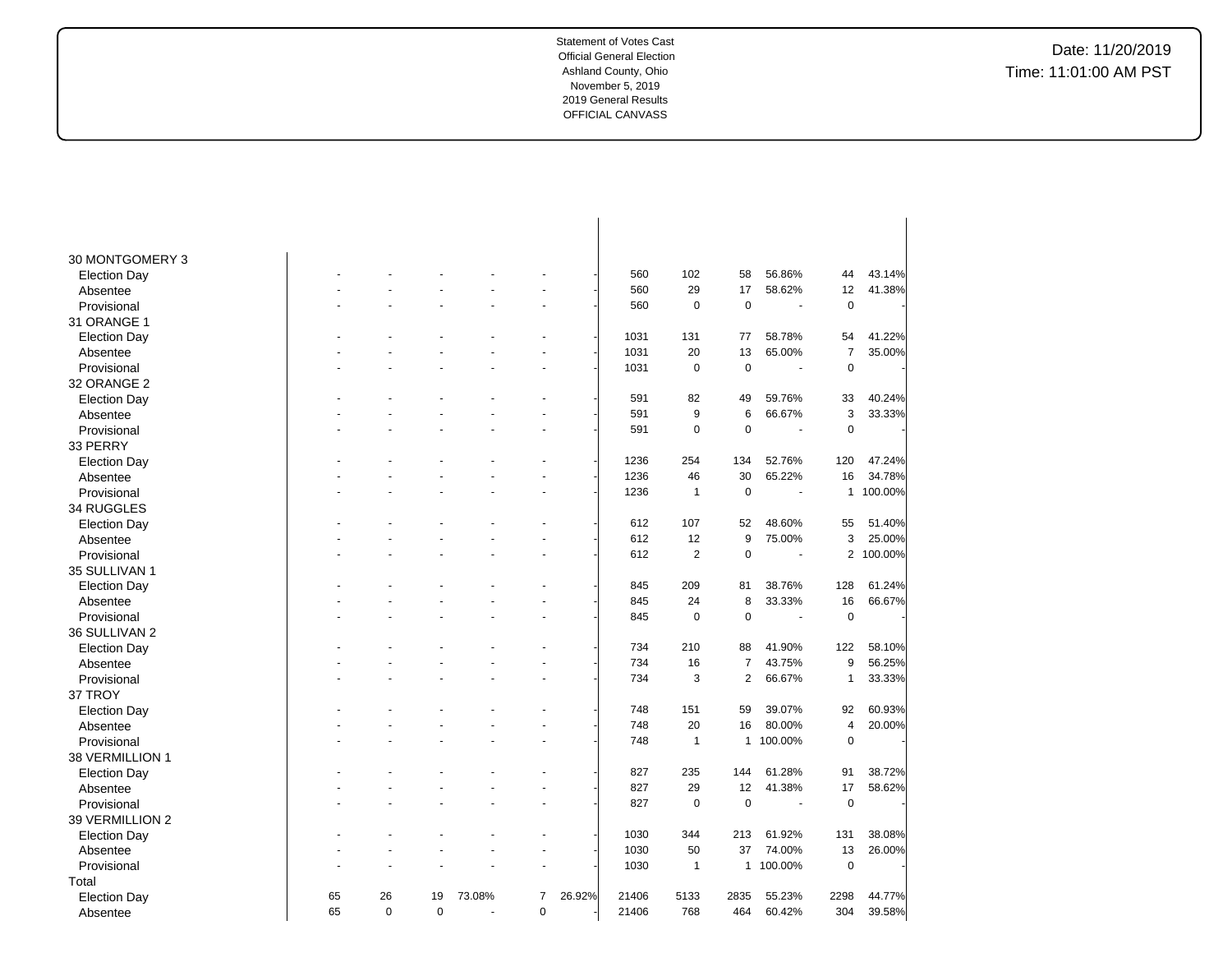Date: 11/20/2019 Time: 11:01:00 AM PST

| Provisional | 65 |     |    | $\sim$ |   | 100.00% | 21406 | 50   | 33   | 66.00% |      | 34.00% |
|-------------|----|-----|----|--------|---|---------|-------|------|------|--------|------|--------|
| Total       | 65 | -27 | 19 | 70.37% | 8 | 29.63%  | 21406 | 5951 | 3332 | 55.99% | 2619 | 44.01% |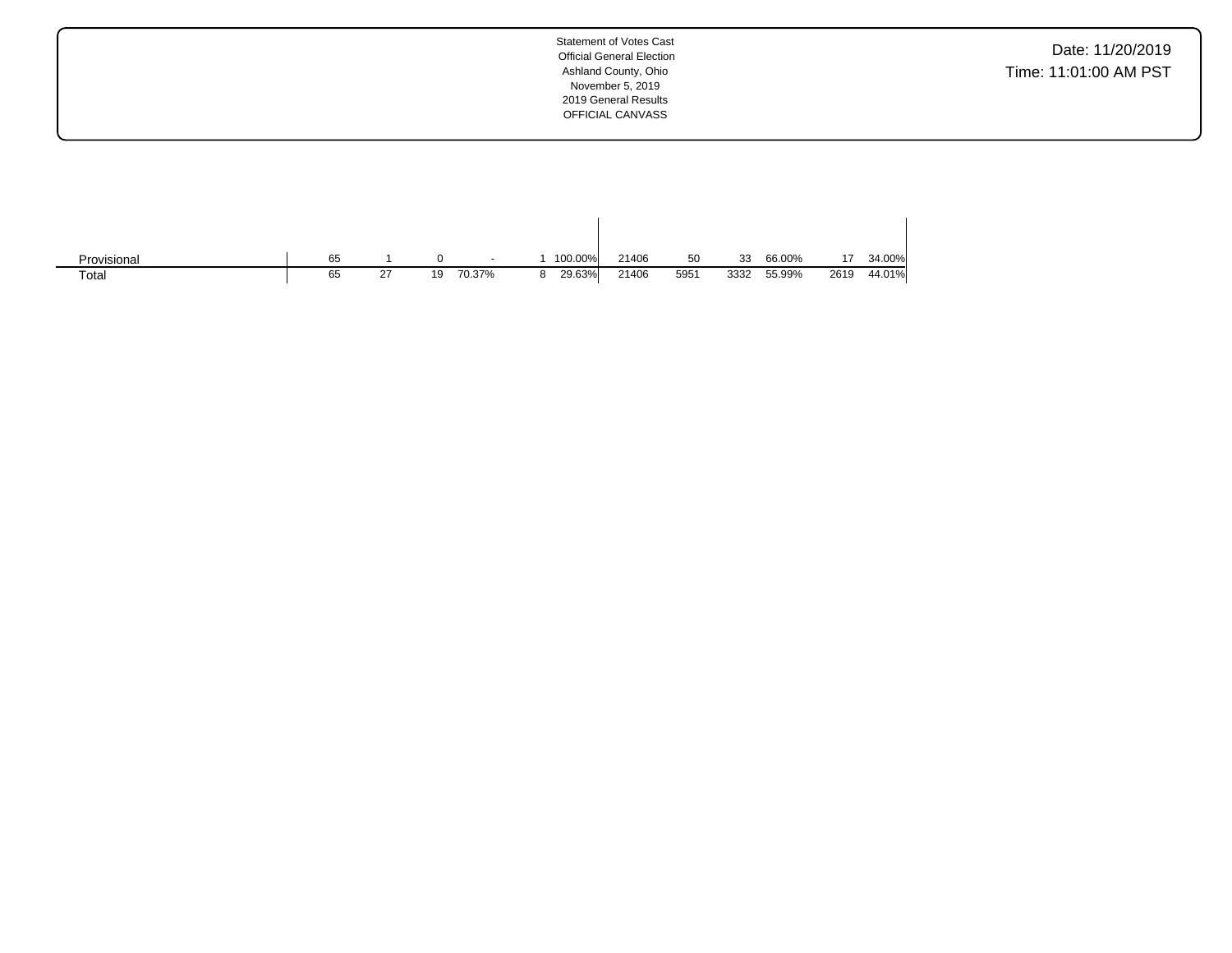|                          |                |                | Polk-Jackson-Perry Ren FP .5m |                         | Polk-Jackson-Perry Ren FP 1.4m |                |                     |                                |  |  |
|--------------------------|----------------|----------------|-------------------------------|-------------------------|--------------------------------|----------------|---------------------|--------------------------------|--|--|
|                          | Reg.<br>Voters | Total<br>Votes | For The Tax<br>Levy           | Against The<br>Tax Levy | Reg.<br>Voters                 | Total<br>Votes | For The Tax<br>Levy | <b>Against The</b><br>Tax Levy |  |  |
| <b>Jursidiction Wide</b> |                |                |                               |                         |                                |                |                     |                                |  |  |
| 01 ASHLAND CITY 1- A     |                |                |                               |                         |                                |                |                     |                                |  |  |
| <b>Election Day</b>      |                |                |                               |                         |                                |                |                     |                                |  |  |
| Absentee                 |                |                |                               |                         |                                |                |                     |                                |  |  |
| Provisional              |                |                |                               |                         |                                |                |                     |                                |  |  |
| 02 ASHLAND CITY 1-B      |                |                |                               |                         |                                |                |                     |                                |  |  |
| <b>Election Day</b>      |                |                |                               |                         |                                |                |                     |                                |  |  |
| Absentee                 |                |                |                               |                         |                                |                |                     |                                |  |  |
| Provisional              |                |                |                               |                         |                                |                |                     |                                |  |  |
| 03 ASHLAND CITY 1- C     |                |                |                               |                         |                                |                |                     |                                |  |  |
| <b>Election Day</b>      |                |                |                               |                         |                                |                |                     |                                |  |  |
| Absentee                 |                |                |                               |                         |                                |                |                     |                                |  |  |
| Provisional              |                |                |                               |                         |                                |                |                     |                                |  |  |
| 04 ASHLAND CITY 1- D     |                |                |                               |                         |                                |                |                     |                                |  |  |
| <b>Election Day</b>      |                |                |                               |                         |                                |                |                     |                                |  |  |
| Absentee                 |                |                |                               |                         |                                |                |                     |                                |  |  |
| Provisional              |                |                |                               |                         |                                |                |                     |                                |  |  |
| 05 ASHLAND CITY 2- A     |                |                |                               |                         |                                |                |                     |                                |  |  |
| <b>Election Day</b>      |                |                |                               |                         |                                |                |                     |                                |  |  |
| Absentee                 |                |                |                               |                         |                                |                |                     |                                |  |  |
| Provisional              |                |                |                               |                         |                                |                |                     |                                |  |  |
| 06 ASHLAND CITY 2-B      |                |                |                               |                         |                                |                |                     |                                |  |  |
| <b>Election Day</b>      |                |                |                               |                         |                                |                |                     |                                |  |  |
| Absentee                 |                |                |                               |                         |                                |                |                     |                                |  |  |
| Provisional              |                |                |                               |                         |                                |                |                     |                                |  |  |
| 07 ASHLAND CITY 2- C     |                |                |                               |                         |                                |                |                     |                                |  |  |
| <b>Election Day</b>      |                |                |                               |                         |                                |                |                     |                                |  |  |
| Absentee                 |                |                |                               |                         |                                |                |                     |                                |  |  |
| Provisional              |                |                |                               |                         |                                |                |                     |                                |  |  |
| 08 ASHLAND CITY 3-A      |                |                |                               |                         |                                |                |                     |                                |  |  |
| <b>Election Day</b>      |                |                |                               |                         |                                |                |                     |                                |  |  |
| Absentee                 |                |                |                               |                         |                                |                |                     |                                |  |  |
| Provisional              |                |                |                               |                         |                                |                |                     |                                |  |  |
| 09 ASHLAND CITY 3-B      |                |                |                               |                         |                                |                |                     |                                |  |  |
|                          |                |                |                               |                         |                                |                |                     |                                |  |  |
| <b>Election Day</b>      |                |                |                               |                         |                                |                |                     |                                |  |  |
| Absentee                 |                |                |                               |                         |                                |                |                     |                                |  |  |
| Provisional              |                |                |                               |                         |                                |                |                     |                                |  |  |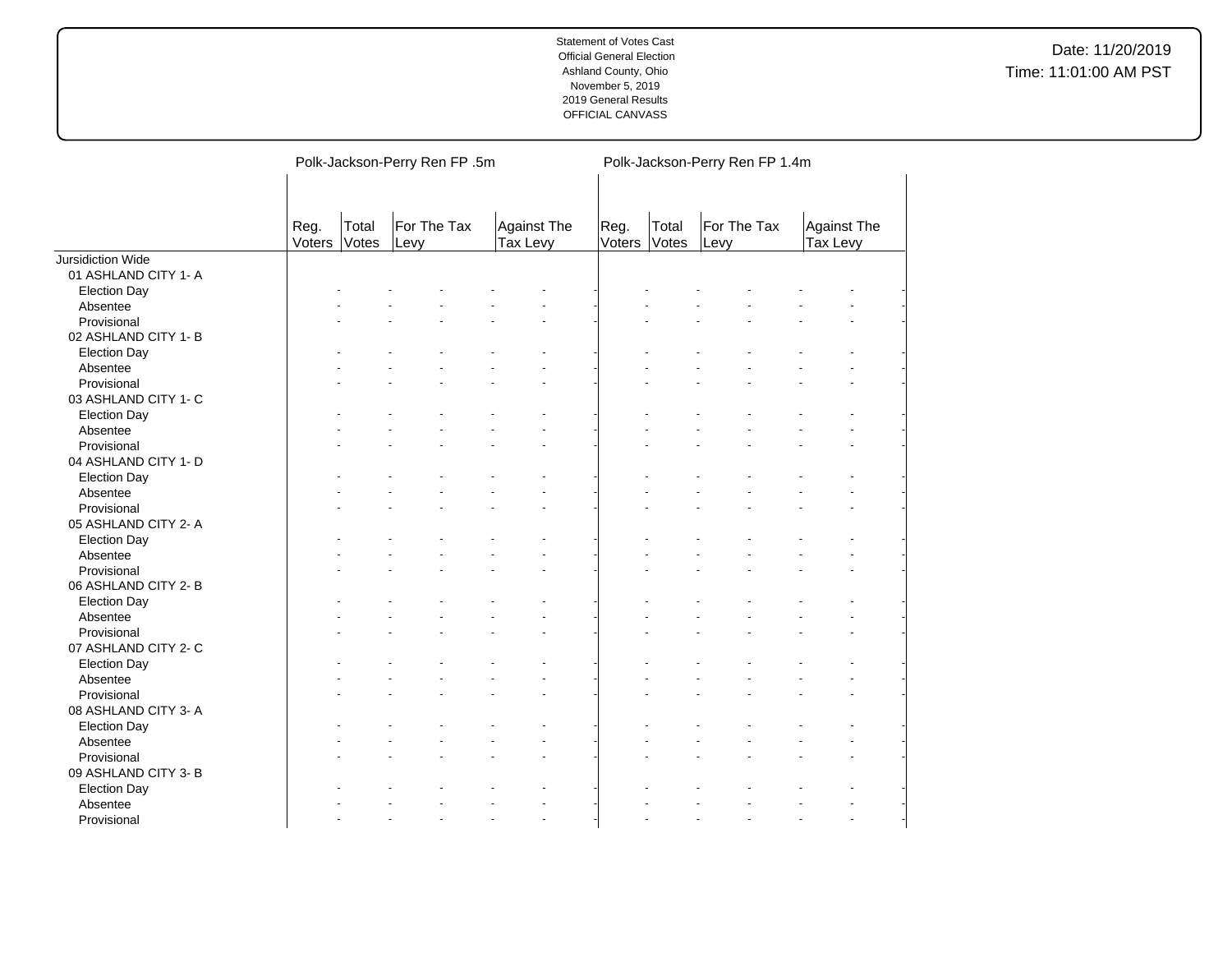|                      |                |                | Polk-Jackson-Perry Ren FP .5m |                         | Polk-Jackson-Perry Ren FP 1.4m |       |                     |                                |  |  |
|----------------------|----------------|----------------|-------------------------------|-------------------------|--------------------------------|-------|---------------------|--------------------------------|--|--|
|                      | Reg.<br>Voters | Total<br>Votes | For The Tax<br>Levy           | Against The<br>Tax Levy | Reg.<br>Voters Votes           | Total | For The Tax<br>Levy | Against The<br><b>Tax Levy</b> |  |  |
| 10 ASHLAND CITY 3- C |                |                |                               |                         |                                |       |                     |                                |  |  |
| <b>Election Day</b>  |                |                |                               |                         |                                |       |                     |                                |  |  |
| Absentee             |                |                |                               |                         |                                |       |                     |                                |  |  |
| Provisional          |                |                |                               |                         |                                |       |                     |                                |  |  |
| 11 ASHLAND CITY 3- D |                |                |                               |                         |                                |       |                     |                                |  |  |
| <b>Election Day</b>  |                |                |                               |                         |                                |       |                     |                                |  |  |
| Absentee             |                |                |                               |                         |                                |       |                     |                                |  |  |
| Provisional          |                |                |                               |                         |                                |       |                     |                                |  |  |
| 12 ASHLAND CITY 4- A |                |                |                               |                         |                                |       |                     |                                |  |  |
| <b>Election Day</b>  |                |                |                               |                         |                                |       |                     |                                |  |  |
| Absentee             |                |                |                               |                         |                                |       |                     |                                |  |  |
| Provisional          |                |                |                               |                         |                                |       |                     |                                |  |  |
| 13 ASHLAND CITY 4-B  |                |                |                               |                         |                                |       |                     |                                |  |  |
| <b>Election Day</b>  |                |                |                               |                         |                                |       |                     |                                |  |  |
| Absentee             |                |                |                               |                         |                                |       |                     |                                |  |  |
| Provisional          |                |                |                               |                         |                                |       |                     |                                |  |  |
| 14 ASHLAND CITY 4- C |                |                |                               |                         |                                |       |                     |                                |  |  |
| <b>Election Day</b>  |                |                |                               |                         |                                |       |                     |                                |  |  |
| Absentee             |                |                |                               |                         |                                |       |                     |                                |  |  |
| Provisional          |                |                |                               |                         |                                |       |                     |                                |  |  |
| 15 CLEAR CREEK       |                |                |                               |                         |                                |       |                     |                                |  |  |
| <b>Election Day</b>  |                |                |                               |                         |                                |       |                     |                                |  |  |
| Absentee             |                |                |                               |                         |                                |       |                     |                                |  |  |
| Provisional          |                |                |                               |                         |                                |       |                     |                                |  |  |
| 16 LOUDONVILLE 1     |                |                |                               |                         |                                |       |                     |                                |  |  |
| <b>Election Day</b>  |                |                |                               |                         |                                |       |                     |                                |  |  |
| Absentee             |                |                |                               |                         |                                |       |                     |                                |  |  |
| Provisional          |                |                |                               |                         |                                |       |                     |                                |  |  |
| <b>17 GREEN 1</b>    |                |                |                               |                         |                                |       |                     |                                |  |  |
| <b>Election Day</b>  |                |                |                               |                         |                                |       |                     |                                |  |  |
| Absentee             |                |                |                               |                         |                                |       |                     |                                |  |  |
| Provisional          |                |                |                               |                         |                                |       |                     |                                |  |  |
| 18 GREEN 2           |                |                |                               |                         |                                |       |                     |                                |  |  |
| <b>Election Day</b>  |                |                |                               |                         |                                |       |                     |                                |  |  |
| Absentee             |                |                |                               |                         |                                |       |                     |                                |  |  |
| Provisional          |                |                |                               |                         |                                |       |                     |                                |  |  |
| 19 LOUDONVILLE 2     |                |                |                               |                         |                                |       |                     |                                |  |  |
| <b>Election Day</b>  |                |                |                               |                         |                                |       |                     |                                |  |  |
| Absentee             |                |                |                               |                         |                                |       |                     |                                |  |  |
| Provisional          |                |                |                               | $\overline{a}$          |                                |       |                     | $\overline{a}$                 |  |  |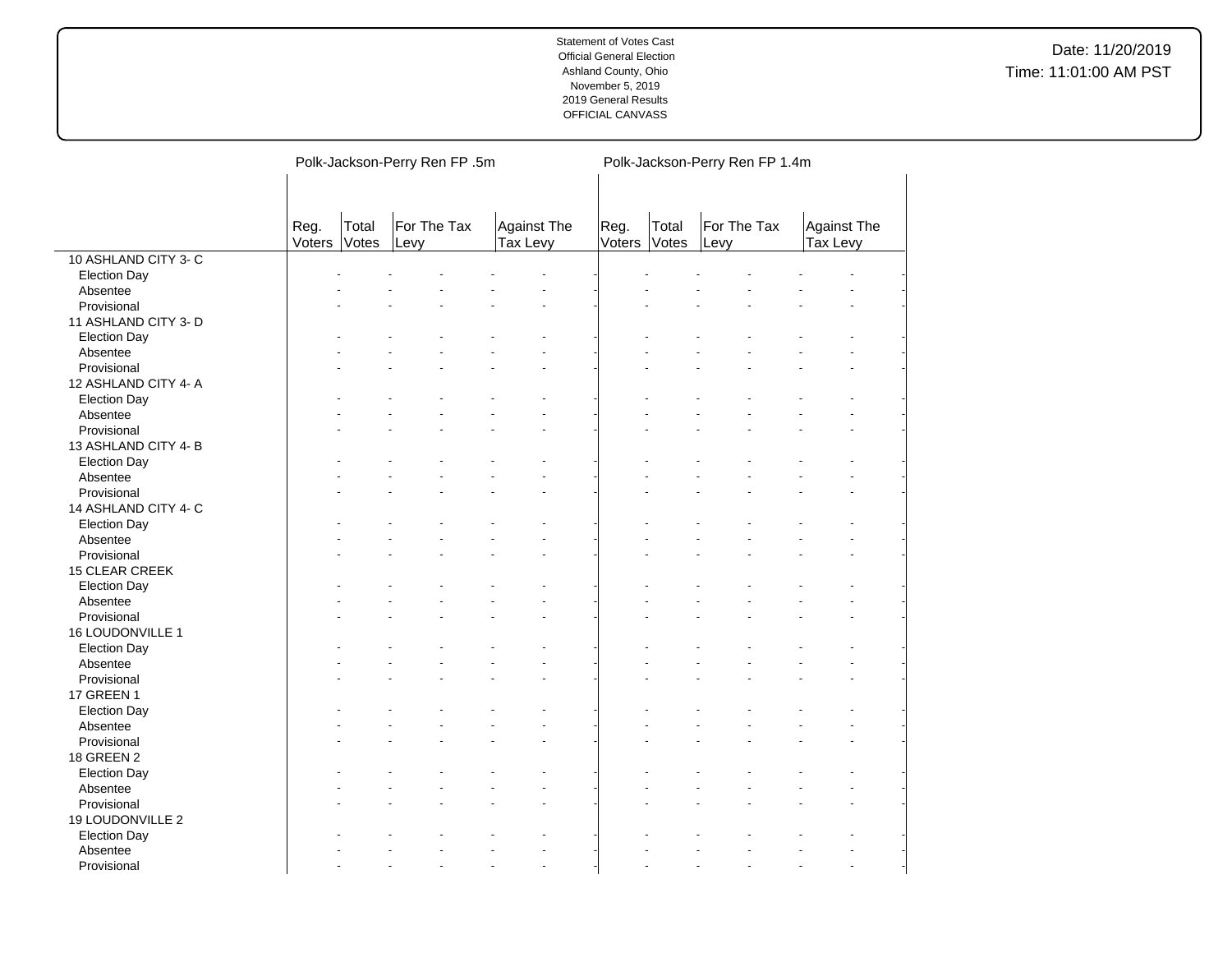# Date: 11/20/2019 Time: 11:01:00 AM PST

|                     |        | Polk-Jackson-Perry Ren FP .5m |              |           |             |        |        |                | Polk-Jackson-Perry Ren FP 1.4m |           |             |        |  |  |
|---------------------|--------|-------------------------------|--------------|-----------|-------------|--------|--------|----------------|--------------------------------|-----------|-------------|--------|--|--|
|                     |        |                               |              |           |             |        |        |                |                                |           |             |        |  |  |
|                     |        |                               |              |           |             |        |        |                |                                |           |             |        |  |  |
|                     | Reg.   | Total                         | For The Tax  |           | Against The |        | Reg.   | Total          | For The Tax                    |           | Against The |        |  |  |
|                     | Voters | Votes                         | Levy         |           | Tax Levy    |        | Voters | Votes          | Levy                           |           | Tax Levy    |        |  |  |
| 20 JACKSON 1        |        |                               |              |           |             |        |        |                |                                |           |             |        |  |  |
| <b>Election Day</b> | 1043   | 127                           | 105          | 82.68%    | 22          | 17.32% | 1043   | 127            | 99                             | 77.95%    | 28          | 22.05% |  |  |
| Absentee            | 1043   | 27                            | 24           | 88.89%    | 3           | 11.11% | 1043   | 26             | 21                             | 80.77%    | 5           | 19.23% |  |  |
| Provisional         | 1043   | $\mathbf{1}$                  | $\mathbf{1}$ | 100.00%   | $\mathbf 0$ |        | 1043   | $\mathbf{1}$   | $\mathbf{1}$                   | 100.00%   | $\mathbf 0$ |        |  |  |
| 21 JACKSON 2        |        |                               |              |           |             |        |        |                |                                |           |             |        |  |  |
| <b>Election Day</b> | 1234   | 258                           | 217          | 84.11%    | 41          | 15.89% | 1234   | 257            | 208                            | 80.93%    | 49          | 19.07% |  |  |
| Absentee            | 1234   | 49                            | 36           | 73.47%    | 13          | 26.53% | 1234   | 46             | 32                             | 69.57%    | 14          | 30.43% |  |  |
| Provisional         | 1234   | $\overline{2}$                |              | 2 100.00% | $\pmb{0}$   |        | 1234   | $\overline{2}$ |                                | 2 100.00% | $\mathbf 0$ |        |  |  |
| 22 LAKE             |        |                               |              |           |             |        |        |                |                                |           |             |        |  |  |
| <b>Election Day</b> |        |                               |              |           |             |        |        |                |                                |           |             |        |  |  |
| Absentee            |        |                               |              |           |             |        |        |                |                                |           |             |        |  |  |
| Provisional         |        |                               |              |           |             |        |        |                |                                |           |             |        |  |  |
| 23 MIFFLIN          |        |                               |              |           |             |        |        |                |                                |           |             |        |  |  |
| <b>Election Day</b> |        |                               |              |           |             |        |        |                |                                |           |             |        |  |  |
| Absentee            |        |                               |              |           |             |        |        |                |                                |           |             |        |  |  |
| Provisional         |        |                               |              |           |             |        |        |                |                                |           |             |        |  |  |
| 24 MILTON 1         |        |                               |              |           |             |        |        |                |                                |           |             |        |  |  |
| <b>Election Day</b> |        |                               |              |           |             |        |        |                |                                |           |             |        |  |  |
| Absentee            |        |                               |              |           |             |        |        |                |                                |           |             |        |  |  |
| Provisional         |        |                               |              |           |             |        |        |                |                                |           |             |        |  |  |
| 25 MILTON 3         |        |                               |              |           |             |        |        |                |                                |           |             |        |  |  |
|                     |        |                               |              |           |             |        |        |                |                                |           |             |        |  |  |
| <b>Election Day</b> |        |                               |              |           |             |        |        |                |                                |           |             |        |  |  |
| Absentee            |        |                               |              |           |             |        |        |                |                                |           |             |        |  |  |
| Provisional         |        |                               |              |           |             |        |        |                |                                |           |             |        |  |  |
| 26 JEROMESVILLE     |        |                               |              |           |             |        |        |                |                                |           |             |        |  |  |
| <b>Election Day</b> |        |                               |              |           |             |        |        |                |                                |           |             |        |  |  |
| Absentee            |        |                               |              |           |             |        |        |                |                                |           |             |        |  |  |
| Provisional         |        |                               |              |           |             |        |        |                |                                |           |             |        |  |  |
| 27 MOHICAN          |        |                               |              |           |             |        |        |                |                                |           |             |        |  |  |
| <b>Election Day</b> |        |                               |              |           |             |        |        |                |                                |           |             |        |  |  |
| Absentee            |        |                               |              |           |             |        |        |                |                                |           |             |        |  |  |
| Provisional         |        |                               |              |           |             |        |        |                |                                |           |             |        |  |  |
| 28 MONTGOMERY 1     |        |                               |              |           |             |        |        |                |                                |           |             |        |  |  |
| <b>Election Day</b> |        |                               |              |           |             |        |        |                |                                |           |             |        |  |  |
| Absentee            |        |                               |              |           |             |        |        |                |                                |           |             |        |  |  |
| Provisional         |        |                               |              |           |             |        |        |                |                                |           |             |        |  |  |
| 29 MONTGOMERY 2     |        |                               |              |           |             |        |        |                |                                |           |             |        |  |  |
| <b>Election Day</b> |        |                               |              |           |             |        |        |                |                                |           |             |        |  |  |
| Absentee            |        |                               |              |           |             |        |        |                |                                |           |             |        |  |  |
| Provisional         |        |                               |              |           |             |        |        |                |                                |           |             |        |  |  |

 $\overline{a}$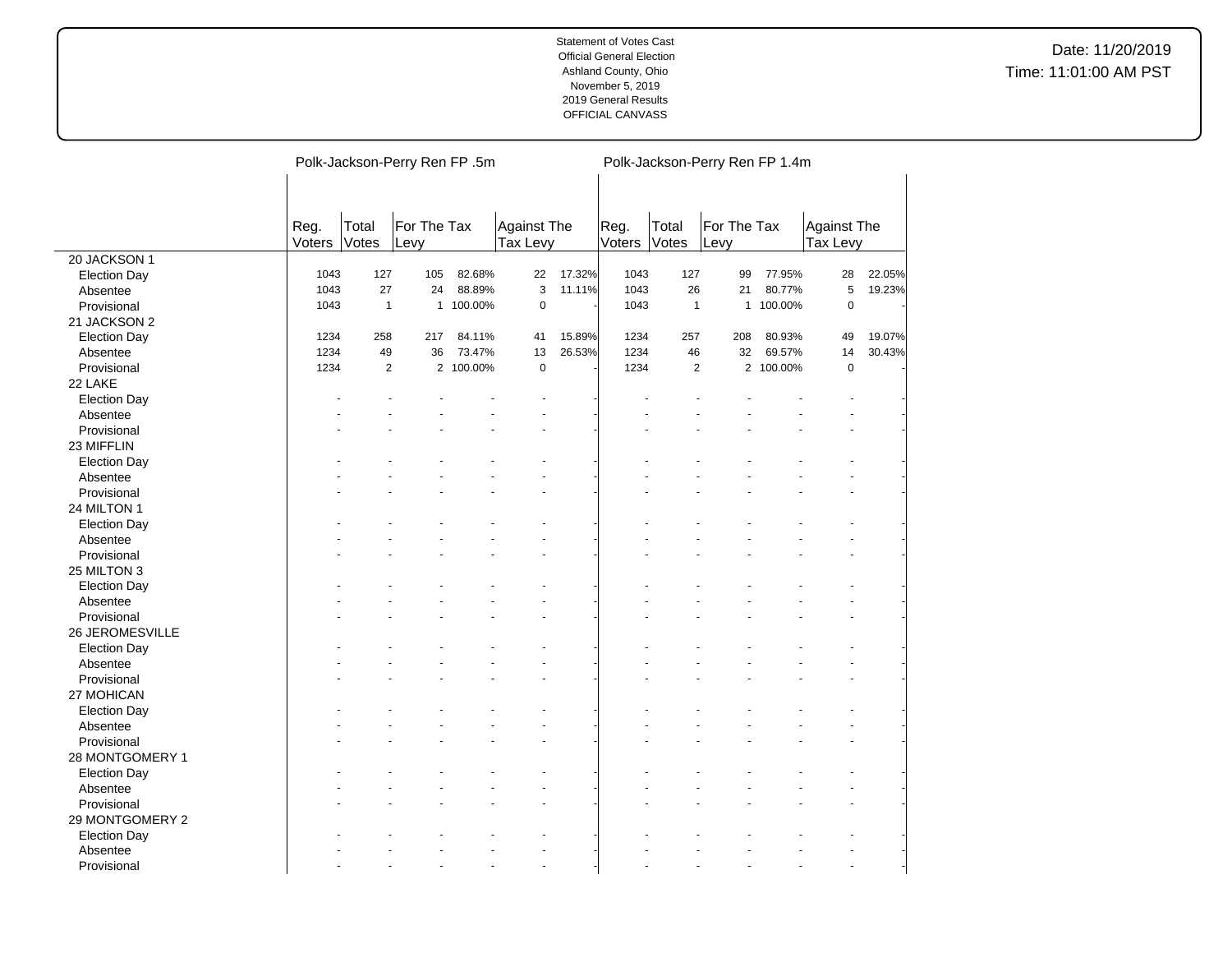|                               | <b>Statement of Votes Cast</b><br><b>Official General Election</b><br>Ashland County, Ohio<br>November 5, 2019<br>2019 General Results<br>OFFICIAL CANVASS | Date: 11/20/2019<br>Time: 11:01:00 AM PST |
|-------------------------------|------------------------------------------------------------------------------------------------------------------------------------------------------------|-------------------------------------------|
| Polk-Jackson-Perry Ren FP .5m | Polk-Jackson-Perry Ren FP 1.4m                                                                                                                             |                                           |

| `Req.   | 'Total       | <b>For The Tax</b> | Against The     | IReg.        | <b>Total</b> | For The Tax  | Against The |
|---------|--------------|--------------------|-----------------|--------------|--------------|--------------|-------------|
| Voters, | <b>Notes</b> | <b>Levv</b>        | <b>Tax Levy</b> | Voters Votes |              | <b>ILevv</b> | 'Tax Levy   |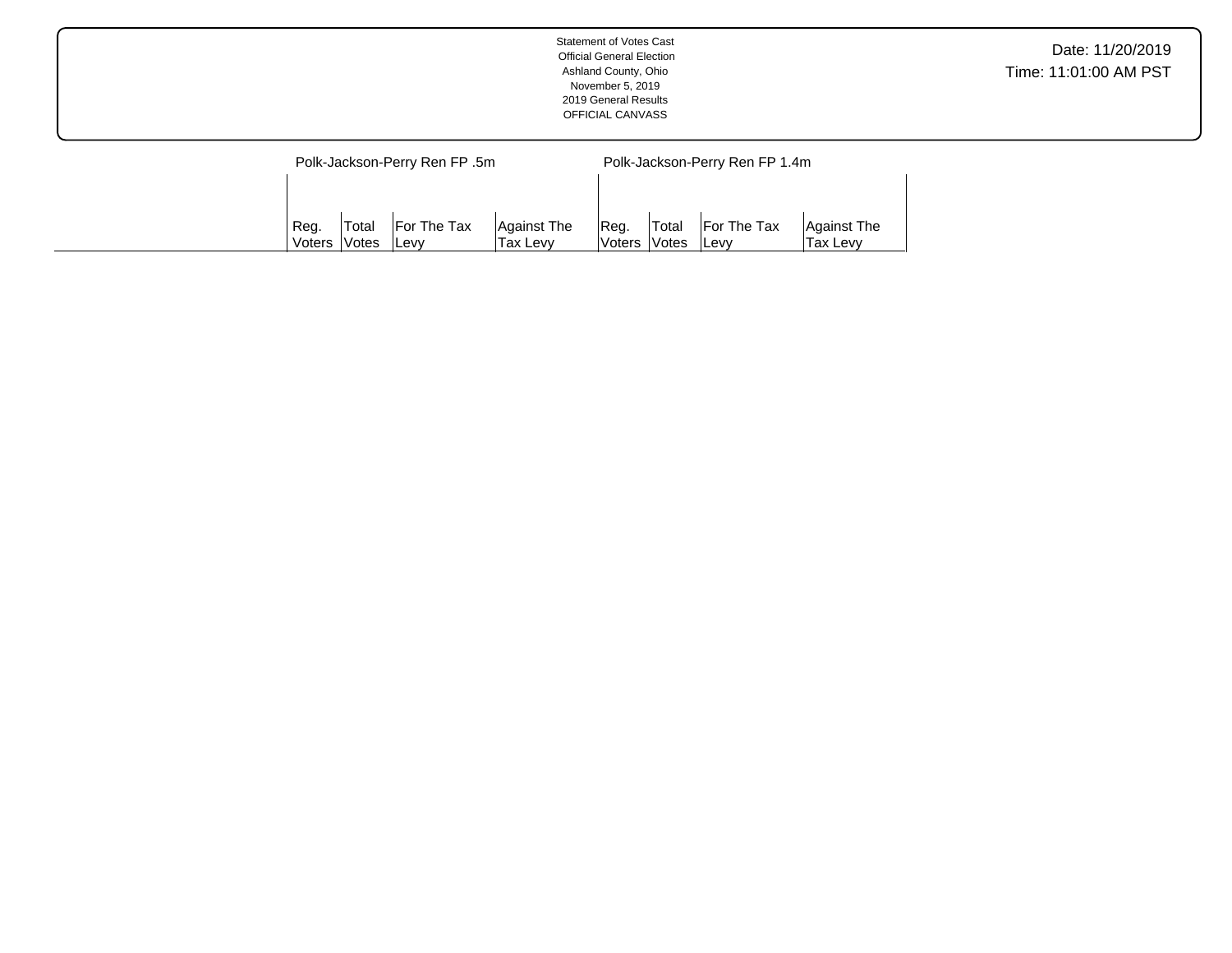| 30 MONTGOMERY 3                 |      |              |     |                  |           |        |      |              |     |           |                      |        |
|---------------------------------|------|--------------|-----|------------------|-----------|--------|------|--------------|-----|-----------|----------------------|--------|
| <b>Election Day</b>             |      |              |     |                  |           |        |      |              |     |           |                      |        |
| Absentee                        |      |              |     |                  |           |        |      |              |     |           |                      |        |
| Provisional                     |      |              |     |                  |           |        |      |              |     |           |                      |        |
| 31 ORANGE 1                     |      |              |     |                  |           |        |      |              |     |           |                      |        |
|                                 |      |              |     |                  |           |        |      |              |     |           |                      |        |
| <b>Election Day</b><br>Absentee |      |              |     |                  |           |        |      |              |     |           |                      |        |
| Provisional                     |      |              |     |                  |           |        |      |              |     |           |                      |        |
|                                 |      |              |     |                  |           |        |      |              |     |           |                      |        |
| 32 ORANGE 2                     |      |              |     |                  |           |        |      |              |     |           |                      |        |
| <b>Election Day</b>             |      |              |     |                  |           |        |      |              |     |           |                      |        |
| Absentee                        |      |              |     |                  |           |        |      |              |     |           |                      |        |
| Provisional                     |      |              |     |                  |           |        |      |              |     |           |                      |        |
| 33 PERRY                        |      |              |     |                  |           |        |      |              |     |           |                      |        |
| <b>Election Day</b>             | 662  | 111          | 91  | 81.98%<br>85.71% | 20        | 18.02% | 662  | 110          | 88  | 80.00%    | 22                   | 20.00% |
| Absentee                        | 662  | 21           | 18  |                  | 3         | 14.29% | 662  | 21           | 18  | 85.71%    | 3                    | 14.29% |
| Provisional                     | 662  | $\mathbf{1}$ |     | 1 100.00%        | $\pmb{0}$ |        | 662  | $\mathbf{1}$ |     | 1 100.00% | $\pmb{0}$            |        |
| 34 RUGGLES                      |      |              |     |                  |           |        |      |              |     |           |                      |        |
| <b>Election Day</b>             |      |              |     |                  |           |        |      |              |     |           |                      |        |
| Absentee                        |      |              |     |                  |           |        |      |              |     |           | ÷                    |        |
| Provisional                     |      |              |     |                  |           |        |      |              |     |           |                      |        |
| 35 SULLIVAN 1                   |      |              |     |                  |           |        |      |              |     |           |                      |        |
| <b>Election Day</b>             |      |              |     |                  |           |        |      |              |     |           |                      |        |
| Absentee                        |      |              |     |                  |           |        |      |              |     |           |                      |        |
| Provisional                     |      |              |     |                  |           |        |      |              |     |           |                      |        |
| 36 SULLIVAN 2                   |      |              |     |                  |           |        |      |              |     |           |                      |        |
| <b>Election Day</b>             |      |              |     |                  |           |        |      |              |     |           |                      |        |
| Absentee                        |      |              |     |                  |           |        |      |              |     |           |                      |        |
| Provisional                     |      |              |     |                  |           |        |      |              |     |           |                      |        |
| 37 TROY                         |      |              |     |                  |           |        |      |              |     |           |                      |        |
| <b>Election Day</b>             |      |              |     |                  |           |        |      |              |     |           |                      |        |
| Absentee                        |      |              |     |                  |           |        |      |              |     |           |                      |        |
| Provisional                     |      |              |     |                  |           |        |      |              |     |           | $\ddot{\phantom{1}}$ |        |
| 38 VERMILLION 1                 |      |              |     |                  |           |        |      |              |     |           |                      |        |
| <b>Election Day</b>             |      |              |     |                  |           |        |      |              |     |           |                      |        |
| Absentee                        |      |              |     |                  |           |        |      |              |     |           |                      |        |
| Provisional                     |      |              |     |                  |           |        |      |              |     |           |                      |        |
| 39 VERMILLION 2                 |      |              |     |                  |           |        |      |              |     |           |                      |        |
| <b>Election Day</b>             |      |              |     |                  |           |        |      |              |     |           |                      |        |
| Absentee                        |      |              |     |                  |           |        |      |              |     |           |                      |        |
| Provisional                     |      |              |     |                  |           |        |      |              |     |           |                      |        |
| Total                           |      |              |     |                  |           |        |      |              |     |           |                      |        |
| <b>Election Day</b>             | 2939 | 496          | 413 | 83.27%           | 83        | 16.73% | 2939 | 494          | 395 | 79.96%    | 99                   | 20.04% |
| Absentee                        | 2939 | 97           | 78  | 80.41%           | 19        | 19.59% | 2939 | 93           | 71  | 76.34%    | 22                   | 23.66% |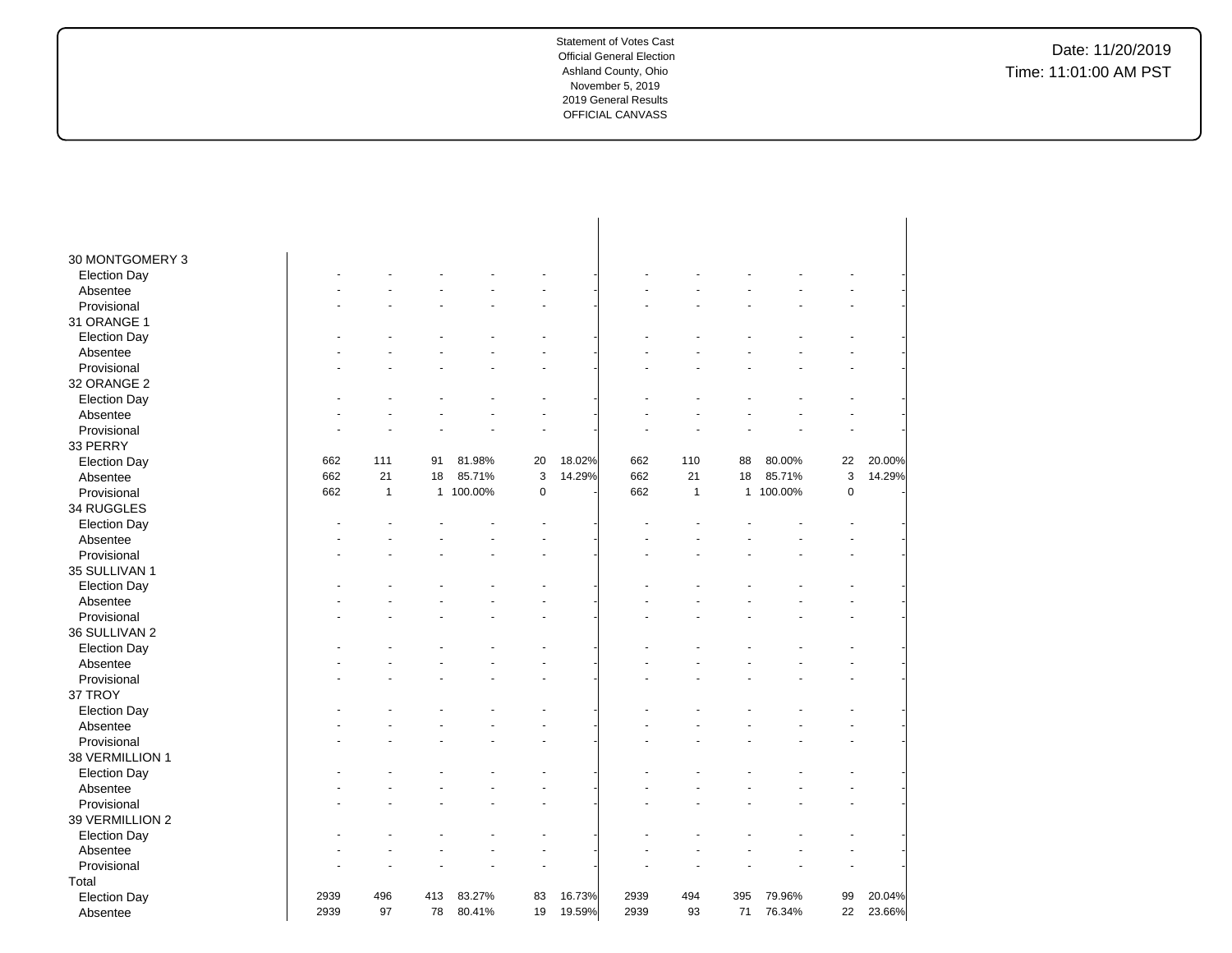Date: 11/20/2019 Time: 11:01:00 AM PST

| Provisional | 2939 |     | 100.00%       |               | 2939 |     |     | 100.00%       |        |
|-------------|------|-----|---------------|---------------|------|-----|-----|---------------|--------|
| Total       | 2939 | 597 | 82.91%<br>495 | 17.09%<br>102 | 2939 | 591 | 470 | 79.53%<br>121 | 20.47% |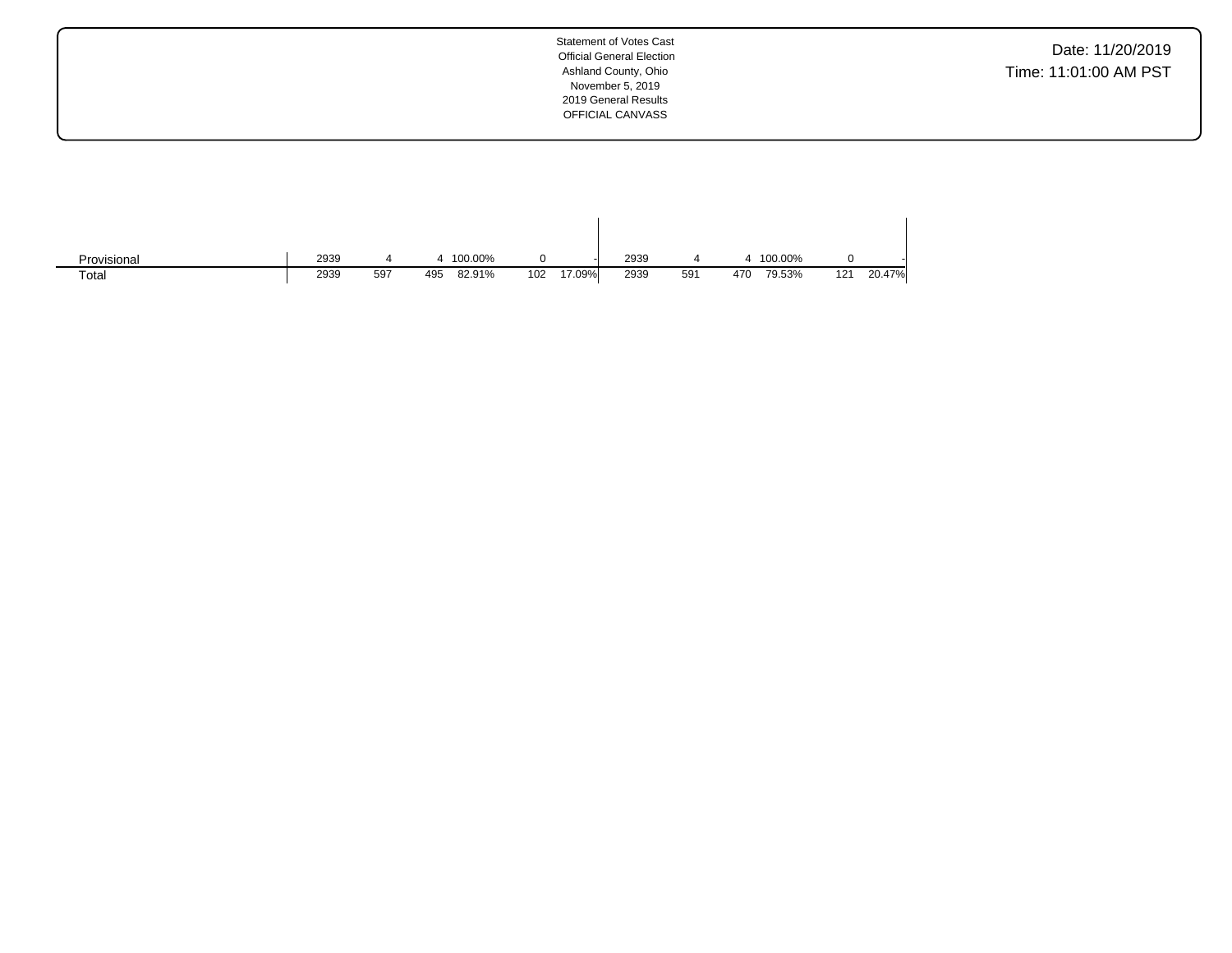| Total<br>Reg.<br>Total<br>Reg.<br>Voters<br>Votes<br>Voters<br>Votes<br><b>Yes</b><br>No.<br>Yes<br><b>No</b><br>Jursidiction Wide<br>01 ASHLAND CITY 1- A<br><b>Election Day</b><br>Absentee<br>Provisional<br>02 ASHLAND CITY 1-B<br><b>Election Day</b><br>Absentee<br>Provisional<br>03 ASHLAND CITY 1- C<br><b>Election Day</b><br>Absentee<br>Provisional<br>04 ASHLAND CITY 1- D<br><b>Election Day</b><br>Absentee<br>Provisional<br>05 ASHLAND CITY 2-A<br><b>Election Day</b><br>Absentee<br>Provisional<br>06 ASHLAND CITY 2-B<br><b>Election Day</b><br>Absentee<br>Provisional<br>07 ASHLAND CITY 2- C<br><b>Election Day</b><br>Absentee<br>Provisional<br>08 ASHLAND CITY 3-A<br><b>Election Day</b><br>Absentee<br>Provisional<br>09 ASHLAND CITY 3-B<br><b>Election Day</b><br>Absentee |  | <b>ANA Liq Sales</b> | Local Liquor Option Ashland City 3C Ashland |  | Local Liquor Option Ashland City 3C Ashland<br><b>ANA Sunday Sales</b> |  |  |  |  |  |
|----------------------------------------------------------------------------------------------------------------------------------------------------------------------------------------------------------------------------------------------------------------------------------------------------------------------------------------------------------------------------------------------------------------------------------------------------------------------------------------------------------------------------------------------------------------------------------------------------------------------------------------------------------------------------------------------------------------------------------------------------------------------------------------------------------|--|----------------------|---------------------------------------------|--|------------------------------------------------------------------------|--|--|--|--|--|
|                                                                                                                                                                                                                                                                                                                                                                                                                                                                                                                                                                                                                                                                                                                                                                                                          |  |                      |                                             |  |                                                                        |  |  |  |  |  |
|                                                                                                                                                                                                                                                                                                                                                                                                                                                                                                                                                                                                                                                                                                                                                                                                          |  |                      |                                             |  |                                                                        |  |  |  |  |  |
|                                                                                                                                                                                                                                                                                                                                                                                                                                                                                                                                                                                                                                                                                                                                                                                                          |  |                      |                                             |  |                                                                        |  |  |  |  |  |
|                                                                                                                                                                                                                                                                                                                                                                                                                                                                                                                                                                                                                                                                                                                                                                                                          |  |                      |                                             |  |                                                                        |  |  |  |  |  |
|                                                                                                                                                                                                                                                                                                                                                                                                                                                                                                                                                                                                                                                                                                                                                                                                          |  |                      |                                             |  |                                                                        |  |  |  |  |  |
|                                                                                                                                                                                                                                                                                                                                                                                                                                                                                                                                                                                                                                                                                                                                                                                                          |  |                      |                                             |  |                                                                        |  |  |  |  |  |
|                                                                                                                                                                                                                                                                                                                                                                                                                                                                                                                                                                                                                                                                                                                                                                                                          |  |                      |                                             |  |                                                                        |  |  |  |  |  |
|                                                                                                                                                                                                                                                                                                                                                                                                                                                                                                                                                                                                                                                                                                                                                                                                          |  |                      |                                             |  |                                                                        |  |  |  |  |  |
|                                                                                                                                                                                                                                                                                                                                                                                                                                                                                                                                                                                                                                                                                                                                                                                                          |  |                      |                                             |  |                                                                        |  |  |  |  |  |
|                                                                                                                                                                                                                                                                                                                                                                                                                                                                                                                                                                                                                                                                                                                                                                                                          |  |                      |                                             |  |                                                                        |  |  |  |  |  |
|                                                                                                                                                                                                                                                                                                                                                                                                                                                                                                                                                                                                                                                                                                                                                                                                          |  |                      |                                             |  |                                                                        |  |  |  |  |  |
|                                                                                                                                                                                                                                                                                                                                                                                                                                                                                                                                                                                                                                                                                                                                                                                                          |  |                      |                                             |  |                                                                        |  |  |  |  |  |
|                                                                                                                                                                                                                                                                                                                                                                                                                                                                                                                                                                                                                                                                                                                                                                                                          |  |                      |                                             |  |                                                                        |  |  |  |  |  |
|                                                                                                                                                                                                                                                                                                                                                                                                                                                                                                                                                                                                                                                                                                                                                                                                          |  |                      |                                             |  |                                                                        |  |  |  |  |  |
|                                                                                                                                                                                                                                                                                                                                                                                                                                                                                                                                                                                                                                                                                                                                                                                                          |  |                      |                                             |  |                                                                        |  |  |  |  |  |
|                                                                                                                                                                                                                                                                                                                                                                                                                                                                                                                                                                                                                                                                                                                                                                                                          |  |                      |                                             |  |                                                                        |  |  |  |  |  |
|                                                                                                                                                                                                                                                                                                                                                                                                                                                                                                                                                                                                                                                                                                                                                                                                          |  |                      |                                             |  |                                                                        |  |  |  |  |  |
|                                                                                                                                                                                                                                                                                                                                                                                                                                                                                                                                                                                                                                                                                                                                                                                                          |  |                      |                                             |  |                                                                        |  |  |  |  |  |
|                                                                                                                                                                                                                                                                                                                                                                                                                                                                                                                                                                                                                                                                                                                                                                                                          |  |                      |                                             |  |                                                                        |  |  |  |  |  |
|                                                                                                                                                                                                                                                                                                                                                                                                                                                                                                                                                                                                                                                                                                                                                                                                          |  |                      |                                             |  |                                                                        |  |  |  |  |  |
|                                                                                                                                                                                                                                                                                                                                                                                                                                                                                                                                                                                                                                                                                                                                                                                                          |  |                      |                                             |  |                                                                        |  |  |  |  |  |
|                                                                                                                                                                                                                                                                                                                                                                                                                                                                                                                                                                                                                                                                                                                                                                                                          |  |                      |                                             |  |                                                                        |  |  |  |  |  |
|                                                                                                                                                                                                                                                                                                                                                                                                                                                                                                                                                                                                                                                                                                                                                                                                          |  |                      |                                             |  |                                                                        |  |  |  |  |  |
|                                                                                                                                                                                                                                                                                                                                                                                                                                                                                                                                                                                                                                                                                                                                                                                                          |  |                      |                                             |  |                                                                        |  |  |  |  |  |
|                                                                                                                                                                                                                                                                                                                                                                                                                                                                                                                                                                                                                                                                                                                                                                                                          |  |                      |                                             |  |                                                                        |  |  |  |  |  |
|                                                                                                                                                                                                                                                                                                                                                                                                                                                                                                                                                                                                                                                                                                                                                                                                          |  |                      |                                             |  |                                                                        |  |  |  |  |  |
|                                                                                                                                                                                                                                                                                                                                                                                                                                                                                                                                                                                                                                                                                                                                                                                                          |  |                      |                                             |  |                                                                        |  |  |  |  |  |
|                                                                                                                                                                                                                                                                                                                                                                                                                                                                                                                                                                                                                                                                                                                                                                                                          |  |                      |                                             |  |                                                                        |  |  |  |  |  |
|                                                                                                                                                                                                                                                                                                                                                                                                                                                                                                                                                                                                                                                                                                                                                                                                          |  |                      |                                             |  |                                                                        |  |  |  |  |  |
|                                                                                                                                                                                                                                                                                                                                                                                                                                                                                                                                                                                                                                                                                                                                                                                                          |  |                      |                                             |  |                                                                        |  |  |  |  |  |
|                                                                                                                                                                                                                                                                                                                                                                                                                                                                                                                                                                                                                                                                                                                                                                                                          |  |                      |                                             |  |                                                                        |  |  |  |  |  |
|                                                                                                                                                                                                                                                                                                                                                                                                                                                                                                                                                                                                                                                                                                                                                                                                          |  |                      |                                             |  |                                                                        |  |  |  |  |  |
|                                                                                                                                                                                                                                                                                                                                                                                                                                                                                                                                                                                                                                                                                                                                                                                                          |  |                      |                                             |  |                                                                        |  |  |  |  |  |
|                                                                                                                                                                                                                                                                                                                                                                                                                                                                                                                                                                                                                                                                                                                                                                                                          |  |                      |                                             |  |                                                                        |  |  |  |  |  |
|                                                                                                                                                                                                                                                                                                                                                                                                                                                                                                                                                                                                                                                                                                                                                                                                          |  |                      |                                             |  |                                                                        |  |  |  |  |  |
|                                                                                                                                                                                                                                                                                                                                                                                                                                                                                                                                                                                                                                                                                                                                                                                                          |  |                      |                                             |  |                                                                        |  |  |  |  |  |
|                                                                                                                                                                                                                                                                                                                                                                                                                                                                                                                                                                                                                                                                                                                                                                                                          |  |                      |                                             |  |                                                                        |  |  |  |  |  |
| Provisional<br>L.<br>÷.                                                                                                                                                                                                                                                                                                                                                                                                                                                                                                                                                                                                                                                                                                                                                                                  |  |                      |                                             |  |                                                                        |  |  |  |  |  |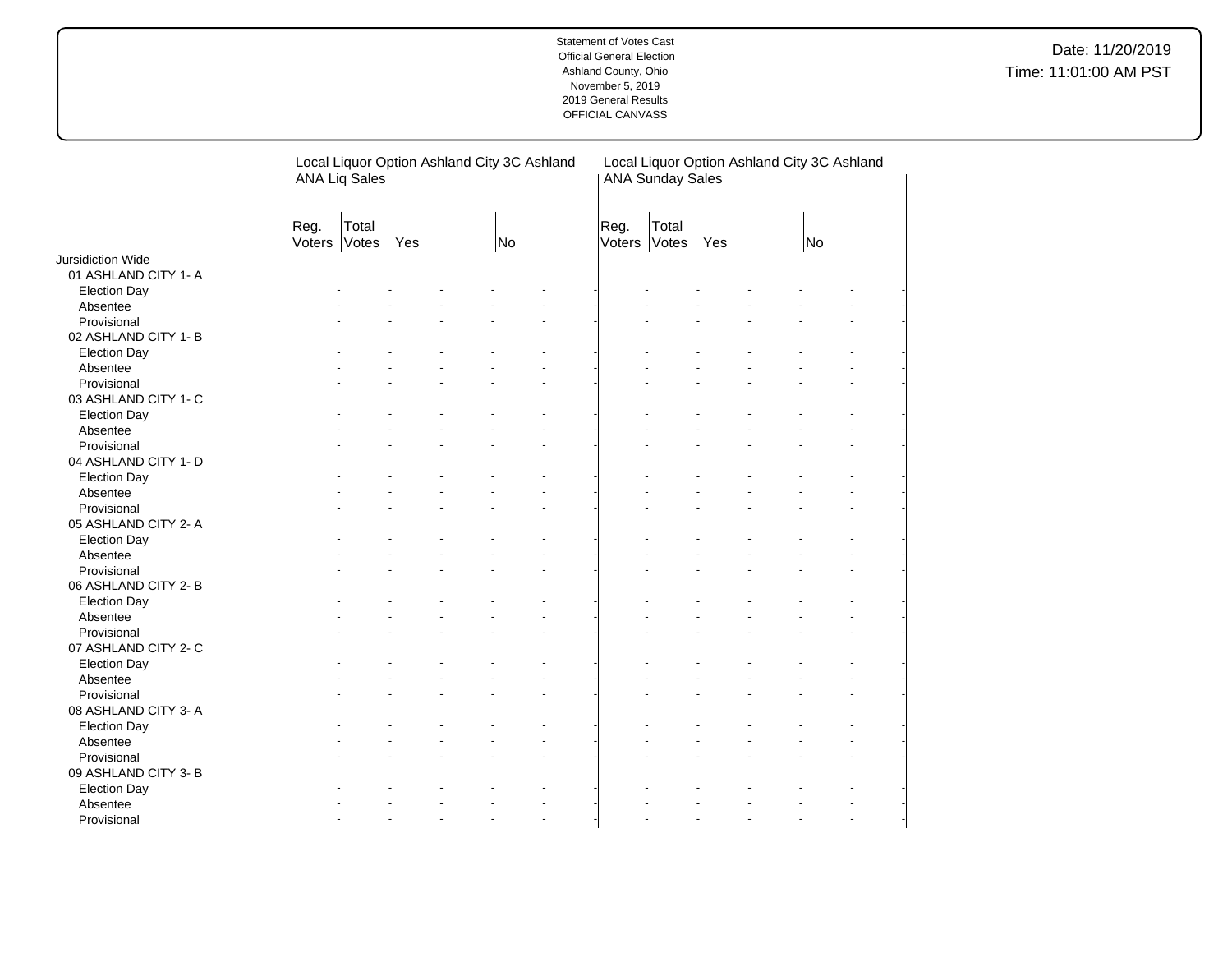|                       | <b>ANA Liq Sales</b> |                | Local Liquor Option Ashland City 3C Ashland |        |              |        |                | <b>ANA Sunday Sales</b> | Local Liquor Option Ashland City 3C Ashland |        |                |        |
|-----------------------|----------------------|----------------|---------------------------------------------|--------|--------------|--------|----------------|-------------------------|---------------------------------------------|--------|----------------|--------|
|                       | Reg.<br>Voters       | Total<br>Votes | Yes                                         |        | <b>No</b>    |        | Reg.<br>Voters | Total<br>Votes          | Yes                                         |        | No             |        |
| 10 ASHLAND CITY 3- C  |                      |                |                                             |        |              |        |                |                         |                                             |        |                |        |
| <b>Election Day</b>   | 862                  | 93             | 78                                          | 83.87% | 15           | 16.13% | 862            | 93                      | 73                                          | 78.49% | 20             | 21.51% |
| Absentee              | 862                  | 86             | 60                                          | 69.77% | 26           | 30.23% | 862            | 84                      | 53                                          | 63.10% | 31             | 36.90% |
| Provisional           | 862                  | $\overline{4}$ | 3                                           | 75.00% | $\mathbf{1}$ | 25.00% | 862            | 3                       | $\overline{2}$                              | 66.67% | $\mathbf{1}$   | 33.33% |
| 11 ASHLAND CITY 3-D   |                      |                |                                             |        |              |        |                |                         |                                             |        |                |        |
| <b>Election Day</b>   |                      |                |                                             |        |              |        |                |                         |                                             |        |                |        |
| Absentee              |                      |                |                                             |        |              |        |                |                         |                                             |        |                |        |
| Provisional           |                      |                |                                             |        |              |        |                |                         |                                             |        |                |        |
| 12 ASHLAND CITY 4- A  |                      |                |                                             |        |              |        |                |                         |                                             |        |                |        |
| <b>Election Day</b>   |                      |                |                                             |        |              |        |                |                         |                                             |        |                |        |
| Absentee              |                      |                |                                             |        |              |        |                |                         |                                             |        |                |        |
| Provisional           |                      |                |                                             |        |              |        |                |                         |                                             |        |                |        |
| 13 ASHLAND CITY 4-B   |                      |                |                                             |        |              |        |                |                         |                                             |        |                |        |
| <b>Election Day</b>   |                      |                |                                             |        |              |        |                |                         |                                             |        |                |        |
| Absentee              |                      |                |                                             |        |              |        |                |                         |                                             |        |                |        |
| Provisional           |                      |                |                                             |        |              |        |                |                         |                                             |        |                |        |
| 14 ASHLAND CITY 4- C  |                      |                |                                             |        |              |        |                |                         |                                             |        |                |        |
| <b>Election Day</b>   |                      |                |                                             |        |              |        |                |                         |                                             |        |                |        |
| Absentee              |                      |                |                                             |        |              |        |                |                         |                                             |        |                |        |
| Provisional           |                      |                |                                             |        |              |        |                |                         |                                             |        |                |        |
| <b>15 CLEAR CREEK</b> |                      |                |                                             |        |              |        |                |                         |                                             |        |                |        |
| <b>Election Day</b>   |                      |                |                                             |        |              |        |                |                         |                                             |        |                |        |
| Absentee              |                      |                |                                             |        |              |        |                |                         |                                             |        |                |        |
| Provisional           |                      |                |                                             |        |              |        |                |                         |                                             |        |                |        |
| 16 LOUDONVILLE 1      |                      |                |                                             |        |              |        |                |                         |                                             |        |                |        |
| <b>Election Day</b>   |                      |                |                                             |        |              |        |                |                         |                                             |        |                |        |
| Absentee              |                      |                |                                             |        |              |        |                |                         |                                             |        |                |        |
| Provisional           |                      |                |                                             |        |              |        |                |                         |                                             |        |                |        |
| <b>17 GREEN 1</b>     |                      |                |                                             |        |              |        |                |                         |                                             |        |                |        |
| <b>Election Day</b>   |                      |                |                                             |        |              |        |                |                         |                                             |        |                |        |
| Absentee              |                      |                |                                             |        |              |        |                |                         |                                             |        |                |        |
| Provisional           |                      |                |                                             |        |              |        |                |                         |                                             |        |                |        |
| 18 GREEN 2            |                      |                |                                             |        |              |        |                |                         |                                             |        |                |        |
| <b>Election Day</b>   |                      |                |                                             |        |              |        |                |                         |                                             |        |                |        |
| Absentee              |                      |                |                                             |        |              |        |                |                         |                                             |        |                |        |
| Provisional           |                      |                |                                             |        |              |        |                |                         |                                             |        |                |        |
| 19 LOUDONVILLE 2      |                      |                |                                             |        |              |        |                |                         |                                             |        |                |        |
| <b>Election Day</b>   |                      |                |                                             |        |              |        |                |                         |                                             |        |                |        |
| Absentee              |                      |                |                                             |        |              |        |                |                         |                                             |        |                |        |
| Provisional           |                      |                |                                             |        | ÷.           |        |                |                         |                                             |        | $\overline{a}$ |        |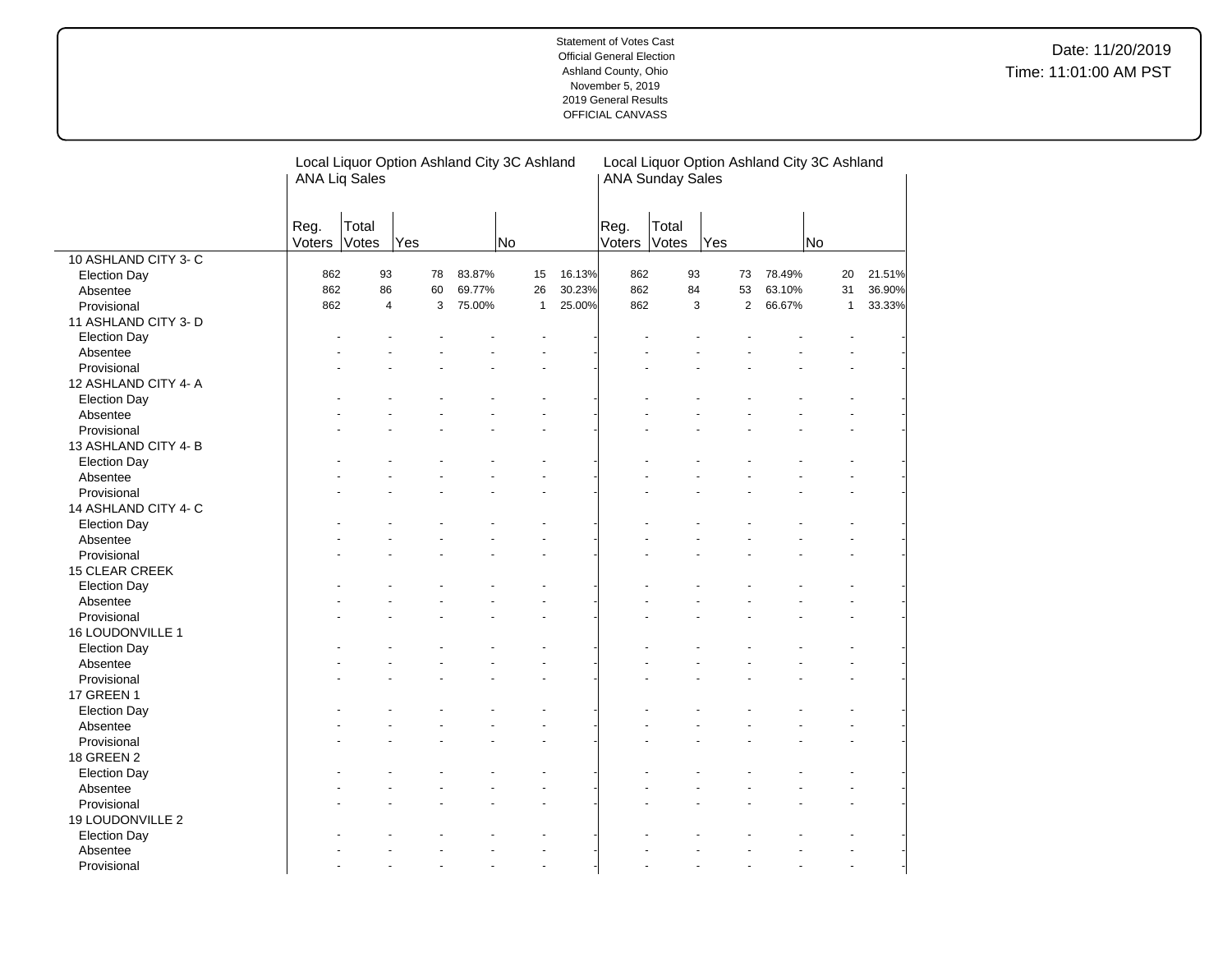|                     |                | <b>ANA Liq Sales</b> |     | Local Liquor Option Ashland City 3C Ashland |    |                      | Local Liquor Option Ashland City 3C Ashland<br><b>ANA Sunday Sales</b> |                |     |  |    |  |
|---------------------|----------------|----------------------|-----|---------------------------------------------|----|----------------------|------------------------------------------------------------------------|----------------|-----|--|----|--|
|                     | Reg.<br>Voters | Total<br>Votes       | Yes |                                             | No |                      | Reg.<br>Voters                                                         | Total<br>Votes | Yes |  | No |  |
| 20 JACKSON 1        |                |                      |     |                                             |    |                      |                                                                        |                |     |  |    |  |
| <b>Election Day</b> |                |                      |     |                                             |    |                      |                                                                        |                |     |  |    |  |
| Absentee            |                |                      |     |                                             |    |                      |                                                                        |                |     |  |    |  |
| Provisional         |                |                      |     |                                             |    |                      |                                                                        |                |     |  |    |  |
| 21 JACKSON 2        |                |                      |     |                                             |    |                      |                                                                        |                |     |  |    |  |
| <b>Election Day</b> |                |                      |     |                                             |    |                      |                                                                        |                |     |  |    |  |
| Absentee            |                |                      |     |                                             |    |                      |                                                                        |                |     |  |    |  |
| Provisional         |                |                      |     |                                             |    |                      |                                                                        |                |     |  |    |  |
| 22 LAKE             |                |                      |     |                                             |    |                      |                                                                        |                |     |  |    |  |
| <b>Election Day</b> |                |                      |     |                                             |    |                      |                                                                        |                |     |  |    |  |
| Absentee            |                |                      |     |                                             |    |                      |                                                                        |                |     |  |    |  |
| Provisional         |                |                      |     |                                             |    |                      |                                                                        |                |     |  |    |  |
| 23 MIFFLIN          |                |                      |     |                                             |    |                      |                                                                        |                |     |  |    |  |
| <b>Election Day</b> |                |                      |     |                                             |    |                      |                                                                        |                |     |  |    |  |
| Absentee            |                |                      |     |                                             |    |                      |                                                                        |                |     |  |    |  |
| Provisional         |                |                      |     |                                             |    |                      |                                                                        |                |     |  |    |  |
| 24 MILTON 1         |                |                      |     |                                             |    |                      |                                                                        |                |     |  |    |  |
| <b>Election Day</b> |                |                      |     |                                             |    |                      |                                                                        |                |     |  |    |  |
| Absentee            |                |                      |     |                                             |    |                      |                                                                        |                |     |  |    |  |
| Provisional         |                |                      |     |                                             |    |                      |                                                                        |                |     |  |    |  |
| 25 MILTON 3         |                |                      |     |                                             |    |                      |                                                                        |                |     |  |    |  |
| <b>Election Day</b> |                |                      |     |                                             |    |                      |                                                                        |                |     |  |    |  |
| Absentee            |                |                      |     |                                             |    |                      |                                                                        |                |     |  |    |  |
| Provisional         |                |                      |     |                                             |    |                      |                                                                        |                |     |  |    |  |
| 26 JEROMESVILLE     |                |                      |     |                                             |    |                      |                                                                        |                |     |  |    |  |
| <b>Election Day</b> |                |                      |     |                                             |    |                      |                                                                        |                |     |  |    |  |
| Absentee            |                |                      |     |                                             |    |                      |                                                                        |                |     |  |    |  |
| Provisional         |                |                      |     |                                             |    |                      |                                                                        |                |     |  |    |  |
| 27 MOHICAN          |                |                      |     |                                             |    |                      |                                                                        |                |     |  |    |  |
| <b>Election Day</b> |                |                      |     |                                             |    |                      |                                                                        |                |     |  |    |  |
| Absentee            |                |                      |     |                                             |    |                      |                                                                        |                |     |  |    |  |
| Provisional         |                |                      |     |                                             |    |                      |                                                                        |                |     |  |    |  |
| 28 MONTGOMERY 1     |                |                      |     |                                             |    |                      |                                                                        |                |     |  |    |  |
| <b>Election Day</b> |                |                      |     |                                             |    |                      |                                                                        |                |     |  |    |  |
| Absentee            |                |                      |     |                                             |    |                      |                                                                        |                |     |  |    |  |
| Provisional         |                |                      |     |                                             |    |                      |                                                                        |                |     |  |    |  |
| 29 MONTGOMERY 2     |                |                      |     |                                             |    |                      |                                                                        |                |     |  |    |  |
| <b>Election Day</b> |                |                      |     |                                             |    |                      |                                                                        |                |     |  |    |  |
| Absentee            |                |                      |     |                                             |    |                      |                                                                        |                |     |  |    |  |
| Provisional         |                |                      |     |                                             |    | $\ddot{\phantom{1}}$ |                                                                        |                |     |  |    |  |

 $\overline{a}$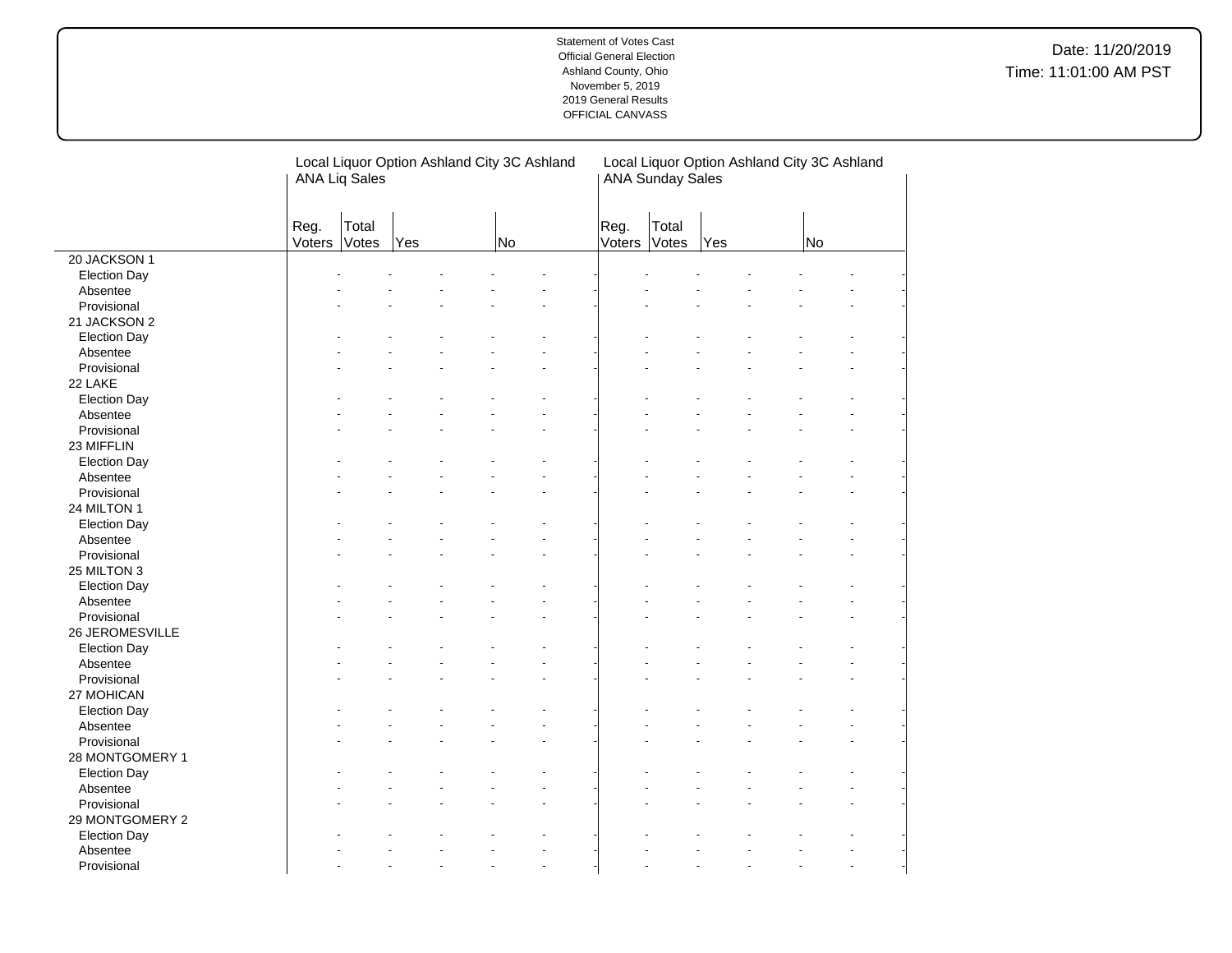|                |                                 |     |                                                    | <b>Statement of Votes Cast</b><br><b>Official General Election</b><br>Ashland County, Ohio<br>November 5, 2019<br>2019 General Results<br>OFFICIAL CANVASS |                                                         |     |                                                    | Date: 11/20/2019<br>Time: 11:01:00 AM PST |
|----------------|---------------------------------|-----|----------------------------------------------------|------------------------------------------------------------------------------------------------------------------------------------------------------------|---------------------------------------------------------|-----|----------------------------------------------------|-------------------------------------------|
| Reg.<br>Voters | ANA Liq Sales<br>Total<br>Votes | Yes | Local Liquor Option Ashland City 3C Ashland<br> No | Reg.<br> Voters                                                                                                                                            | <b>ANA Sunday Sales</b><br>Total<br><i><b>Votes</b></i> | Yes | Local Liquor Option Ashland City 3C Ashland<br> No |                                           |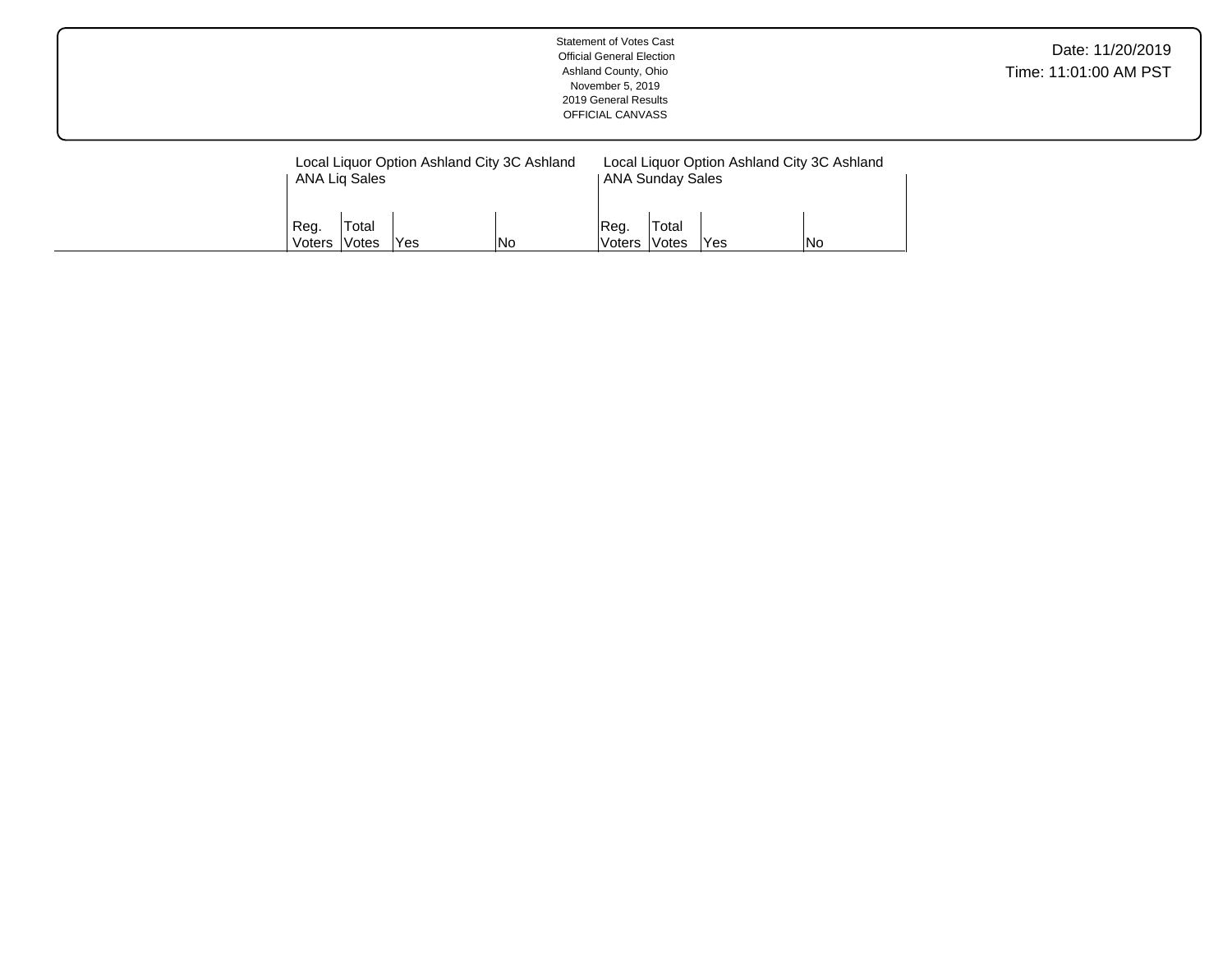| 30 MONTGOMERY 3     |     |    |    |        |    |        |     |    |    |        |    |        |
|---------------------|-----|----|----|--------|----|--------|-----|----|----|--------|----|--------|
| <b>Election Day</b> |     |    |    |        |    |        |     |    |    |        |    |        |
|                     |     |    |    |        |    |        |     |    |    |        |    |        |
| Absentee            |     |    |    |        |    |        |     |    |    |        |    |        |
| Provisional         |     |    |    |        |    |        |     |    |    |        |    |        |
| 31 ORANGE 1         |     |    |    |        |    |        |     |    |    |        |    |        |
| <b>Election Day</b> |     |    |    |        |    |        |     |    |    |        |    |        |
| Absentee            |     |    |    |        |    |        |     |    |    |        |    |        |
| Provisional         |     |    |    |        |    |        |     |    |    |        |    |        |
| 32 ORANGE 2         |     |    |    |        |    |        |     |    |    |        |    |        |
| <b>Election Day</b> |     |    |    |        |    |        |     |    |    |        |    |        |
| Absentee            |     |    |    |        |    |        |     |    |    |        |    |        |
| Provisional         |     |    |    |        |    |        |     |    |    |        |    |        |
| 33 PERRY            |     |    |    |        |    |        |     |    |    |        |    |        |
| <b>Election Day</b> |     |    |    |        |    |        |     |    |    |        |    |        |
| Absentee            |     |    |    |        |    |        |     |    |    |        |    |        |
| Provisional         |     |    |    |        |    |        |     |    |    |        |    |        |
| 34 RUGGLES          |     |    |    |        |    |        |     |    |    |        |    |        |
| <b>Election Day</b> |     |    |    |        |    |        |     |    |    |        |    |        |
| Absentee            |     |    |    |        |    |        |     |    |    |        |    |        |
| Provisional         |     |    |    |        |    |        |     |    |    |        |    |        |
| 35 SULLIVAN 1       |     |    |    |        |    |        |     |    |    |        |    |        |
| <b>Election Day</b> |     |    |    |        |    |        |     |    |    |        |    |        |
| Absentee            |     |    |    |        |    |        |     |    |    |        |    |        |
| Provisional         |     |    |    |        |    |        |     |    |    |        |    |        |
| 36 SULLIVAN 2       |     |    |    |        |    |        |     |    |    |        |    |        |
| <b>Election Day</b> |     |    |    |        |    |        |     |    |    |        |    |        |
| Absentee            |     |    |    |        |    |        |     |    |    |        |    |        |
| Provisional         |     |    |    |        |    |        |     |    |    |        |    |        |
| 37 TROY             |     |    |    |        |    |        |     |    |    |        |    |        |
| <b>Election Day</b> |     |    |    |        |    |        |     |    |    |        |    |        |
| Absentee            |     |    |    |        |    |        |     |    |    |        |    |        |
| Provisional         |     |    |    |        |    |        |     |    |    |        |    |        |
| 38 VERMILLION 1     |     |    |    |        |    |        |     |    |    |        |    |        |
| <b>Election Day</b> |     |    |    |        |    |        |     |    |    |        |    |        |
| Absentee            |     |    |    |        |    |        |     |    |    |        |    |        |
| Provisional         |     |    |    |        |    |        |     |    |    |        |    |        |
| 39 VERMILLION 2     |     |    |    |        |    |        |     |    |    |        |    |        |
| <b>Election Day</b> |     |    |    |        |    |        |     |    |    |        |    |        |
| Absentee            |     |    |    |        |    |        |     |    |    |        |    |        |
| Provisional         |     |    |    |        |    |        |     |    |    |        |    |        |
| Total               |     |    |    |        |    |        |     |    |    |        |    |        |
| <b>Election Day</b> | 862 | 93 | 78 | 83.87% | 15 | 16.13% | 862 | 93 | 73 | 78.49% | 20 | 21.51% |
| Absentee            | 862 | 86 | 60 | 69.77% | 26 | 30.23% | 862 | 84 | 53 | 63.10% | 31 | 36.90% |
|                     |     |    |    |        |    |        |     |    |    |        |    |        |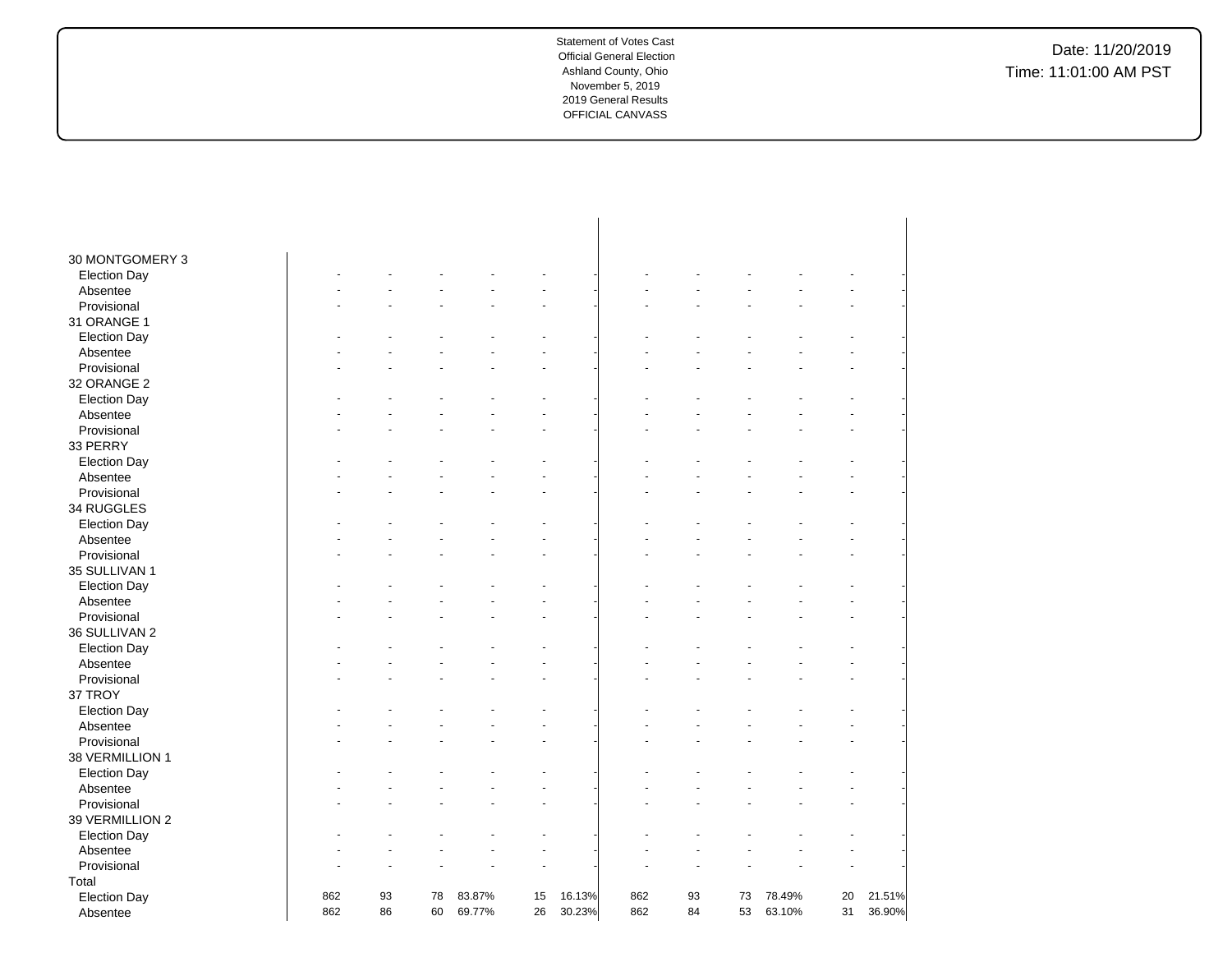Date: 11/20/2019 Time: 11:01:00 AM PST

| Provisional | 862 |     |     | 75.00% |    | 25.00% | 862 |     |     | 66.67% |    | 33.33% |
|-------------|-----|-----|-----|--------|----|--------|-----|-----|-----|--------|----|--------|
| Total       | 862 | 183 | 141 | 77.05% | 42 | 22.95% | 862 | 180 | 128 | 71.11% | 52 | 28.89% |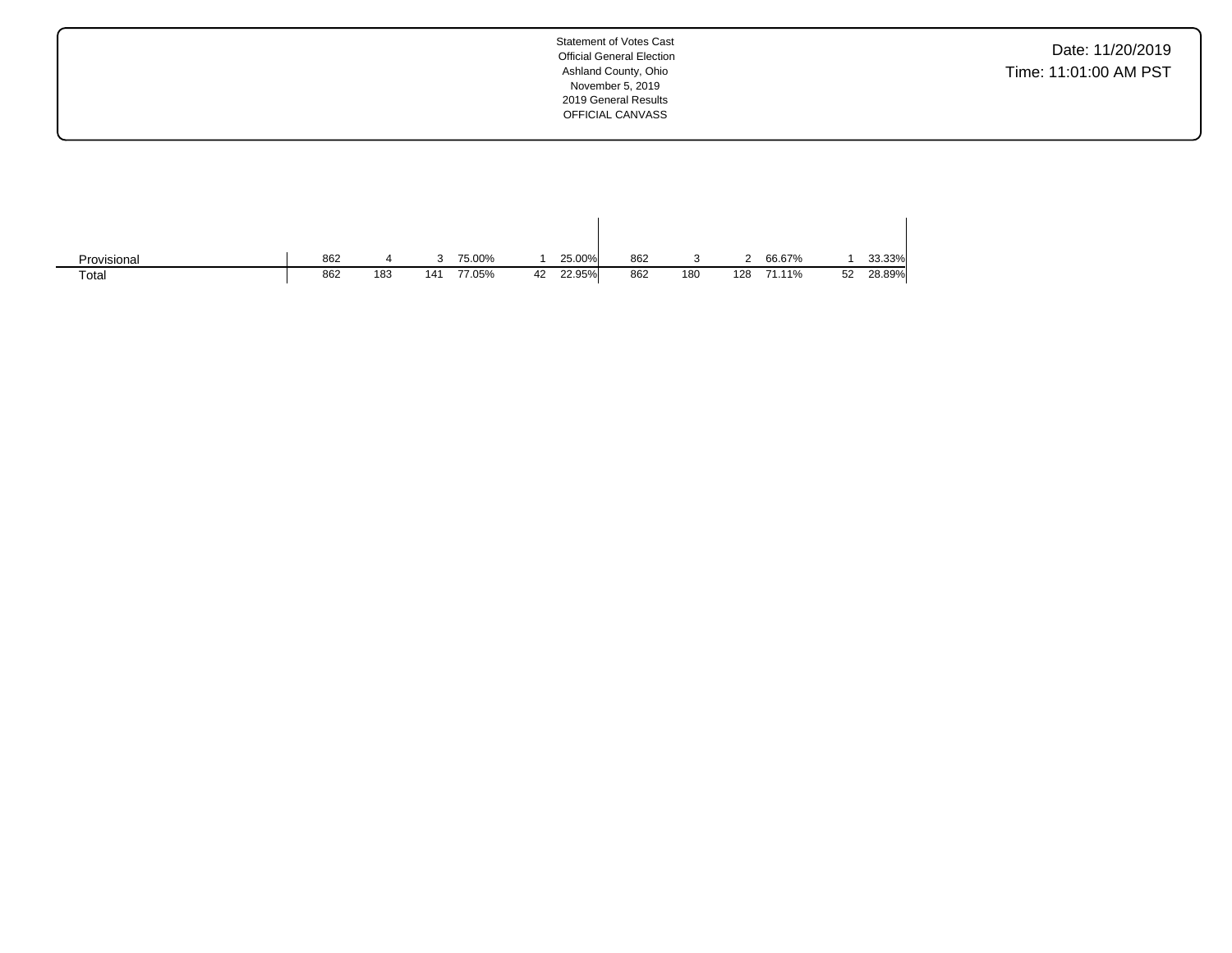|                          |                |                | Hayesville Village Ren CE 1.5m |                         | Jeromesville Village Ren CE 1m |                |                     |                         |  |  |  |
|--------------------------|----------------|----------------|--------------------------------|-------------------------|--------------------------------|----------------|---------------------|-------------------------|--|--|--|
|                          | Reg.<br>Voters | Total<br>Votes | For The Tax<br>Levy            | Against The<br>Tax Levy | Reg.<br>Voters                 | Total<br>Votes | For the Tax<br>Levy | Against the<br>Tax Levy |  |  |  |
| <b>Jursidiction Wide</b> |                |                |                                |                         |                                |                |                     |                         |  |  |  |
| 01 ASHLAND CITY 1- A     |                |                |                                |                         |                                |                |                     |                         |  |  |  |
| <b>Election Day</b>      |                |                |                                |                         |                                |                |                     |                         |  |  |  |
| Absentee                 |                |                |                                |                         |                                |                |                     |                         |  |  |  |
| Provisional              |                |                |                                |                         |                                |                |                     |                         |  |  |  |
| 02 ASHLAND CITY 1-B      |                |                |                                |                         |                                |                |                     |                         |  |  |  |
| <b>Election Day</b>      |                |                |                                |                         |                                |                |                     |                         |  |  |  |
| Absentee                 |                |                |                                |                         |                                |                |                     |                         |  |  |  |
| Provisional              |                |                |                                |                         |                                |                |                     |                         |  |  |  |
| 03 ASHLAND CITY 1- C     |                |                |                                |                         |                                |                |                     |                         |  |  |  |
| <b>Election Day</b>      |                |                |                                |                         |                                |                |                     |                         |  |  |  |
| Absentee                 |                |                |                                |                         |                                |                |                     |                         |  |  |  |
| Provisional              |                |                |                                |                         |                                |                |                     |                         |  |  |  |
| 04 ASHLAND CITY 1- D     |                |                |                                |                         |                                |                |                     |                         |  |  |  |
| <b>Election Day</b>      |                |                |                                |                         |                                |                |                     |                         |  |  |  |
| Absentee                 |                |                |                                |                         |                                |                |                     |                         |  |  |  |
| Provisional              |                |                |                                |                         |                                |                |                     |                         |  |  |  |
| 05 ASHLAND CITY 2-A      |                |                |                                |                         |                                |                |                     |                         |  |  |  |
| <b>Election Day</b>      |                |                |                                |                         |                                |                |                     |                         |  |  |  |
| Absentee                 |                |                |                                |                         |                                |                |                     |                         |  |  |  |
| Provisional              |                |                |                                |                         |                                |                |                     |                         |  |  |  |
| 06 ASHLAND CITY 2-B      |                |                |                                |                         |                                |                |                     |                         |  |  |  |
| <b>Election Day</b>      |                |                |                                |                         |                                |                |                     |                         |  |  |  |
| Absentee                 |                |                |                                |                         |                                |                |                     |                         |  |  |  |
| Provisional              |                |                |                                |                         |                                |                |                     |                         |  |  |  |
|                          |                |                |                                |                         |                                |                |                     |                         |  |  |  |
| 07 ASHLAND CITY 2- C     |                |                |                                |                         |                                |                |                     |                         |  |  |  |
| <b>Election Day</b>      |                |                |                                |                         |                                |                |                     |                         |  |  |  |
| Absentee                 |                |                |                                |                         |                                |                |                     |                         |  |  |  |
| Provisional              |                |                |                                |                         |                                |                |                     |                         |  |  |  |
| 08 ASHLAND CITY 3-A      |                |                |                                |                         |                                |                |                     |                         |  |  |  |
| <b>Election Day</b>      |                |                |                                |                         |                                |                |                     |                         |  |  |  |
| Absentee                 |                |                |                                |                         |                                |                |                     |                         |  |  |  |
| Provisional              |                |                |                                |                         |                                |                |                     |                         |  |  |  |
| 09 ASHLAND CITY 3- B     |                |                |                                |                         |                                |                |                     |                         |  |  |  |
| <b>Election Day</b>      |                |                |                                |                         |                                |                |                     |                         |  |  |  |
| Absentee                 |                |                |                                |                         |                                |                |                     |                         |  |  |  |
| Provisional              |                |                |                                |                         |                                |                |                     |                         |  |  |  |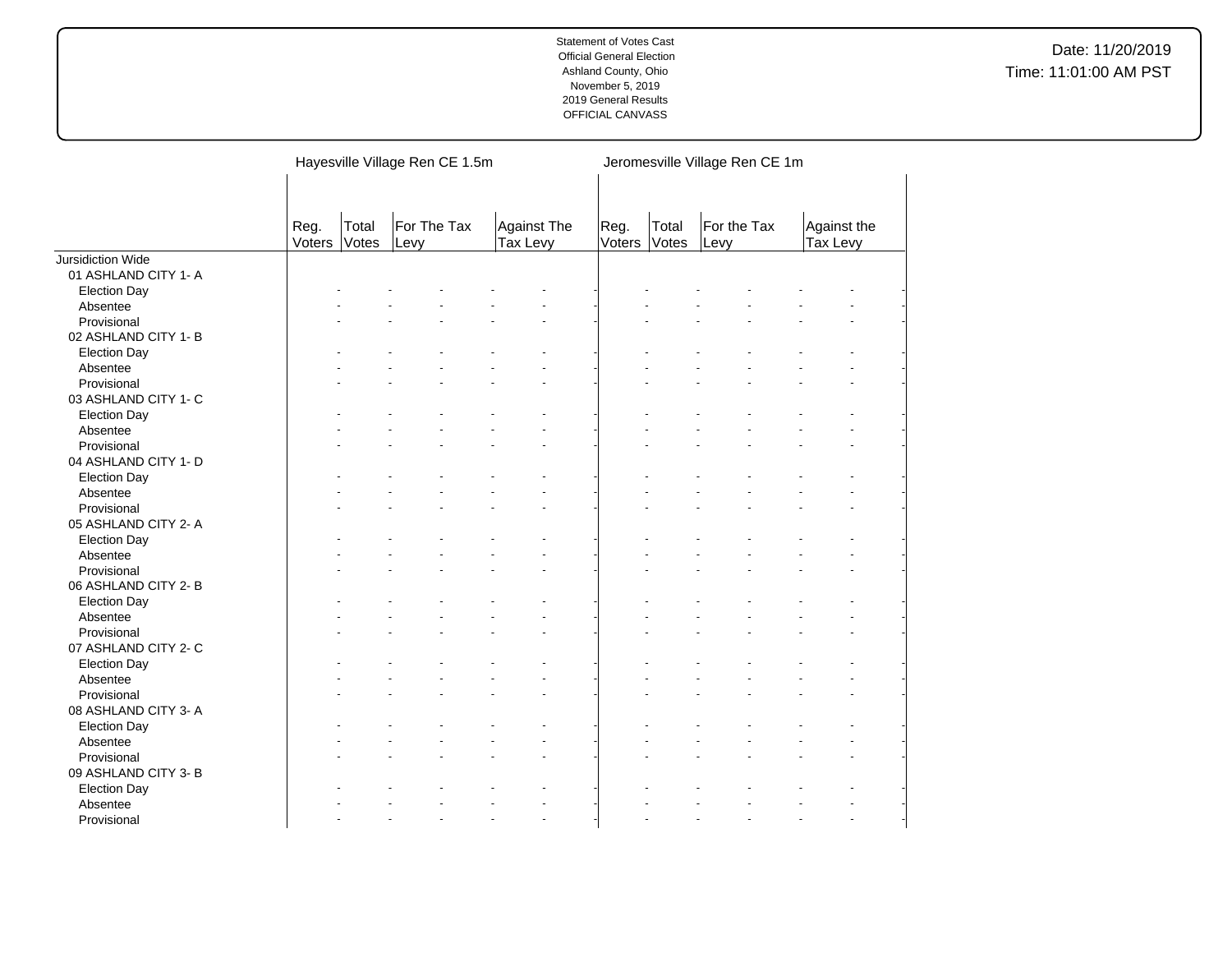|                      |                |                | Hayesville Village Ren CE 1.5m |                         | Jeromesville Village Ren CE 1m |       |                     |                         |  |  |
|----------------------|----------------|----------------|--------------------------------|-------------------------|--------------------------------|-------|---------------------|-------------------------|--|--|
|                      | Reg.<br>Voters | Total<br>Votes | For The Tax<br>Levy            | Against The<br>Tax Levy | Reg.<br>Voters Votes           | Total | For the Tax<br>Levy | Against the<br>Tax Levy |  |  |
| 10 ASHLAND CITY 3- C |                |                |                                |                         |                                |       |                     |                         |  |  |
| <b>Election Day</b>  |                |                |                                |                         |                                |       |                     |                         |  |  |
| Absentee             |                |                |                                |                         |                                |       |                     |                         |  |  |
| Provisional          |                |                |                                |                         |                                |       |                     |                         |  |  |
| 11 ASHLAND CITY 3- D |                |                |                                |                         |                                |       |                     |                         |  |  |
| <b>Election Day</b>  |                |                |                                |                         |                                |       |                     |                         |  |  |
| Absentee             |                |                |                                |                         |                                |       |                     |                         |  |  |
| Provisional          |                |                |                                |                         |                                |       |                     | ÷.                      |  |  |
| 12 ASHLAND CITY 4- A |                |                |                                |                         |                                |       |                     |                         |  |  |
| Election Day         |                |                |                                |                         |                                |       |                     |                         |  |  |
| Absentee             |                |                |                                |                         |                                |       |                     |                         |  |  |
| Provisional          |                |                |                                |                         |                                |       |                     |                         |  |  |
| 13 ASHLAND CITY 4-B  |                |                |                                |                         |                                |       |                     |                         |  |  |
| Election Day         |                |                |                                |                         |                                |       |                     |                         |  |  |
| Absentee             |                |                |                                |                         |                                |       |                     |                         |  |  |
| Provisional          |                |                |                                |                         |                                |       |                     |                         |  |  |
| 14 ASHLAND CITY 4- C |                |                |                                |                         |                                |       |                     |                         |  |  |
| <b>Election Day</b>  |                |                |                                |                         |                                |       |                     |                         |  |  |
| Absentee             |                |                |                                |                         |                                |       |                     |                         |  |  |
| Provisional          |                |                |                                |                         |                                |       |                     |                         |  |  |
| 15 CLEAR CREEK       |                |                |                                |                         |                                |       |                     |                         |  |  |
| <b>Election Day</b>  |                |                |                                |                         |                                |       |                     |                         |  |  |
| Absentee             |                |                |                                |                         |                                |       |                     | ÷.                      |  |  |
| Provisional          |                |                |                                |                         |                                |       |                     |                         |  |  |
| 16 LOUDONVILLE 1     |                |                |                                |                         |                                |       |                     |                         |  |  |
| <b>Election Day</b>  |                |                |                                |                         |                                |       |                     |                         |  |  |
| Absentee             |                |                |                                |                         |                                |       |                     |                         |  |  |
| Provisional          |                |                |                                |                         |                                |       |                     |                         |  |  |
| 17 GREEN 1           |                |                |                                |                         |                                |       |                     |                         |  |  |
| <b>Election Day</b>  |                |                |                                |                         |                                |       |                     |                         |  |  |
| Absentee             |                |                |                                |                         |                                |       |                     | $\overline{a}$          |  |  |
| Provisional          |                |                |                                |                         |                                |       |                     |                         |  |  |
| 18 GREEN 2           |                |                |                                |                         |                                |       |                     |                         |  |  |
| <b>Election Day</b>  |                |                |                                |                         |                                |       |                     |                         |  |  |
| Absentee             |                |                |                                |                         |                                |       |                     | ä,                      |  |  |
| Provisional          |                |                |                                |                         |                                |       |                     | ÷.                      |  |  |
| 19 LOUDONVILLE 2     |                |                |                                |                         |                                |       |                     |                         |  |  |
| <b>Election Day</b>  |                |                |                                |                         |                                |       |                     |                         |  |  |
| Absentee             |                |                |                                |                         |                                |       |                     |                         |  |  |
| Provisional          |                |                |                                |                         |                                |       |                     | ÷.                      |  |  |

 $\overline{a}$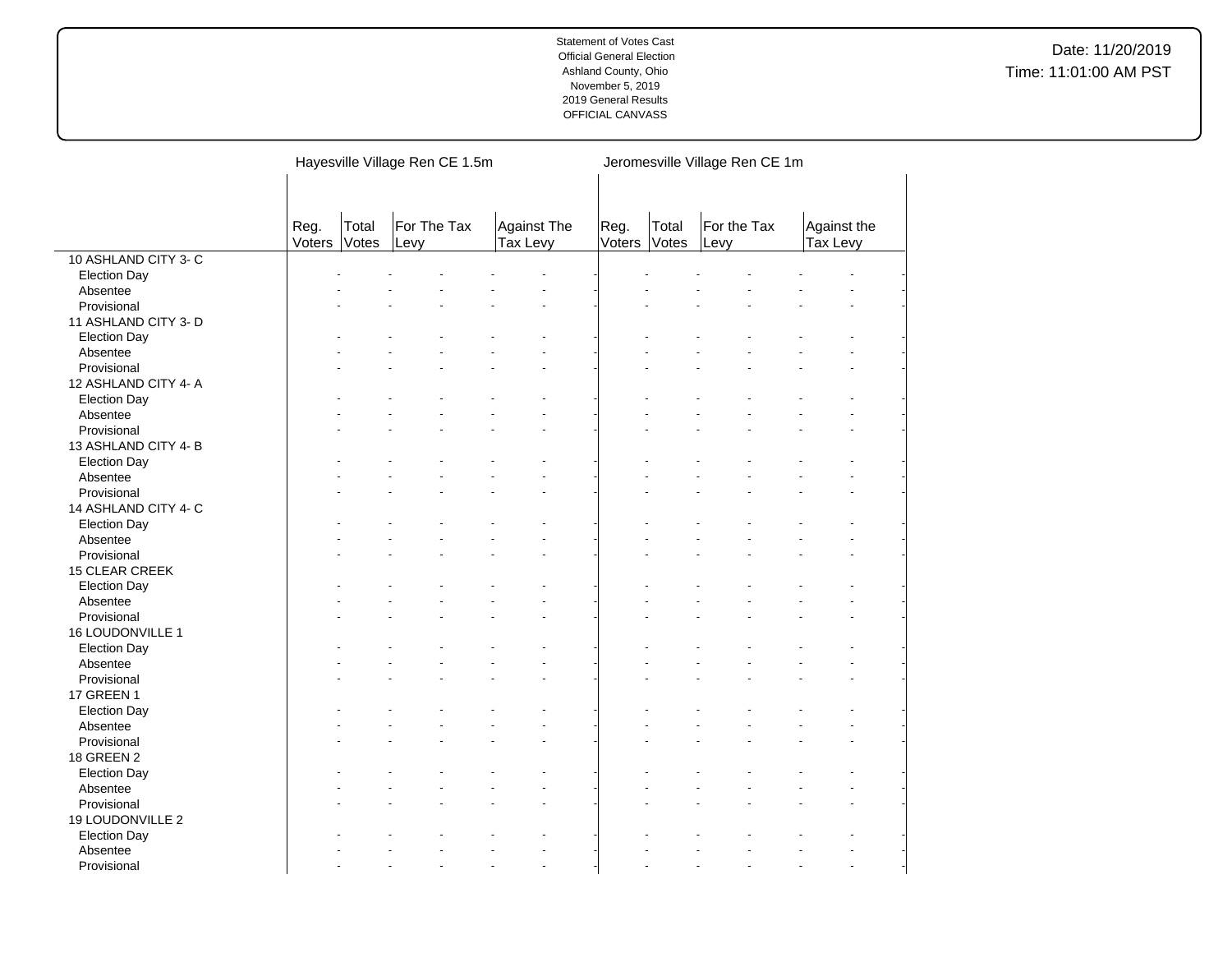|                                 |                |                | Hayesville Village Ren CE 1.5m |                         | Jeromesville Village Ren CE 1m |                |                                           |           |                         |        |  |
|---------------------------------|----------------|----------------|--------------------------------|-------------------------|--------------------------------|----------------|-------------------------------------------|-----------|-------------------------|--------|--|
|                                 | Reg.<br>Voters | Total<br>Votes | For The Tax<br>Levy            | Against The<br>Tax Levy | Reg.<br>Voters                 | Total<br>Votes | For the Tax<br>Levy                       |           | Against the<br>Tax Levy |        |  |
| 20 JACKSON 1                    |                |                |                                |                         |                                |                |                                           |           |                         |        |  |
| <b>Election Day</b>             |                |                |                                |                         |                                |                |                                           |           |                         |        |  |
| Absentee                        |                |                |                                |                         |                                |                |                                           |           |                         |        |  |
| Provisional                     |                |                |                                |                         |                                |                |                                           |           |                         |        |  |
| 21 JACKSON 2                    |                |                |                                |                         |                                |                |                                           |           |                         |        |  |
| <b>Election Day</b>             |                |                |                                |                         |                                |                |                                           |           |                         |        |  |
| Absentee                        |                |                |                                |                         |                                |                |                                           |           |                         |        |  |
| Provisional                     |                |                |                                |                         |                                |                |                                           |           |                         |        |  |
| 22 LAKE                         |                |                |                                |                         |                                |                |                                           |           |                         |        |  |
| <b>Election Day</b>             |                |                |                                |                         |                                |                |                                           |           |                         |        |  |
| Absentee                        |                |                |                                |                         |                                |                |                                           |           |                         |        |  |
| Provisional                     |                |                |                                |                         |                                |                |                                           |           |                         |        |  |
| 23 MIFFLIN                      |                |                |                                |                         |                                |                |                                           |           |                         |        |  |
| <b>Election Day</b>             |                |                |                                |                         |                                |                |                                           |           |                         |        |  |
| Absentee                        |                |                |                                |                         |                                |                |                                           |           |                         |        |  |
| Provisional                     |                |                |                                |                         |                                |                |                                           |           |                         |        |  |
| 24 MILTON 1                     |                |                |                                |                         |                                |                |                                           |           |                         |        |  |
| <b>Election Day</b>             |                |                |                                |                         |                                |                |                                           |           |                         |        |  |
| Absentee                        |                |                |                                |                         |                                |                |                                           |           |                         |        |  |
| Provisional                     |                |                |                                |                         |                                |                |                                           |           |                         |        |  |
| 25 MILTON 3                     |                |                |                                |                         |                                |                |                                           |           |                         |        |  |
| <b>Election Day</b>             |                |                |                                |                         |                                |                |                                           |           |                         |        |  |
| Absentee                        |                |                |                                |                         |                                |                |                                           |           |                         |        |  |
| Provisional                     |                |                |                                |                         |                                |                |                                           |           |                         |        |  |
| 26 JEROMESVILLE                 |                |                |                                |                         |                                |                |                                           |           |                         |        |  |
| <b>Election Day</b>             |                |                |                                |                         |                                | 337<br>122     | 93                                        | 76.23%    | 29                      | 23.77% |  |
| Absentee                        |                |                |                                |                         |                                | 337            | $\overline{2}$<br>$\overline{\mathbf{4}}$ | 50.00%    | $\mathbf 2$             | 50.00% |  |
| Provisional                     |                |                |                                |                         |                                | 337            | 3                                         | 3 100.00% | $\mathbf 0$             |        |  |
| 27 MOHICAN                      |                |                |                                |                         |                                |                |                                           |           |                         |        |  |
|                                 |                |                |                                |                         |                                |                |                                           |           |                         |        |  |
| <b>Election Day</b><br>Absentee |                |                |                                |                         |                                |                |                                           |           |                         |        |  |
|                                 |                |                |                                |                         |                                |                |                                           |           |                         |        |  |
| Provisional                     |                |                |                                |                         |                                |                |                                           |           |                         |        |  |
| 28 MONTGOMERY 1                 |                |                |                                |                         |                                |                |                                           |           |                         |        |  |
| <b>Election Day</b>             |                |                |                                |                         |                                |                |                                           |           |                         |        |  |
| Absentee                        |                |                |                                |                         |                                |                |                                           |           |                         |        |  |
| Provisional                     |                |                |                                |                         |                                |                |                                           |           |                         |        |  |
| 29 MONTGOMERY 2                 |                |                |                                |                         |                                |                |                                           |           |                         |        |  |
| <b>Election Day</b>             |                |                |                                |                         |                                |                |                                           |           |                         |        |  |
| Absentee                        |                |                |                                |                         |                                |                |                                           |           |                         |        |  |
| Provisional                     |                |                |                                |                         |                                |                |                                           |           |                         |        |  |

 $\overline{\phantom{a}}$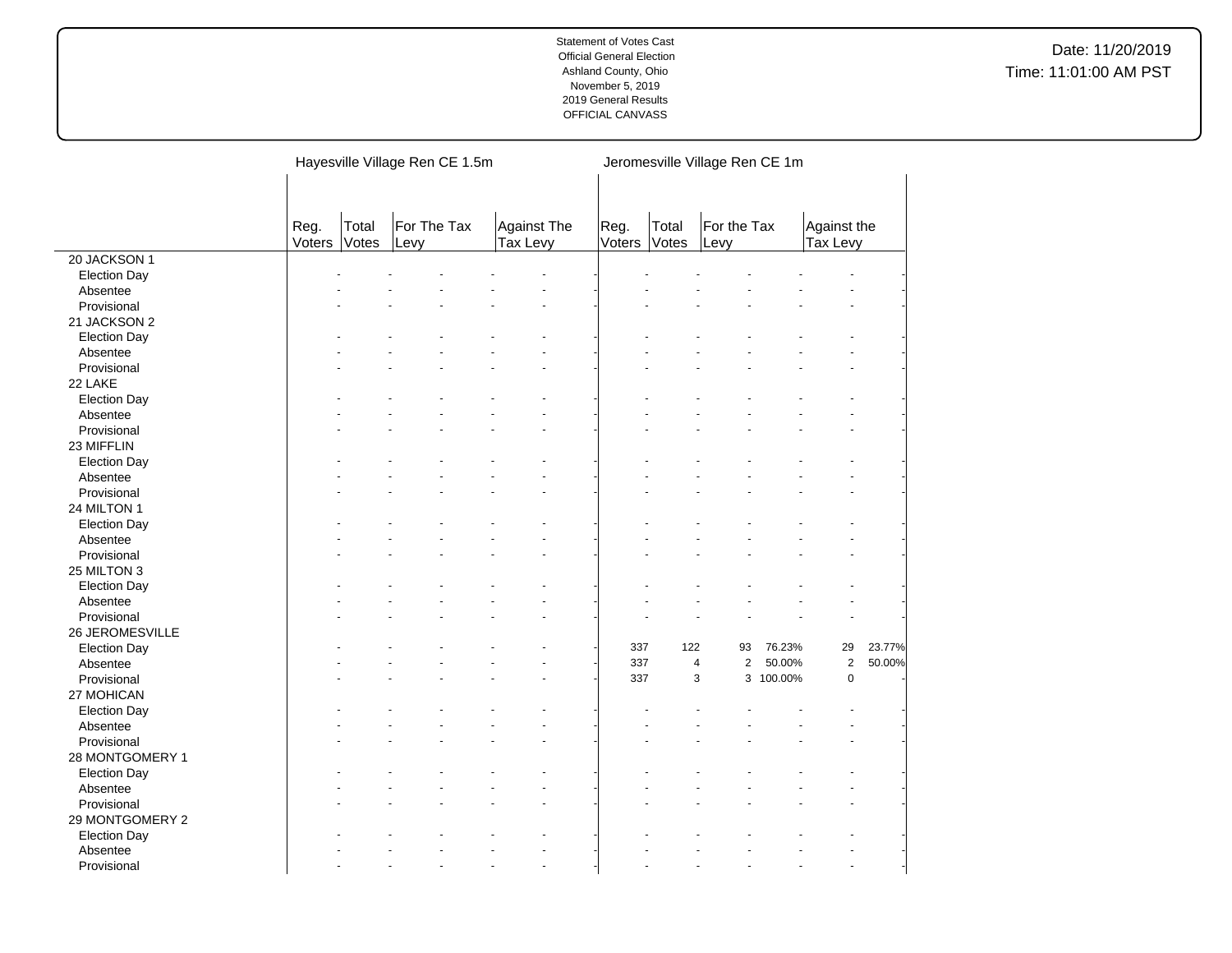| <b>Statement of Votes Cast</b><br><b>Official General Election</b><br>Ashland County, Ohio<br>November 5, 2019<br>2019 General Results<br>OFFICIAL CANVASS | Date: 11/20/2019<br>Time: 11:01:00 AM PST |
|------------------------------------------------------------------------------------------------------------------------------------------------------------|-------------------------------------------|
|                                                                                                                                                            |                                           |

|                                                   |        | Hayesville Village Ren CE 1.5m |             | Jeromesville Village Ren CE 1m |              |                    |             |  |  |
|---------------------------------------------------|--------|--------------------------------|-------------|--------------------------------|--------------|--------------------|-------------|--|--|
|                                                   |        |                                |             |                                |              |                    |             |  |  |
|                                                   |        |                                |             |                                |              |                    |             |  |  |
| Reg.                                              | ˈTotal | For The Tax                    | Against The | 'Rea.                          | 'Total       | <b>For the Tax</b> | Against the |  |  |
| <i><b>Notes</b></i><br>Voters<br>Tax Levv<br>Levy |        |                                |             |                                | Voters Votes | ∣Levv              | Tax Levv    |  |  |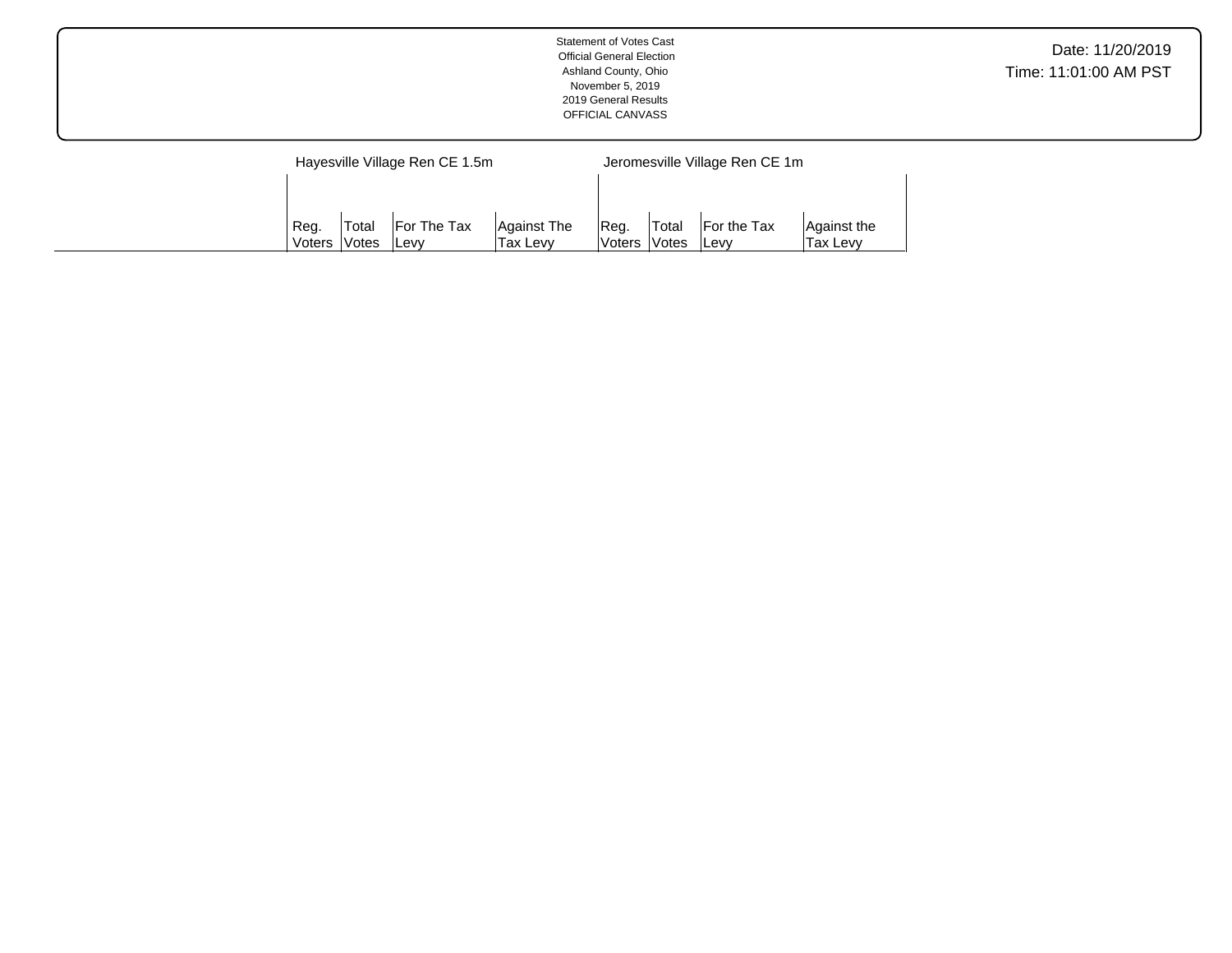| 30 MONTGOMERY 3<br><b>Election Day</b><br>Absentee<br>Provisional<br>31 ORANGE 1<br><b>Election Day</b><br>Absentee<br>Provisional<br>32 ORANGE 2<br><b>Election Day</b><br>Absentee<br>Provisional<br>33 PERRY<br><b>Election Day</b><br>Absentee<br>Provisional<br>34 RUGGLES<br><b>Election Day</b><br>Absentee<br>Provisional<br>35 SULLIVAN 1<br><b>Election Day</b><br>Absentee<br>Provisional<br>36 SULLIVAN 2<br><b>Election Day</b><br>Absentee<br>Provisional<br>37 TROY<br><b>Election Day</b><br>Absentee<br>Provisional<br>38 VERMILLION 1<br><b>Election Day</b><br>307<br>94<br>88<br>93.62%<br>6<br>6.38%<br>307<br>10<br>9<br>90.00%<br>$\mathbf{1}$<br>10.00%<br>Absentee<br>307<br>$\mathbf 0$<br>$\pmb{0}$<br>$\pmb{0}$<br>Provisional<br>÷,<br>39 VERMILLION 2<br><b>Election Day</b><br>Absentee<br>Provisional<br>Total<br>29<br>307<br>94<br>88<br>93.62%<br>6<br>6.38%<br>337<br>122<br>93<br>76.23%<br>23.77%<br><b>Election Day</b><br>9<br>307<br>10<br>90.00%<br>337<br>$\overline{4}$<br>$\mathbf{2}$<br>50.00%<br>$\mathbf{1}$ |          |  |  |        |  |  |                |        |
|---------------------------------------------------------------------------------------------------------------------------------------------------------------------------------------------------------------------------------------------------------------------------------------------------------------------------------------------------------------------------------------------------------------------------------------------------------------------------------------------------------------------------------------------------------------------------------------------------------------------------------------------------------------------------------------------------------------------------------------------------------------------------------------------------------------------------------------------------------------------------------------------------------------------------------------------------------------------------------------------------------------------------------------------------------------|----------|--|--|--------|--|--|----------------|--------|
|                                                                                                                                                                                                                                                                                                                                                                                                                                                                                                                                                                                                                                                                                                                                                                                                                                                                                                                                                                                                                                                               |          |  |  |        |  |  |                |        |
|                                                                                                                                                                                                                                                                                                                                                                                                                                                                                                                                                                                                                                                                                                                                                                                                                                                                                                                                                                                                                                                               |          |  |  |        |  |  |                |        |
|                                                                                                                                                                                                                                                                                                                                                                                                                                                                                                                                                                                                                                                                                                                                                                                                                                                                                                                                                                                                                                                               |          |  |  |        |  |  |                |        |
|                                                                                                                                                                                                                                                                                                                                                                                                                                                                                                                                                                                                                                                                                                                                                                                                                                                                                                                                                                                                                                                               |          |  |  |        |  |  |                |        |
|                                                                                                                                                                                                                                                                                                                                                                                                                                                                                                                                                                                                                                                                                                                                                                                                                                                                                                                                                                                                                                                               |          |  |  |        |  |  |                |        |
|                                                                                                                                                                                                                                                                                                                                                                                                                                                                                                                                                                                                                                                                                                                                                                                                                                                                                                                                                                                                                                                               |          |  |  |        |  |  |                |        |
|                                                                                                                                                                                                                                                                                                                                                                                                                                                                                                                                                                                                                                                                                                                                                                                                                                                                                                                                                                                                                                                               |          |  |  |        |  |  |                |        |
|                                                                                                                                                                                                                                                                                                                                                                                                                                                                                                                                                                                                                                                                                                                                                                                                                                                                                                                                                                                                                                                               |          |  |  |        |  |  |                |        |
|                                                                                                                                                                                                                                                                                                                                                                                                                                                                                                                                                                                                                                                                                                                                                                                                                                                                                                                                                                                                                                                               |          |  |  |        |  |  |                |        |
|                                                                                                                                                                                                                                                                                                                                                                                                                                                                                                                                                                                                                                                                                                                                                                                                                                                                                                                                                                                                                                                               |          |  |  |        |  |  |                |        |
|                                                                                                                                                                                                                                                                                                                                                                                                                                                                                                                                                                                                                                                                                                                                                                                                                                                                                                                                                                                                                                                               |          |  |  |        |  |  |                |        |
|                                                                                                                                                                                                                                                                                                                                                                                                                                                                                                                                                                                                                                                                                                                                                                                                                                                                                                                                                                                                                                                               |          |  |  |        |  |  |                |        |
|                                                                                                                                                                                                                                                                                                                                                                                                                                                                                                                                                                                                                                                                                                                                                                                                                                                                                                                                                                                                                                                               |          |  |  |        |  |  |                |        |
|                                                                                                                                                                                                                                                                                                                                                                                                                                                                                                                                                                                                                                                                                                                                                                                                                                                                                                                                                                                                                                                               |          |  |  |        |  |  |                |        |
|                                                                                                                                                                                                                                                                                                                                                                                                                                                                                                                                                                                                                                                                                                                                                                                                                                                                                                                                                                                                                                                               |          |  |  |        |  |  |                |        |
|                                                                                                                                                                                                                                                                                                                                                                                                                                                                                                                                                                                                                                                                                                                                                                                                                                                                                                                                                                                                                                                               |          |  |  |        |  |  |                |        |
|                                                                                                                                                                                                                                                                                                                                                                                                                                                                                                                                                                                                                                                                                                                                                                                                                                                                                                                                                                                                                                                               |          |  |  |        |  |  |                |        |
|                                                                                                                                                                                                                                                                                                                                                                                                                                                                                                                                                                                                                                                                                                                                                                                                                                                                                                                                                                                                                                                               |          |  |  |        |  |  |                |        |
|                                                                                                                                                                                                                                                                                                                                                                                                                                                                                                                                                                                                                                                                                                                                                                                                                                                                                                                                                                                                                                                               |          |  |  |        |  |  |                |        |
|                                                                                                                                                                                                                                                                                                                                                                                                                                                                                                                                                                                                                                                                                                                                                                                                                                                                                                                                                                                                                                                               |          |  |  |        |  |  |                |        |
|                                                                                                                                                                                                                                                                                                                                                                                                                                                                                                                                                                                                                                                                                                                                                                                                                                                                                                                                                                                                                                                               |          |  |  |        |  |  |                |        |
|                                                                                                                                                                                                                                                                                                                                                                                                                                                                                                                                                                                                                                                                                                                                                                                                                                                                                                                                                                                                                                                               |          |  |  |        |  |  |                |        |
|                                                                                                                                                                                                                                                                                                                                                                                                                                                                                                                                                                                                                                                                                                                                                                                                                                                                                                                                                                                                                                                               |          |  |  |        |  |  |                |        |
|                                                                                                                                                                                                                                                                                                                                                                                                                                                                                                                                                                                                                                                                                                                                                                                                                                                                                                                                                                                                                                                               |          |  |  |        |  |  |                |        |
|                                                                                                                                                                                                                                                                                                                                                                                                                                                                                                                                                                                                                                                                                                                                                                                                                                                                                                                                                                                                                                                               |          |  |  |        |  |  |                |        |
|                                                                                                                                                                                                                                                                                                                                                                                                                                                                                                                                                                                                                                                                                                                                                                                                                                                                                                                                                                                                                                                               |          |  |  |        |  |  |                |        |
|                                                                                                                                                                                                                                                                                                                                                                                                                                                                                                                                                                                                                                                                                                                                                                                                                                                                                                                                                                                                                                                               |          |  |  |        |  |  |                |        |
|                                                                                                                                                                                                                                                                                                                                                                                                                                                                                                                                                                                                                                                                                                                                                                                                                                                                                                                                                                                                                                                               |          |  |  |        |  |  |                |        |
|                                                                                                                                                                                                                                                                                                                                                                                                                                                                                                                                                                                                                                                                                                                                                                                                                                                                                                                                                                                                                                                               |          |  |  |        |  |  |                |        |
|                                                                                                                                                                                                                                                                                                                                                                                                                                                                                                                                                                                                                                                                                                                                                                                                                                                                                                                                                                                                                                                               |          |  |  |        |  |  |                |        |
|                                                                                                                                                                                                                                                                                                                                                                                                                                                                                                                                                                                                                                                                                                                                                                                                                                                                                                                                                                                                                                                               |          |  |  |        |  |  |                |        |
|                                                                                                                                                                                                                                                                                                                                                                                                                                                                                                                                                                                                                                                                                                                                                                                                                                                                                                                                                                                                                                                               |          |  |  |        |  |  |                |        |
|                                                                                                                                                                                                                                                                                                                                                                                                                                                                                                                                                                                                                                                                                                                                                                                                                                                                                                                                                                                                                                                               |          |  |  |        |  |  |                |        |
|                                                                                                                                                                                                                                                                                                                                                                                                                                                                                                                                                                                                                                                                                                                                                                                                                                                                                                                                                                                                                                                               |          |  |  |        |  |  |                |        |
|                                                                                                                                                                                                                                                                                                                                                                                                                                                                                                                                                                                                                                                                                                                                                                                                                                                                                                                                                                                                                                                               |          |  |  |        |  |  |                |        |
|                                                                                                                                                                                                                                                                                                                                                                                                                                                                                                                                                                                                                                                                                                                                                                                                                                                                                                                                                                                                                                                               |          |  |  |        |  |  |                |        |
|                                                                                                                                                                                                                                                                                                                                                                                                                                                                                                                                                                                                                                                                                                                                                                                                                                                                                                                                                                                                                                                               |          |  |  |        |  |  |                |        |
|                                                                                                                                                                                                                                                                                                                                                                                                                                                                                                                                                                                                                                                                                                                                                                                                                                                                                                                                                                                                                                                               |          |  |  |        |  |  |                |        |
|                                                                                                                                                                                                                                                                                                                                                                                                                                                                                                                                                                                                                                                                                                                                                                                                                                                                                                                                                                                                                                                               |          |  |  |        |  |  |                |        |
|                                                                                                                                                                                                                                                                                                                                                                                                                                                                                                                                                                                                                                                                                                                                                                                                                                                                                                                                                                                                                                                               |          |  |  |        |  |  |                |        |
|                                                                                                                                                                                                                                                                                                                                                                                                                                                                                                                                                                                                                                                                                                                                                                                                                                                                                                                                                                                                                                                               |          |  |  |        |  |  |                |        |
|                                                                                                                                                                                                                                                                                                                                                                                                                                                                                                                                                                                                                                                                                                                                                                                                                                                                                                                                                                                                                                                               |          |  |  |        |  |  |                |        |
|                                                                                                                                                                                                                                                                                                                                                                                                                                                                                                                                                                                                                                                                                                                                                                                                                                                                                                                                                                                                                                                               |          |  |  |        |  |  |                |        |
|                                                                                                                                                                                                                                                                                                                                                                                                                                                                                                                                                                                                                                                                                                                                                                                                                                                                                                                                                                                                                                                               | Absentee |  |  | 10.00% |  |  | $\overline{2}$ | 50.00% |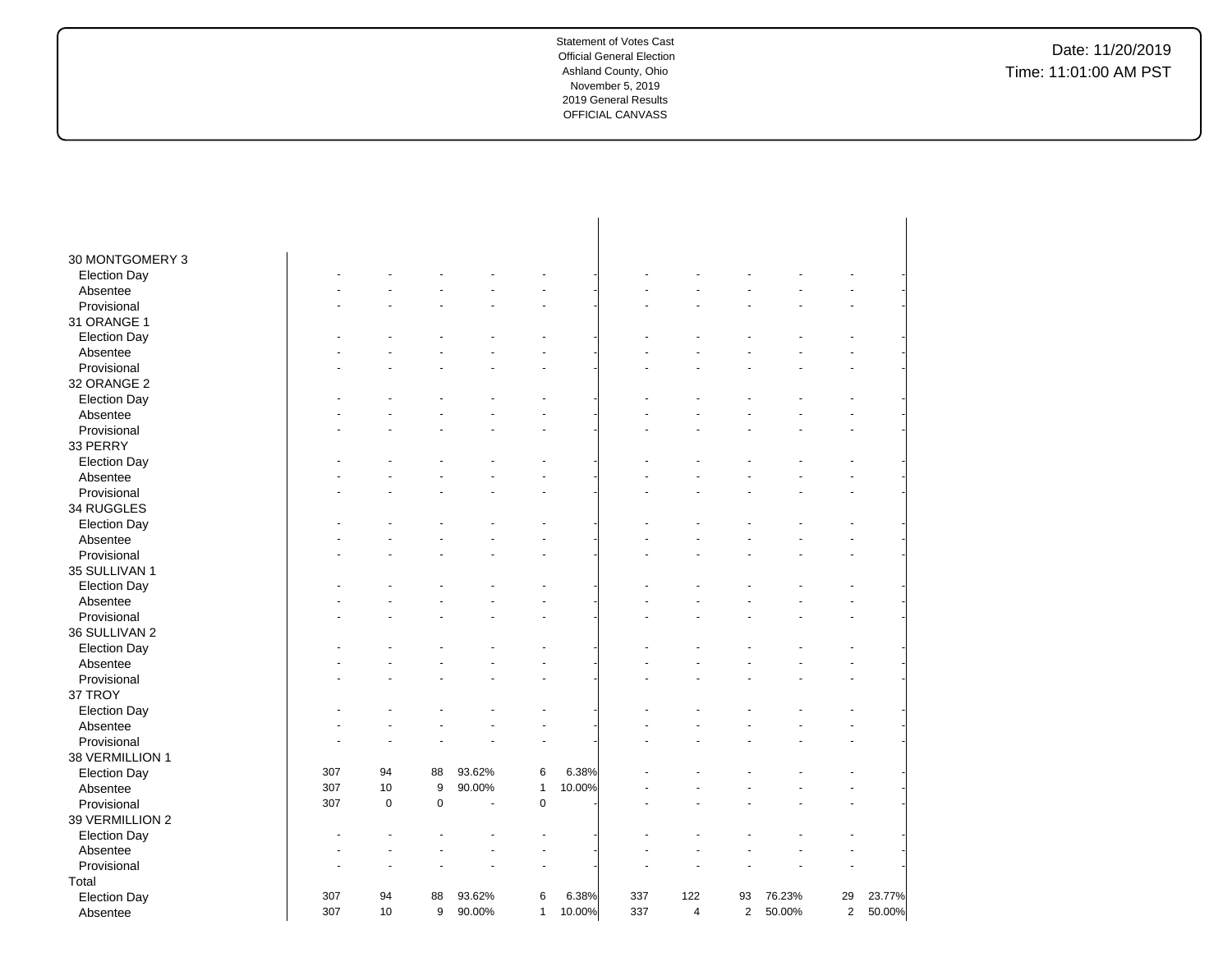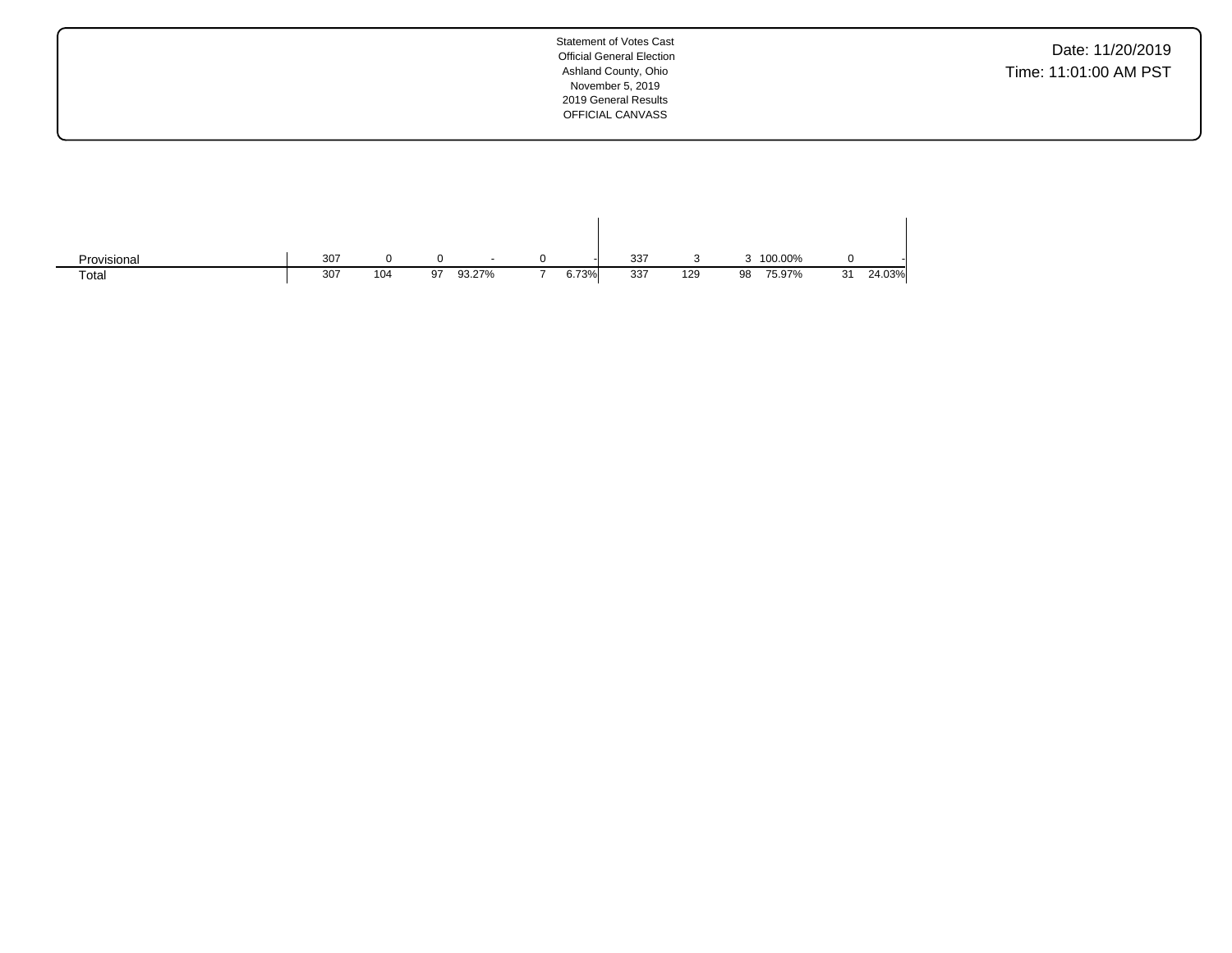Date: 11/20/2019 Time: 11:01:00 AM PST

| For The Tax<br>Total<br><b>Against The</b><br>Reg.<br>Reg.<br>Total<br>Voters<br>Votes<br>Voters<br>Votes<br>Tax Levy<br>Yes<br>No<br>Levy<br>Jursidiction Wide<br>01 ASHLAND CITY 1- A<br><b>Election Day</b><br>Absentee<br>Provisional<br>02 ASHLAND CITY 1-B<br><b>Election Day</b> |  |
|-----------------------------------------------------------------------------------------------------------------------------------------------------------------------------------------------------------------------------------------------------------------------------------------|--|
|                                                                                                                                                                                                                                                                                         |  |
|                                                                                                                                                                                                                                                                                         |  |
|                                                                                                                                                                                                                                                                                         |  |
|                                                                                                                                                                                                                                                                                         |  |
|                                                                                                                                                                                                                                                                                         |  |
|                                                                                                                                                                                                                                                                                         |  |
|                                                                                                                                                                                                                                                                                         |  |
|                                                                                                                                                                                                                                                                                         |  |
| Absentee                                                                                                                                                                                                                                                                                |  |
| Provisional                                                                                                                                                                                                                                                                             |  |
| 03 ASHLAND CITY 1- C                                                                                                                                                                                                                                                                    |  |
| <b>Election Day</b>                                                                                                                                                                                                                                                                     |  |
| Absentee                                                                                                                                                                                                                                                                                |  |
| Provisional                                                                                                                                                                                                                                                                             |  |
| 04 ASHLAND CITY 1- D                                                                                                                                                                                                                                                                    |  |
| <b>Election Day</b>                                                                                                                                                                                                                                                                     |  |
| Absentee                                                                                                                                                                                                                                                                                |  |
| Provisional<br>$\overline{a}$                                                                                                                                                                                                                                                           |  |
| 05 ASHLAND CITY 2- A                                                                                                                                                                                                                                                                    |  |
| <b>Election Day</b>                                                                                                                                                                                                                                                                     |  |
| Absentee                                                                                                                                                                                                                                                                                |  |
| Provisional<br>$\sim$                                                                                                                                                                                                                                                                   |  |
| 06 ASHLAND CITY 2- B                                                                                                                                                                                                                                                                    |  |
| <b>Election Day</b>                                                                                                                                                                                                                                                                     |  |
| Absentee                                                                                                                                                                                                                                                                                |  |
| Provisional                                                                                                                                                                                                                                                                             |  |
| 07 ASHLAND CITY 2- C                                                                                                                                                                                                                                                                    |  |
| <b>Election Day</b>                                                                                                                                                                                                                                                                     |  |
| Absentee                                                                                                                                                                                                                                                                                |  |
| Provisional                                                                                                                                                                                                                                                                             |  |
| 08 ASHLAND CITY 3- A                                                                                                                                                                                                                                                                    |  |
| <b>Election Day</b>                                                                                                                                                                                                                                                                     |  |
| Absentee                                                                                                                                                                                                                                                                                |  |
| Provisional                                                                                                                                                                                                                                                                             |  |
| 09 ASHLAND CITY 3-B                                                                                                                                                                                                                                                                     |  |
| <b>Election Day</b>                                                                                                                                                                                                                                                                     |  |
| Absentee                                                                                                                                                                                                                                                                                |  |
| Provisional                                                                                                                                                                                                                                                                             |  |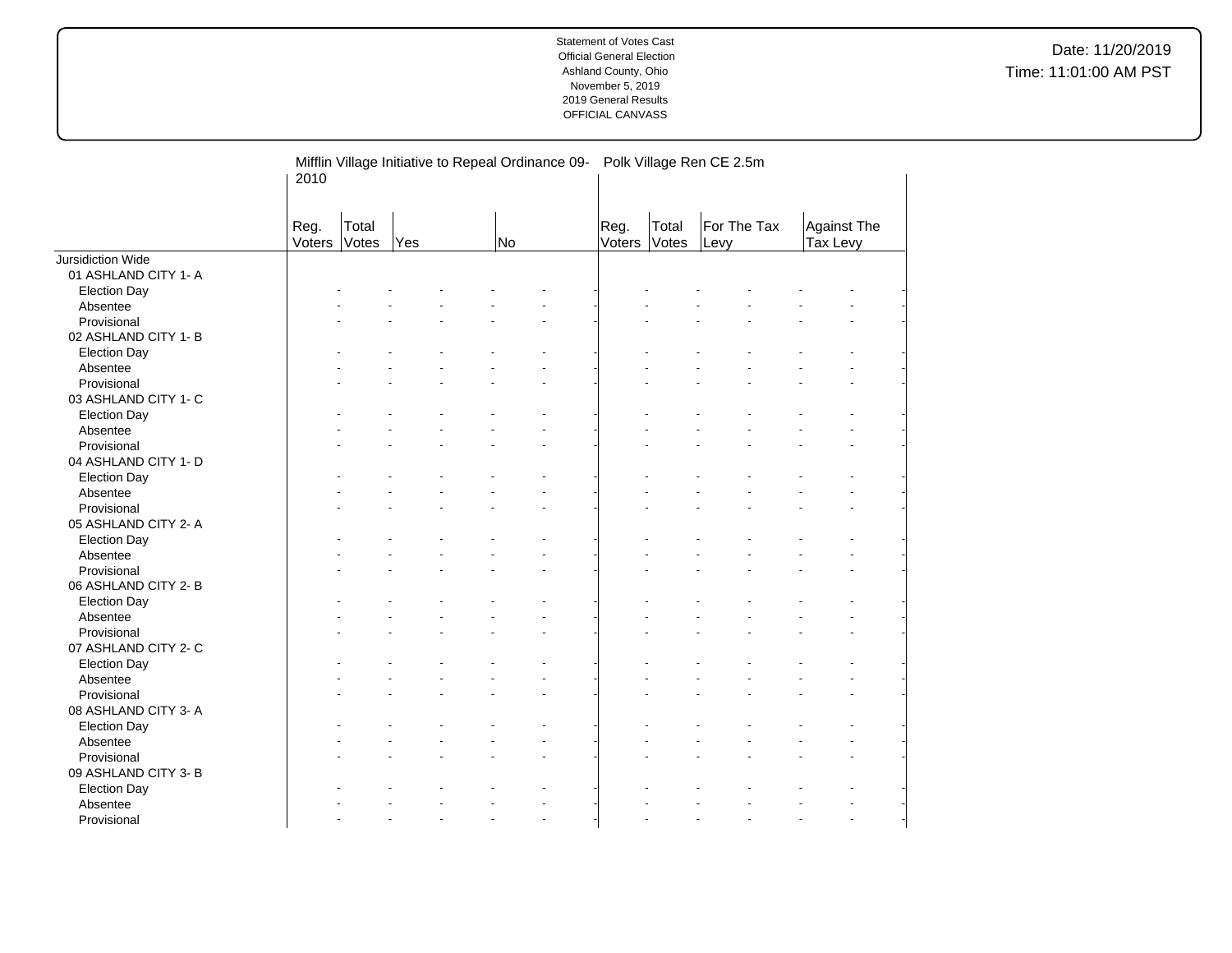Date: 11/20/2019 Time: 11:01:00 AM PST

|                      | Mifflin Village Initiative to Repeal Ordinance 09-<br>2010 |                |     |  |    |  |                       | Polk Village Ren CE 2.5m |                     |  |                                |  |  |  |  |  |
|----------------------|------------------------------------------------------------|----------------|-----|--|----|--|-----------------------|--------------------------|---------------------|--|--------------------------------|--|--|--|--|--|
|                      | Reg.<br>Voters                                             | Total<br>Votes | Yes |  | No |  | Reg.<br><b>Voters</b> | Total<br>Votes           | For The Tax<br>Levy |  | <b>Against The</b><br>Tax Levy |  |  |  |  |  |
| 10 ASHLAND CITY 3- C |                                                            |                |     |  |    |  |                       |                          |                     |  |                                |  |  |  |  |  |
| <b>Election Day</b>  |                                                            |                |     |  |    |  |                       |                          |                     |  |                                |  |  |  |  |  |
| Absentee             |                                                            |                |     |  |    |  |                       |                          |                     |  |                                |  |  |  |  |  |
| Provisional          |                                                            |                |     |  |    |  |                       |                          |                     |  |                                |  |  |  |  |  |
| 11 ASHLAND CITY 3- D |                                                            |                |     |  |    |  |                       |                          |                     |  |                                |  |  |  |  |  |
| <b>Election Day</b>  |                                                            |                |     |  |    |  |                       |                          |                     |  |                                |  |  |  |  |  |
| Absentee             |                                                            |                |     |  |    |  |                       |                          |                     |  |                                |  |  |  |  |  |
| Provisional          |                                                            |                |     |  |    |  |                       |                          |                     |  |                                |  |  |  |  |  |
| 12 ASHLAND CITY 4- A |                                                            |                |     |  |    |  |                       |                          |                     |  |                                |  |  |  |  |  |
| <b>Election Day</b>  |                                                            |                |     |  |    |  |                       |                          |                     |  |                                |  |  |  |  |  |
| Absentee             |                                                            |                |     |  |    |  |                       |                          |                     |  |                                |  |  |  |  |  |
| Provisional          |                                                            |                |     |  |    |  |                       |                          |                     |  |                                |  |  |  |  |  |
| 13 ASHLAND CITY 4-B  |                                                            |                |     |  |    |  |                       |                          |                     |  |                                |  |  |  |  |  |
| <b>Election Day</b>  |                                                            |                |     |  |    |  |                       |                          |                     |  |                                |  |  |  |  |  |
| Absentee             |                                                            |                |     |  |    |  |                       |                          |                     |  |                                |  |  |  |  |  |
| Provisional          |                                                            |                |     |  |    |  |                       |                          |                     |  |                                |  |  |  |  |  |
| 14 ASHLAND CITY 4- C |                                                            |                |     |  |    |  |                       |                          |                     |  |                                |  |  |  |  |  |
| <b>Election Day</b>  |                                                            |                |     |  |    |  |                       |                          |                     |  |                                |  |  |  |  |  |
| Absentee             |                                                            |                |     |  |    |  |                       |                          |                     |  |                                |  |  |  |  |  |
| Provisional          |                                                            |                |     |  |    |  |                       |                          |                     |  |                                |  |  |  |  |  |
| 15 CLEAR CREEK       |                                                            |                |     |  |    |  |                       |                          |                     |  |                                |  |  |  |  |  |
| <b>Election Day</b>  |                                                            |                |     |  |    |  |                       |                          |                     |  |                                |  |  |  |  |  |
| Absentee             |                                                            |                |     |  |    |  |                       |                          |                     |  |                                |  |  |  |  |  |
| Provisional          |                                                            |                |     |  |    |  |                       |                          |                     |  |                                |  |  |  |  |  |
| 16 LOUDONVILLE 1     |                                                            |                |     |  |    |  |                       |                          |                     |  |                                |  |  |  |  |  |
| <b>Election Day</b>  |                                                            |                |     |  |    |  |                       |                          |                     |  |                                |  |  |  |  |  |
| Absentee             |                                                            |                |     |  |    |  |                       |                          |                     |  |                                |  |  |  |  |  |
| Provisional          |                                                            |                |     |  |    |  |                       |                          |                     |  |                                |  |  |  |  |  |
| 17 GREEN 1           |                                                            |                |     |  |    |  |                       |                          |                     |  |                                |  |  |  |  |  |
| <b>Election Day</b>  |                                                            |                |     |  |    |  |                       |                          |                     |  |                                |  |  |  |  |  |
| Absentee             |                                                            |                |     |  |    |  |                       |                          |                     |  |                                |  |  |  |  |  |
| Provisional          |                                                            |                |     |  |    |  |                       |                          |                     |  |                                |  |  |  |  |  |
| 18 GREEN 2           |                                                            |                |     |  |    |  |                       |                          |                     |  |                                |  |  |  |  |  |
| <b>Election Day</b>  |                                                            |                |     |  |    |  |                       |                          |                     |  |                                |  |  |  |  |  |
| Absentee             |                                                            |                |     |  |    |  |                       |                          |                     |  |                                |  |  |  |  |  |
| Provisional          |                                                            |                |     |  |    |  |                       |                          |                     |  |                                |  |  |  |  |  |
| 19 LOUDONVILLE 2     |                                                            |                |     |  |    |  |                       |                          |                     |  |                                |  |  |  |  |  |
| <b>Election Day</b>  |                                                            |                |     |  |    |  |                       |                          |                     |  |                                |  |  |  |  |  |
| Absentee             |                                                            |                |     |  |    |  |                       |                          |                     |  |                                |  |  |  |  |  |
| Provisional          |                                                            |                |     |  |    |  |                       |                          |                     |  |                                |  |  |  |  |  |

 $\overline{a}$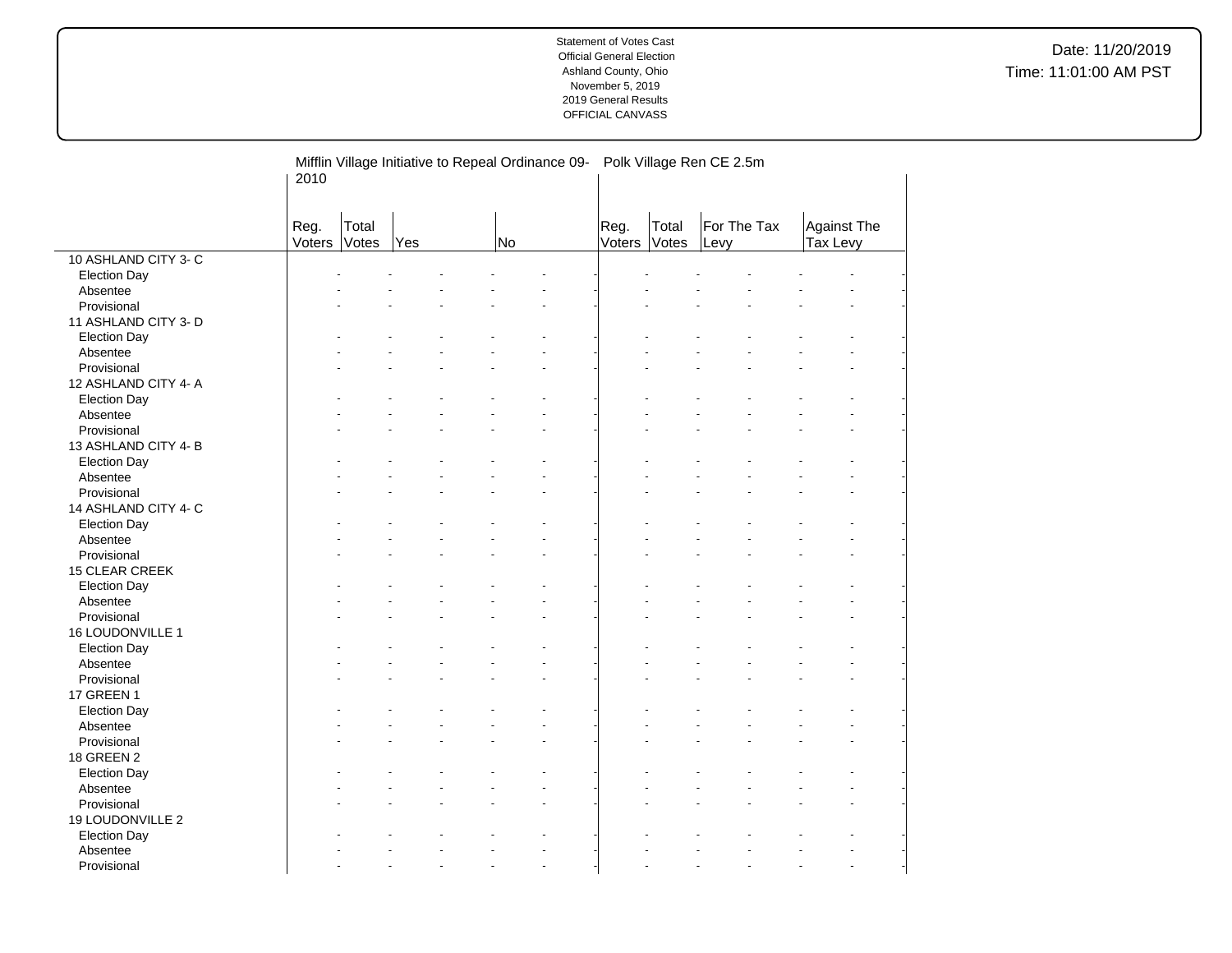Date: 11/20/2019 Time: 11:01:00 AM PST

|                     | Mifflin Village Initiative to Repeal Ordinance 09-<br>2010 |                |              |           |             |        |                | Polk Village Ren CE 2.5m |                     |        |                                |        |  |  |  |  |
|---------------------|------------------------------------------------------------|----------------|--------------|-----------|-------------|--------|----------------|--------------------------|---------------------|--------|--------------------------------|--------|--|--|--|--|
|                     | Reg.<br>Voters                                             | Total<br>Votes | Yes          |           | No          |        | Reg.<br>Voters | Total<br>Votes           | For The Tax<br>Levy |        | <b>Against The</b><br>Tax Levy |        |  |  |  |  |
| 20 JACKSON 1        |                                                            |                |              |           |             |        |                |                          |                     |        |                                |        |  |  |  |  |
| <b>Election Day</b> |                                                            |                |              |           |             |        |                |                          |                     |        |                                |        |  |  |  |  |
| Absentee            |                                                            |                |              |           |             |        |                |                          |                     |        |                                |        |  |  |  |  |
| Provisional         |                                                            |                |              |           |             |        |                |                          |                     |        |                                |        |  |  |  |  |
| 21 JACKSON 2        |                                                            |                |              |           |             |        |                |                          |                     |        |                                |        |  |  |  |  |
| <b>Election Day</b> |                                                            |                |              |           |             |        | 223            | 61                       | 51                  | 83.61% | 10                             | 16.39% |  |  |  |  |
| Absentee            |                                                            |                |              |           |             |        | 223            | 9                        | 4                   | 44.44% | 5                              | 55.56% |  |  |  |  |
| Provisional         |                                                            |                |              |           |             |        | 223            | $\mathbf{2}$             | $\mathbf{1}$        | 50.00% | $\mathbf{1}$                   | 50.00% |  |  |  |  |
| 22 LAKE             |                                                            |                |              |           |             |        |                |                          |                     |        |                                |        |  |  |  |  |
| <b>Election Day</b> |                                                            |                |              |           |             |        |                |                          |                     |        |                                |        |  |  |  |  |
| Absentee            |                                                            |                |              |           |             |        |                |                          |                     |        |                                |        |  |  |  |  |
| Provisional         |                                                            |                |              |           |             |        |                |                          |                     |        |                                |        |  |  |  |  |
| 23 MIFFLIN          |                                                            |                |              |           |             |        |                |                          |                     |        |                                |        |  |  |  |  |
| <b>Election Day</b> | 103                                                        | 52             | 32           | 61.54%    | 20          | 38.46% |                |                          |                     |        |                                |        |  |  |  |  |
| Absentee            | 103                                                        |                | 3            | 3 100.00% | $\mathbf 0$ |        |                |                          |                     |        |                                |        |  |  |  |  |
| Provisional         | 103                                                        |                | $\mathbf{1}$ | 1 100.00% | $\mathbf 0$ |        |                |                          |                     |        |                                |        |  |  |  |  |
| 24 MILTON 1         |                                                            |                |              |           |             |        |                |                          |                     |        |                                |        |  |  |  |  |
| <b>Election Day</b> |                                                            |                |              |           |             |        |                |                          |                     |        |                                |        |  |  |  |  |
| Absentee            |                                                            |                |              |           |             |        |                |                          |                     |        |                                |        |  |  |  |  |
| Provisional         |                                                            |                |              |           |             |        |                |                          |                     |        |                                |        |  |  |  |  |
| 25 MILTON 3         |                                                            |                |              |           |             |        |                |                          |                     |        |                                |        |  |  |  |  |
| <b>Election Day</b> |                                                            |                |              |           |             |        |                |                          |                     |        |                                |        |  |  |  |  |
| Absentee            |                                                            |                |              |           |             |        |                |                          |                     |        |                                |        |  |  |  |  |
| Provisional         |                                                            |                |              |           |             |        |                |                          |                     |        |                                |        |  |  |  |  |
| 26 JEROMESVILLE     |                                                            |                |              |           |             |        |                |                          |                     |        |                                |        |  |  |  |  |
| <b>Election Day</b> |                                                            |                |              |           |             |        |                |                          |                     |        |                                |        |  |  |  |  |
| Absentee            |                                                            |                |              |           |             |        |                |                          |                     |        |                                |        |  |  |  |  |
| Provisional         |                                                            |                |              |           |             |        |                |                          |                     |        |                                |        |  |  |  |  |
| 27 MOHICAN          |                                                            |                |              |           |             |        |                |                          |                     |        |                                |        |  |  |  |  |
| <b>Election Day</b> |                                                            |                |              |           |             |        |                |                          |                     |        |                                |        |  |  |  |  |
| Absentee            |                                                            |                |              |           |             |        |                |                          |                     |        |                                |        |  |  |  |  |
| Provisional         |                                                            |                |              |           |             |        |                |                          |                     |        |                                |        |  |  |  |  |
| 28 MONTGOMERY 1     |                                                            |                |              |           |             |        |                |                          |                     |        |                                |        |  |  |  |  |
| <b>Election Day</b> |                                                            |                |              |           |             |        |                |                          |                     |        |                                |        |  |  |  |  |
| Absentee            |                                                            |                |              |           |             |        |                |                          |                     |        |                                |        |  |  |  |  |
| Provisional         |                                                            |                |              |           |             |        |                |                          |                     |        |                                |        |  |  |  |  |
| 29 MONTGOMERY 2     |                                                            |                |              |           |             |        |                |                          |                     |        |                                |        |  |  |  |  |
| <b>Election Day</b> |                                                            |                |              |           |             |        |                |                          |                     |        |                                |        |  |  |  |  |
| Absentee            |                                                            |                |              |           |             |        |                |                          |                     |        |                                |        |  |  |  |  |
| Provisional         |                                                            |                |              |           |             |        |                |                          |                     |        |                                |        |  |  |  |  |

 $\overline{a}$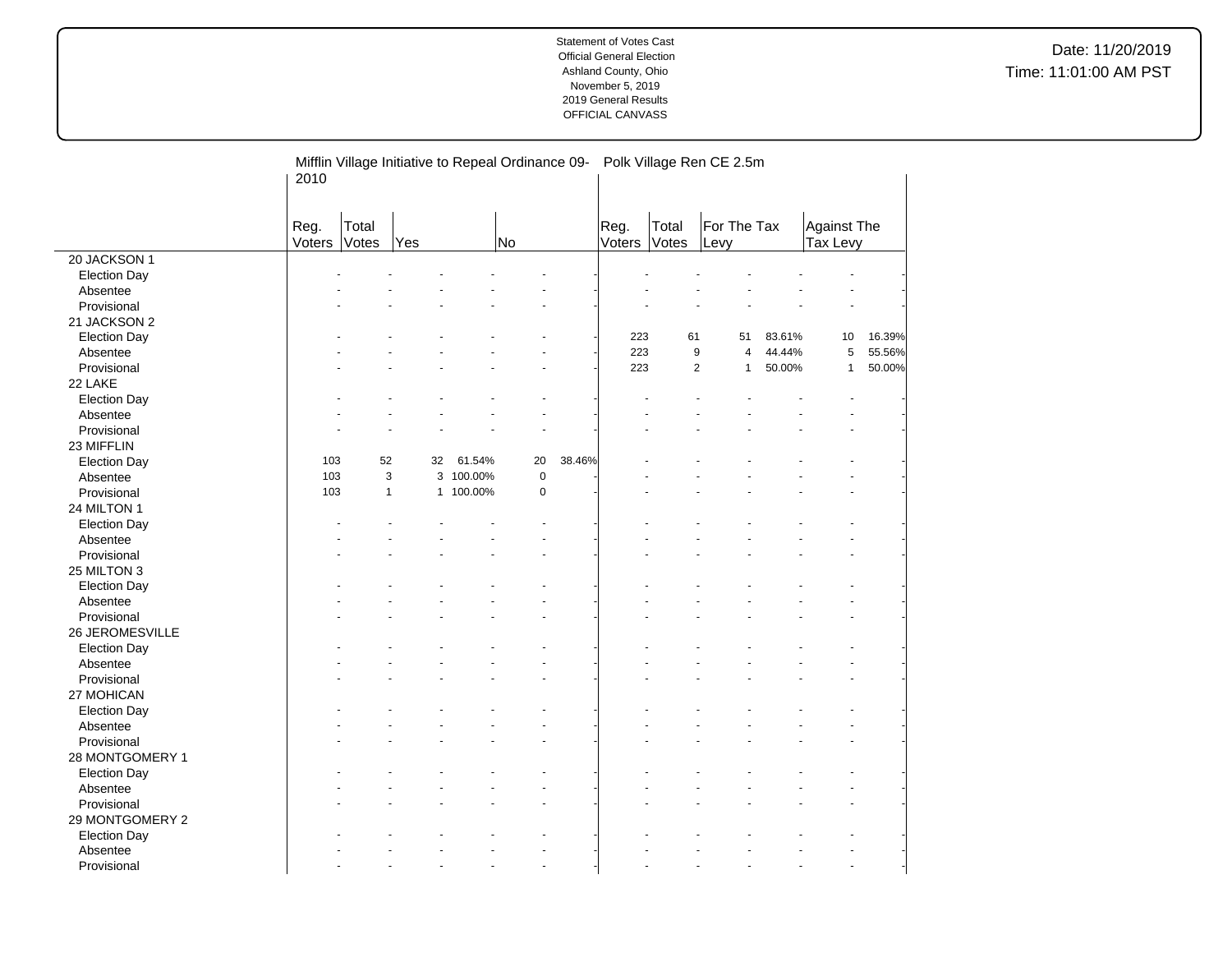|              |        |      |     | Mifflin Village Initiative to Repeal Ordinance 09- Polk Village Ren CE 2.5m |                     |              |             |  |  |  |  |
|--------------|--------|------|-----|-----------------------------------------------------------------------------|---------------------|--------------|-------------|--|--|--|--|
| 2010         |        |      |     |                                                                             |                     |              |             |  |  |  |  |
|              |        |      |     |                                                                             |                     |              |             |  |  |  |  |
| Reg.         | 'Total |      |     | IReq.                                                                       | <b>Total</b>        | For The Tax  | Against The |  |  |  |  |
| Voters Votes |        | 'Yes | lNo | lVoters l                                                                   | <i><b>Notes</b></i> | <b>ILevv</b> | Tax Levy    |  |  |  |  |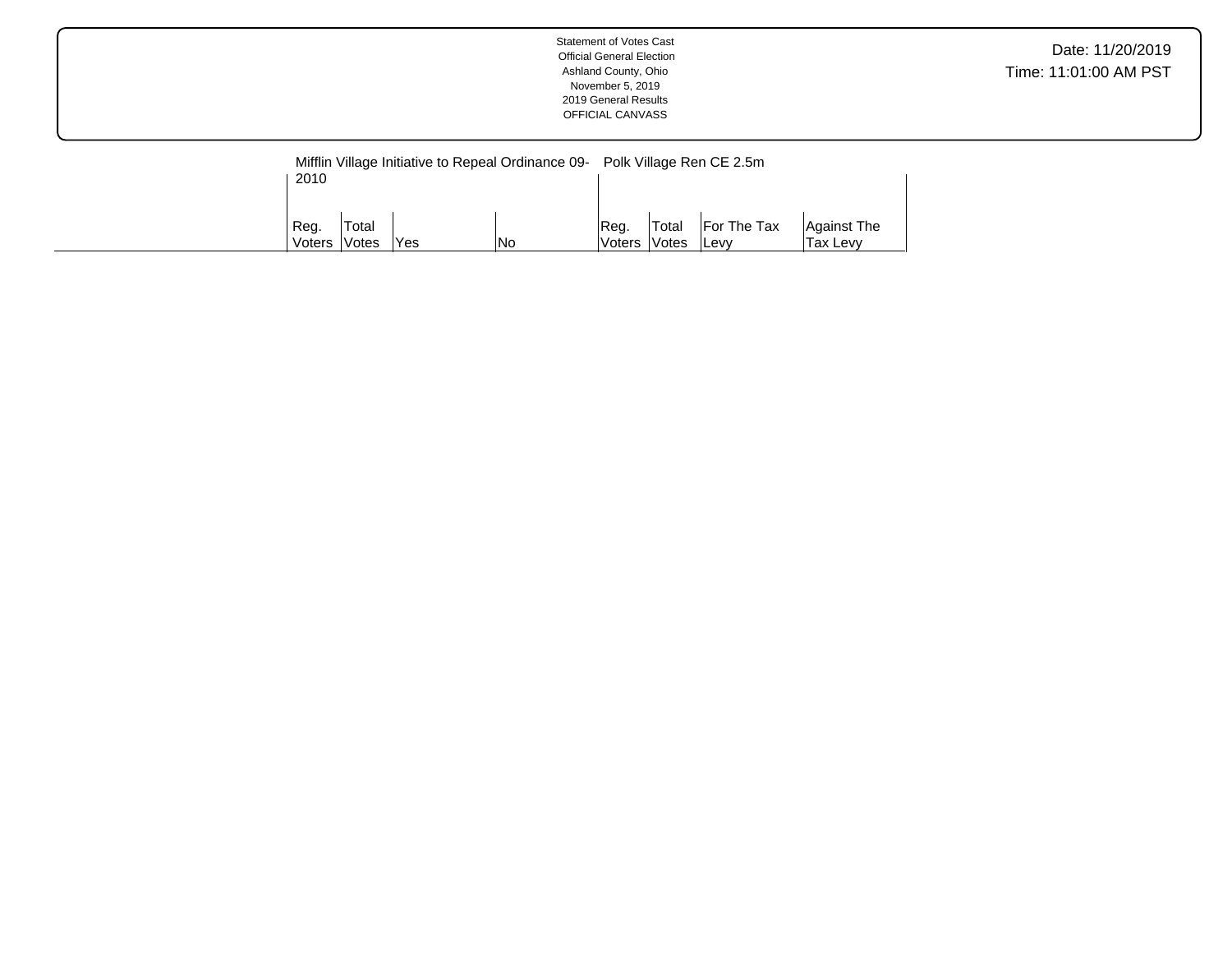# Date: 11/20/2019 Time: 11:01:00 AM PST

| 30 MONTGOMERY 3     |     |    |    |           |             |        |     |    |                |        |    |        |
|---------------------|-----|----|----|-----------|-------------|--------|-----|----|----------------|--------|----|--------|
| <b>Election Day</b> |     |    |    |           |             |        |     |    |                |        |    |        |
| Absentee            |     |    |    |           |             |        |     |    |                |        |    |        |
| Provisional         |     |    |    |           |             |        |     |    |                |        |    |        |
| 31 ORANGE 1         |     |    |    |           |             |        |     |    |                |        |    |        |
| <b>Election Day</b> |     |    |    |           |             |        |     |    |                |        |    |        |
| Absentee            |     |    |    |           |             |        |     |    |                |        |    |        |
| Provisional         |     |    |    |           |             |        |     |    |                |        |    |        |
| 32 ORANGE 2         |     |    |    |           |             |        |     |    |                |        |    |        |
| <b>Election Day</b> |     |    |    |           |             |        |     |    |                |        |    |        |
| Absentee            |     |    |    |           |             |        |     |    |                |        |    |        |
| Provisional         |     |    |    |           |             |        |     |    |                |        |    |        |
| 33 PERRY            |     |    |    |           |             |        |     |    |                |        |    |        |
| <b>Election Day</b> |     |    |    |           |             |        |     |    |                |        |    |        |
| Absentee            |     |    |    |           |             |        |     |    |                |        |    |        |
| Provisional         |     |    |    |           |             |        |     |    |                |        |    |        |
| 34 RUGGLES          |     |    |    |           |             |        |     |    |                |        |    |        |
| <b>Election Day</b> |     |    |    |           |             |        |     |    |                |        |    |        |
| Absentee            |     |    |    |           |             |        |     |    |                |        |    |        |
| Provisional         |     |    |    |           |             |        |     |    |                |        |    |        |
| 35 SULLIVAN 1       |     |    |    |           |             |        |     |    |                |        |    |        |
| <b>Election Day</b> |     |    |    |           |             |        |     |    |                |        |    |        |
| Absentee            |     |    |    |           |             |        |     |    |                |        |    |        |
| Provisional         |     |    |    |           |             |        |     |    |                |        |    |        |
| 36 SULLIVAN 2       |     |    |    |           |             |        |     |    |                |        |    |        |
| <b>Election Day</b> |     |    |    |           |             |        |     |    |                |        |    |        |
| Absentee            |     |    |    |           |             |        |     |    |                |        |    |        |
| Provisional         |     |    |    |           |             |        |     |    |                |        |    |        |
| 37 TROY             |     |    |    |           |             |        |     |    |                |        |    |        |
| <b>Election Day</b> |     |    |    |           |             |        |     |    |                |        |    |        |
| Absentee            |     |    |    |           |             |        |     |    |                |        |    |        |
| Provisional         |     |    |    |           |             |        |     |    |                |        |    |        |
| 38 VERMILLION 1     |     |    |    |           |             |        |     |    |                |        |    |        |
| <b>Election Day</b> |     |    |    |           |             |        |     |    |                |        |    |        |
| Absentee            |     |    |    |           |             |        |     |    |                |        |    |        |
| Provisional         |     |    |    |           |             |        |     |    |                |        |    |        |
| 39 VERMILLION 2     |     |    |    |           |             |        |     |    |                |        |    |        |
| <b>Election Day</b> |     |    |    |           |             |        |     |    |                |        |    |        |
| Absentee            |     |    |    |           |             |        |     |    |                |        |    |        |
| Provisional         |     |    |    |           |             |        |     |    |                |        |    |        |
| Total               |     |    |    |           |             |        |     |    |                |        |    |        |
| <b>Election Day</b> | 103 | 52 | 32 | 61.54%    | 20          | 38.46% | 223 | 61 | 51             | 83.61% | 10 | 16.39% |
| Absentee            | 103 | 3  |    | 3 100.00% | $\mathbf 0$ |        | 223 | 9  | $\overline{4}$ | 44.44% | 5  | 55.56% |
|                     |     |    |    |           |             |        |     |    |                |        |    |        |